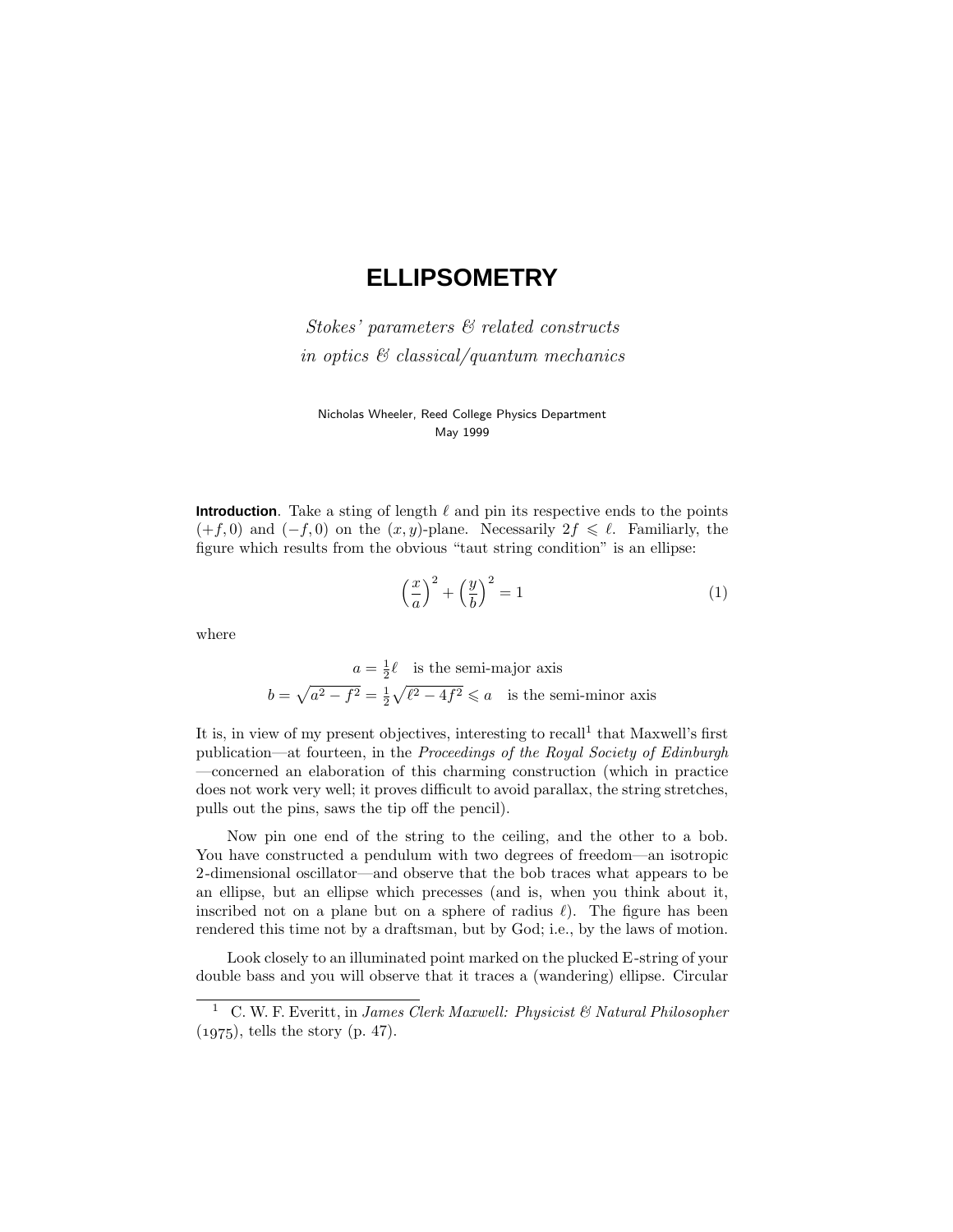disks, when viewed obliquely from a distance, appear (in leading approximation) elliptical, and cast elliptical shadows. Ellipses surround us, in Nature (though you won't see many when you walk in the woods) and especially in the world of our own contrivance. Circles are the exception,<sup>2</sup> ellipses—failed circles—the rule.

In the celestial realm, the realm most distantly removed from our own contrivance, circles, in their perfection, were for a long time held to prevail. The reasons were mainly philosophical and æsthetic, though sun and moon do undeniably present themselves to us as circular disks. So fixated were natural philosophers on "the circle paradigm" that they were willing to embrace many-times-nested circles within circles—epicycles—in their effort to account for the astronomical data.<sup>3</sup> Kepler's  $1<sup>st</sup>$  Law—his claim that the orbits traced by planets are in fact not epicyclic but elliptic—was, since it ran counter to such an entrenched tradition, radically revolutionary; it contained within it a whole new "natural æsthetic," and by implication shook to its foundations the natural philosopher's sense of how "well-designed worlds" might be constructed. In one relatively technical sense Kepler's idea strikes me still as so radical that in less familiar contexts I might, I confess, be inclined to dismiss such an idea as "implausible." For Kepler placed the sun at one focus but nothing at the other. His proposal embodies a broken symmetry, creates a preferred point with nothing to do.

Many of the ellipses encountered in scientific work today are what I might call "mental ellipses," artifacts of analytical discourse. For example: before me stands a chair. I have learned to associate with the chair a preferred point (its center of mass), and a symmetric matrix (the moment of inertia matrix). Associated with the latter is a crowd of ellipsoids/ellipses, all of which figure in my understanding of the chair and (were I to throw it out the window) its motion, but none of which is sensibly present in the chair, evident to the

<sup>3</sup> We note in passing that ellipses are, from an epicyclic point of view, highly unnatural. The obvious model gives

$$
\frac{(p\cos\theta + q\cos\phi)^2}{(p+q)^2} + \frac{(p\sin\theta + q\sin\phi)^2}{(p-q)^2} = 1
$$

and leads promptly to an equation of the form

$$
\sum_{k=0}^{4} A_k(\theta; p, q) \cos^k \phi = 0
$$

The resulting  $\phi(\theta; p, q)$  is almost too awkward to write out, and certainly not "pretty enough to be physically plausible."

<sup>&</sup>lt;sup>2</sup> It is, in this light, curious that spheres—whether fashioned by surface tension, abrasion, central forces or some other agency—are, on the other hand, ubiquitous.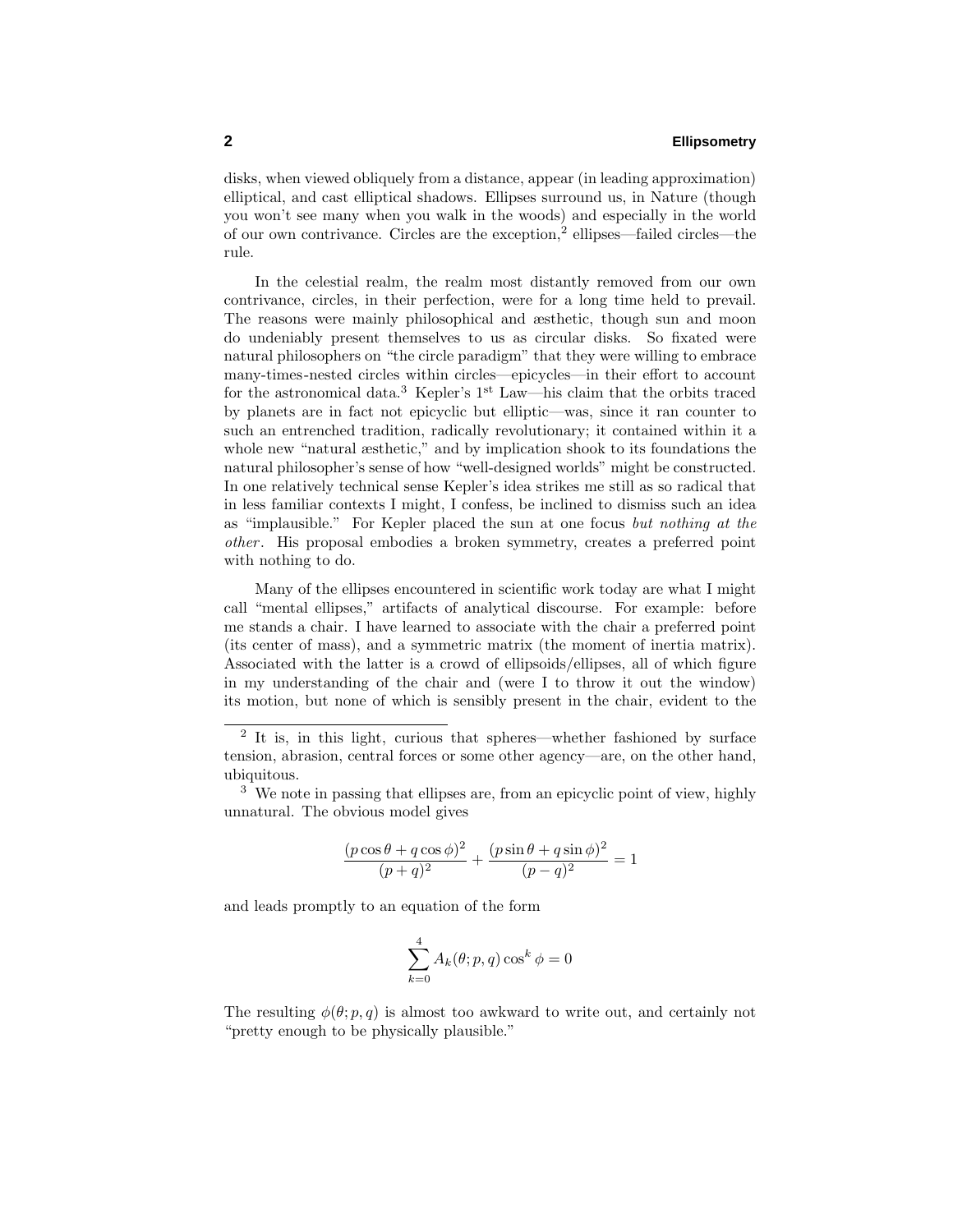# **Introduction 3**

non-analytical eye. To remark that in other contexts it becomes sometimes more difficult to distinguish

- ellipses evident to the senses from
- ellipses evident only to the prepared mind

is to remark a particular instance of a general circumstance: the distinction between "real attributes" and "imputed attributes" is—if defensible at all frequently not entirely sharp. And it would, in the present instance, be to belabor a "distinction without a difference," for all ellipses, whether real or only imagined, are mathematically identical. It is in that surprisingly rich mathematics that a remarkable array of physical disciplines acquire a common interest, and an opportunity for fertile crosstalk. It is that crosstalk which lies at the center of my interest here, and which will motivate my account of the mathematics itself.

Whether the ellipses latent in a lightbeam are more—or less—sensible than those latent in a chair I am in no position to say. But this I can say: position yourself at inspection point *P* and, with the aid of a detector of exquisite resolution, look directly into an on-coming coherent/monochromatic beam. Maxwellian electrodyamics asserts that you will see $<sup>4</sup>$  the mutually orthogonal</sup> **E** and **B** vectors to stand normal to the propagation vector **k**, and to exhibit this time-dependence:

$$
\mathbf{E}(t) = \begin{pmatrix} \mathcal{E}_1 \cos(\omega t + \delta_1) \\ \mathcal{E}_2 \cos(\omega t + \delta_2) \end{pmatrix}
$$
 (2)

With instruments of finite temporal resolution you will, however, detect actually not  $E(t)$  but only the figure which the flying  $E$ -vector traces/retraces on the  $(E_1, E_2)$ -plane. That figure—got by eliminating *t* between  $E_1(t)$  and  $E_2(t)$  can be described

$$
\mathcal{E}_2^2 E_1^2 - 2\mathcal{E}_1 \mathcal{E}_2 \cos \delta \cdot E_1 E_2 + \mathcal{E}_1^2 E_2^2 = \mathcal{E}_1^2 \mathcal{E}_2^2 \sin^2 \delta \tag{3}
$$

$$
\delta \equiv \delta_2 - \delta_1 \equiv \text{ phase difference}
$$

or again

$$
\frac{1}{\mathcal{E}_1^2 \mathcal{E}_2^2 \sin^2 \delta} \cdot \begin{pmatrix} E_1 \\ E_2 \end{pmatrix}^\mathsf{T} \begin{pmatrix} \mathcal{E}_2 \mathcal{E}_2 & -\mathcal{E}_1 \mathcal{E}_2 \cos \delta \\ -\mathcal{E}_1 \mathcal{E}_2 \cos \delta & \mathcal{E}_1 \mathcal{E}_1 \end{pmatrix} \begin{pmatrix} E_1 \\ E_2 \end{pmatrix} = 1 \tag{4}
$$

And this—since

$$
\det \begin{pmatrix} \mathcal{E}_2 \mathcal{E}_2 & -\mathcal{E}_1 \mathcal{E}_2 \cos \delta \\ -\mathcal{E}_1 \mathcal{E}_2 \cos \delta & \mathcal{E}_1 \mathcal{E}_1 \end{pmatrix} = \mathcal{E}_1^2 \mathcal{E}_2^2 (1 - \cos^2 \delta) = \mathcal{E}_1^2 \mathcal{E}_2^2 \sin^2 \delta \ge 0 \tag{5}
$$

—describes an ellipse: the light is said in the general case to be "elliptically polarized."

 $^4\,$  No! It asserts that you can use the following language to  $account$  for what you literally see.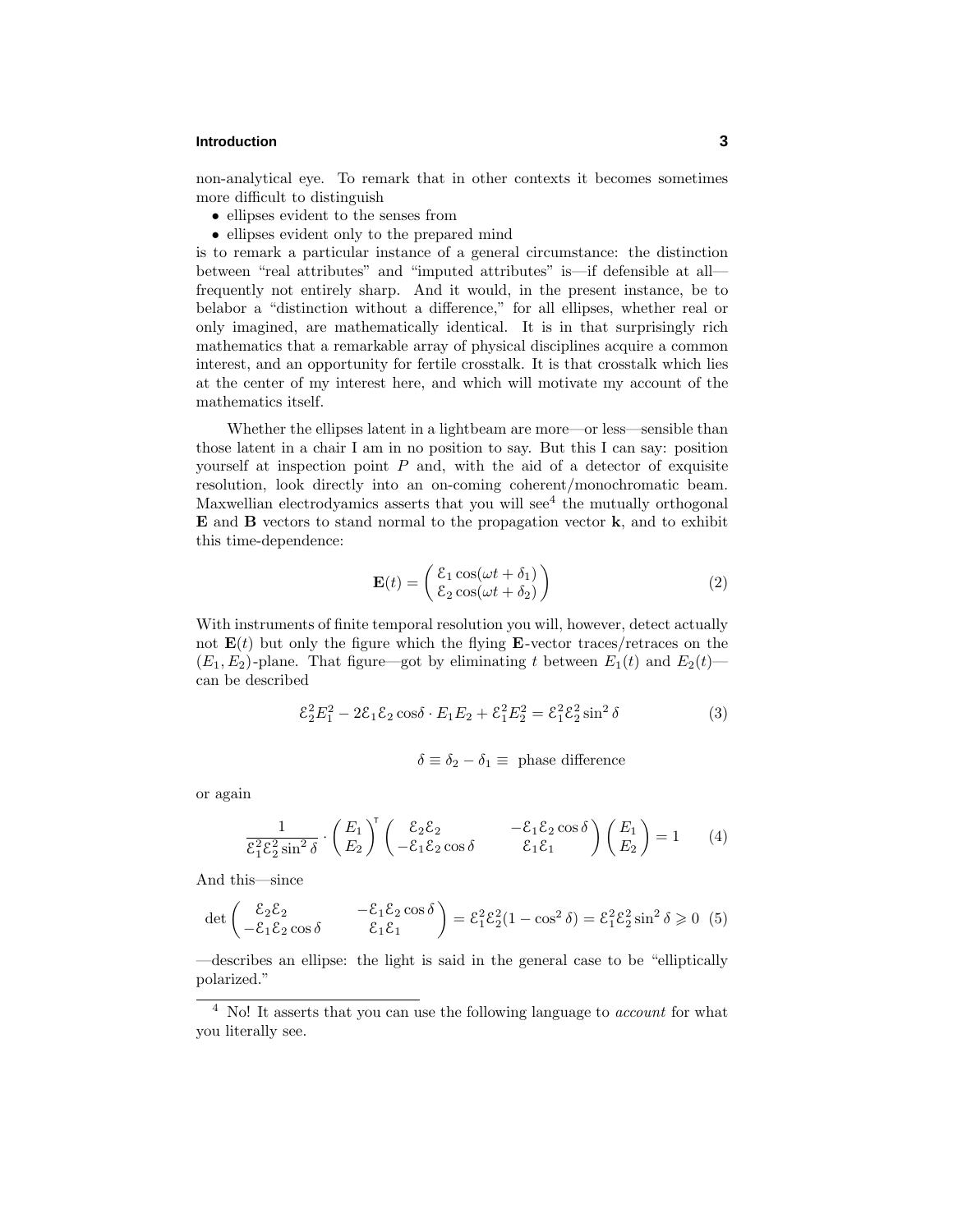Enter George Gabriel Stokes  $[1819-1903]$ . Stokes, who read mathematics while an undergraduate at Cambridge (where he spent his entire career, and where he became Lucasian Professor of Mathematics at age 30) and is perhaps best remembered for his mathematical accomplishments (Stokes' theorem, Stokes' phenomenon), but in life drew his mathematical inspiration mainly from his hands-on experimental activity. His early work was in hydrodynamics, from which he radiated into acoustics, whence into optics. He made contributions also to gravimetry and geophysics, meteorology, solar physics, chemistry and botany, and for many years to the administrative management of the Royal Society. His optical work, which in the 1840's related to the physical properties of the imagined "æther" and to diffractive phenomena, had by about 1851 come to focus on ellipsometry. The Stokes parameters which are our present concern were devised by Stokes as an aid to the interpretation of his experimental results, and were described<sup>5</sup> while Maxwell was still an undergraduate—well in advance of his formulation  $(1865)$  of the electromagnetic theory of light. It is, by the way, a curious fact that Stokes, who worked in so many areas, intentionally avoided electromagnetism (on the reported grounds that he considered that field to be well looked after by his good friend, William Thompson); his own approach to the parameters which bear his name must therefore have been markedly different from that adopted here; it was, I gather, frankly phenomenological, and by intention hewed close to the observational face of the physics.<sup>6</sup>

So Stokes' parameters  $(S_0, S_1, S_2, S_3)$  were born of optics, from the experimental study of polarizational phenomena. But they—together with certain attendant notions—relate (very usefully, as I hope to demonstrate) to ellipses generally, including especially those mined from deep below the surface of the physics. My ultimate objective here will be to explore their relation to the ellipses that arise from certain dynamical systems (especially oscillatory systems and the Kepler problem), and thus to reduce the element of mystery which still clings to some associated conservation laws. But I will allow myself to explore occasional side trails as we hike toward those intended camping spots.

My title is intended to underscore the potentially broad applicability of an idea originally introduced by Stokes to solve a rather narrowly conceived set of problems specific to optics. Optics will concern us, but does not lie at the focal point of what I have to say. In 1944 Alexandre Rothen coined the word "ellipsometer" to describe a device of his own invention, a modified "polarimeter" adapted to the study of thin films,<sup>7</sup> but that fact is so little known

<sup>5</sup> "On the composition and resolution of streams of polarized light from different sources," Trans. Camb. Phil. Soc. **9**, 399 (1852).

<sup>6</sup> For further details concerning Stokes' life and work, see C. C. Gillispie (editor), *Dictionary of Scientific Biography*  $(1976)$ , Volume 13, pp. 74–79. The introductory "Historical Understanding of Polarized Light" in C. Brosseau, Fundamentals of Polarized Light: A Statistic Optics Approach serves well to place Stokes' accomplishment in broad perspective.

<sup>&</sup>lt;sup>7</sup> E. Passaglia *et al* (editors), *Ellipsometry in the Measurement of Surfaces* and Thin Films: Symposium Proceedings  $1963$ , NBS Misc. Pub. 256 (1964).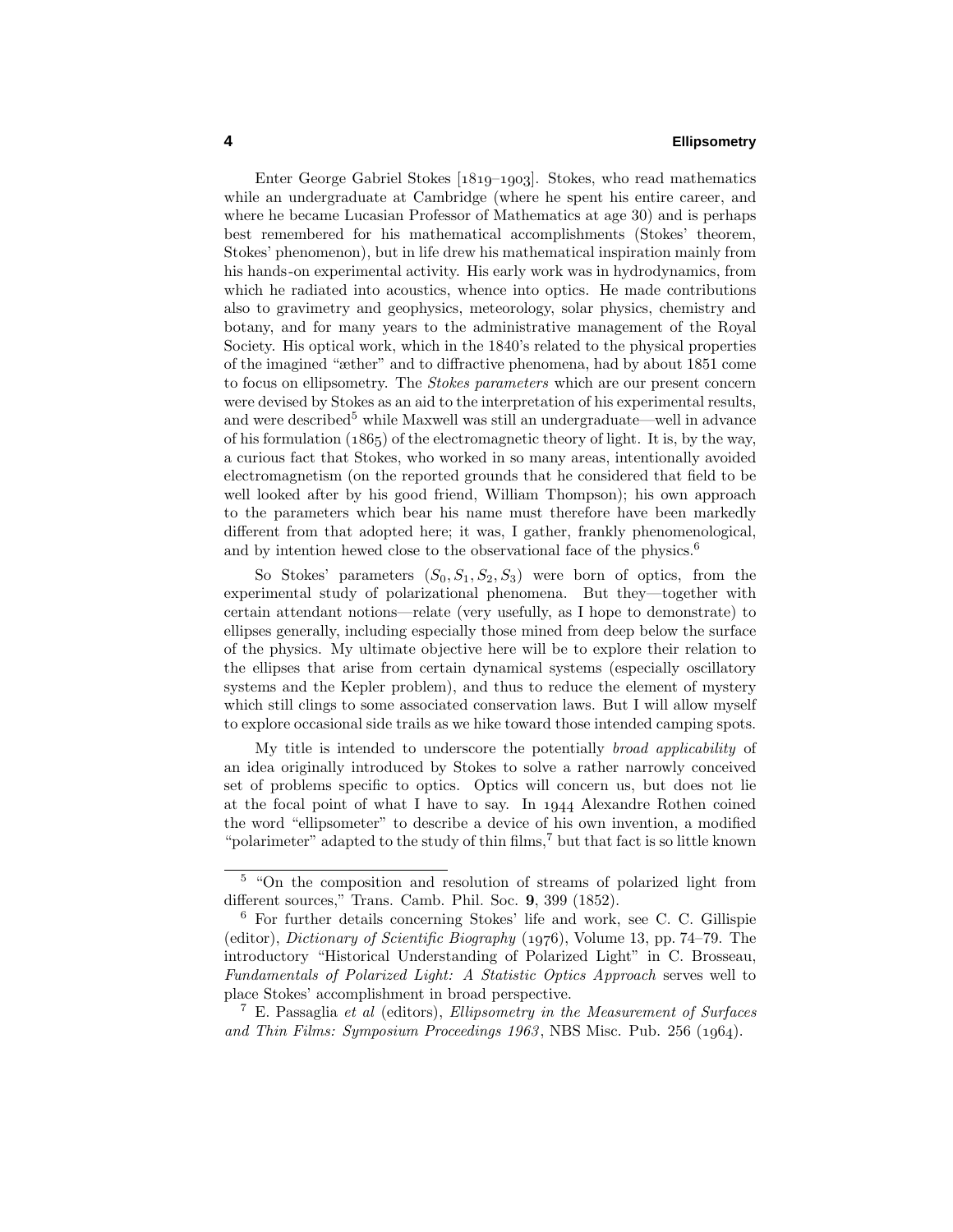#### **Some elementary analytical geometry 5**

that I trust no confusion will result from my intention to use "ellipsometry" to mean "the mathematics of ellipses—broadly conceived."

**1. Some elementary analytical geometry**. Let real  $2 \times 2$  matrices  $\mathbb U$  and  $\mathbb R$  be defined as follows:

$$
\mathbb{U} = \begin{pmatrix} u & w \\ w & v \end{pmatrix} \quad \text{and} \quad \mathbb{R} = \begin{pmatrix} \cos \psi & -\sin \psi \\ \sin \psi & \cos \psi \end{pmatrix}
$$

 $\mathbb U$  is a *symmetric* matrix,  $\mathbb R$  a *proper rotation* matrix, and each is typical of its breed—generic. From

$$
\det (\mathbb{U} - \lambda \mathbb{I}) = \lambda^2 - (u + v)\lambda + (uv - w^2) \n= \lambda^2 - \text{tr } \mathbb{U} \cdot \lambda + \det \mathbb{U}
$$
\n(6)

we learn that the eigenvalues of U can be described by the manifestly real expressions

$$
\begin{pmatrix} \lambda_1 \\ \lambda_2 \end{pmatrix} = \left(\frac{u+v}{2}\right) \pm \sqrt{\left(\frac{u-v}{2}\right)^2 + w^2} \tag{7}
$$

By computation

$$
\mathbb{R}^{\mathsf{T}} \mathbb{U} \mathbb{R} = \begin{pmatrix} U & W \\ W & V \end{pmatrix} \tag{8}
$$

with

$$
U = u \cos^2 \psi + v \sin^2 \psi + w \cos \psi \sin \psi
$$
  
=  $\left(\frac{u+v}{2}\right) + \left[\left(\frac{u-v}{2}\right) \cos 2\psi + w \sin 2\psi\right]$ 

$$
V = u \sin^2 \psi + v \cos^2 \psi - w^2 \cos \psi \sin \psi
$$
  
=  $\left(\frac{u+v}{2}\right) - \left[\left(\frac{u-v}{2}\right) \cos 2\psi + w \sin 2\psi\right]$ 

$$
W = (v - u)\cos\psi\sin\psi + w(\cos^2\psi - \sin^2\psi)
$$
  
= -(\frac{u-v}{2})\sin 2\psi + w \cos 2\psi

from which it becomes evident that to *diagonalize*  $\mathbb{R}^T \mathbb{U} \mathbb{R}$  we have only to set

$$
\tan 2\psi = \frac{w}{\frac{1}{2}(u-v)}
$$
\n(9)

For  $\psi$  thus determined, the terms which survive on the diagonal of (8) are precisely the eigenvalues of U, as described by (7):

$$
\mathbb{R}^{\mathsf{T}}\mathbb{U}\,\mathbb{R}=\begin{pmatrix}\lambda_1 & 0\\ 0 & \lambda_2\end{pmatrix} \tag{10}
$$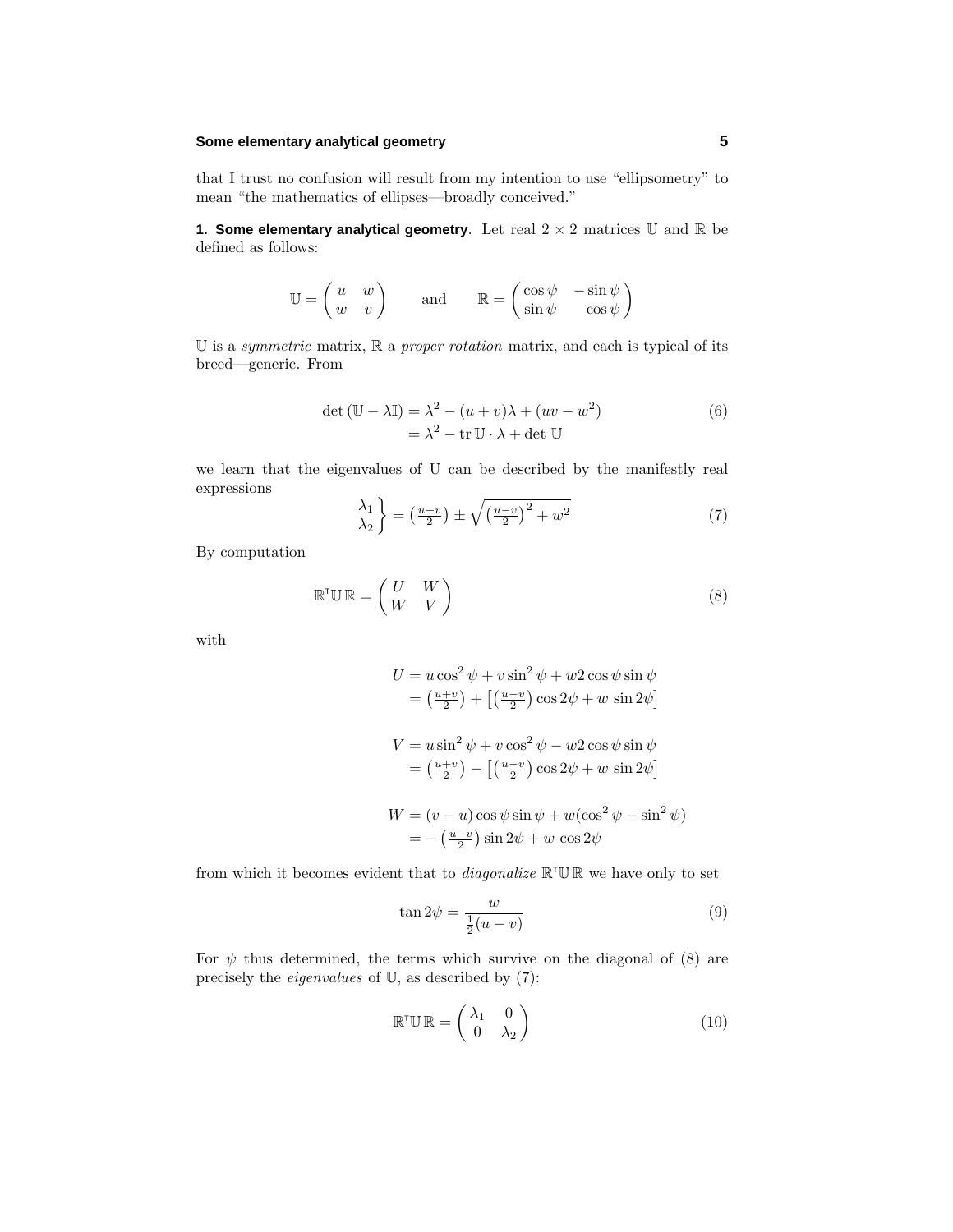We conclude that the curve

$$
\mathbf{x}^{\mathsf{T}} \mathbb{U} \mathbf{x} = u x_1^2 + 2w x_1 x_2 + v x_2^2 = 1
$$

can, by rotation of the coordinate system (write  $\mathbf{x} = \mathbb{R} \mathbf{y}$ ), be brought to the canonical form

$$
\lambda_1 \cdot y_1^2 + \lambda_2 \cdot y_2^2 = 1
$$

which describes

an **ellipse** if  $\lambda_1$  and  $\lambda_2$  are both positive an **hyperbola** if  $\lambda_1$  and  $\lambda_2$  are of opposite signs

and becomes degenerate in all other cases. We restrict our attention henceforth to the elliptic case; the results obtained above then admit of the geometrical interpretation shown in Figure 1.

The so-called "eccentricity"—defined

$$
e \equiv \frac{\text{distance between foci}}{\text{length of major axis}}= \frac{f}{a} = \frac{\sqrt{a^2 - b^2}}{a} = \sqrt{1 - (b/a)^2} = \sqrt{1 - (\lambda_2/\lambda_1)}
$$

—provides a standard measure of the "shape" of an ellipse; one has

 $\text{eccentricity} = \begin{cases} 0 \text{ for fat ellipses (circles)} \\ 1 \text{ for flat ellipses (line segments)} \end{cases}$ 

Another (and for our purposes more useful) measure of shape emerges when one looks to the population of rectangles which can be circumscribed about a *given ellipse*. In the circular case  $e = 0$  these are all squares, of area  $A = (2a)^2$ and (semi)diagonal measure  $d = \sqrt{a^2 + a^2}$ . In the opposite limit ( $e = 1$ ) the circumscribing rectangles assume all possible proportions; they range in area from  $A = 0$  to  $A = \frac{1}{2}a^2$  (the latter pertains to the circumscribing square), but their (semi)diagonal measure—since the ellipse in all cases constitutes the diagonal—is in all cases the same:  $d = a = \sqrt{a^2 + 0^2}$ . One can show in the general case (I won't, but will let F. L. Griffin<sup>8</sup> and Figure 2 tell the story) that

- The rectangles which can be circumscribed about an ellipse all have the same (semi)diagonal measure  $d = \sqrt{a^2 + b^2}$ ; their vertices (to say the same thing another way) all lie on a circle of radius *d*.
- The rectangle of least area is the "principal rectangle"—the rectangle aligned with the principal axes of the ellipse. It has area  $A = 4ab$ , and a "shape" of which  $\chi = \arctan(b/a)$  provides a convenient measure.

<sup>&</sup>lt;sup>8</sup> See  $\S 264$  in F. L. Griffin's *Mathematical Analysis: Higher Course* (1927).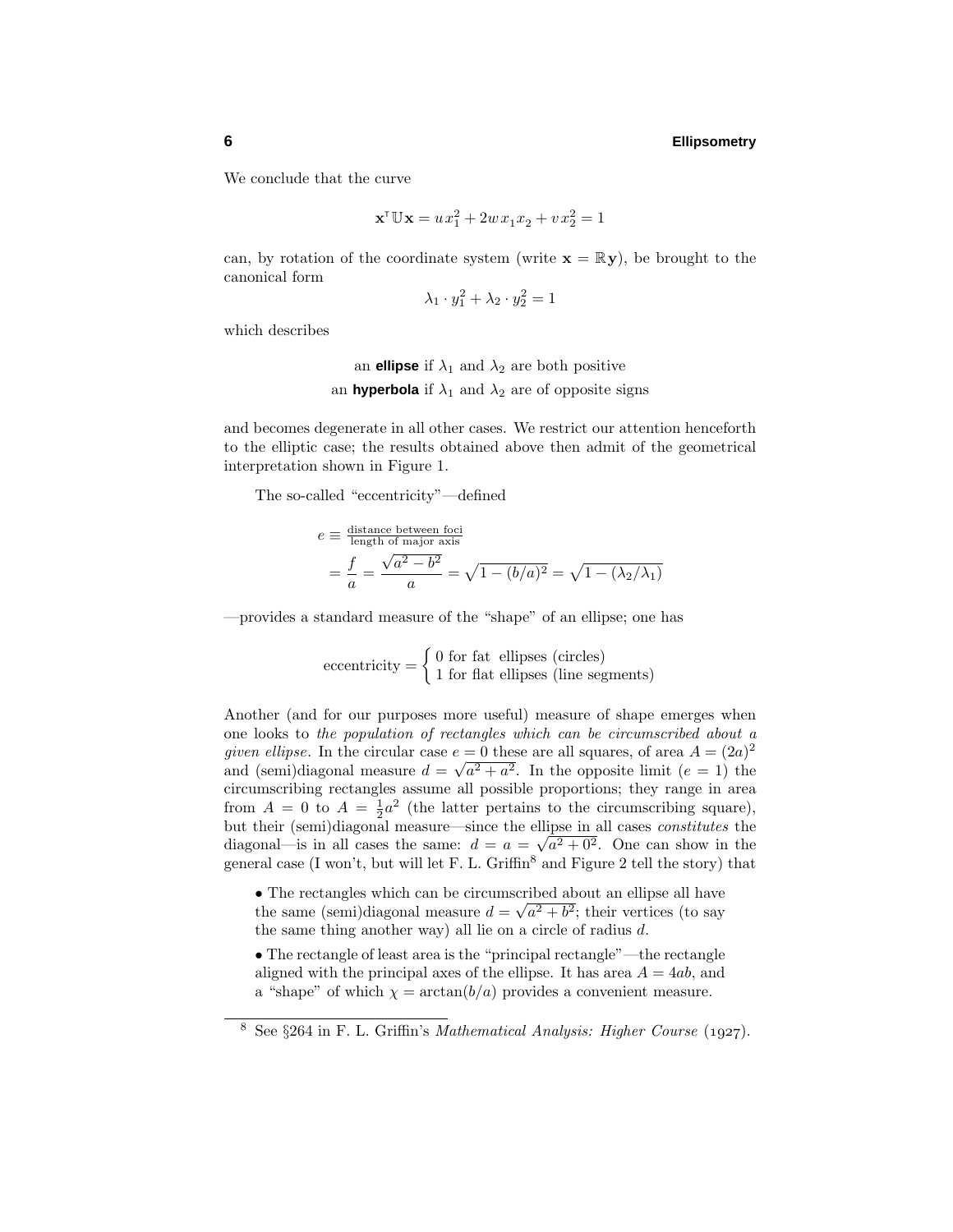

Figure 1: Graphical construction of the angle *ψ* through which the coordinate system must be rotated in order to achieve

$$
\begin{pmatrix} u & w \\ w & v \end{pmatrix} \longrightarrow \begin{pmatrix} \lambda_1 & 0 \\ 0 & \lambda_2 \end{pmatrix}
$$

The figure derives from  $(9)$ , and forms the basis of what is known to engineers as "Mohr's construction." As *u* grows smaller  $\lambda_1$  becomes negative: the elliptic case has become hyperbolic.

Since

$$
d = \sqrt{a^2 + b^2}
$$
 serves to characterize the **size** (12.1)  
\n
$$
\psi = \frac{1}{2} \arctan\left\{\frac{2w}{u-v}\right\}
$$
 serves to characterize the **orientation** (12.2)  
\n
$$
\chi = \arctan\left\{\frac{b}{a}\right\}
$$
 serves to characterize the **shape** (12.3)

of the principal rectangle, they serve to characterize also the ellipse which it circumscribes. To ellipses which are kinematically/dynamically generated we must also assign a **chirality**, indicative of the clockwise/counterclockwise sense with which we are to consider the ellipse to have been traced in time.

The attentive reader will have noticed that (12.2) is formulated in terms of the matrix elements of  $U$ , while (12.1) and (12.3) refer in effect to the spectral properties of U. I turn now to the removal of this formal defect. Looking first to  $(12.1)$ , we have

$$
d^{2} = a^{2} + b^{2} = \frac{1}{\lambda_{1}} + \frac{1}{\lambda_{2}} = \frac{\lambda_{1} + \lambda_{2}}{\lambda_{1} \cdot \lambda_{2}}
$$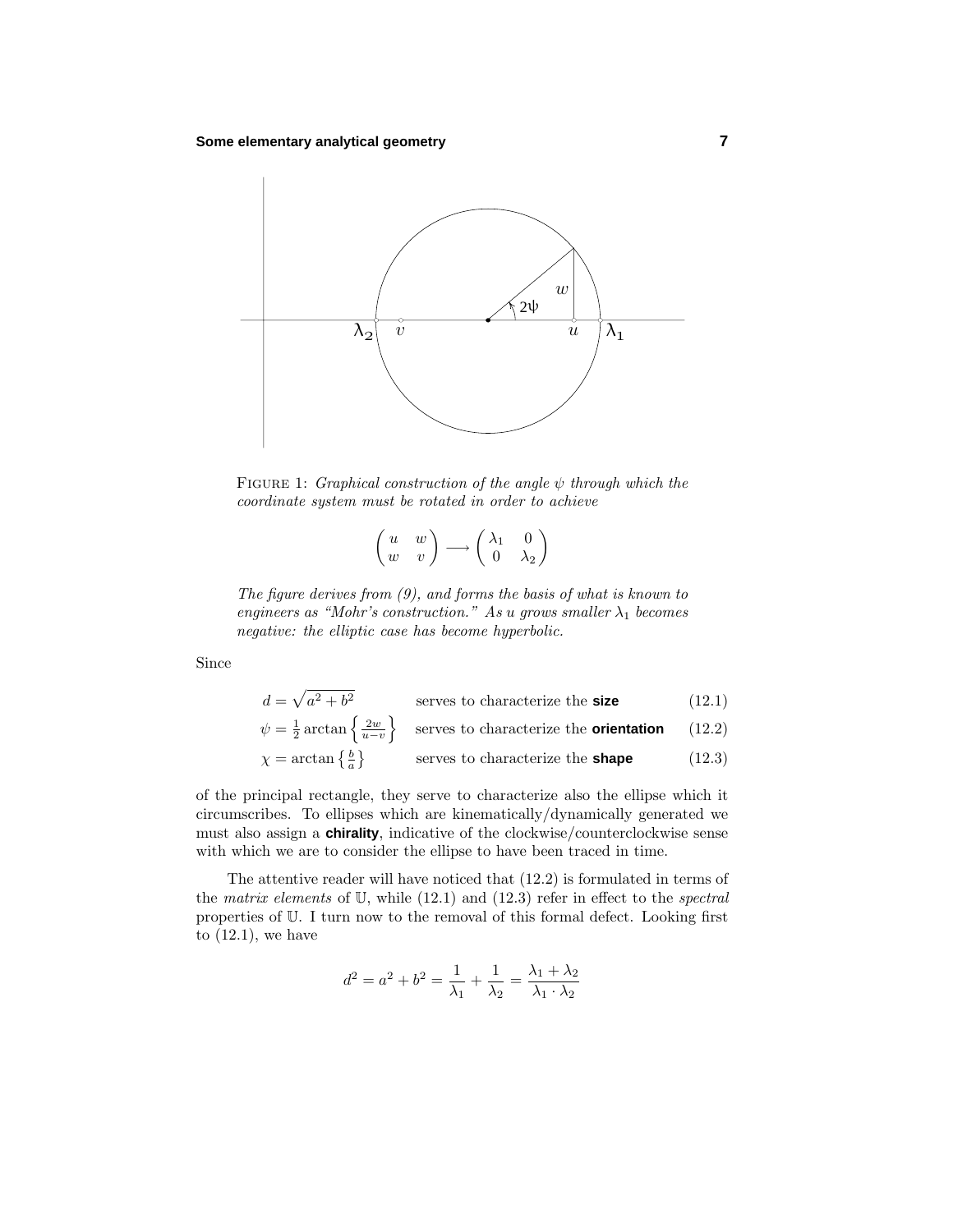

Figure 2: Rectangles circumscribed about an ellipse all have the  $\frac{d}{dx}$  is the constant of the contract of the same diagonal measure  $d = \sqrt{a^2 + b^2}$ . The rectangle of least area is aligned with the principal axes of the ellipse. The shape of the enveloped ellipse—most commonly described by the "ellipticity" can usefully be associated with the shape of the principal rectangle (slope of its diagonal).

and drawing upon (7) obtain

$$
d^2 = \frac{u+v}{uv-w^2} = \frac{\text{tr}\,\mathbb{U}}{\det\mathbb{U}}\tag{13}
$$

Looking next to (12.3), we have  $b/a = \sqrt{\lambda_2/\lambda_1} = \tan \chi$ , and it becomes therefore natural to write

$$
\lambda_2/\lambda_1 = \tan^2 \chi
$$

Now a bit of a trick: we recall that

$$
\sin 2\chi = \frac{2 \tan \chi}{1 + \tan^2 \chi}
$$

and use the preceeding result to obtain

$$
\sin 2\chi = 2\frac{\sqrt{\lambda_1 \cdot \lambda_2}}{\lambda_1 + \lambda_2} = 2\frac{\sqrt{\det \mathbb{U}}}{\operatorname{tr} \mathbb{U}} = 2\frac{\sqrt{uv - w^2}}{u + v}
$$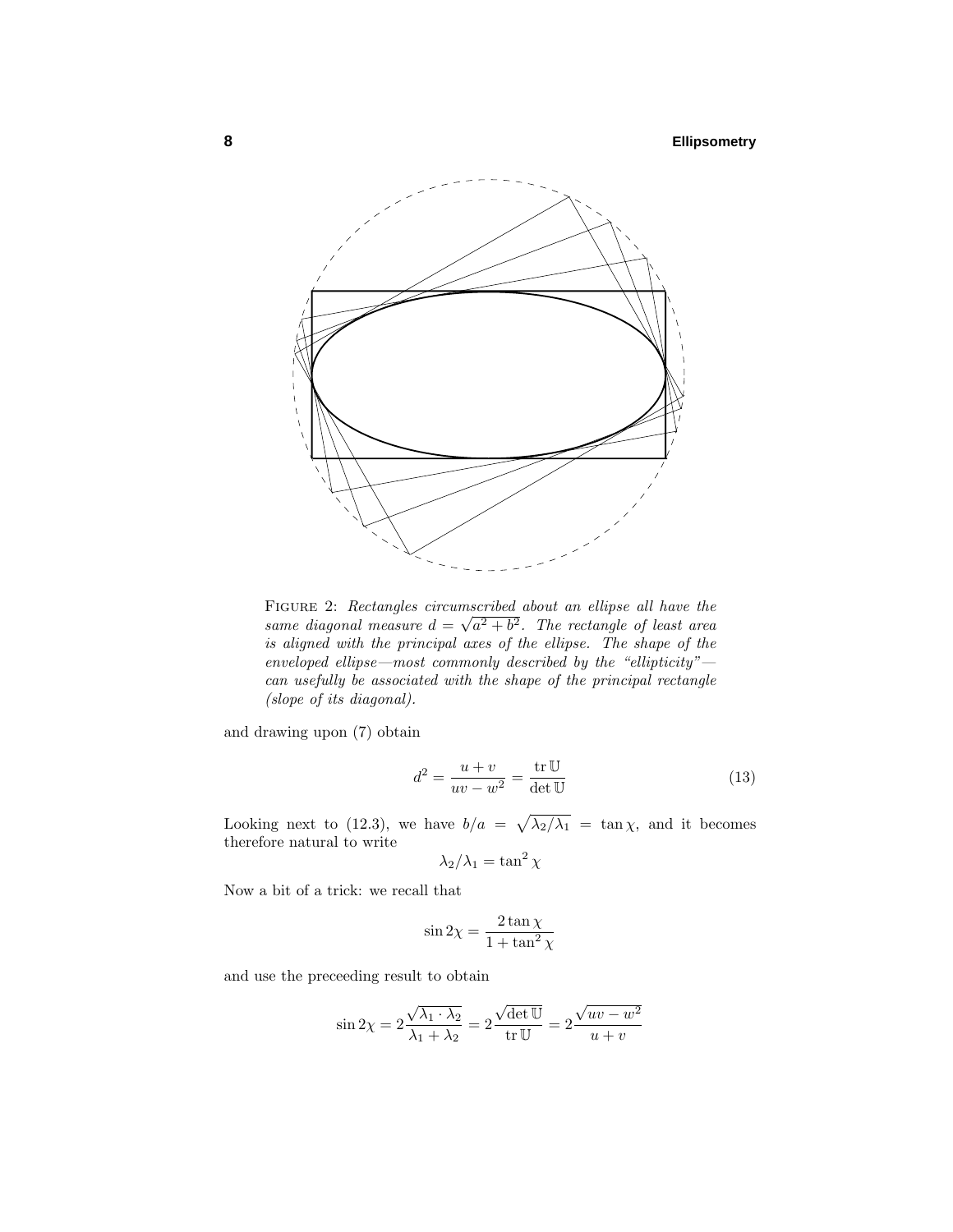#### **Some elementary analytical geometry 9**

So we have

$$
d = \sqrt{\frac{u+v}{uv-w^2}}\tag{14.1}
$$

$$
\tan 2\psi = 2\frac{w}{u - v} \tag{14.2}
$$

$$
\sin 2\chi = 2 \frac{\sqrt{uv - w^2}}{u + v} \tag{14.3}
$$

which serve to describe size, orientation and shape  $(d, \psi \text{ and } \chi)$  directly in terms of the matrix elements of U. We are not surprised to notice that size (*d*) and shape  $(\chi)$  can be described in terms of rotationally-invariant properties of U (i.e., in terms of  $tr U$  and  $det U$ ) while orientation  $(\psi)$  cannot be, but are a bit surprised to notice that

$$
\left[\frac{1}{2}(u-v)\tan 2\psi\right]^2 + \left[\frac{1}{2}(u+v)\sin 2\chi\right]^2 = w^2 + (uv - w^2)
$$
  
= uv  
=  $\left[\frac{1}{2}(u+v)\right]^2 - \left[\frac{1}{2}(u-v)\right]^2$ 

This curious result can be written

$$
(u + v)2 = (u - v)2 + (u - v)2 tan2 2\psi + (u + v)2 sin2 2\chi
$$

or more simply

$$
\mathcal{S}_0^2 = \mathcal{S}_1^2 + \mathcal{S}_2^2 + \mathcal{S}_3^2 \tag{15}
$$

provided we use

$$
S_0 \equiv \pm (u + v) \nS_1 \equiv \pm (u - v) \nS_2 \equiv \pm (S_1 \tan 2\psi) = \pm 2w \nS_3 \equiv \pm (S_0 \sin 2\chi) = \pm 2\sqrt{uv - w^2}
$$
\n(16)

to introduce S-parameters which remain for the moment determined only to within independent sign specifications. From

$$
8_1^2 + 8_2^2 = \begin{cases} 8_1^2(1 + \tan^2 2\psi) = 8_1^2/(\cos 2\psi)^2 \\ 8_0^2 - 8_3^2 = 8_0^2(1 - \sin^2 2\chi) = 8_0^2 \cos^2 2\chi \end{cases}
$$

(which hold for all sign specifications) we obtain

$$
\mathbf{S}_1 = \pm \mathbf{S}_0 \cos 2\chi \cos 2\psi
$$

whence

$$
\mathcal{S}_2 = \pm (\mathcal{S}_0 \cos 2\chi \cos 2\psi) \tan 2\psi = \pm \mathcal{S}_0 \cos 2\chi \sin 2\psi
$$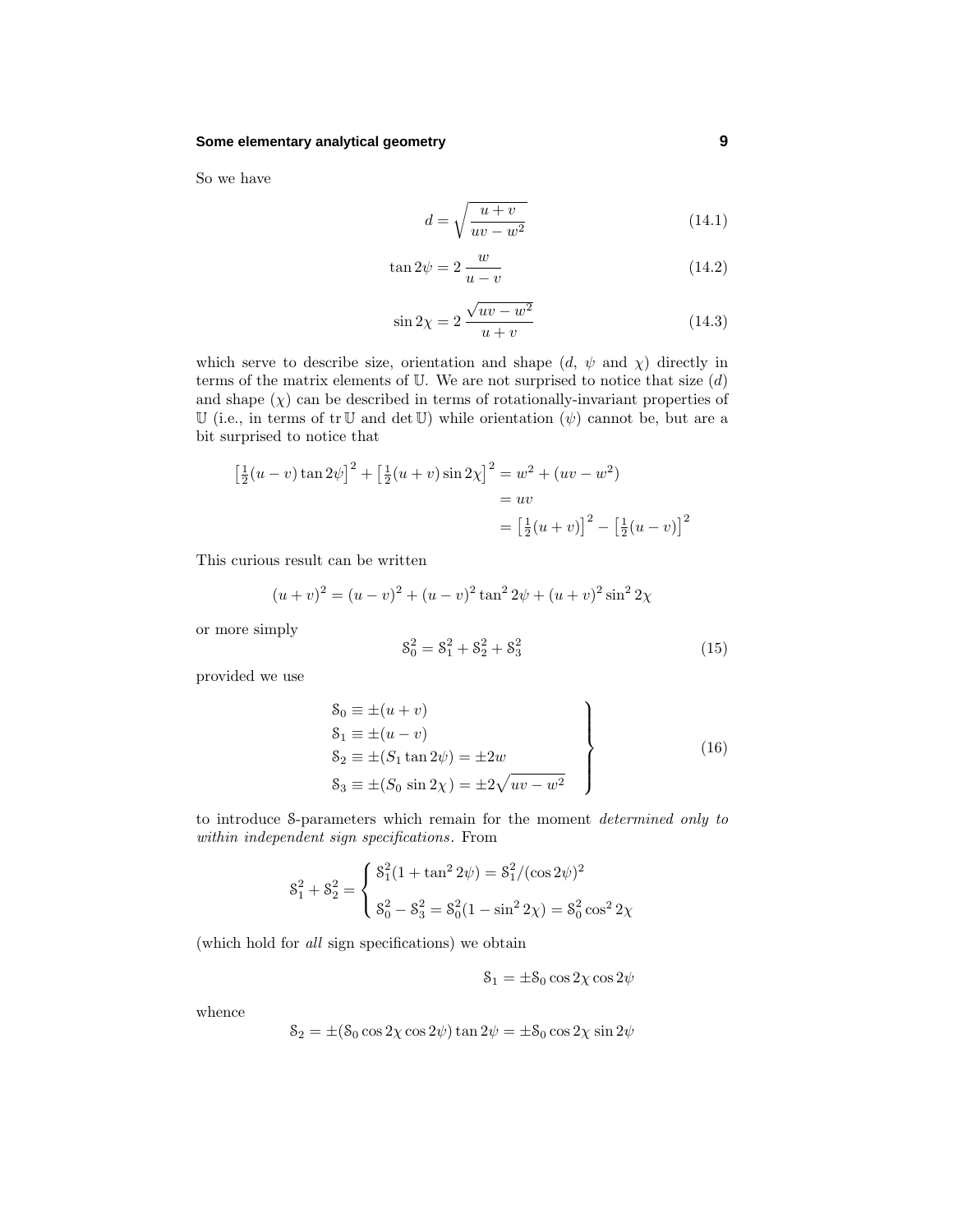Equations (16) can therefore be formulated

$$
8_0 = \pm (u + v) \n8_1 = \pm (u - v) = \pm 8_0 \cos 2\chi \cos 2\psi \n8_2 = \pm 2w = \pm 8_0 \cos 2\chi \sin 2\psi \n8_3 = \pm 2\sqrt{uv - w^2} = \pm 8_0 \sin 2\chi
$$
\n(17)

In (17) we have succeeded in associating ellipses of assorted sizes, orientations, shapes (and, as will emerge, chiralities) with the points of—by  $(15)$ — a certain cone in a nameless place which we might call "4-dimensional S-space".

In view of  $(17)$  it becomes natural to introduce dimensionless<sup>9</sup> variables

$$
\begin{aligned}\n1 &\equiv \frac{8}{1} / 8_0 = \pm \cos 2\chi \cos 2\psi \\
2 &\equiv \frac{8}{2} / 8_0 = \pm \cos 2\chi \sin 2\psi \\
3 &\equiv \frac{8}{3} / 8_0 = \pm \sin 2\chi\n\end{aligned}
$$
\n
$$
(18)
$$

which serve to associate ellipses of assorted orientations, shapes but irrespective of scale with points on a unit sphere in Euclidean 3-space. This representation —historically the point of departure for an elegantly powerful train of formal elaborations due to Poincaré<sup>10</sup>—proves advantageous in situations (and there are many) in which either

- scale is an irrelevant feature of the ellipses in which we have interest, or
- scale has been set once and for all by some circumstance special to the application at hand.

The "Poincaré sphere," in relation to the ellipses it was designed to represent, is shown in Figure 3, and results from (18) when—which is our option—all signs are made positive. Note especially that the parameters  $\psi$  and  $\chi$  which describe elliptic orientation and shape have acquired factors of 2 in their spherical coordinate interpretations.

We have come at this point to the threshhold—but only the threshhold of some wonderful applied mathematics, much of it due to Poincar´e, some of more recent invention. I propose, however, to let the applications motivate the further development of the theory, and turn now therefore to the optics which gave birth to this subject.

 $[8]$  = dimensionality of *u*, *v* and *w*  $=\frac{1}{\text{area}}$  for ellipses drawn on paper

<sup>9</sup> The parameters S are, it will be noted, dimensionally exotic:

<sup>&</sup>lt;sup>10</sup> Théorie Mathématique de la Lumière (1892), Vol. 2, p. 275. We examine some of the details in §7.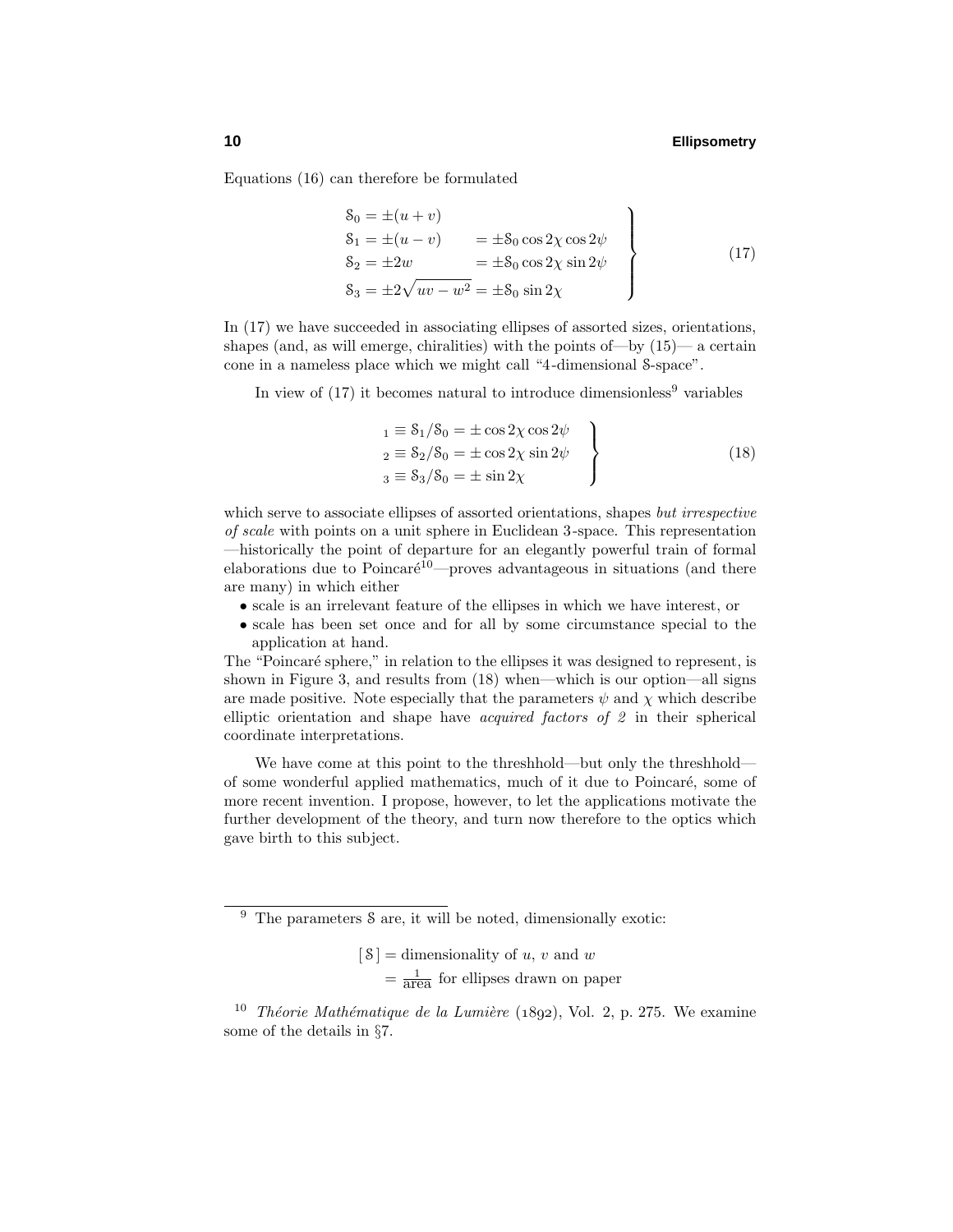

FIGURE 3: Poincaré sphere:  $(18)$  has been used to associate points in the  $(\psi, \chi)$ -parameterized space of all oriented ellipses (irrespective of scale) with points on the unit sphere in 3 -dimensional -space. By "oriented ellipse" I understand an ellipse to which a circulation sense has been assigned, a "handedness"—geometrical analog of physical "chirality."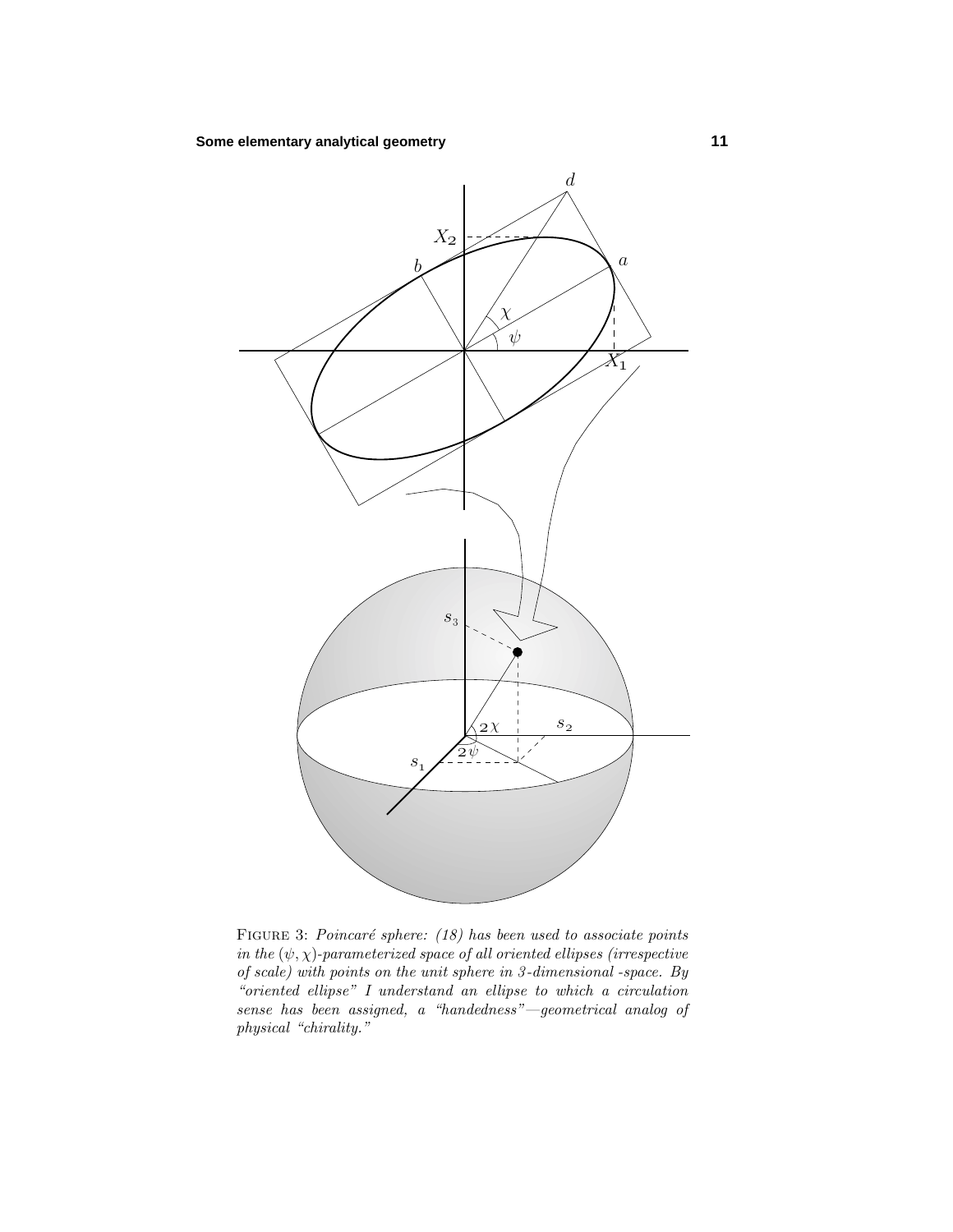# PART I: APPLICATIONS TO OPTICS

**2. Monochromatic beam description**. At (4) we encountered ellipses drawn not "on paper" but on the electric *E*-plane—ellipses which can be described

$$
\begin{pmatrix} E_1 \\ E_2 \end{pmatrix}^{\mathsf{T}} \begin{pmatrix} u & w \\ w & v \end{pmatrix} \begin{pmatrix} E_1 \\ E_2 \end{pmatrix} = 1
$$
  
\n
$$
u = +D \cdot \mathcal{E}_2 \mathcal{E}_2
$$
  
\n
$$
v = +D \cdot \mathcal{E}_1 \mathcal{E}_1
$$
  
\n
$$
w = -D \cdot \mathcal{E}_1 \mathcal{E}_2 \cos \delta
$$
  
\n
$$
D \equiv 1/\mathcal{E}_1^2 \mathcal{E}_2^2 \sin^2 \delta
$$
 (19.2)

Returning with this information to (17) we have

$$
\begin{aligned}\n\mathbf{S}_0 &= \pm D \cdot (\mathcal{E}_2^2 + \mathcal{E}_1^2) \\
\mathbf{S}_1 &= \pm D \cdot (\mathcal{E}_2^2 - \mathcal{E}_1^2) \\
\mathbf{S}_2 &= \pm D \cdot 2\mathcal{E}_1 \mathcal{E}_2 \cos \delta \\
\mathbf{S}_3 &= \pm D \cdot 2\mathcal{E}_1 \mathcal{E}_2 \sin \delta\n\end{aligned}
$$

"Stokes' parameters" are called into being by conventional resolution of the sign ambiguities and abandonment of the determinental factor *D*:

$$
S_0 = \mathcal{E}_1^2 + \mathcal{E}_2^2
$$
  
\n
$$
S_1 = \mathcal{E}_1^2 - \mathcal{E}_2^2 = S_0 \cos 2\chi \cos 2\psi
$$
  
\n
$$
S_2 = 2\mathcal{E}_1 \mathcal{E}_2 \cos \delta = S_0 \cos 2\chi \sin 2\psi
$$
  
\n
$$
S_3 = 2\mathcal{E}_1 \mathcal{E}_2 \sin \delta = S_0 \sin 2\chi
$$
\n(20)

"Abandonment of the *D*-factors" preserves intact the fundamental relation (15), which now reads

$$
S_0^2 = S_1^2 + S_2^2 + S_3^2 \tag{21}
$$

and is motivated by a physical consideration about which Stokes himself could have had only an inkling: one does not directly "see" the orbit traced out by the tip of the **E**-vector; rather, one measures (with a photometer of slow temporal resolution) the<sup>11</sup>

optical beam intensity 
$$
\equiv
$$
 { time-averaged rate per unit area with  
which energy is delivered to the detector  
=  $\langle$  Poynting vector: **S** =  $c$ (**E** × **B**) $\rangle$   
 $\sim \mathcal{E}_1^2 + \mathcal{E}_2^2$  for monochromatic beams

with

<sup>&</sup>lt;sup>11</sup> See ELECTRODYNAMICS  $(1972)$ , p. 421.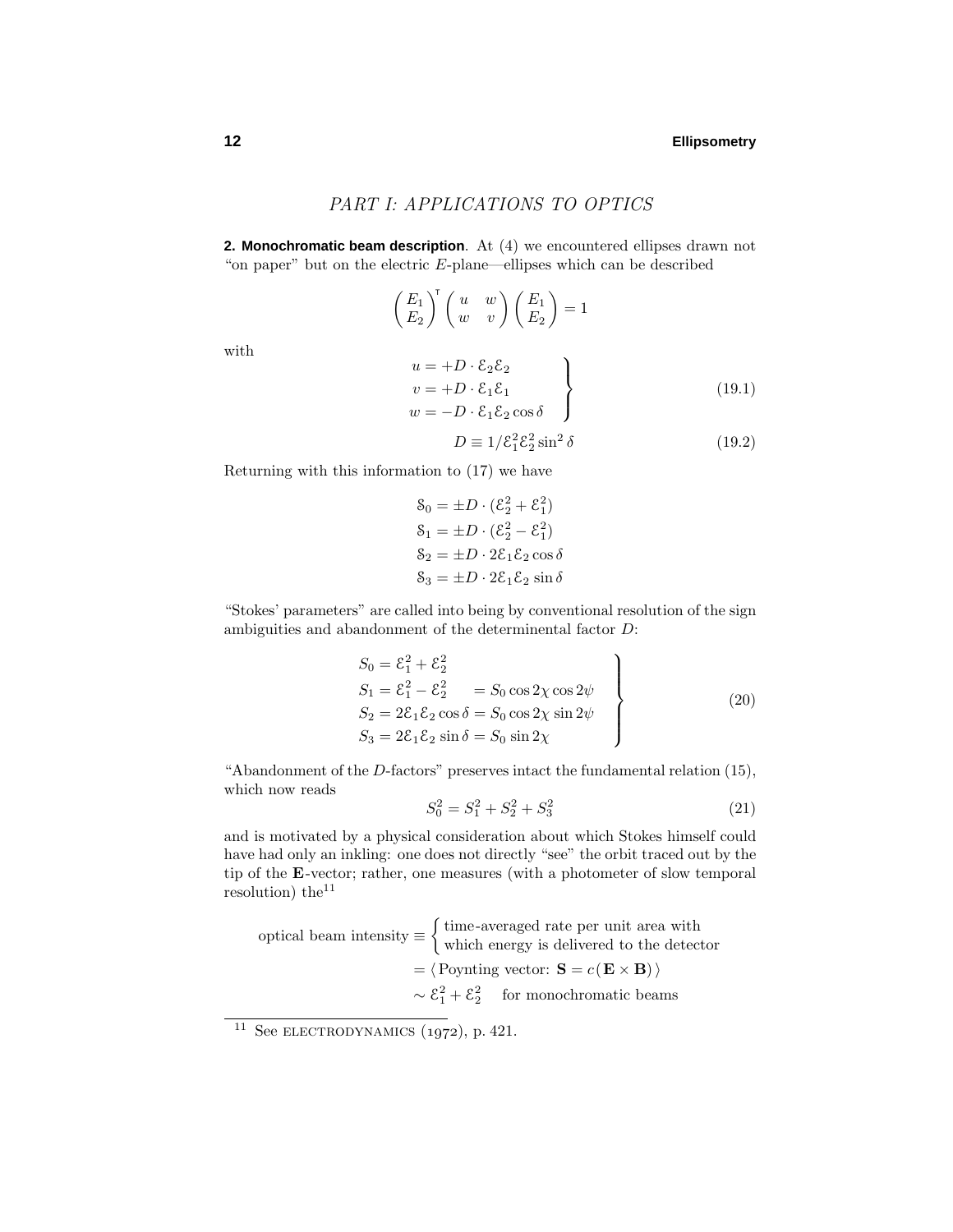### **Monochromatic beam description 13**

It was precisely because the parameters  $(S_0, S_1, S_2, S_3)$  relate so directly to the observational realities of optical beams—to the analysis and description of beams and of the action of devices that transform beams—that they first recommended themselves to Stokes' (pre-Maxwellian) intuition.<sup>12</sup>

To gain some sense of how Stokes' construction works in the context for which it was originally intended, consider first the optical signal

$$
\mathbf{E}(t) = \begin{pmatrix} \mathcal{E}_1 \cos(\omega t + \delta_1) \\ 0 \end{pmatrix}
$$

Such a signal is "linearly polarized in the 1-direction." Since  $\mathcal{E}_2 = 0$  (relative phase  $\delta$  is therefore undefined) the Stokes quartet can, according to (20), be described

$$
S \equiv \begin{pmatrix} S_0 \\ S_1 \\ S_2 \\ S_3 \end{pmatrix} = \begin{pmatrix} \mathcal{E}_1^2 \\ \mathcal{E}_1^2 \\ 0 \\ 0 \end{pmatrix}
$$

while the Poincaré vector

$$
\equiv \begin{pmatrix} S_1/S_0 \\ S_2/S_0 \\ S_3/S_0 \end{pmatrix} = \begin{pmatrix} \cos 2\chi \cos 2\psi \\ \cos 2\chi \sin 2\psi \\ \sin 2\chi \end{pmatrix}
$$
(22)

$$
= \begin{pmatrix} 1 \\ 0 \\ 0 \end{pmatrix}
$$
 in this instance (23.1)

and can, in an obvious sense, be said "to puncture the equator of the Poincaré sphere at an axial point." Associated with that point is (see again (12)) an

<sup>12</sup> It will become clear as we proceed that Stokes built better than he could have known. Stokes' construction, as transmogrified by Poincaré, has revealed itself to be not only one of the most economically designed and sharpest tools in the work-a-day optician's tookchest, but also to be remarkably robust; it arises in a natural way from statistical optics, and has therefore useful things to say about the properties of non-idealized "natural" lightbeams. Stokes' construction anticipates (by more than 70 years!) much that we now recognize to be most characteristic—both formally and philosophically—of the quantum theory. Nor is this, in retrospect, too surprising; both optics and quantum mechanics treat linear systems—systems dominated by a "principle of superposition"—the observable properties of which are described by quadratic constructions. The Stokes/Poincaré formalism relates more particularly to the quantum theory of angular momentum (spin), which is well known to be the intersection-point of a rich constellation of deep mathematical ideas. For an excellent brief account of the latter ramifications see §2–8 of J. M. Jauch & F. Rorhlich, The Theory of Photons & Electrons (1955), to which I owe my own first introduction to Stokes' parameters.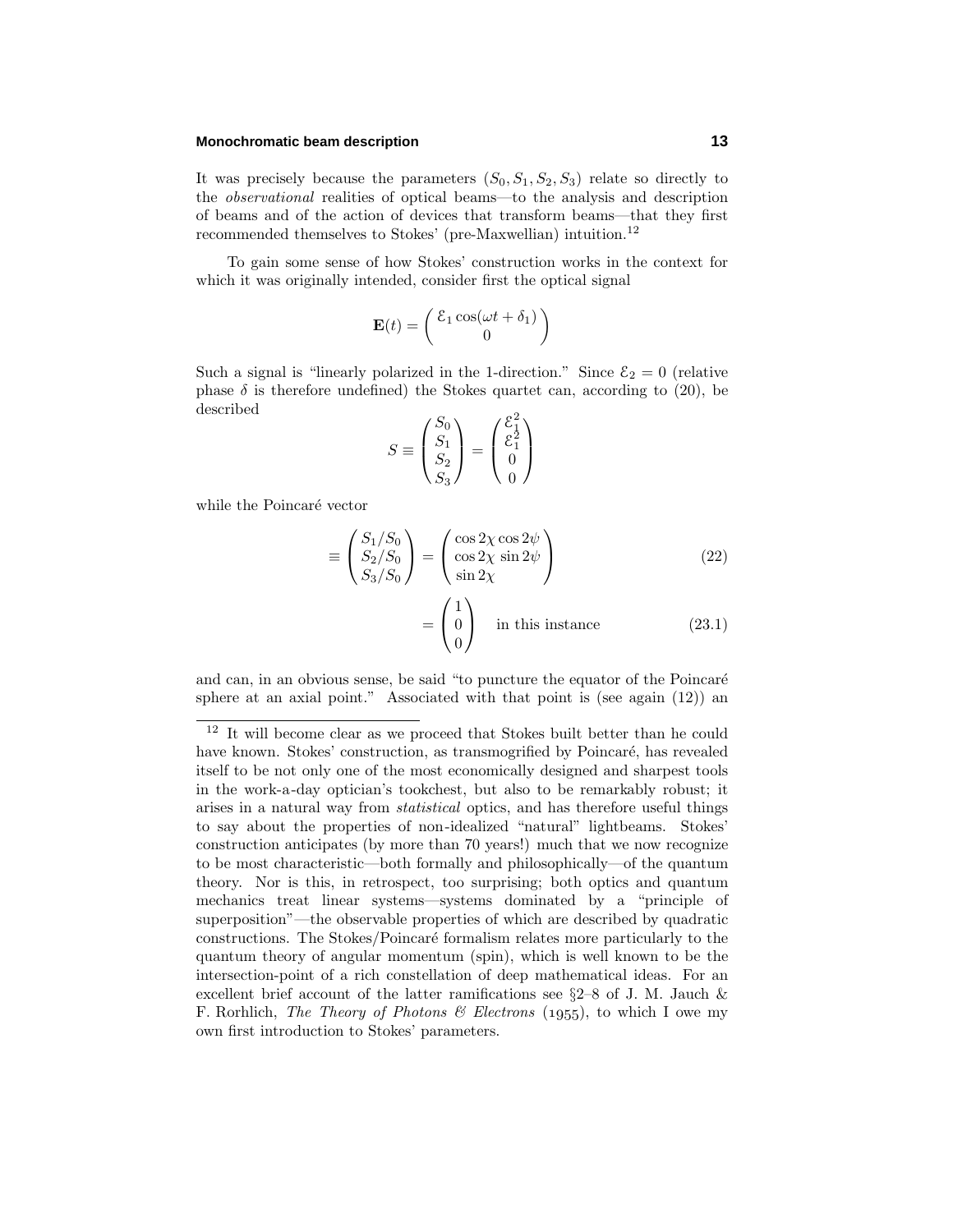ellipse whose

shape parameter 
$$
\chi = 0
$$
  
orientation parameter  $\psi = 0$  (23.2)

which is another way of saying what we assumed at the outset: the beam is "linearly  $\leftrightarrow$  polarized." If the beam were, on the other hand, linearly  $\uparrow$ polarized we would have obtained

$$
\mathbf{E}(t) = \begin{pmatrix} 0 \\ \varepsilon_2 \cos(\omega t + \delta_2) \end{pmatrix}
$$

giving

$$
S = \begin{pmatrix} \mathcal{E}_2^2 \\ -\mathcal{E}_2^2 \\ 0 \\ 0 \end{pmatrix} \quad \text{whence} \quad = \begin{pmatrix} -1 \\ 0 \\ 0 \end{pmatrix} \quad \text{and} \quad \begin{cases} \chi = 0 \\ \psi = 90^\circ \end{cases} \tag{24}
$$

The -vectors encountered above puncture the Poincaré sphere at diametrically opposite points, and—it is important to notice—represent beams which are, in a familiar sense "oppositely polarized." Such beams, when superimposed, do not interfere. Linear polarization in the general case arises from setting  $\delta = 0$ ; then

$$
\mathbf{E}(t) = \begin{pmatrix} \mathcal{E}_1 \cos(\omega t + \delta_1) \\ \mathcal{E}_2 \cos(\omega t + \delta_1) \end{pmatrix}
$$
 (25.1)

gives

$$
S = \begin{pmatrix} \mathcal{E}_1^2 + \mathcal{E}_2^2 \\ \mathcal{E}_1^2 - \mathcal{E}_2^2 \\ 2\mathcal{E}_1 \mathcal{E}_2 \\ 0 \end{pmatrix}
$$
 (25.2)

which if we write

$$
\begin{aligned} \mathcal{E}_1 &= \mathcal{E}\cos\psi\\ \mathcal{E}_2 &= \mathcal{E}\sin\psi \end{aligned} \tag{25.3}
$$

becomes

$$
S = \mathcal{E}^2 \cdot \begin{pmatrix} 1 \\ \cos 2\psi \\ \sin 2\psi \\ 0 \end{pmatrix}
$$
 (25.4)

giving

$$
= \begin{pmatrix} \cos 2\psi \\ \sin 2\psi \\ 0 \end{pmatrix} \text{ and } \begin{cases} \chi = 0 \\ \psi = \arctan\left(\frac{\mathcal{E}_2}{\mathcal{E}_1}\right) \end{cases} (25.5)
$$

from which the preceeding examples can be recovered as special cases. Evidently

equatorial points on the Poincaré sphere

\n
$$
\iff \text{linearly polarized beams}
$$
\n(26)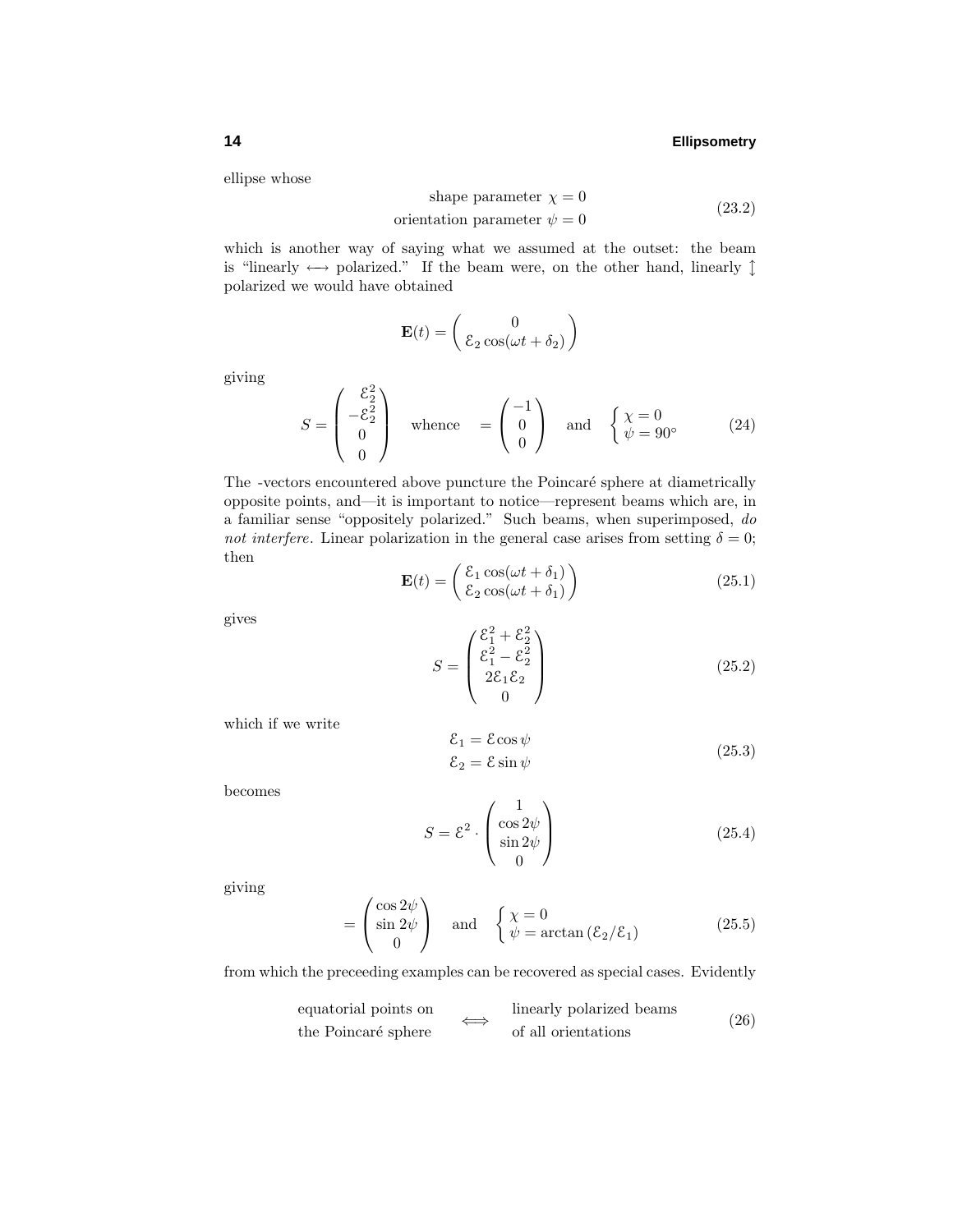#### **Monochromatic beam analysis 15**

 $\overline{2}$ 

In particular,

$$
= \begin{pmatrix} 0 \\ 1 \\ 0 \end{pmatrix} \quad \text{entails} \quad \begin{cases} \chi = 0 \\ \psi = 45^{\circ} \end{cases}
$$

To describe a circularly polarized beam we write

$$
\mathbf{E}(t) = \begin{pmatrix} \mathcal{E}\cos(\omega t + \delta_1) \\ \mathcal{E}\cos(\omega t + \delta_1 + \delta) \end{pmatrix} \text{ and set } \delta = 90^{\circ} \tag{27.1}
$$

Then

$$
S = \begin{pmatrix} 2\mathcal{E}^2 \\ 0 \\ 0 \\ 2\mathcal{E}^2 \end{pmatrix} \quad \text{gives} \quad = \begin{pmatrix} 0 \\ 0 \\ 1 \end{pmatrix} \quad \text{whence} \quad \begin{cases} \chi = 45^\circ \\ \psi = \text{undefined} \end{cases} \tag{27.2}
$$

To reverse the sign of  $\delta$  (i.e., to set  $\delta = -90^{\circ}$ ) is to reverse also the sign of the Poincaré vector (move from the north pole to the south pole of the Poincaré sphere): physically, to *reverse the chirality* of the wave. The point of general interest here is that

The Stokes/Poincaré representations distinguish between ellipses of identical figure but opposite orientation, and physically between waves which differ only with respect to their chirality.

While the results reported above do serve to illustrate how simply and directly Stokes' parameters relate to what might be called "the state description problem" for idealized lightbeams, they convey little sense either of the ease with which the parameters characteristic of a beam can be measured in the laboratory or of the remarkable variety of the optical problems which their use serves almost automatically to illuminate—little sense of the "robustness" of Stokes' construction, or of its physical "naturalness." In following sections I will discuss, in sequence,

- ideas associated with the physical determination of the Stokes parameters characteristic of a beam;
- an elegant characterization of the action of beam-modification devices;
- the relation of Stokes' construction to the leading statistical properties of real lightbeams.

**3. Monochromatic beam analysis**. Discussion of the first of those topics proceeds from a couple of very simple physical ideas, but is notable for the mathematical complexity which tends at every turn to intrude (a complexity which the Stokes parameters serve in every instance to render transparent). Looking to the first of those "very simple physical ideas": polarizers accomplish their work by  $(i)$ resolving the incident beam into components characteristic of the device, and then  $(ii)$  differentially attenuating those components

$$
\mathbf{E}_{\text{in}}(t) = \mathbf{E}_a(t) + \mathbf{E}_b(t) \xrightarrow{\text{typical}} \mathbf{E}_{\text{out}}(t) = k_a \cdot \mathbf{E}_a(t) + k_b \cdot \mathbf{E}_b(t)
$$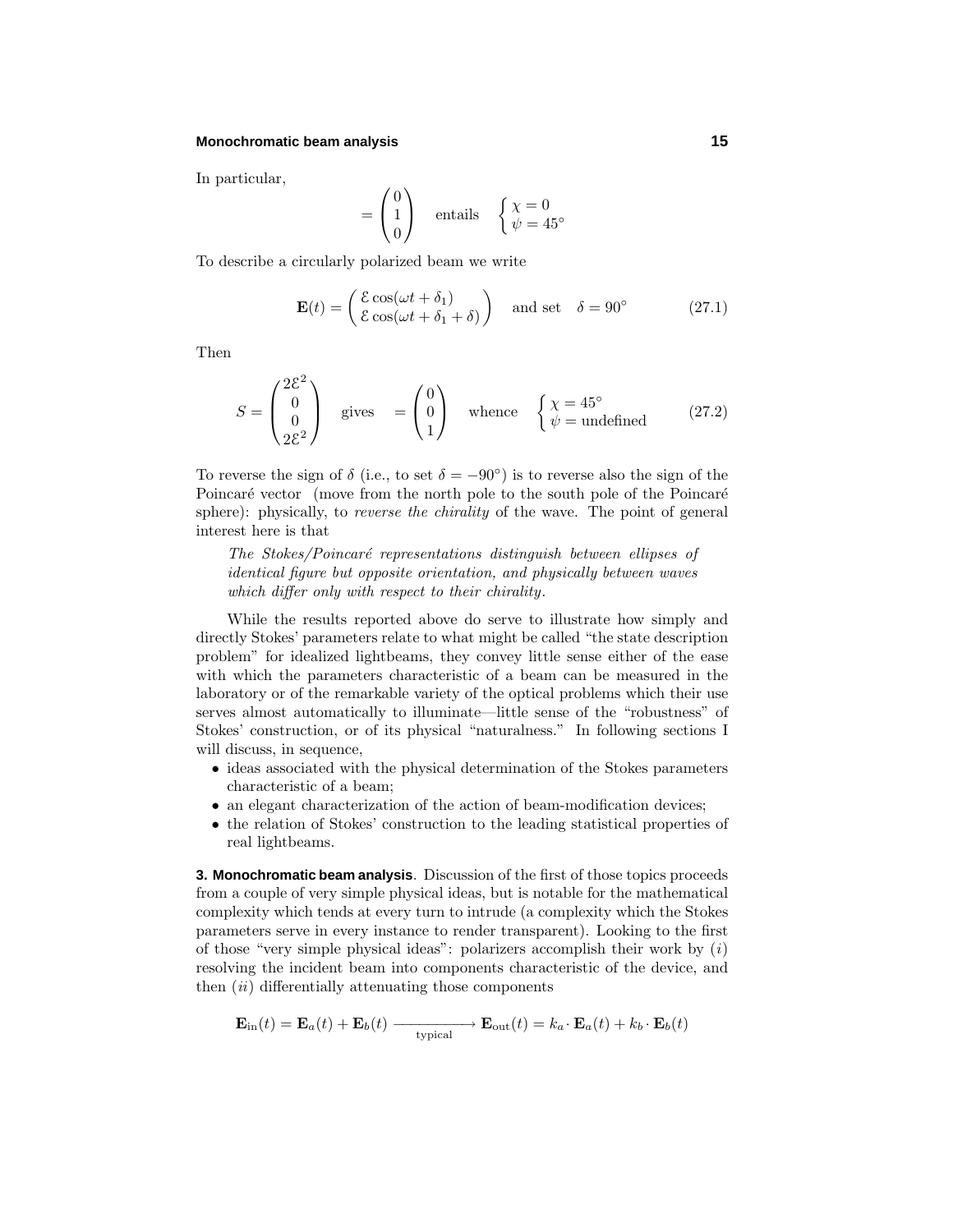The "perfect" polarizers to which we restrict our theoretical attention have the property that they are transparent to one compontent but extinguish the other

$$
k_a = 1 \quad \text{and} \quad k_b = 0
$$

The action of such idealized devices

$$
\mathbf{E}_{\rm in}(t) = \mathbf{E}_a(t) + \mathbf{E}_b(t) \xrightarrow{\text{ideal polarizer}} \mathbf{E}_{\rm out}(t) = \mathbf{E}_a(t) \tag{28}
$$

is, in an evident sense, "projective;" the output of such a device would pass unaffected through a second (identical) such device. The analytical problem central to the theory of such devices has to do—as (28) makes clear—with the identification/description of the relevant "pre-adapted basis." Suppose, for example, we had in mind a linear polarizer of arbitrary alignment  $\psi$ . Let  ${e_1, e_2}$  and  ${f_1, f_2}$ —of which the former refers conventionally to what might be called the "alignment of the lab bench" and the latter to the alignment of the polarizer—stand in this relatively rotated relationship:

$$
\mathbf{e}_1 = \cos \psi \cdot \mathbf{f}_1 - \sin \psi \cdot \mathbf{f}_2
$$

$$
\mathbf{e}_2 = \sin \psi \cdot \mathbf{f}_1 + \cos \psi \cdot \mathbf{f}_2
$$

Then

$$
\mathbf{E}(t) = [\mathcal{E}_1 \cos(\omega t + \delta_1)] \cdot \mathbf{e}_1 + [\mathcal{E}_2 \cos(\omega t + \delta_2)] \cdot \mathbf{e}_2
$$
  
\n
$$
= [\mathcal{E}_1 \cos(\omega t + \delta_1)] \cdot [\cos \psi \cdot \mathbf{f}_1 - \sin \psi \cdot \mathbf{f}_2]
$$
  
\n
$$
+ [\mathcal{E}_2 \cos(\omega t + \delta_2)] \cdot [\sin \psi \cdot \mathbf{f}_1 + \cos \psi \cdot \mathbf{f}_2]
$$
  
\n
$$
= [\mathcal{F}_1 \cos(\omega t + \theta_1)] \cdot \mathbf{f}_1 + [\mathcal{F}_2 \cos(\omega t + \theta_2)] \cdot \mathbf{f}_2
$$

is found by elementary calculation to entail

$$
\mathcal{F}_1 \cos \theta_1 = \n\mathcal{E}_1 \cos \delta_1 \cos \psi + \mathcal{E}_2 \cos \delta_2 \sin \psi
$$
\n
$$
\mathcal{F}_1 \sin \theta_1 = \n\mathcal{E}_1 \sin \delta_1 \cos \psi + \mathcal{E}_2 \sin \delta_2 \sin \psi
$$
\n
$$
\mathcal{F}_2 \cos \theta_2 = -\mathcal{E}_1 \cos \delta_1 \sin \psi + \mathcal{E}_2 \cos \delta_2 \cos \psi
$$
\n
$$
\mathcal{F}_2 \sin \theta_2 = -\mathcal{E}_1 \sin \delta_1 \sin \psi + \mathcal{E}_2 \sin \delta_2 \cos \psi
$$
\n(29)

Immediately

$$
\mathcal{F}_1^2 = \mathcal{E}_1^2 \cos^2 \psi + \mathcal{E}_1 \mathcal{E}_2 \cos(\delta_1 - \delta_2) \sin 2\psi + \mathcal{E}_2^2 \sin^2 \psi \n\mathcal{F}_2^2 = \mathcal{E}_1^2 \sin^2 \psi - \mathcal{E}_1 \mathcal{E}_2 \cos(\delta_1 - \delta_2) \sin 2\psi + \mathcal{E}_2^2 \cos^2 \psi
$$
\n(30)

so we have

$$
\mathcal{F}_1 = \sqrt{\mathcal{E}_1^2 \cos^2 \psi + \mathcal{E}_1 \mathcal{E}_2 \cos(\delta_1 - \delta_2) \sin 2\psi + \mathcal{E}_2^2 \sin^2 \psi}
$$
\n
$$
\mathcal{F}_2 = \sqrt{\mathcal{E}_1^2 \sin^2 \psi - \mathcal{E}_1 \mathcal{E}_2 \cos(\delta_1 - \delta_2) \sin 2\psi + \mathcal{E}_2^2 \cos^2 \psi}
$$
\n
$$
\theta_1 = \arctan \left\{ \frac{\mathcal{E}_1 \sin \delta_1 \cos \psi + \mathcal{E}_2 \sin \delta_2 \sin \psi}{\mathcal{E}_1 \cos \delta_1 \cos \psi + \mathcal{E}_2 \cos \delta_2 \sin \psi} \right\}
$$
\n
$$
\theta_2 = \arctan \left\{ \frac{\mathcal{E}_1 \sin \delta_1 \sin \psi - \mathcal{E}_2 \sin \delta_2 \cos \psi}{\mathcal{E}_1 \cos \delta_1 \sin \psi - \mathcal{E}_2 \cos \delta_2 \cos \psi} \right\}
$$
\n(31)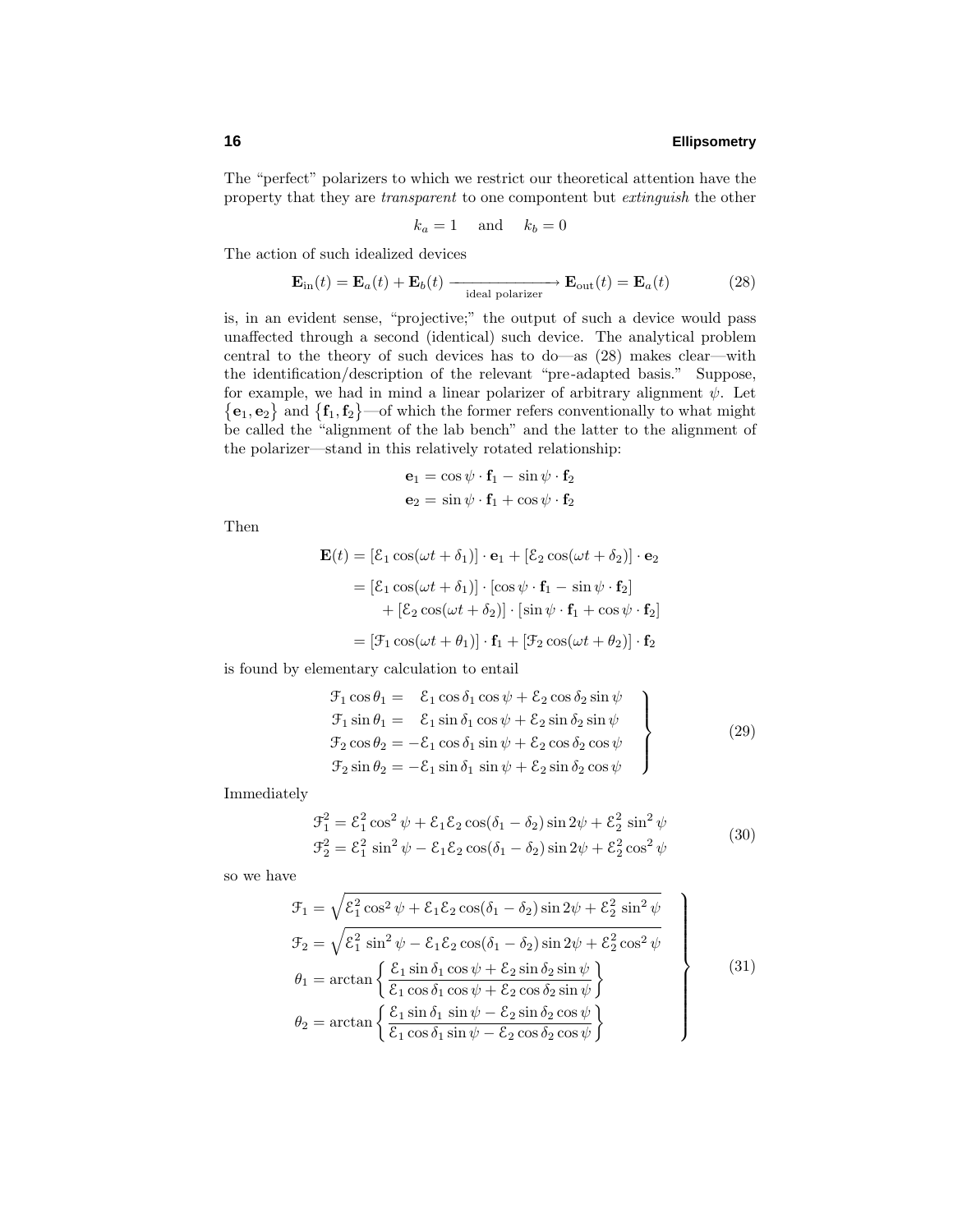### **Monochromatic beam analysis 17**

These equations, though they relate directly to the description of the physical **E**-vector, are notable for their surprising complexity. Much simpler relations result when one looks to certain naturally-emergent quadratic combinations of physical variables; we notice that

$$
\mathcal{F}_1^2 + \mathcal{F}_2^2 = \mathcal{E}_1^2 + \mathcal{E}_2^2
$$
  
\n
$$
\mathcal{F}_1^2 - \mathcal{F}_2^2 = (\mathcal{E}_1^2 - \mathcal{E}_2^2) \cos 2\psi + 2\mathcal{E}_1 \mathcal{E}_2 \cos \delta \sin 2\psi
$$
  
\n
$$
2\mathcal{F}_1 \mathcal{F}_2 \cos \theta = -(\mathcal{E}_1^2 - \mathcal{E}_2^2) \sin 2\psi + 2\mathcal{E}_1 \mathcal{E}_2 \cos \delta \cos 2\psi
$$
  
\n
$$
2\mathcal{F}_1 \mathcal{F}_2 \sin \theta = 2\mathcal{E}_1 \mathcal{E}_2 \sin \delta
$$
\n(32)

It is striking that  $\{e_1, e_2\} \longrightarrow \{f_1, f_2\}$  sets up a *linear* relationship among the quadratic constucts in question, and striking also that they are precisely the constructs to which Stokes has directed our attention; so natural—both physically and mathematically—has been their emergence that I suspect we have reproduced here Stokes' original train of thought. Equations (32) can be notated

$$
\begin{pmatrix}\nP_0 \\
P_1 \\
P_2 \\
P_3\n\end{pmatrix} = \begin{pmatrix}\n1 & 0 & 0 & 0 \\
0 & \cos 2\psi & \sin 2\psi & 0 \\
0 & -\sin 2\psi & \cos 2\psi & 0 \\
0 & 0 & 0 & 1\n\end{pmatrix} \begin{pmatrix}\nS_0 \\
S_1 \\
S_2 \\
S_3\n\end{pmatrix}
$$
\n(33)

where (see again (20))

$$
\begin{pmatrix} S_0 \\ S_1 \\ S_2 \\ S_3 \end{pmatrix} = \begin{pmatrix} \mathcal{E}_1^2 + \mathcal{E}_2^2 \\ \mathcal{E}_1^2 - \mathcal{E}_2^2 \\ 2\mathcal{E}_1\mathcal{E}_2\cos\delta \\ 2\mathcal{E}_1\mathcal{E}_2\sin\delta \end{pmatrix}
$$
 are Stokes' parameters relative to the **e**-basis

while

$$
\begin{pmatrix} P_0 \\ P_1 \\ P_2 \\ P_3 \end{pmatrix} = \begin{pmatrix} \mathcal{F}_1^2 + \mathcal{F}_2^2 \\ \mathcal{F}_1^2 - \mathcal{F}_2^2 \\ 2\mathcal{F}_1\mathcal{F}_2\cos\theta \\ 2\mathcal{F}_1\mathcal{F}_2\sin\theta \end{pmatrix}
$$
 are St

cokes' parameters relative to the f-basis

The action of a linear polarizer whose alignment coincides with that of the **f**1-axis is—relative to the **f**-basis (this being, of course, the whole point of "basis pre-adaptation"!)—very easy to describe, and has, in effect, already been described; in essence,  $\mathfrak{F}_2 \longrightarrow 0$ , which gives

$$
\begin{pmatrix} P_0 \\ P_1 \\ P_2 \\ P_3 \end{pmatrix}_{\text{in}} \xrightarrow{\hspace{1cm}} \text{polarizer co-aligned with } \mathbf{f}_1 \text{-axis} \begin{pmatrix} \mathcal{F}_1^2 \\ \mathcal{F}_1^2 \\ 0 \\ 0 \end{pmatrix} = \begin{pmatrix} \frac{1}{2}(P_0 + P_1) \\ \frac{1}{2}(P_0 + P_1) \\ 0 \\ 0 \end{pmatrix} \equiv \begin{pmatrix} P_0 \\ P_1 \\ P_2 \\ P_3 \end{pmatrix}_{\text{out}}
$$

or again

$$
\begin{pmatrix}\nP_0 \\
P_1 \\
P_2 \\
P_3\n\end{pmatrix}_{\text{out}} = \begin{pmatrix}\n\frac{1}{2} & \frac{1}{2} & 0 & 0 \\
\frac{1}{2} & \frac{1}{2} & 0 & 0 \\
0 & 0 & 0 & 0 \\
0 & 0 & 0 & 0\n\end{pmatrix} \begin{pmatrix}\nP_0 \\
P_1 \\
P_2 \\
P_3\n\end{pmatrix}_{\text{in}}
$$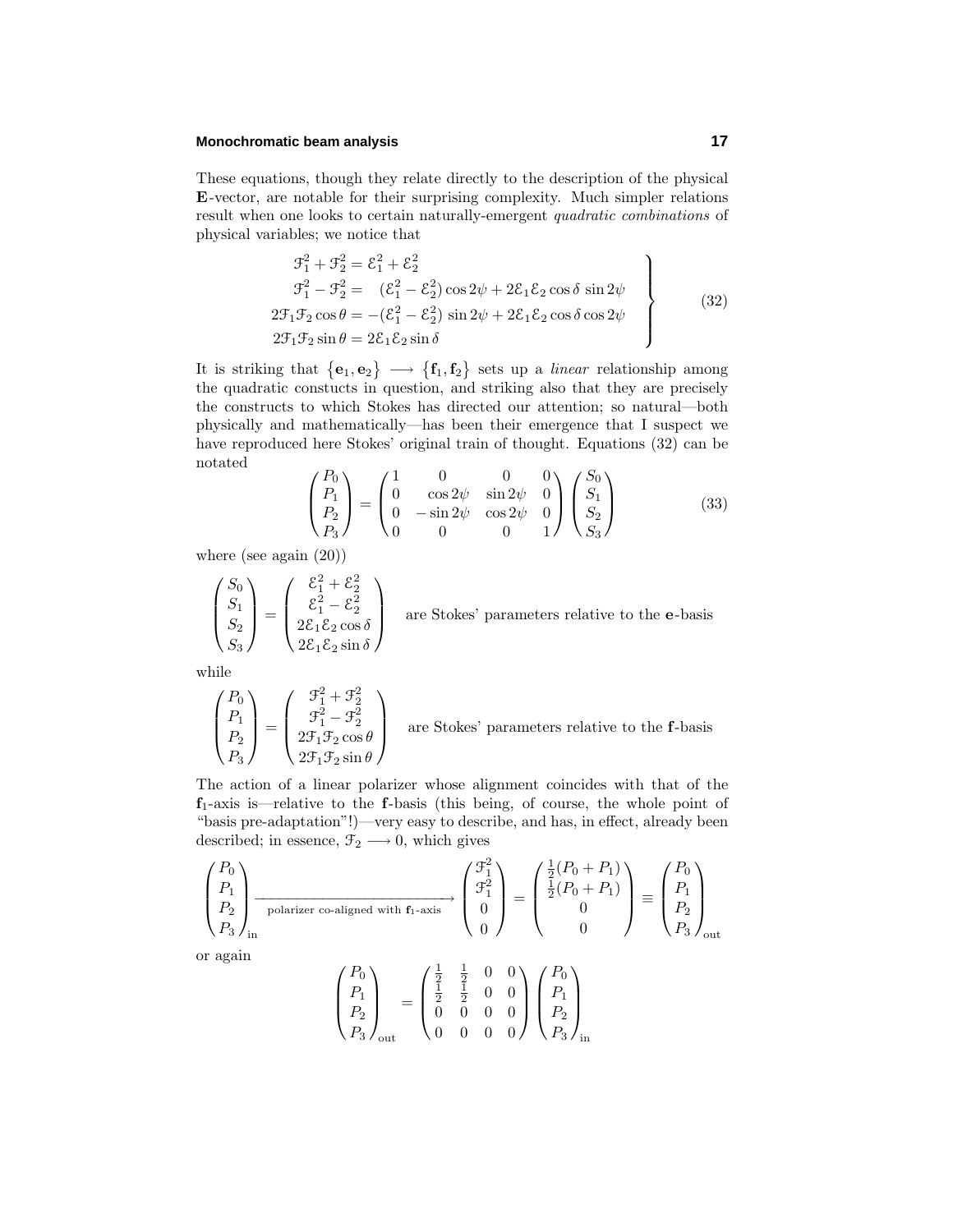Using (33) to obtain from this a statement referent of the original **e**-basis we (after some elementary matrix multiplication) obtain

$$
\begin{pmatrix} S_0 \\ S_1 \\ S_2 \\ S_3 \end{pmatrix} \xrightarrow{\text{linear polarizer at } \psi^\circ} \frac{1}{2} [S_0 + S_1 \cos 2\psi + S_2 \sin 2\psi] \begin{pmatrix} 1 \\ \cos 2\psi \\ \sin 2\psi \\ 0 \end{pmatrix} \quad (34)
$$

Of which the following are notable special cases:

$$
\begin{pmatrix}\nS_0 \\
S_1 \\
S_2 \\
S_3\n\end{pmatrix}_{\text{in}} \xrightarrow{\psi=0^\circ} \begin{pmatrix}\nS_0 \\
S_1 \\
S_2 \\
S_3\n\end{pmatrix}_{\text{out}} = \begin{pmatrix}\n\frac{1}{2}(S_0 + S_1) \\
\frac{1}{2}(S_0 + S_1) \\
0 \\
0\n\end{pmatrix} = \begin{pmatrix}\n\frac{1}{2} & \frac{1}{2} & 0 & 0 \\
\frac{1}{2} & \frac{1}{2} & 0 & 0 \\
0 & 0 & 0 & 0 \\
0 & 0 & 0 & 0\n\end{pmatrix} \begin{pmatrix}\nS_0 \\
S_1 \\
S_2 \\
S_3\n\end{pmatrix}_{\text{in}} \begin{pmatrix}\nS_0 \\
S_1 \\
S_2 \\
S_3\n\end{pmatrix}_{\text{out}} = \begin{pmatrix}\n\frac{1}{2}(S_0 + S_2) \\
0 & 0 & \frac{1}{2}(S_0 + S_2) \\
0 & 0 & 0 & 0 \\
0 & 0 & 0 & 0\n\end{pmatrix} \begin{pmatrix}\nS_0 \\
S_1 \\
S_2 \\
S_3\n\end{pmatrix}_{\text{in}} \begin{pmatrix}\nS_0 \\
S_1 \\
S_2 \\
S_3\n\end{pmatrix}_{\text{in}} = \begin{pmatrix}\n\frac{1}{2}(S_0 + S_2) \\
0 & 0 & \frac{1}{2}(S_0 + S_2) \\
0 & 0 & 0 & 0 \\
0 & 0 & 0 & 0\n\end{pmatrix} \begin{pmatrix}\nS_0 \\
S_1 \\
S_2 \\
S_3\n\end{pmatrix}_{\text{in}} \quad (35.2)
$$

Drawing finally upon (20) we observe, in connection with (34), that

$$
\frac{1}{2}[S_0 + S_1 \cos 2\psi + S_2 \sin 2\psi]
$$
  
=  $\frac{1}{2}S_0[1 + \cos 2\chi_0(\cos 2\psi_0 \cos 2\psi + \sin 2\psi_0 \sin 2\psi)]$   
=  $\frac{1}{2}S_0[1 + \cos 2\chi_0 \cdot \cos 2(\psi - \psi_0)]$ 

where the subscripted angles refer to the state of the input beam. When the input beam is already linearly polarized one has  $\chi_0 = 0$ , and in the special case  $\psi_0 = \psi$  one easily recovers (25.4); the linear polarizer has in fact accomplished what it designed to accomplish.

Looking now to the relatively unfamiliar case of circular polarization, we write  $\overline{1}$  $1$ 

$$
\mathbf{E}_{\circlearrowright}(t) = \left[\frac{1}{\sqrt{2}}\mathcal{A}\cos(\omega t + \alpha)\right]\mathbf{e}_{1} - \left[\frac{1}{\sqrt{2}}\mathcal{A}\sin(\omega t + \alpha)\right]\mathbf{e}_{2}
$$
\n
$$
\mathbf{E}_{\circlearrowleft}(t) = \left[\frac{1}{\sqrt{2}}\mathcal{B}\cos(\omega t + \beta)\right]\mathbf{e}_{1} + \left[\frac{1}{\sqrt{2}}\mathcal{B}\sin(\omega t + \beta)\right]\mathbf{e}_{2}
$$
\n(36)

(which describe circularly polarized beams of opposite chirality) and form

$$
\mathbf{E}(t) = \mathbf{E}_{\circlearrowright}(t) + \mathbf{E}_{\circlearrowleft}(t)
$$
\n
$$
= \frac{1}{\sqrt{2}} \left[ (\mathcal{A} \cos \alpha + \mathcal{B} \cos \beta) \cos \omega t - (\mathcal{A} \sin \alpha + \mathcal{B} \sin \beta) \sin \omega t \right] \mathbf{e}_1
$$
\n
$$
- \frac{1}{\sqrt{2}} \left[ (\mathcal{A} \cos \alpha - \mathcal{B} \cos \beta) \sin \omega t + (\mathcal{A} \sin \alpha - \mathcal{B} \sin \beta) \cos \omega t \right] \mathbf{e}_2
$$

Comparison with the more standard representation

$$
\mathbf{E}(t) = [\mathcal{E}_1 \cos(\omega t + \delta_1)]\mathbf{e}_1 + [\mathcal{E}_2 \cos(\omega t + \delta_2)]\mathbf{e}_2
$$
  
= [\mathcal{E}\_1 \cos \delta\_1 \cos \omega t - \mathcal{E}\_1 \sin \delta\_1 \sin \omega t] \mathbf{e}\_1  
+ [\mathcal{E}\_2 \cos \delta\_2 \cos \omega t - \mathcal{E}\_2 \sin \delta\_2 \sin \omega t] \mathbf{e}\_2 (37)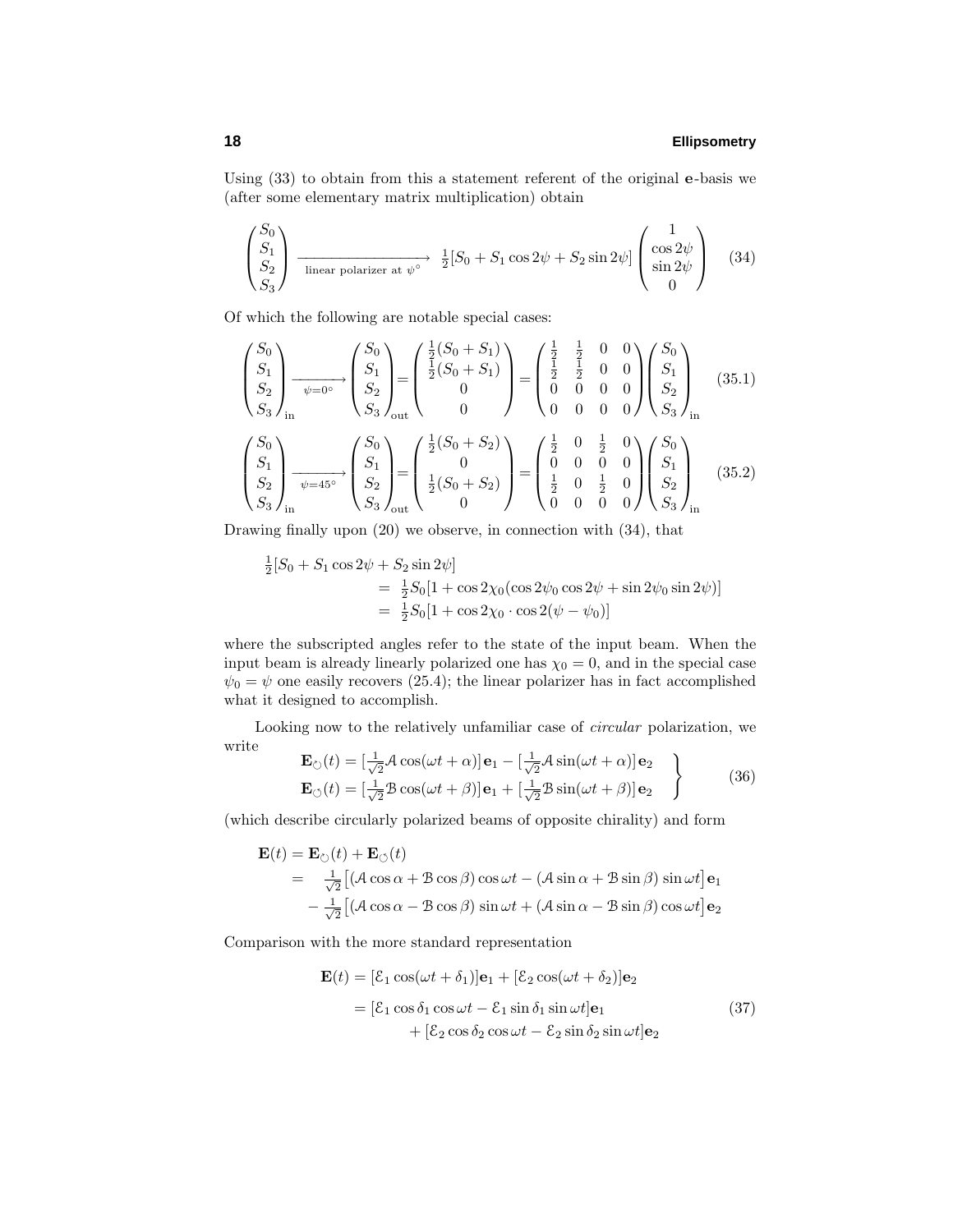# **Monochromatic beam analysis 19**

gives

$$
\begin{aligned}\n\mathcal{A}\cos\alpha + \mathcal{B}\cos\beta &= \sqrt{2}\mathcal{E}_1\cos\delta_1\\ \n\mathcal{A}\cos\alpha - \mathcal{B}\cos\beta &= \sqrt{2}\mathcal{E}_2\sin\delta_2\\ \n\mathcal{A}\sin\alpha + \mathcal{B}\sin\beta &= \sqrt{2}\mathcal{E}_1\sin\delta_1\\ \n\mathcal{A}\sin\alpha - \mathcal{B}\sin\beta &= \sqrt{2}\mathcal{E}_2\cos\delta_2\n\end{aligned}
$$
\n(38)

and inversely

$$
\sqrt{2}A \cos \alpha = \mathcal{E}_1 \cos \delta_1 - \mathcal{E}_2 \sin \delta_2
$$
  
\n
$$
\sqrt{2}A \sin \alpha = \mathcal{E}_1 \sin \delta_1 + \mathcal{E}_2 \cos \delta_2
$$
  
\n
$$
\sqrt{2}B \cos \beta = \mathcal{E}_1 \cos \delta_1 + \mathcal{E}_2 \sin \delta_2
$$
  
\n
$$
\sqrt{2}B \sin \beta = \mathcal{E}_1 \sin \delta_1 - \mathcal{E}_2 \cos \delta_2
$$
\n(39)

Working from (38) we obtain

$$
\sqrt{2}\mathcal{E}_1 = \sqrt{\mathcal{A}^2 + 2\mathcal{A}\mathcal{B}\cos\gamma + \mathcal{B}^2}
$$
  
\n
$$
\sqrt{2}\mathcal{E}_2 = \sqrt{\mathcal{A}^2 - 2\mathcal{A}\mathcal{B}\cos\gamma + \mathcal{B}^2}
$$
  
\n
$$
\tan\delta_1 = +\frac{\mathcal{A}\sin\alpha + \mathcal{B}\sin\beta}{\mathcal{A}\cos\alpha + \mathcal{B}\cos\beta}
$$
  
\n
$$
\tan\delta_2 = -\frac{\mathcal{A}\cos\alpha - \mathcal{B}\cos\beta}{\mathcal{A}\sin\alpha - \mathcal{B}\sin\beta}
$$
\n(40.1)

with  $\gamma \equiv \alpha - \beta$ , while (39) by similar arguments gives

$$
\sqrt{2}\mathcal{A} = \sqrt{\mathcal{E}_1^2 + 2\mathcal{E}_1\mathcal{E}_2 \sin \delta + \mathcal{E}_2^2}
$$
  
\n
$$
\sqrt{2}\mathcal{B} = \sqrt{\mathcal{E}_1^2 - 2\mathcal{E}_1\mathcal{E}_2 \sin \delta + \mathcal{E}_2^2}
$$
  
\n
$$
\tan \alpha = \frac{\mathcal{E}_1 \sin \delta_1 - \mathcal{E}_2 \cos \delta_2}{\mathcal{E}_1 \cos \delta_1 + \mathcal{E}_2 \sin \delta_2}
$$
  
\n
$$
\tan \beta = \frac{\mathcal{E}_1 \sin \delta_1 + \mathcal{E}_2 \cos \delta_2}{\mathcal{E}_1 \cos \delta_1 - \mathcal{E}_2 \sin \delta_2}
$$
\n(40.2)

Equations (40) permit interconversion between the "standard representation" and the "counter-rotational representation" of  $E(t)$ ; they are notable for their formal complexity (great simplifications will be achieved in §6), and for the fact that they make it utterly natural to write (as Stokes was the first to do)

$$
\begin{aligned}\n\mathcal{E}_1^2 + \mathcal{E}_2^2 &= S_0 = \mathcal{A}^2 + \mathcal{B}^2 \\
\mathcal{E}_1^2 - \mathcal{E}_2^2 &= S_1 = 2\mathcal{A}\mathcal{B}\cos\gamma \\
2\mathcal{E}_1\mathcal{E}_2\cos\delta &= S_2 = 2\mathcal{A}\mathcal{B}\sin\gamma \\
2\mathcal{E}_1\mathcal{E}_2\sin\delta &= S_3 = \mathcal{A}^2 - \mathcal{B}^2\n\end{aligned}\n\tag{41}
$$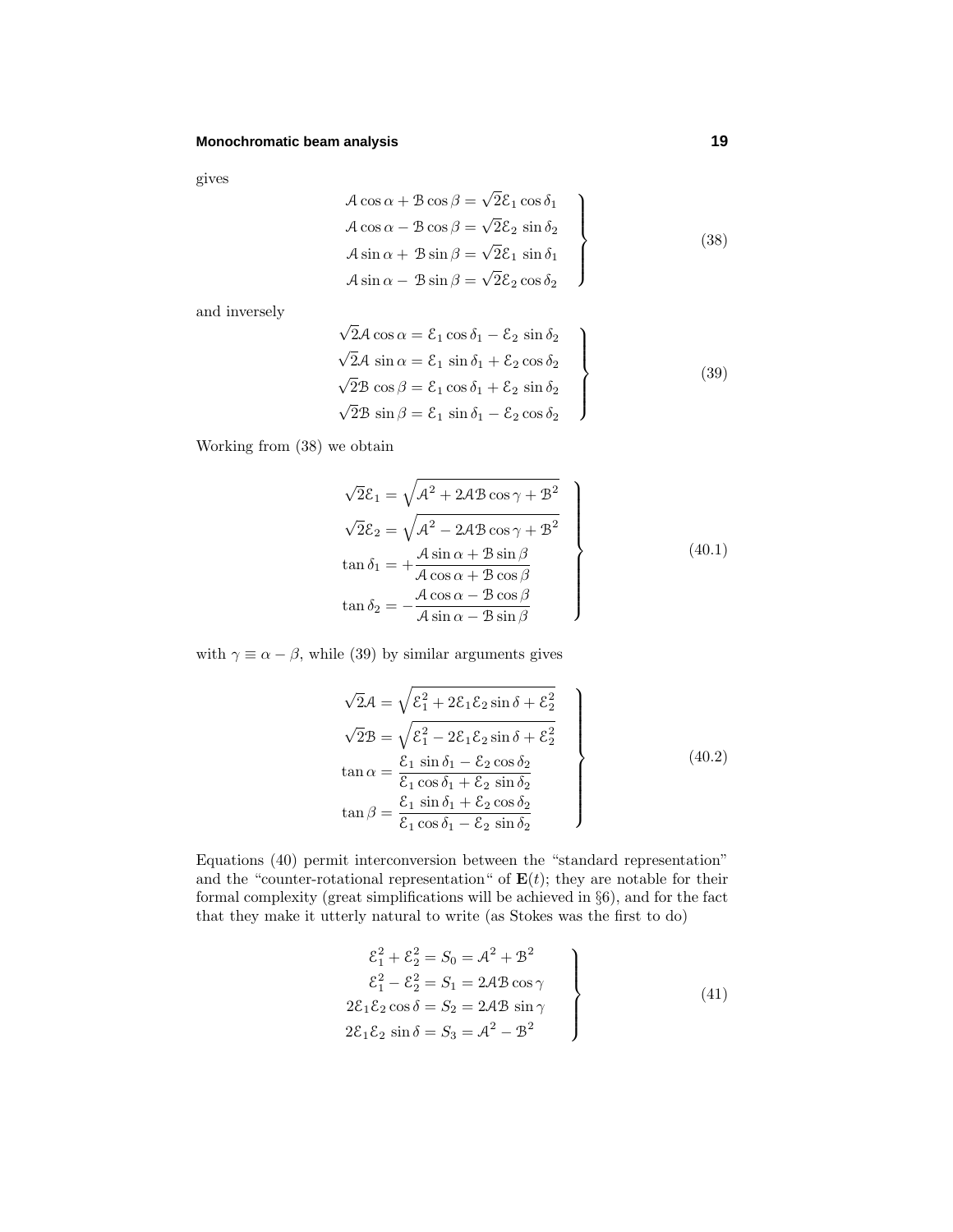The action of a circular polarizer which passes  $\mathbf{E}_{\circlearrowright}$  but extinguishes  $\mathbf{E}_{\circlearrowleft}$  is, in the latter representation, very easy describe (this again being the whole point of "basis pre-adaptation"); in essence,  $\mathcal{B} \longrightarrow 0$ , which gives (compare (35))

$$
\begin{pmatrix} S_0 \\ S_1 \\ S_2 \\ S_3 \end{pmatrix}_{\text{in}} \longrightarrow \begin{pmatrix} A^2 \\ 0 \\ 0 \\ A^2 \end{pmatrix} = \begin{pmatrix} \frac{1}{2}(S_0 + S_3) \\ 0 \\ 0 \\ \frac{1}{2}(S_0 + S_3) \end{pmatrix}
$$

$$
\begin{pmatrix} S_0 \\ S_1 \\ S_2 \\ S_3 \end{pmatrix}_{\text{out}} = \begin{pmatrix} \frac{1}{2} & 0 & 0 & \frac{1}{2} \\ 0 & 0 & 0 & 0 \\ 0 & 0 & 0 & 0 \\ \frac{1}{2} & 0 & 0 & \frac{1}{2} \end{pmatrix} \begin{pmatrix} S_0 \\ S_1 \\ S_2 \\ S_3 \end{pmatrix}_{\text{in}} \qquad (42)
$$

We are in position now to draw upon the second of the "very simple physical ideas" mentioned at the beginning of this discussion—an idea which has to do with the operation not of perfect polarizers but of perfect photometers. Such devices—which (because I find it convenient to absorb a trivial factor into their calebration) I shall call "J-meters"—measure the time-averaged energy flux or intensity of the incident lightbeam; in effect, they examine of the incident beam  $\{S_0, S_1, S_2, S_3\}$  and announce the value of  $S_0$ . Consider now the following protocol: a monochromatic beam

- falls *unobstructed* upon a J-meter, which registers  $J_0$ ;
- is obstructed by a 0<sup>°-</sup>linear polarizer while en route to the J-meter, which registers *J*1;
- is obstructed by a 45<sup>°-</sup>linear polarizer while en route to the J-meter, which registers  $J_2$ ;
- is obstructed by a  $\Diamond$ -circular polarizer while en route to the J-meter, which registers *J*3;

Drawing upon (35) and (42) we have

$$
J_0 = S_0
$$
  
\n
$$
J_1 = \frac{1}{2}(S_0 + S_1)
$$
  
\n
$$
J_2 = \frac{1}{2}(S_0 + S_2)
$$
  
\n
$$
J_3 = \frac{1}{2}(S_0 + S_3)
$$

giving

$$
S_0 = J_0
$$
  
\n
$$
S_1 = 2J_1 - J_0
$$
  
\n
$$
S_2 = 2J_2 - J_0
$$
  
\n
$$
S_3 = 2J_3 - J_0
$$
\n(43)

which establishes the *direct observability* of Stokes' parameters. We notice that for monochromatic beams—but not, as will emerge, for statistically more complex beams—one of the J-measurements can, in fact, be omitted, for

$$
S_0^2 = S_1^2 + S_2^2 + S_3^2 \Rightarrow J_0^2 = 2\{J_1(J_0 - J_1) + J_2(J_0 - J_2) + J_3(J_0 - J_3)\}
$$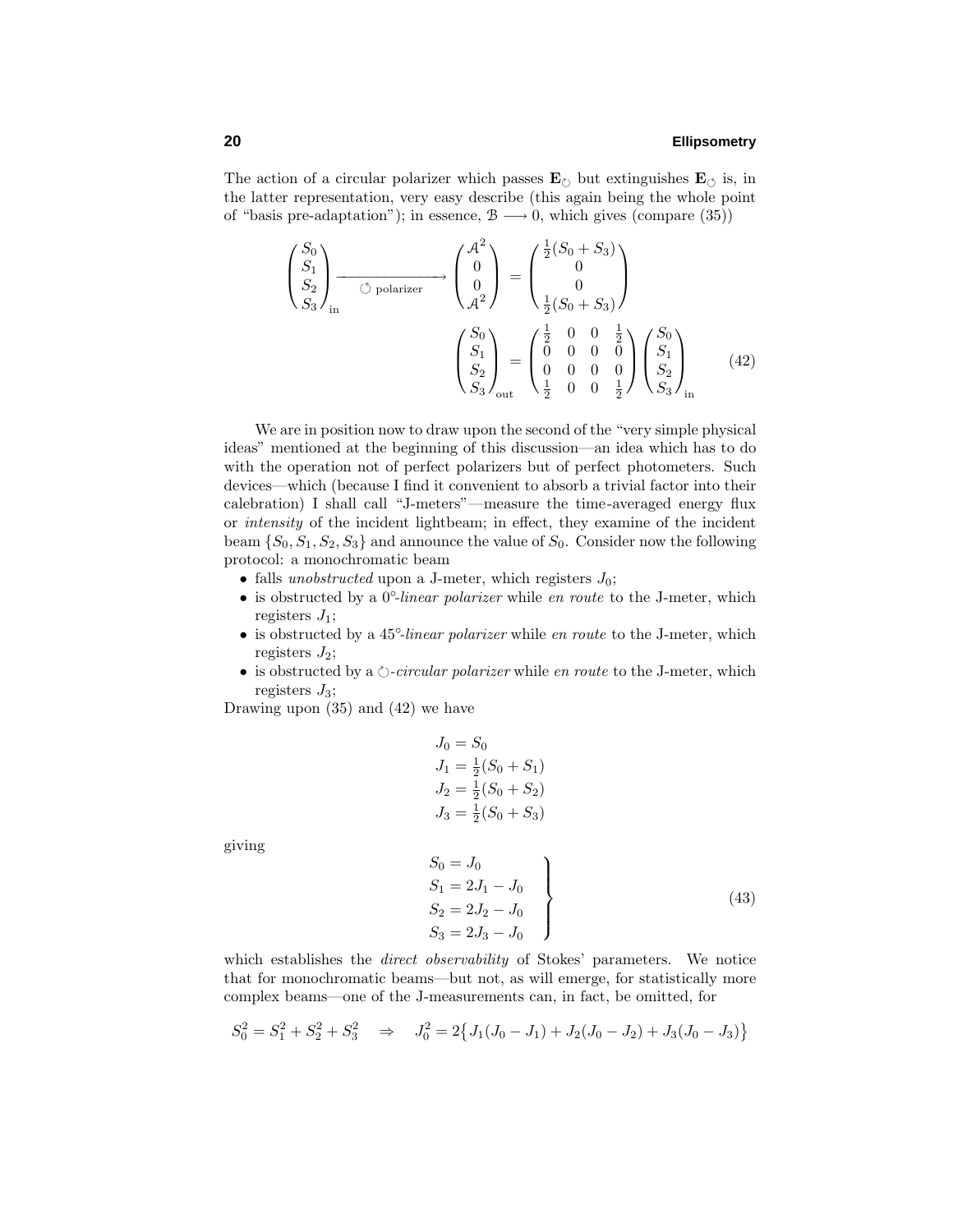# **Mueller calculus 21**

**4. Beam manipulation**. We have already noted the naturalness and utility of statements of the form

$$
\begin{pmatrix} S_0 \\ S_1 \\ S_2 \\ S_3 \end{pmatrix}_{\text{in}} \longrightarrow \begin{pmatrix} S_0 \\ S_1 \\ S_2 \\ S_3 \end{pmatrix}_{\text{out}} = \begin{pmatrix} M_{00} & M_{01} & M_{02} & M_{03} \\ M_{10} & M_{11} & M_{12} & M_{13} \\ M_{20} & M_{21} & M_{22} & M_{23} \\ M_{30} & M_{31} & M_{32} & M_{33} \end{pmatrix} \begin{pmatrix} S_0 \\ S_1 \\ S_2 \\ S_3 \end{pmatrix}_{\text{in}} \tag{44}
$$

When first encountered—at  $(35.1)$ —the matrix M was structured in such a way as to represent the action of a certain linear polarizer. Curiously, it was not Stokes himself but H. Muller who—in the 1940's (which is to say: nearly a century after Stokes laid the foundations of our subject, and half a century after Poincaré's elaboration of it)—first appreciated<sup>13</sup> how general is the utility of (49), and worked out (but never published, except to his students at MIT) the basic implications of this thought:

> Just as, and to the same extent that, the Stokes parameters  $\{S_0, S_1, S_2, S_3\}$  serve to describe/characterize lightbeams, so also, and to that same extent, do the Muller matrices M serve to describe/characterize the beam-modification properties of optical elements.

The door is thus opened to the creation—as an exercise in applied linear algebra!—of a "general theory of optical elements," insofar as the action of the elements in question has to do with manipulation of the intensity/polarization characteristics of the transmitted beam.<sup>14</sup> It becomes natural to say of elements that they are "equivalent" if their Mueller matrices are identical. The analysis of sequenced elements becomes an exercise in matrix multiplication:

$$
\begin{pmatrix} S_0 \\ S_1 \\ S_2 \\ S_3 \end{pmatrix}_{\text{out}} = \mathbb{M}_n \cdots \mathbb{M}_2 \mathbb{M}_1 \begin{pmatrix} S_0 \\ S_1 \\ S_2 \\ S_3 \end{pmatrix}_{\text{in}}
$$

And attention is directed quite naturally to the formulation of certain "realizability" conditions; for example, if M is to be realizable as a passive optical element then it must be the case that

output intensity  $\leq$  input intensity

for all inputs; i.e., that (for all possible assignments of value to  $\{S_0, S_1, S_2, S_3\}$ )

$$
M_{00}S_0 + M_{01}S_1 + M_{02}S_2 + M_{03}S_3 \leq S_0
$$

<sup>13</sup> That's the legend, but not quite true; the same idea had been put forward by P. Soleillet in "Sur les paramètres caractérisant la polarisation partielle de la lumière dan les phénomènes de florescence," Ann. Physique 12, 23 (1929), which nobody read.

 $14$  For the sketched outlines of the general theory to which I allude, see  $CLASSICAL ELECTRODYNAMICS (1980), pp. 353-363.$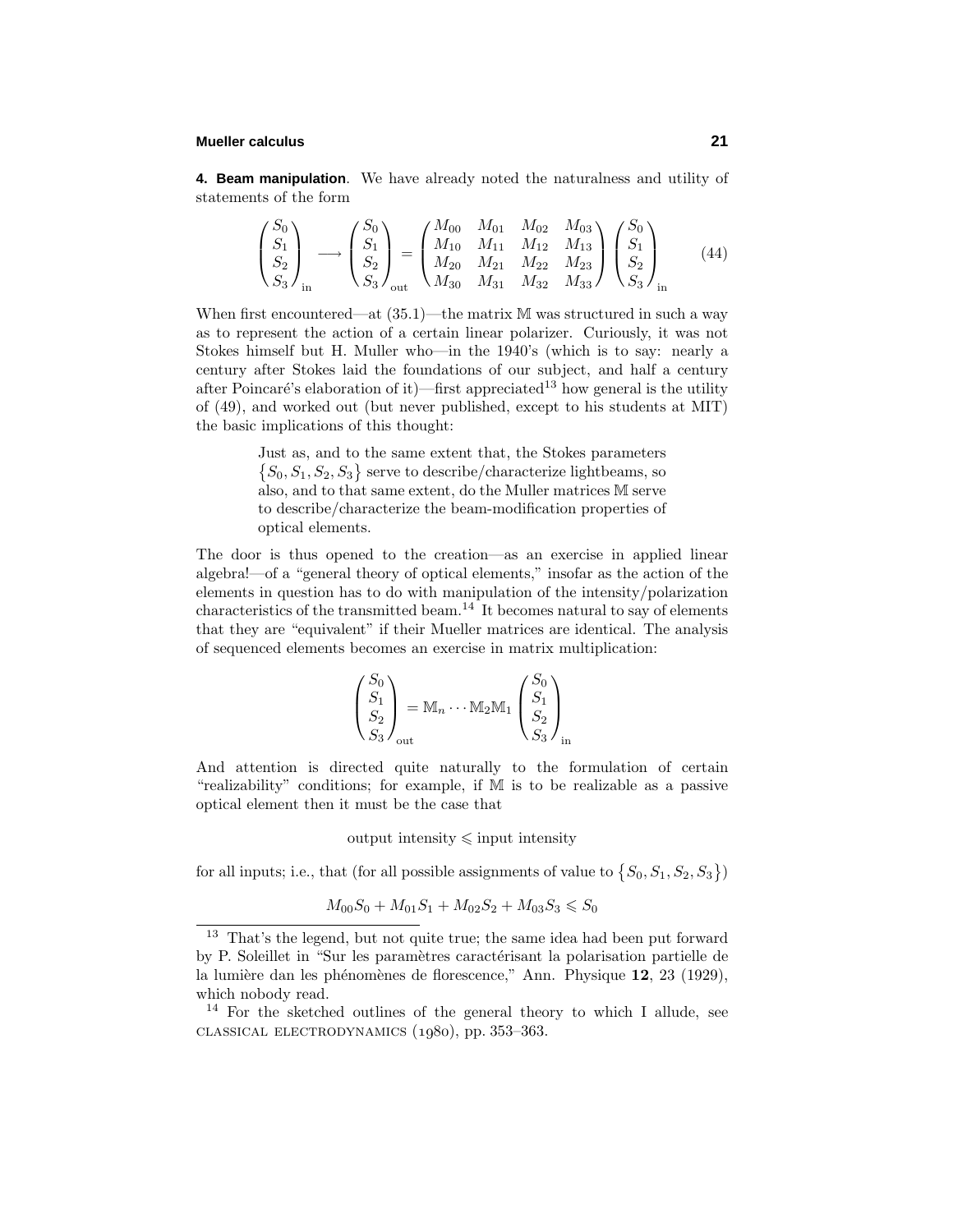Similar in spirit is this observation: suppose it to be a property of the optical element we have in mind that

monochromatic input =⇒ monochromatic output

For such elements it will be invariably the case that

$$
(S|S)_{\text{out}} = (S|S)_{\text{in}} = 0 \tag{45}
$$

where I have adopted the notation

$$
(S|S) \equiv S_0^2 - S_1^2 - S_2^2 - S_3^2 = \begin{pmatrix} S_0 \\ S_1 \\ S_2 \\ S_3 \end{pmatrix}^{\mathsf{T}} \mathbb{G} \begin{pmatrix} S_0 \\ S_1 \\ S_2 \\ S_3 \end{pmatrix}
$$
  
where  

$$
\mathbb{G} \equiv \begin{pmatrix} 1 & 0 & 0 & 0 \\ 0 & -1 & 0 & 0 \\ 0 & 0 & -1 & 0 \\ 0 & 0 & 0 & -1 \end{pmatrix}
$$

Condition (45) imposes upon the elements of M a set of conditions which we can in these notations express

$$
\mathbb{M}^\mathsf{T}\mathbb{G}\,\mathbb{M} = \mu \cdot \mathbb{G} \tag{46}
$$

where necessarily  $\mu = \sqrt{\det M}$ . It is a matter of deep interest (or at least of curiosity) that (46) serves to define the so-called conformal group, of which (set  $\mu = 1$ ) the 4-dimensional *Lorentz group* is an important subgroup. The latter is, of course, fundamental to special relativity, while the former is (for that reason) fundamental to the relativistic dynamics of massless particles (of which photons provide in present context the most natural example; we are, after all, concerned with the physics of light beams!) and of associated field theories (most notably electrodynamics). The implications of (46) have, for these reasons, been exhaustively studied; the wonderful fact is that all of the resulting large body of mathematical knowledge and technique stands now instantly available—accidentally, as it were; ready-made and free of charge—to the theoretical optician. Wonderful also is the fact that

> "Experiments in 4-dimensional relativity" (for example: demonstration of the emergence—actually the optical analog of the emergence—of "Thomas precessional effects" from the composition of non-collinear boosts<sup>15</sup>) can now be carried out

 $(boost) \cdot (boost) = (boost) \cdot (rotational factor)$ 

was missed by Einstein. T. Y. Thomas once told me that he himself learned of the fact from A. S. Eddington (see p. 99 of his *Theory of Relativity* (1924)), but it appears to have been first noticed either by W. de Sitter or J. A. Schouten.

 $^{15}\,$  The fact that, in the non-collinear case,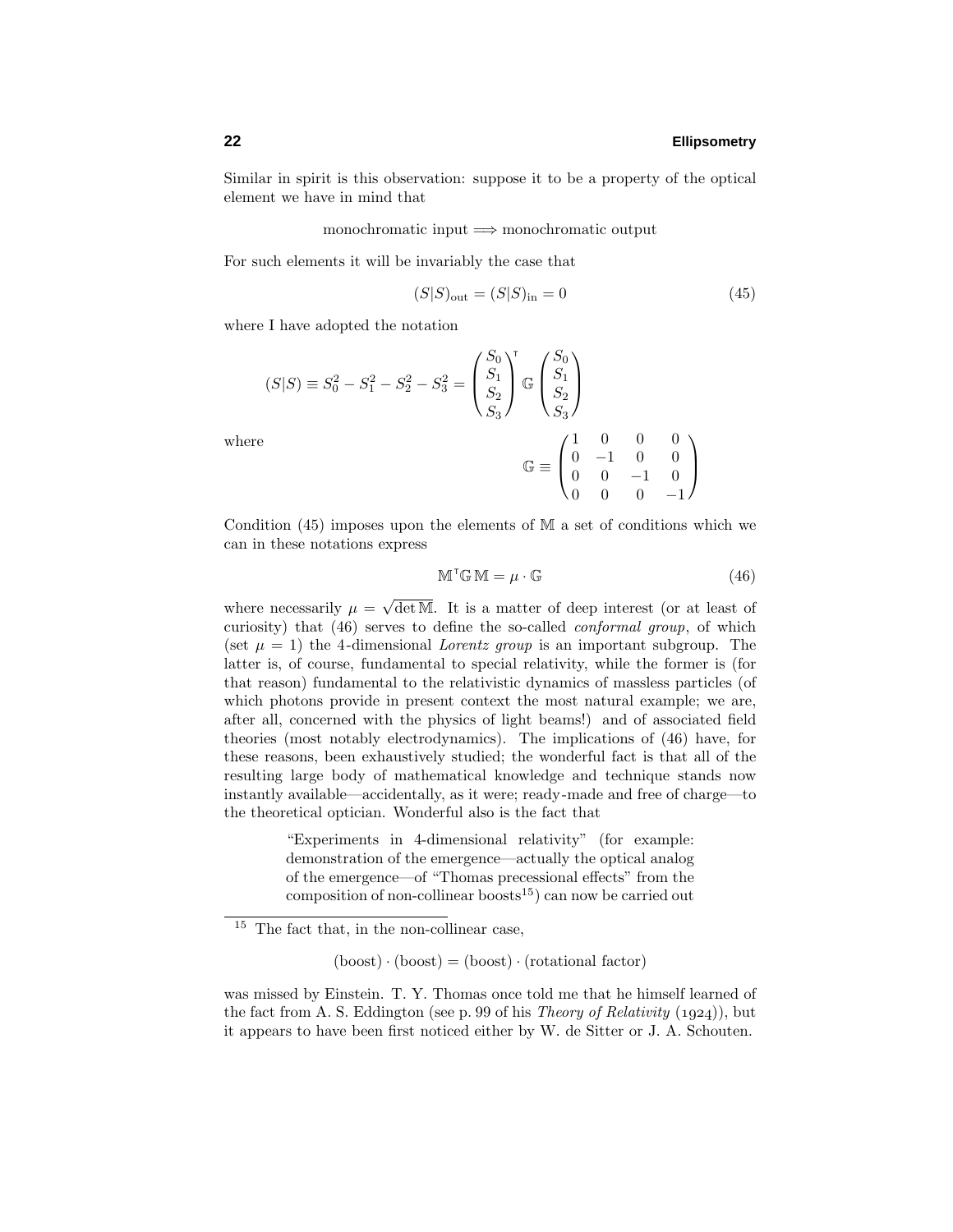# **Mueller calculus 23**

on a 1-dimensional optical bench—with nothing in motion (except, of course, for the lightbeam!).

Though this is not the place for a systematic account of what has come to be called the "Muller calculus," I would, by way of illustration, like to return briefly to the Muller matrix

$$
\mathbb{P} \equiv \begin{pmatrix} \frac{1}{2} & \frac{1}{2} & 0 & 0 \\ \frac{1}{2} & \frac{1}{2} & 0 & 0 \\ 0 & 0 & 0 & 0 \\ 0 & 0 & 0 & 0 \end{pmatrix}
$$

By quick calculation  $\mathbb{P}^\top \mathbb{G} \mathbb{P} = \mathbb{O}$ , which by  $\det \mathbb{P} = 0$  is consistent with (46). Quick calculation establishes also that  $\mathbb P$  is projective in the sense that  $\mathbb P^2 = \mathbb P$ . From det( $\mathbb{P} - \lambda \mathbb{I}$ ) =  $(\lambda - 1)\lambda^3$  we learn that  $\mathbb{P}$  has eigenvalues  $\{1, 0, 0, 0\}$ , and conclude that P projects onto a 1-dimensional subspace of 4-dimensional Stokes space; actually—this being, in fact, an implication of (35.1)—

$$
\mathbb{P} \quad \text{projects onto the ray} \quad S \cdot \begin{pmatrix} 1 \\ 1 \\ 0 \\ 0 \end{pmatrix}
$$

In physical language,  $\mathbb P$  is the Muller matrix representative of a "polarizer" of such design that it is transparent to (and only to) incident beams of type  ${S, S, 0, 0}$ . One should, of course, not draw from this single example the conclusion that all optical elements are by nature "polarizers." The Muller matrix

$$
\mathbb{M} = \begin{pmatrix} k & 0 & 0 & 0 \\ 0 & k & 0 & 0 \\ 0 & 0 & k & 0 \\ 0 & 0 & 0 & k \end{pmatrix}
$$

—realizable as a passive device if and only if  $0 \leq k \leq 1$ —is consistent with (46) but non-projective (therefore not a polarizer), and describes the action of a "neutral filter." Non-projective Muller matrices of the type

$$
\mathbb{M} = \begin{pmatrix} 1 & 0 & 0 & 0 \\ 0 & R_{11} & R_{12} & R_{13} \\ 0 & R_{21} & R_{22} & R_{23} \\ 0 & R_{31} & R_{32} & R_{33} \end{pmatrix}
$$

( $\mathbb R$  is a 3 × 3 rotation matrix:  $\mathbb R^T \mathbb R = \mathbb I$ ) have the property that they in all cases preserve the intensity of the transmitted beam; their action is to accomplish a rotation of the Poincaré sphere. Such "rotators" are transparent to beams of the description

$$
\begin{pmatrix} S_0 \\ \mathbf{S} \end{pmatrix}
$$
 where 
$$
\begin{cases} \mathbf{S} \text{ is the real eigenvector of } \mathbb{R} \colon \mathbb{R} \mathbf{S} = \mathbf{S} \\ S_0 = \sqrt{\mathbf{S} \cdot \mathbf{S}} \text{ provides radian measure of the rotation} \\ \hat{\mathbf{S}} \text{ identifies the "rotational axis" in Stokes space} \end{cases}
$$

and their physical realizations are called "retarders."<sup>16</sup>

<sup>&</sup>lt;sup>16</sup> See E. Hecht, *Optics*  $(2^{nd}$  edition, 1987), §8.7.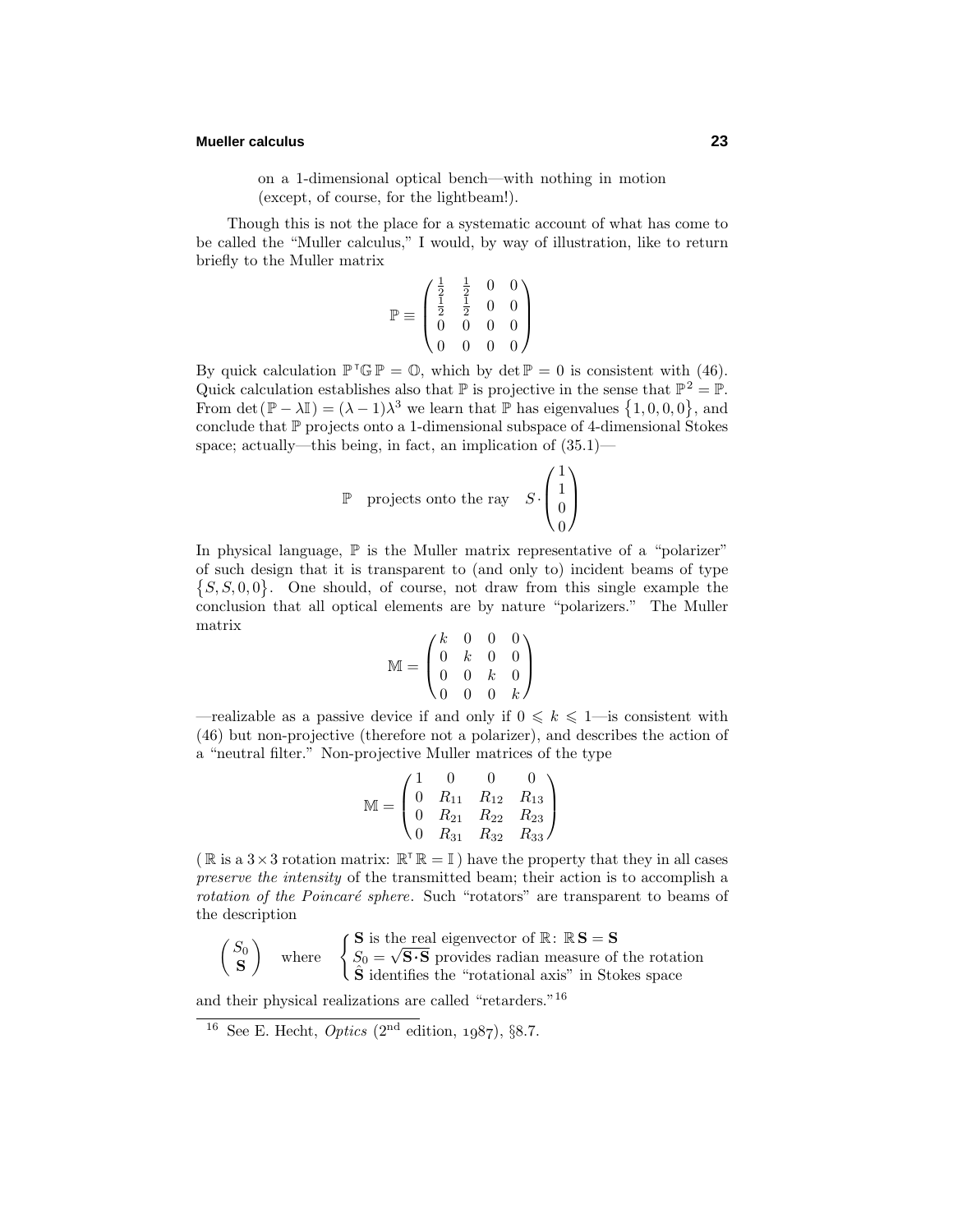**5. Quasi-monochromatic beams**. We have proceeded thus far on the basis of the unrealistic presumption that "monochromatic lightbeams"—beams in which the **E**-vector traces and with perfect regularity retraces ellipses of perfect precision—provide reasonable approximations to the lightbeams encountered in optical laboratories. And it was the elementary physics of such idealized beams that led to the introduction of Stokes' parameters, and to their illustrative application. But in point of physical fact the beams encountered in laboratories are complex entities, describable as superpositions of monochromatic beams, but more usefully thought of as trains of superimposed pulses. On a time scale short in comparison to its "coherence time" the physical beam will present the aspect of a monochromatic beam, but as pulses are replaced by successor pulses the variables  $\mathcal{E}_1, \mathcal{E}_2, \delta_1, \delta_2$  will acquire a time-dependence—slow relative to the coherence time, but fast relative to the response time of a photometer. The ellipse traced by the  $E(t)$ -vector will be seen (or would be, if only our eye were quick enough) to undergo slow deformation, to degenerate into a fuzzy figure which may remain "somewhat elliptical on the average" but may retain no detectable structure at all. Such a beam, since it contains necessarily Fourier components of various frequencies, cannot properly be called "monochromatic." But if the bandwidth is sufficiently narrow then one can expect to be able to write (compare (2))

$$
\mathbf{E}(t) = \begin{pmatrix} \mathcal{E}_1(t) \cos(\omega t + \delta_1(t)) \\ \mathcal{E}_2(t) \cos(\omega t + \delta_2(t)) \end{pmatrix}
$$
 (47)

to describe the "slow meander of the path traced by the rapidly flying spot."<sup>17</sup> Lightbeams which in acceptable approximation admit of such description are said to be "quasi-monochromatic." The ideas put forward by Stokes are (as it happens) "robust" in the sense that they extend naturally—and very informatively—to the physics of quasi-monochromatic beams. Suppose, for example, that such a beam were subjected to the beam-analysis protocol described previously; then in place of (20/43) we would have

$$
S_0 = \langle J_0 \rangle = \langle \mathcal{E}_1^2 \rangle + \langle \mathcal{E}_2^2 \rangle
$$
  
\n
$$
S_1 = 2\langle J_1 \rangle - \langle J_0 \rangle = \langle \mathcal{E}_1^2 \rangle - \langle \mathcal{E}_2^2 \rangle
$$
  
\n
$$
S_2 = 2\langle J_2 \rangle - \langle J_0 \rangle = 2\langle \mathcal{E}_1 \mathcal{E}_2 \cos \delta \rangle
$$
  
\n
$$
S_3 = 2\langle J_3 \rangle - \langle J_0 \rangle = 2\langle \mathcal{E}_1 \mathcal{E}_2 \sin \delta \rangle
$$
\n(48)

horizontal input =  $\mathcal{E}_1 \cos(\omega t + \delta_1) + \text{noise}$ vertical input =  $\mathcal{E}_2 \cos(\omega t + \delta_2) + \text{noise}$ 

We are, from this point of view, concerned with the description of a simple class of jiggly Lissajous figures.

 $^{17}\,$  Which, it is useful to notice, might be the literally flying spot traced on an oscilloscope screen when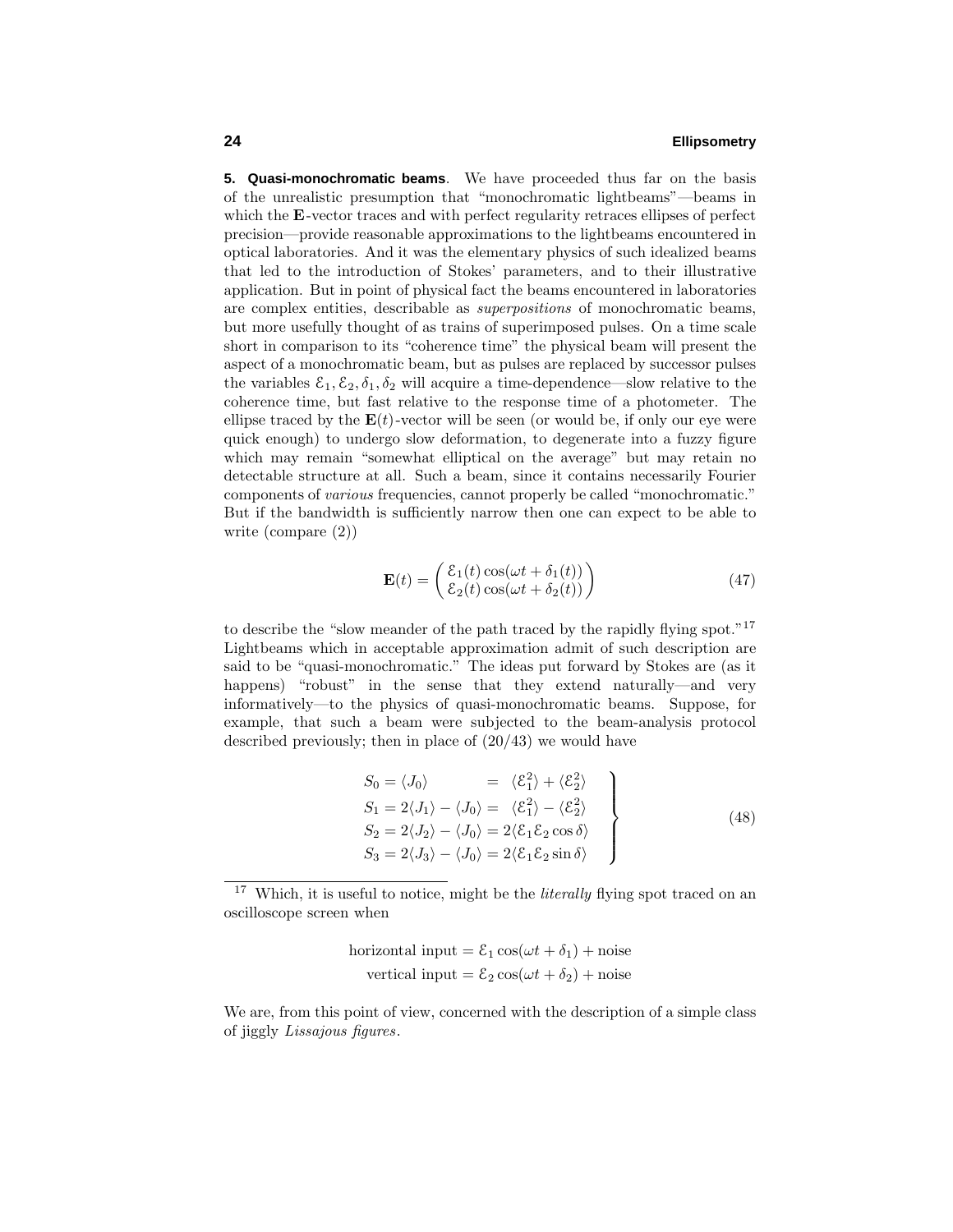#### **Quasi-monochromatic beams 25**

where I have used angle-brackets to denote the time averages of the quantities in question:

$$
\langle F \rangle \equiv \lim_{T \to \infty} \frac{1}{T} \int_0^T F(t) dt
$$

Under familiar conditions one can, in such contexts, invoke the so-called *ergodic* hypothesis (which is to say, one can—and frequently very usefully—replace time averages by ensemble averages) to write

$$
=\int Fp(F)\,dF
$$

Returning with this idea to (48), we find ourselves talking about the statistical properties of the quasi-monochromatic beam. Evidence that Stokes' parameters are, if not by initial intent, nevertheless wonderfully well-adapted to discussion of the dominant statistical properties of lightbeams emerges from the following little argument: working from (48) we have

$$
S_0^2 = \langle \mathcal{E}_1^2 \rangle^2 + 2 \langle \mathcal{E}_1^2 \rangle \langle \mathcal{E}_2^2 \rangle + \langle \mathcal{E}_2^2 \rangle^2 \tag{49.1}
$$

$$
S_1^2 + S_2^2 + S_3^2 = \langle \mathcal{E}_1^2 \rangle^2 - 2 \langle \mathcal{E}_1^2 \rangle \langle \mathcal{E}_2^2 \rangle + \langle \mathcal{E}_2^2 \rangle^2 + \langle 2 \mathcal{E}_1 \mathcal{E}_2 \cos \delta \rangle^2 + \langle 2 \mathcal{E}_1 \mathcal{E}_2 \sin \delta \rangle^2
$$
  
=  $S_0^2 + 4 \{ \langle \mathcal{E}_1 \mathcal{E}_2 \cos \delta \rangle^2 + \langle \mathcal{E}_1 \mathcal{E}_2 \sin \delta \rangle^2 - \langle \mathcal{E}_1^2 \rangle \langle \mathcal{E}_2^2 \rangle \}$  (49.2)

But if *x* and *y* are any random variables (however distributed) then from  $\langle (\lambda x + y)^2 \rangle = \lambda^2 \langle x \rangle^2 + 2\lambda \langle xy \rangle + \langle y \rangle^2 \geq 0$  (all  $\lambda$ ) it follows that in all cases  $\langle xy \rangle^2 \leq \langle x^2 \rangle \langle y^2 \rangle$ , so we have

$$
\langle \mathcal{E}_1 \mathcal{E}_2 \cos \delta \rangle^2 \leqslant \langle \mathcal{E}_1^2 \rangle \langle \mathcal{E}_2^2 \cos^2 \delta \rangle
$$
  

$$
\langle \mathcal{E}_1 \mathcal{E}_2 \sin \delta \rangle^2 \leqslant \langle \mathcal{E}_1^2 \rangle \langle \mathcal{E}_2^2 \sin^2 \delta \rangle
$$

giving

$$
S_1^2 + S_2^2 + S_3^2 \le S_0^2 + 4 \underbrace{\{\langle \mathcal{E}_1^2 \rangle \langle \mathcal{E}_2 (\cos^2 \delta + \sin^2 \delta)^2 \rangle - \langle \mathcal{E}_1^2 \rangle \langle \mathcal{E}_2^2 \rangle \}}_{0}
$$

We are led thus to the important inequality

$$
(S|S) \equiv S_0^2 - S_1^2 - S_2^2 - S_3^2 \geq 0 \tag{50}
$$

with equality if (but not only if!) the beam is literally monochromatic. Equivalently,  $\cdot \leq 1$ : the "Poincaré 3-vector" (see again (22)) lies generally  $interior to the Poincaré sphere, and reaches to the surface of the Poincaré$ sphere only if the beam is, in a fairly evident sense, statistically equivalent to a monochromatic beam.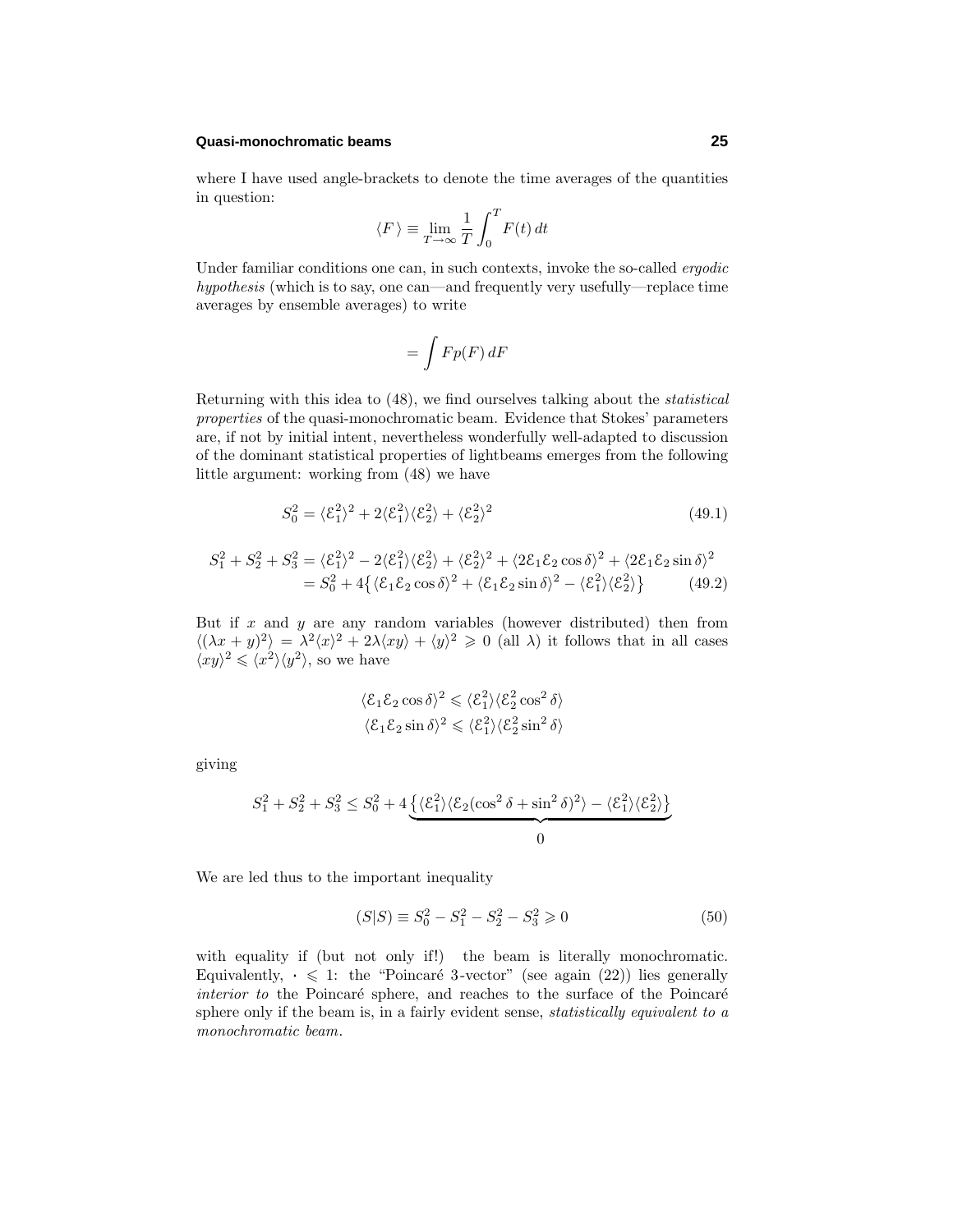If  $\mathcal{E}_1$ ,  $\mathcal{E}_2$  and  $\delta$  are *statistically independent* random variables then we can in place of (48) write

$$
S_0 = \langle J_0 \rangle = \langle \mathcal{E}_1^2 \rangle + \langle \mathcal{E}_2^2 \rangle
$$
  
\n
$$
S_1 = 2\langle J_1 \rangle - \langle J_0 \rangle = \langle \mathcal{E}_1^2 \rangle - \langle \mathcal{E}_2^2 \rangle
$$
  
\n
$$
S_2 = 2\langle J_2 \rangle - \langle J_0 \rangle = 2\langle \mathcal{E}_1 \rangle \langle \mathcal{E}_2 \rangle \langle \cos \delta \rangle
$$
  
\n
$$
S_3 = 2\langle J_3 \rangle - \langle J_0 \rangle = 2\langle \mathcal{E}_1 \rangle \langle \mathcal{E}_2 \rangle \langle \sin \delta \rangle
$$

If, moreover, all  $\delta$ -values are equally likely, then  $\langle \cos \delta \rangle = \langle \sin \delta \rangle = 0$ , and we have  $S_2 = S_3 = 0$ . If, moreover,  $\langle \mathcal{E}_1 \rangle = \langle \mathcal{E}_2 \rangle$  then  $S_1 = 0$ . The resulting beam

$$
\begin{pmatrix} 1 \\ 0 \\ 0 \end{pmatrix}
$$
 is said to be *unpolarized*:  $= 0$ 

It becomes on this basis natural to introduce the

"degree of polarization" 
$$
P \equiv \frac{\sqrt{S_1^2 + S_2^2 + S_3^2}}{S_0} = || \qquad (51)
$$

and to write

$$
\begin{pmatrix} S_0 \\ S_1 \\ S_2 \\ S_3 \end{pmatrix} = \begin{pmatrix} PS_0 \\ S_1 \\ S_2 \\ S_3 \end{pmatrix} + \begin{pmatrix} (1-P)S_0 \\ 0 \\ 0 \\ 0 \end{pmatrix}
$$

#### $=$  polarized component  $+$  unpolarized component

When an unpolarized beam is presented to (for example) the linear polarizer of (35.1) one obtains

$$
\begin{pmatrix} S_0 \\ S_1 \\ S_2 \\ S_3 \end{pmatrix}_{\text{in}} \xrightarrow{\text{linear polarizer at } 0^\circ} \begin{pmatrix} S_0 \\ S_1 \\ S_2 \\ S_3 \end{pmatrix}_{\text{out}} = \begin{pmatrix} S_0/2 \\ S_0/2 \\ 0 \\ 0 \end{pmatrix} = \begin{pmatrix} \frac{1}{2} & \frac{1}{2} & 0 & 0 \\ \frac{1}{2} & \frac{1}{2} & 0 & 0 \\ 0 & 0 & 0 & 0 \\ 0 & 0 & 0 & 0 \end{pmatrix} \begin{pmatrix} S_0 \\ 0 \\ 0 \\ 0 \end{pmatrix}_{\text{in}}
$$

 $P_{\text{in}} = 0$  (the input beam is unpolarized) but  $P_{\text{out}} = 1$ : the output beam is 100% polarized. Evidently the Muller calculus shares the "robustness" of the Stokes representation upon which it is based.

We are in position now to appreciate the import of Stokes'

**Principle of Optical Equivalence**: Lightbeams with identical Stokes parameters are "equivalent" in the sense that they interact identically with devices which detect or alter the intensity and/or polarizational state of the incident beam.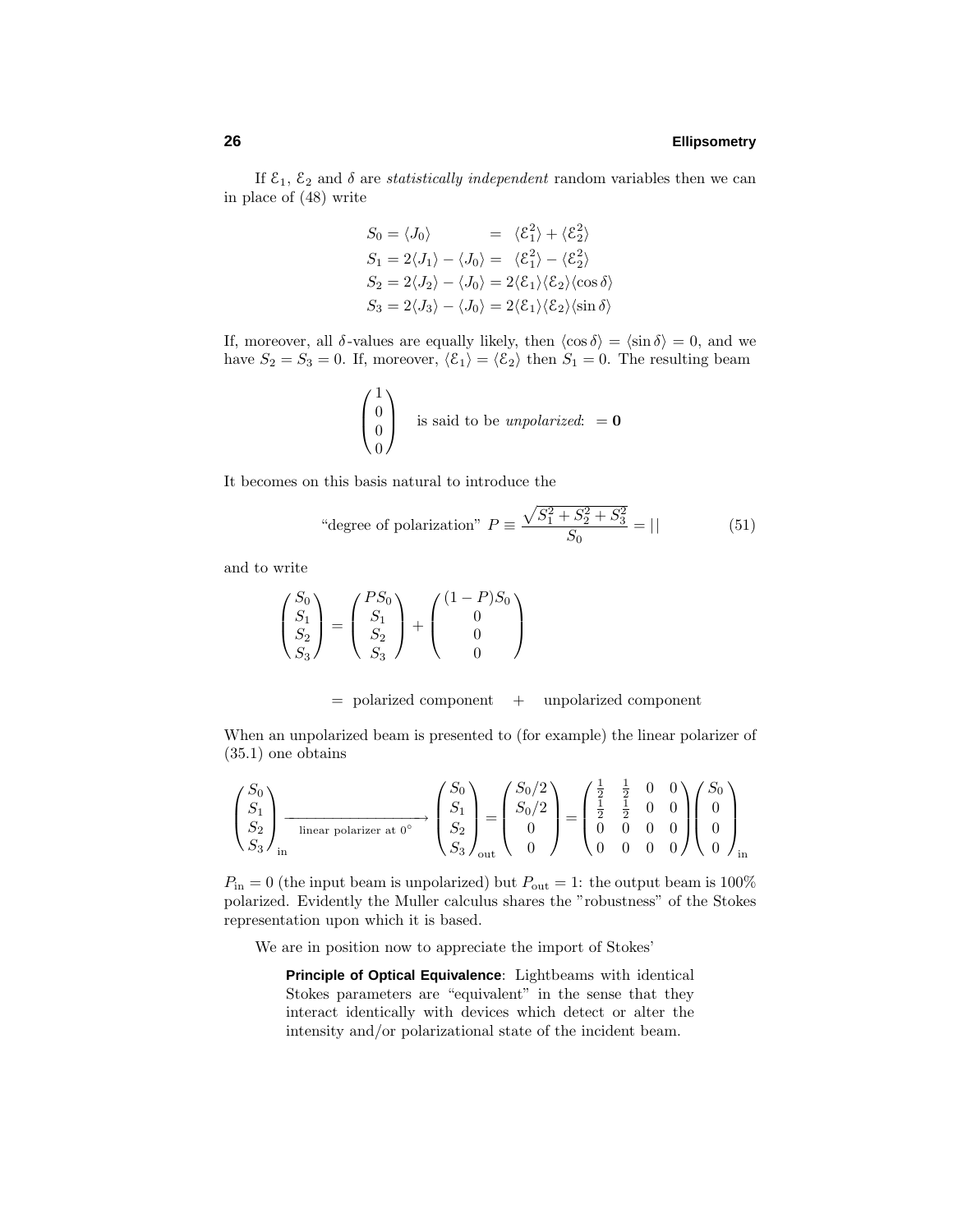# **Jones calculus 27**

and the depth of his insight into the physics of light. But one does not say of objects that they are, in designated respects, "equivalent" unless there exist other respects—whether overt or covert—in which they are at the same time inequivalent; implicit in the formulation of Stokes' principle is an assertion that physical light beams possess properties beyond those to which the Stokes parameters allude, properties to which photometer-like devices are insensitive. There are many ways to render a page gray with featureless squiggles, many ways to assemble an unpolarized light beam. What such beams, such statistical assemblages share is, according to (48), not "identity" but only the property that a certain quartet of numbers arising from their low-order moments and correlation coefficients are equi-valued. Nor is this remark special to unpolarized beams; it pertains as well to beams in general: monochromaticity implies but is not implied by  $P = 1$ . The optical situation here brought to light is reminiscent of that encountered in (for example) the dynamics of rigid bodies, where the  $0^{\text{th}}$ , 1<sup>st</sup> and  $2^{\text{nd}}$  moments

$$
M = \int \mu(\mathbf{x}) d^3 x
$$
 total mass  

$$
\mathbf{X} = \frac{1}{M} \int \mathbf{x} \mu(\mathbf{x}) d^3 x
$$
 center of mass  

$$
I_{jk} = \int (x_j - X_j)(x_k - X_k) \mu(\mathbf{x}) d^3 x
$$
 moment of inertia matrix

but not the higher moments of the mass distribution  $\mu(\mathbf{x})$  enter into the equations of motion; the latter come into play only to the extent that the rigid body moves responsively to the higher derivative structure of some ambient field. So it is in optics. We have, in effect, been alerted by Stokes to the existence of a "statistical optics"—to the possibility that instruments (more subtle in their action than photometers) might be devised which are sensitive to higher moments of an incident optical beam. And we have been alerted to the possible existence and potential usefulness of an ascending hierarchy of "higher order analogs" of the parameters which bear Stokes' name, and which do in all events serve to capture the dominant statistical properties of optical beams. Examination of the literature<sup>18</sup> shows all those expectations to be borne out by fairly recent developments. It becomes interesting in the light of these remarks to recall the title of the paper in which the Stokes parameters were first described: "On the composition and resolution of streams of polarized light from different sources" (Trans. Camb. Phil. Soc. **9**, 399 (1852)).

**6. The Jones calculus**. The material developed in recent sections is associated primarily with the names of Stokes and Muller. I turn now to review of work associated with the names of H. Poincaré (whose contributions to the field were

<sup>&</sup>lt;sup>18</sup> See, for example, E. L. O'Neill, *Introduction to Statistical Optics* (1963); J. W. Simmons & M. J. Guttmann, States, Waves and Photons: A Modern Introduction to Light  $(1970); C. Brosseau, Fundamentals of Polarized Light: A$ Statistical Optics Approach  $(1998)$ .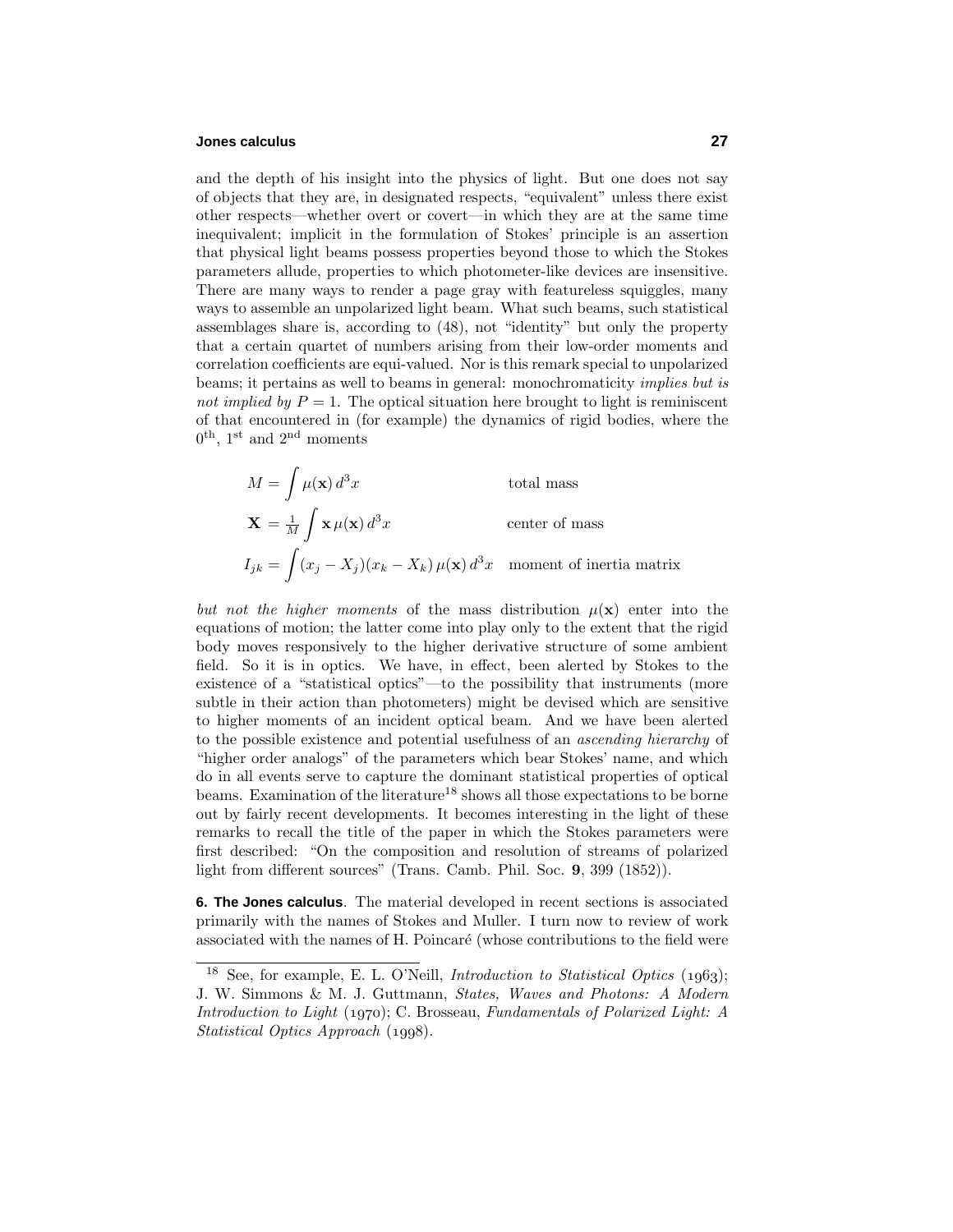forty years subsequent to those of Stokes) and of R. Clark Jones (whose work, performed while an undergraduate employed in the laboratory of Edwin Land, was contemporaneous with that of Muller)—work notable for the persistent intrusion of  $i = \sqrt{-1}$ , and which serves, both algebraically and analytically, to deepen our understanding of the material already in hand. In a sense, we will for the most part be decanting old wine into elegant new bottles. But quite apart from the æsthentic satisfaction to be derived from such activity, it will be found to cast old physical relationships in interesting new light, to give rise to new computational techniques, and—which for us is the ultimate point of this whole exercise—to establish direct contact with concepts and methods basic to fields seemingly quite remote from optics. I look to Jones and Poincaré in reversed historical sequence, which is to say: in order of descending mathematical depth. Nothing that Jones had to say would, I think, have been news—fifty years earlier—to Poincaré.

In view of (2) it is entirely natural to introduce

$$
\mathbf{\mathcal{E}}(t) = \mathbf{\mathcal{E}} \cdot e^{i\omega t} \tag{52.1}
$$

where

$$
\mathbf{\mathcal{E}} \equiv \begin{pmatrix} \mathcal{E}_1 e^{i\delta_1} \\ \mathcal{E}_2 e^{i\delta_2} \end{pmatrix} = \mathcal{E}_1 e^{i\delta_1} \mathbf{e}_1 + \mathcal{E}_2 e^{i\delta_1} \mathbf{e}_2 \tag{52.2}
$$

defines the so-called "Jones vector" of the monochromatic beam in question. One recovers the physical wave (2) by extraction of the real part of the complex construction (52); here as generally, the "complexification trick" owes its success largely to the fact that

real part of superposition = superposition of real parts

The Stokes parameters (20) are, however, quadratic in the field amplitudes, and of course

square of sum  $\neq$  sum of squares

But if we write

$$
\mathbf{\mathcal{E}}^{\dagger} \equiv \text{conjugate transpose of } \mathbf{\mathcal{E}}
$$

then we have

$$
S_0 = \mathbf{\mathcal{E}}^{\dagger} s_0 \mathbf{\mathcal{E}} \quad \text{with} \quad s_0 \equiv \begin{pmatrix} 1 & 0 \\ 0 & 1 \end{pmatrix}
$$
  
\n
$$
S_1 = \mathbf{\mathcal{E}}^{\dagger} s_1 \mathbf{\mathcal{E}} \quad \text{with} \quad s_1 \equiv \begin{pmatrix} 1 & 0 \\ 0 & -1 \end{pmatrix}
$$
  
\n
$$
S_2 = \mathbf{\mathcal{E}}^{\dagger} s_2 \mathbf{\mathcal{E}} \quad \text{with} \quad s_2 \equiv \begin{pmatrix} 0 & 1 \\ 1 & 0 \end{pmatrix}
$$
  
\n
$$
S_3 = \mathbf{\mathcal{E}}^{\dagger} s_3 \mathbf{\mathcal{E}} \quad \text{with} \quad s_3 \equiv \begin{pmatrix} 0 & -i \\ i & 0 \end{pmatrix}
$$
 (53)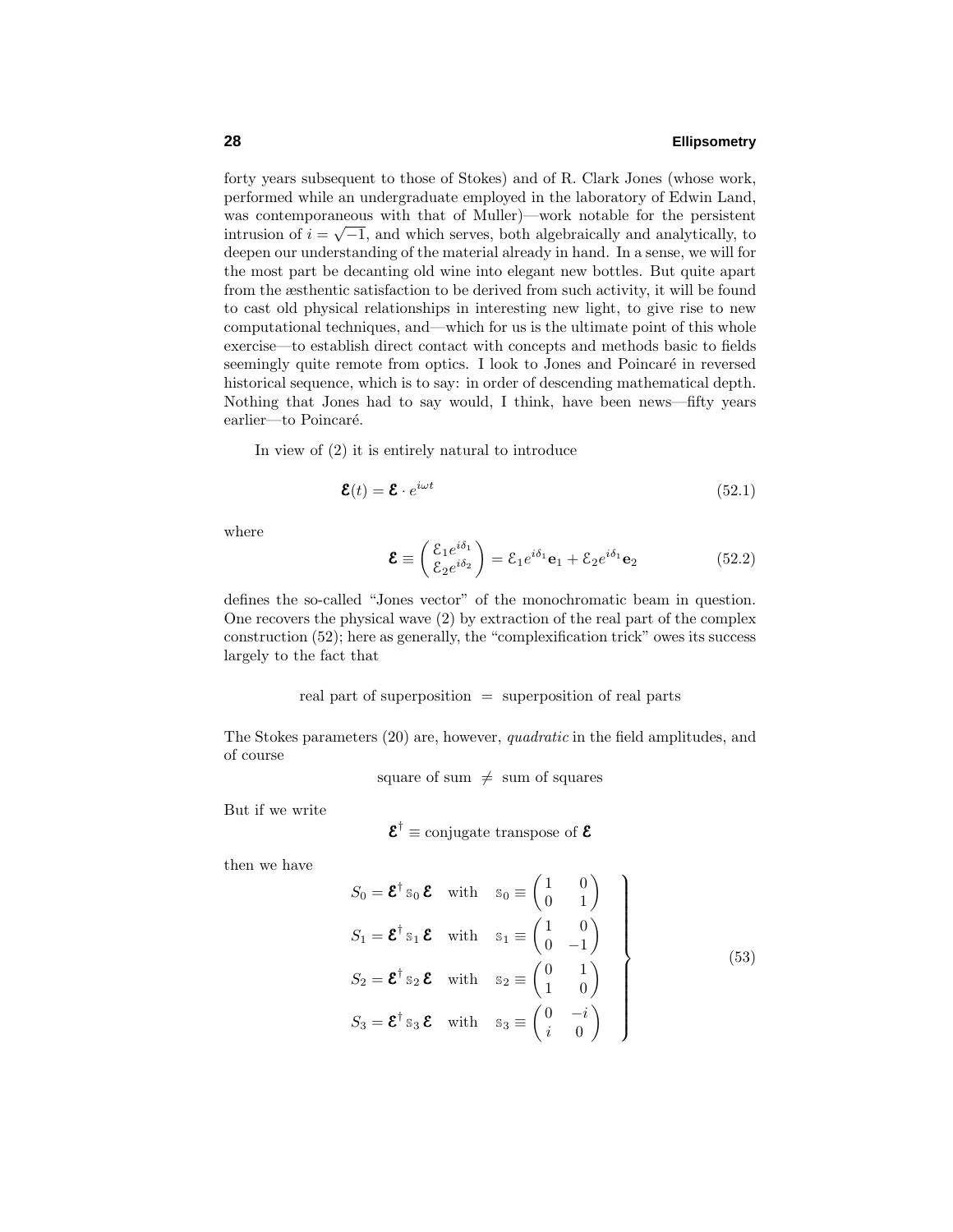# **Jones calculus 29**

where the  $2 \times 2$  matrices  $s_{\mu}$ —familiar<sup>19</sup> to the quantum mechanical world as "Pauli matrices"—are hermitian and possess (amongst others) the following notable properties:

$$
\operatorname{tr} s_0 = 2 \quad \text{but} \quad \operatorname{tr} s_1 = \operatorname{tr} s_2 = \operatorname{tr} s_3 = 0 \tag{54}
$$

 $s_0 \cdot s_0 = s_0$ 

$$
s_0 \cdot s_j = s_j \cdot s_0 = s_j s_j \cdot s_k = \delta_{jk} s_0 + i \sum_{l=1}^3 \epsilon_{jkl} s_l
$$
 (55)

The s-matrices span the space of  $2 \times 2$  hermitian matrices in the sense that the most general such matrix can be developed

$$
\mathbb{H} = \begin{pmatrix} h^0 + h^1 & h^2 - ih^3 \\ h^2 + ih^3 & h^0 - h^1 \end{pmatrix} = h^0 \mathbb{S}_0 + h^1 \mathbb{S}_1 + h^2 \mathbb{S}_2 + h^3 \mathbb{S}_3 \tag{56.1}
$$

Moreover

$$
h^{\mu} = \frac{1}{2} \text{tr} \left( \mathbf{s}_{\mu} \mathbf{H} \right) \tag{56.2}
$$

since it is an implication of  $(54)$  and  $(55)$  that the s-matrices are *trace-wise* orthonormal in the sense that

$$
\frac{1}{2}\text{tr}\left(s_{\mu}s_{\nu}\right) = \delta_{\mu\nu} \tag{57}
$$

From

$$
\det(\mathbf{s}_k - \lambda \mathbf{I}) = (\lambda + 1)(\lambda - 1) \quad : \quad k = 1, 2, 3
$$

we see that  $s_1$ ,  $s_2$  and  $s_3$  have identical spectra:  $\lambda = \pm 1$ . The equations

$$
s_{1}1_{+} = +1_{+} \text{ with } 1_{+} \equiv \begin{pmatrix} 1 \\ 0 \end{pmatrix}
$$
  
\n
$$
s_{1}1_{-} = -1_{-} \text{ with } 1_{-} \equiv \begin{pmatrix} 0 \\ 1 \end{pmatrix}
$$
  
\n
$$
s_{2}2_{+} = +2_{+} \text{ with } 2_{+} \equiv \frac{1}{\sqrt{2}} \begin{pmatrix} 1 \\ 1 \end{pmatrix}
$$
  
\n
$$
s_{2}2_{-} = -2_{-} \text{ with } 2_{-} \equiv \frac{1}{\sqrt{2}} \begin{pmatrix} 1 \\ -1 \end{pmatrix}
$$
  
\n
$$
s_{3}3_{+} = +3_{+} \text{ with } 3_{+} \equiv \frac{1}{\sqrt{2}} \begin{pmatrix} 1 \\ i \end{pmatrix}
$$
  
\n
$$
s_{3}3_{-} = -3_{-} \text{ with } 3_{-} \equiv \frac{1}{\sqrt{2}} \begin{pmatrix} 1 \\ -i \end{pmatrix}
$$

<sup>19</sup> Except notationally: my non-standard BLACKBOARD notation is responsive to an anticipated need to distinguish matrices from the operators of which they provide particular representations. More standardly: Latin indices will range on  $\{1,2,3\}$ , Greek indices on  $\{0,1,2,3\}$ , and the Einstein summation convention will be in force.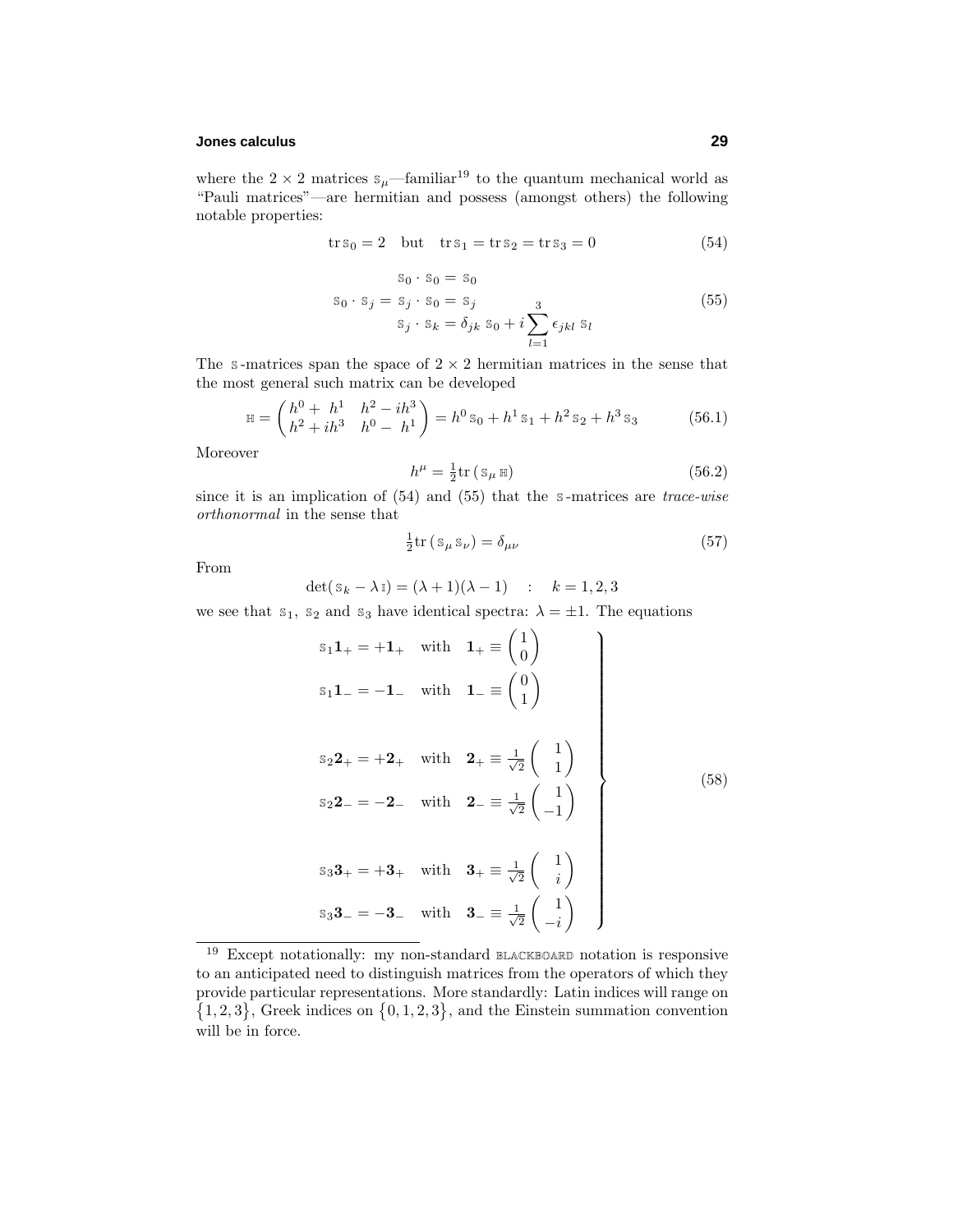assign detailed meaning to the generic equation  $s_k \mathbf{k}_{\pm} = \pm \mathbf{k}_{\pm}$ . The vectors  $\{k_+, k_-\}$  are, for each of the three values assignable to *k*, orthogonal, and since we have taken the trouble to normalize them they are in fact orthonormal

$$
\mathbf{k}_{+}^{\dagger}\mathbf{k}_{+} = \mathbf{k}_{-}^{\dagger}\mathbf{k}_{-} = 1
$$
\n
$$
\mathbf{k}_{+}^{\dagger}\mathbf{k}_{-} = \mathbf{k}_{-}^{\dagger}\mathbf{k}_{+} = 0
$$
\n(59)

and complete

$$
\mathbb{I} = \mathbf{k}_{+} \mathbf{k}_{+}^{\dagger} + \mathbf{k}_{-} \mathbf{k}_{-}^{\dagger} \tag{60}
$$

Each of the s-matrices serves, in short, to inscribe on complex 2-space—the vector space in which  $\epsilon$ -vectors live, and upon which our  $2 \times 2$  matrices act an orthonormal basis. Each of the <sup>S</sup> -matrices is diagonal in its own basis

$$
\mathbf{s}_k = \mathbf{k}_+ \mathbf{k}_+^\dagger - \mathbf{k}_- \mathbf{k}_-^\dagger \tag{61}
$$

The matrices/vectors encountered above refer in a particular representation to a more abstract scheme, which I have now to sketch: the fundamental objects are hermitian *Pauli operators*  $\sigma_0 \equiv 1$  and  $\sigma_k$  which act on  $\mathcal{C}_2$  and conform to algebraic relations (55)

$$
\boldsymbol{\sigma}_j \cdot \boldsymbol{\sigma}_k = \delta_{jk} \mathbf{1} + i \sum_{l=1}^3 \epsilon_{jkl} \ \boldsymbol{\sigma}_l \tag{62}
$$

which entail  $[\sigma_j, \sigma_k] = 2 \epsilon_{jkl} \sigma_l$ . Methods borrowed from the quantum theory of angular momentum (spin) supply representation-independent proof that the operators  $\sigma_k$  have identical spectra  $\lambda = \pm 1$  (and are therefore traceless). In Dirac's elegant notation we have

$$
\begin{aligned} \n\sigma_k|k, +\rangle &= +|k, +\rangle \\ \n\sigma_k|k, -\rangle &= -|k, -\rangle \n\end{aligned} \tag{63}
$$

It is *relative to the eigenbasis of*  $\sigma_1$  that—tacitly—we worked in the preceding paragraph, and it is by writing

$$
|E) = \mathcal{E}_1 e^{i\delta_1} |1, +\rangle + \mathcal{E}_2 e^{i\delta_2} |1, -\rangle \tag{64}
$$

that we bind the formalism to its concrete physical interpretation. Abstractly we have the representation-independent statements

$$
S_0 = (E|\boldsymbol{\sigma}_0|E)
$$
  
\n
$$
S_1 = (E|\boldsymbol{\sigma}_1|E)
$$
  
\n
$$
S_2 = (E|\boldsymbol{\sigma}_2|E)
$$
  
\n
$$
S_3 = (E|\boldsymbol{\sigma}_3|E)
$$
\n(65)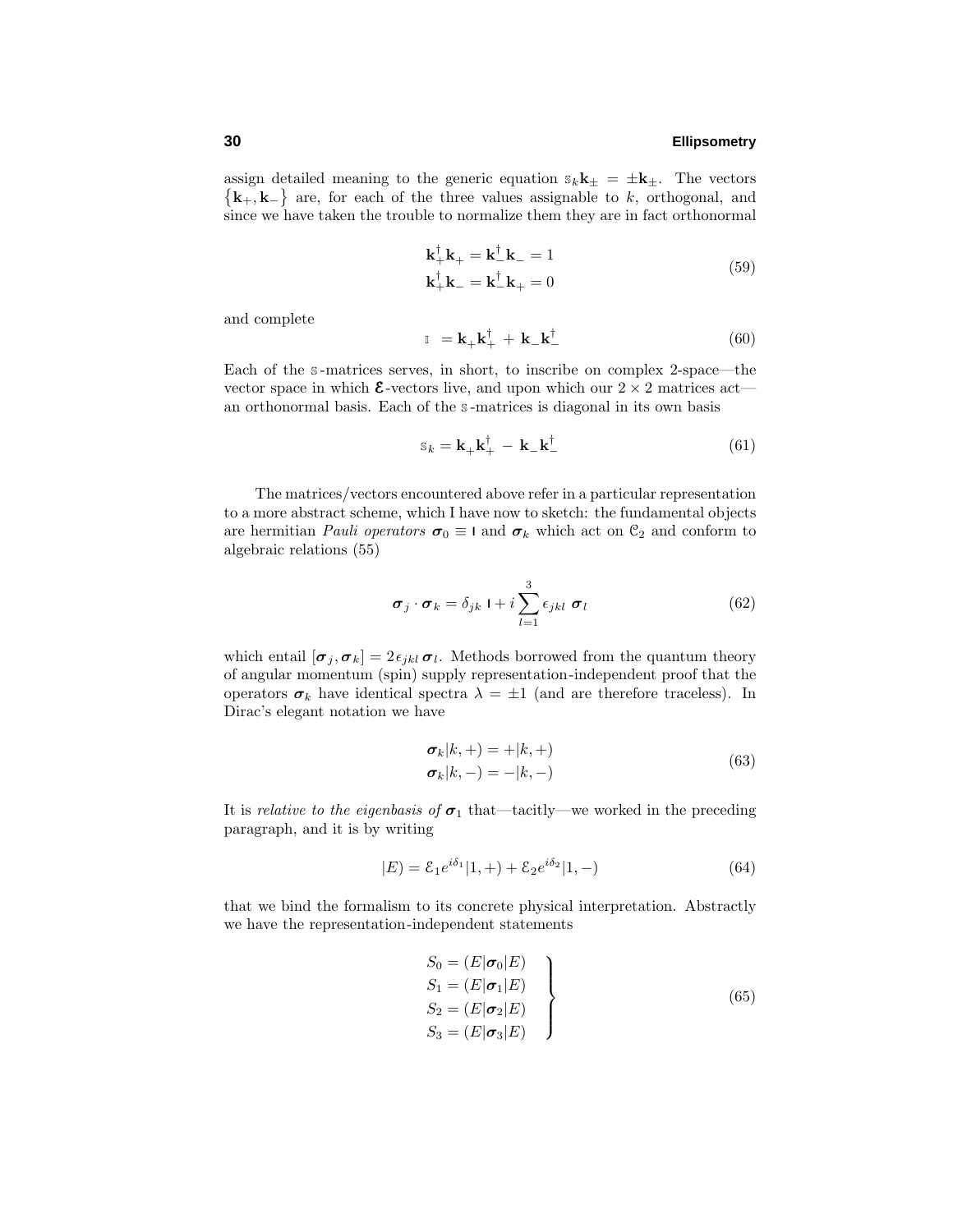# **Jones calculus 31**

which, if  $\{|\alpha\rangle, |\beta\rangle\}$  comprise an *arbitrary* orthonormal basis, acquire the form

$$
S_{\mu} = \left( \begin{array}{c} (E|\alpha) \\ (E|\beta) \end{array} \right)^{\mathrm{T}} \left( \begin{array}{cc} (\alpha|\sigma_{\mu}|\alpha) & (\alpha|\sigma_{\mu}|\beta) \\ (\beta|\sigma_{\mu}|\alpha) & (\beta|\sigma_{\mu}|\beta) \end{array} \right) \left( \begin{array}{c} (\alpha|E) \\ (\beta|E) \end{array} \right) \tag{66}
$$

typical of a specific matrix representation, and if, more particularly, we set  $\{|\alpha\rangle = |1, +\rangle, |\beta\rangle = |1, -\rangle\}$  we recover (53):

$$
S_\mu = \boldsymbol{\mathcal{E}}^\dagger \, \mathbb{S}_\mu \, \boldsymbol{\mathcal{E}}
$$

The utility of the abstract formalism lies in the relative ease with which it permits us to move from one representation to another, which I will illustrate by example*...* but by way of preparation: in our "base representation" (eigenbasis of  $\sigma_1$ ), plucking descriptions of the six vectors  $\mathbf{k}_{\pm}$  from (58), we have

$$
\begin{pmatrix}\n1_{+} & \text{when we set } \mathcal{E}_{1} = 1, \delta_{1} = 0, \mathcal{E}_{2} = 0, \delta_{2} \text{ arbitrary} \\
1_{-} & \text{when we set } \mathcal{E}_{1} = 0, \delta_{1} \text{ arbitrary}, \mathcal{E}_{2} = 1, \delta_{2} = 0 \\
2_{+} & \text{when we set } \mathcal{E}_{1} = 1/\sqrt{2}, \delta_{1} = 0, \mathcal{E}_{2} = 1/\sqrt{2}, \delta_{2} = 0 \\
2_{-} & \text{when we set } \mathcal{E}_{1} = 1/\sqrt{2}, \delta_{1} = 0, \mathcal{E}_{2} = 1/\sqrt{2}, \delta_{2} = \pi \\
3_{+} & \text{when we set } \mathcal{E}_{1} = 1/\sqrt{2}, \delta_{1} = 0, \mathcal{E}_{2} = 1/\sqrt{2}, \delta_{2} = +\pi/2 \\
3_{-} & \text{when we set } \mathcal{E}_{1} = 1/\sqrt{2}, \delta_{1} = 0, \mathcal{E}_{2} = 1/\sqrt{2}, \delta_{2} = -\pi/2\n\end{pmatrix}
$$

according to which (by (20))

\n- **1** 
$$
+
$$
 refers in the  $\sigma_1$ -eigenbasis to  $\leftrightarrow$
\n- **1**  $-$  refers in the  $\sigma_1$ -eigenbasis to  $\updownarrow$
\n- **2**  $-$  refers in the  $\sigma_1$ -eigenbasis to  $\searrow$
\n- **3**  $+$  refers in the  $\sigma_1$ -eigenbasis to  $\circlearrowright$
\n- **3**  $-$  refers in the  $\sigma_1$ -eigenbasis to  $\circlearrowleft$
\n
\n**4**  $-$  refers to the  $\sigma_1$ -eigenbasis to  $\circlearrowleft$ 

\n**5**  $-$  refers to the  $\sigma_1$ -eigenbasis to  $\circlearrowleft$ 

\n**67**  $-$ 

\n**7**  $-$ 

\n**8**  $-$  refers to the  $\sigma_1$ -eigenbasis to  $\circlearrowright$ 

By a convention which I find backwards, clockwise circulation  $\circlearrowright$  is said by opticians (and by the designer of  $A_{\mathcal{M}}S$ -T<sub>E</sub>X, who assigned to the symbol  $\circlearrowright$  the code  $\c{circlearrowright}$  ) to be "right-handed," and  $\circ$  to be lefthanded.

To change basis, one proceeds in direct mimicry of standard quantum mechanical practice, writing

$$
|E) = \sum |\alpha(\alpha|E) \tag{68.1}
$$

$$
(\alpha|E) = \sum (\alpha|\tilde{\alpha})(\tilde{\alpha}|E) \tag{68.2}
$$

More concretely,

$$
\begin{pmatrix}\n(\alpha|E) \\
(\beta|E)\n\end{pmatrix} = \begin{pmatrix}\n(\alpha|\tilde{\alpha}) & (\alpha|\tilde{\beta}) \\
(\beta|\tilde{\alpha}) & (\beta|\tilde{\beta})\n\end{pmatrix} \begin{pmatrix}\n(\tilde{\alpha}|E) \\
(\tilde{\beta}|E)\n\end{pmatrix}
$$
\n
$$
\mathbf{\mathcal{E}} = \mathbb{U}\tilde{\mathbf{\mathcal{E}}}
$$
\n(69)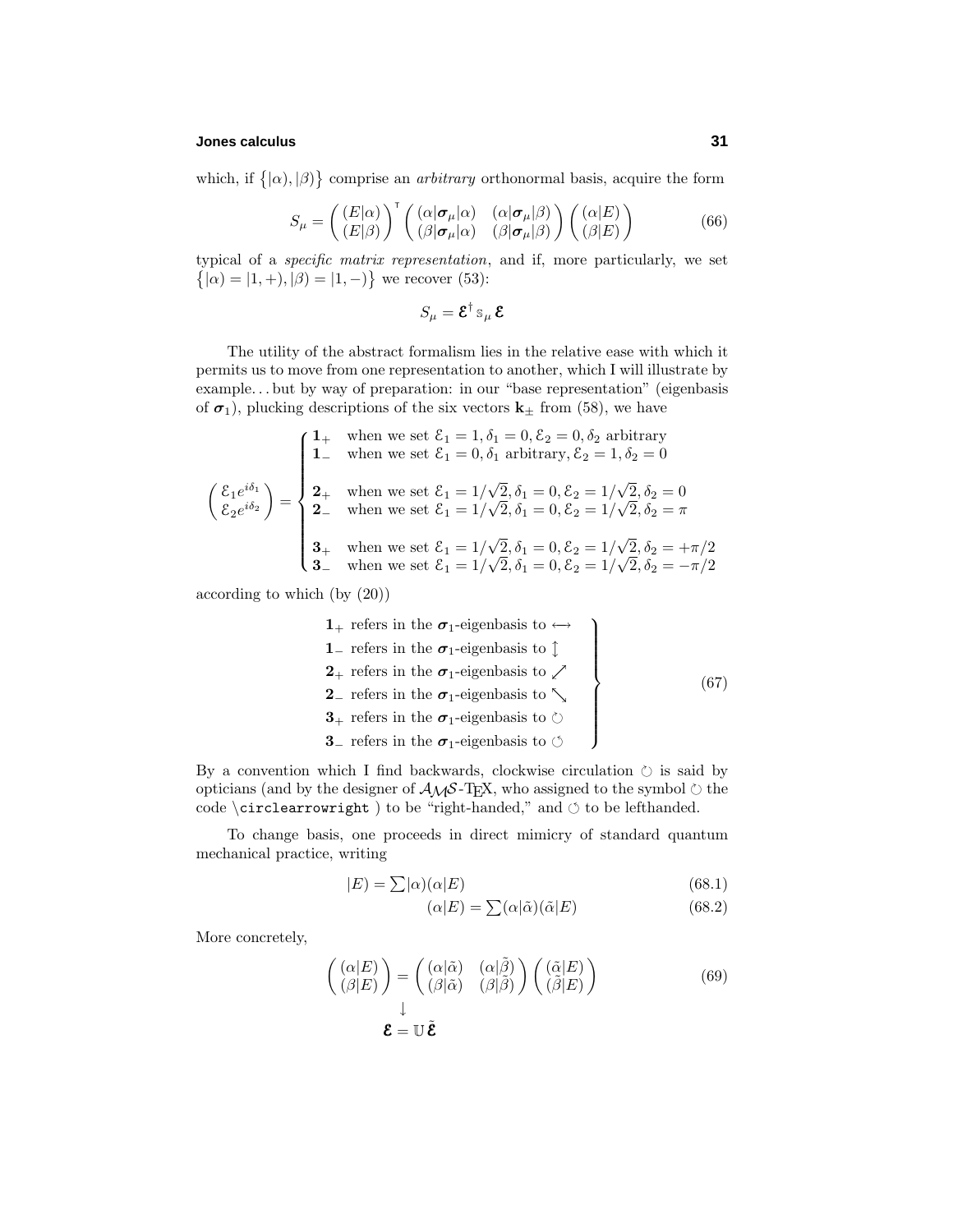Suppose, for example, that

- $\{|\alpha\rangle, |\beta\rangle\}$  refer, as above, to the  $\sigma_1$ -eigenbasis  $\leftrightarrow$ ,  $\updownarrow$
- $\{|\tilde{\alpha}\rangle, |\tilde{\beta}\rangle\}$  refer to the  $\sigma_3$ -eigenbasis  $\circlearrowright$ ,  $\circlearrowleft$

Then, reading from (58), we have

$$
\begin{aligned}\n|\tilde{\alpha}) &= |\alpha)(\alpha|\tilde{\alpha}) + |\beta)(\beta|\tilde{\alpha} \\
&= \frac{1}{\sqrt{2}} \{|\alpha \cdot 1 + |\beta \cdot i\} \\
&= \frac{1}{\sqrt{2}} \{|\alpha \cdot 1 + |\beta \cdot i\} \\
&= \frac{1}{\sqrt{2}} \{|\alpha \cdot 1 - |\beta \cdot i\}\n\end{aligned}
$$

giving

$$
\mathbb{U} = \frac{1}{\sqrt{2}} \begin{pmatrix} 1 & 1 \\ i & -i \end{pmatrix} \tag{70.1}
$$

and so obtain

$$
S_0 = (E|\boldsymbol{\sigma}_0|E) = \boldsymbol{\mathcal{E}}^{\dagger} s_0 \boldsymbol{\mathcal{E}} = \tilde{\boldsymbol{\mathcal{E}}}^{\dagger} \tilde{s}_0 \tilde{\boldsymbol{\mathcal{E}}}
$$
 with  $\tilde{s}_0 \equiv \mathbb{U}^{\dagger} s_0 \mathbb{U} = s_0$   
\n
$$
S_1 = (E|\boldsymbol{\sigma}_1|E) = \boldsymbol{\mathcal{E}}^{\dagger} s_1 \boldsymbol{\mathcal{E}} = \tilde{\boldsymbol{\mathcal{E}}}^{\dagger} \tilde{s}_1 \tilde{\boldsymbol{\mathcal{E}}}
$$
 with  $\tilde{s}_1 \equiv \mathbb{U}^{\dagger} s_1 \mathbb{U} = s_2$   
\n
$$
S_2 = (E|\boldsymbol{\sigma}_2|E) = \boldsymbol{\mathcal{E}}^{\dagger} s_2 \boldsymbol{\mathcal{E}} = \tilde{\boldsymbol{\mathcal{E}}}^{\dagger} \tilde{s}_2 \tilde{\boldsymbol{\mathcal{E}}}
$$
 with  $\tilde{s}_2 \equiv \mathbb{U}^{\dagger} s_2 \mathbb{U} = s_3$   
\n
$$
S_3 = (E|\boldsymbol{\sigma}_3|E) = \boldsymbol{\mathcal{E}}^{\dagger} s_3 \boldsymbol{\mathcal{E}} = \tilde{\boldsymbol{\mathcal{E}}}^{\dagger} \tilde{s}_3 \tilde{\boldsymbol{\mathcal{E}}}
$$
 with  $\tilde{s}_3 \equiv \mathbb{U}^{\dagger} s_3 \mathbb{U} = s_1$  (70.2)

and

$$
\tilde{\mathbf{\mathcal{E}}} = \mathbb{U}^{\dagger} \mathbf{\mathcal{E}} = \frac{1}{\sqrt{2}} \begin{pmatrix} \mathcal{E}_1 e^{i\delta_1} - i\mathcal{E}_2 e^{i\delta_2} \\ \mathcal{E}_1 e^{i\delta_1} + i\mathcal{E}_2 e^{i\delta_2} \end{pmatrix}
$$
\n
$$
\equiv \begin{pmatrix} \mathcal{A}e^{i\alpha} \\ \mathcal{B}e^{i\beta} \end{pmatrix} : \text{ reproduces (39)}
$$
\n(70.3)

So

$$
S_0 = A^2 + B^2
$$
  
\n
$$
S_1 = 2A B \cos \gamma : \gamma \equiv \beta - \alpha
$$
  
\n
$$
S_2 = 2A B \sin \gamma
$$
  
\n
$$
S_3 = A^2 - B^2
$$
\n(70.4)

We have in  $(70.3)$  achieved a wonderfully succinct rendition of  $(39)$ , and have in (70.4) recovered (41), but by a more transparent argument, and with a lot less labor.

The matrix  $\mathbb U$  is unprepossessing on its face, but has in fact an interesting story to tell. The point to notice is that det  $\mathbb{U} = -i$  so  $\mathbb{U}$ , though unitary, is not unimodular; it becomes, in this light, natural<sup>20</sup> to write

$$
\mathbb{U} = \sqrt{-i} \cdot \underbrace{\frac{1}{2}(1+i) \begin{pmatrix} 1 & 1 \\ i & -i \end{pmatrix}}_{\mathbf{1}}
$$

unimodular factor

20 Observe that  $\sqrt{-i} = e^{-i\frac{\pi}{4}}$  and  $e^{+i\frac{\pi}{4}} = \frac{1}{\sqrt{2}}(1+i)$ .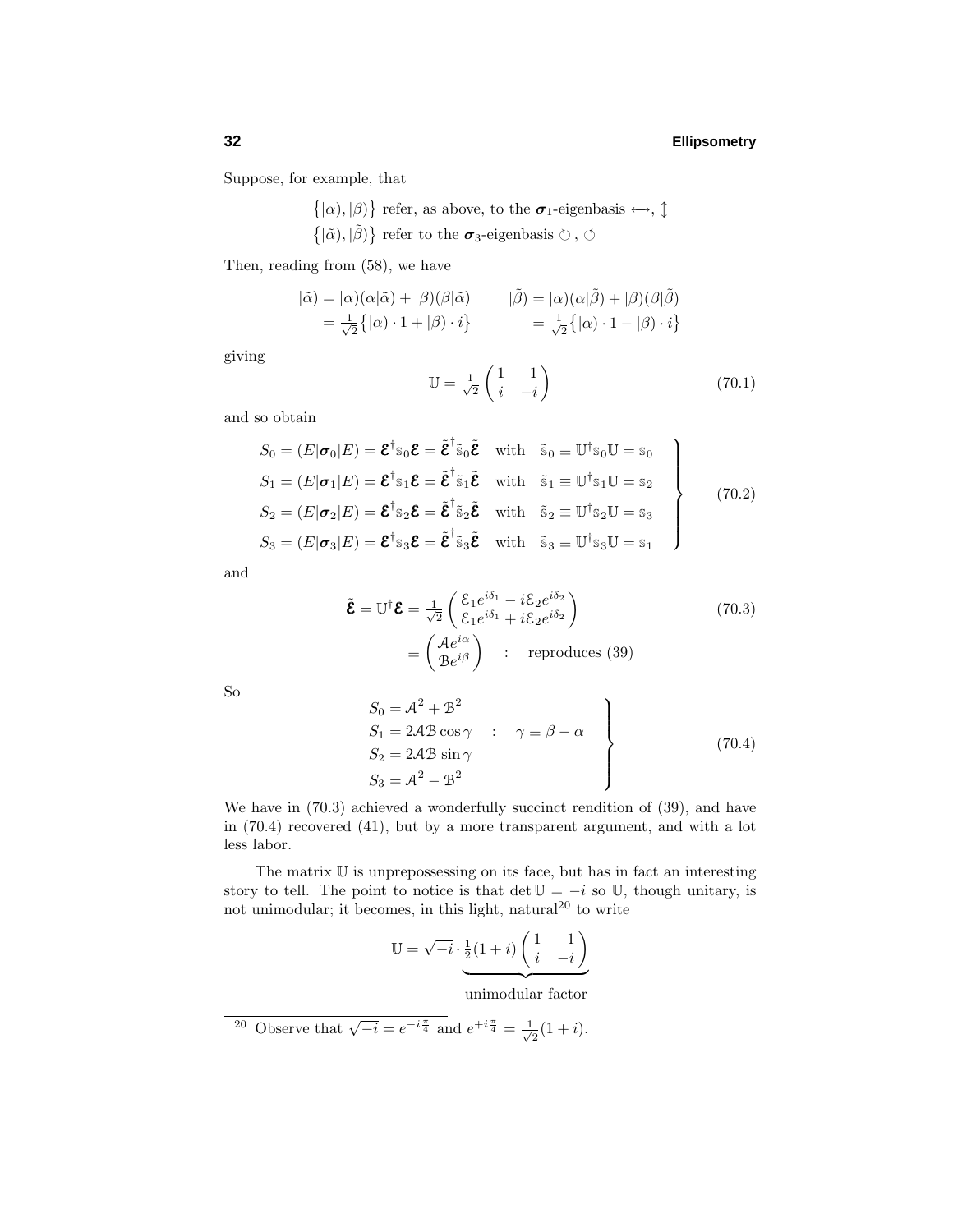# **Jones calculus 33**

and to notice that

unimodular factor =

\n
$$
\frac{1}{2} \begin{pmatrix}\n1+i & 1+i \\
-1+i & 1-i\n\end{pmatrix}
$$
\n
$$
= \frac{1}{2} \left\{ \begin{pmatrix}\n1 & 0 \\
0 & 1\n\end{pmatrix} + i \begin{pmatrix}\n1 & 0 \\
0 & -1\n\end{pmatrix} + i \begin{pmatrix}\n0 & 1 \\
1 & 0\n\end{pmatrix} + i \begin{pmatrix}\n0 & -i \\
i & 0\n\end{pmatrix} \right\}
$$
\n
$$
= \frac{1}{2} s_0 + i \frac{\sqrt{3}}{2} \left\{ \frac{1}{\sqrt{3}} s_1 + \frac{1}{\sqrt{3}} s_2 + \frac{1}{\sqrt{3}} s_3 \right\}
$$
\n
$$
= \exp \left\{ i \frac{\pi}{3} [\lambda_1 s_1 + \lambda_2 s_2 + \lambda_3 s_3] \right\} \quad \text{with} \quad \lambda \equiv \begin{pmatrix} 1 \\
1 \\
1 \end{pmatrix} \tag{71}
$$

is precisely the element of  $SU(2)$  which is associated<sup>21</sup> with the element of  $O(3)$ that refers to *rotation through*  $\frac{2\pi}{3}$  *radians* (120<sup>°</sup>) about the unit vector  $\lambda$ . The induced action of  $\mathbbm{U}$  in 3-dimensional -space can be described

$$
\begin{pmatrix} 1 \\ 0 \\ 0 \end{pmatrix} \rightarrow \begin{pmatrix} 0 \\ 1 \\ 0 \end{pmatrix} ; \begin{pmatrix} 0 \\ 1 \\ 0 \end{pmatrix} \rightarrow \begin{pmatrix} 0 \\ 0 \\ 1 \end{pmatrix} ; \begin{pmatrix} 0 \\ 0 \\ 1 \end{pmatrix} \rightarrow \begin{pmatrix} 1 \\ 0 \\ 0 \end{pmatrix}
$$

as foreshadowed at (70.2).

Except for the fact that no condition of the form  $(E|E) = 1$  is operative, equations (65) very much resemble the equations which in quantum mechanics are used to compute "expectation values." It becomes natural in the light of this remark to notice that (65) admit of this alternative formulation:

$$
S_{\mu} = \text{tr}(\sigma_{\mu} \mathbf{b}) \quad \text{where} \quad \mathbf{b} \equiv |E)(E| \tag{72}
$$

Since the "beam operator" **b** is hermitian on  $\mathcal{C}_2$  it can be developed as a linear combination of  $\sigma$ -operators, and from

$$
S_{\mu} = \text{tr}(\boldsymbol{\sigma}_{\mu} \sum_{\nu} b_{\nu} \boldsymbol{\sigma}_{\nu}) = \sum_{\nu} b_{\nu} \text{tr}(\boldsymbol{\sigma}_{\mu} \boldsymbol{\sigma}_{\nu}) = 2 \sum_{\nu} b_{\nu} \delta_{\mu \nu} = 2b_{\mu}
$$

we learn that Stokes' parameters are essentially the "coordinates" of **b**; we have the association

$$
|E\rangle \longleftrightarrow \mathbf{b} = \frac{1}{2} \{ S_0 \boldsymbol{\sigma}_0 + S_1 \boldsymbol{\sigma}_1 + S_2 \boldsymbol{\sigma}_2 + S_3 \boldsymbol{\sigma}_3 \}
$$
(73)

The Jones vector  $|E|$  and the beam operator **b** are equivalent in the sense that, for all hermitian "observables" **A**,

$$
\langle \mathbf{A} \rangle_E = (E|\mathbf{A}|E) = \text{tr}(\mathbf{A}\mathbf{b})\tag{74}
$$

but they are inequivalent in this weak respect:

**b** is invariant under  $|E| \longrightarrow e^{i\alpha} |E|$ 

<sup>&</sup>lt;sup>21</sup> See, for example, CLASSICAL DYNAMICS,  $(1964)$ , Chapter 1, p. 118.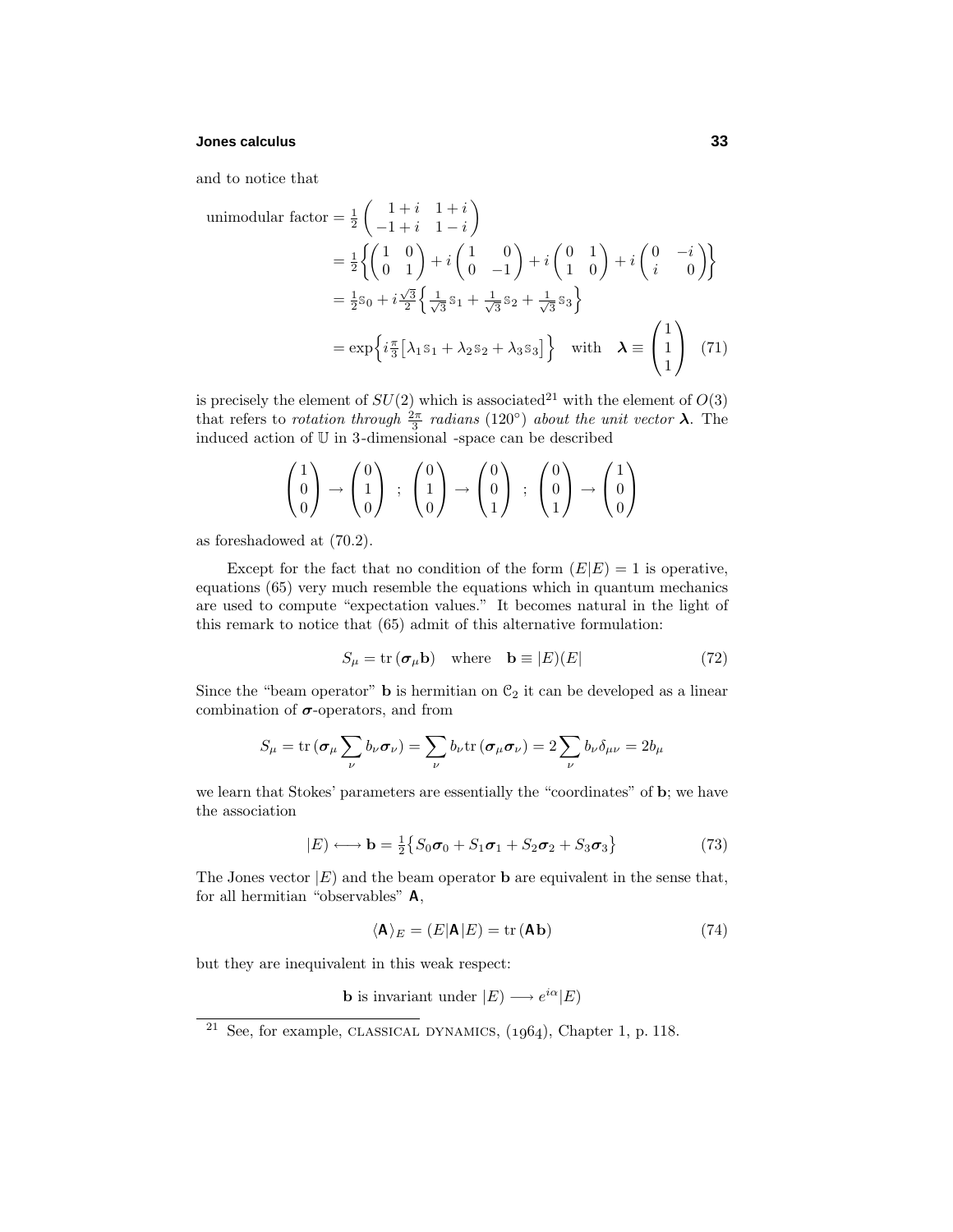**b** is, in short, sensitive to relative phase  $\delta \equiv \delta_2 - \delta_1$  but insensitive to the absolute phase of the physical wave—as also, for that matter, is  $\langle \mathbf{A} \rangle_E$ . In representation with respect to any specified coordinate system the "beam operator" becomes the "beam matrix:"

**b** becomes 
$$
\frac{1}{2} \begin{pmatrix} S_0 + S_1 & S_2 - iS_3 \ S_2 + iS_3 & S_0 - S_1 \end{pmatrix}
$$
 in standard representation (75)

where—here as always—by "standard representation" I presume selection of the  $\sigma_1$ -eigenbasis; I refer, in other words, to the  $\leftrightarrow \uparrow$  "linear polarization" representation, with respect to which the representatives of the  $\sigma$ -operators become the Pauli matrices (53). The following equations are immediate in the standard representation

$$
tr\mathbf{b} = S_0 \tag{76.1}
$$

$$
\det \mathbf{b} = S_0^2 - S_1^2 - S_2^2 - S_3^2 \tag{76.2}
$$

but hold in all unitarily equivalent representations, and it is for that reason that the expressions on the left become meaningful as written.

Insight into the nature of the density matrix, in its present manifestation, can be obtained as follows: from  $|E(E)| \cdot |E(E)| = |E(S_0(E))|$  we conclude that

$$
\mathbf{b}^2 = S_0 \mathbf{b} \tag{77}
$$

It is, on the other hand, an implication of the Cayley-Hamilton theorem that  $\mathbf{b}^2 - (\text{tr}\,\mathbf{b})\mathbf{b} + (\text{det}\,\mathbf{b})\mathbf{I} = \mathbf{0}$  which by (76) reads

$$
\mathbf{b}^2 = S_0 \mathbf{b} - (S_0^2 - S_1^2 - S_2^2 - S_3^2) \mathbf{I}
$$
 (78)

Comparison of (77) with (78) returns the familiar information that (for monochromatic beams)

$$
S_0^2 - S_1^2 - S_2^2 - S_3^2 = 0
$$

With the consistency of (77) and (78) thus established, we discover that

$$
\mathbf{P} \equiv \frac{1}{S_0} \mathbf{b} \text{ is a projection matrix : } \mathbf{P}^2 = \mathbf{P}
$$
 (79)

Explicitly

$$
\mathbf{P} = |\hat{E})(\hat{E}| \quad \text{where } |\hat{E}) \equiv \frac{1}{\sqrt{S_0}}|E| \text{ is normalized : } (\hat{E}|\hat{E}) = 1 \quad (80.1)
$$

$$
=\frac{1}{2}\big\{\boldsymbol{\sigma}_0 + s_1\boldsymbol{\sigma}_1 + s_2\boldsymbol{\sigma}_2 + s_3\boldsymbol{\sigma}_3\big\} \tag{80.2}
$$

where (as previously)  $s_k \equiv S_k/S_0$ . From det( $\mathbf{P}-\lambda \mathbf{I}$ ) =  $\lambda(\lambda-1)$  we learn that  $\mathbf{P}$ projects onto a 1-dimensional subspace of  $C_2$  (i.e., that **p** projects *onto a ray*). Evidently

$$
\mathbf{P}_{\perp} \equiv \mathbf{I} - \mathbf{P} \tag{81.1}
$$

$$
= \frac{1}{2} \{ \sigma_0 - s_1 \sigma_1 - s_2 \sigma_2 - s_3 \sigma_3 \}
$$
 (81.2)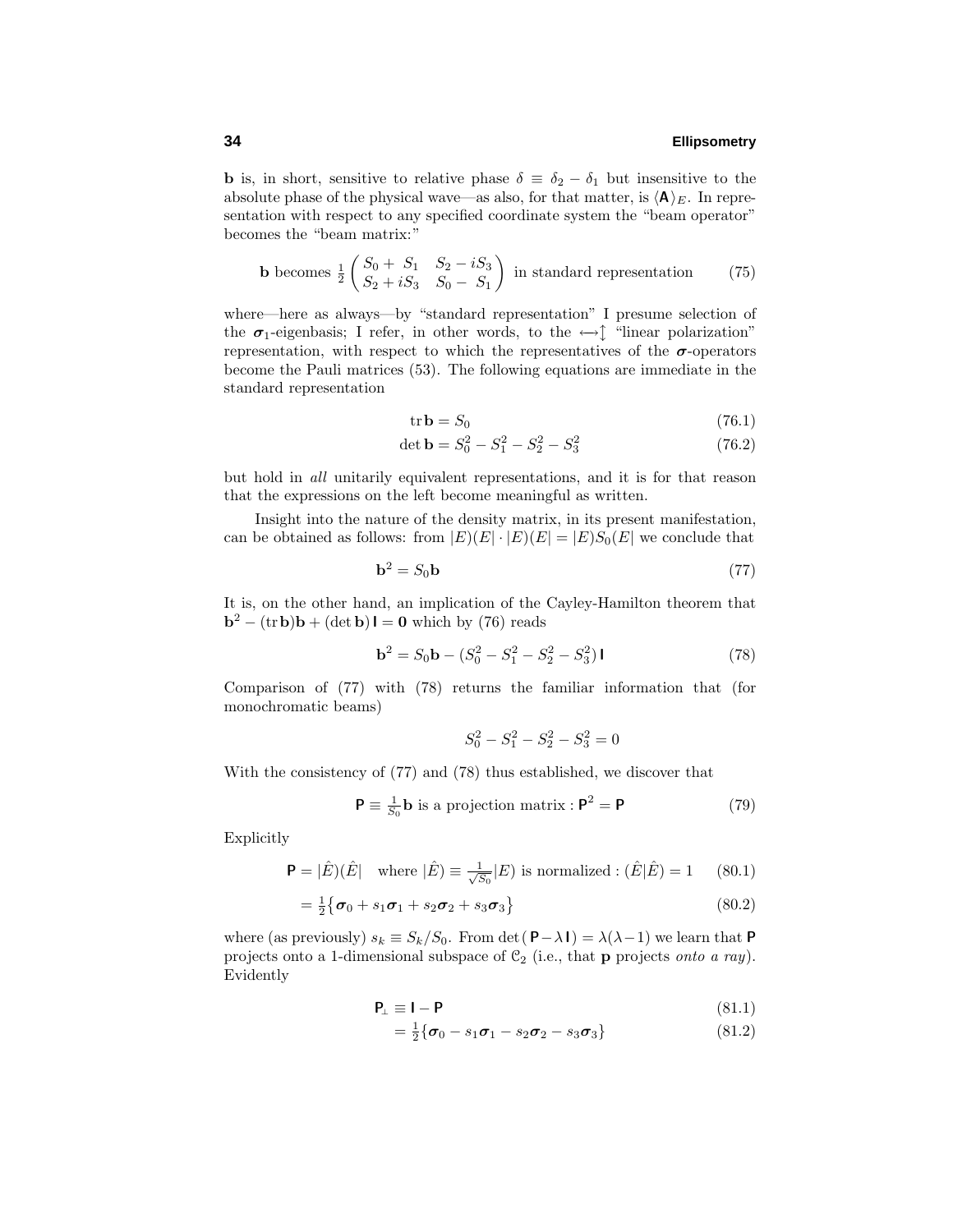# **Jones calculus 35**

projects onto the orthogonal complement of that ray, and in  $\{P, P_\perp\}$  we have a complete (**P** + **P**<sup>⊥</sup> = **I**) orthogonal (**P**·**P**<sup>⊥</sup> = **0**) set of projection operators  $(P^2 = P \text{ and } P^2_{\perp} = P_{\perp})$ . As to the identity of the ray onto which **P** projects, it is clear from (80.1) that  $P|E| = |E|$ : **P** projects onto the ray which contains (and is defined by) the Jones vector  $|E|$ . If  $|\hat{E}|$ <sub>⊥</sub> denotes the unit vector normal to  $|\hat{E})^{22}$ 

$$
(\hat{E}|\hat{E}) = \mathbf{1}(\hat{E}|\hat{E})\mathbf{1} = 1 \quad \text{and} \quad (\hat{E}|\hat{E})\mathbf{1} = 0
$$

then

$$
\begin{aligned} \mathsf{P}\,|\hat{E}) &= |\hat{E}) \\ \mathsf{P}_\perp |\hat{E}) &= 0 \end{aligned} \qquad \qquad \begin{aligned} \mathsf{P}\,|\hat{E})_\perp &= 0 \\ \mathsf{P}_\perp |\hat{E})_\perp &= |\hat{E})_\perp \end{aligned}
$$

While the assembly  $(|E| \longrightarrow b)$  of **b** for given  $|E|$  is by (72) made trivial, the reverse procedure  $(|E| \leftarrow \mathbf{b})$  is not quite trivial, but (as we have just learned) soluble as follows: (i) compute  $S_0 = \text{tr } \mathbf{b}$ ; (ii) construct  $\mathbf{P} \equiv \mathbf{b}/S_0$ ; (*iii*) construct the eigenvector  $|E|$  defined by  $P|E| = |E|$  and (*iv*) impose the normalization condition  $(E|E) = S_0$ . The resulting  $|E|$  is determined to within an overall phase factor .

It is interesting to note that, while  $|E|$  and its complement  $|E|$  are orthogonal, they give rise in Stokes' representation to -vectors which are (compare  $(80.2)$  with  $(81.2)$ ) anti-parallel; such is the variety of the languages available to us when we wish to refer to states of "opposite polarization."

To describe the beam-modification properties of linear devices, Jones found it natural to write

$$
|E)_{\text{in}} \longrightarrow |E)_{\text{out}} = \mathbf{J} |E)_{\text{in}} \tag{82}
$$

Equivalent (except of the abandonment of an overall phase factor) is

$$
\mathbf{b}_{\rm in} \longrightarrow \mathbf{b}_{\rm out} = \mathbf{J} \, \mathbf{b}_{\rm in} \, \mathbf{J}^{\dagger} \tag{83}
$$

where  $J^{\dagger}$  is the adjoint of **J**. Equations (82) and (83) are to be compared to (44); clearly, the Jones calculus is situated in complex 2-space, and speaks of the blackbox adventures of the physical wave itself, while the Muller calculus is situated in a real 4-space, and speaks only/directly of the the observable properties of the physical wave. Returning with (82) to (65), we obtain

$$
\begin{pmatrix} S_0 \\ S_1 \\ S_2 \\ S_3 \end{pmatrix}_{\text{in}} = \begin{pmatrix} (E|\sigma_0|E) \\ (E|\sigma_1|E) \\ (E|\sigma_2|E) \\ (E|\sigma_3|E) \end{pmatrix} \longrightarrow \begin{pmatrix} (E|\mathbf{J}^\dagger \sigma_0 \mathbf{J}|E) \\ (E|\mathbf{J}^\dagger \sigma_1 \mathbf{J}|E) \\ (E|\mathbf{J}^\dagger \sigma_2 \mathbf{J}|E) \\ (E|\mathbf{J}^\dagger \sigma_3 \mathbf{J}|E) \end{pmatrix} = \begin{pmatrix} S_0 \\ S_1 \\ S_2 \\ S_3 \end{pmatrix}_{\text{out}} \tag{84}
$$

The hermiticity of  $\sigma_{\mu}$  implies that of  $J^{\dagger} \sigma_{\mu} J$ , so we are assured of the existence of real numbers  $M_{\mu\nu}$  such that

$$
\mathbf{J}^{\dagger}\boldsymbol{\sigma}_{\mu}\mathbf{J} = \sum_{\nu=0}^{3} M_{\mu\nu}\boldsymbol{\sigma}_{\nu}
$$
 (85.1)

<sup>&</sup>lt;sup>22</sup> I say the but mean a; such things are defined only to within a phase factor.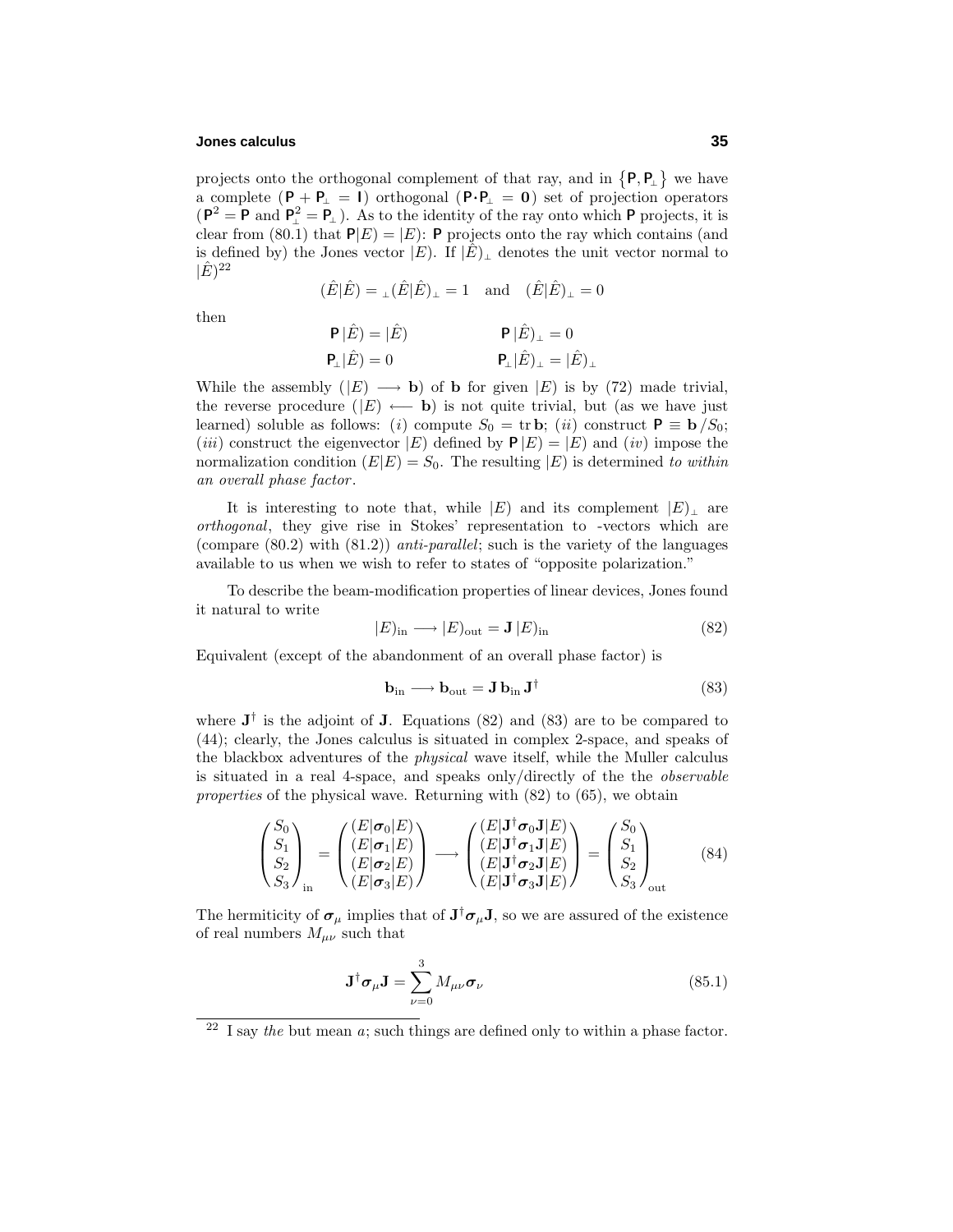—numbers which are given in fact by

$$
M_{\mu\nu} = \frac{1}{2} \text{tr} \left( \mathbf{J}^{\dagger} \boldsymbol{\sigma}_{\mu} \mathbf{J} \boldsymbol{\sigma}_{\nu} \right) \tag{85.2}
$$

Thus do we recover precisely (44), from which the Muller calculus radiates. In a manner of speaking

Jones calculus =  $\sqrt{\text{Muller}}$  calculus

but while it is (as we have just witnessed) typically easy to square things, the extraction of roots frequently demands a high order or ingenuity; it is only by force of fairly deep analysis that one is led from Muller-like structures to the invention of—or to an appreciation of the naturalness of—Jones-like structures.

We have observed already that to catalog the properties of the Muller matrices M is, in effect, to construct a "general theory of linear optical devices." The same can be said of the Jones operators **J** (which in representation become  $2\times 2$  Jones matrices  $\mathbb{J}$ ). But while those distinct exercises lead necessarily to the same ultimate conclusions, they differ markedly in their details. Suppose, by way of illustration, that the device in question is *non-absorptive*: to impose such a condition is, by (84), is to require that  $(S_0)_{\text{out}} = (E|\mathbf{J}^\dagger \mathbf{J}|E) = (E|E) = (S_0)_{\text{in}}$ for all  $|E|$ , and amounts therefore to a requirement that **J** be unitary:

$$
\mathbf{J} = e^{i(\text{phase})} \cdot e^{i(\lambda_1 \boldsymbol{\sigma}_1 + \lambda_2 \boldsymbol{\sigma}_2 + \lambda_3 \boldsymbol{\sigma}_3)}
$$

Returning with this information to (85) one at length recovers the previously encountered

$$
\mathbb{M} = \begin{pmatrix} 1 & 0 & 0 & 0 \\ 0 & R_{11} & R_{12} & R_{13} \\ 0 & R_{21} & R_{22} & R_{23} \\ 0 & R_{31} & R_{32} & R_{33} \end{pmatrix}
$$

as an instance of the famous *SU*(2) representation—the "spinor representation" —of *O*(3). Or consider the class of devices called "polarizers." The action of such devices is, as we have observed, projective (in which fundamental respect they serve to model the action of all quantum mechanical measurement devices!). If  $(p_1, p_2, p_3)$  are components of a unit 3-vector, the Stokes vector descriptive of the output of the polarizer, then it was seen already at (80.2) that the associated Jones operator can be described

$$
\mathbf{J}_{\text{polarizer}} = \frac{1}{2} \{ \boldsymbol{\sigma}_0 + p_1 \boldsymbol{\sigma}_1 + p_2 \boldsymbol{\sigma}_2 + p_3 \boldsymbol{\sigma}_3 \}
$$

This simple result could—with labor—be used in conjunction with (85) to construct, in identical generality, a discription of the Muller matrices associated with such devices. As the preceeding examples suggest, the Jones calculus is in many applications notable for its computational efficiency.<sup>23</sup>

<sup>23</sup> For further discussion of the practical particulars of the subject, see (for example) Chapter 10 of Edward Collett's Polarized Light: Fundamentals  $\mathcal{B}$  $Applications (1993).$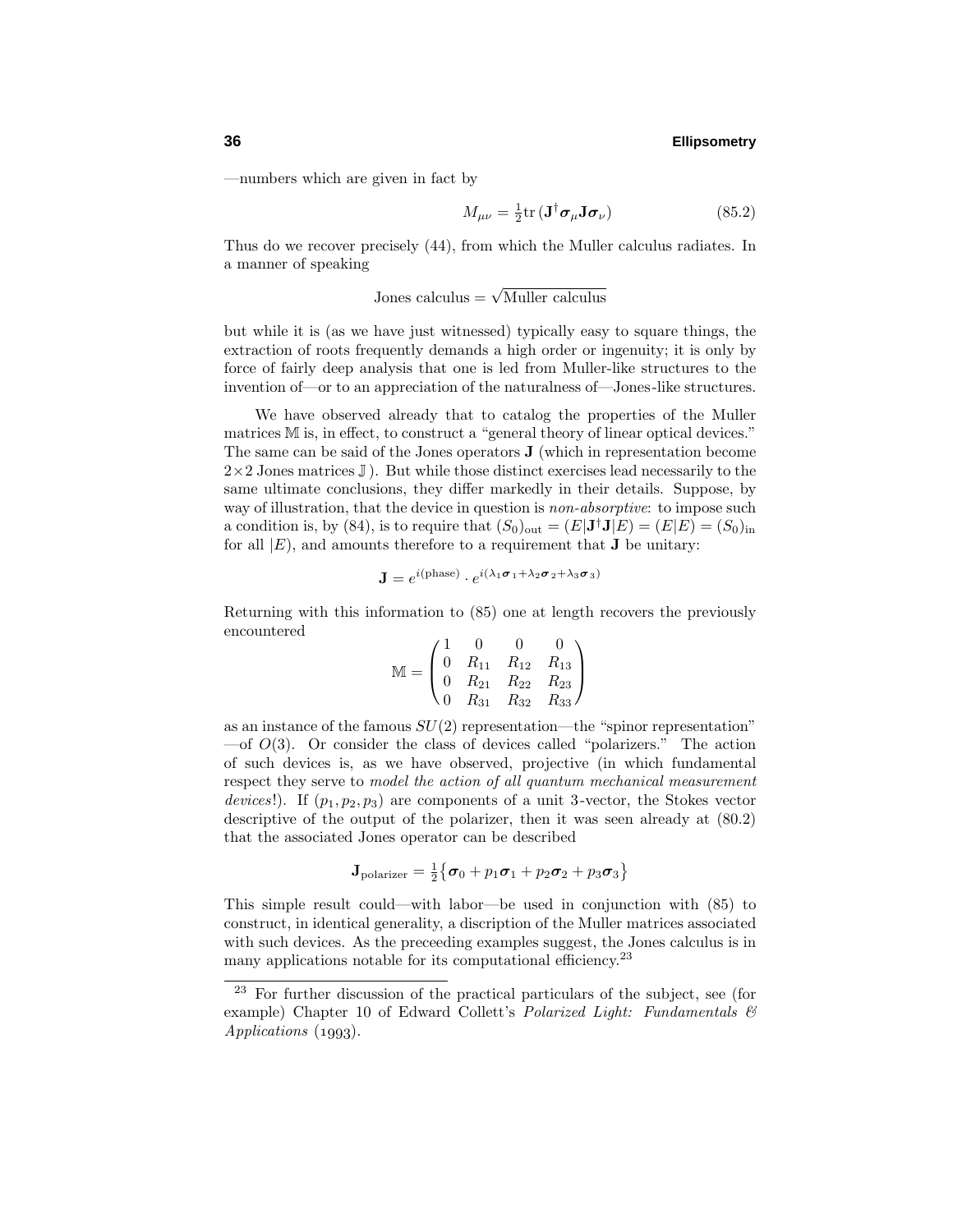#### **Poincar´e's contribution 37**

Jones' work will fill quantum physicists—as it must have already in  $1941$ with a distinct sense of  $d\acute{e}j\grave{a} vu,$ <sup>24</sup> for the mathematical ideas which he pressed into optical service have/had for a long time been standard to the quantum mechanics of 2-state systems (spin systems). But that's alright; the recognition, whenever it occurs, that seemingly distinct subjects are (like quantum field theory and statistical mechanics) structurally similar is invariably empowering to students of both subjects.

**7. Poincaré's contribution**. The alternative formalisms sketched thus far are equivalent only insofar as they overlap. And the enhanced "computational efficiency" we have achieved has been purchased at a price: by progressive abandonment physical detail—which has been the pattern of our progress

$$
|E) \longrightarrow \text{loss of absolute phase data} \longrightarrow \mathbf{b}
$$

and

$$
\begin{pmatrix} S_0 \\ S_1 \\ S_2 \\ S_3 \end{pmatrix} \xrightarrow[\text{loss of intensity data}]{\text{loss of intensity data}} \equiv \begin{pmatrix} S_1/S_0 \\ S_2/S_0 \\ S_3/S_0 \end{pmatrix} \equiv \begin{pmatrix} s_1 \\ s_2 \\ s_3 \end{pmatrix}
$$

—we find ourselves speaking ever more sharply about less and less. So the trend now continues*...*though, it might be argued, in service more of sheer elegance than of analytical power.

The Poincaré sphere—which lives in 3-dimensional Stokes space and is defined by the equation  $\cdot = 1$ —is useful when one has interest only in (the action of sequenced devices upon) the *figure* (orientation, shape and chirality) of the electrical ellipse; when one has, that is to say,

- no interest in the scale/size of the ellipse, and
- no interest in partial polarization (represented by points interior to the "Poincaré ball").

But within that limited context it is *quite* useful; its elegant ramifications radiate in several directions, of which I look now to only one.

By stereographic projection from the "north pole" of the Poincaré sphere (i.e., from the point  $(0,0,1)$ , which is the circular polarization point  $\circlearrowright)$ ) onto

<sup>&</sup>lt;sup>24</sup> Perusal of his papers suggests that is was, however, not  $d\acute{e}j\grave{a}$  vu to Jones. In "A new calculus for the treatment of optical systems, Part I: Description and discussion of the calculus," J. Opt. Soc. Am. **31**, 488 (1941) he does cite quantum texts by E. C. Kemble  $(1937)$  and by V. Rojansky  $(1938)$  as sources for his matrix theory, but nowhere in eight papers spread over fifteen years does he mention a Pauli matrix or a spinor, or show evidence of any close knowledge of quantum mechanics. The work of Stokes, Soleillet and Mueller is mentioned for the first (and only) time in "Part V: A more general formulation, & description of another calculus." J. Opt. Soc. Am. **37**, 107 (1947), and his solitary reference to Poincaré (Part II) is similarly cursory. Jones' papers—all written from the Polaroid Corporation—impress me as the work of an exceptionally inventive young engineer with an aversion to the literature.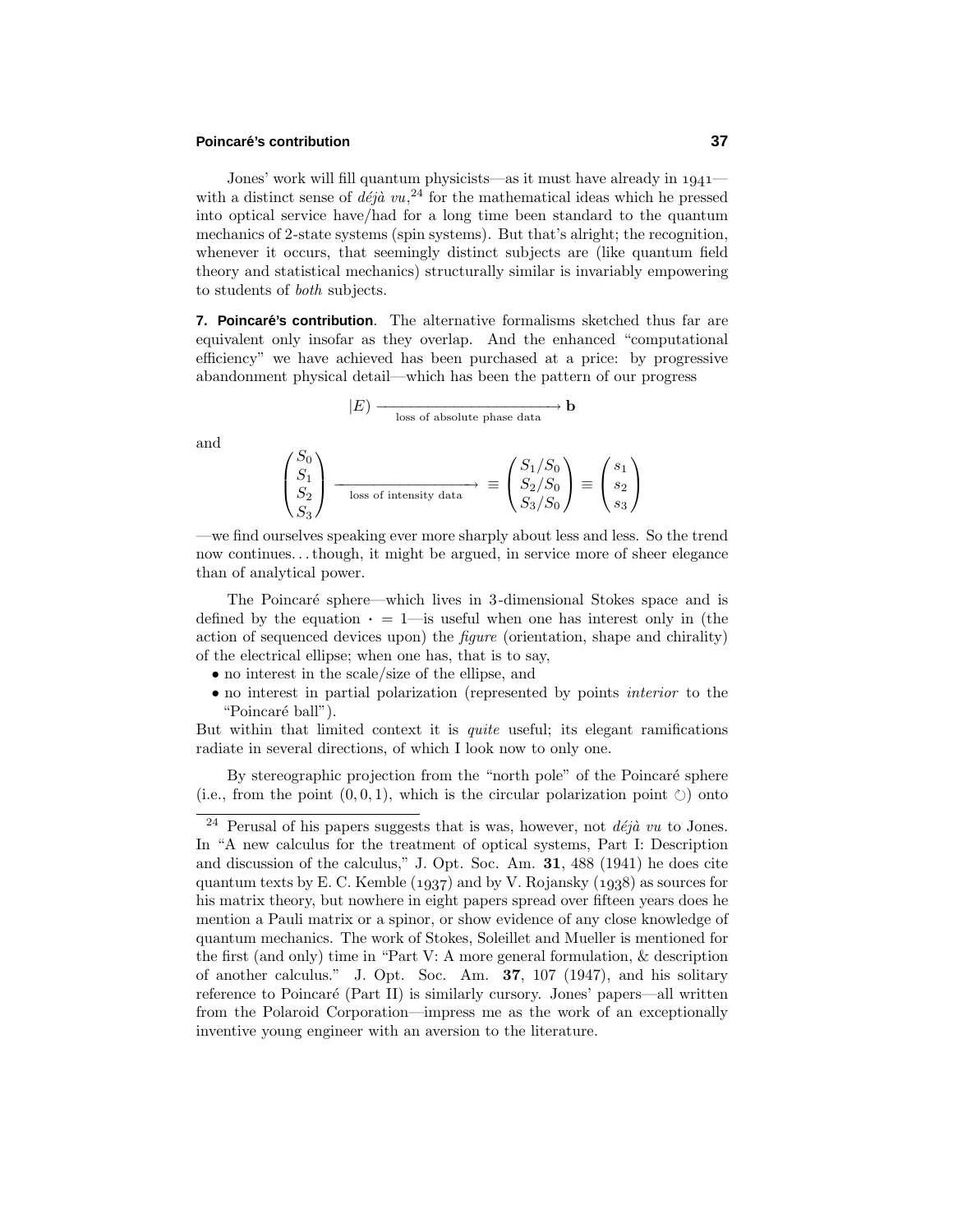the equatorial plane (defined by the equation  $S_3 = 0$ ) one sets up a one-to-one correspondence between points on the surface of the sphere and points  $\{u, v\}$  on the plane, which  $STEP$  ONE Poincaré proceeds to associate with the *complex* plane. Working from Figure 4, we are led quickly to the "Poincaré polarization parameters"

$$
u \equiv \frac{s_1}{1 - s_3}
$$
  

$$
v \equiv \frac{s_2}{1 - s_3}
$$
 (86)

Inversely

$$
s_1 = \frac{2u}{u^2 + v^2 + 1}
$$
  
\n
$$
s_2 = \frac{2v}{u^2 + v^2 + 1}
$$
  
\n
$$
s_3 = \frac{u^2 + v^2 - 1}{u^2 + v^2 + 1}
$$
\n(87)

With Poincaré we now assemble the complex variable

$$
z = u + iv = \frac{s_1 + is_2}{1 - s_3} \equiv z()
$$
\n(88)

in terms of which (87) can be written

$$
s_1 + is_2 = \frac{2z}{z^*z + 1}
$$
  
\n
$$
s_1 - is_2 = \frac{2z^*}{z^*z + 1}
$$
  
\n
$$
s_3 = \frac{z^*z - 1}{z^*z + 1}
$$
\n(89)

We notice it to be an implication of (89) that

$$
s_1^2 + s_2^2 + s_3^2 = (s_1 + is_2)(s_1 - is_2) + s_3^2
$$
  
= 
$$
\frac{4z^*z + (z^*z - 1)^2}{(z^*z + 1)^2}
$$
  
= 1 automatically/inescapably (90)

And, since we have  $(s_1 + is_2)(s_1 - is_2) = (1 + s_3)(1 - s_3)$  by (90), it is an implication of (88) that

$$
z(-) = -\frac{s_1 + is_2}{1 + s_3} = -\frac{1 - s_3}{(s_1 + is_2)(s_1 - is_2)}(s_1 + is_2)
$$

$$
= -\frac{1 - s_3}{s_1 - is_2}
$$

$$
= -\frac{1}{z^*()}
$$
(91)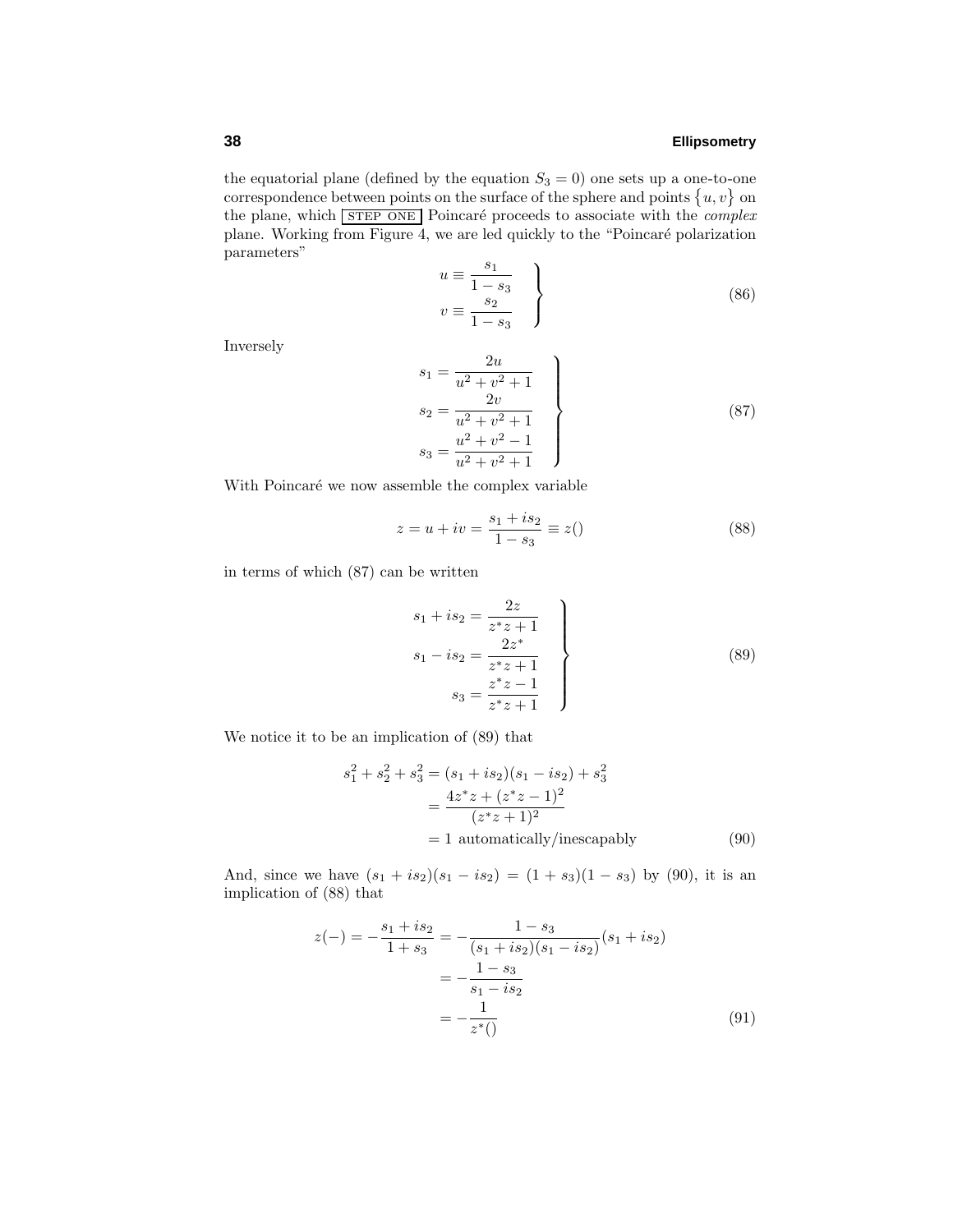

FIGURE 4: Stereographic projection of the Poincaré sphere onto the equatorial plane gives (by similar triangle arguments)

$$
\frac{1}{\sqrt{u^2 + v^2}} = \frac{s_3}{\sqrt{u^2 + v^2} - \sqrt{s_1^2 + s_2^2}}
$$

$$
\frac{\sqrt{s_1^2 + s_2^2}}{\sqrt{u^2 + v^2}} = \frac{s_1}{u} = \frac{s_2}{v}
$$

from which follow (86).

So we have in

$$
\longrightarrow - \iff |E) \longrightarrow |E)_{\perp} \iff z \longrightarrow -1/z^*
$$

three distinct but equivalent characterizations of what it means to reverse (in the sense " make opposite") the polarization of a beam; we have associated beam polarizations with points on the *z*-plane, and have done so in such a way that opposite polarizations are associated with points which are, in a sense standard to geometry, <sup>25</sup> "reciprocal." Moreover, we have in  $(85)$  an invitation to represent beam transformations <sub>old</sub>  $\longrightarrow$  <sub>new</sub> as automorphisms  $z_{old} \longrightarrow z_{new}$ of the complex plane. Thus did Poincaré establish contact with a subject which

<sup>25</sup> See Chapter 17, §3 in W. C. Graustein, Introduction to Higher Geometry (1930). The point to notice is that  $z = re^{i\varphi}$  and  $\frac{1}{z^*} = \frac{1}{r}e^{i\varphi}$  lie on a line containing the origin (while  $\frac{1}{z} = \frac{1}{r}e^{-i\varphi}$  lies generally *off* that *z*-ray).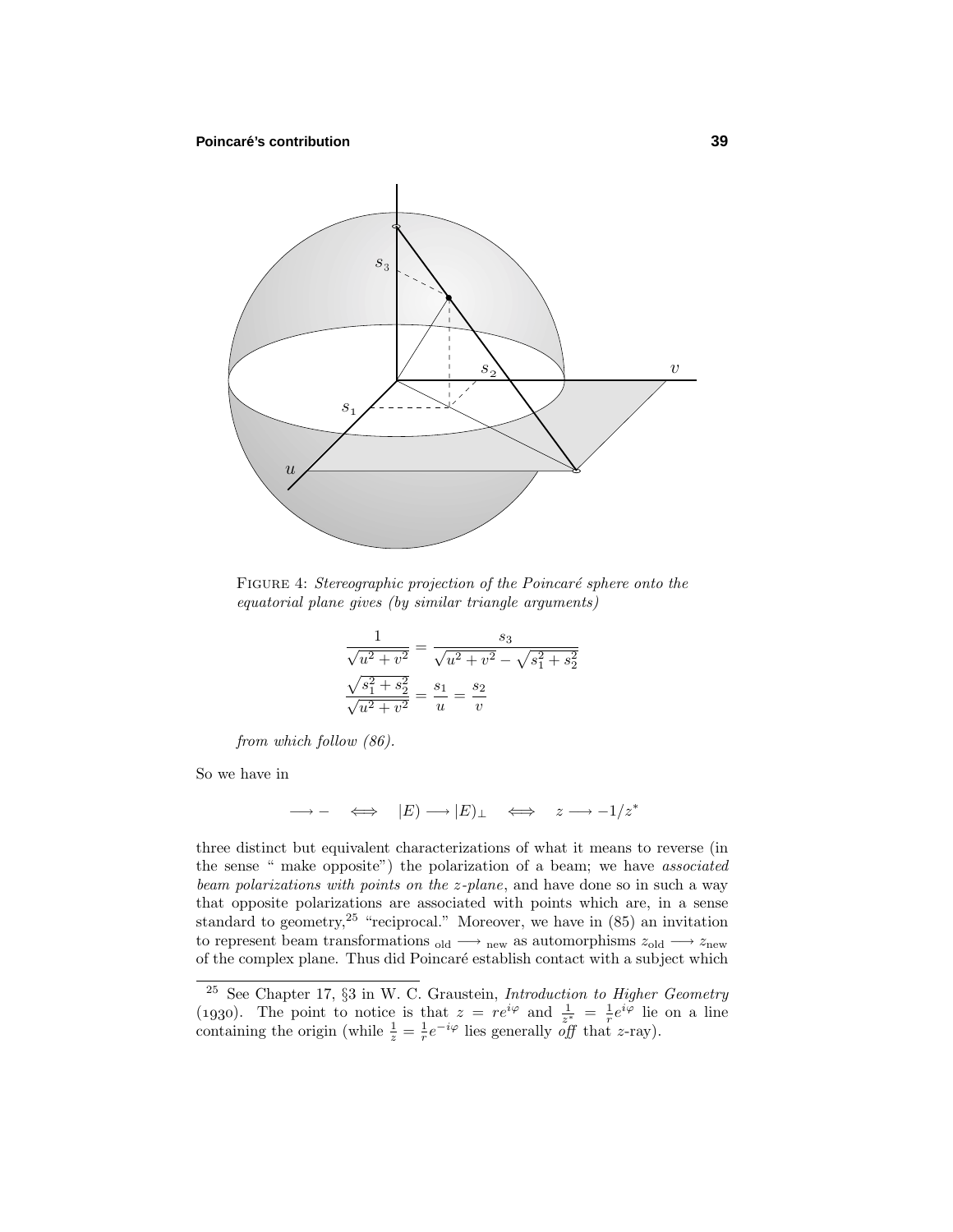was especially close to his heart, a subject concerning which he was, in his time, a leading expert. Well known to him was the remarkable fact<sup>26</sup> that

> The most general analytic (or conformal) transformation  $z \rightarrow z' = f(z)$  which maps the plane one-to-one into itself is the "linear fractional transformation"<sup>27</sup>

$$
z' = \frac{az+b}{cz+d} \tag{92}
$$

With Poincaré we next STEP TWO introduce what in projective geometry would be called "homogeneous coordinates:" complex numbers  $Z_1^*$  and  $Z_2^*$ whose ratio is *z*:

$$
z = \frac{kZ_1^*}{kZ_2^*} \qquad k \text{ arbitrary} \tag{93}
$$

**Remark**: Were we, at this point, to exercise our option to require

$$
Z_1^* Z_1 + Z_2^* Z_2 \equiv X_1^2 + Y_1^2 + X_2^2 + Y_2^2 = 1
$$

then we would, in effect, have achieved a mapping from the unit sphere  $S^3$  in 4-space to the unit (Poincaré) sphere  $S^2$  in 3-space; we have encountered the historic first instance of a Hopf mapping, which in the general case achieves

$$
S^{2n-1} \mapsto S^n
$$

and in acquired fundamental importance in algebraic topology.<sup>28</sup>

By slight rearrangement of (89) we have

$$
s_{1} = \frac{z^{*} + z}{z^{*}z + 1}
$$
  
\n
$$
s_{2} = i \frac{z^{*} - z}{z^{*}z + 1}
$$
  
\n
$$
s_{3} = \frac{z^{*}z - 1}{z^{*}z + 1}
$$
  
\n(94)

which in the notation introduced at (96) becomes

$$
s_1 = \frac{S_1}{S_0} = \frac{Z_1^* Z_2 + Z_2^* Z_1}{Z_1^* Z_1 + Z_2^* Z_2}
$$
  
\n
$$
s_2 = \frac{S_2}{S_0} = -i \frac{Z_1^* Z_2 - Z_2^* Z_1}{Z_1^* Z_1 + Z_2^* Z_2}
$$
  
\n
$$
s_3 = \frac{S_3}{S_0} = \frac{Z_1^* Z_1 - Z_2^* Z_2}{Z_1^* Z_1 + Z_2^* Z_2}
$$
\n(95)

 $\frac{26}{26}$  See, for example, L. R. Ford, Automorphic Functions (1951), p. 2.

<sup>27</sup> Such transformations are sometimes said to be "bilinear," and sometimes called "Möbius transformations."

 $28$  For the simplest discussion I have been able to discover, see Chapter 12 of C. T. C. Wall,  $\tilde{A}$  Geometric Introduction to Topology,  $(1972)$ .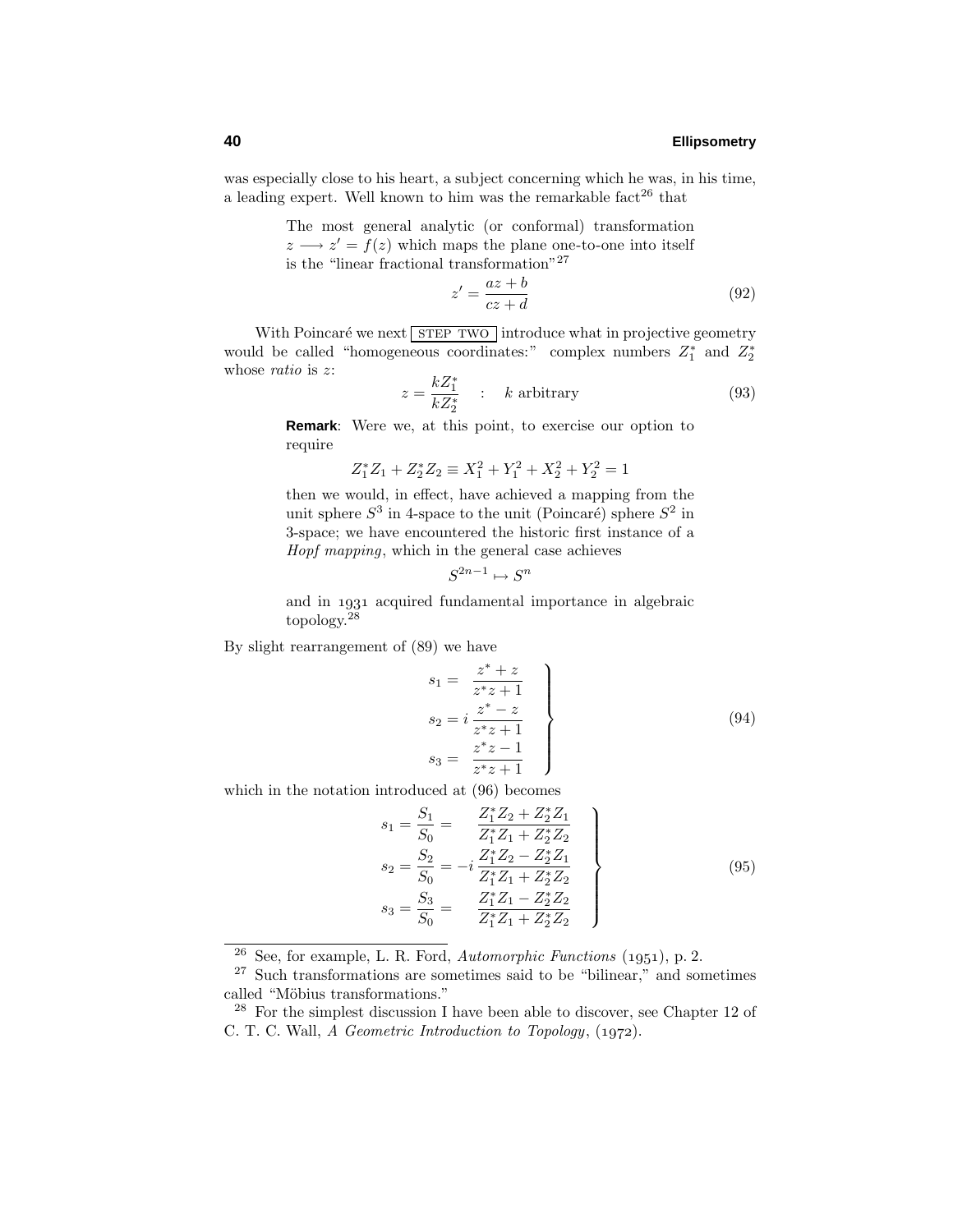#### **Poincare´'s contribution 41**

Finally STEP THREE we introduce the complex 2-vector

$$
\mathbf{Z} \equiv \begin{pmatrix} Z_1 \\ Z_2 \end{pmatrix} \tag{96}
$$

and observe that (98) can be notated

$$
s_{1} = \frac{\mathcal{Z}^{\dagger} s_{2} \mathcal{Z}}{\mathcal{Z}^{\dagger} s_{0} \mathcal{Z}}
$$
\n
$$
s_{2} = \frac{\mathcal{Z}^{\dagger} s_{3} \mathcal{Z}}{\mathcal{Z}^{\dagger} s_{0} \mathcal{Z}}
$$
\n
$$
s_{3} = \frac{\mathcal{Z}^{\dagger} s_{1} \mathcal{Z}}{\mathcal{Z}^{\dagger} s_{0} \mathcal{Z}}
$$
\n(97)

This is a pretty result,  $29$  reminiscent of (53) except for the circumstance that the Pauli matrices are now scrambled. They are, however, scambled in a familiar way (see again (70.2)), and for an intelligible reason: At (53) we were working in the  $\leftrightarrow \uparrow$  basis (eigenbasis of s<sub>1</sub>), while Poincaré—when at STEP ONE he projected from the north  $\circlearrowright$  pole—has tacitly elected to work in the  $\circlearrowright \circlearrowleft$  basis (eigenbasis of  $s_3$ ).

At (82) we obtained a representation-independent description of what Jones has to say about the beam-modification properties of a linear device. In the  $\leftrightarrow \updownarrow$  representation that equation assumes the form

$$
\begin{pmatrix}\n\xi_1 e^{i\delta_1} \\
\xi_2 e^{i\delta_2}\n\end{pmatrix}_{\text{out}} =\n\begin{pmatrix}\nJ_{11} & J_{12} \\
J_{21} & J_{22}\n\end{pmatrix}\n\begin{pmatrix}\n\xi_1 e^{i\delta_1} \\
\xi_2 e^{i\delta_2}\n\end{pmatrix}_{\text{in}}\n\tag{98}
$$

Poincaré's construction alerts us to the news that if we write this appropriately unscrambled variant of (94)

$$
s_{1} = \frac{w^{*}w - 1}{w^{*}w + 1}
$$
  
\n
$$
s_{2} = \frac{w^{*} + w}{w^{*}w + 1}
$$
  
\n
$$
s_{3} = i\frac{w^{*} - w}{w^{*}w + 1}
$$
  
\n(99)

and define

$$
w \equiv \left[\frac{\mathcal{E}_1 e^{i\delta_1}}{\mathcal{E}_2 e^{i\delta_2}}\right]^* = \frac{\mathcal{E}_1}{\mathcal{E}_2} e^{i\delta}
$$

then we recover (20):

$$
s_1 = \frac{\xi_1^2 - \xi_2^2}{\xi_1^2 + \xi_2^2}
$$

$$
s_2 = \frac{2\xi_1\xi_2\cos\delta}{\xi_1^2 + \xi_2^2}
$$

$$
s_3 = \frac{2\xi_1\xi_2\sin\delta}{\xi_1^2 + \xi_2^2}
$$

<sup>&</sup>lt;sup>29</sup> It was to make it so that the unexpected  $*$ 's were introduced into (93).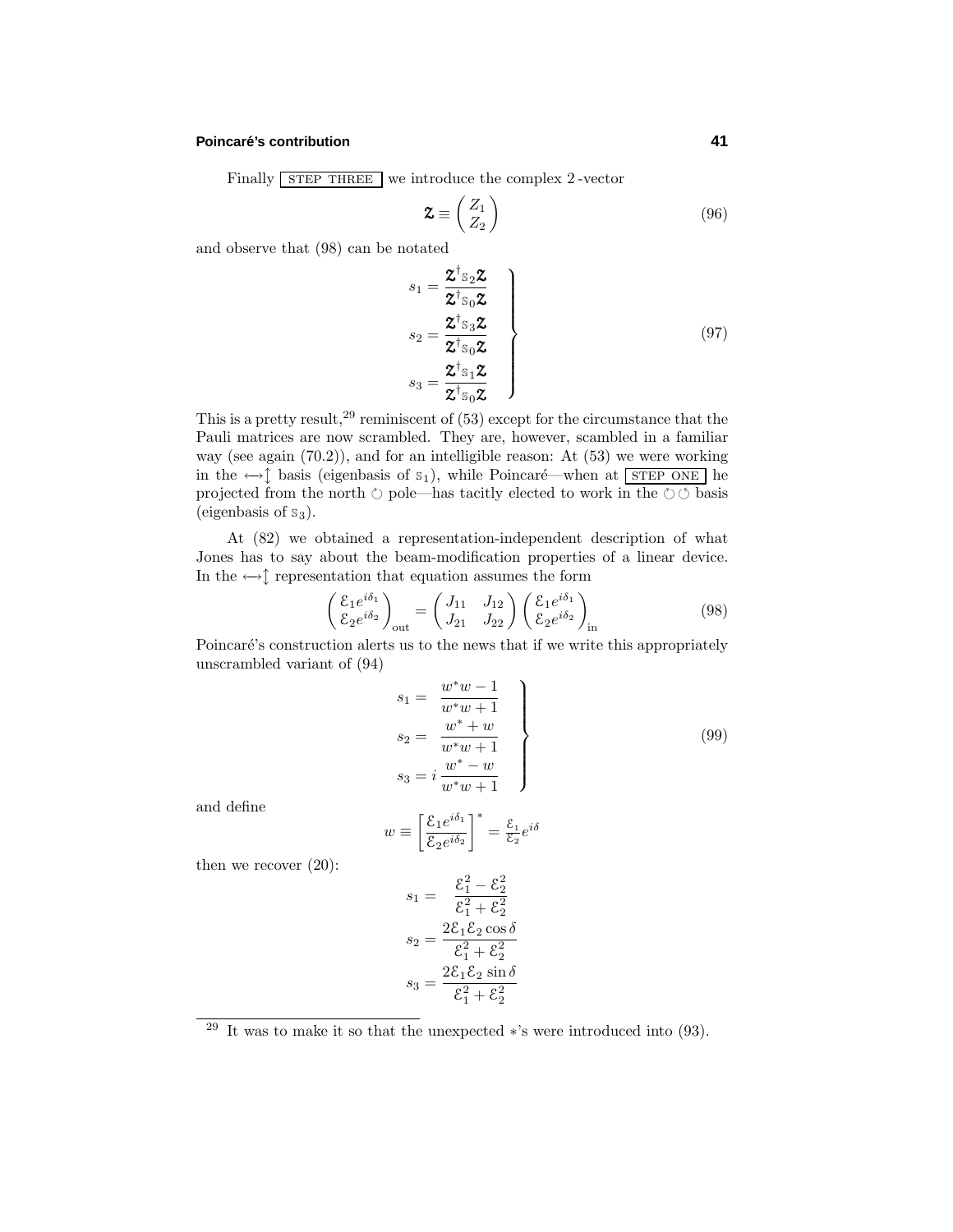# **8. Optimal superposition of monochromatic beams: Pancharatnam's theorem**.

To develop the characteristics  $S_\mu$  of the monochromatic beam  $A \oplus B$  which results from physical superposition of

- monochromatic beam *A*, with characteristics  $S_{A\mu}$ , and
- monochromatic beam *B* of the same color, with characteristics  $S_{Bu}$

one must take into account a physical circumstance concerning which the Stokes parameters  ${S_{A\mu}, S_{B\mu}}$  convey no information: one must take into account the relative phase of the constituent beams. How is this to be done?

To describe the composite beam we might write

$$
|E| = |E_A| + e^{-i\phi}|E_B)
$$
\n(100)

Then

$$
S_{\mu} = (E|\sigma_{\mu}|E)
$$
\n
$$
= S_{A\mu} + S_{B\mu} + \{(E_A|\sigma_{\mu}|E_B)e^{-i\phi} + \text{complex conjugate}\}
$$
\n
$$
(E_A|\sigma_{\mu}|E_B) \equiv R_{\mu}e^{i\theta_{\mu}}
$$
in polar representation\n
$$
= S_{A\mu} + S_{B\mu} + 2R_{\mu}\cos(\theta_{\mu} - \phi)
$$
\n
$$
(101)
$$

In particular,

intensity of composite beam  $\sim S_0 = S_{A0} + S_{B0} + 2R_0 \cos(\theta_0 - \phi)$  (102)

will be maximal at  $\phi = \theta_0$ . We will say that "the *A*-beam has been *phase-tuned* to the *B*-beam" when the composite beam is brightest, which we have just seen entails

$$
\tan \phi = \tan \theta_0
$$
  
=  $i \frac{(E_B|E_A) - (E_A|E_B)}{(E_B|E_A) + (E_A|E_B)}$  (103)

To discover the more concrete meaning of this result, we retreat again to the ←  $\updownarrow$  representation, with respect to which

$$
\begin{array}{ccc}\n|E_A| & \text{acquires coordinates} & \begin{pmatrix} A_1 \\ A_2 e^{i\delta_A} \end{pmatrix} \\
|E_B| & \text{acquires coordinates} & \begin{pmatrix} B_1 \\ B_2 e^{i\delta_B} \end{pmatrix}\n\end{array}
$$

In this notation (103) becomes

$$
\tan \phi = \frac{A_2 B_2 \sin(\delta_B - \delta_A)}{A_1 B_1 + A_2 B_2 \cos(\delta_B - \delta_A)}
$$
(104)

which, we notice, remains unchanged if we make either beam brighter/dimmer: evidently the value of  $\phi$  depends only upon the relative *figures* of the two beams;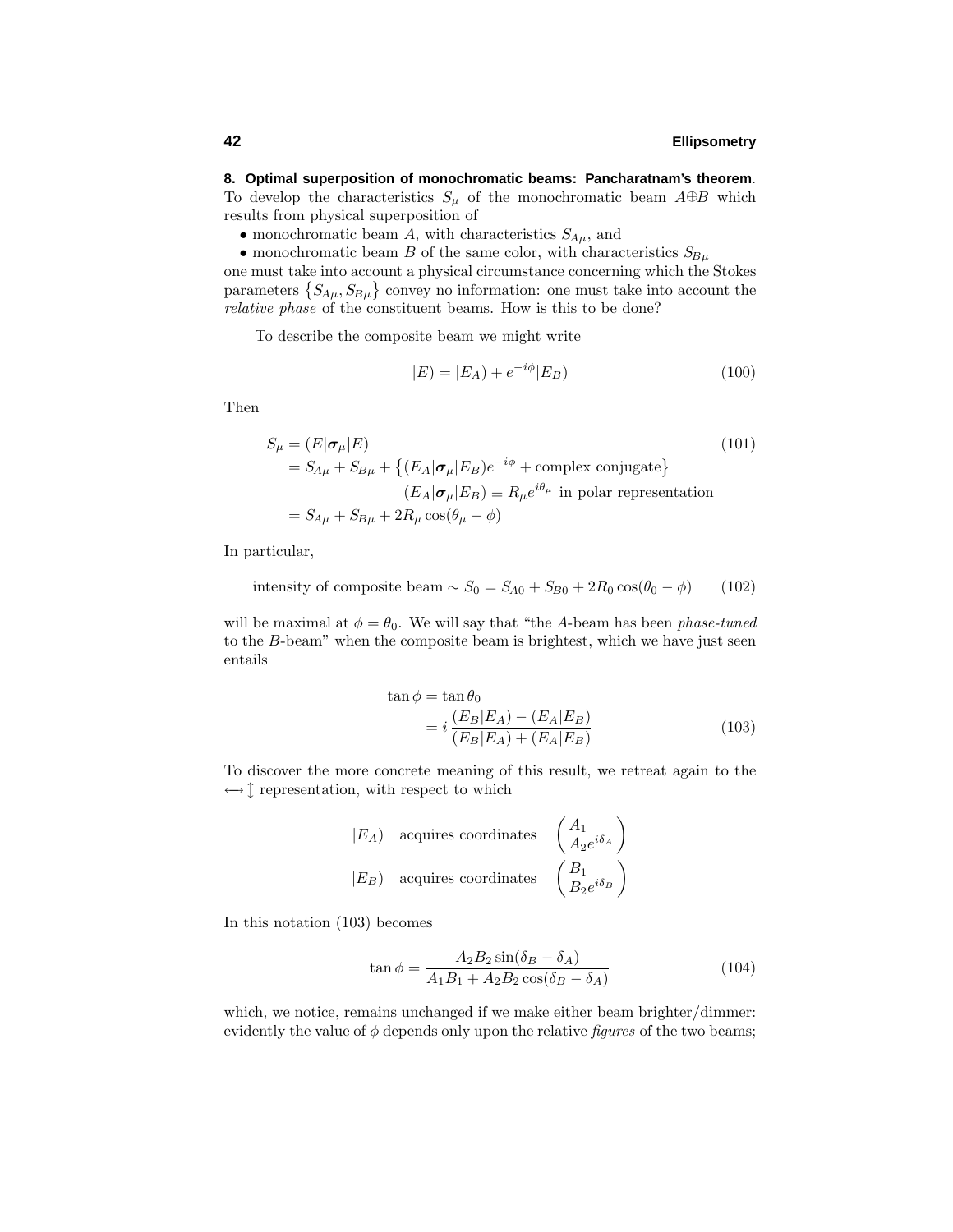#### **Pancharatnam's phase & the "optical Aharanov-Bohm effect" 43**

i.e., upon their relative placement on the Poincaré sphere. In pursuit of this observation, let

$$
\mathbf{a} \equiv \begin{pmatrix} a_1 \\ a_2 \\ a_3 \end{pmatrix}
$$
 describe the Poincaré vector of the *A*-beam  

$$
\mathbf{b} \equiv \begin{pmatrix} b_1 \\ b_2 \\ b_3 \end{pmatrix}
$$
 describe the Poincaré vector of the *B*-beam

and notice that (104) can be written

$$
\tan \phi = \frac{4A_1 A_2 B_1 B_2 [\sin \delta_B \cos \delta_A - \cos \delta_B \sin \delta_A]}{[(A_1^2 + A_2^2) + (A_1^2 - A_2^2)][(B_1^2 + B_2^2) + (B_1^2 - B_2^2)] + 4A_1 A_2 B_1 B_2 [\cos \delta_B \cos \delta_A + \sin \delta_B \sin \delta_A]}
$$
  
= 
$$
\frac{a_2 b_3 - a_3 b_2}{(1 + a_1)(1 + b_1) + a_2 b_2 + a_3 b_3}
$$
(105.1)

$$
=\frac{(\mathbf{a}\times\mathbf{b})_1}{1+(\mathbf{a}+\mathbf{b})_1+\mathbf{a}\cdot\mathbf{b}}\tag{105.2}
$$

This result establishes that *Poincaré data (normalized Stokes data)*, though it contains no reference to temporal features of the underlying physical process, does convey enough information to permit description of the phase-tuning angle.

It becomes useful at this point to adopt a sharpened notation: in place of  $\phi$  write  $\phi_{AB}$  and interpret the subscript to refer to the process "tune *B* so as to optimize (maximize the brightness of) *A*⊕*B*." It is intuitively evident—and follows from (105)—that  $\phi_{AB} = -\phi_{BA}$ , of which

$$
\phi_{AB} + \phi_{BA} = 0
$$

provides a more symmetric formulation. Which brings me to the point of these remarks:

In 1956 S. Pancharatnam, working at the Raman Research Institute in Bangalore, was led from his experimental work to the theoretical observation<sup>30</sup> tht beam-tuning is not a transitive procedure; if *B* is tuned to *A*, and *C* to *B*, then it is generally not the case that *C* is tuned to *A*:

$$
\phi_{ABC} \equiv \phi_{AB} + \phi_{BC} + \phi_{CA} \neq 0 \tag{106}
$$

A simple example serves to establish the point: take beams *A*, *B* and *C* whose Poincaré vectors are

$$
\mathbf{a} = \begin{pmatrix} 1 \\ 0 \\ 0 \end{pmatrix}, \quad \mathbf{b} = \begin{pmatrix} 0 \\ 1 \\ 0 \end{pmatrix} \quad \text{and} \quad \mathbf{c} = \begin{pmatrix} 0 \\ 0 \\ 1 \end{pmatrix}
$$

<sup>30</sup> "Generalized theory of interference, and its applications," Proceedings of the Indian Academy of Sciences **44**, 247 (1956).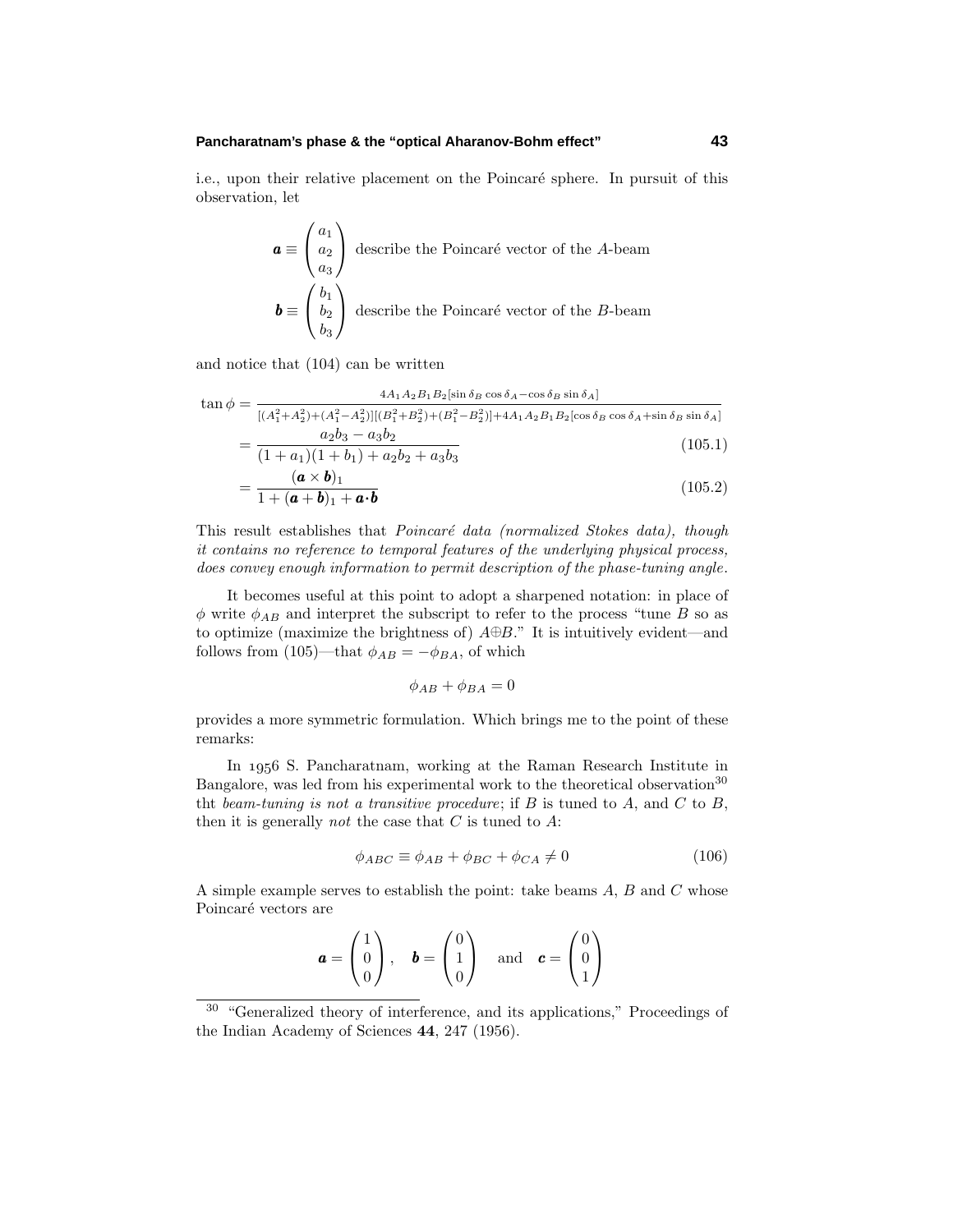Working from (105) we then compute

$$
\tan \phi_{AB} = \frac{0}{1+1+0} \quad \text{giving} \quad \phi_{AB} = 0
$$
\n
$$
\tan \phi_{BC} = \frac{1}{1+0+0} \quad \text{giving} \quad \phi_{BC} = \frac{\pi}{4}
$$
\n
$$
\tan \phi_{CA} = \frac{0}{1+1+0} \quad \text{giving} \quad \phi_{CA} = 0
$$

So we have

$$
\phi_{ABC} = \frac{\pi}{4} \neq 0
$$

which establishes Pancharatnam's first point, and illustrates his second—deeper and more beautiful—discovery: the vectors  $\{a, b, c\}$  mark a spherical triangle on Poincaré's unit sphere. That triangle is, in the present simple instance, a spherical octant, and has area  $\Omega = \frac{1}{8}4\pi = \frac{\pi}{2}$ . Pancharatnam observed it to be generally the case that

$$
\phi_{ABC} = \frac{1}{2} \Omega(\mathbf{a}, \mathbf{b}, \mathbf{c})
$$
\n
$$
\Omega(\mathbf{a}, \mathbf{b}, \mathbf{c}) \equiv \text{steradian area of the spherical triangle}
$$
\n(107)

Pancharatnam's theorem  $(107)$  attracted little notice<sup>31</sup> until after "Berry's phase" had entered the vocabulary of theoreticians,<sup>32</sup> and the theorem had been brought to the attention of Michael Berry by S. Ramaseshan & R. Nityananda.<sup>33</sup> It was in response to that news than Berry wrote the paper  $34$  which brought Pancharatnam's discovery to general attention, and made clear its relationship to subsequent developments.<sup>35</sup>

<sup>33</sup> Current Science, India **55**, 1225 (1986).

<sup>34</sup> "The adiabatic phase and Pancharatnam's phase for polarized light," J. Mod. Optics **34**, 1401 (1987).

 $31$  Pancharatnam's paper is cited three times in Born & Wolf's *Principles of* Optics ( $6<sup>th</sup>$  edition 1980), but only to provide general support of the claim that the Stokes/Poincaré construction is sometimes useful; there is no evidence that either author has actually read the paper, or appreciated its significance.

<sup>32</sup> M. V. Berry, "Quantal phase factors accompanying adiabatic changes," Proc. Roy. Soc. (London) **A392**, 45 (1984). In "The quantum phase, five years after"—a retrospective essay published (together with reprints of most of the papers here cited) in A. Shapere & F. Wilczek, Geometric Phases in *Physics* (1989)—Berry remarks that it was a post-seminar question by R. Fox  $(Georgia Institute of Technology, spring 1983)$  which stimulated him to develop the mature "theory of Berry phase." Ronald Forrest Fox graduated in physics from Reed College in 1964, and was one of my own first students.

<sup>35</sup> In the paper just cited, Berry argues that Pancharatnam's optical phase shift is "precisely analogous to the phase shift later predicted by Aharonov & Bohm"  $(1959)$ , and is to be distinguished from the phase shift which results (R. Y. Chiao & Y. S. Wu, "Manifestations of Berry's topological phase for the photon," Phys. Rev. Lett. **57**, 933 (1986)) when the optical propagation vector *k* is made to trace a closed loop on the *k* -sphere.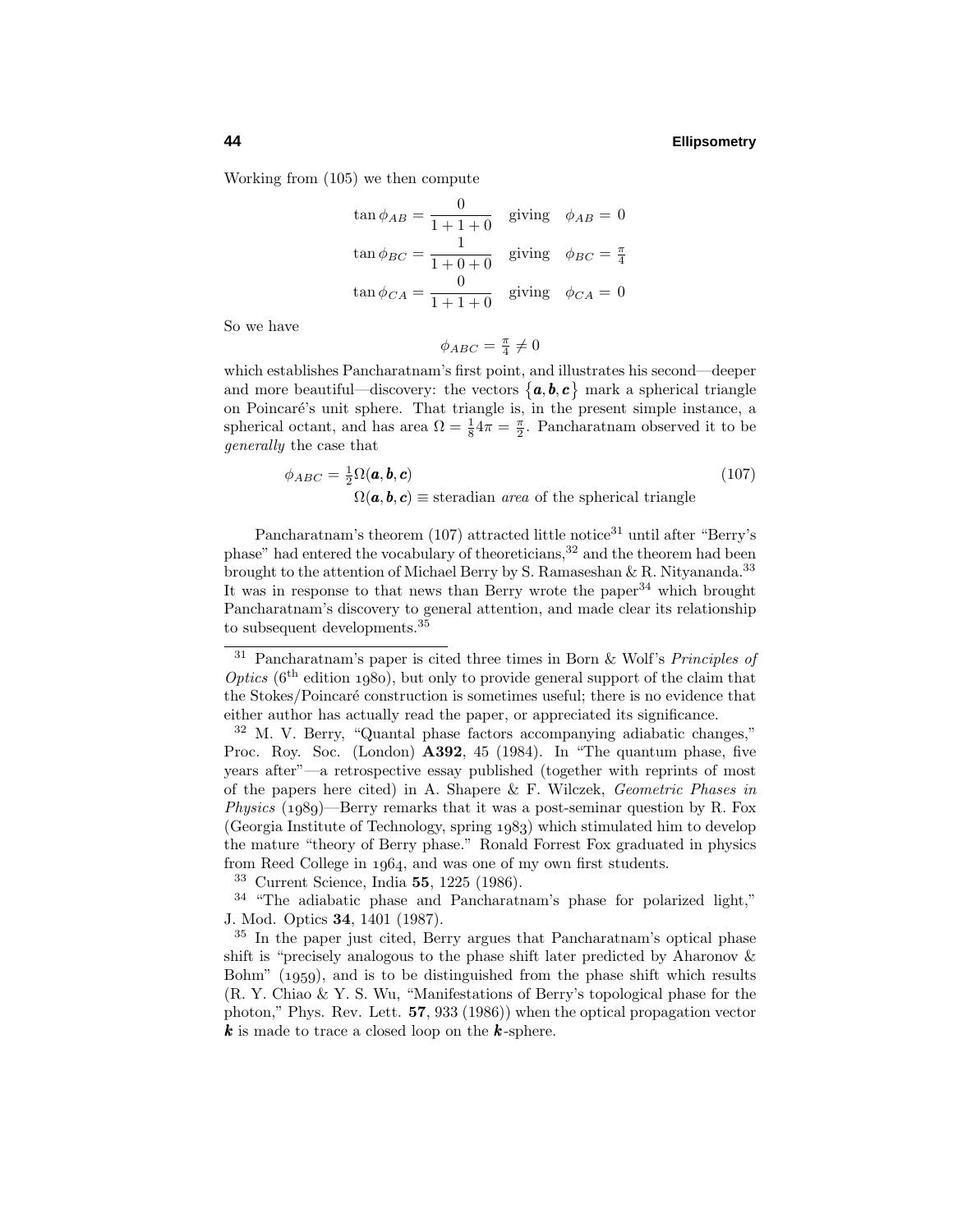#### **Pancharatnam's phase & the "optical Aharanov-Bohm effect" 45**

Pancharatnam himself was led to (107) by an argument of almost magical simplicity. He introduces a series of four elementary propositions relating in very physical terms to the superposition/resolution of beams. It is from the design of those propositions that he acquires his interest in triangles inscribed upon the Poincar´e sphere. He then reaches into an obscure corner of an antique subject (spherical trigonometry)<sup>36</sup> to proceed from a formula in hand to "the following unexpected geometrical result." C. Brosseau<sup>18</sup> gives in his  $\S 3.2.4$  an outline of what he calls "an elegant derivation of Pancharatnam's theorem due to Aravind"<sup>37</sup> which I have not seen, but which appears to be similarly rooted in spherical trigonometry. It is because spherical triangles can have nothing ultimately to do with the phenomenon in question that I prefer to proceed in the language of differential geometry.<sup>38</sup>

Let  $\mathfrak C$  be a closed curve inscribed on the surface  $S^2$  of the unit 3-sphere, on which we have installed spherical coordinates  $\{\varphi, \vartheta\}$  in the usual way.<sup>39</sup> The area  $\Omega$  of the region R bounded by C can—subject to a certain proviso (see below)—be described

$$
\Omega(\mathcal{R}) = \oint_{\mathcal{C}} \frac{1}{2} (\varphi \cos \vartheta \, d\vartheta - \sin \vartheta \, d\varphi) \tag{108}
$$

This I assert on grounds that when C bounds the infinitesimal cell shown below

$$
(\varphi, \vartheta + d\vartheta) \bullet \qquad (\varphi + d\varphi, \vartheta + d\vartheta)
$$
  

$$
(\varphi, \vartheta) \bullet \qquad \qquad (\varphi + d\varphi, \vartheta)
$$

the proposed formula yields

$$
\oint_{\mathcal{C}} \frac{1}{2} (\text{etc.}) = \frac{1}{2} \Big\{ \Big[ -\sin \vartheta \, d\varphi \Big] + \Big[ (\varphi + d\varphi) \cos \vartheta \, d\vartheta \Big] \n+ \Big[ -(\sin \vartheta + \cos \vartheta \, d\vartheta) (-d\varphi) \Big] + \Big[ \varphi \cos \vartheta (-d\vartheta) \Big] \Big\} \n= \cos \vartheta \, d\varphi d\vartheta \n= \text{differential area } d\Omega \text{ of the spherical patch}
$$

Notice, however, that if  $C$  is a circle of high latitude (i.e., if  $R$  caps the north pole) then (108) gives

 $\Omega(\text{polar cap}) = -\pi$ , even as cap radius  $\downarrow 0$ 

W. J. M'Clelland & T. Preston, A Treatise on Spherical Trigonometry with Applications to Spherical Geometry  $(1897)$ , Part II, Chapter 7, p. 50, Exercise 1.

<sup>37</sup> P. K. Aravind, Opt. Commun. **94**, 1992 (1992).

 $38$  As, according to Brosseau, was the preference also of E. De Vito  $\&$ A. Lavrero in another paper (J. Mod. Opt. **41**, 233 (1994)) I have not seen.

<sup>&</sup>lt;sup>39</sup> Which is to say:  $x = \cos \varphi \cos \vartheta$ ,  $y = \cos \varphi \sin \vartheta$ ,  $z = \sin \vartheta$ .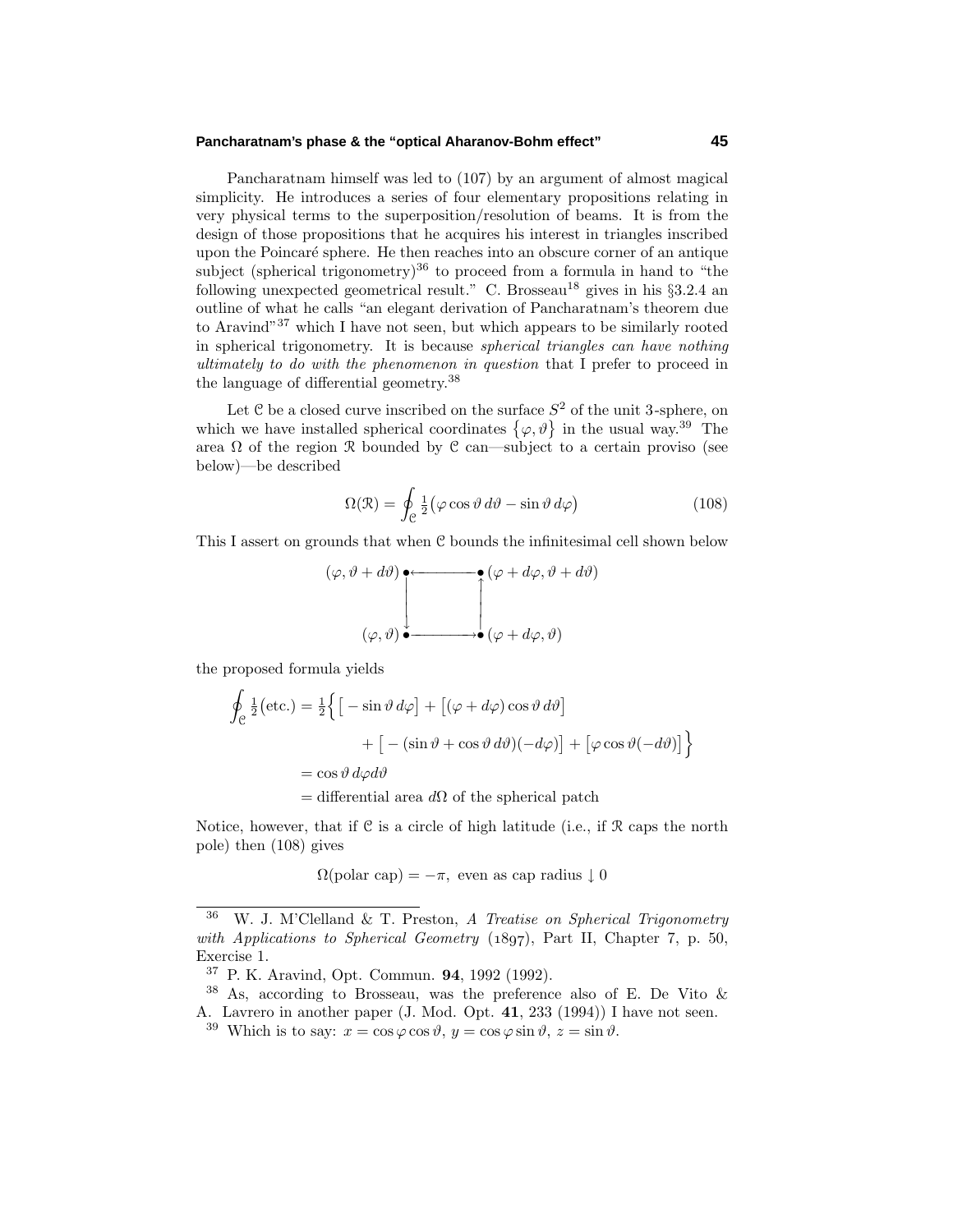

FIGURE 5: Correct pole-avoidance procedure. The shaded region  $\mathcal{R} \{0 \leqslant \varphi \leqslant \hat{\varphi} \, ; \, 0 \leqslant \vartheta \leqslant \hat{\vartheta} < \frac{\pi}{2}\}$  has area

$$
\Omega = \frac{1}{2} \left\{ \int_0^{\hat{\varphi}} 0 \, d\varphi + \int_0^{\hat{\vartheta}} \hat{\varphi} \cos \vartheta \, d\vartheta + \int_{\hat{\varphi}}^0 (-\sin \hat{\vartheta}) \, d\varphi + \int_{\hat{\vartheta}}^0 0 \, d\vartheta \right\}
$$

$$
= \hat{\varphi} \sin \hat{\vartheta}
$$

Setting  $\varphi = 2\pi$  we therefore have

$$
\Omega(\text{hemisphere}) = \lim_{\hat{\vartheta} \to \frac{\pi}{2}} 2\pi \sin \hat{\vartheta} = 2\pi
$$

$$
\Omega(\text{equatorial belt}) = 2\pi \, d\vartheta
$$

Note particularly why it is—even in those extreme cases, and a casual reading of the figure notwithstanding—that the second and third integrals make identical contributions, and that the second and fourth fail to cancel.

which is absurd. And that if we use (108) to compute the area of the principal octant  $\left\{0 \le \varphi \le \frac{\pi}{2}; 0 \le \vartheta \le \frac{\pi}{2}\right\}$  we are led to write

$$
\Omega(\text{octant}) = \frac{1}{2} \bigg\{ \int_0^{\frac{\pi}{2}} 0 \, d\varphi + \frac{\pi}{2} \int_0^{\frac{\pi}{2}} \cos \vartheta \, d\vartheta + \int_{\frac{\pi}{2}}^0 0 \, d\vartheta \bigg\}
$$

$$
= \frac{\pi}{4}, \text{ which is only half the correct value}
$$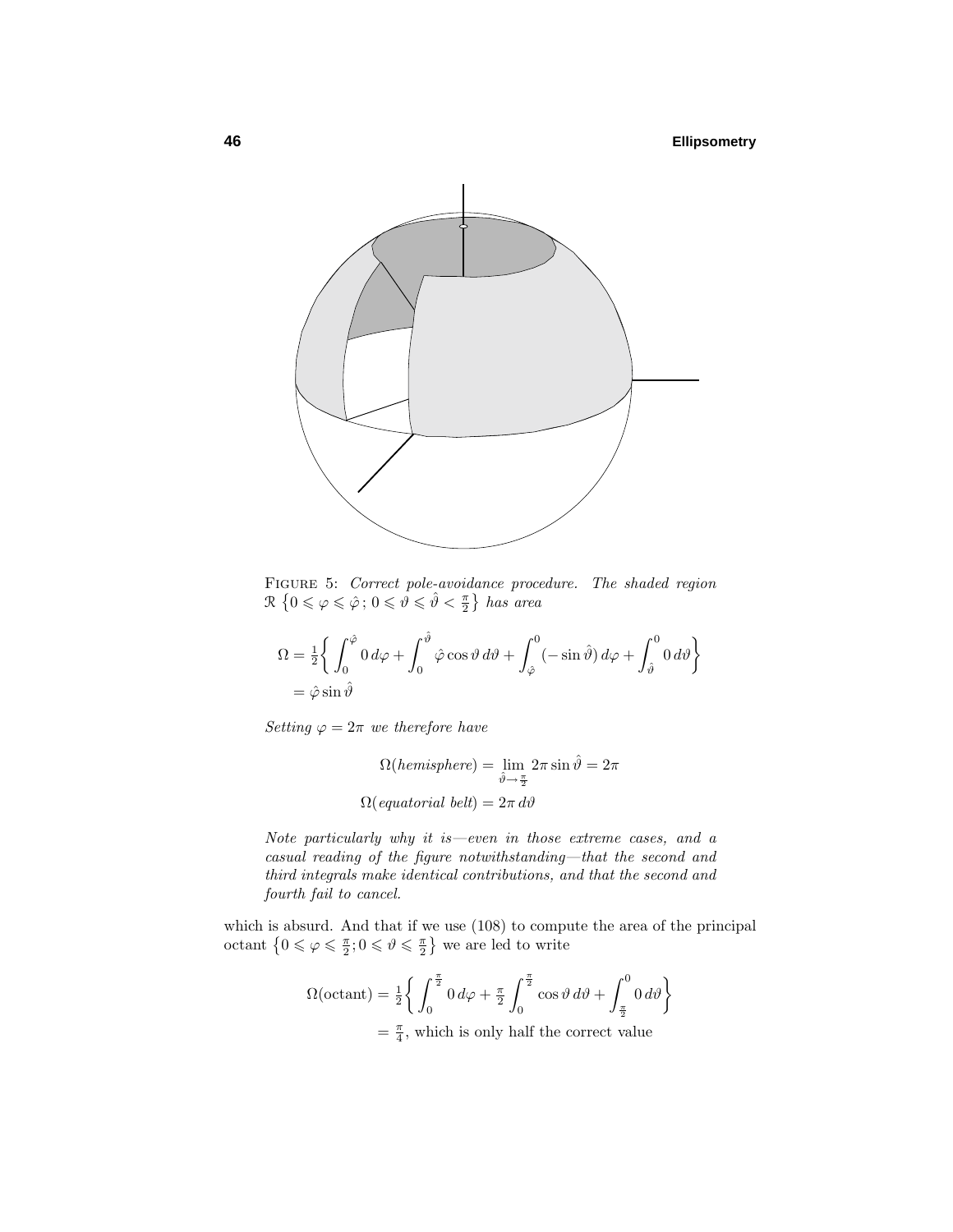#### **Pancharatnam's phase & the "optical Aharanov-Bohm effect" 47**

The moral is that  $(108)$  must be used *subject to the proviso that*  $C$  *does not* envelop (first example) or pass through (second example) the polar singular points of the  $\{\varphi, \vartheta\}$  coordinate system. Correct procedures are illustrated in Figure 5.

Equation (108) refers to the spherical instance of a circumstance which is more familiar as encountered on the Euclidean plane: "Green's theorem"<sup>40</sup> reads

$$
\iint_{\mathcal{R}} \left( A_{y,x} - A_{x,y} \right) dx dy = \oint_{\mathcal{C}} \left( A_x \, dx + A_y \, dy \right)
$$

and in the special case  $A_x = -\frac{1}{2}y$ ,  $A_y = +\frac{1}{2}x$  gives back

area of 
$$
\mathcal{R} = \frac{1}{2} \oint_{\mathcal{C}} (x \, dy - y \, dx) = \frac{1}{2} \oint_{\mathcal{C}} \begin{vmatrix} 1 & 0 & 0 \\ 1 & x & y \\ 1 & x + dx & y + dy \end{vmatrix}
$$

Note, however, that the expressions which appear on left and right in the statement of Green's theorem are, for superficially distinct reasons, invariant with respect to gauge transformations

$$
\boldsymbol{A}\longrightarrow \boldsymbol{A}^{\prime}=\boldsymbol{A}+\boldsymbol{\nabla}G\quad :\quad G(x,y)\,\,{\rm arbitrary}\,\,
$$

and that in

area of 
$$
\mathcal{R} = \frac{1}{2} \oint_{\mathcal{C}} \left\{ \left( -y + \frac{\partial}{\partial x} G \right) dx + \left( x + \frac{\partial}{\partial y} G \right) dy \right\}
$$

we have a *multitude* of seemingly distinct descriptions of plane area. Nor is this development special to the Euclidean case; in place of (108) we have the more general statement<sup>41</sup>

$$
\Omega(\text{spherical } \mathcal{R}) = \oint_{\mathcal{C}} \left\{ \left( A_1(\varphi, \vartheta) + \frac{\partial}{\partial \varphi} G \right) d\varphi + \left( A_2(\varphi, \vartheta) + \frac{\partial}{\partial \vartheta} G \right) d\vartheta \right\} \tag{109.1}
$$

where

$$
A_1(\varphi, \vartheta) \equiv -\frac{1}{2}\sin\vartheta A_2(\varphi, \vartheta) \equiv \frac{1}{2}\varphi\cos\vartheta
$$
 (109.2)

and the gauge function  $G(\varphi, \vartheta)$  is arbitrary.

Reverting now to (105), if

$$
\mathbf{a} = \begin{pmatrix} \cos \vartheta \cos \varphi \\ \cos \vartheta \sin \varphi \\ \sin \vartheta \end{pmatrix}
$$

 $40$  See CLASSICAL ELECTRODYNAMICS  $(1980)$ , p. 78.

<sup>41</sup> One might expect to find such a result in R. Creighton Buck's wonderful Advanced Calculus  $(1956)$ , though I have been unable to.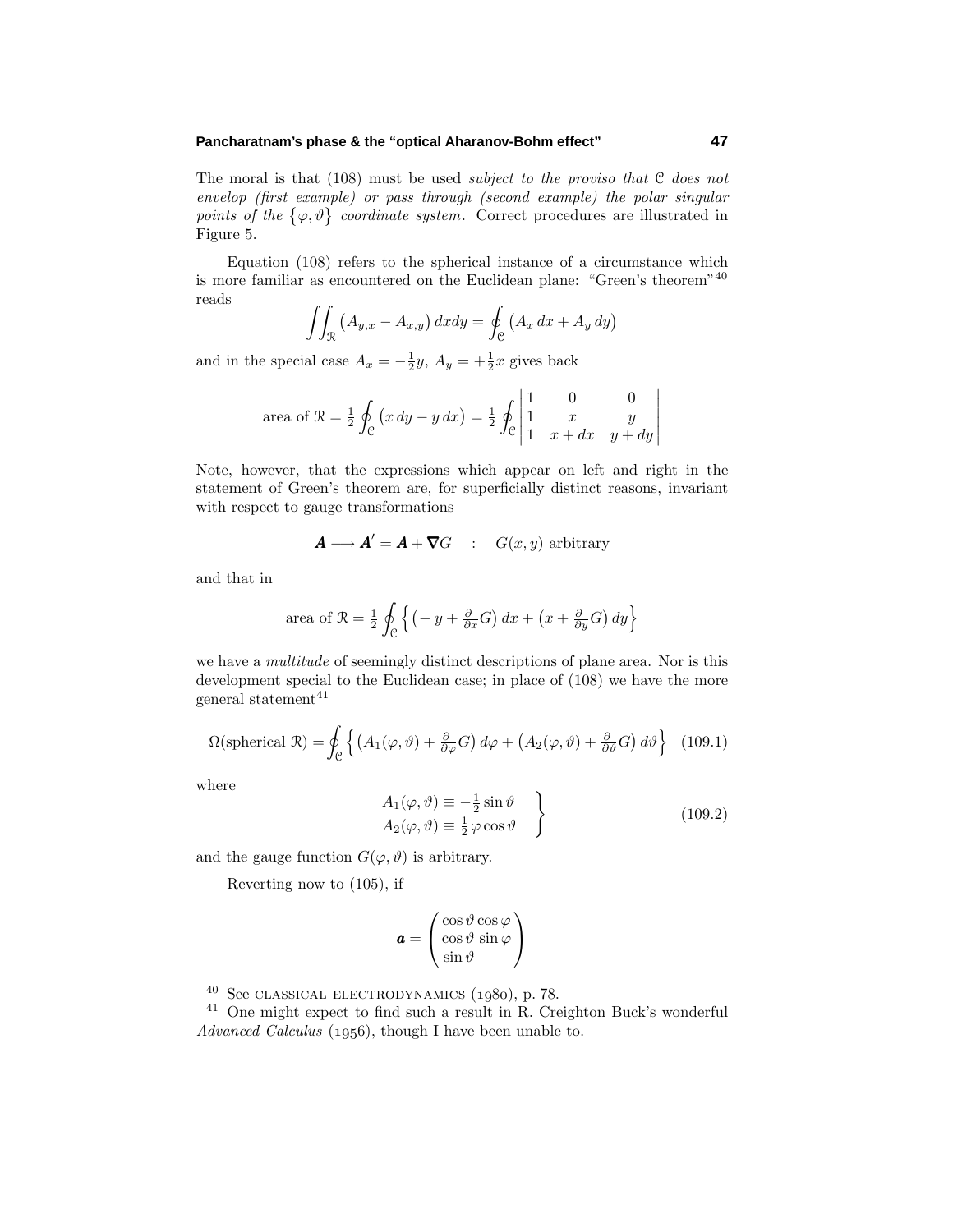and *b* lies close by

$$
\mathbf{b} = \mathbf{a} + \delta \mathbf{a} \quad \text{with} \quad \delta \mathbf{a} = \begin{pmatrix} -\sin \vartheta \cos \varphi \, d\vartheta - \cos \vartheta \, \sin \varphi \, d\varphi \\ -\sin \vartheta \sin \varphi \, d\vartheta + \cos \vartheta \cos \varphi \, d\varphi \\ \cos \vartheta \, d\vartheta \end{pmatrix}
$$

then

$$
d\phi \equiv \text{Pancharatnam's phase differential}
$$
  
= 
$$
\frac{\sin \varphi \, d\vartheta - \sin \vartheta \cos \vartheta \cos \varphi \, d\varphi}{2(1 + \cos \vartheta \cos \varphi)}
$$
  
\equiv 
$$
B_1(\varphi, \vartheta) \, d\varphi + B_2(\varphi, \vartheta) \, d\vartheta
$$
 (110)

What, from this point of view, Pancharatnam discovered (and direct calculation readily confirms) is that

$$
\mathbf{A} = \begin{pmatrix} A_1 \\ A_2 \end{pmatrix} \text{ and } 2\mathbf{B} = 2 \begin{pmatrix} B_1 \\ B_2 \end{pmatrix} \text{ are gauge-equivalent:}
$$

$$
\frac{\partial}{\partial \theta} (A_1 - 2B_1) - \frac{\partial}{\partial \varphi} (A_2 - 2B_2) = 0 \tag{111}
$$

All the mensuration formulæ of spherical trigonometry are implicit in (110), but the argument just concluded proceeds with out reference to such extraneous details; as a generalization of (107) we have

$$
\phi(\text{loop}) = \oint_{\mathcal{C}} d\phi = \frac{1}{2}(\text{steradian loop area})
$$
\n(112)

We are in position now to appreciate Berry's train of thought as developed in "§3. Aharonov-Bohm effect on the Poincaré sphere" of a paper cited earlier.<sup>34</sup> Let a monochromatic beam in the state described by the Poincaré vector  $\boldsymbol{a}$  be presented to a beam-splitter. One emergent beam proceeds unimpeded. The other is tickled through a *λ*-parameterized sequence of states

$$
\mathbf{a}(\lambda) \quad : \quad \mathbf{a} = \mathbf{a}(0) \, \looparrowright \, \mathbf{a}(1) = \mathbf{a} \text{ again}
$$

and then reunited with its companion beam. What Pancharatnam has in effect demonstrated is that the reunited beams will be out of phase,  $42$  and that

phase difference = 
$$
\frac{1}{2}
$$
(area of region patrolled by  $\mathbf{a}(\lambda)$ )

Berry draws attention to the elementary fact that if we deposit an "abstract monopole of strength  $-\frac{1}{2}$  at the center of the Poincaré sphere" then area becomes interpretable as flux, and we will have reproduced the essentials of the Aharanov-Bohm effect.

 $42$  From (100) and (112) we see more particularly that the adventuresome beam will be relatively retarded/advanced according as the loop area is positive  $\circlearrowleft$  or negative  $\circlearrowright$ .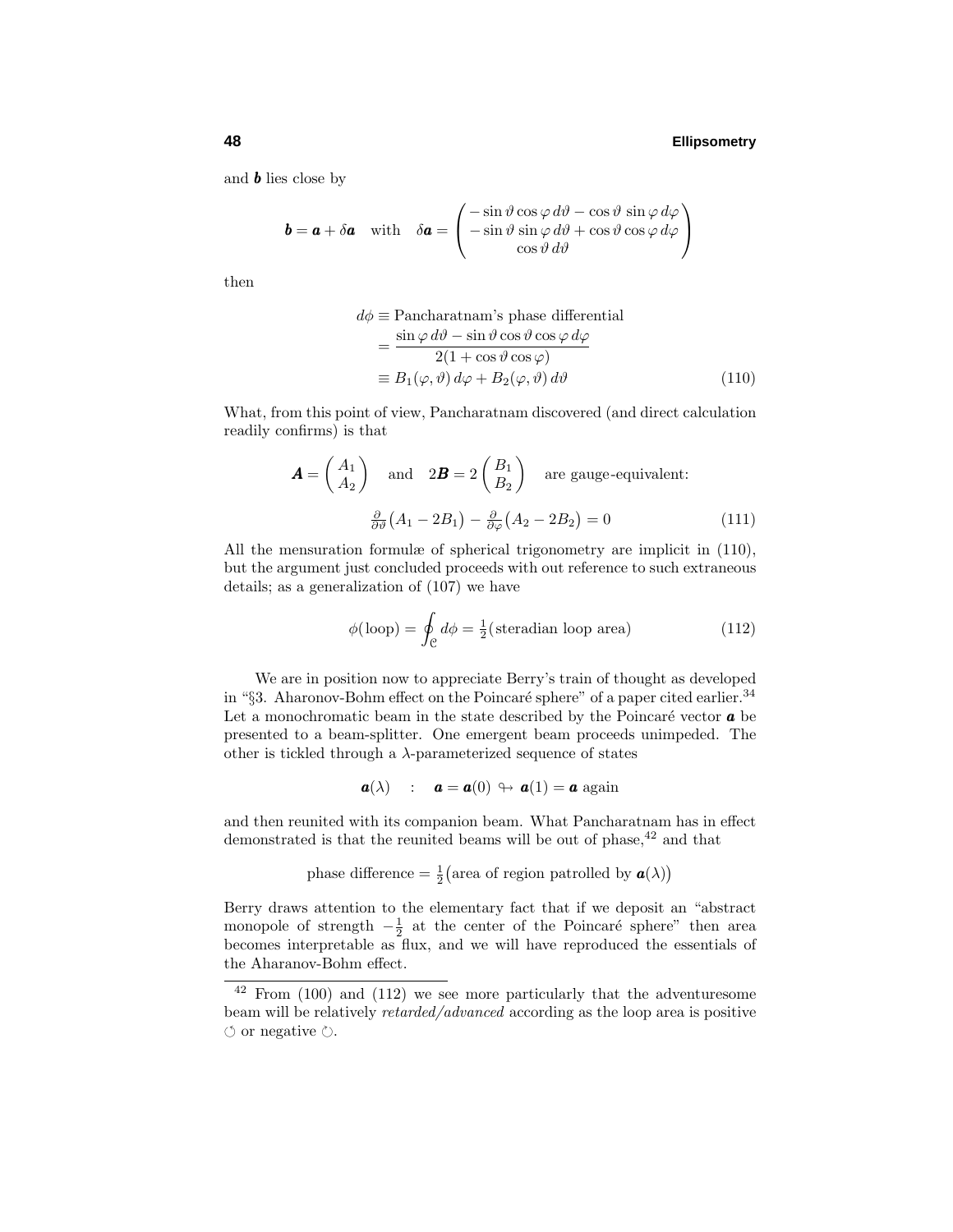#### **Extraction of Stokes' parameters from the coherence matrix 49**

**9. Stokes' parameters in statistical optics**. We saw in §5 that physical features characteristic of quasi-monochromatic beams lend a slow temporal wander to Stokes' parameters, and that the time-averaged parameters  $\langle S_\mu \rangle$  supply useful information about the statistical properties of the beam; in particular, they permit one to construct a theory of partial polarization. In the following discussion we relax the quasi-monochromaticity assumption which gave rise to "slow temporal wander" and find that Stokes parameters nevertheless emerge as useful natural constructs, that "partial polarization" becomes linked to a concept of "partial coherence." The latter notion springs from the statistical theory of "signals" (time series)—a sprawling Amazon of a subject which flows through a jungle first explored by Norbert Wiener and cohorts in the  $1930$ 's. Even the tributary specific to optics (fed by laser technology and the practical needs of optical and radio astronomers) is of awesome scale. I propose to "walk on the rocks," venturing just far enough from shore to acquire one specific result; most details, essential qualifications and fine distinctions I must be content to leave to the literature.<sup>43</sup>

Let  $f(t)$  be a real-valued signal. It is our cultivated instinct to write

$$
f(t) = \text{real part of } \phi(t) \equiv f(t) + ig(t) \tag{113}
$$

but before we can yield to such an impulse we must be in position to ascribe meaning/value to the function  $g(t)$ . One way to get into such a position is to proceed as follows: write

$$
f(t) = \frac{1}{\sqrt{2\pi}} \int_{-\infty}^{+\infty} F(\omega) e^{-i\omega t} d\omega
$$

The reality of  $f(t)$  implies  $F(-\omega) = F^*(\omega)$ , so negative frequency data is redundant with positive requency data. We therefore expect the *complex* signal

$$
\phi(t) \equiv \underbrace{\frac{2}{\sqrt{2\pi}} \int_0^\infty F(\omega) e^{-i\omega t} d\omega}_{\text{defines the so-called "analytic signal"}}
$$
\n(114)

to convey information identical to that written onto  $f(t)$ . To do so is, in effect, to write (113) with

$$
g(t) = \frac{1}{\pi} P \int_{-\infty}^{+\infty} \frac{1}{s-t} f(s) \, ds \quad : \quad \text{``Hilbert transform'' of } f(t) \tag{115}
$$

<sup>&</sup>lt;sup>43</sup> Some of the missing detail, and essential references, can be found in OPTICS  $(1982)$ , pp. 116–139.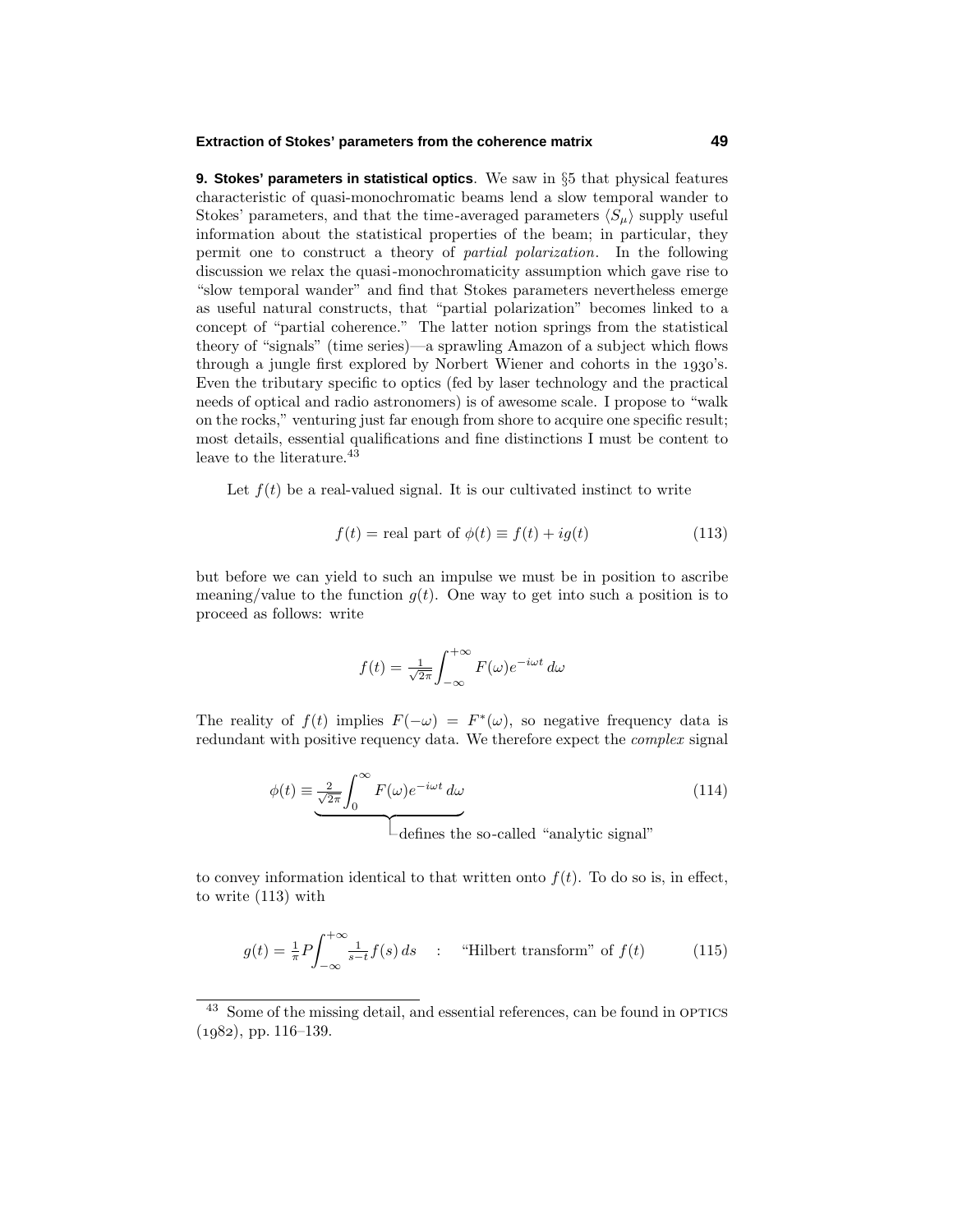If, in particular,

then  $\phi(t) = e^{-i\omega t}$ 

and<sup>44</sup> 
$$
ig(t) = -\frac{1}{2}e^{+i\omega t} + \frac{1}{2}e^{-i\omega t} = -i\sin \omega t
$$

 $f(t) = \cos \omega t = +\frac{1}{2}e^{+i\omega t} + \frac{1}{2}e^{-i\omega t}$ 

One can establish without much difficulty that

$$
\int_{-\infty}^{+\infty} f^{2}(t) dt = \int_{-\infty}^{+\infty} g^{2}(t) dt = \frac{1}{2} \int_{-\infty}^{+\infty} |\phi(t)|^{2} dt
$$

and (with more difficulty) why it is that in typical applications  $\int f^2 dt$  has something to do with "intensity." The moral is that importation of the "analytic signal" purchases analytical advantages, but never leads one far astray from the physics of the matter. Information concerning the coherence properties of a signal is conveyed by expressions of the form

$$
\int \phi(t+\tau_1)\cdots\phi(t+\tau_\mu)\phi^*(t+\tau_{\mu+1})\cdots\phi^*(t+\tau_{\mu+\nu}) dt
$$

An optical beam can be construed to be a *bundled pair* of real signals  $E_1(t)$ and  $E_2(t)$ , representable as a bundled pair of analytic signals  $\phi_1(t)$  and  $\phi_2(t)$ . Interest in the dominant (leading order) coherence properties of such a beam leads to study of expressions of the type

$$
c_{mn}(\tau, t) \equiv \lim_{T \to \infty} \frac{1}{T} \int_{t-T}^{t} E_m(t) E_n(t+\tau) dt
$$

where the *t*-dependence drops away for the "steady" (or statistically stationary) beams in which we will have special interest, leaving

$$
c_{mn}(\tau) = \langle E_m(t)E_n(t+\tau) \rangle
$$

We are, in light of previous remarks, not surprised to discover that it proves to be analytically more convenient (but ultimately equivalent) to examine the elements

$$
\Gamma_{mn}(\tau) \equiv \langle \phi_m(t) \phi_n^*(t+\tau) \rangle \tag{116.1}
$$

of the so-called correlation matrix

$$
\boldsymbol{\Gamma}(\tau) = \begin{pmatrix} \Gamma_{11}(\tau) & \Gamma_{12}(\tau) \\ \Gamma_{21}(\tau) & \Gamma_{22}(\tau) \end{pmatrix} \tag{116.2}
$$

which are susceptible to observation by a fairly cunningly designed array of

 $44$  See **15.2.47** in A. Erdélyi et al, Tables of Integral Transforms (1954).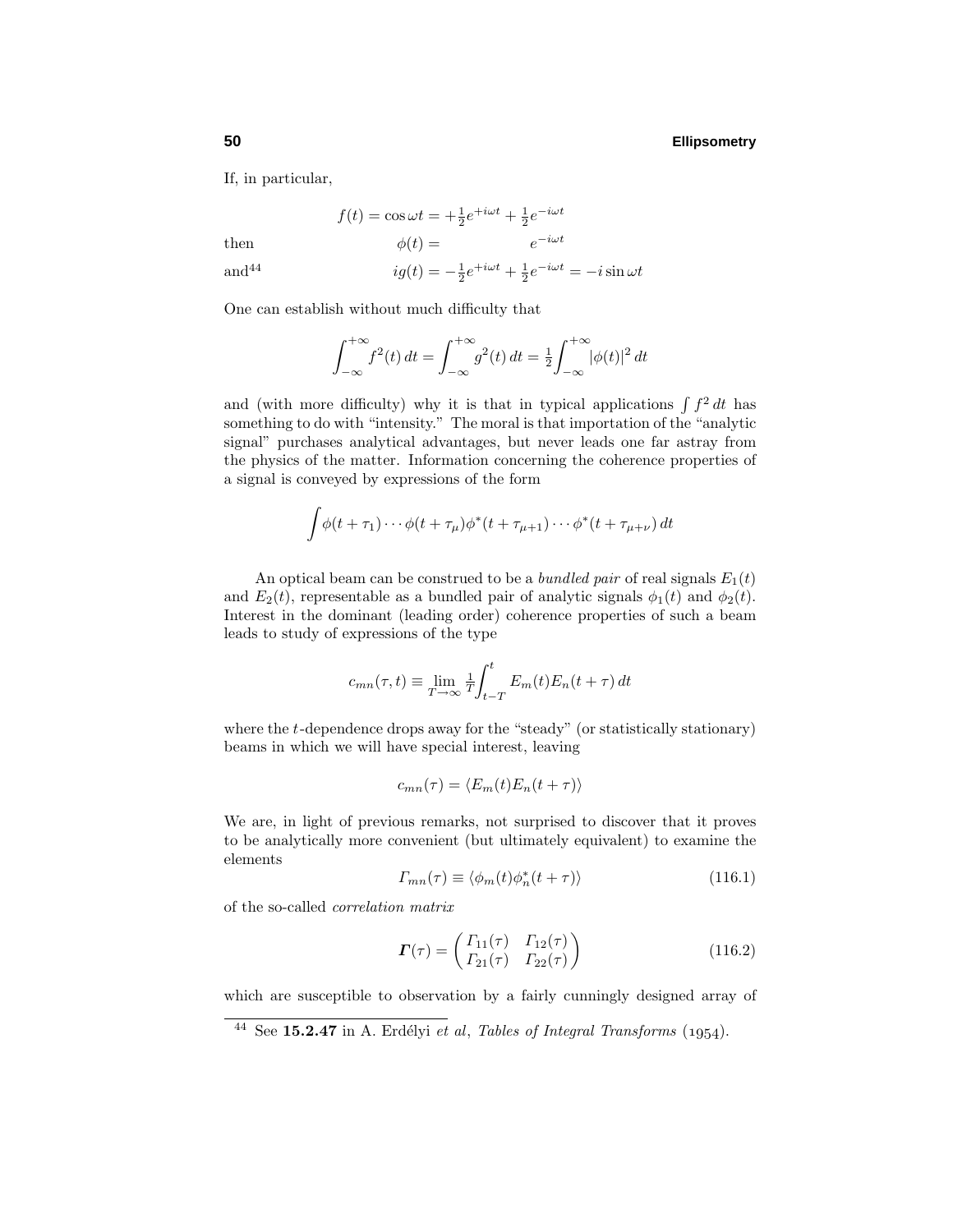#### **Extraction of Stokes' parameters from the coherence matrix 51**

interferometric and photometric techniques; $45$  the diagonal elements provide leading measures of the degree to which the respective component beams are "auto-correlated" (or temporally coherent), while the off-diagonal elements quantify the "cross-correlation." The correlation matrix evidently satisfies the "cross-hermiticity condition"  $\mathbf{\Gamma}^{\dagger}(\tau) = \mathbf{\Gamma}(-\tau)$ , but becomes hermitian in the standard sense at  $\tau = 0$ . Because to do so is to be led most directly to my intended objective, I restrict my attention henceforth to that special case, writing

$$
\boldsymbol{\Gamma} \equiv \begin{pmatrix} \Gamma_{11} & \Gamma_{12} \\ \Gamma_{21} & \Gamma_{22} \end{pmatrix} \equiv \boldsymbol{\Gamma}(0) \tag{117}
$$

The diagonal elements  $\Gamma_{mm} = \langle \phi_m(t) \phi_m^*(t) \rangle$  are real, and refer to the mean *intensities*  $I_m$  of the component beams, while the off-diagonal elements are complex conjugates of one another, and refer as before to inter-component correlation. An informative benchmark is provided by the monochromatic signal (2), in which case we have

$$
\boldsymbol{\Gamma} = 2 \begin{pmatrix} \mathcal{E}_1 \mathcal{E}_1 & \mathcal{E}_1 \mathcal{E}_2 e^{-i\delta} \\ \mathcal{E}_2 \mathcal{E}_1 e^{+i\delta} & \mathcal{E}_2 \mathcal{E}_2 \end{pmatrix}
$$
 (118)

From

$$
\langle (\xi \phi_1 + \phi_2)(\xi \phi_1 + \phi_2)^* \rangle = \xi^2 \Gamma_{11} + \xi (\Gamma_{12} + \Gamma_{21}) + \Gamma_{22} \ge 0 \quad : \text{ all } \xi
$$

we have

$$
(F_{12} + F_{21})^2 \leq 4F_{11}F_{22}
$$

which if we write  $\Gamma_{12} = \sqrt{\Gamma_{11}\Gamma_{22}} \gamma e^{-i\theta} = (\Gamma_{21})^*$  becomes

$$
(\gamma \cos \theta)^2 \leq 1\tag{119.1}
$$

$$
\gamma \equiv \sqrt{\frac{\Gamma_{12}\Gamma_{21}}{\Gamma_{11}\Gamma_{22}}} \equiv \text{ dimensionless \text{``degree of cross-correlation'' (119.2)}}
$$

In this notation

$$
I = \langle (\phi_1 + \phi_2)(\phi_1 + \phi_2)^* \rangle = \Gamma_{11} + \Gamma_{22} + \Gamma_{12} + \Gamma_{21}
$$
  
=  $I_1 + I_2 + 2\sqrt{I_1 I_2} \cdot \gamma \cos \theta$  (120)

 $^{45}\,$  Note, however, that

$$
\begin{pmatrix} E_1(t) \\ 0 \end{pmatrix} \quad \text{and} \quad \begin{pmatrix} 0 \\ E_2(t) \end{pmatrix} \quad \text{do not interfere!}
$$

To get anywhere interferometrically one must first of all contrive to achieve (say)

$$
\begin{pmatrix} 0 \ E_2(t) \end{pmatrix} \longrightarrow \begin{pmatrix} E_2(t) \ 0 \end{pmatrix}
$$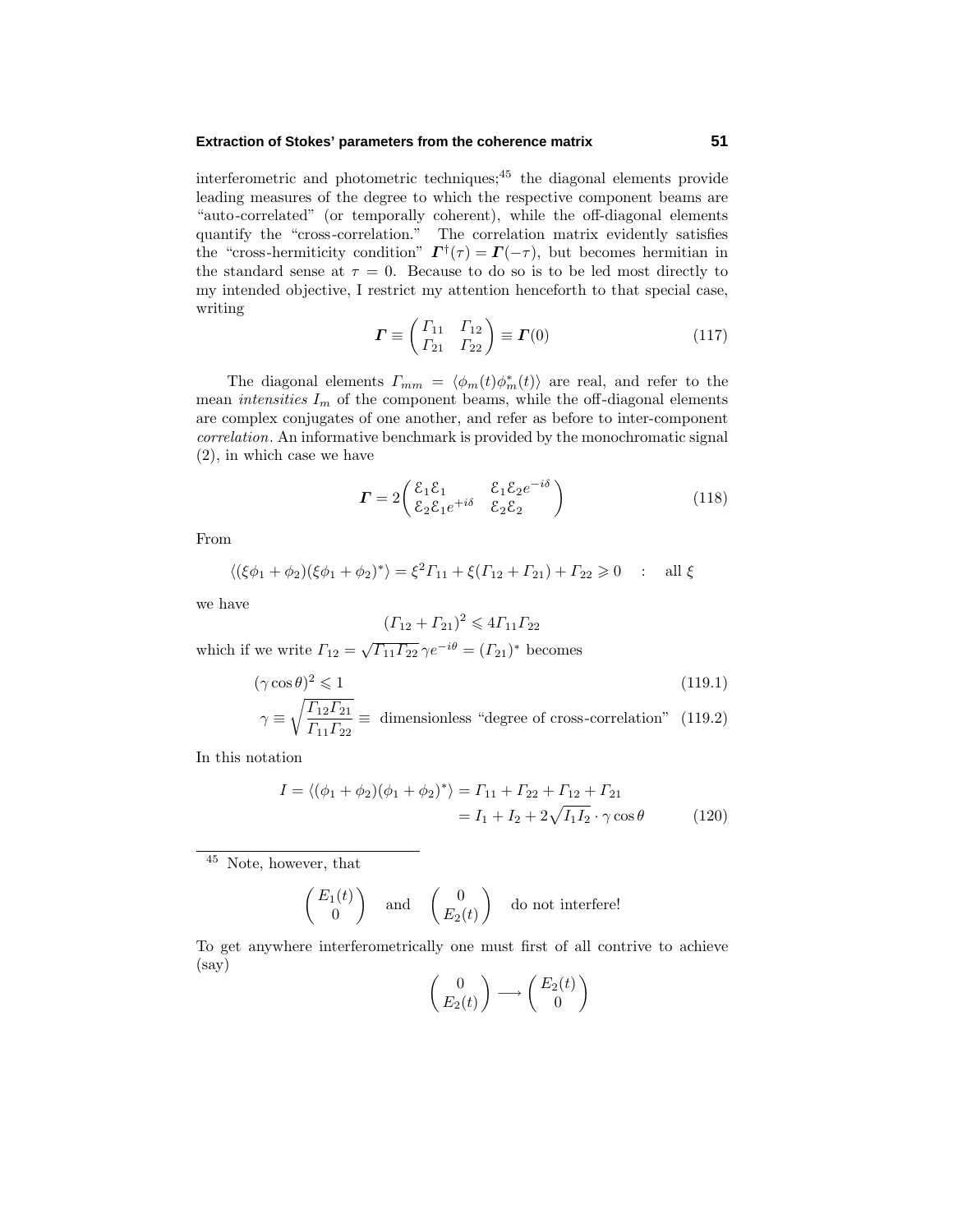The parameter  $\gamma$  acquires its name from the observation that

• if  $\gamma = 0$  then (typically of uncorrelated signals) intensities add (interference effects are absent), while

• if  $\gamma = 1$  then interference effects are fully developed. From (120) it follows that

$$
I_{\text{max}} = I_1 + I_2 + 2\sqrt{I_1 I_2} \gamma
$$
  

$$
I_{\text{min}} = I_1 + I_2 - 2\sqrt{I_1 I_2} \gamma
$$

so in the language of observational interferometry we have

" visibility" 
$$
\equiv \frac{I_{\text{max}} - I_{\text{min}}}{I_{\text{max}} + I_{\text{min}}} = \frac{\sqrt{I_1 I_2}}{\frac{1}{2}(I_1 + I_2)} \gamma
$$

It is, however, a general proposition<sup>46</sup> that the arithmetic mean dominates the harmonic mean: if *a* and *b* are any positive numbers, then

$$
\frac{\sqrt{ab}}{\frac{1}{2}(a+b)} \leq 1
$$
, with equality if and only if  $a = b$ 

So we have

$$
visibility \leq \gamma, \text{ with equality if and only if } I_1 = I_2
$$

which suggests a method for *measuring* the degree  $\gamma$  of cross-correlation present in the beam. What about *θ*?

Because *Γ* is hermitian we can write  $\mathbf{F} = \frac{1}{2} ( \Gamma_0 \boldsymbol{\sigma}_0 + \Gamma_1 \boldsymbol{\sigma}_1 + \Gamma_2 \boldsymbol{\sigma}_2 + \Gamma_3 \boldsymbol{\sigma}_3 ),$ which in Pauli's representation becomes

$$
\begin{pmatrix}\n\Gamma_{11} & \Gamma_{12} \\
\Gamma_{21} & \Gamma_{22}\n\end{pmatrix} = \begin{pmatrix}\n\Gamma_0 + \Gamma_1 & \Gamma_2 - i\Gamma_3 \\
\Gamma_2 + i\Gamma_3 & \Gamma_0 - \Gamma_1\n\end{pmatrix}
$$
\n(121)

giving

$$
T_0 = \frac{1}{2} (T_{11} + T_{22}) \longrightarrow \mathcal{E}_1^2 + \mathcal{E}_2^2
$$
  
\n
$$
T_1 = \frac{1}{2} (T_{11} - T_{22}) \longrightarrow \mathcal{E}_1^2 - \mathcal{E}_2^2
$$
  
\n
$$
T_2 = \frac{1}{2} (T_{21} + T_{12}) = \sqrt{T_{11} T_{22}} \gamma \cos \theta \longrightarrow 2\mathcal{E}_1 \mathcal{E}_2 \cos \delta
$$
  
\n
$$
i\Gamma_3 = \frac{1}{2} (T_{21} - T_{12}) = i\sqrt{T_{11} T_{22}} \gamma \sin \theta \longrightarrow i2\mathcal{E}_1 \mathcal{E}_2 \sin \delta
$$
\n(122)

where I have used arrows  $\longrightarrow$  to indicate what happens when one looks in particular to the monochromatic case (118). "What happens" is that one

<sup>&</sup>lt;sup>46</sup> See p. 362 in R. Courant & H. Robbins' What is Mathematics? (1941), where the point is phrased this way: the rectangle of given perimeter and maximal area is square:  $ab \leqslant \left[\frac{1}{2}(a+b)\right]^2$ , with equality if and only if  $a=b$ .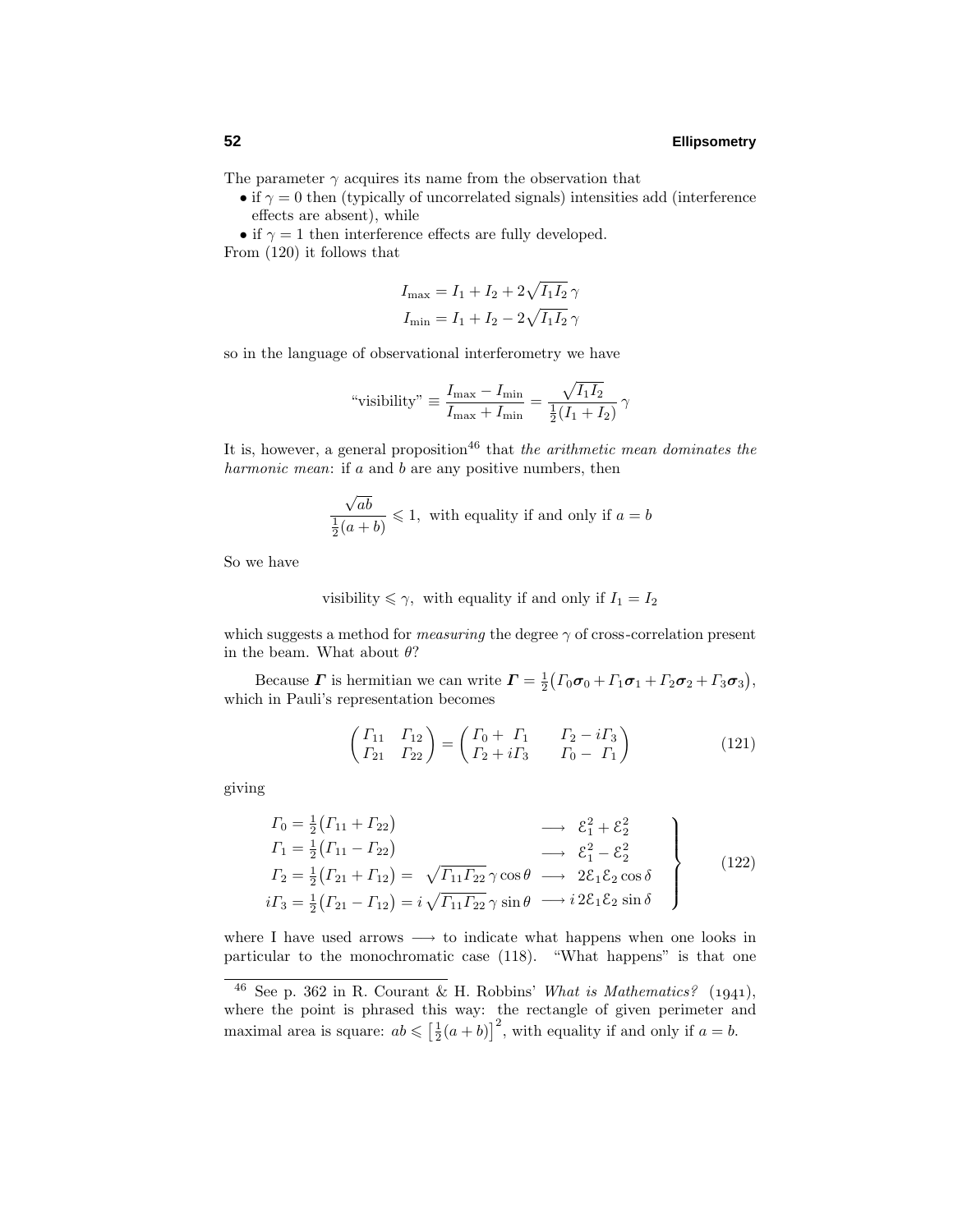#### **Extraction of Stokes' parameters from the coherence matrix 53**

recovers the expressions which at (20) served to define the Stokes parameters of a monochromatic beam! Evidently the "Pauli coordinates" of *Γ* serve in effect to generalize those definitions. The relative phase parameter  $\delta$  (which itself presumes monochromaticity) has, at the same time, acquired a generalized meaning  $\theta$ , but a meaning which still admits of polarimetric quantification. We are led by these remarks to make a notational adjustment  $\Gamma_{\mu} \mapsto S_{\mu}$ , and in place of (121) to write

$$
\begin{pmatrix}\n\Gamma_{11} & \Gamma_{12} \\
\Gamma_{21} & \Gamma_{22}\n\end{pmatrix} =\n\begin{pmatrix}\nS_0 + S_1 & S_2 - iS_3 \\
S_2 + iS_3 & S_0 - S_1\n\end{pmatrix}
$$
\n(123)

From

$$
\det \mathbf{\Gamma} = \Gamma_{11} \Gamma_{22} \{ 1 - \gamma^2 \} = S_0^2 - S_1^2 - S_2^2 - S_3^2
$$
  
=  $S_0^2 \{ 1 - P^2 \}$   
=  $\left[ \frac{1}{2} (\Gamma_{11} + \Gamma_{22}) \right]^2 \{ 1 - P^2 \}$   
 $\ge \Gamma_{11} \Gamma_{22} \{ 1 - P^2 \} \ge 0$ 

we obtain  $1 \geqslant 1 - \gamma^2 \geqslant 1 - P^2 \geqslant 0$  giving

$$
0 \leqslant \gamma \leqslant P \leqslant 1\tag{124}
$$

The central inequality asserts that the

degree of cross-correlation  $\leq$  degree of polarization

with equality if and only if  $\Gamma_{11} = \Gamma_{22}$ , which at (122) was seen to entail  $S_1 = 0$ . For an uncorrelated beam  $\gamma = 0$ , which by (122) entails  $S_2 = S_3 = 0$ , while for an unpolarized beam  $S_1 = S_2 = S_3 = 0$ .

We are brought thus to the conclusion that

$$
P^{2} = \frac{S_{1}^{2} + S_{2}^{2} + S_{3}^{2}}{S_{0}^{2}}
$$
  

$$
\gamma^{2} = 1 - \frac{S_{0}^{2}}{S_{0}^{2} - S_{1}^{2}} (1 - P^{2}) = \frac{S_{2}^{2} + S_{3}^{2}}{S_{0}^{2} - S_{1}^{2}}
$$
  

$$
\theta = \arctan \frac{S_{3}}{S_{2}}
$$

refer in their separate ways to information borne by Stokes' parameters  $S_{\mu}$ , and that the latter, in their most general guise, refer to leading-order auto/crosscorrelation properties of the 2-component beam.

Given an *n*-component signal we expect to be led by similar argument to an expanded set of parameters

$$
\{S_0, S_1, \ldots, S_{n^2-1}\}
$$

Remarks pertaining to the case  $n = 3$  can be found in  $\S 3.1.6.7$  and Appendix D of Brosseau.<sup>18</sup>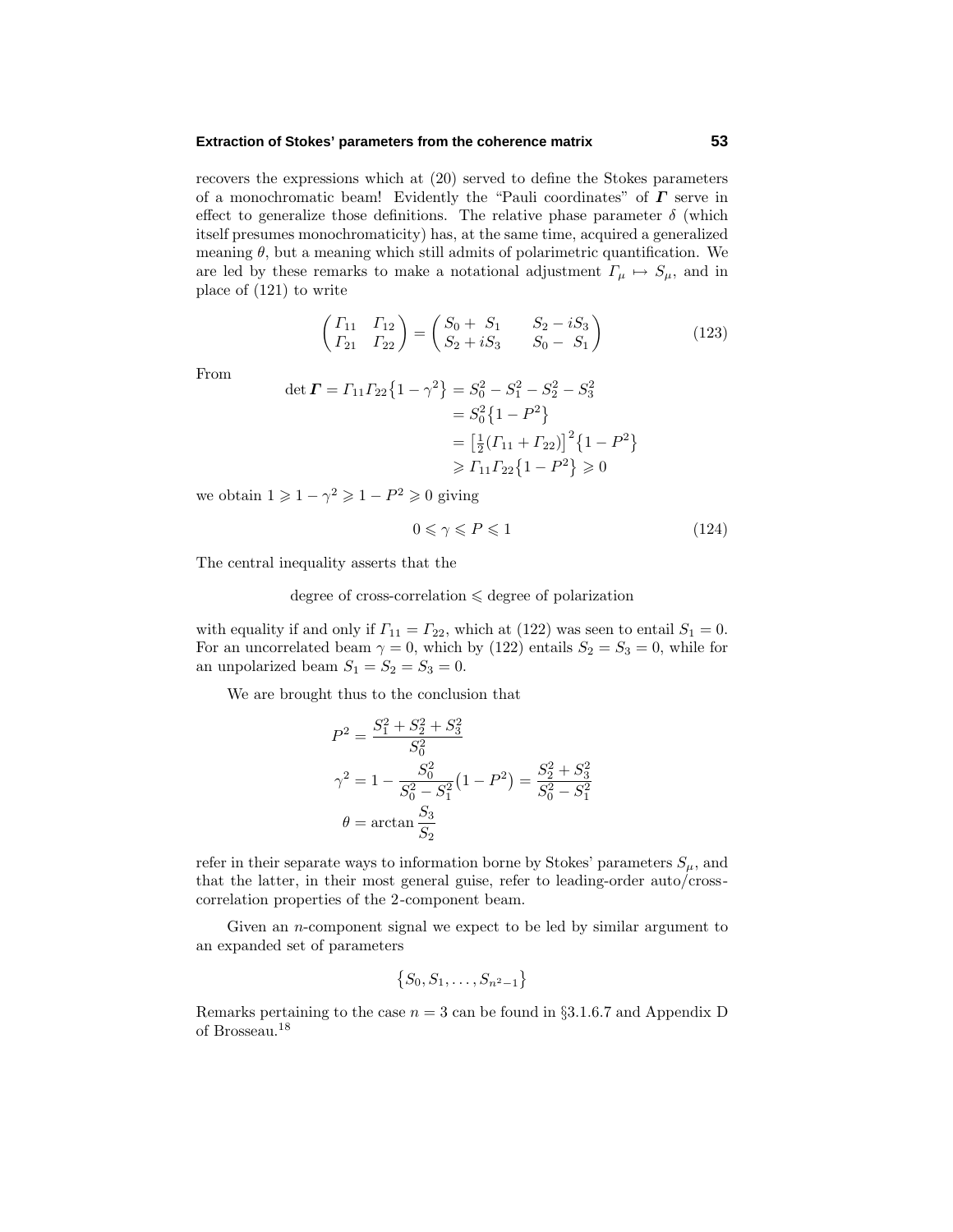Beams with identical Stokes parameters (identical leading-order statistics) can be expected generally to be distinct in higher order. Fourth-order statistics bears directly upon some important physics (theory of intensity fluctuations, speckle interferometry, the Brown-Twiss effect), but the mathematics becomes rapidly more complicated as the statistical order ascends, partly because simple matrix methods no longer suffice to bear the analytical burden.

I have indicated how the Mueller calculus (§4) and the Jones calculus (§6) can be used

- to describe the state of a monochromatic beam
- to describe the action upon such a beam by a linear device

• to describe the action upon such a beam by a linear device<br>and have written "Jones  $= \sqrt{\text{Mueller}}$ " to suggest the relationship between those calculi. We are in position now to speak more precisely about the features which distinguish those formalisms:

The objects fundamental to the Mueller calculus are Stokes' parameters, which are quadratic in the fields and directly observable as intensities. Within that formalism one writes

$$
S_\mu^{\rm superimposed\ beams} = \sum S_\mu^{\rm component\ beam}
$$

but the presumption that "intensities add" was seen at (120) to entail a presumption that the component beams are uncorrelated:  $\gamma = 0$ . The theory initially presumed monochromaticity, but was found by introduction of "slow temporal wander" to support a notion of partial polarization.

The objects fundamental to the Jones calculus, on the other hand, are the fields themselves (amplitudes and relative phase, with a shared *eiωt*-factor discarded), and to describe beam superposition one writes

$$
|E) superimposed beams = \sum |E) component beam
$$

A monochromaticity assumption is central to the formalism, and since

- monochromaticity  $\implies$  perfect correlation:  $\gamma = 1$
- $\gamma = 1 \Longrightarrow P = 1$ , by (124)

the Jones calculus is rendered inapplicable to partially polarized beams. But the theory extracted from the correlation matrix *Γ*, written on complex 2-space as it is, does possess a very Jonesesque coloration, and can be considered to have remedied that defect.

**10. Beam entropy**. From the  $\mathbf{\Gamma} = S_0 \boldsymbol{\sigma}_0 + S_1 \boldsymbol{\sigma}_1 + S_2 \boldsymbol{\sigma}_2 + S_3 \boldsymbol{\sigma}_3$  characteristic of some given beam, form the "density matrix"

$$
\rho \equiv \frac{1}{2S_0} \mathbf{\Gamma} = \frac{1}{2} \big( \mathbf{I} + s_1 \boldsymbol{\sigma}_1 + s_2 \boldsymbol{\sigma}_2 + s_3 \boldsymbol{\sigma}_3 \big) = \frac{1}{2} \begin{pmatrix} 1 + s_1 & s_2 - is_3 \\ s_2 + is_3 & 1 - s_1 \end{pmatrix}
$$
 (125)

which, by contrivance, has unit trace. The associated beam has polarization

$$
P = \sqrt{s_1^2 + s_2^2 + s_3^2} \leq 1\tag{126}
$$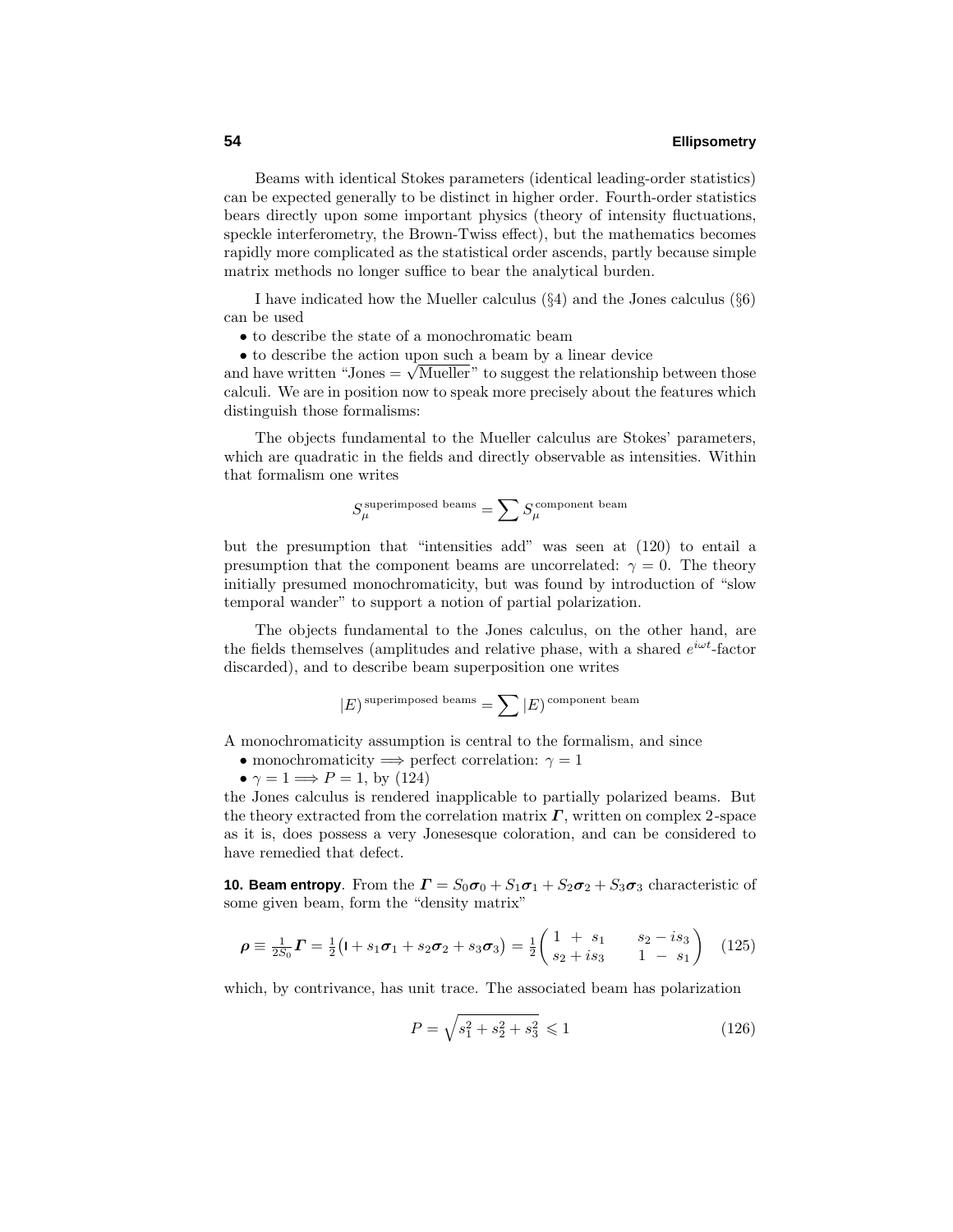## **Beam entropy 55**

and (to say the same thing another way) the 3-vector *s* marks a point

• on the surface of the Poincaré sphere if  $P = 1$  (perfect polarization)

• interior to the Poincaré sphere if  $P < 1$  (partial polarization). Quite generally

$$
\det(\mathbf{M} - \lambda \mathbf{I}) = \lambda^2 - (\text{tr}\,\mathbf{M})\lambda + \det \mathbf{M} \quad \text{if } \mathbf{M} \text{ is } 2 \times 2
$$

so in the case at hand

$$
\det(\boldsymbol{\rho} - \lambda \mathbf{I}) = \lambda^2 - \lambda + \frac{1}{4}(1 - P^2)
$$
 (127)

The eigenvalues of  $\rho$  are given therefore by

$$
\lambda = \frac{1}{2}(1 \pm P) \quad \text{which} \begin{cases} \text{become } \{0, 1\} \text{ in the case } P = 1\\ \text{become } \{\frac{1}{2}, \frac{1}{2}\} \text{ in the case } P = 0\\ \text{sum to unity in all cases} \end{cases} \tag{128}
$$

It follows from (127) by the Cayley-Hamilton theorem that

$$
\rho^2 = \rho - \frac{1}{4}(1 - P^2)\mathbf{I}
$$

according to which  $\rho$  becomes projective in the case  $P = 1$ . If  $P \neq 0$  we can in contrary cases form

$$
\mathbf{P} \equiv \frac{1}{2} \big( \mathbf{I} + \hat{s}_1 \boldsymbol{\sigma}_1 + \hat{s}_2 \boldsymbol{\sigma}_2 + \hat{s}_3 \boldsymbol{\sigma}_3 \big) \quad : \quad \hat{\boldsymbol{s}} \equiv \frac{1}{P} \boldsymbol{s} \text{ is a unit vector} \tag{129.1}
$$

and observe that, for the reasons just described, **P** is projective. So also therefore is

$$
\mathbf{P}_{\perp} \equiv \mathbf{I} - \mathbf{P} = \frac{1}{2} \left( \mathbf{I} - \hat{s}_1 \boldsymbol{\sigma}_1 - \hat{s}_2 \boldsymbol{\sigma}_2 - \hat{s}_3 \boldsymbol{\sigma}_3 \right) \tag{129.2}
$$

which (trivially) is orthogonal to  $P: PP_$  = 0. We are in position now to notice that

$$
\frac{1}{2}(1+P)\mathbf{P} + \frac{1}{2}(1-P)\mathbf{P}_{\perp}
$$
\n
$$
= \frac{1}{2} \left[ \frac{1}{2}(1+P) + \frac{1}{2}(1-P) \right] \mathbf{i} + \frac{1}{2} \left[ \frac{1}{2}(1+P) - \frac{1}{2}(1-P) \right] \hat{\mathbf{s}} \cdot \boldsymbol{\sigma}
$$
\n
$$
= \frac{1}{2} \mathbf{i} + \frac{1}{2} P \hat{\mathbf{s}} \cdot \boldsymbol{\sigma}
$$
\n
$$
= \frac{1}{2} (\mathbf{i} + \mathbf{s} \cdot \boldsymbol{\sigma})
$$
\n
$$
= \boldsymbol{\rho}
$$
\n(130)

at which point we have accomplished the *spectral resolution* of  $\rho$ : we have displayed the density matrix as a weighted sum<sup>47</sup>

$$
\rho = p_1 \mathsf{P}_1 + p_2 \mathsf{P}_2 \tag{131}
$$

<sup>47</sup> Here—the better to expose the simple point—I have adopted a simplified notation intended to eliminate some distracting clutter.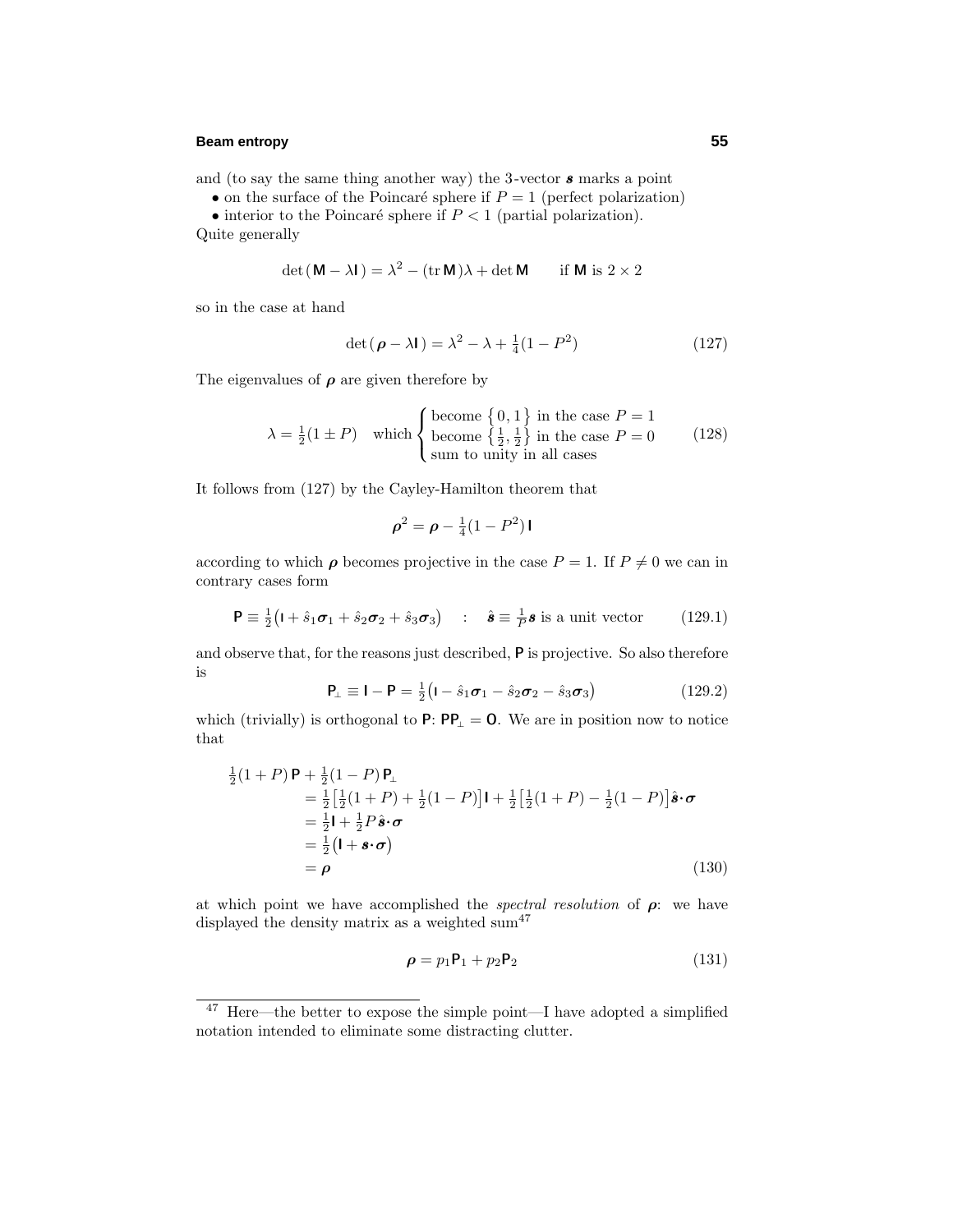of orthogonal projection opertors, and the associated partially polarized beam as an incoherent superposition of a pair of oppositely polarized beams.

It becomes at this point entirely natural to mimic the procedure by which John von Neumann assigned an "entropy" to quantum mechanical mixed states; i.e., to introduce a

"beam entropy" 
$$
\equiv -p_1 \log p_1 - p_2 \log p_2
$$
 (132)  
\n
$$
= -\frac{1}{2}(1+P) \log \left[\frac{1}{2}(1+P)\right] - \frac{1}{2}(1-P) \log \left[\frac{1}{2}(1-P)\right]
$$
\n
$$
= -\log \left\{ \left[\frac{1}{2}(1+P)\right]^{\frac{1}{2}(1+P)} \left[\frac{1}{2}(1-P)\right]^{\frac{1}{2}(1-P)} \right\} \qquad (133)
$$
\n
$$
= \begin{cases} 0 & \text{at } P = 1: \text{ beam "maximally organized"} \\ \log 2 & \text{at } P = 0: \text{ beam "minimally organized"} \end{cases}
$$

Evidently "degree of polarization" and "beam entropy" speak in distinct but equivalent ways about the same thing. The right side of (133) is plotted in the following figure.



FIGURE 6: "Beam entropy" plotted vs. "degree of polarization."

I describe now an alternative organization of the derivation of (132). We take as our points of departure the observations that (132) can be written

"beam entropy" = 
$$
-tr\{\rho \log \rho\}
$$
 (134)

and that  $(130)$  can be expressed<sup>48</sup>

$$
\rho = P \mathbf{P} + \frac{1}{2} (1 - P) (\mathbf{P} + \mathbf{P}_{\perp})
$$
  
=  $\frac{1}{2} (1 - P) \mathbf{I} + P \mathbf{P}$   
=  $\rho_{\text{unpolarized}} + \rho_{100\% \text{ polarized}}$  (135)

<sup>48</sup> See again the remark immediately subsequent to (51).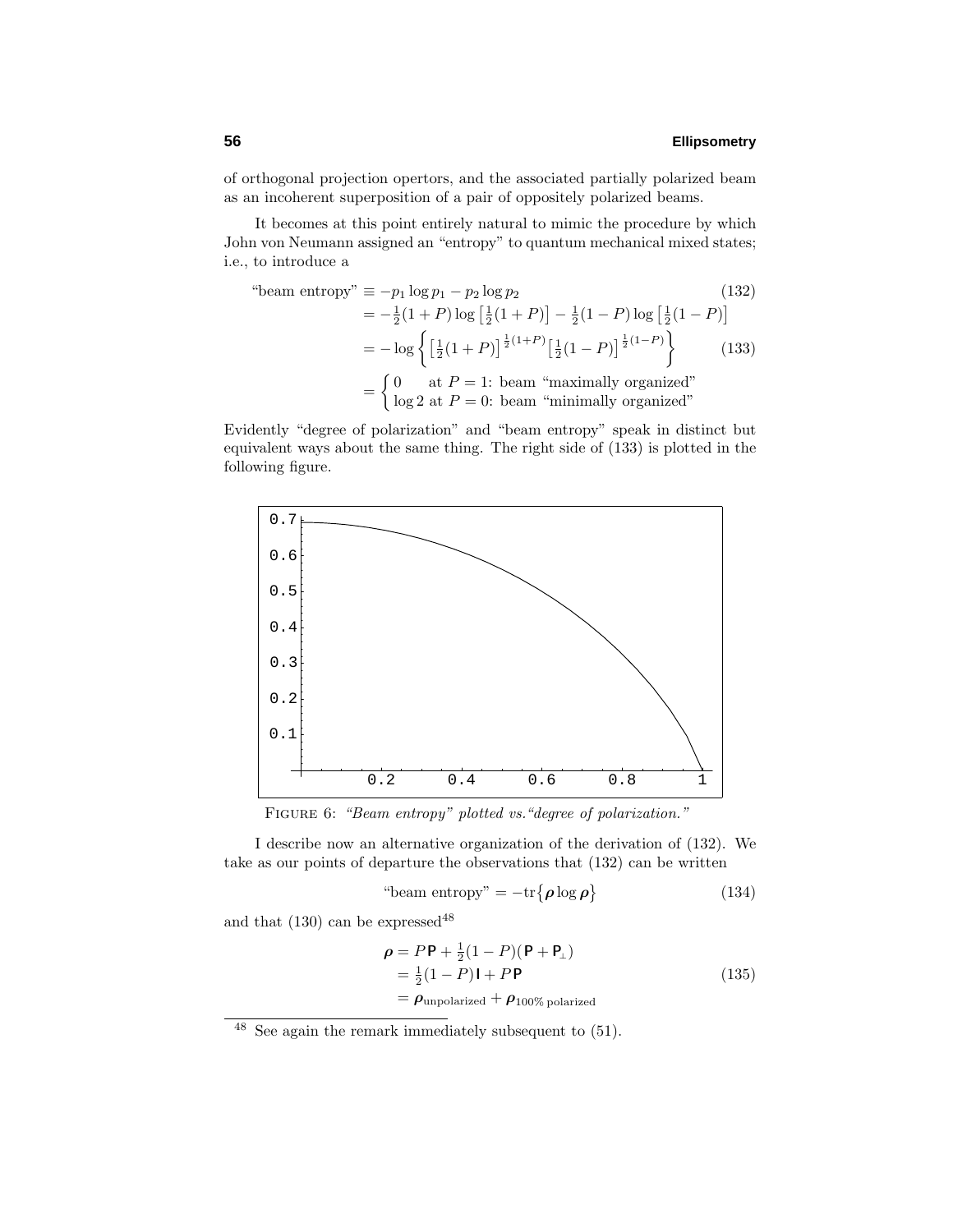## **Beam entropy 57**

How to describe  $\log \rho$ ? Notice that if **P** is projective then

$$
e^{a\mathbf{I} + b\mathbf{P}} = e^{a\mathbf{I}} \cdot e^{b\mathbf{P}} = e^a \{ \mathbf{I} + (e^b - 1)\mathbf{P} \}
$$
  
=  $\alpha \mathbf{I} + \beta \mathbf{P}$  with  $\alpha = e^a$ ,  $\beta = e^a(e^b - 1)$ 

so

$$
\log(\alpha \mathbf{I} + \beta \mathbf{P}) = (\log \alpha) \cdot \mathbf{I} + \log(1 + \beta/\alpha) \cdot \mathbf{P}
$$
 (136)

From this general proposition it follows in particular  $49$  that

$$
\log \boldsymbol{\rho} = \left(\log \frac{1-P}{2}\right) \cdot \mathbf{I} + \left(\log \frac{1+P}{1-P}\right) \cdot \mathbf{P}
$$

giving

$$
\rho \log \rho = \left\{ \left( \frac{1-P}{2} \right) \cdot \mathbf{I} + \left( P \right) \cdot \mathbf{P} \right\} \left\{ \left( \log \frac{1-P}{2} \right) \cdot \mathbf{I} + \left( \log \frac{1+P}{1-P} \right) \cdot \mathbf{P} \right\}
$$
  
=  $\left( \frac{1-P}{2} \log \frac{1-P}{2} \right) \cdot \mathbf{I} + \left\{ \frac{1-P}{2} \log \frac{1+P}{1-P} + P \left[ \log \frac{1-P}{2} + \log \frac{1+P}{1-P} \right] \right\} \cdot \mathbf{P}$   
=  $\left( \frac{1-P}{2} \log \frac{1-P}{2} \right) \cdot \mathbf{I} + \left\{ \frac{1+P}{2} \log \frac{1+P}{2} - \frac{1-P}{2} \log \frac{1-P}{2} \right\} \cdot \mathbf{P}$ 

But (because **I** is  $2 \times 2$ ) tr **I** = 2 and (because **P** projects onto a ray) tr **P** = 1, so

$$
-\text{tr}\{\rho \log \rho\} = \text{expression displayed at (133)}
$$

This computational strategy pertains also to (131) as it pertains, indeed, to any representation of the design  $\rho = \sum$  (commuting projectors).

When the possibility of defining a "beam entropy" first occurred to me I naively thought the idea to be novel. I discover, however, that it is an idea with a history, and that it is especially dear to Christian Brosseau, who made it the subject of Chapter 3.4 in his recent monograph, $^{18}$  and returns to the topic in his §§4.1.1.9, 4.1.2.6 and Appendix H. Though Brosseau does make some use of the idea in connection with his account of the theory of beam degradation by multiple scattering, it is my impression that "beam entropy" remains at the moment a pretty idea with nothing to do, waiting to be folded into some future theory: it serves as a beam descriptor (equivalent to  $P$ ), but we are

• in possession of no statement of the form

beam entropy  $= \log(n$ umber of equivalent states)

- in no position to speak of "entropy transport"
- in no position to write out the thermodynamics of thermalized beams.
- <sup>49</sup> Reading from (135) we set  $\alpha = \frac{1}{2}(1 P)$  and  $\beta = P$ , which entail

$$
1 + \beta/\alpha = \frac{1+P}{1-P}
$$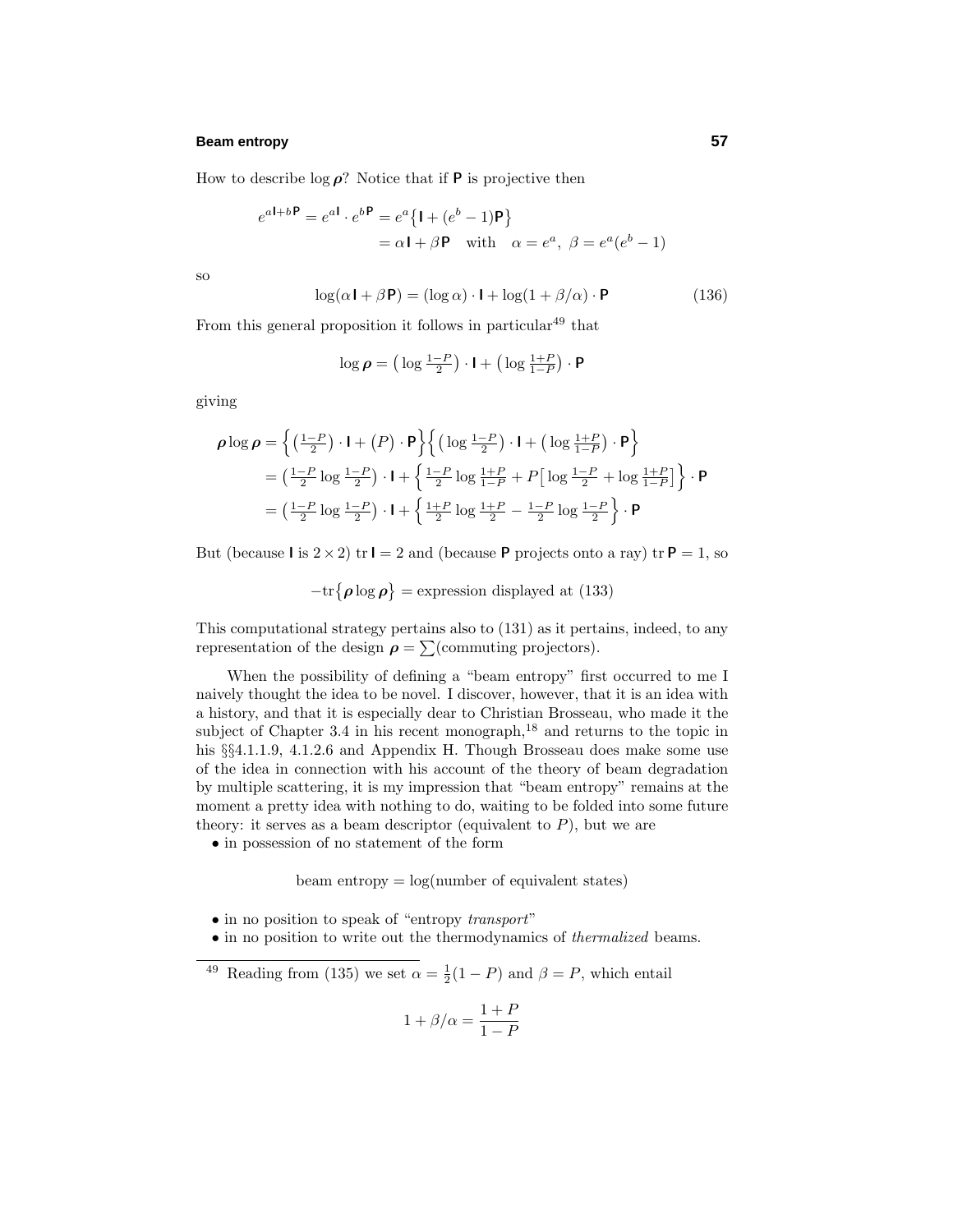We recall that it was the thermodynamics of thermalized (blackbody) radiation that gave the world quantum mechanics. But "blackbody beams" are maximally featureless; they are, in particular, unpolarized, so the relationship (if any) between Planck's "modal entropy density" and "beam entropy" is necessarily indirect.

Some algebraic aspects of the preceding discussion will have filled readers with a sense of  $d\acute{e}j\grave{a}$  vu. I discuss now why that is so. In my account (§6) of the Jones calculus I had occasion to introduce (at (73)) what I idiosyncratically called the "beam operator"

$$
\mathbf{b} \equiv \frac{1}{2} \{ S_0 \boldsymbol{\sigma}_0 + S_1 \boldsymbol{\sigma}_1 + S_2 \boldsymbol{\sigma}_2 + S_3 \boldsymbol{\sigma}_3 \}
$$

Operative at the time was an explicit monochromaticity assumption (which entailed 100% polarization, whence  $S_0^2 - S_1^2 - S_2^2 - S_3^2$ , but that assumption can be dropped; one arrives then at a "beam discriptor" which is proportional to the "density operator" *ρ*:

$$
\mathbf{b} = S_0 \cdot \underbrace{\frac{1}{2} \{1 + s_1 \sigma_1 + s_2 \sigma_2 + s_3 \sigma_3\}}_{\rho}
$$

The question arises: Why, in optical theory, does one need both **b** and *ρ*? The density operator  $\rho$  is the "mathematically more natural" of the two (it has unit trace, and becomes projective in the "pure case"), and it is the object familiar from quantum theory. But in quantum theory the value of  $(\psi|\psi)$  is universal, while in optics the value of  $(E|E)$  is variable. To distinguish bright beams from dim beams of otherwise identical design one needs, in addition to the information conveyed by  $\rho$ , the absolute intensity information conveyed by  $S_0$ , and **b** is simply the "name" of the duplex construct  $S_0$ **b**.

Aspects of the preceding discussion—particularly the relation of (135) to (131)—inspire the following mathematical digression:

**11. Principle of optical equivalence, revisited**. I begin with remarks bearing upon my recent claim (end of §9) that "the Jones calculus is*...* inapplicable to partially polarized beams." Relative to the  $\{\leftrightarrow \}$  }-basis the Jones vector  $|E\rangle$ representative of a monochromatic (!) beam acquires the coordinates

$$
\left(\frac{\varepsilon_1}{\varepsilon_2 e^{i\delta}}\right)
$$

Multiplication by  $\mathcal{E}_1$  and appeal the the equations (20) which served initially to introduce Stokes' parameters gives

$$
\mathcal{E}_1\left(\frac{\mathcal{E}_1}{\mathcal{E}_2 e^{i\delta}}\right) = \frac{1}{2}\left(\frac{S_0 + S_1}{S_2 + iS_3}\right) \quad \text{with} \quad S_0^2 = S_1^2 + S_2^2 + S_3^2
$$

$$
= \frac{1}{2}S_0\left(\frac{1 + \hat{s}_1}{\hat{s}_2 + i\hat{s}_3}\right)
$$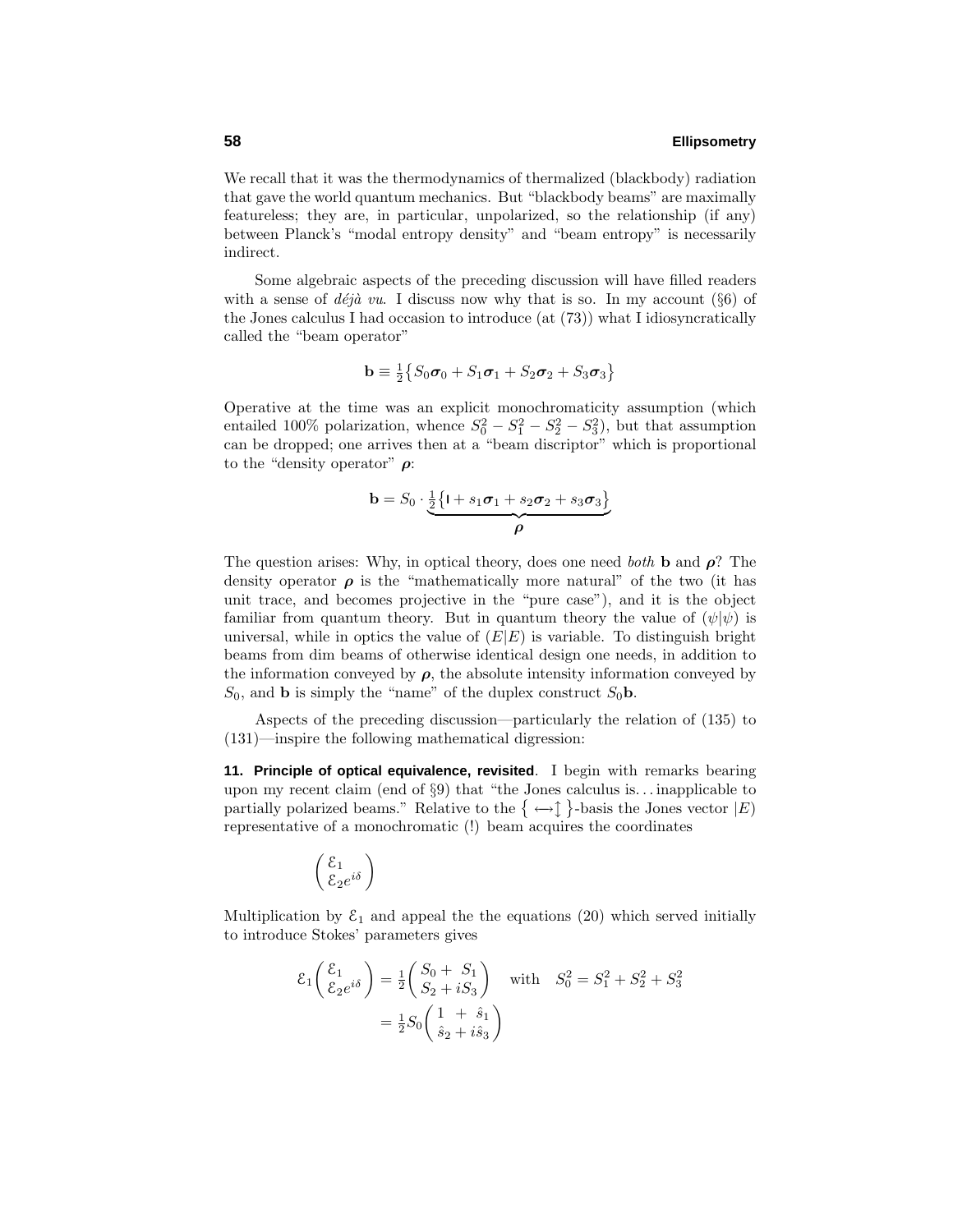#### **Principle of optical equivalence, revisited 59**

We have, therefore, a nest of associations

monochromatic beam ↓ point  $\hat{s}$  on *surface* of the Poincaré sphere  $\qquad \qquad$  $P = \frac{1}{2} \begin{pmatrix} 1 & + & \hat{s}_1 & \hat{s}_2 - i \hat{s}_3 \\ \hat{s} & + & \hat{s}^2 & 1 \end{pmatrix}$  $\xi = \begin{pmatrix} 1 & + & \hat{s}_1 \\ \hat{s} & + & \hat{s} \end{pmatrix}$ 

$$
\mathbf{r} = \frac{1}{2} \begin{pmatrix} \hat{s}_2 + i \hat{s}_3 & 1 - \hat{s}_1 \end{pmatrix} \qquad \qquad \xi = \begin{pmatrix} \hat{s}_2 + i \hat{s}_3 \end{pmatrix}
$$

which is brought to closure by the not-very-surprising observation that

**P***ξ* = *ξ* : **P** projects onto the *ξ*-ray

The transformation  $\hat{\mathbf{s}} \to -\hat{\mathbf{s}}$  (which sends a point on the Poincaré sphere to its diametric opposite, and which at (129) was seen to send  $P \rightarrow P_1$ ) sends

 $\xi \to \xi_{\perp}$  :  $\mathbf{P}\xi_{\perp} = 0$  and  $\xi_{\perp}^* \xi = 0$ 

All of which—physics and formalism—lives on the 100% polarized surface of the Poincar´e sphere, and in connection with which we observe that while

monochromaticity  $\Rightarrow$  perfect polarization ( $P = 1$ )

the converse is not true; examples of the type

 $\mathbf{E}(t) = \begin{pmatrix} \mathcal{E}_1 \\ \mathcal{E}_2 e^{i\delta} \end{pmatrix} f(t)$  : perfectly correlated but non-monochromatic

serve to establish that important point.

It is by incoherently weighted superposition—formally: by formation of the density matrix—that one gains access to the interior of the Poincaré sphere, where the arguments of §5 and the more general arguments of §9 tell us we in the general case want to be. Let

 $\{\hat{\bm{s}}_1, \hat{\bm{s}}_2, \ldots, \hat{\bm{s}}_n\}$  describe points sprinked on the Poincaré sphere  $\{p_1, p_2, \ldots, p_n\}$  describe their respective weights ( $p_i \geqslant 0, \sum p_i = 1$ )

and observe that

$$
\mathbf{s}_{\text{mean}} \equiv \sum p_i \hat{\mathbf{s}}_i \tag{137}
$$

serves except in trivial cases (which is to say: except when all but one of the  $p_i$  vanish, which entails  $\sum p_i^2 = 1$ ) to describe an *interior point* of the Poincaré sphere. Observe also that each interior point  $s_{\text{mean}}$  can be associated with infinitely many distinct "weighted sprinkles"  $\sum p_i \hat{\boldsymbol{s}}_i$ . Finally, form the density matrix

$$
\rho \equiv \sum p_i \mathbf{P}_i = \frac{1}{2} \begin{pmatrix} 1 & + & s_1 & s_2 - is_3 \\ s_2 + is_3 & 1 & - & s_1 \end{pmatrix}_{\text{mean}} \tag{138}
$$

and observe once again that

 $\setminus$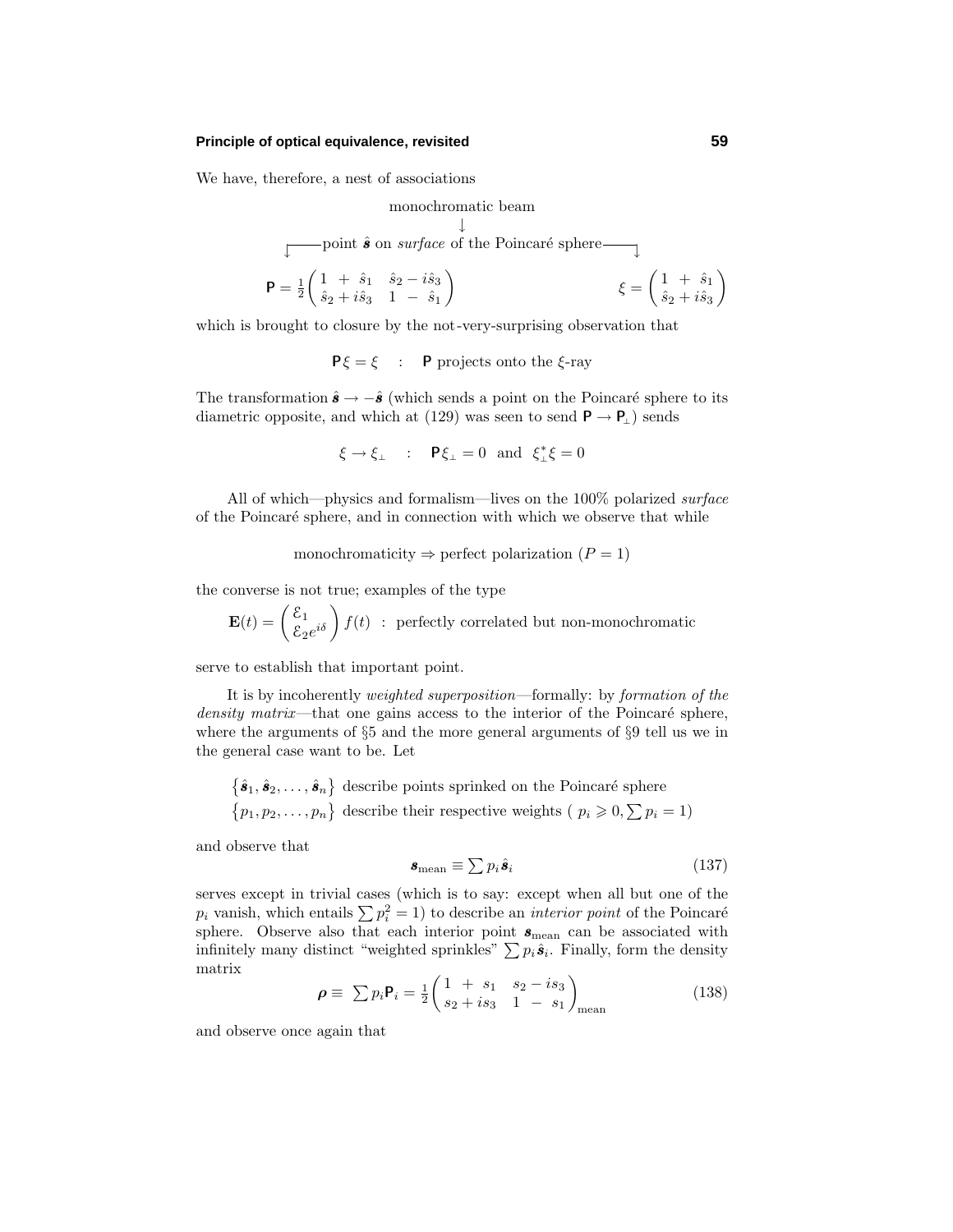• tr $\rho^2 \leq 1$  according as  $s_{\text{mean}}$  lies *interior to* or *on the surface of* the Poincaré sphere;

• *ρ* is hermitian in all cases, but projective  $(\rho^2 = \rho)$  if and only if  $\text{tr}\rho^2 = 1$ . The condition

 $\text{tr}\rho^2\leqslant1$  distinguishes  $\sqrt{ }$  $\int$  $\overline{\mathcal{L}}$ statistical "mixtures" of states from "pure states" in quantum mechanics "partially polarized" optical beams  $(0 \leq P < 1)$ from "100% polarized" beams  $(P = 1)$ 

but the confluence of formalism makes it all the more important to recognize some interpretive distinctions:

- In quantum mechanics  $p_i$  refers to the statistical weight with which a state  $|i\rangle$  has been admixed into an ensemble of distinct quantum systems; within each such system one speaks of the superposition of states, but within the ensemble one speaks of admixture;
- In the optical theory of beams  $p_i$  refers to the *relative intensity*

$$
p_i = \frac{\text{intensity of } i^{\text{th}} \text{ component}}{\text{total intensity}} = \frac{S_{0i}}{S_{01} + S_{02} + \dots + S_{03}}
$$

of one component in a beam population which has been incoherently but physically superimposed. In optical theory the "ensemble" is absent, while in quantum theory the notion of "incoherent superposition" is absent*...* for the reason that the  $\psi(x, t)$  supplied by quantum theory is not interpretable as a "signal;" one cannot "sit at x and monitor the changing value of  $\psi$ ." Stokes' "Principle of Optical Equivalence"—according to which<sup>50</sup>

> (alternatively assembled) optical beams which share identical Stokes' parameters cannot be distinguished by devices which look only to Stoke's parameters (and not to higher-order correlational moments)

—is seen now to be not quite so circular as it might at first sight appear; it asserts that (higher-order subtleties aside)

> distinct beam mixtures (incoherent superpositions) are, if described by identical density matrices  $\rho$ , indistinguisable

which is surprising and useful information not only from an observational point of view, but also mathematically. The mechanism by which Stokes' principle comes to lie at the base of the (131) and (135)—two alternative "canonical representations" of  $\rho$  —is developed in the caption to the following figure.<sup>51</sup>

<sup>50</sup> See again p. 26.

<sup>51</sup> I am indebted to Thomas Wieting for my first exposure to this pretty fusion of geometry and alegebra.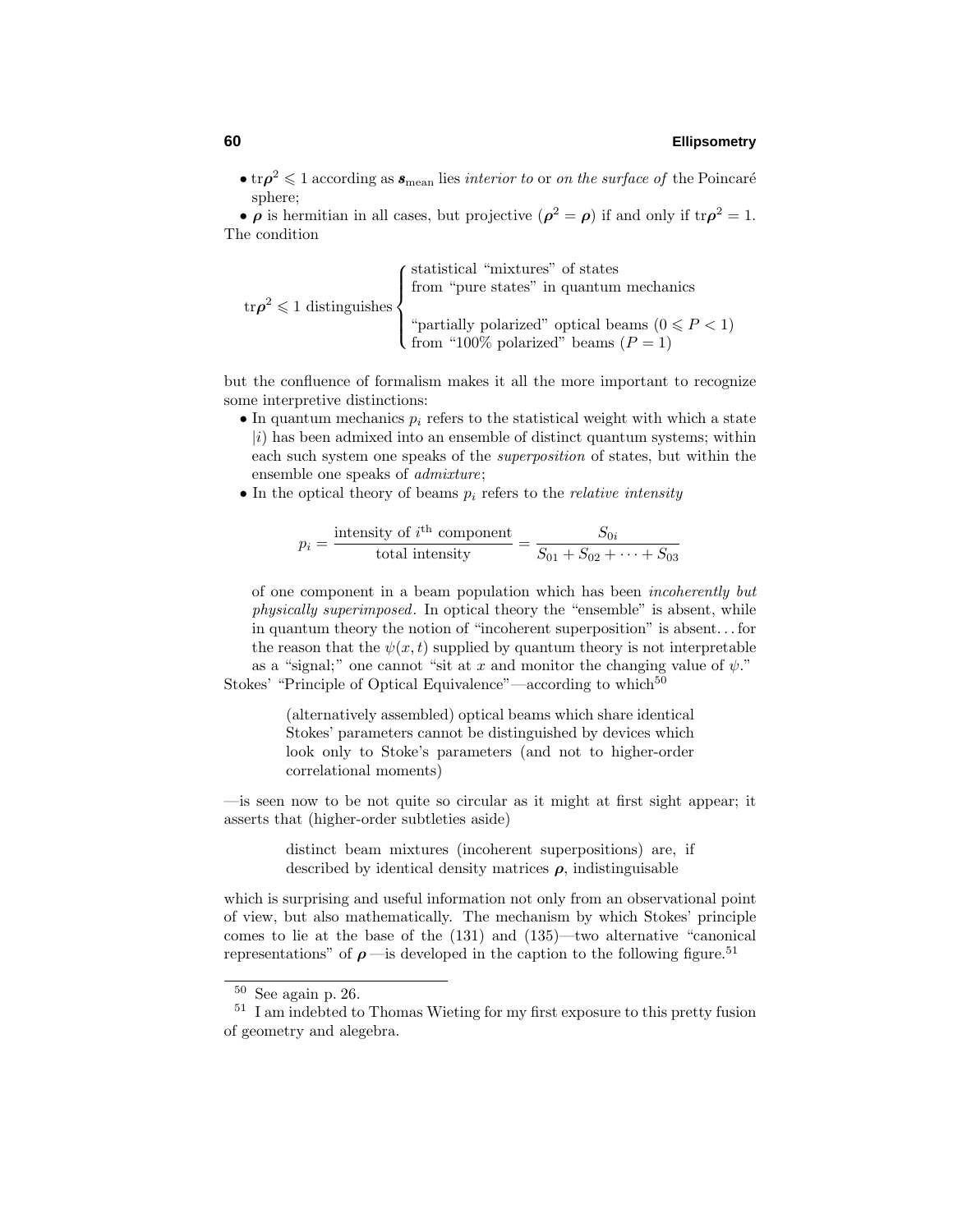

FIGURE 7: Four different beam mixtures which yield the same  $s_{\text{mean}}$ (which yield, that is to say, the same density matrix *ρ*) and therefore are, by the Principle of Optical Equivalence, indistinguishable. The circles are cross sections of the Poincaré sphere, and  $s_{\text{mean}}$  has been represented by an arrow. The figure at upper left illustrates how "Caulder's construction" can be used to locate  $s_{\text{mean}}$  for a 3-state mixture. The figure at upper right shows several equivalent 2-state mixtures. Elements of the 2-state mixture shown at lower left are diametric, therefore orthogonal; the figure illustrates the special nature of the "spectral representation" (131) of  $\rho$ ; taking  $s_{\text{mean}}$  to have length *P*, it becomes clear by the "teeter-totter principle" that the arrow points toward a state with weight  $\frac{1}{2}(1+P)$ , and from a state with weight  $\frac{1}{2}(1 - P)$ . The distinguishing feature of the figure at lower right—designed to illustrate the mechanism responsible for  $(135)$ —is that one of the beams lies at the (unpolarized) origin; by the teeter-totter principle it has weight  $1 - P$ .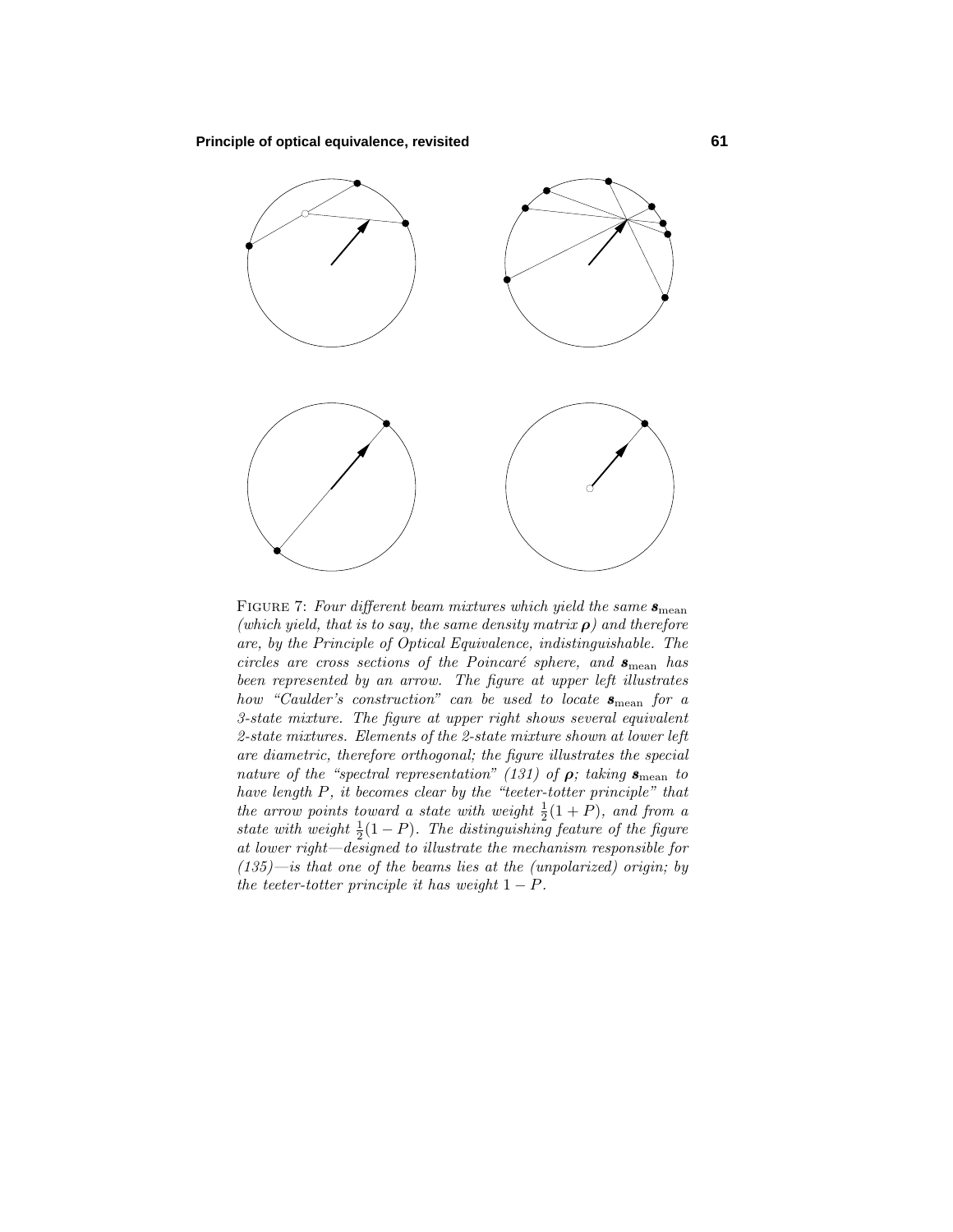# PART II: APPLICATIONS TO CLASSICAL MECHANICS

**12. Isotropic oscillator: fundamentals**. Look, by way of preparation, to the 1-dimensional case: To announce our interest in the classical physics of a harmonic oscillator we might write

$$
H(x,p) = \frac{1}{2m} \{p^2 + (m\omega x)^2\}
$$
 (139)

giving

$$
\begin{aligned}\n\dot{x} &= -[H, x] = +p/m \\
\dot{p} &= -[H, p] = -m\omega^2 x\n\end{aligned}
$$
\n(140)

whence

$$
\ddot{x} + \omega^2 x = 0 \tag{141}
$$

where the Poisson bracket has been defined in the usual way:

$$
[A,B] \equiv \frac{\partial A}{\partial x} \frac{\partial B}{\partial p} - \frac{\partial B}{\partial x} \frac{\partial A}{\partial p} \tag{142}
$$

To emphasize the quadratic structure of the Hamiltonian it becomes natural to write

$$
H = \frac{1}{2}\lambda \{q^2 + y^2\} \quad \text{with} \quad \begin{cases} y \equiv \sqrt{\frac{m\omega^2}{\lambda}} x \\ q \equiv \sqrt{\frac{1}{m\lambda}} p \end{cases}
$$
 (143)

where, it should be noticed, *y* and *q* are now *co-dimensional*. In this notation the canonical equations of motion (140) are found to read

$$
\begin{aligned}\n\dot{y} &= +\omega q = -\frac{\omega}{\lambda}[H, y] \\
\dot{q} &= -\omega y = -\frac{\omega}{\lambda}[H, q]\n\end{aligned}
$$
\n(144)

where the brackets on the right have adquired now an unanticipated factor because the transformation  $\{x, p\} \rightarrow \{y, q\}$  is not canonical:<sup>52</sup>

$$
[y,q] = \tfrac{\omega}{\lambda}[x,p]
$$

The striking structure of the transformed Hamiltonian (143) makes it difficult to resist writing

$$
H = \lambda u^* u \quad \text{with} \quad \begin{cases} u \equiv \frac{1}{\sqrt{2}}(y + iq) \\ u^* \equiv \text{complex conjugate} \end{cases}
$$

 $52$  The transformation is, more precisely, not symplectic, but "canonical with a non-unit multiplier." The "multiplier" concept is absent from most elementary accounts of the theory of canonical transformations, but see A. Wintner, Analytical Foundations of Celestial Mechanics  $(1947)$ , pp. 22–28. I introduce the notion at p. 7 in Chapter 7 of CLASSICAL DYNAMICS  $(1964)$ , and treat the transformation properties of the Poisson bracket at p. 20.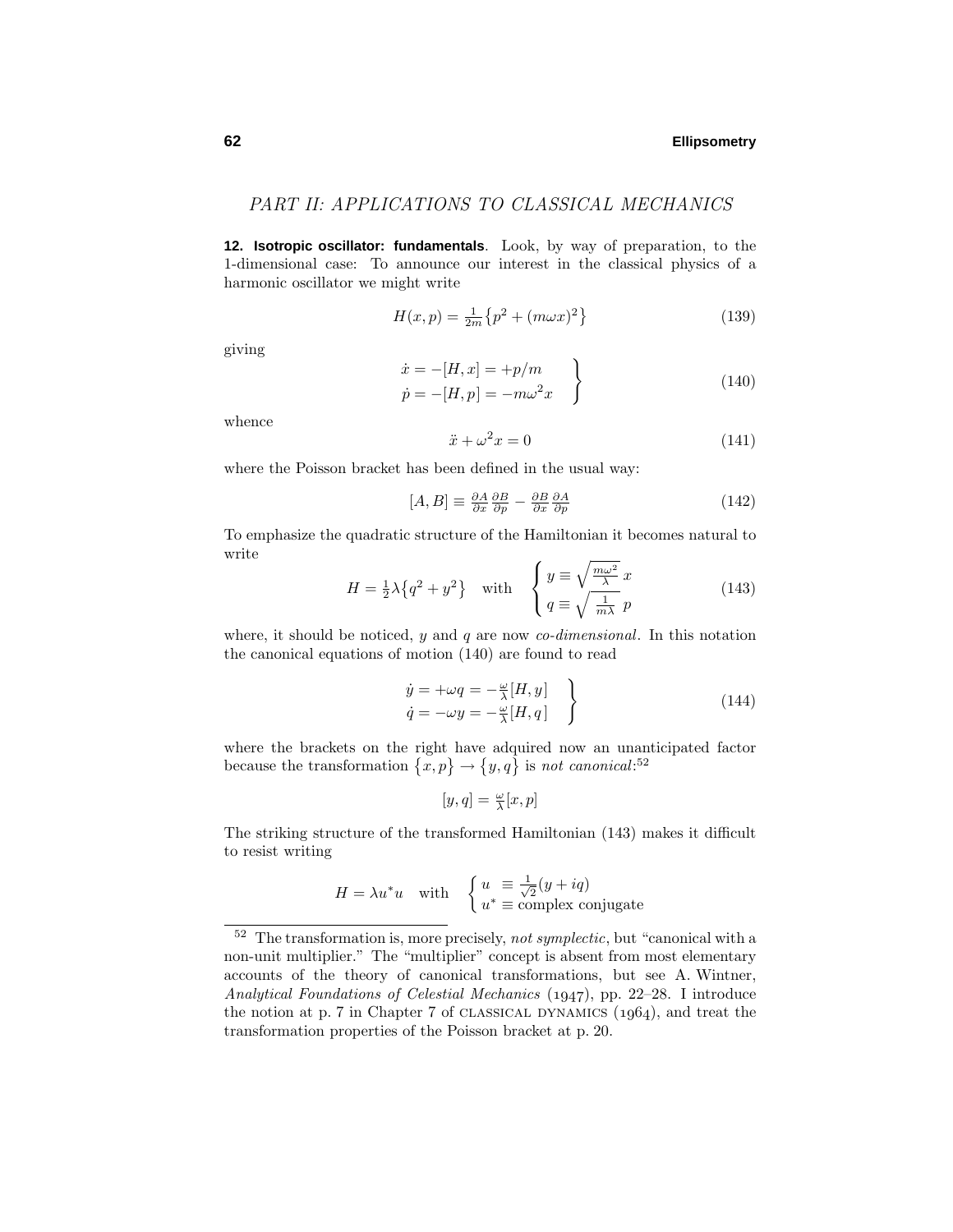#### **Isotropic oscillator: fundamentals 63**

In this notation the coupled equations of motion (143) decouple, becoming

$$
\dot{u} = -i\omega u = i\frac{\omega}{\lambda} \left\{ \frac{\partial H}{\partial u} \frac{\partial u}{\partial u^*} - \frac{\partial u}{\partial u} \frac{\partial H}{\partial u^*} \right\} = -\frac{\omega}{i\lambda} [H, u]
$$
\n
$$
\dot{u}^* = +i\omega u^* = i\frac{\omega}{\lambda} \left\{ \frac{\partial H}{\partial u} \frac{\partial u^*}{\partial u^*} - \frac{\partial u^*}{\partial u} \frac{\partial H}{\partial u^*} \right\} = -\frac{\omega}{i\lambda} [H, u^*]
$$

where the prefactor on the right arises (as before) from the circumstance that the transformation  $\{x, y\} \rightarrow \{u, u^*\}$  is canonical with a non-unit multiplier, though the multiplier has become now imaginary:

$$
[u, u^*] = \frac{\omega}{i\lambda}[x, p]
$$

If  $\lambda$  is dimensionally an energy then *u* and  $u^*$  are dimensionless, but the classical theory supplies no "natural energy." If, however, (anticipating a practice standard to the quantum theory of oscillators) we allow ourselves to write

 $\lambda = \hbar \omega$ , where  $\hbar$  has arbitrary value but dimensionality of "action"

and make the notational adjustment  $u \mapsto a$  to emphasize that we have done so, then we have these summary formulæ

$$
H = \hbar\omega a^* a \quad \text{with} \quad \begin{cases} a = \frac{1}{\sqrt{2}} \{ \sqrt{m\omega/\hbar} \cdot x + i\sqrt{1/m\omega\hbar} \cdot p \} \\ a^* = \text{complex conjugate} \end{cases}
$$
(145)

$$
[a, a^*] = \frac{1}{i\hbar} \tag{146}
$$

$$
\dot{a} = -[H, a] = -\hbar\omega[a^*a, a] = -i\omega a \n\dot{a}^* = -[H, a^*] = -\hbar\omega[a^*a, a^*] = +i\omega a^*
$$
\n(147)

where all brackets are understood to be  $[\bullet, \bullet]_{xp}$  brackets, as described at (142). The solution of (147)

$$
a(t) = A e^{-i(\omega t - \alpha)} \tag{148}
$$

serve in effect to install a "clock" at the origin of the complex *a*-plane, and to inscribe an ellipse on the physical phase plane:

$$
x(t) = +\mathcal{X}\cos(\omega t - \alpha) \quad \text{with} \quad \mathcal{X} \equiv \mathcal{A}\sqrt{2\hbar/m\omega} \}
$$
  
\n
$$
p(t) = -\mathcal{P}\sin(\omega t - \alpha) \quad \text{with} \quad \mathcal{P} \equiv \mathcal{A}\sqrt{2\hbar m\omega} \}
$$
 (149)

Turning now to the isotropic 2-dimensional system

$$
H(x,p) = \frac{1}{2m} \left\{ (p_1^2 + p_2^2) + m^2 \omega^2 (x_1^2 + x_2^2) \right\}
$$
 (150.1)

in which we are at present primarily interested, we are led similarly to write

$$
H = \frac{1}{2}\hbar\omega\left\{q_1^2 + q_2^2 + y_1^2 + y_2^2\right\} \tag{150.2}
$$

$$
= \hbar\omega \left\{ a_1^* a_1 + a_2^* a_2 \right\} \tag{150.3}
$$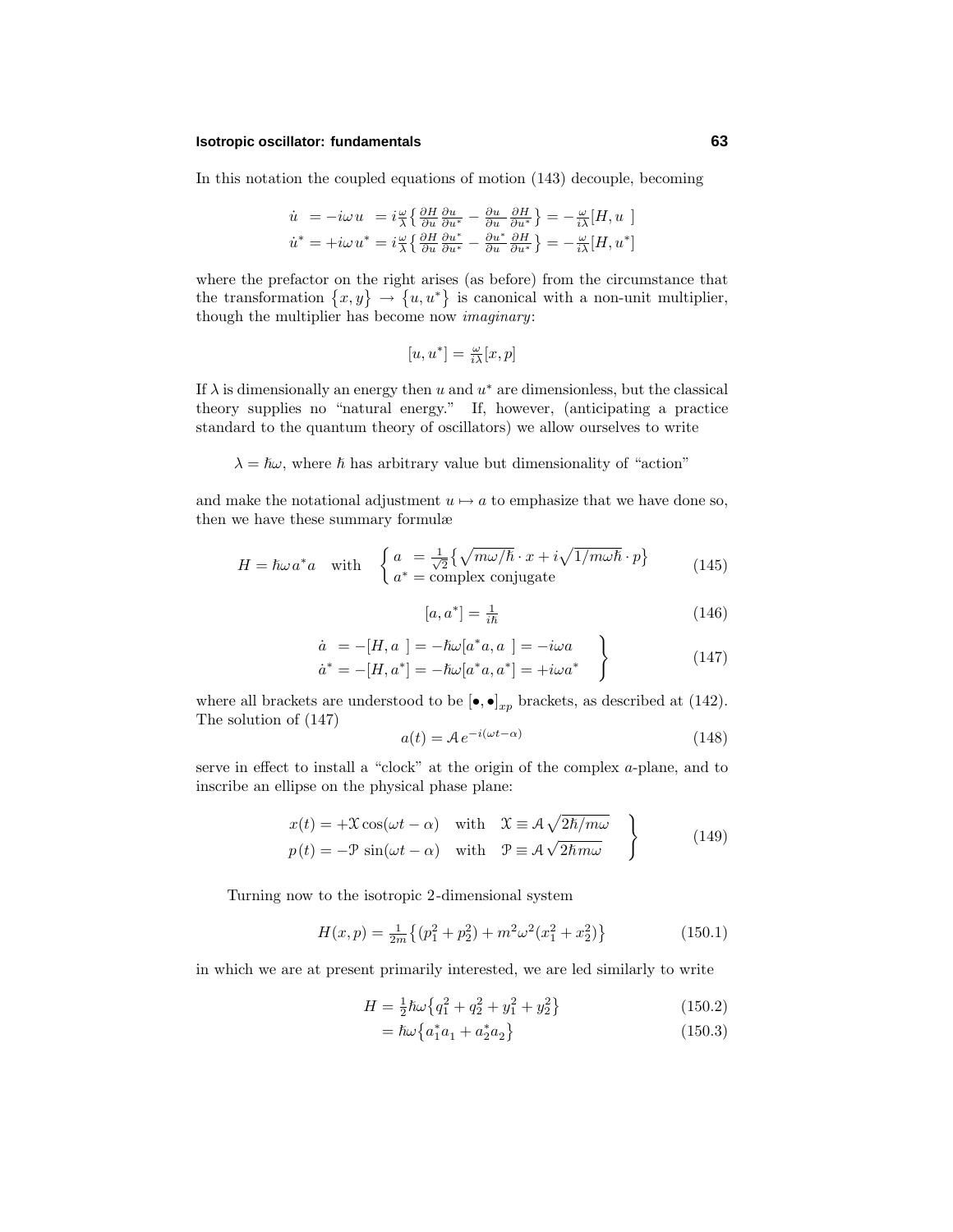with  $a_1$  and  $a_2$  defined in direct imitation of  $(145)$ :

$$
a_1 \equiv \frac{1}{\sqrt{2}} \left\{ \sqrt{m\omega/\hbar} \cdot x_1 + i\sqrt{1/m\omega\hbar} \cdot p_1 \right\} \equiv \frac{1}{\sqrt{2}} \left\{ y_1 + iq_1 \right\}
$$
  
\n
$$
a_2 \equiv \frac{1}{\sqrt{2}} \left\{ \sqrt{m\omega/\hbar} \cdot x_2 + i\sqrt{1/m\omega\hbar} \cdot p_2 \right\} \equiv \frac{1}{\sqrt{2}} \left\{ y_2 + iq_2 \right\}
$$
 (151)

Then

$$
[a_1, a_1^*] = [a_2, a_2^*] = \frac{1}{i\hbar} \tag{152}
$$

while  $[a_1 \text{ or } a_1^*, a_2 \text{ or } a_2^*]=0$ . From the equations of motion

$$
\dot{a}_1 = -[H, a_1] = -i\omega a_1 \n\dot{a}_2 = -[H, a_2] = -i\omega a_2
$$
\n(153)

and their conjugates $53$  one obtains

$$
a_1(t) = A_1 e^{-i \omega t}
$$
  
\n
$$
a_2(t) = A_2 e^{-i(\omega t + \delta)}
$$
\n
$$
(154)
$$

which in (rescaled) physical variables read

$$
y_1(t) = +\sqrt{2}A_1 \cos(\omega t)
$$
  
\n
$$
q_1(t) = -\sqrt{2}A_1 \sin(\omega t)
$$
  
\n
$$
y_2(t) = +\sqrt{2}A_2 \cos(\omega t + \delta)
$$
  
\n
$$
q_2(t) = -\sqrt{2}A_2 \sin(\omega t + \delta)
$$
\n(155)

The equation

$$
H(x_1, x_2, p_1, p_2) = E \tag{156}
$$

serves to identify an *E* -parameterized family of nested surfaces of constant energy in 4-dimensional phase space. From (150) we see that those surfaces are

- hyperellipsoidal in the physical variables  $\{x_1, p_1, x_2, p_2\}$ , but become
- hyperspherical in the rescaled variables  $\{y_1, q_1, y_2, q_2\}$ , and

and are (in a manner of speaking) circular in 2-dimensional "complex phase space." The equations (155) trace and periodically retrace a *t*-parameterized curve on the hypersphere of squared radius  $2(\mathcal{A}_1^2 + \mathcal{A}_2^2)$ , with which we associate the energy

$$
E = \hbar\omega(\mathcal{A}_1^2 + \mathcal{A}_2^2) \tag{157}
$$

Several typical projections of that curve are shown in Figure 8. Superposition of the projections onto the  $\{y_1, q_1\}$  and  $\{y_2, q_2\}$  planes yields a pair of concentric circles with  $\circlearrowright$  chirality; reinstallation of physical coordinates  $\{x_1, p_1\}$  and  ${x_2, p_2}$  converts those into a concentric pair of identically figured ellipses in standard position (principal axes coincident with the coordinate axes). On the other hand, superposition of the projections onto the  $\{y_1, y_2\}$  and  $\{q_1, q_2\}$ planes yields duplicate copies of an ellipse the size/orientation/figure/chirality of which is case-dependent; reinstallation of physical coordinates yields a pair of concentric ellipses which differ only with respect to size.

<sup>53</sup> This little phrase will henceforth be taken for granted.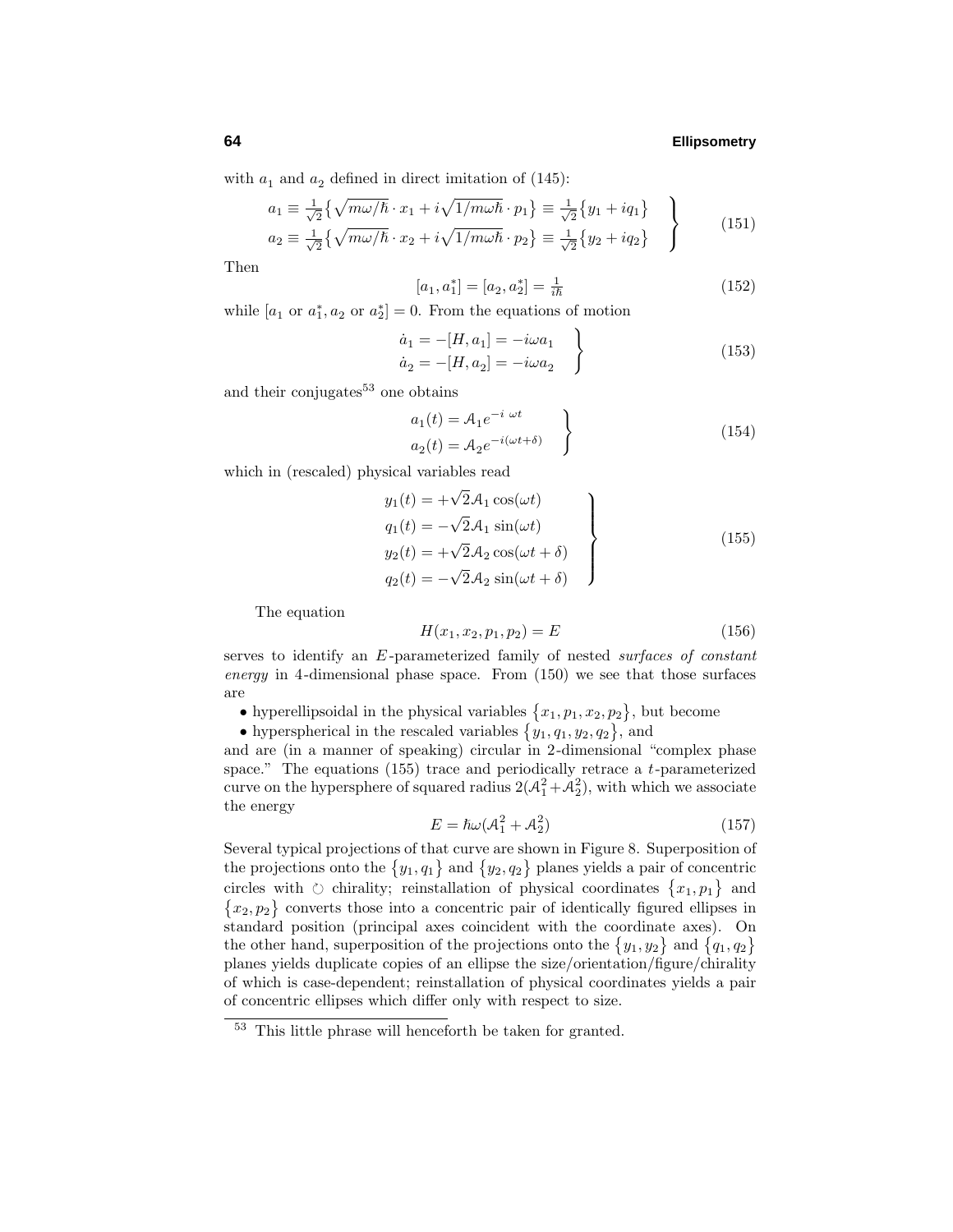

FIGURE 8: Four projections of a curve that lives in 4-dimensional phase space. Shown above are superimposed plots of the curves  $\{x_1(t), p_1(t)\}\$ and  $\{x_2(t), p_2(t)\}\$ ; both ellipses have  $\circlearrowright$  chirality, and in all cases their coincident principal axes are aligned with the coordinate axes. Shown below are superimposed plots of the curves  $\{x_1(t), x_2(t)\}\$ and  $\{p_1(t), p_2(t)\}\$ ; chirality and other characteristics of those concentric ellipses are case-dependent.

In particular, we have

$$
\mathbf{x}(t) = \begin{pmatrix} x_1(t) \\ x_2(t) \end{pmatrix}
$$
  
\n
$$
x_1(t) = \mathcal{X}_1 \cos(\omega t)
$$
 with  $\mathcal{X}_1 = \sqrt{2\hbar/m\omega} \mathcal{A}_1$   
\n
$$
x_2(t) = \mathcal{X}_2 \cos(\omega t + \delta)
$$
 with  $\mathcal{X}_2 = \sqrt{2\hbar/m\omega} \mathcal{A}_2$  (158)

which serve to describe the literal motion of the bob within its 2-dimensional configuration space. Since (158) is structurally identical to (2) we can, by direct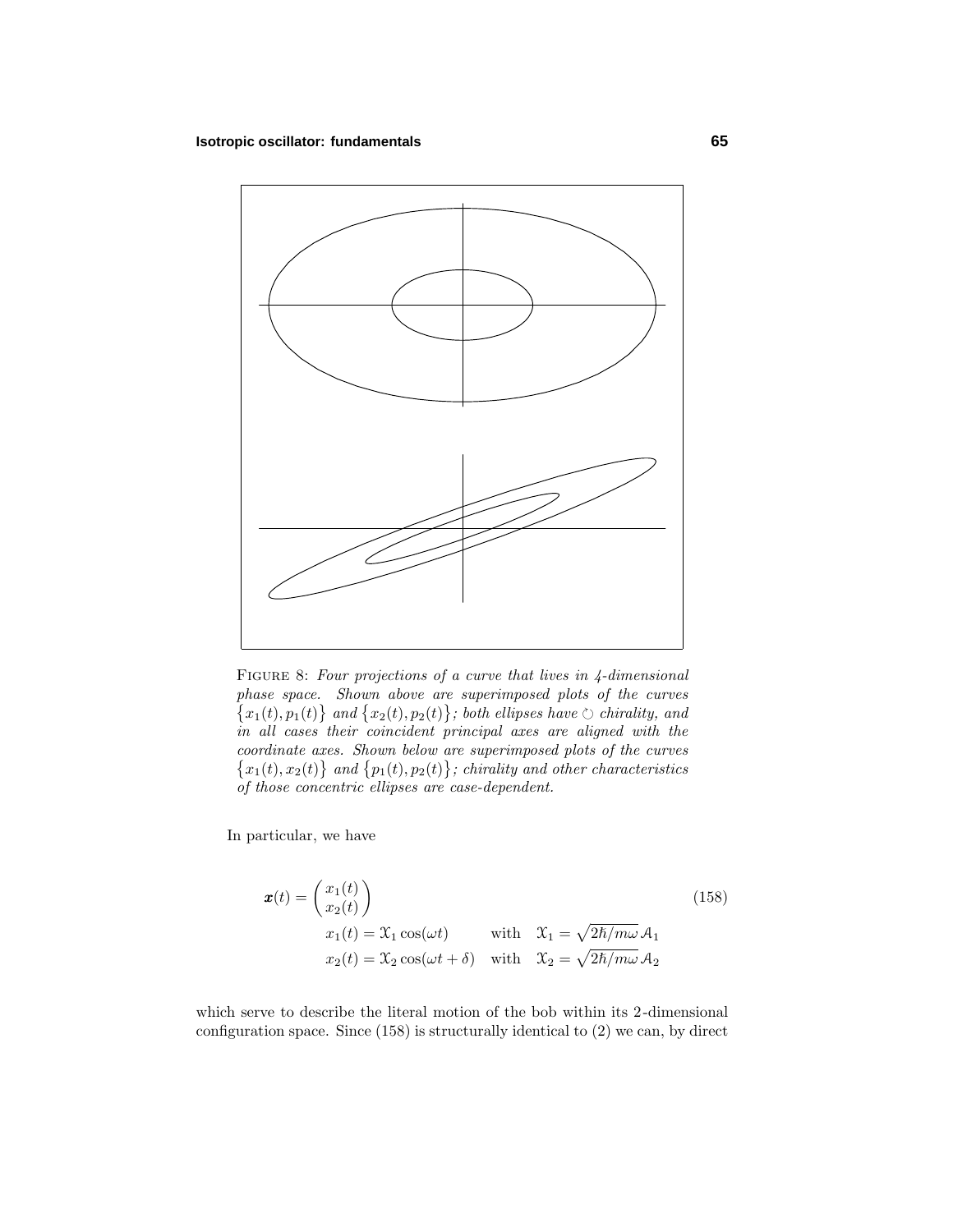appropriation of (20), introduce "mechanical Stokes parameters"

$$
S_0 = \mathcal{X}_1^2 + \mathcal{X}_2^2
$$
  
\n
$$
S_1 = \mathcal{X}_1^2 - \mathcal{X}_2^2 = S_0 \cos 2\chi \cos 2\psi
$$
  
\n
$$
S_2 = 2\mathcal{X}_1 \mathcal{X}_2 \cos \delta = S_0 \cos 2\chi \sin 2\psi
$$
  
\n
$$
S_3 = 2\mathcal{X}_1 \mathcal{X}_2 \sin \delta = S_0 \sin 2\chi
$$
\n(159)

to describe the figure and chiral sense of the orbit.

But  $\mathbf{x}(t)$  moves subject to principles of mechanics in a sense much more immediate than can be said of the electrical field vector  $\mathbf{E}(t)$ . The details of the mathematical mechanism by which  $H(\mathbf{x}(t), \mathbf{p}(t))$  becomes *t*-independent are typically quite intricate, but for the isotropic oscillator are uniquely transparent; we (by (150.3)) have

$$
H = \hbar\omega \mathbf{a}^\dagger \mathbf{a} \quad \text{with} \quad \mathbf{a} \equiv \begin{pmatrix} a_1 \\ a_2 \end{pmatrix} \tag{160}
$$

and when we introduce (154)—notated

$$
\mathbf{a}(t) = \mathbf{A} e^{-i\omega t} \tag{161}
$$

—we find that the exponentials cancel, leaving behind an expression which is trivially/manifestly *t*-independent. The argument serves, in fact, to establish the *t*-independence of *every* expression of the form<sup>54</sup>

$$
Q = \boldsymbol{a}^\dagger \mathbb{Q} \, \boldsymbol{a}
$$

where reality entails the hermiticity of Q. We find it natural, therefore, to introduce (compare (53))

$$
Q_0 = \mathbf{a}^\dagger s_0 \mathbf{a} \quad \text{with (as before)} \quad s_0 \equiv \begin{pmatrix} 1 & 0 \\ 0 & 1 \end{pmatrix}
$$
  
\n
$$
Q_1 = \mathbf{a}^\dagger s_1 \mathbf{a} \quad \text{with} \qquad s_1 \equiv \begin{pmatrix} 1 & 0 \\ 0 & -1 \end{pmatrix}
$$
  
\n
$$
Q_2 = \mathbf{a}^\dagger s_2 \mathbf{a} \quad \text{with} \qquad s_2 \equiv \begin{pmatrix} 0 & 1 \\ 1 & 0 \end{pmatrix}
$$
  
\n
$$
Q_3 = \mathbf{a}^\dagger s_3 \mathbf{a} \quad \text{with} \qquad s_3 \equiv \begin{pmatrix} 0 & -i \\ i & 0 \end{pmatrix}
$$
  
\n(162)

 $Q = (arbitrary function of  $a_1$  and  $a_2$ )(its conjugate)$ 

<sup>54</sup> Here I find it natural to preserve quadraticity, but that is inessential; one has automatic *t*-independence for every expression of the form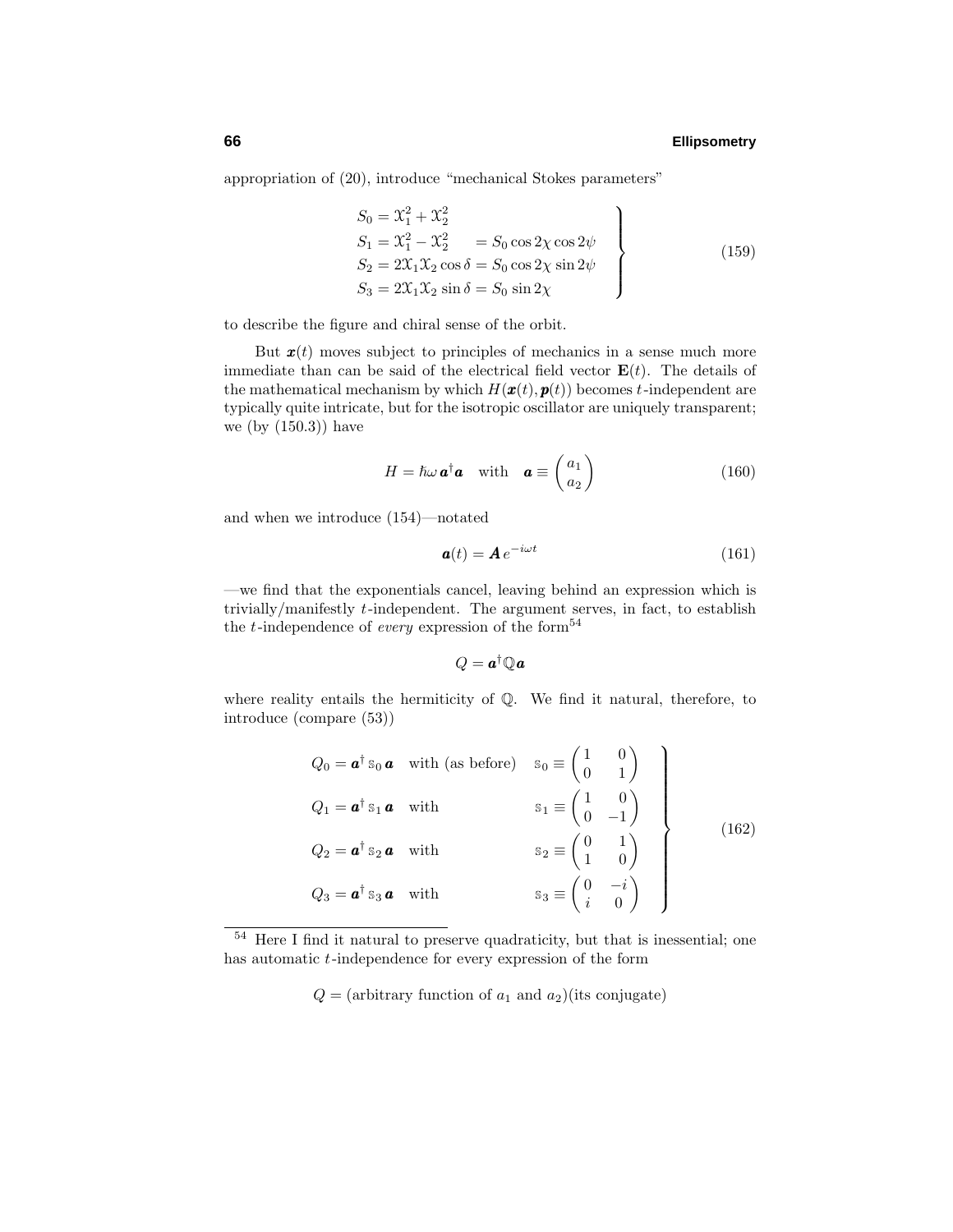#### **Isotropic oscillator: fundamentals 67**

We have here a quartet of manifestly conserved observables, of which (drawing upon (151))

$$
\hbar\omega Q_0 = H_1 + H_2 \tag{163.0}
$$

$$
\hbar\omega Q_1 = H_1 - H_2
$$
\n
$$
H_1 \equiv \hbar\omega a_1^* a_1 = \frac{1}{2}\hbar\omega (q_1^2 + y_1^2) = \frac{1}{2m}(p_1^2 + m^2\omega^2 x_1^2)
$$
\n
$$
H_2 \equiv \hbar\omega a_2^* a_2 = \text{etc.}
$$
\n
$$
\hbar\omega Q_2 = \hbar\omega (a_1^* a_2 + a_2^* a_1)
$$
\n
$$
= \hbar\omega (y_1 y_2 + q_1 q_2)
$$
\n
$$
= \frac{1}{m}(p_1 p_2 + m^2\omega^2 x_1 x_2)
$$
\n
$$
\hbar\omega Q_3 = i\hbar\omega (a_2^* a_1 - a_1^* a_2)
$$
\n
$$
= \hbar\omega (y_1 q_2 - y_2 q_1)
$$
\n
$$
= \omega (x_1 p_2 - x_2 p_1)
$$
\n(163.3)

provide descriptions in terms of (rescaled) physical variables. The observables *H*<sup>1</sup> and *H*<sup>2</sup> are, in an obvious sense, "partial Hamiltonians" of the system. Evidently

$$
\hbar\omega Q_0 = \text{Hamiltonian}
$$
  
\n
$$
\hbar\omega Q_1 = \text{"Hamiltonian difference"}
$$
  
\n
$$
\hbar\omega Q_2 = ?
$$
  
\n
$$
\hbar\omega Q_3 = \omega \cdot (\text{angular momentum})
$$

To establish that—as we anticipate— $\{Q_1, Q_2, Q_3\}$  comprise more of a "natural package" than might, on this evidence, appear, we observe that in easy consequence of the Poisson bracket relations

$$
[a_r,a_s^*]=\tfrac{1}{i\hbar}\delta_{rs}
$$

we have

$$
[\boldsymbol{a}^{\dagger} \mathbb{Q} \boldsymbol{a}, \boldsymbol{a}^{\dagger} \mathbb{R} \boldsymbol{a}] = \frac{1}{i\hbar} \boldsymbol{a}^{\dagger} [\mathbb{Q}, \mathbb{R}] \boldsymbol{a} \; : \; \text{any } 2 \times 2 \text{ matrices } \mathbb{Q} \text{ and } \mathbb{R} \tag{164}
$$

From the familiar commutation properties (55) of the Pauli matrices it follows therefore that

$$
[Q_1, Q_2] = \frac{2}{\hbar} Q_3
$$
  

$$
[Q_2, Q_3] = \frac{2}{\hbar} Q_1
$$
  

$$
[Q_3, Q_1] = \frac{2}{\hbar} Q_2
$$

The observables

$$
L_1 \equiv \frac{1}{2}\hbar Q_1 = \frac{1}{4m\omega}(p_1^2 + m^2\omega^2 x_1^2) - \frac{1}{4m\omega}(p_2^2 + m^2\omega^2 x_2^2)
$$
  
\n
$$
L_2 \equiv \frac{1}{2}\hbar Q_2 = \frac{1}{2m\omega}(p_1 p_2 + m^2\omega^2 x_1 x_2)
$$
  
\n
$$
L_3 \equiv \frac{1}{2}\hbar Q_3 = \frac{1}{2}(x_1 p_2 - x_2 p_1)
$$
\n(165)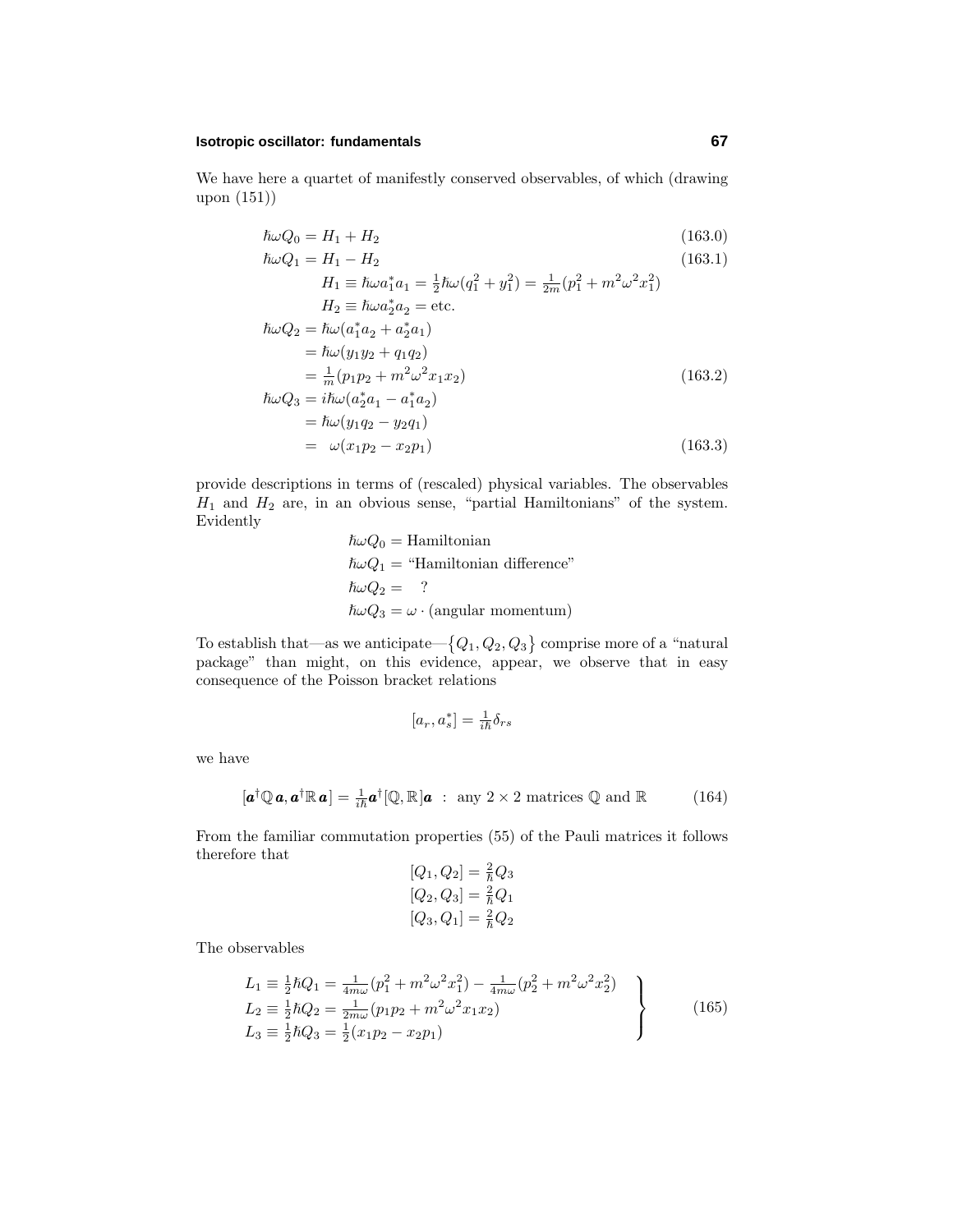therefore satisfy Poisson bracket relations

$$
\begin{aligned}\n[L_1, L_2] &= L_3 \\
[L_2, L_3] &= L_1 \\
[L_3, L_1] &= L_2\n\end{aligned}
$$
\n(166)

familiar from the classical theory of angular momentum—relations well known to be characteristic of the generators of the 3-dimensional rotation group *O*(3).

To remark that the infinitesimial unitary transformation

$$
\mathbf{a} \longrightarrow \mathbf{a} + id\theta \left( \lambda_1 \mathbf{s}_1 + \lambda_2 \mathbf{s}_2 + \lambda_3 \mathbf{s}_3 \right) \mathbf{a} \tag{167.1}
$$

induces an infinitesimal rotation amongst the *Q*'s

$$
\begin{pmatrix}\nQ_1 \\
Q_2 \\
Q_3\n\end{pmatrix} = \begin{pmatrix}\na^{\dagger} s_1 \mathbf{a} \\
a^{\dagger} s_2 \mathbf{a} \\
a^{\dagger} s_2 \mathbf{a}\n\end{pmatrix}
$$
\n
$$
\begin{pmatrix}\nQ_1 + dQ_1 \\
Q_2 + dQ_2 \\
Q_3 + dQ_3\n\end{pmatrix} = \begin{pmatrix}\nQ_1 \\
Q_2\n\end{pmatrix} + id\theta \mathbf{a}^{\dagger} \begin{pmatrix}\n\lambda_1[s_1, s_1] + \lambda_2[s_1, s_2] + \lambda_3[s_1, s_3] \\
\lambda_1[s_2, s_1] + \lambda_2[s_2, s_2] + \lambda_3[s_2, s_3]\n\end{pmatrix} \mathbf{a}
$$
\n
$$
= \begin{pmatrix}\nQ_1 \\
Q_2 \\
Q_3\n\end{pmatrix} - 2id\theta \begin{pmatrix}\n0 & \lambda_2 & -\lambda_3 \\
-\lambda_2 & 0 & \lambda_1 \\
\lambda_1 & -\lambda_1 & 0\n\end{pmatrix} \begin{pmatrix}\nQ_1 \\
Q_2 \\
Q_3\n\end{pmatrix}
$$
\n(167.2)

is to remark simply that oscillator physics has led us back again to a familiar mathematical intersection*...* but this time with a twist: the transformations (167) are canonical in 4-dimensional phase space, Lie-generated by

$$
G = \hbar(\lambda_1 Q_1 + \lambda_2 Q_2 + \lambda_3 Q_3) \tag{168}
$$

The argument hinges on the observation<sup>55</sup> that

$$
[\boldsymbol{a}^{\dagger}\mathbb{Q}\,\boldsymbol{a},\,\boldsymbol{a}]=\tfrac{i}{\hbar}\mathbb{Q}\,\boldsymbol{a}\tag{169}
$$

from which (164) can be recovered as a corollary, and which entails

$$
[G, \mathbf{a}] = i(\lambda_1 s_1 + \lambda_2 s_2 + \lambda_3 s_3) \mathbf{a}
$$
\n(170)

The reconstruction of (167.2) is now so straightforward (but fun!) that I omit the details. While mechanics supplies variables *p* conjugate to the variables *x*,

$$
[\mathbf{a}^\dagger \mathbb{Q} \mathbf{a}, a_r] = \sum \sum Q_{pq} [a_p^* a_q, a_r] = -\sum \sum Q_{pq} \frac{1}{i\hbar} \delta_{pr} a_q = \frac{i}{\hbar} \sum Q_{rs} a_s
$$

 $\overline{\phantom{1}55\,}$  Write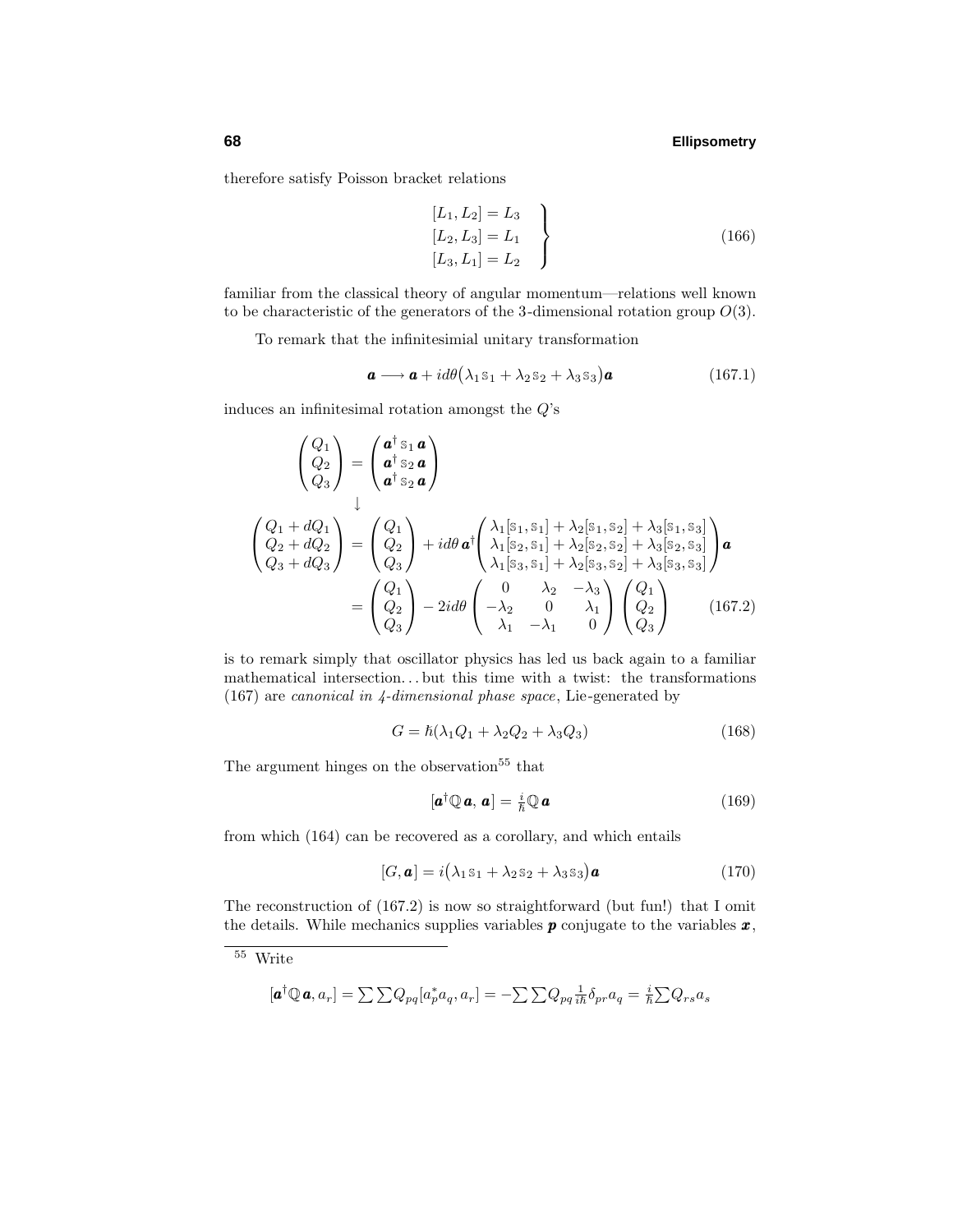#### **"Optical formulation" of driven/damped isotropic oscillator mechanics 69**

and posits the dynamical problem in phase space (where the theory of canonical transformations resides), electrodynamics supplies no variables conjugate to **E**, no "phase space," no "canonical transformations;" it is in that sense that oscillator mechanics has added a new dimension—a "novel twist"—to the nest of ideas introduced into optics by Stokes/Poincaré/Jones.

I would emphasize the the *Q*'s are by nature observables—functions, to be distinguished from their valuations just as, and for the same reason that, we are careful to distinguish the Hamiltonian  $H(\mathbf{x}, \mathbf{p})$  from its valuation *E*. From

$$
[H, Q_r] = \hbar \omega \cdot [Q_0, Q_r] = \hbar \omega \cdot \frac{1}{i\hbar} \mathbf{a}^\dagger [\mathbf{s}_o, \mathbf{s}_r] \mathbf{a} = 0 \tag{171}
$$

we learn that the *Q*'s are conserved observables (constants of the dynmical motion), while from

$$
Q_0^2 - Q_1^2 - Q_2^2 - Q_3^2 = (a_1^* a_1 + a_2^* a_2)^2 - (a_1^* a_1 - a_2^* a_2)^2
$$
  

$$
- (a_1^* a_2 + a_2^* a_1)^2
$$
  

$$
+ (a_1^* a_2 - a_2^* a_2)^2
$$
  

$$
= 0
$$
 (172)

we learn that that *Q*'s are not independent, but subject to a familiar constraint.

The "mechanical Stokes parameters" introduced at (159) are dimensionally "squared lengths," and arise when one looks to the conserved value of the (dimensionless) observables *Q*:

$$
S_{\mu} = (2\hbar/m\omega) \cdot (\text{numerical value of } Q_{\mu})
$$

**13. The driven/damped isotropic oscillator**. The isotropic oscillator has been seen to present us with a theory which is formally homologous to the theory of monochromatic optical beams, and which reveals an especially close relationship to the Jones formalism. The Mueller/Jones calculi are, however, concerned more with "beam manipulation" than with "beam description;" they can, I suppose, be adapted to the theory of oscillators, but the theory of "kicked oscillators"—analogs of beams intercepted by devices—makes no strong claim to our attention. The orbital precession which results from the presence of anharmonicity is (more interestingly) directly analogous to "optical activity," but that also is optico-mechanics which I must on this occasion be content to pass by. Such formal analogies are interesting, but their practical utility tends to be diminished by this physical circumstance: at optical frequencies one cannot "watch" the motion of  $E(t)$ , but one can quite feasibly watch the motion of *x*(*t*). The optician and the mechanic find themselves in fundamentally different situations, and in some respects it becomes artificial for one to borrow the tools of the other. On such grounds one expects the optico-mechanical analogy to acquire deepened interest when looks to the quantum theory of the isotropic oscillator. Of the several things that optics has to say to classical mechanics, I am motivated to look here only to one.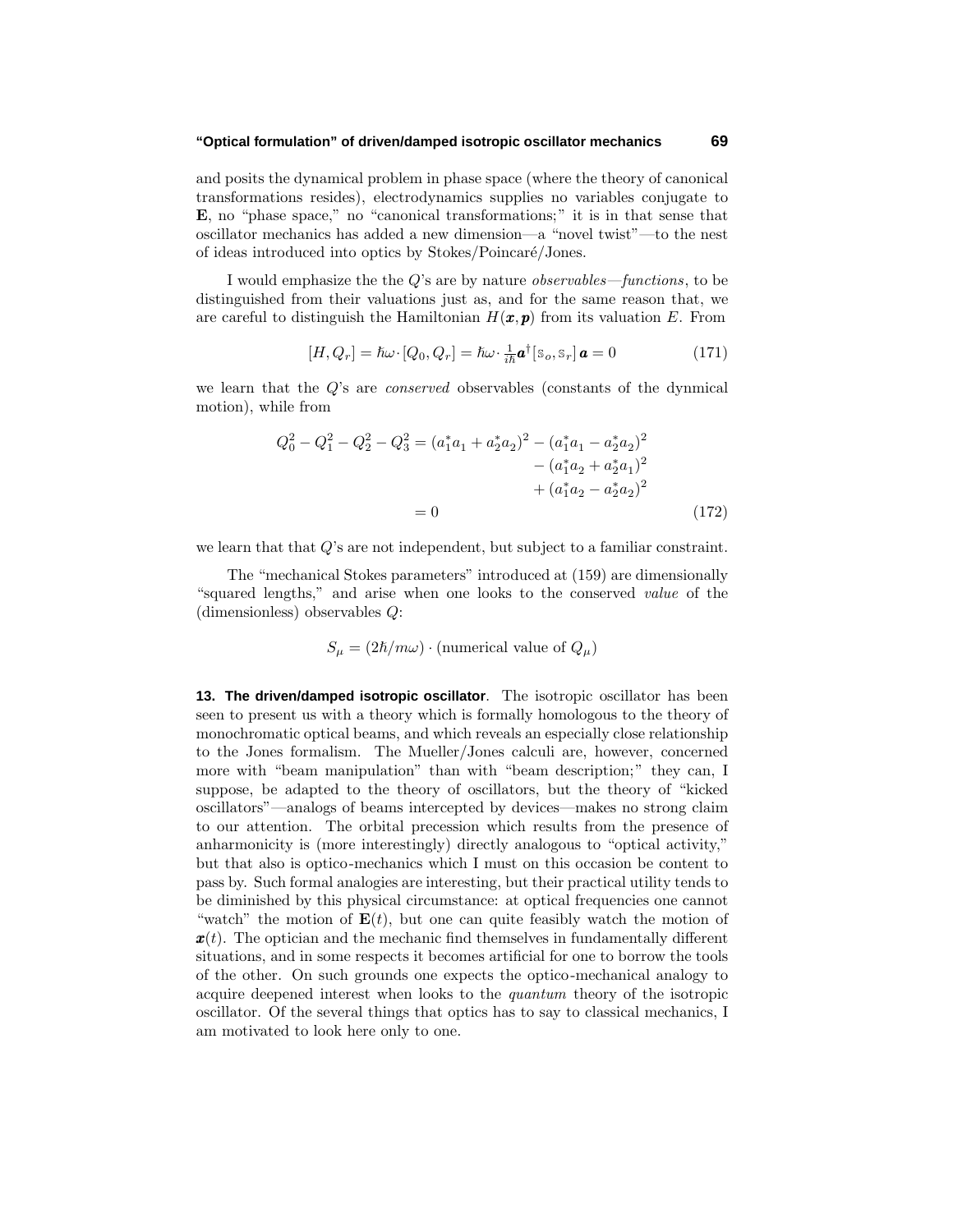To describe a driven isotropic oscillator we write

$$
\ddot{x}_1 = -\omega^2 x_1 + f_1(t) \n\ddot{x}_2 = -\omega^2 x_2 + f_2(t) \qquad (173)
$$

Which is to say: we write (compare(150.1))

$$
H(x,p) = \frac{1}{2m} \{ (p_1^2 + p_2^2) + m^2 \omega^2 (x_1^2 + x_2^2) \} - m \{ x_1 f_1(t) + x_2 f_2(t) \}
$$
 (174)

giving

$$
\dot{x}_1 = \frac{1}{m}p_1
$$
  
\n
$$
\dot{p}_1 = -m\omega^2 x_1 + mf_1(t)
$$
  
\n
$$
\dot{x}_2 = \frac{1}{m}p_2
$$
  
\n
$$
\dot{p}_2 = -m\omega^2 x_2 + mf_2(t)
$$

from which (173) can be recovered. In the notation introduced at (145) we therefore have

$$
\dot{\mathbf{a}} = -i\omega \mathbf{a} + i\mathbf{g}(t) \tag{175}
$$

with  $g \equiv \sqrt{m/2\hslash \omega} f$ . If  $A \equiv a(0)$  is prescribed, then the solution of (175) can be described

$$
\boldsymbol{a}(t) = e^{-i\omega t} \Big\{ \boldsymbol{A} + i \int_0^t e^{i\omega s} \boldsymbol{g}(s) \, ds \Big\} \tag{176}
$$

To accommodate damping—mechanical analog of beam progress through an absorbtive medium—we might proceed phenomenologically, writing

(173) 
$$
\longrightarrow \begin{cases} \ddot{x}_1 = -2\gamma \dot{x}_1 - \omega^2 x_1 + f_1(t) \\ \ddot{x}_2 = -2\gamma \dot{x}_2 - \omega^2 x_2 + f_2(t) \end{cases}
$$

or perhaps (and even though such equations clearly fail the canonicity test

$$
\partial \dot{x}_i / \partial x_j = \partial^2 H / \partial p_i \partial x_j = -\partial \dot{p}_j / \partial p_i
$$

and therefore cannot be obtained from a Hamiltonian)

$$
\begin{aligned}\n\dot{\boldsymbol{x}} &= \frac{1}{m}\boldsymbol{p} \\
\dot{\boldsymbol{p}} &= -2\gamma \boldsymbol{p} - m\omega^2 \boldsymbol{x} + m\boldsymbol{f}\n\end{aligned}
$$
\n(177)

which can also be expressed

$$
\dot{a} = -(\gamma + i\omega)a + \gamma a^* + ig \n\dot{a}^* = -(\gamma - i\omega)a^* + \gamma a - ig
$$
\n(178)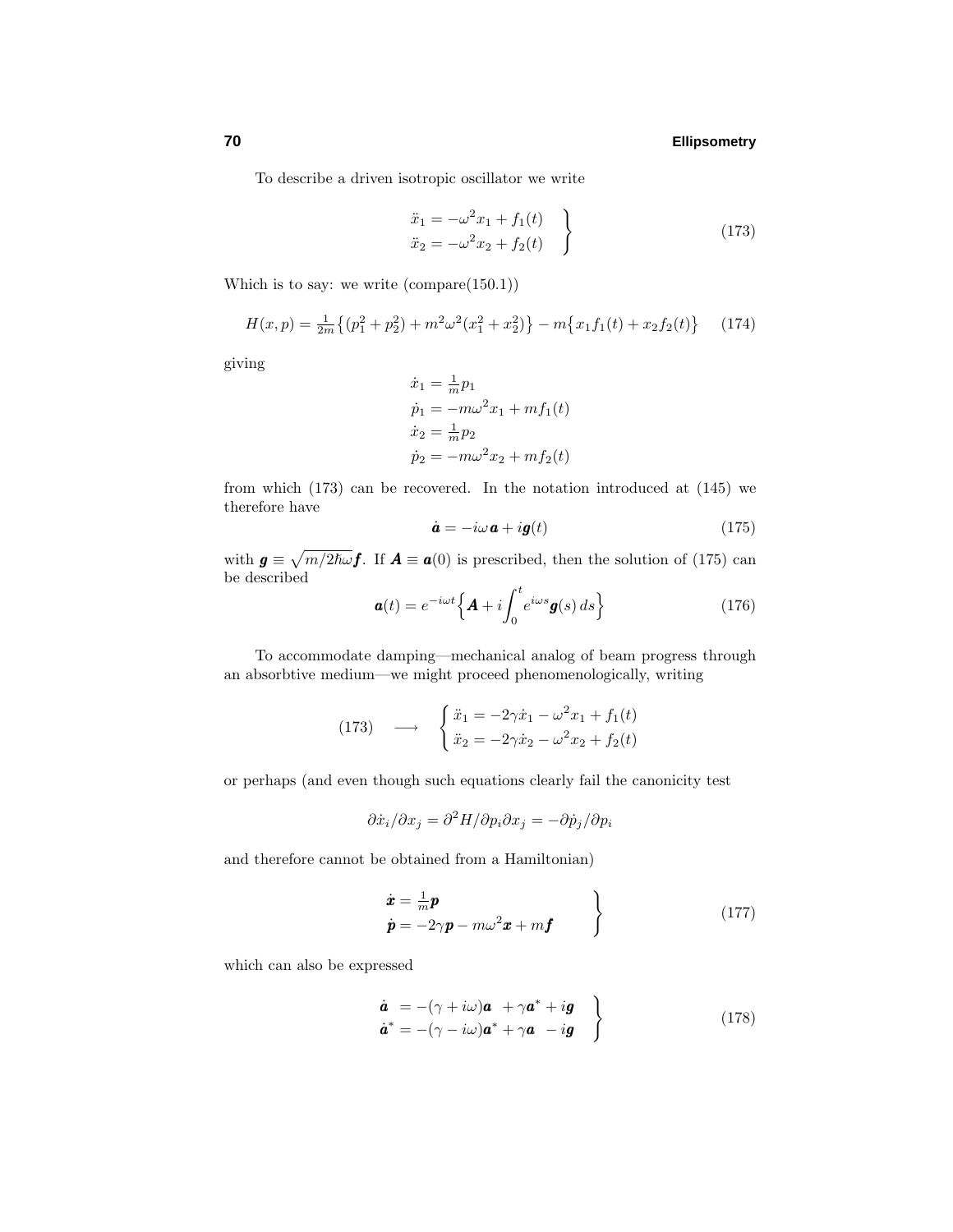#### **2-dimensional Kepler problem: fundamentals 71**

with  $g(t) \equiv \sqrt{m/2\hslash \omega} f(t)$ . From the coupled system (178) it follows that (in the absence of forcing:  $g = 0$ ) energy dies exponentially, but with a gurgle<sup>56</sup>

$$
\dot{E} = -2\gamma E + \underbrace{\gamma \hbar \omega (\mathbf{a}^* \mathbf{\cdot} \mathbf{a}^* + \mathbf{a} \mathbf{\cdot} \mathbf{a})}_{\text{``gurgle''}}
$$

A cleaner theory results if in place of (178) we write the uncoupled system

$$
\dot{a} = -(\gamma + i\omega)a + ig \n\dot{a}^* = -(\gamma - i\omega)a^* - ig
$$
\n(179)

—which step we might attempt to justify on the grounds that

- the uncoupled system is easier to solve (one has only to adjust  $(176)$ );
- energy dies more comfortably (no gurgle:  $\dot{E} = -2\gamma E$ );
- the theory is only intended to be "phenomenological" anyway.

The point is that—whether one works from (176) or from some more elaborate variant—the installation of driving forces and/or damping induces

$$
\mathbf{a}(t) = e^{-i\omega t} \mathbf{A} \quad \longrightarrow \quad \mathbf{a}(t) = e^{-i\omega t} \mathbf{A}(t)
$$

and lends *t*-dependence to the associated "mechanical Stokes parameters"

$$
S_{\mu} \quad \longrightarrow \quad S_{\mu}(t)
$$

We are in position, therefore, to bring optical language and methods (partial polarization, coherence/correlation) to the description of "tickled isotropic oscillators" (oscillators in weak magnetic fields, oscillators subject to stochastic perturbation, etc.). And to bring notions borrowed from oscillator theory (resonance) to the description of optical phenomena (laser beam production by stimulated emission). I shall, on this occasion, venture down none of those side trails, though they appear to be fairly easy hikes.

**14. Fundamentals of the 2-dimensional Kepler problem.** Bertrand's theorem<sup>57</sup> asserts that precisely two central potentials

- the isotropic oscillator potential  $U(r) = \frac{1}{2}kr^2$ , and
- the Coulomb potential  $U(r) = -k/r$  ( $k > 0$ )

have the property that all bound orbits close upon themselves. As it happens,

 $56$  See ANALYTICAL METHODS OF PHYSICS  $(1981)$ , p. 170.

<sup>&</sup>lt;sup>57</sup> Joseph Bertrand ( $1873$ ). See §3-6 and the detailed discussion which appears as Appendix A in H. Goldstein's *Classical Mechanics*  $(2<sup>nd</sup>$  edition 1980). Goldstein cites as his source H. C. Plummer, An Introductory Treatise on Dynamical Astronomy (1918, reprinted in 1960). For a useful sketch see  $\S 2.3.3$ in J. V. José & E. J. Saletan, *Classical Dynamics* (1998), and for a much deeper and more modern account of what the author calls the "Bertrand-Königs" theorem" see  $\S$ §4.4 & 4.5 in J. L. McCauley, Classical Mechanics (1997).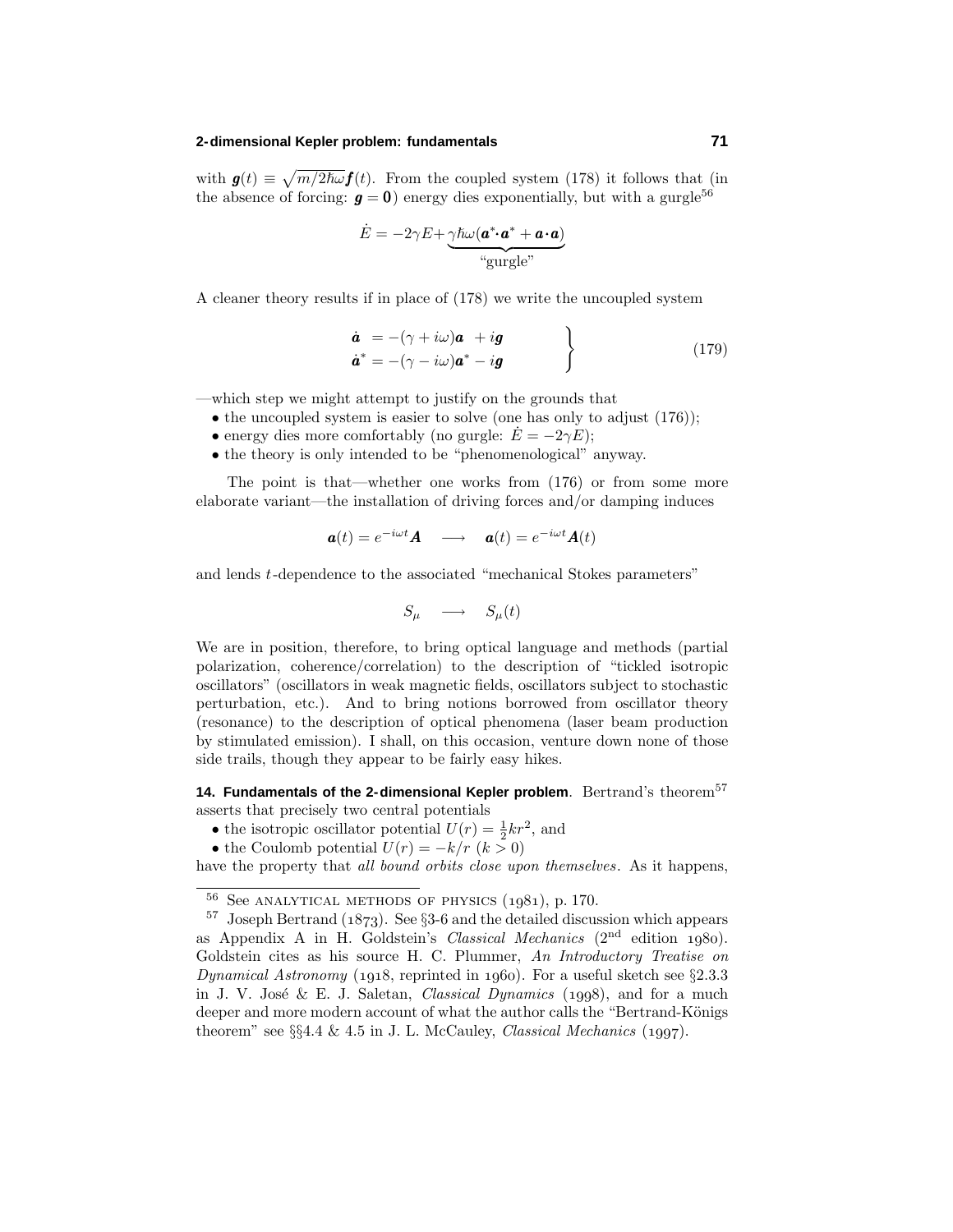the bound orbits are in both cases elliptical, though with this difference:

• the force center marks the center of the orbital ellipse in the former case;

• the force center marks one focus of the orbital ellipse in the letter case.

And it is from the former case to the latter that we now turn.

Central force motion lies necessarily in a plane, and classically we lose nothing (but gain in the elimination of some extraneous clutter) if we restrict our attention to the physics *written onto the orbital plane*.<sup>58</sup> We look, therefore, to the "2-dimensional Kepler problem"

$$
H = \frac{1}{2m}(p_1^2 + p_2^2) - k(x_1^2 + x_2^2)^{-\frac{1}{2}}
$$
\n(180)

Recently I have had occasion<sup>59</sup> to explore ramifications of a fact which came accidentally to my attention in quite another connection; $60$  namely, that the problem thus posed is "separable in the sense of Liouville" in infinitely many distinct coordinate systems—the elliptic (or "confocal conic") coordinate systems which have

- one focus coincident with the force center
- the other (empty) focus positioned arbitrarily

and from which the more familiar polar and confocal parabolic coordinates can be recovered as limiting cases. Liouville's argument yields a separation constant which, when described in terms of phase coordinates  $\{\boldsymbol{x}, \boldsymbol{p}\}\,$ , acquires the status of a conserved observable

$$
[H, G] = 0 \quad \text{with} \quad G = ma^2H + m\mathbf{a} \cdot \mathbf{K} + \frac{1}{2}L^2 \tag{181}
$$

where  $a^2 \equiv \mathbf{a} \cdot \mathbf{a}$ ,  $\mathbf{a}$  locates the "center" of the elliptic coordinate system (bisector of the line linking the occupied focus (origin) to the empty focus) and

$$
L \equiv x_1 p_2 - x_2 p_1 \tag{182.1}
$$

$$
K_1 \equiv +\frac{1}{m}p_2L - kx_1 \frac{1}{\sqrt{x_1^2 + x_2^2}}
$$
  
\n
$$
K_2 \equiv -\frac{1}{m}p_1L - kx_2 \frac{1}{\sqrt{x_1^2 + x_2^2}}
$$
\n(182.2)

Since **a** is arbitrary, we are, in effect, supplied at  $(181)$  with a population of three conserved observables:

$$
[H, L] = [H, K_1] = [H, K_2] = 0 \tag{183}
$$

<sup>58</sup> In "Classical/quantum theory of 2-dimensional hydrogen" (Reed College Physics Seminar Notes 1999) I draw attention to the fact that such simplification is not permitted quantum mechanically; most conspicuous among its several defects is the fact that it leads to the wrong energy spectrum.

 $59$  "Reduced Kepler Problem in elliptic coordinates" (1998).

<sup>60</sup> "Kepler Problem by descent from the Euler Problem" (Physics Seminar Notes  $1996$ .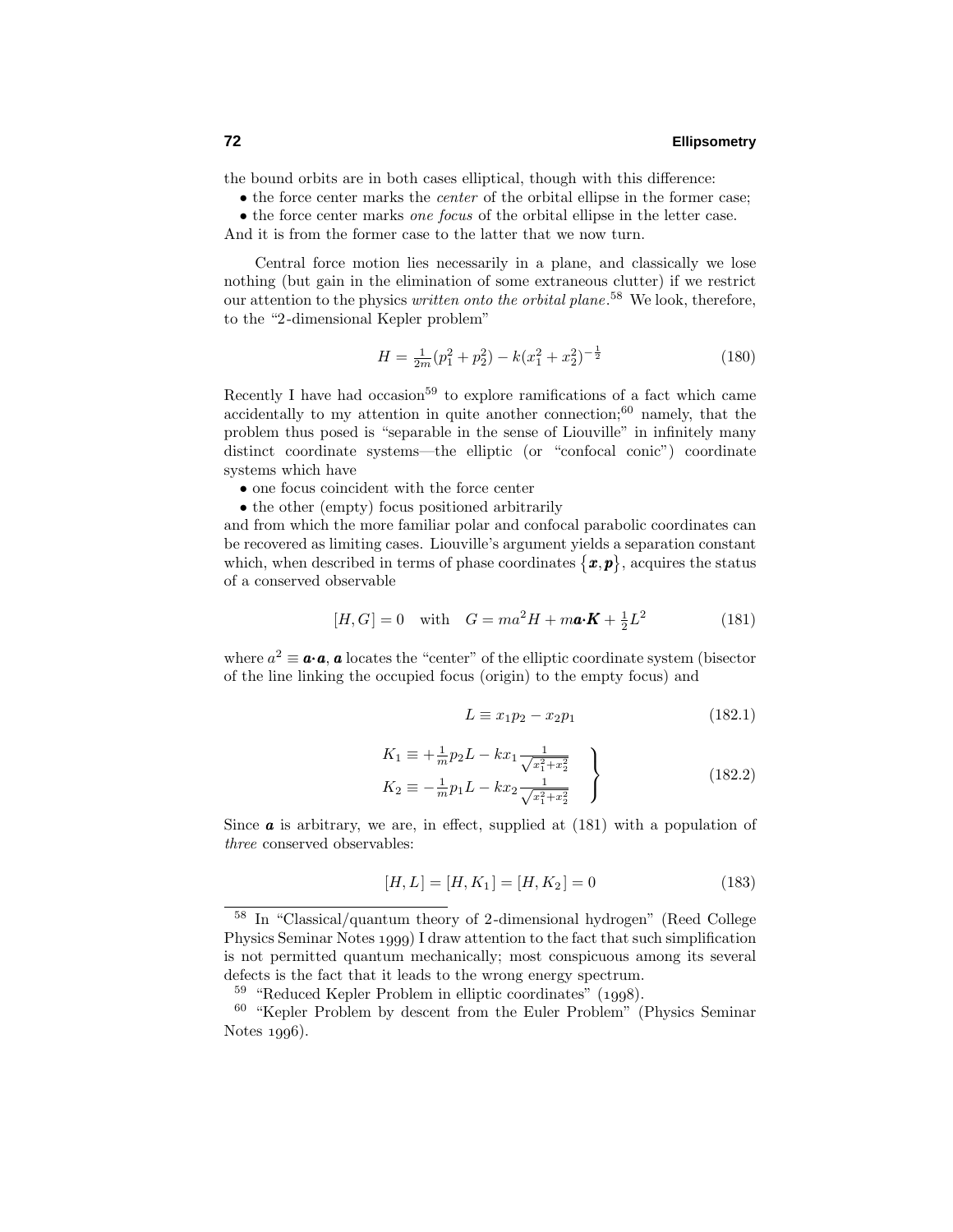#### **2-dimensional Kepler problem: fundamentals 73**

The argument is pretty, but for the purposes immediately at hand superfluous; it is sufficient to remark that the constructions (182) and Keplerean conservation laws (183) are "well-known," as indeed they are: *L* is just the angular momentum (component normal to the orbital plane), and its conservation a reflection of the rotational symmetry of the system, while  $K$  is the celebrated "Runge-Lenz vector"<sup>61</sup> (component lying in the orbital plane), called into being as a conserved object by the fact of orbital closure. Equations (183) are susceptible to direct computational verification, so stand on their own legs, independently of the support of any elaborate theory, however "illuminating" such support may be. Direct computation reveals, moreover, that

$$
[L, K_1] = K_2
$$
  
\n
$$
[K_2, L] = K_1
$$
  
\n
$$
[K_1, K_2] = -\frac{2}{m}H \cdot L
$$

which expresses "algebraic closure" in the Poisson bracket sense. If, motivated by this result, we define

$$
J_1 \equiv K_1 / \sqrt{-\frac{2}{m}H}
$$
  
\n
$$
J_2 \equiv K_2 / \sqrt{-\frac{2}{m}H}
$$
  
\n
$$
J_3 \equiv L
$$
\n(184)

then we achieve

$$
\begin{aligned}\n[J_3, J_1] &= J_2 \\
[J_2, J_3] &= J_1 \\
[J_1, J_2] &= J_3\n\end{aligned}
$$
\n(185)

The observables  $\{J_1, J_2, J_3\}$  are co-dimensional (each has the dimension of action), and within the bound sector of phase space each is real.

Each solution  $\{\boldsymbol{x}(t),\boldsymbol{p}(t)\}\)$  draws a closed curve C in 4-dimensional phase space. Each such  $C$  is inscribed simultaneously on

- a 3-dimensional surface  $\Sigma_H$  of constant *H*;
- a 3-dimensional surface  $\Sigma_{J_1}$  of constant  $J_1$ ;
- a 3-dimensional surface  $\Sigma_{J_2}$  of constant  $J_2$ ;
- a 3-dimensional surface  $\Sigma_{J_3}$  of constant  $J_3$ .

But  $\Sigma_H \cap \Sigma_{J_1} \cap \Sigma_{J_2} \cap \Sigma_{J_3}$  is a point (not a curve) unless the observables in

 $61$  For a good account of the basic theory see §3-9 in Goldstein's  $2<sup>nd</sup>$  edition. In "Prehistory of the 'Runge-Lenz' vector" (AJP **43**, 737 (1975)) Goldstein traces the history of what he calls the "Laplace-Runge-Lenz vector" back to Laplace  $(1799)$ . Reader response to that paper premitted him in a subsequent paper ("More on the prehistory of the Laplace-Runge-Lenz vector," AJP **44**, 1123 (1976)) to trace the idea back even further, to the work of one Jakob Hermann (1710) and its elaboration by Johann Bernoulli (1712). Goldstein's revised suggestion that  $K$  be called the "Hermann-Bernoulli-Laplace vector" seems unlikely to catch on, historical justice notwithstanding.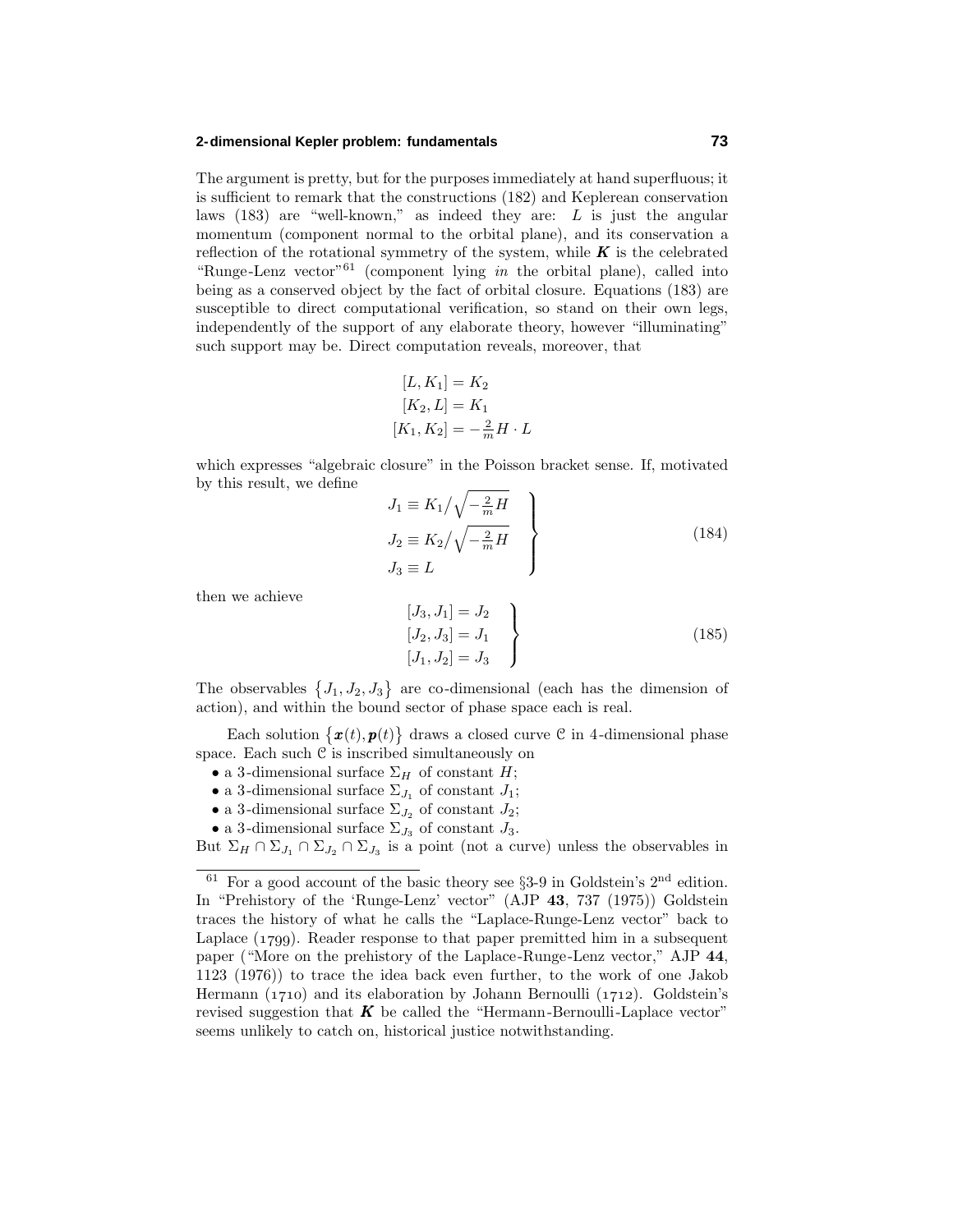question are subject to a constraint (functionally interdependent)*...* and indeed: computation (executed on a hunch, and made feasible only with the assistance of *Mathematica*) gives

$$
K_1^2 + K_2^2 - \frac{2}{m}H \cdot L^2 = k^2 \tag{186.1}
$$

of which

$$
H \cdot (J_1^2 + J_2^2 + J_3^2) = -\frac{1}{2} m k^2 \tag{186.2}
$$

and

$$
J_0^2 - J_1^2 - J_2^2 - J_3^2 = 0
$$
\n
$$
J_0^2 \equiv -\frac{1}{2} m k^2 / H
$$
\n(186.3)

provide alternative formulations. The quantum analog of pretty result was noted (no small accomplishment!) and used to critical effect by Pauli in work to which I have several times alluded.<sup>62</sup> Notice that  $(186)$  holds meaningfully throughout phase space (not just in the bound sector), since it involves no expressions of the form  $\sqrt{\text{negative}}$ . From (186.1) we learn that

$$
K^2 = k^2 + \frac{2}{m} E \ell^2
$$
 (187)

where

 $K \equiv$  conserved numerical *magnitude* of the Lenz vector **K**  $E \equiv$  energy (conserved numerical value of the Hamiltonian *H*)  $\ell \equiv$  angular momentum (conserved numerical value of *L*)

We learn, in other words, that the new information conveyed by *K* resides not in its magnitude (which is implicit in the values of  $E$  and  $\ell$ ) but in its *direction* (as indicated by  $\hat{K}$ ) which—familiarly, but as I now demonstrate—indicates the orientation of the principal axis of the orbital ellipse. Write

$$
\boldsymbol{K} = \begin{pmatrix} K_1 \\ K_2 \\ 0 \end{pmatrix}, \quad \boldsymbol{x} = \begin{pmatrix} x_1 \\ x_2 \\ 0 \end{pmatrix}, \quad \boldsymbol{p} = \begin{pmatrix} p_1 \\ p_2 \\ 0 \end{pmatrix}, \quad \boldsymbol{L} = \begin{pmatrix} 0 \\ 0 \\ \ell \end{pmatrix}
$$

and observe that (182.2) can be notated

$$
\boldsymbol{K} = \frac{1}{m}\,\boldsymbol{p} \times \boldsymbol{L} - \frac{k}{r}\,\boldsymbol{x} \tag{188}
$$

Look—as a matter merely of computational convenience—to either of the two points at which the orbit crosses the principal axis (Figure 9). At such points it becomes *obvious* that *K runs parallel to the principal axis (because*  $p \times L$ *)* and *x* both do), which was the point at issue. Dotting (188) into itself, one is led back again (this time by the most elementary of means) to (187).

 $\frac{62}{10}$  See §3 in some previously cited Seminar Notes.<sup>58</sup>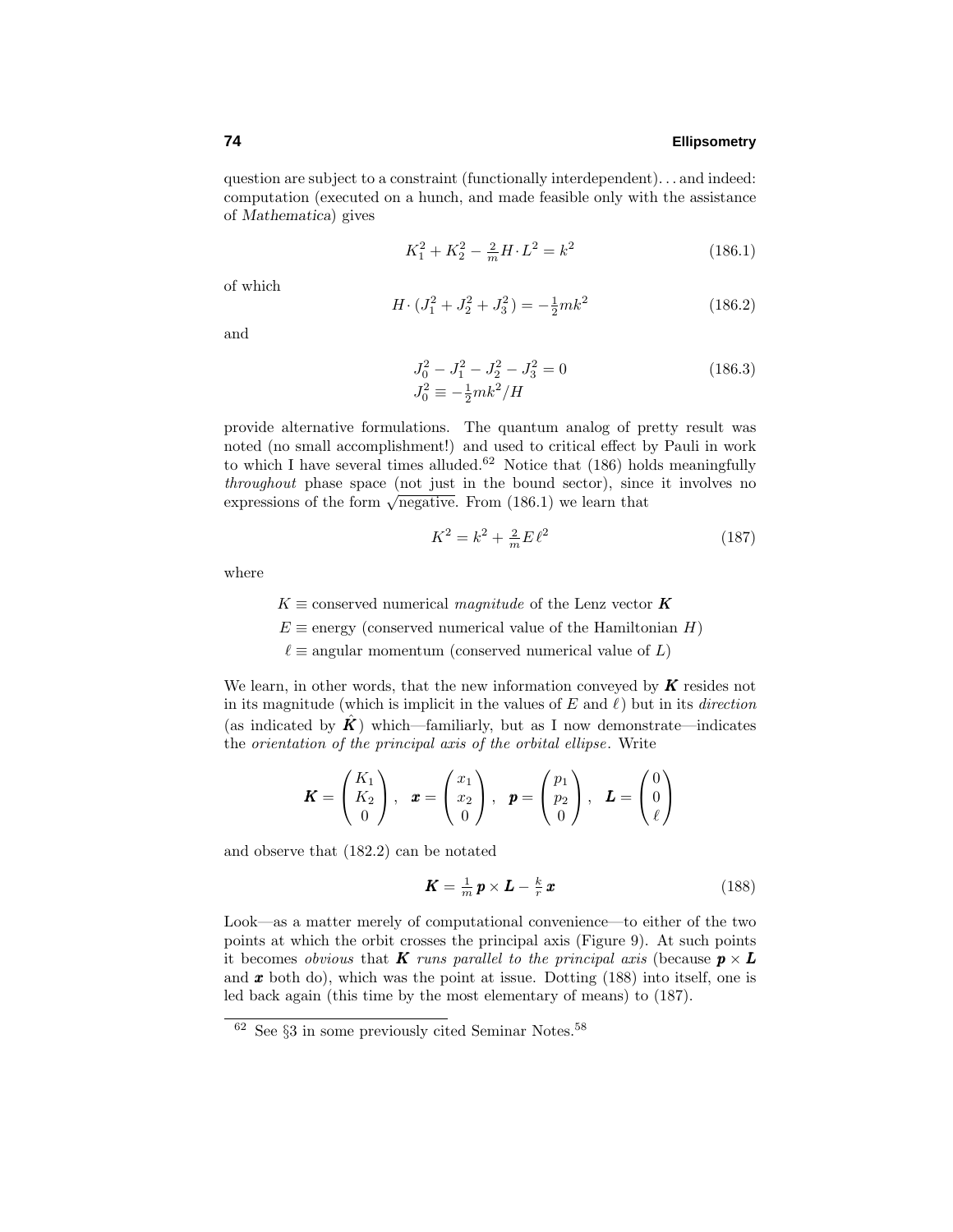

FIGURE 9: Notation employed in the following discussion.

Working from the figure, we have  $\ell = (a + f)p = (a - f)q$  and

$$
E = \frac{1}{2m}p^2 - \frac{k}{a+f} = \frac{1}{2m}q^2 - \frac{k}{a-f}
$$

giving  $E = \frac{1}{2m} \left(\frac{\ell}{a \pm f}\right)^2 - \frac{k}{a \pm f}$  whence

$$
(a \pm f)^2 + \frac{k}{E}(a \pm f) - \frac{\ell^2}{2mE} = 0
$$

Therefore

$$
a \pm f = -\frac{k}{2E} \pm \frac{1}{2} \sqrt{\left(\frac{k}{E}\right)^2 + \frac{2\ell^2}{mE}}
$$
  
=  $-\frac{k}{2E} \pm \frac{1}{2} \sqrt{\left(\frac{K}{E}\right)^2}$  by (187)

from which we conclude that

- the semi-major axis *a* depends only upon the energy (which for bound states is negative):  $a = -\frac{k}{2E}$
- the focal length  $f$  depends upon  $E$  and  $\ell$ , but upon the latter only as it enters into the construction (187) of *K*:  $f = -\frac{K}{2E}$
- the semi-minor axis  $b = \sqrt{a^2 f^2}$  can be described  $b = \sqrt{-\ell^2/2mE}$ , which in the circular case  $a = b$  entails  $E = -mk^2/2\ell^2$ .
- the ellipticity of the orbital ellipse can be described

$$
ellipticity e \equiv f/a = K/k \tag{189}
$$

• I assert in advance of proof (see the final paragraph of this section) that *K* is directed *toward the perihelion* (orbital point of closest approach).

The vector  $p(t)$  traces in momentum space a curve  $\mathcal H$  (projectively related to  $\mathcal{C}$ ) which was apparently first studied by Hamilton,<sup>63</sup> and was called by him

 $63$  See Chapter 24 of T. L. Hankins' Sir William Rowan Hamilton (1980) and the second of the Goldstein papers cited above.<sup>61</sup> It was in connection with this work—inspired by the discovery of Neptune  $(1846)$ —that Hamilton was led to the independent reinvention of the "Hermann-*...*-Hamilton-*...*-Lenz vector."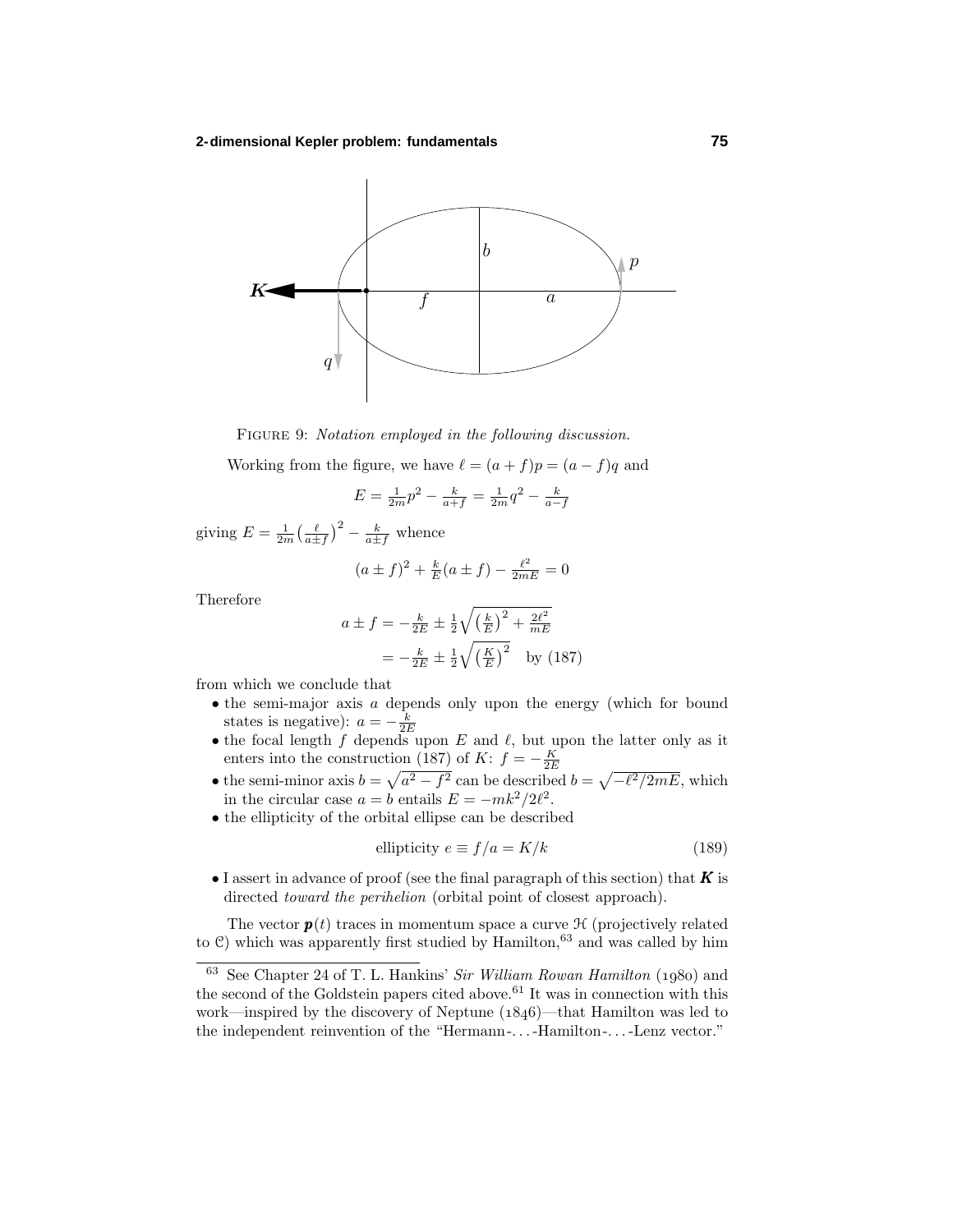

FIGURE 10: Keplerean orbit  $\mathcal G$  superimposed upon the hodograph H. It was Hamilton's discovery that the Keplerean hodograph is circular, dentered on a line which stands normal to the principal axis at the force center. *Q* identifies the momentum at perihelion, and *q* the associated orbital tangent. The dogleg construction  $OP = OC + CP$  illustrates the meaning of (190), and dashed lines indicate how points on the hodograph are to be associated with tangents to the orbit.

the "hodograph." Working from (188), we have

$$
\pmb{K}_{\! \perp} \equiv \pmb{L} \times \pmb{K} = \tfrac{1}{m} \ell^2 \pmb{p} - \tfrac{k}{r} \pmb{L} \times \pmb{x}
$$

giving

$$
\mathbf{p} = (m/\ell^2)\mathbf{K}_{\perp} + (mk/\ell^2)\mathbf{L} \times \hat{\mathbf{x}} \tag{190}
$$
  
= (constant vector of length  $\frac{mK}{\ell}$ )  
+ (vector that traces a circle of radius  $\frac{mk}{\ell}$ )

From (187) it follows that  $(\text{radius})^2 - (\text{displacement})^2 = -2mE > 0$ : we are brought to the striking conclusion—illustrated in Figure 10, and apparently overlooked by Newton—that the Keplerean hodograph is *circular*, and envelops the origin (or doesn't) according as the spatial orbit is bound (or or unbound).

While projection of C onto momentum space yields the relatively unfamiliar curve  $\mathcal H$  just described, projection onto configuration space yields a curve  $\mathcal G$  the curve traced by  $\mathbf{x}(t)$ —which is the opposite of unfamiliar, which can fairly be considered to mark the birthplace of modern physics; the elliptic figure of G was discovered observationally by Kepler, and Newton's accomplishment was to proceed from the figure to the underlying force law. Only after several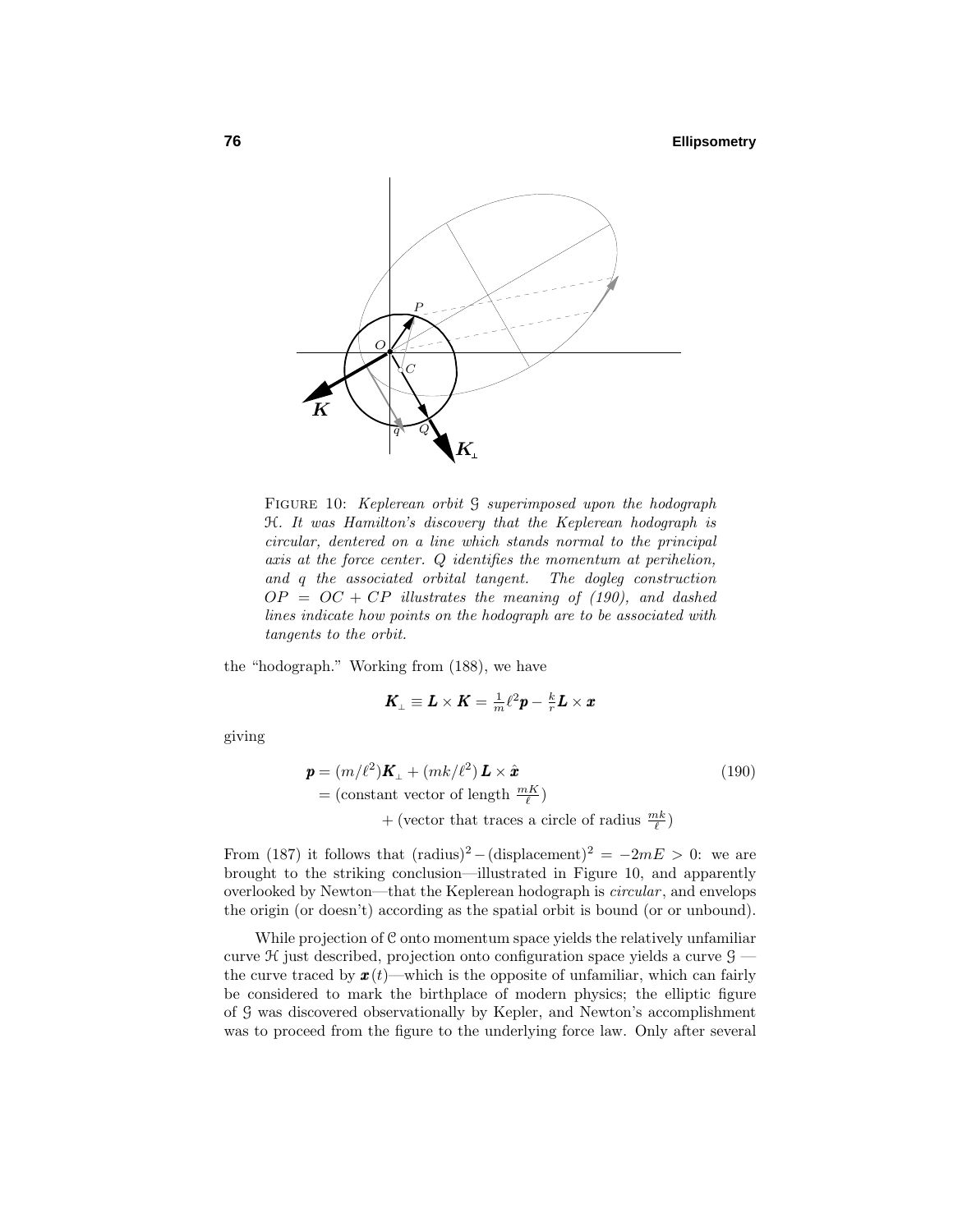### **2-dimensional Kepler problem: fundamentals 77**

decades did people—people of Jakob Hermann's generation—look to the reverse problem, the problem of deducing the orbit from the postulated force law. It is by entrenched tradition (but also for good reason: ask the founding fathers of theoretical mechanics) that we look upon

force law → orbit

as an allusion to the "direct" problem of dynamics, and it is to an elegantly swift approach to the solution of the "direct Kepler problem"—devised by Gibbs in the  $1890'$ s—that I now turn.<sup>64</sup>

The first part of Gibbs' masterful argument (to which I will soon return) culminates in the "invention" of  $\boldsymbol{K}$  as a "constant of integration" (and a constant therefore of the motion).<sup>65</sup> We, however, are in position to consider that point already established, and to proceed directly to the final lines of his argument. Construct

$$
\begin{aligned} \boldsymbol{x} \cdot \boldsymbol{K} &= \frac{1}{m} \, \boldsymbol{x} \cdot (\boldsymbol{p} \times \boldsymbol{L}) - \frac{k}{r} \, \boldsymbol{x} \cdot \boldsymbol{x} \\ &= \frac{1}{m} \, \boldsymbol{L} \cdot (\boldsymbol{x} \times \boldsymbol{p}) - kr \\ &= \frac{1}{m} \ell^2 - kr \end{aligned}
$$

At (189) we established  $\mathbf{K} = ke\hat{\mathbf{K}}$ , so writing  $\mathbf{x} \cdot \mathbf{K} = ker \cos \theta$  we have

$$
r = \frac{\ell^2}{mk} \frac{1}{1 + e \cos \theta} \tag{191}
$$

which we recognize to be the polar description of an ellipse  $\mathcal{G}$ , with

- one focus at the origin;
- eccentricity *e*;
- principal axis pointed out by  $\hat{K}$ .

I look back now to the first part of Gibbs' argument. From the equation of motion

$$
m\ddot{\bm{x}}=-\tfrac{k}{r^3}\bm{x}
$$

it follows that  $\frac{d}{dt}(\boldsymbol{x} \times m\dot{\boldsymbol{x}}) = \mathbf{0}$ , from which Gibbs obtains the angular momentum vector as a "constant of integration:"

$$
\pmb{x}\times m\dot{\pmb{x}} = \pmb{L} \quad : \quad \text{constant}
$$

<sup>64</sup> My source is §61 Example 3 in J. W. Gibbs & E. B. Wilson's Vector Analysis (1901). Gibbs' primary intent was to demonstrate the utility of his new "vector analysis," and it was as an incidental by-product of his argument that he was led to reinvention of the  $K$ -vector. As I understand the situation, is was from Gibbs that Runge borrowed his (similarly pedagogical) discussion, and from Runge that Lenz borrowed the  $K$  which he introduced into the "old" quantum theory of the hydrogen atom," with results which are remembered only because they engaged the imagination of the young Pauli.<sup>58</sup>

 $65$  The argument was intended to illustrate the main point of Gibbs'  $§61$ , which is that "the...*integration* of vector equations in which the differentials depend upon scalar variables needs but a word."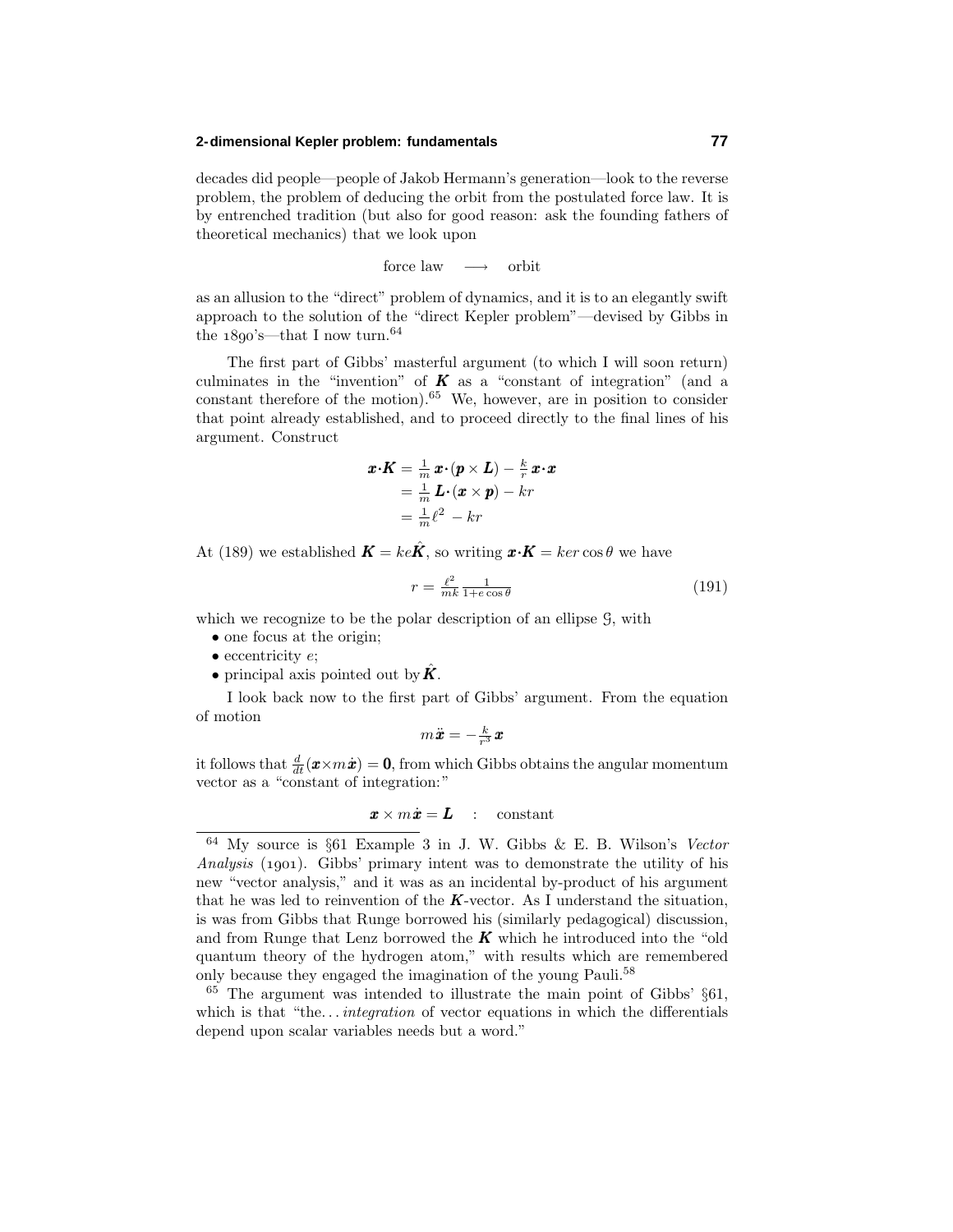Construct

$$
\ddot{\bm{x}}\times\bm{L}=-\tfrac{k}{r^3}\bm{x}\times\bm{L}
$$

and notice that

left hand side = 
$$
\frac{d}{dt} \{ m\dot{x} \times L \}
$$
  
right hand side =  $-\frac{m k}{r^3} x \times (x \times \dot{x})$   
=  $-\frac{m k}{r^3} \{ (\dot{x} \cdot \dot{x}) \dot{x} - (\dot{x} \cdot \dot{x}) \dot{x} \}$   
=  $-\frac{m k}{r^3} \{ (r \dot{r}) \dot{x} - r^2 \dot{x} \}$   
=  $\frac{d}{dt} \{ m k \frac{1}{r} \dot{x} \}$ 

which entail

$$
\dot{\bm x}\times\bm L=k\textstyle{\frac{1}{r}}\bm x+\bm K
$$

where

 $\boldsymbol{K} = \dot{\boldsymbol{x}} \times \boldsymbol{L} - k \frac{1}{r} \boldsymbol{x}$  : constant of integration

precisely reproduces the definition (188) of the "Runge-Lenz vector"! Gibbs makes no big deal of his accomplishment, cites no reference,  $66$  seems quite content to move directly to his immediate objective—the construction of G.

In work cited earlier<sup>58−60</sup> one component of **K** emerges as a "separation" constant," and the other components are obtained by "Poisson bracket closure." Gibbs' argument yields all components of *K* simultaneously, as a vector-valued "constant of integration"*...* which is horse of a different color.

The arguments used above to construct  $\mathcal{G}$  and  $\mathcal{H}$  are charming in their simple brevity, and both hinge on properties of *K*. How does it happen that such arguments were much better known a century and more ago than they are today? The answer, I think, can be found in the onset of a pedagogical tradition which treats the Kepler problem as an incidental instance of the *general* central force problem—a tradition which de-emphasizes all that is special about and peculiar to the Kepler problem (most notably, the existence of the conserved vector  $K$ ). The material thus eliminated is, of course, precisely the material most directly relevant to understanding "multiple separability," "hidden symmetry" and other deep ramifications of Bertrand's theorem.

One dangling detail: It has been asserted that "*K* is directed toward the perihelion." We are in position now to supply the demonstration. At perihelion, (188) assumes the form

> $\mathbf{K} =$  (vector of length  $\ell^2/mr_{\text{min}}$  directed toward perihelion) + (vector of length *k* directed toward aphelion)

<sup>66</sup> Vector Analysis was written by Wilson (Gibbs' recent student) on the basis of class notes Gibbs had been using for nearly twenty years. It contains no bibliography, no reference to the literature apart from an allusion to work of Heaviside and Föppl which can be found in Wilson's General Preface.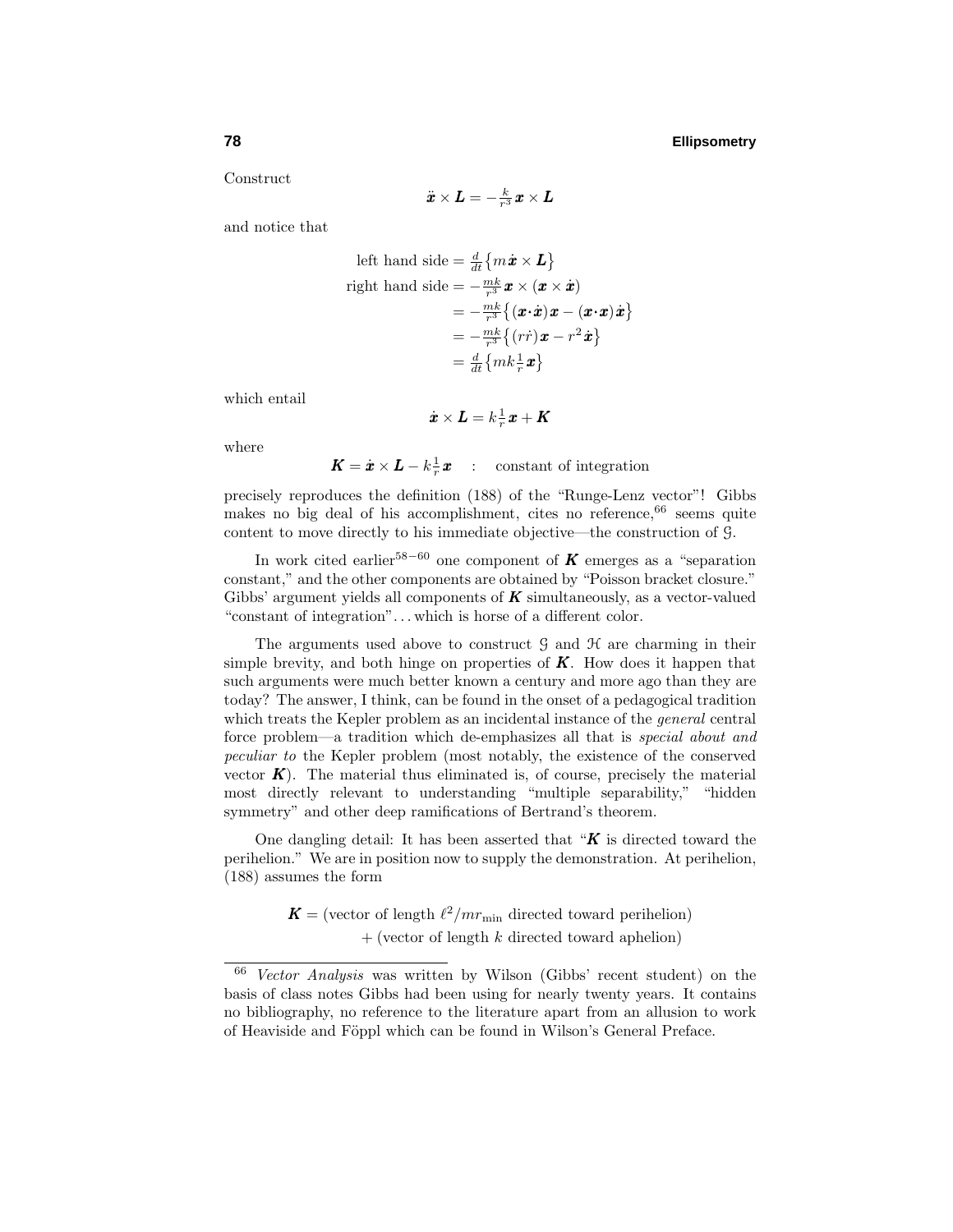#### **Keplerean Stokes parameters 79**

But it is an implication of (191) that

$$
(\ell^2/mr_{\min})-k=ke
$$

so for non-circular orbits  $(e > 0)$  the former vector predominates, which secures the assertion. Note that in the contrary circumstance the sign of  $K_1 \equiv L \times K$ would be reversed, the center of the hodograph would be displaced in the wrong direction, and the physical consequences (see again Figure 10) would be absurd. From results now in hand it becomes possible to state that the center of the orbital ellipse resides at

$$
\boldsymbol{C}=-f\hat{\boldsymbol{K}}=-(f/ke)\boldsymbol{K}=-(a/k)\boldsymbol{K}
$$

**15. Stokes parameters for Keplerean orbits**. The ellipses latent in light beams and contemplated by Stokes are drawn in "electric 2-space" and detected by photometric techniques special to optics, but are in all other respects—including the temporal aspects of their production—homologous to those traced in physical 2-space by harmonically bound mass points. Bound orbits encountered in connection with the Kepler problem are similarly figured ("an ellipse is an ellipse") and live similarly in "physical 2-space," but they are (with respect to the force center: see Figure 11) *eccentrically positioned*, and their *temporal* production is distinctive.<sup>67</sup> My objective here will be to develop the details of a point so small as to be almost obvious: Stoke's parameters can be pressed into service as "descriptors of Keplerean orbits" if the circumstances just italicized are discarded. The discussion will merit the effort if and to the extent that it opens a window onto the underlying dynamics of the Kepler problem.

Abandonment of "eccentric position" as a consideration makes it natural to place the coordinate origin at the center of the orbital ellipse. Such a step may seem alien to the physics of the problem, but is sanctioned by a tradition which is in fact older than the physics: Kepler himself—whose (pre-Newtonian!) work sought only to sift kinematical principles from the observational data found it convenient (having established in his  $1<sup>st</sup>$  Law that planetary orbits are elliptical) to work in the *principal axis frame of the orbital ellipse* (Figure 12). And so also will we: see Figure 13, from which I take my notation.

Keplerean ellipses are not generated by a "Lissajous process." Terms like "amplitude" and (especially) "relative phase" are therefore alien to the description of such curves. But the parameters  $\{\mathfrak{X}_1, \mathfrak{X}_2\}$  which set the size of the "principal bounding box" are amplitude-like, and easily evaluated: by implicit differentiation of  $ux^2 + 2wxy + vy^2 = 1$  we obtain

$$
(ux + wy)\frac{dx}{dy} + (wx + vy) = 0
$$

<sup>67</sup> This fact becomes vividly evident when one compares the Keplerean hodograph (found by Hamilton to be circular) with the that of an isotropic oscilator, which is shown in Figure 8 to be elliptical.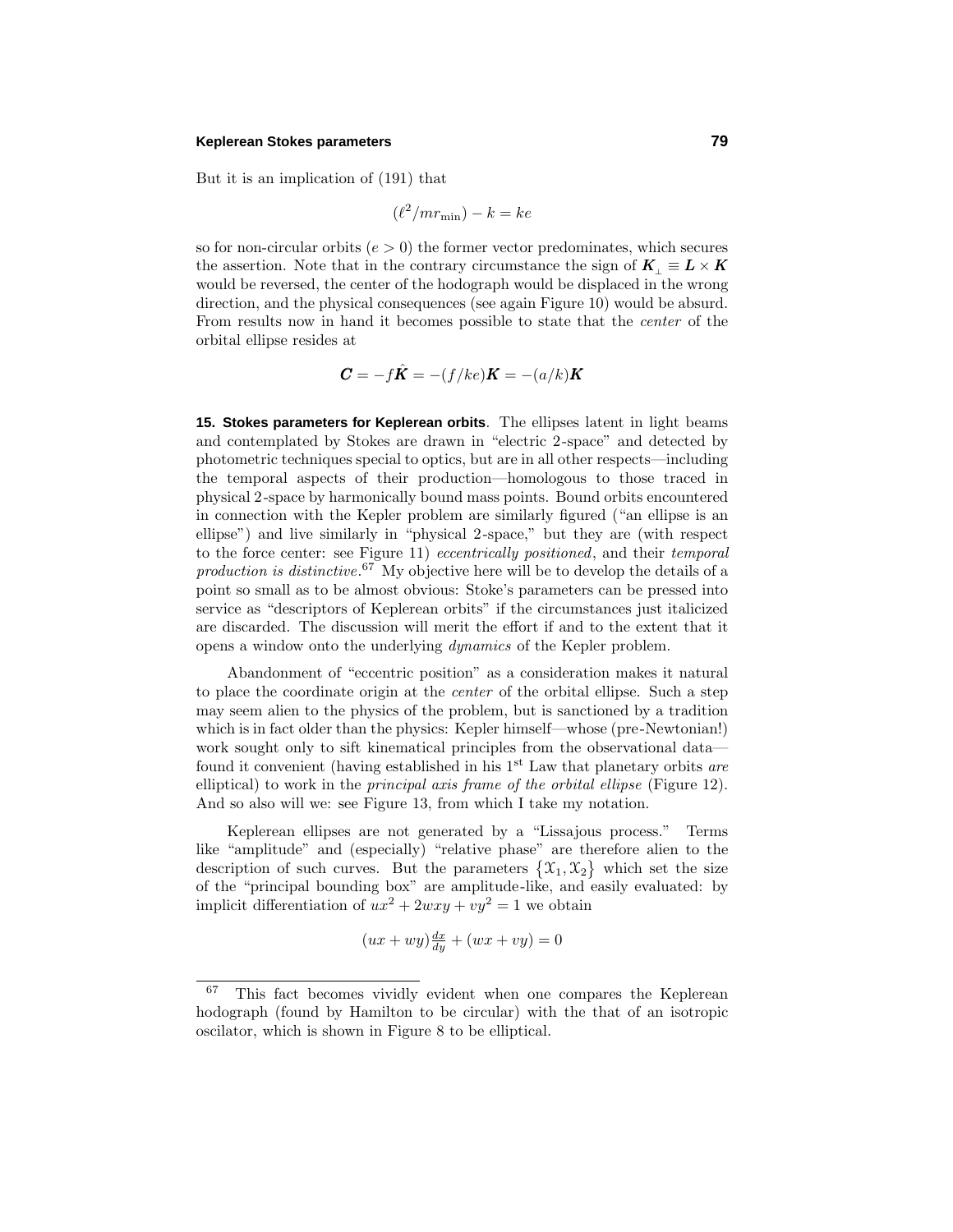

FIGURE 11: Comparison of the ellipses that arise from the isotropic oscillator problem with those that arise from the Kepler problem. The former system (but not the latter) is—both geometrically and kinematically—homologous to the monochromatic beam problem contemplated by Stokes.

From  $\frac{dx}{dy} = 0$  we are led therefore to  $y = -wx/v$  which, when introduced back into the equation which marked our point of departure gives  $(uv-w^2)x^2/v=1$ . Thus are we led to equations

$$
\mathcal{X}_1^2 = \frac{v}{uv - w^2}
$$

$$
\mathcal{X}_2^2 = \frac{u}{uv - w^2}
$$

from which (13)

$$
d^{2} = \mathfrak{X}_{1}^{2} + \mathfrak{X}_{1}^{2} = \frac{u+v}{uv - w^{2}}
$$

can be recovered as a corollary.

It is a remarkable property of Keplerean ellipses—and a property not shared by oscillator ellipses—that the semi-major axis is  $\ell$ -independent, fixed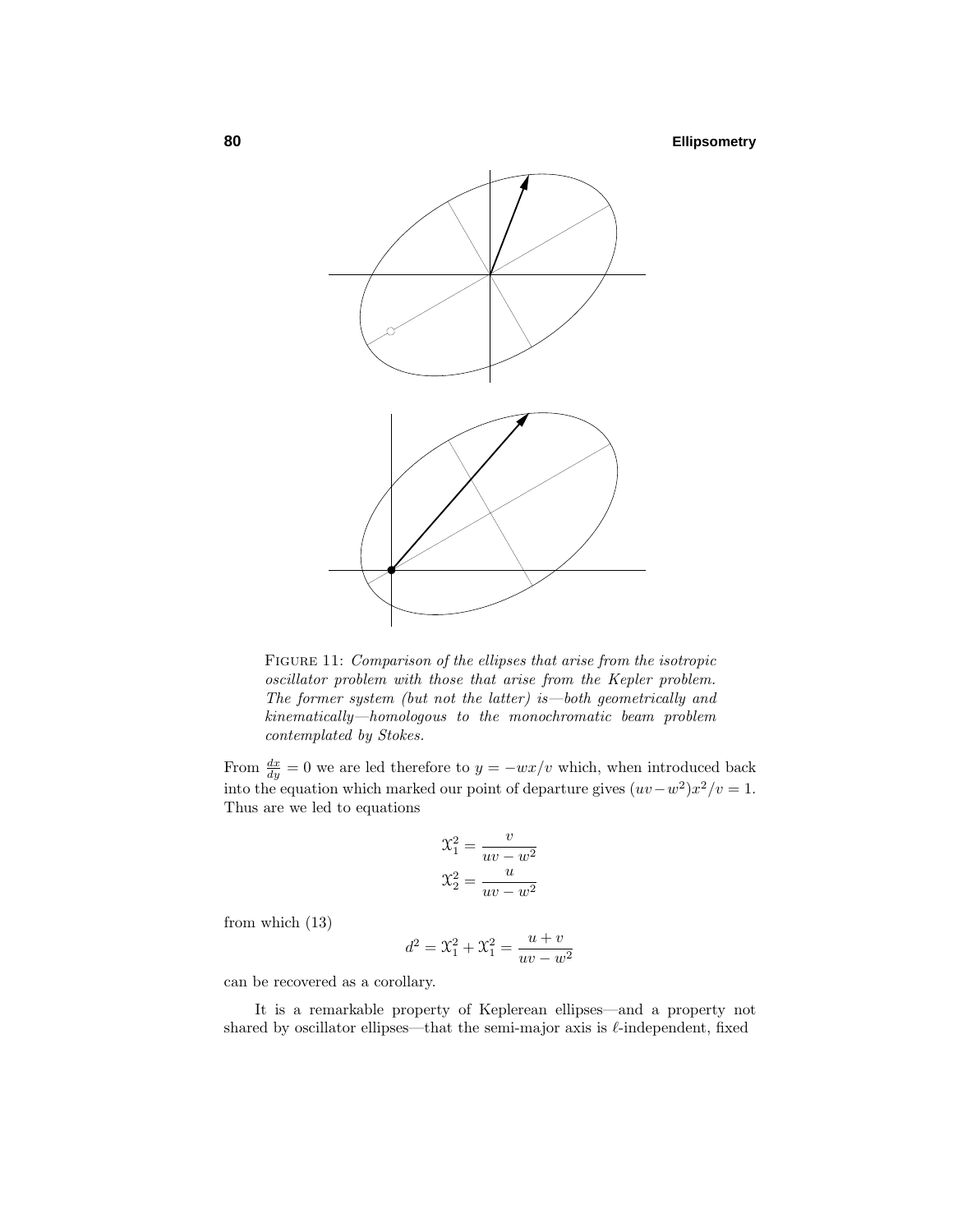

FIGURE 12: Kepler's approach to the kinematic aspect of the orbital problem. The angle  $\theta$  is in celestial mechanics called the "true" anomaly." Kepler introduces an "auxiliary circle" which permits him to define also an "eccentric anomaly"  $\theta_0$ . One has<sup>68</sup>

$$
r = \frac{a(1 - e^2)}{1 + e \cos \theta} = a(1 - \cos \theta_0)
$$

giving

$$
\tan \frac{1}{2}\theta = \sqrt{\frac{1+e}{1-e}} \tan \frac{1}{2}\theta_0
$$
 (i)

Working from his  $2<sup>nd</sup> Law$ 

$$
\frac{t}{T} = \frac{\text{area of heavily shaded sector}}{\text{total area of ellipse}}
$$

(here  $t$  denotes elapsed time since perihelion, and  $T$  is the period: according to the 3<sup>rd</sup> Law  $T \sim a^{\frac{3}{2}}$ ) Kepler obtains what has come to be called "Kepler's equation"

$$
\tau = \theta_0 - e \sin \theta_0 \quad \text{with} \quad \tau \equiv 2\pi (t/T) \tag{ii}
$$

By functional inversion he would have  $\theta_0(t)$ , which on introduction into (i) gives  $\theta(t)$ . Over the years, literally hundreds of solutions of the functional inversion problem have been proposed, many of which are described in P. Colwell in his wonderful little book Solving Kepler's Problem over Three Centuries  $(1993)^{69}$ . We discover, for example, that it was Bessel's Fourier-analytic approach  $(1817)$  to the inversion of (ii) which led to the invention and development of the theory of Bessel functions.

Recall (191) and see *Relativistic Classical Fields* (1973), pp. 253–261.  $^{69}$  See also the end of Goldstein's  $\S 3\text{-}8.$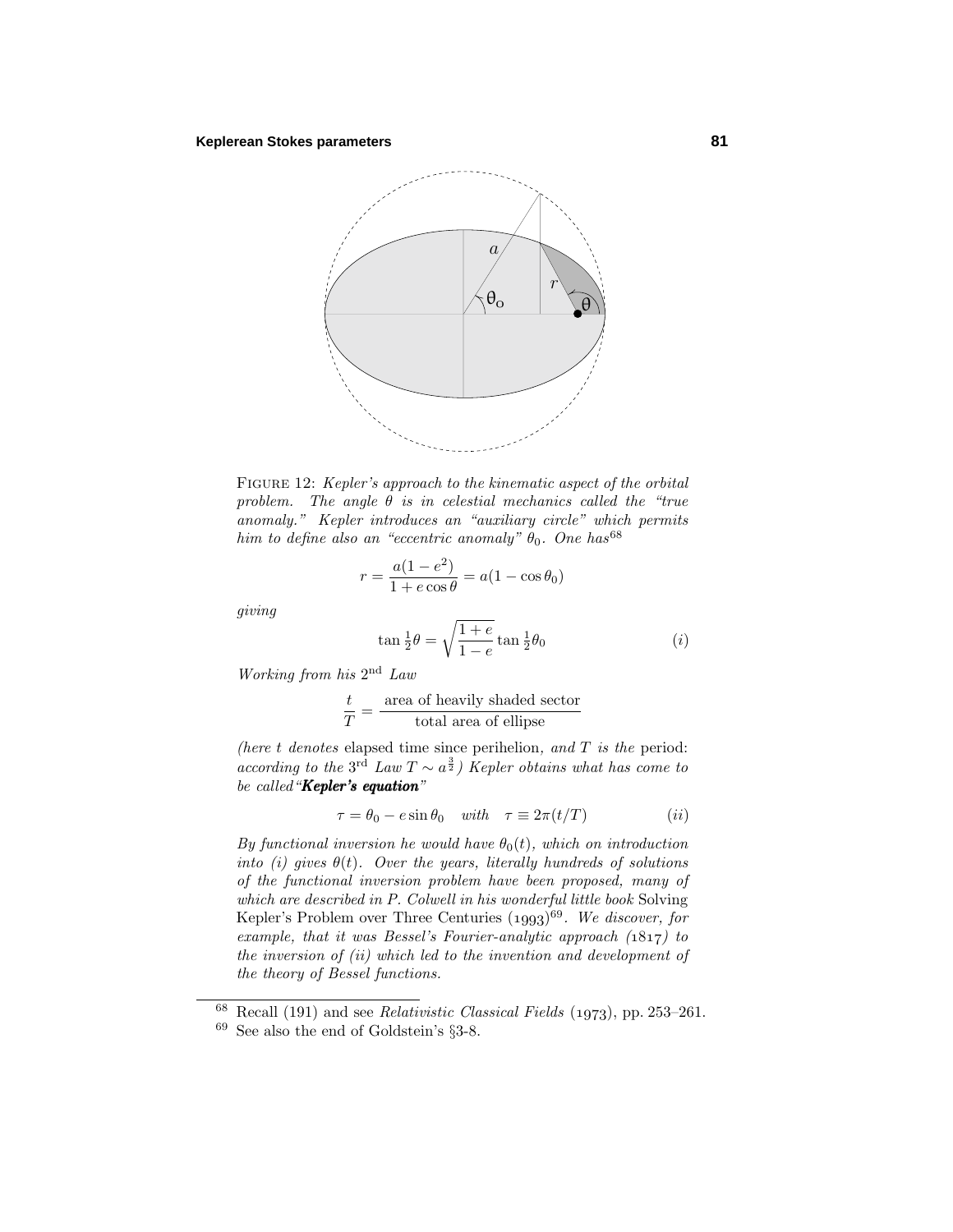

FIGURE 13: Notation employed in description of Keplerean orbits. Present conventions are by design consistent with those employed in §1. Compare Figure 3.

solely and entirely by the energy:  $a = -k/2E$ . On the other hand, the semi-minor axis  $b$  depends conjointly upon  $E$  and  $\ell$  (and so also, therefore, do *e*, *f* and *K*):  $b = \sqrt{-\ell^2/2mE}$ . From  $0 \leq b^2 \leq a^2$  we discover that *E* sets a bound on the possible values of  $\ell$ :

$$
0 \leqslant \ell^2 \leqslant -mk^2/2E \equiv \ell_{\text{max}}^2 \tag{192}
$$

The upshot of the preceding remarks is that  $E$  and  $\ell$  serve to set the figure of the Keplerean, but one needs  $\vec{K}$  to fix its orientation.

A convenient measure of the "size" of a Keplerean orbit is provided by

$$
d^2 = a^2 + b^2 = \mathcal{X}_1^2 + \mathcal{X}_2^2 \qquad \text{see again Figure 2}
$$
\n
$$
= \frac{k^2}{4E^2} - \frac{\ell^2}{2mE} = \begin{cases} a^2 & \text{if } \ell^2 = 0 \\ 2a^2 & \text{if } \ell^2 = \ell_{\text{max}}^2 \end{cases} \text{:\text{radial orbit}}
$$
\n
$$
= \frac{k^2}{4E^2} \left[ 1 + (\ell/\ell_{\text{max}})^2 \right] \tag{193}
$$

Alternative measures of the "shape" of such an orbit are provided by the "eccentricity"

$$
e = \sqrt{1 - (b/a)^2} = \sqrt{1 + 2E\ell^2/mk^2} = \sqrt{1 - (\ell/\ell_{\text{max}})^2}
$$
(194)  
=  $K/k$ 

and by

$$
\tan \chi = b/a = \sqrt{-2E\ell^2/mk^2} = \ell/\ell_{\text{max}} \tag{195}
$$

$$
= \sqrt{1 - e^2}
$$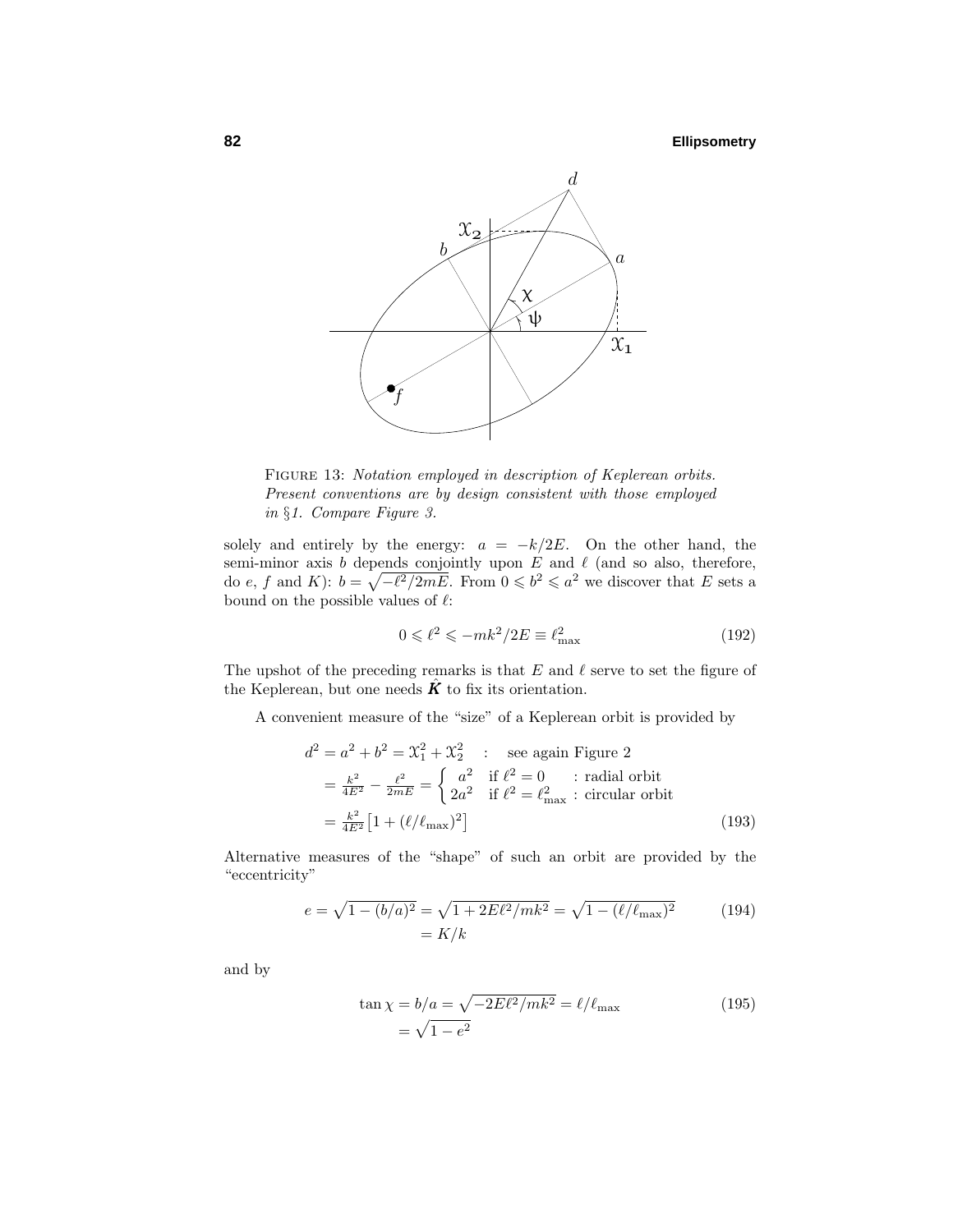### **Keplerean Stokes parameters 83**

The displacement of the force center from the orbital (geometric) center is given by

$$
f = ea = -\sqrt{1 + 2E\ell^2/mk^2} \cdot (k/2E) = -K/2E \tag{196}
$$

and the direction of that displacement ("orientation" of the orbital ellipse) is given by

$$
\tan \psi = K_2/K_1 \tag{197}
$$

Drawing upon these elementary identities

$$
\cos 2\alpha = \frac{1 - \tan^2 \alpha}{1 + \tan^2 \alpha} \quad \text{and} \quad \sin 2\alpha = \frac{2 \tan \alpha}{1 + \tan^2 \alpha}
$$

we obtain

$$
\cos 2\psi = \frac{K_1^2 - K_2^2}{K_1^2 + K_2^2}
$$
  
\n
$$
\sin 2\psi = \frac{2K_1K_2}{K_1^2 + K_2^2}
$$
  
\n
$$
\cos 2\chi = \frac{\ell_{\text{max}}^2 - \ell^2}{\ell_{\text{max}}^2 + \ell^2} : \text{ notate } \frac{L_0^2 - L_3^2}{L_0^2 + L_3^2}
$$
  
\n
$$
\sin 2\chi = \frac{2\ell_{\text{max}}\ell}{\ell_{\text{max}}^2 + \ell^2} : \text{ notate } \frac{2L_0L_3}{L_0^2 + L_3^2}
$$

Proceeding on the basis of (17), we are led to introduce "Keplerean Stokes parameters"

$$
S_0 \equiv d^2
$$
  
\n
$$
S_1 \equiv S_0 \cos 2\chi \cos 2\psi = d^2 \frac{L_0^2 - L_3^2}{L_0^2 + L_3^2} \frac{K_1^2 - K_2^2}{K_1^2 + K_2^2}
$$
  
\n
$$
S_2 \equiv S_0 \cos 2\chi \sin 2\psi = d^2 \frac{L_0^2 - L_3^2}{L_0^2 + L_3^2} \frac{2K_1K_2}{K_1^2 + K_2^2}
$$
  
\n
$$
S_3 \equiv S_0 \sin 2\chi = d^2 \frac{2L_0L_3}{L_0^2 + L_3^2}
$$
\n(198)

which are transparently redundant in the familiar ("monochromatic") sense

$$
S_0^2 - S_1^2 - S_2^2 - S_3^2 = 0 \tag{199}
$$

It becomes possible at this point to associate the Keplerean orbits which can be drawn on a given orbital plane—distinguished one from another by shape, orientation, helicity and size—with the points *S* in a 3-dimensional "mechanical Stokes space," and to associate orbits of given shape, orientation and helicity (size factored out) with points on the surface of a "mechanical Poincaré sphere." Helicity reversal is accomplished physically by  $L_3 \rightarrow -L_3$ (i.e., by  $\ell \rightarrow -\ell$ ), which by (198) becomes

$$
\begin{pmatrix} S_0 \\ S_1 \\ S_2 \\ S_3 \end{pmatrix} \rightarrow \begin{pmatrix} +S_0 \\ +S_1 \\ +S_2 \\ -S_3 \end{pmatrix} \quad : \quad \text{north/south hemisphere exchange}
$$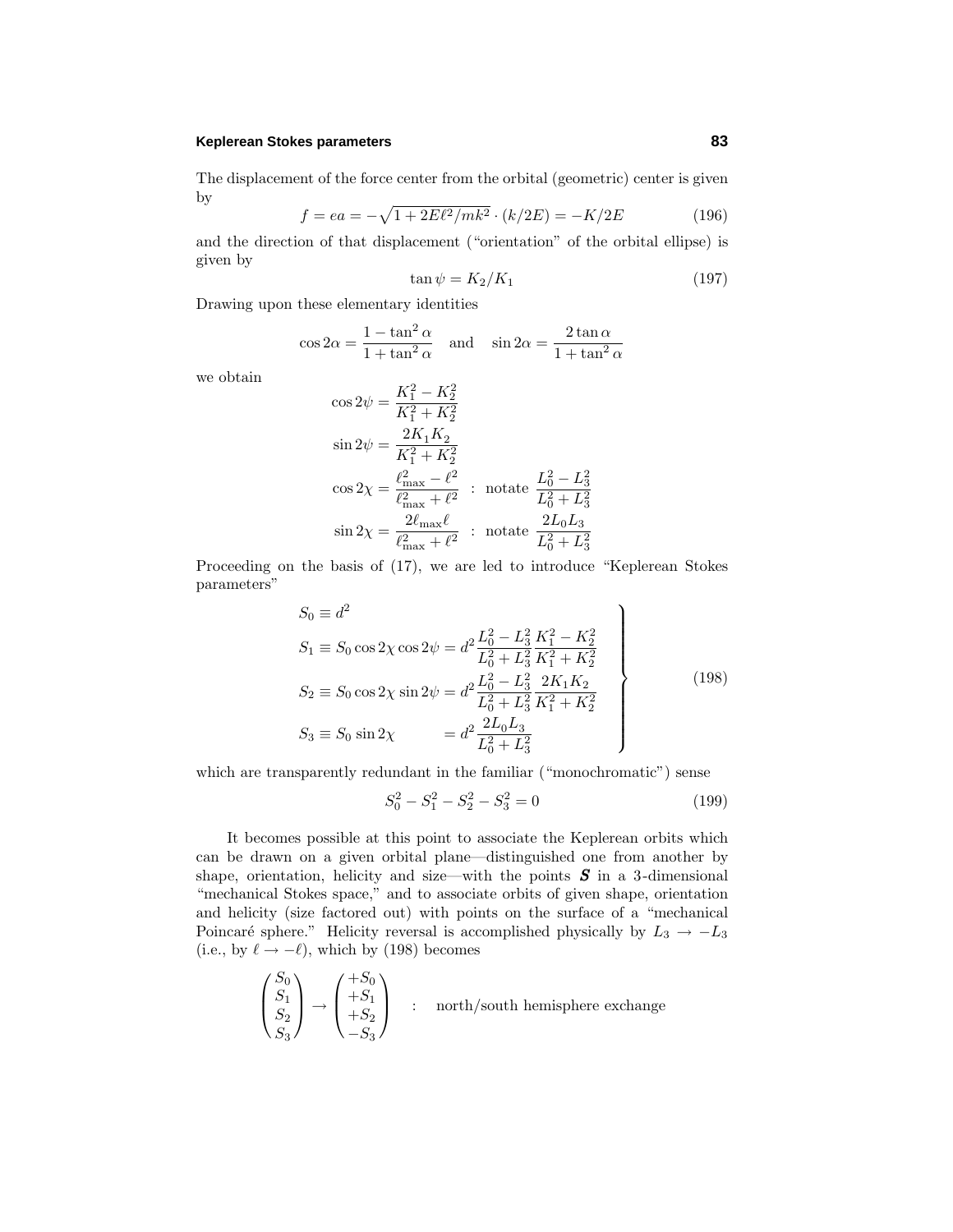We note in this connection that the parameters (198) are insensitive to

 $K \rightarrow -K$  : force center/empty focus exchange

It becomes possible to speak of "oppositely polarized" orbits, in exact imitation of optical practice*...* but to speak of the "non-interference of superimposed orbits" would be to speak physical celestial nonsense. It would be similarly empty of physical meaning to speak of a "relative phase," defined

$$
\tan \delta \equiv S_3/S_2
$$

in formal imitation of optical/oscillator realities.

While the parameters  $S_\mu$  introduced into optics by Stokes bear the physical dimension of "intensity" (and to that circumstance owe much of their utility), the "mechanical Stokes parameters" introduced

- into oscillator mechanics at  $(159)$
- into the mechanics of the Kepler problem (198)

are "squared lengths." In the former case one has  $E \sim d^2$ , and it became an easy matter to construct  $\frac{1}{2}m\omega^2 S_\mu$  (dimension of energy, with  $S_0 =$  Hamiltonian) or  $\frac{1}{2}(m\omega/\hbar)S_\mu$  (dimensionless). In the Keplerean case, on the other hand, one has this variant of (193)

$$
E \sim -a^{-1} = -\frac{\sqrt{2 - e^2}}{d} = -\frac{\sqrt{1 + (\ell/\ell_{\text{max}})^2}}{d}
$$

and the relationship  $S_0$  and energy (the Hamiltonian) becomes markedly more complicated. That complication touches on matters which I take up shortly, but first I would record this remark: from material native to the Kepler problem  $(m \text{ and } k)$  is not possible to construct constants  $\alpha$  and  $\beta$  such that

$$
\alpha
$$
 (length)<sup>2</sup> has the dimensions of energy  
\n $\beta$  (length)<sup>2</sup> is dimensionless

but that importation of  $\hbar$ —though hardly natural to celestial interpretations of the Kepler problem!—makes it possible to achieve both objectives, for then one has access to the (generalized)

Bohr radius = 
$$
\hbar^2/mk
$$

giving  $\beta = 1/(\text{Bohr radius})^2$  and  $\alpha = k/(\text{Bohr radius})^3$ . Astronomers would find it more natural to introduce some "conveniently arbitrary" length, such as the "astronomical unit;" interconversion is accomplished (in the case  $k = e^2$ ) by

astronomical unit = 
$$
2.828 \times 10^{21}
$$
 · Bohr radius

It was in direct and literal imitation of Stokes that were were led at (198) to introduce expressions  $S_{\mu}(E,\ell,\mathbf{K})$  which, while they do serve as *descriptors*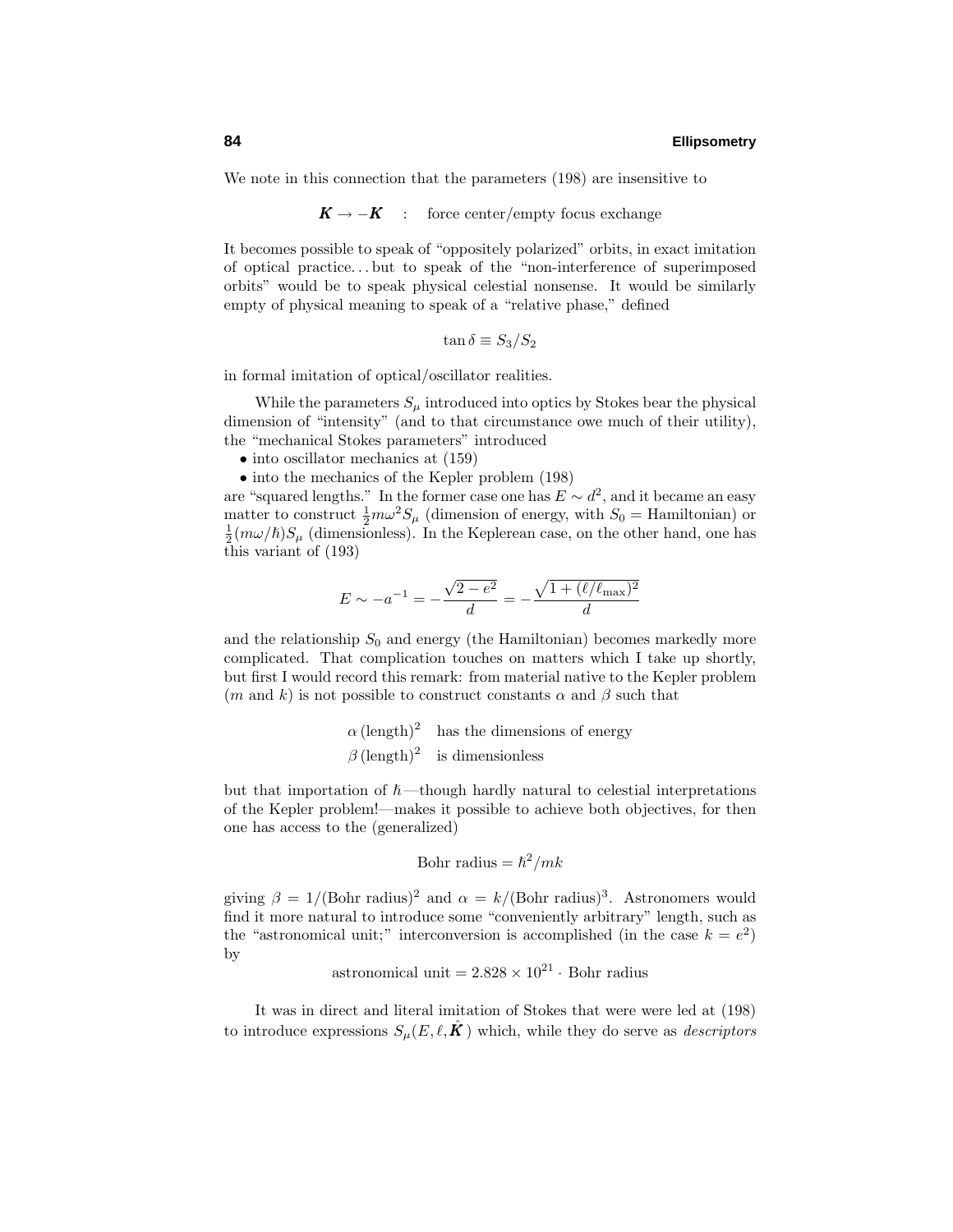### **Keplerean Stokes parameters 85**

of Keplerean orbits, can hardly be argued to do their work more efficiently/ informatively than the raw constants of motion upon which they depend. If (198) were the end of the story, it would not be a story worth telling. But equations (198) mark not the end of the story, but only its beginning.

At (184) we introduced certain conserved observables  $J_{\mu}$  which were found by heavy calculation—therefore with a satisfying element of surprise—to satisfy

$$
J_0^2 - J_1^2 - J_2^2 - J_3^2 = 0 \tag{186.3}
$$

The expressions  $S_{\mu}$  are, on the other hand, by nature not "observables" but number-valued functions of orbital elements, and no element of surprise attaches to the circumstance that they satisfy

$$
S_0^2 - S_1^2 - S_2^2 - S_3^2 = 0 \tag{199}
$$

which they do in consequence of this interesting but elementary identity:

$$
\Big[\frac{x^2-y^2}{x^2+y^2}\Big]^2+\Big[\frac{2xy}{x^2+y^2}\Big]^2=\frac{|(x+iy)^2|}{(|x+iy|)^2}=1\quad:\quad \text{all $x$ and $y$}
$$

Note that  $\ell_{\text{max}}^2 \equiv L_0^2 = -\frac{1}{2}mk^2/E = \text{numerical value of } \left\{-\frac{1}{2}mk^2/H \equiv J_0^2\right\},\$ which in combination with (184) means that in *J*-notation (198) can be rendered

$$
S_0 \equiv d^2
$$
  
\n
$$
S_1 \equiv S_0 \cos 2\chi \cos 2\psi = d^2 \frac{J_0^2 - J_3^2}{J_0^2 + J_3^2} \frac{J_1^2 - J_2^2}{J_1^2 + J_2^2} = d^2 \frac{J_1^2 - J_2^2}{J_0^2 + J_3^2}
$$
  
\n
$$
S_2 \equiv S_0 \cos 2\chi \sin 2\psi = d^2 \frac{J_0^2 - J_3^2}{J_0^2 + J_3^2} \frac{2J_1J_2}{J_1^2 + J_2^2} = d^2 \frac{2J_1J_2}{J_0^2 + J_3^2}
$$
  
\n
$$
S_3 \equiv S_0 \sin 2\chi = d^2 \frac{2J_0J_3}{J_0^2 + J_3^2}
$$
\n(200)

Use was made here of the "surprising" fact that  $J_0^2 - J_3^2 = J_1^2 + J_2^2$ , so at (200) that same element of surprise has been introduced into (199). Notice next that

$$
d^{2} = \frac{k^{2}}{4E^{2}} \frac{L_{0}^{2} + L_{3}^{2}}{L_{0}^{2}} = -\frac{1}{2mE} (L_{0}^{2} + L_{3}^{2})
$$
  
= numerical value of  $\left\{-\frac{1}{2mH} (J_{0}^{2} + J_{3}^{2})\right\}$ 

and obtain

$$
S_0 = -\frac{1}{2mH} (J_0^2 + J_3^2)
$$
  
\n
$$
S_1 = -\frac{1}{2mH} (J_1^2 - J_2^2)
$$
  
\n
$$
S_2 = -\frac{1}{2mH} 2J_1 J_2
$$
  
\n
$$
S_3 = -\frac{1}{2mH} 2J_0 J_3
$$
\n(201)

at which point the parameters  $S_\mu$  have been promoted to the status of conserved observables, of which (198) refers to the valuations in specific cases. And (199)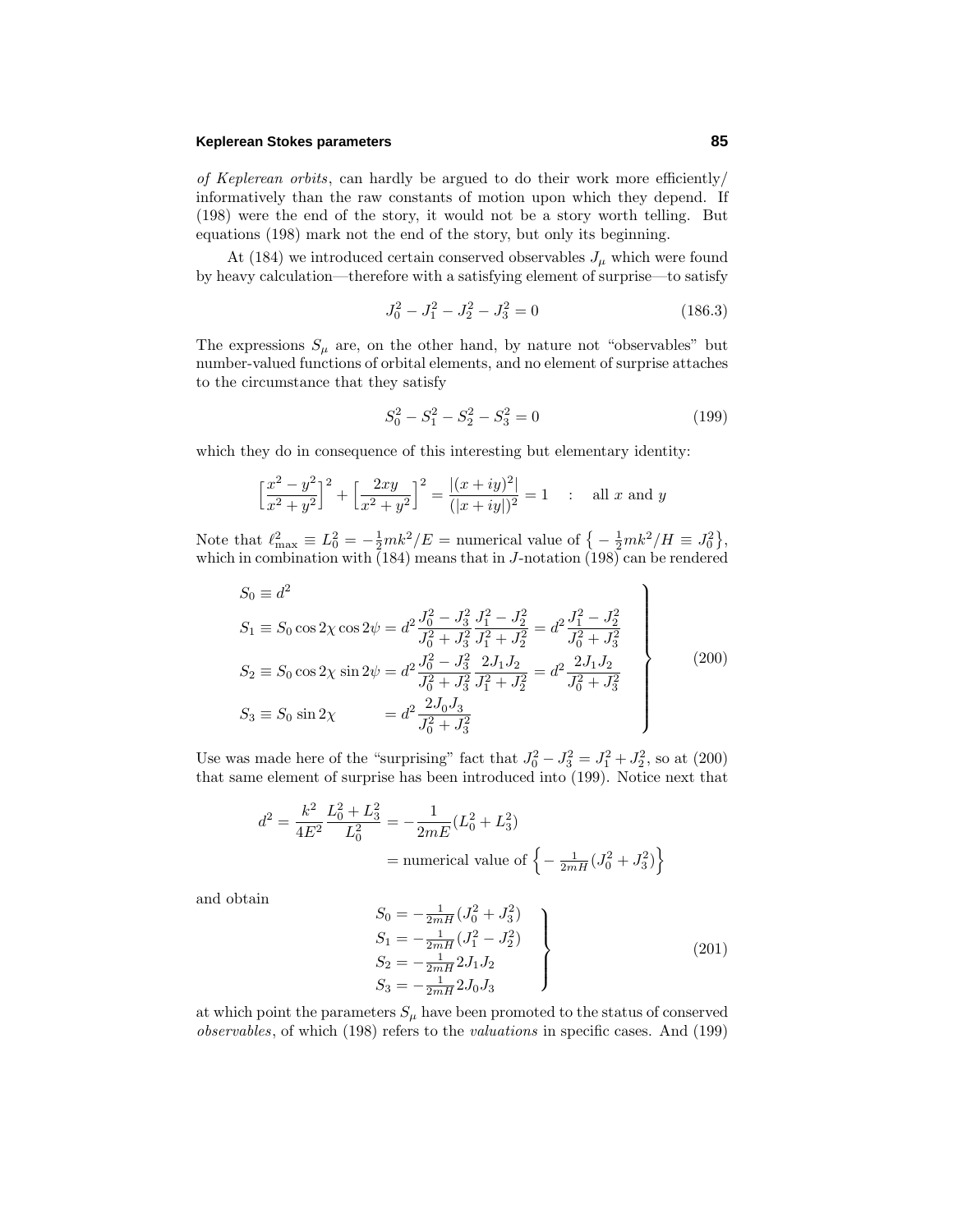has become a corollary of (186.3): using the mark ∼ to signal surpression of a distracting  $\left(\frac{1}{2mH}\right)^2$ -factor, we have

$$
S_1^2 + S_2^2 \sim (J_1^2 + J_2^2)^2 = (J_0^2 - J_3^2)^2 \text{ by (186.3)}
$$
  
 
$$
\therefore S_1^2 + S_2^2 + S_3^2 \sim (J_0^2 + J_3^2)^2 \sim S_0^2
$$

Equations (201) are much easier to look at that than the equations (198) from which they descend, and to which they remain equivalent. It becomes worthwhile to see what (201) have to say when evaluated; one finds

$$
S_0 = \frac{k^2}{4E^2} - \frac{\ell^2}{2mE} = d^2
$$
  
\n
$$
S_1 = \frac{1}{4E^2}(K_1^2 - K_2^2) = d^2 \cos 2\chi \cos 2\psi
$$
  
\n
$$
S_2 = \frac{1}{4E^2} 2K_1 K_2 = d^2 \cos 2\chi \sin 2\psi
$$
  
\n
$$
S_3 = \sqrt{-\frac{k^2}{2mE^3}} \ell = d^2 \sin 2\chi
$$
\n(202)

from which (199) follows as a consequence of (187); i.e., of

$$
K^2 \equiv K_1^2 + K_2^2 = k^2 + \frac{2}{m} E \ell^2
$$

The geometrical parameters identified in Figure 13 can therefore be described

$$
d^2 = S_0 \tag{203.1}
$$

$$
\cos 2\chi = S_3 / \sqrt{S_1^2 + S_2^2} \implies \begin{cases} \cos^2 \chi = \frac{1}{2} \left[ S_0 + \sqrt{S_1^2 + S_2^2} \right] / S_0 \\ \sin^2 \chi = \frac{1}{2} \left[ S_0 - \sqrt{S_1^2 + S_2^2} \right] / S_0 \end{cases} (203.2)
$$

$$
a^2 = \frac{1}{2} \left[ S_0 + \sqrt{S_1^2 + S_2^2} \right]
$$
\n(203.3)

$$
b^2 = \frac{1}{2} \left[ S_0 - \sqrt{S_1^2 + S_2^2} \right]
$$
\n
$$
c^2 = \sqrt{S_1^2 + S_2^2}
$$
\n(203.4)

$$
f^2 = \sqrt{S_1^2 + S_2^2} \tag{203.5}
$$

$$
\tan 2\psi = S_2/S_1 \Rightarrow \begin{cases} \cos^2 \psi = \frac{1}{2} \left[ 1 + S_1/\sqrt{S_1^2 + S_2^2} \right] \\ \sin^2 \psi = \frac{1}{2} \left[ 1 - S_1/\sqrt{S_1^2 + S_2^2} \right] \end{cases}
$$
(203.6)

One has also these descriptions of the physical parameters:

$$
E = -\frac{k}{2} \left[ \frac{1}{2} \left[ S_0 + \sqrt{S_1^2 + S_2^2} \right] \right]^{-\frac{1}{2}}
$$
 (204.1)

$$
\ell = \frac{1}{2}\sqrt{mk}S_3 \left[\frac{1}{2}\left[S_0 + \sqrt{S_1^2 + S_2^2}\right]\right]^{-\frac{3}{4}}
$$
\n(204.2)

$$
K = ke = k \left[ 2\sqrt{S_1^2 + S_2^2} / \left[ S_0 + \sqrt{S_1^2 + S_2^2} \right] \right]^{\frac{1}{2}}
$$
(204.3)

One can use (199) to cast the right sides of the preceding formulae in a great variety of alternative forms. Equations (203) bear no special relationship to the Kepler problem; they pertain to the geometry of ellipses-in-general, and might have been stated in §1. Equations (204), on the other hand, are special to Keplerean orbits.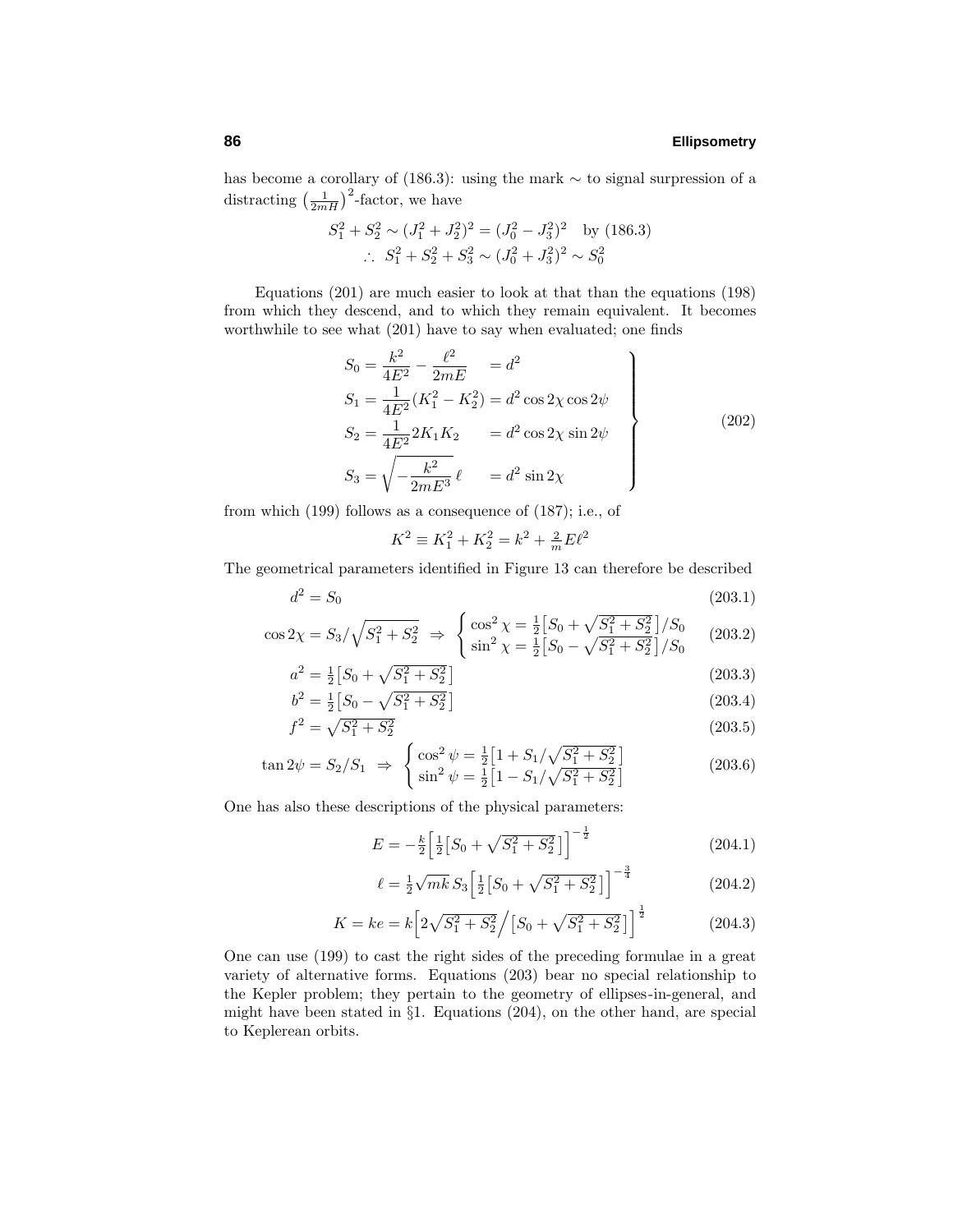### **Oscillator physics embedded within the Kepler problem 87**

**16. A deeper look: parabolic coordinates again**. It is a lesson of experience that to look with fresh depth into Kepler problem one should put on confocal parabolic eyeglasses.<sup>70</sup> Write *x* for  $x_1$ , *y* for  $x_2$ , introduce parabolic coordinates  $\{\mu, \nu\}$  by means of equations<sup>71</sup>

$$
x = \frac{1}{2r}(\mu^2 - \nu^2)
$$
  
\n
$$
y = \frac{1}{r}\mu\nu
$$
\n(205)

and construct the associated momenta by covariant vector transformation

$$
p_{\mu} = \frac{\partial x}{\partial \mu} p_x + \frac{\partial y}{\partial \mu} p_y = \frac{1}{r} (+\mu p_x + \nu p_y)
$$
  
\n
$$
p_{\nu} = \frac{\partial x}{\partial \nu} p_x + \frac{\partial y}{\partial \nu} p_y = \frac{1}{r} (-\nu p_x + \mu p_y)
$$
  
\n
$$
\Downarrow
$$
  
\n
$$
p_x = \frac{r}{\mu^2 + \nu^2} (\mu p_{\mu} - \nu p_{\nu})
$$
  
\n
$$
p_y = \frac{r}{\mu^2 + \nu^2} (\nu p_{\mu} + \mu p_{\nu})
$$

The transformation  $\{x, y, p_x, p_y\} \leftarrow \{\mu, \nu, p_\mu, p_\nu\}$  provides an instance of a so-called "extended point transformation,"<sup>72</sup> and its canonicity is therefore assured. Parabolic coordinates are recommended to our Keplerean attention by two circumstances:

$$
\begin{split} x^2 + y^2 &= \tfrac{1}{4r^2}(\mu^2 + \nu^2)^2 \\ p_x^2 + p_y^2 &= \tfrac{r^2}{\mu^2 + \nu^2} (p_\mu^2 + p_\nu^2) \end{split}
$$

It follows that the Keplerean Hamiltonian can be expressed

$$
H = \frac{r^2}{\mu^2 + \nu^2} \left\{ \frac{1}{2m} (p_\mu^2 + p_\nu^2) - \frac{2k}{r} \right\} \tag{206}
$$

Dynamical curves  $\mathcal C$  are inscribed on isoenergetic surfaces  $\Sigma_E$  within the 4-dimensional  $\{\mu, \nu, p_\mu, p_\nu\}$ -coordinatized phase space of the problem. For

<sup>70</sup> The origin of this insight appears to be lost in dim antiquity. It was already ancient when imported into the old quantum theory of the hydrogen atom (Stark effect), and is implicit in work (on the "two centers problem") done by Euler in  $1760$ . I suspect one must look to someone of Jacobi's generation to find the first explicit application of parabolic coordinates to study of the Kepler problem; see, in this connection, pp. 261–264 in H. C. Corben & P. Stehle,  $Classical Mechanics (1950).$ 

 $\sqrt{x^2 + y^2}$ . For related material, see p. 30 in "Reduced Kepler problem in elliptic <sup>71</sup> Here  $r$  is a "length," of arbitary value—carefully not to be confused with  $coordinates'' (1999).$ 

<sup>&</sup>lt;sup>72</sup> I take my terminology from E. T. Whittaker, Analytical Dynamics (1937), p. 293.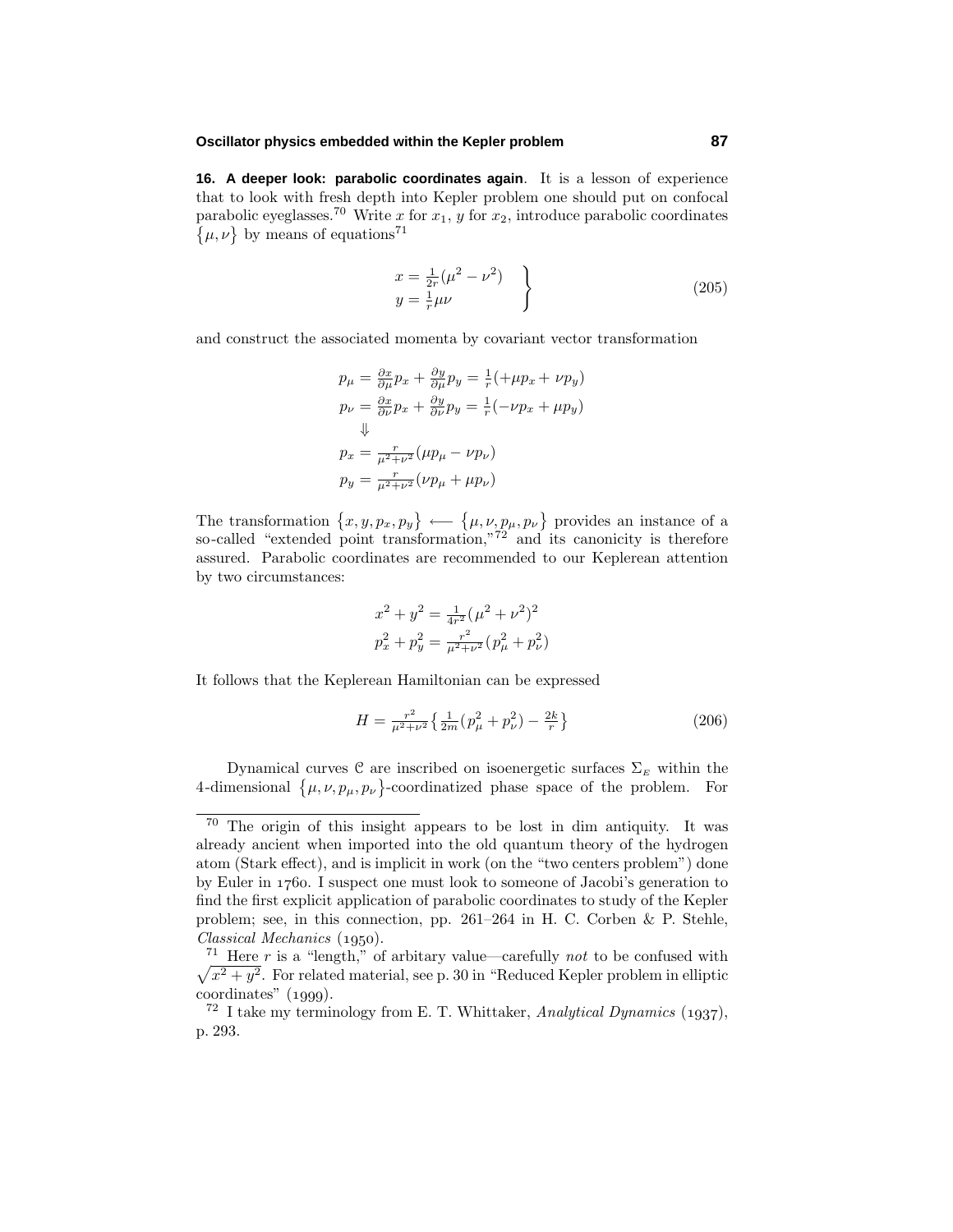

FIGURE 14: *Isotropic oscillator motion on the*  $\{\mu, \nu\}$ -plane, with ticks marking progress through half a cycle.

bound orbits  $E < 0$ , which we might emphasize by writing  $E = -\frac{1}{2}mr^2\omega^2$ . We then have

$$
\frac{1}{2m}(p_{\mu}^{2} + p_{\nu}^{2}) + \frac{1}{2}m\omega^{2}(\mu^{2} + \nu^{2}) = 2k/r
$$
 (207)

which resembles an equation

$$
\frac{1}{2m}(p_x^2 + p_y^2) + \frac{1}{2}m\omega^2(x^2 + y^2) = E
$$

we might write if we had oscillators once again on our minds! The Kepler problem is from this point of view equivalent to a *ω*-parameterized population of isotropic oscillator problems, in each of which we have interest only in solutions of "energy"  $2k/r$ .

The general solution of (207) can be described

$$
\mu(t) = \mathcal{F}_1 \cos(\omega t) \n\nu(t) = \mathcal{F}_2 \cos(\omega t + \theta)
$$
\n(208)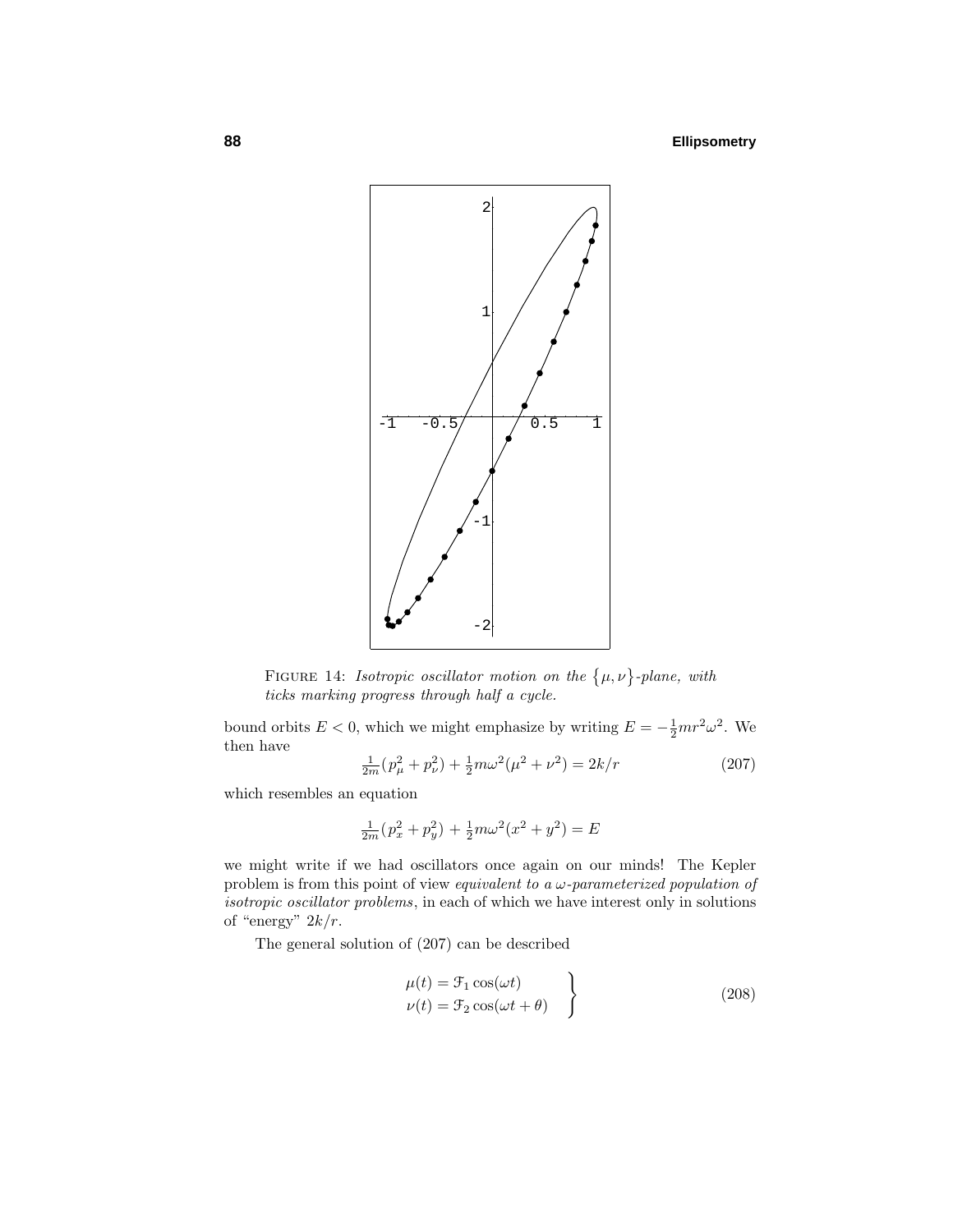

FIGURE 15: (205) has been used to transcibe the preceding figure onto the  $\{x, y\}$ -plane. The formerly centered ellipse has become an ellipse with Keplerean placement. The ticks which formerly marked half a cycle are now distributed over one complete tour of the orbit. That is because  $(\mu, \nu)$  and  $(-\mu, -\nu)$  are sent by (205) into the same point  $(x, y)$ ; tours of  $\{\mu, \nu\}$ -ellipse become duplicated tours of its image. The ticks clearly do not conform to Kepler's Law of Areas, for reasons discussed in the text.

*δ* are arbitrary, but  $ω ≡ √{-2E/mr^2}$  and  $\mathcal{F} ≡ (\mathcal{F}_1^2 + \mathcal{F}_2^2)^{\frac{1}{2}}$  are constrained to satisfy  $\omega \mathcal{F} = \sqrt{4k/mr}$ , the practical effect of which is this: the prescribed value of  ${\cal E}<0$  sets

$$
\omega = \sqrt{-2E/mr^2} \quad \text{and} \quad \mathcal{F} = \sqrt{-2kr/E} \tag{209}
$$

Plugging (208) into (205), we use elementary identities to obtain

$$
x(t) = \frac{1}{4r} \left\{ \mathcal{F}_1^2 \left( 1 + \cos(2\omega t) \right) - \mathcal{F}_2^2 \left( 1 + \cos(2\omega t + 2\theta) \right) \right\}
$$
  

$$
y(t) = \frac{1}{2r} \mathcal{F}_1 \mathcal{F}_2 \left\{ \cos(\theta) + \cos(2\omega t + \theta) \right\}
$$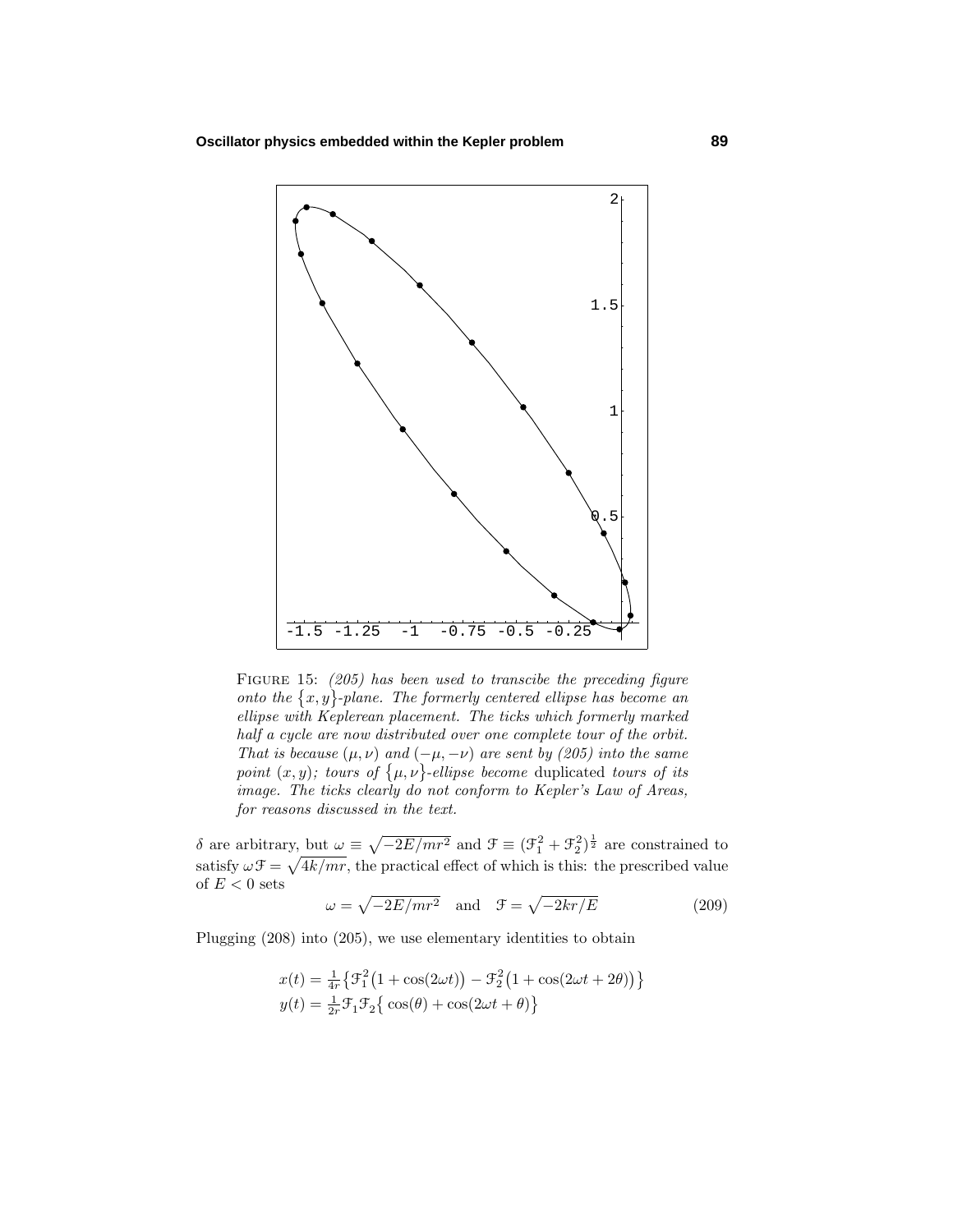which can be expressed

$$
x(t) = x_0 + \mathcal{X}_1 \cos(2\omega t + \delta_1)
$$
  
\n
$$
y(t) = y_0 + \mathcal{X}_2 \cos(2\omega t + \delta_2)
$$
\n(210)

with

$$
x_0 = \frac{1}{4r} \{ \mathcal{F}_1^2 - \mathcal{F}_2^2 \}
$$
  
\n
$$
\mathcal{X}_1 = \frac{1}{4r} \sqrt{\mathcal{F}_1^4 + \mathcal{F}_2^4 - 2\mathcal{F}_1^2 \mathcal{F}_2^2 \cos 2\theta}
$$
  
\n
$$
\delta_1 = \arctan \left\{ \frac{\mathcal{F}_2^2 \sin 2\theta}{\mathcal{F}_2^2 \cos 2\theta - \mathcal{F}_1^2} \right\}
$$
  
\n
$$
y_0 = \frac{1}{4r} 2\mathcal{F}_1 \mathcal{F}_2 \cos \theta
$$
  
\n
$$
\mathcal{X}_2 = \frac{1}{4r} 2\mathcal{F}_1 \mathcal{F}_2
$$
  
\n
$$
\delta_2 = \theta
$$
\n(211.1)

If we write  $\mathcal{F}_1 = \mathcal{F} \cos \varphi$ ,  $\mathcal{F}_2 = \mathcal{F} \sin \varphi$  and consider  $\mathcal{F}$  to be set by the energy but  $\varphi$  to be adjustable, then we have

$$
x_0 = \frac{1}{4r} \mathcal{F}^2 \cos 2\varphi
$$
  
\n
$$
\mathcal{X}_1 = \frac{1}{4r} \mathcal{F}^2 \sqrt{1 - \sin^2 2\varphi \cdot \cos^2 \theta}
$$
  
\n
$$
\delta_1 = \arctan \left\{ \frac{\sin^2 \varphi \cdot \sin 2\theta}{\sin^2 \varphi \cdot \cos 2\theta - \cos^2 \varphi} \right\}
$$
  
\n
$$
y_0 = \frac{1}{4r} \mathcal{F}^2 \sin 2\varphi \cdot \cos \theta
$$
  
\n
$$
\mathcal{X}_2 = \frac{1}{4r} \mathcal{F}^2 \sin 2\varphi
$$
  
\n
$$
\delta_2 = \theta
$$
\n(211.2)

If, in particular, we set  $\mathcal{F}_1^2 = \mathcal{F}_2^2 = \frac{1}{2}\mathcal{F}^2$  (i.e., if we set  $\varphi = 45^\circ$ ) and  $\theta = -90^\circ$ then  $\mu(t) = \frac{1}{\sqrt{2}}\mathcal{F}\cos\omega t$ ,  $\nu(t) = \frac{1}{\sqrt{2}}\mathcal{F}\cos(\omega t - \frac{1}{2}\pi) = \frac{1}{\sqrt{2}}\mathcal{F}\sin\omega t$  trace on the  $\{\mu, \nu\}$ -plane a centered circle of radius  $\frac{1}{\sqrt{2}}\mathcal{F}$  while, whether we work from (211.1) or (211.2), we have  $x_0 = y_0 = 0$ ,  $\mathcal{X}_1 = \mathcal{X}_2 = \frac{1}{4r}\mathcal{F}^2$ ,  $\delta_1 = 0$  and  $\delta_2 = -90^\circ$ ; (210) therefore read  $x(t) = \frac{1}{4r}\mathcal{F}^2 \cos 2\omega t$ ,  $y(t) = \frac{1}{4r}\mathcal{F}^2 \sin 2\omega t$ , which trace (in duplicate) on the  $\{x, y\}$ -plane a centered circle of radius  $\frac{1}{4r}\mathcal{F}^2$ . The assertion that centered circles

 $\odot$  on the  $\{x, y\}$ -plane ←  $\odot$  on the  $\{\mu, \nu\}$ -plane

was implicit in the identity  $x^2 + y^2 = \frac{1}{4r^2}(\mu^2 + \nu^2)^2$  encountered earlier, and its recovery can be read as a test of the accuracy of (211); it is a special case of the more general assertion that (Figure 15)

confocal ellipses ←− centered ellipses

and it is to details of the latter that I now turn.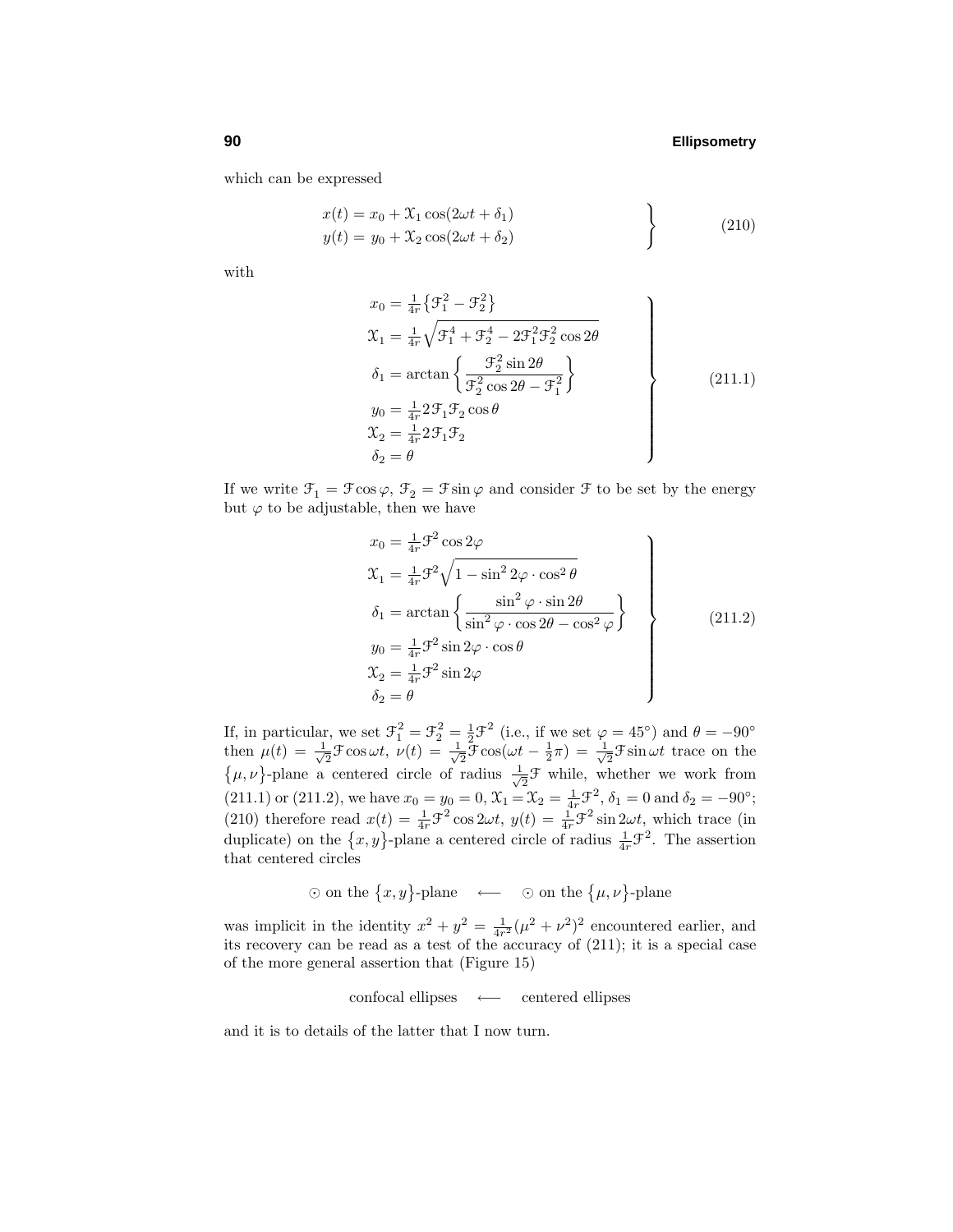# **Oscillator physics embedded within the Kepler problem 91**

The center of the Cartesian ellipse lies at a distance *f* from the origin, with

$$
f^{2} = x_{0}^{2} + y_{0}^{2}
$$
  
=  $\left(\frac{1}{4r}\right)^{2} \{ (\mathcal{F}_{2}^{2} + \mathcal{F}_{2}^{2})^{2} - 4\mathcal{F}_{1}^{2} \mathcal{F}_{2}^{2} \sin^{2} \theta \}$   
=  $\left(\frac{1}{4r}\right)^{2} \mathcal{F}^{4} \{ 1 - \sin^{2} 2\varphi \cdot \sin^{2} \theta \}$  (212.1)

Taking the "size" of the ellipse to be given by the semi-diagonal *d* of every circumscribed rectangle (Figure 2), we have

$$
d^{2} = \mathcal{X}_{1}^{2} + \mathcal{X}_{2}^{2}
$$
  
=  $\left(\frac{1}{4r}\right)^{2} \{ (\mathcal{F}_{1}^{2} + \mathcal{F}_{2}^{2})^{2} + 4\mathcal{F}_{1}^{2}\mathcal{F}_{2}^{2} \sin^{2} \theta \}$   
=  $\left(\frac{1}{4r}\right)^{2} \mathcal{F}^{4} \{ 1 + \sin^{2} 2\varphi \cdot \sin^{2} \theta \}$  (212.2)

The slope of the principal axis is given by  $73$ 

$$
\tan \psi = y_0/x_0
$$
  
=  $\tan 2\varphi \cdot \cos \theta$  (212.3)

Look to the case  $\cos \theta = 0$ : the principal axis is then coincident with the *x*-axis, and we have  $a = \mathfrak{X}$ 

$$
u = x_1
$$
  
=  $\frac{1}{4r} \mathcal{F}^2$  in this special case  

$$
b = \mathcal{X}_2
$$
  
=  $\frac{1}{4r} \mathcal{F}^2 \sin 2\varphi \le a$  in this special case

giving

 $(\text{focal distance})^2 = a^2 - b^2$ 

$$
= \left(\frac{1}{4r}\right)^2 \mathcal{F}^4 \{1 - \sin^2 2\varphi\}
$$
  
=  $f^2$  as evaluated in this special case

We will proceed in the assumption<sup>74</sup> that the lesson of the special case

$$
f = \text{focal distance}
$$

does in fact hold generally; i.e., that the ellipses here in question are *confocal* at the Cartesian origin. Working from  $d^2 = a^2 + b^2$  and  $f^2 = a^2 - b^2$  with the

<sup>73</sup> It is to avoid the uninformative tedium of explicit proof that I am content here simply to assume that the principal axis passes in every case through the Cartesian origin*...*

<sup>74</sup> *...* and my intent here is similar; proof can be accomplished by the methods of §1, but the details are heavy and uninformative. I stand in need of a sharper mode of argument to establish these points which are, in themselves, almost obvious.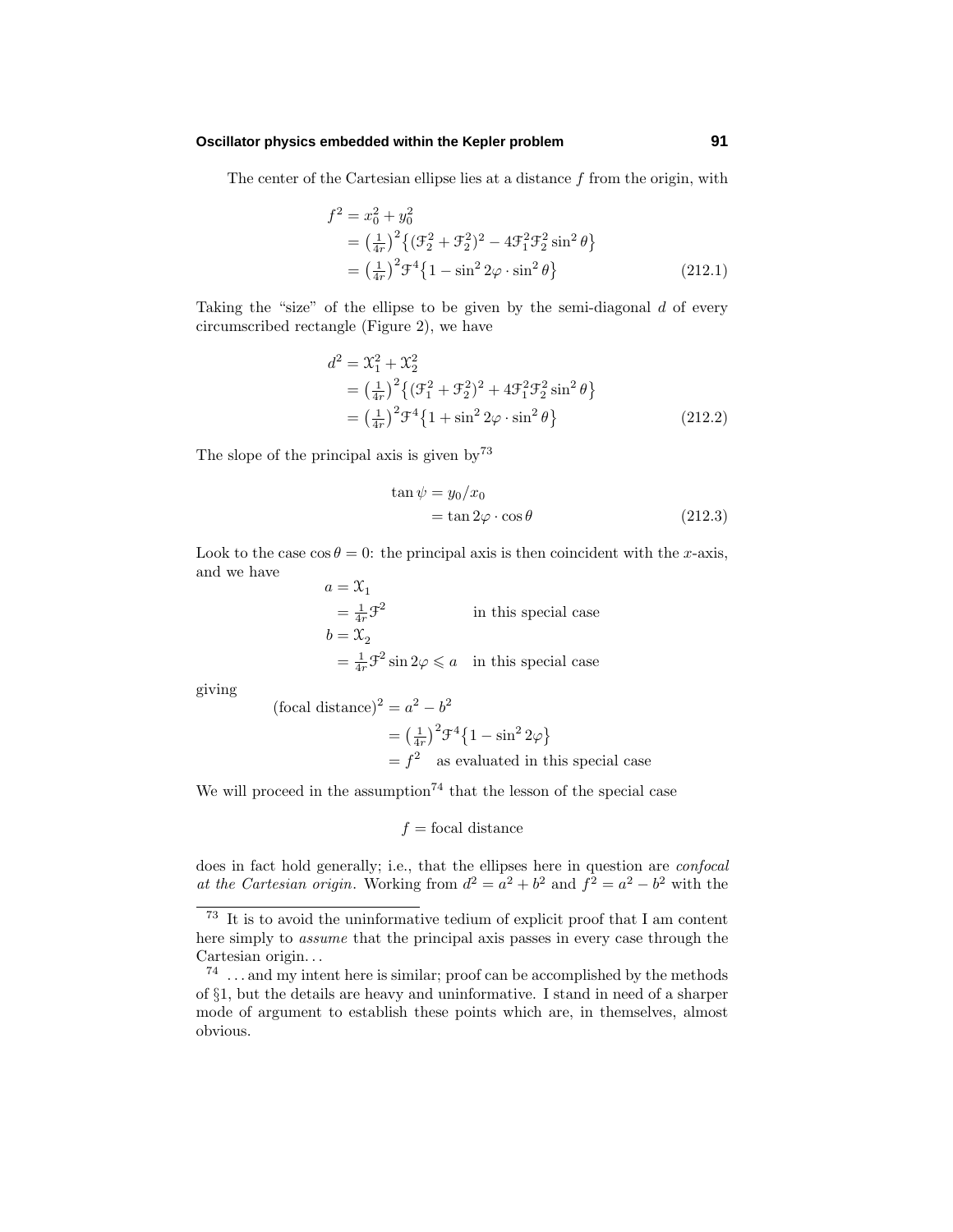aid of  $(212.1\&2)$  we then have

$$
a^{2} = \frac{1}{2}(d^{2} + f^{2})
$$
  
=  $\left(\frac{1}{4r}\right)^{2} \mathcal{F}^{4}$  (212.4)

$$
b^{2} = \frac{1}{2}(d^{2} - f^{2})
$$
  
=  $\left(\frac{1}{4r}\right)^{2} \mathcal{F}^{4} \sin^{2} 2\varphi \cdot \sin^{2} \theta$  (212.5)

The shape of the ellipse is described by

eccentricity 
$$
=
$$
  $\frac{f}{a} = \frac{2f}{d^2 + f^2}$ 

but more conveniently by the angle  $\chi$  (see again Figure 3), concerning which we have

$$
\tan \chi = b/a = \sin 2\varphi \cdot \sin \theta \tag{212.6}
$$

Equations (212) provide a complete account of the elements of the confocal ellipse in terms of its centered precursor. Working from (20), we find that Stokes parameters descriptive of the latter can be described

$$
\Sigma_0 = \mathcal{F}_1^2 + \mathcal{F}_2^2 = \mathcal{F}^2
$$
\n
$$
\Sigma_1 = \mathcal{F}_1^2 - \mathcal{F}_2^2 = \mathcal{F}^2 \cos 2\varphi
$$
\n
$$
\Sigma_2 = 2 \mathcal{F}_1 \mathcal{F}_2 \cos \theta = \mathcal{F}^2 \sin 2\varphi \cdot \cos \theta
$$
\n
$$
\Sigma_3 = 2 \mathcal{F}_1 \mathcal{F}_2 \sin \theta = \mathcal{F}^2 \sin 2\varphi \cdot \sin \theta
$$
\n(213)

while for the former we have

$$
S_0 = \mathcal{X}_1^2 + \mathcal{X}_2^2
$$
  
\n
$$
S_1 = S_0 \cos 2\chi \cos 2\psi = S_0 \frac{1 - \tan^2 \chi}{1 + \tan^2 \chi} \frac{1 - \tan^2 \psi}{1 + \tan^2 \psi}
$$
  
\n
$$
S_2 = S_0 \cos 2\chi \sin 2\psi = S_0 \frac{1 - \tan^2 \chi}{1 + \tan^2 \chi} \frac{2 \tan \psi}{1 + \tan^2 \psi}
$$
  
\n
$$
S_3 = S_0 \sin 2\chi = S_0 \frac{2 \tan \chi}{1 + \tan^2 \chi}
$$

Drawing upon (212) and (213) we have

$$
S_0 = \left(\frac{1}{4r}\right)^2 \mathcal{F}^4 \left\{ 1 + \sin^2 2\varphi \cdot \sin^2 \theta \right\} = \left(\frac{1}{4r}\right)^2 \left\{ \Sigma_0^2 + \Sigma_3^2 \right\}
$$

Moreover

$$
\tan^2 \chi = \sin^2 2\varphi \cdot \sin^2 \theta = \sum_{3}^{2} / \sum_{0}^{2}
$$

$$
\tan^2 \psi = \tan^2 2\varphi \cdot \cos^2 \theta = \sum_{2}^{2} / \sum_{1}^{2}
$$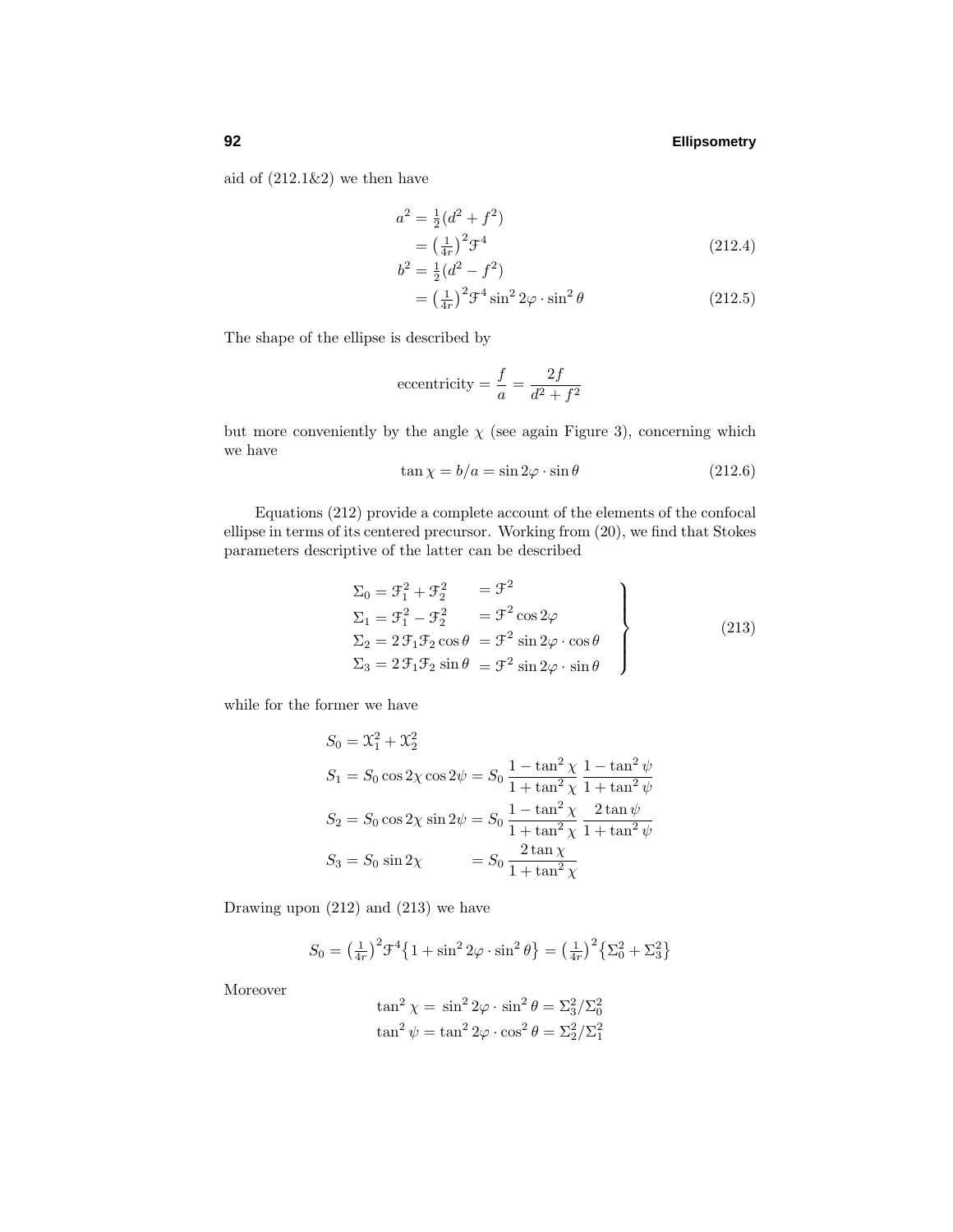so we have

$$
S_0 = \left(\frac{1}{4r}\right)^2 \left(\Sigma_0^2 + \Sigma_3^2\right)
$$
  
\n
$$
S_1 = \left(\frac{1}{4r}\right)^2 \left(\Sigma_0^2 - \Sigma_3^2\right) \frac{\Sigma_1^2 - \Sigma_2^2}{\Sigma_1^2 + \Sigma_2^2}
$$
  
\n
$$
S_2 = \left(\frac{1}{4r}\right)^2 \left(\Sigma_0^2 - \Sigma_3^2\right) \frac{2\Sigma_1 \Sigma_2}{\Sigma_1^2 + \Sigma_2^2}
$$
  
\n
$$
S_3 = \left(\frac{1}{4r}\right)^2 2\Sigma_0 \Sigma_3
$$
\n(214.1)

which describe the Stokes parameters of the Keplerean ellipse in terms of those of its harmonic precursor. We notice that (214.1) sends

- circular orbits  $\mapsto$  circular orbits  $(S_1 = S_2 = 0 \Leftrightarrow \Sigma_1 = \Sigma_2 = 0);$
- linear orbits  $\mapsto$  linear orbits  $(S_3 = 0 \Leftrightarrow \Sigma_3 = 0)$ .

We notice also that  $\Sigma_0^2 - \Sigma_3^2 = \Sigma_1^2 + \Sigma_2^2$  permits further simplification:

$$
S_0 = \left(\frac{1}{4r}\right)^2 (\Sigma_0^2 + \Sigma_3^2)
$$
  
\n
$$
S_1 = \left(\frac{1}{4r}\right)^2 (\Sigma_1^2 - \Sigma_2^2)
$$
  
\n
$$
S_2 = \left(\frac{1}{4r}\right)^2 2\Sigma_1 \Sigma_2
$$
  
\n
$$
S_3 = \left(\frac{1}{4r}\right)^2 2\Sigma_0 \Sigma_3
$$
\n(214.2)

And that from

$$
S_0^2 - S_3^2 = \left(\frac{1}{4r}\right)^4 \left(\Sigma_0^4 - 2\Sigma_0^2 \Sigma_3^2 + \Sigma_3^4\right)
$$
  
=  $\left(\frac{1}{4r}\right)^4 \left(\Sigma_0^2 - \Sigma_3^2\right)^2$   
=  $\left(\frac{1}{4r}\right)^4 \left(\Sigma_1^2 + \Sigma_2^2\right)^2$   
=  $\left(\frac{1}{4r}\right)^4 \left(\Sigma_1^4 + 2\Sigma_1^2 \Sigma_2^2 + \Sigma_1^4\right)$   
=  $S_1^2 + S_2^2$ 

we discover it to be an implication of (214.2)—not at all surprising, yet gratifying—that

$$
\Sigma_0^2 - \Sigma_1^2 - \Sigma_2^2 - \Sigma_3^2 = 0 \quad \Rightarrow \quad S_0^2 - S_1^2 - S_2^2 - S_3^2 = 0
$$

Equations (214.2) display the parameters  $S_\mu$  as quadratic combinations of their harmonic counterparts, and can be expressed

$$
S_{\mu} = \left(\tfrac{1}{4r}\right)^4 \mathbf{\Sigma}^\intercal \mathbb{M}_{\mu} \mathbf{\Sigma}
$$

with

$$
\mathbb{M}_0 \equiv \begin{pmatrix} 1 & 0 & 0 & 0 \\ 0 & 0 & 0 & 0 \\ 0 & 0 & 0 & 0 \\ 0 & 0 & 0 & 1 \end{pmatrix} \quad \mathbb{M}_1 \equiv \begin{pmatrix} 0 & 0 & 0 & 0 \\ 0 & 1 & 0 & 0 \\ 0 & 0 & -1 & 0 \\ 0 & 0 & 0 & 0 \end{pmatrix}
$$

$$
\mathbb{M}_2 \equiv \begin{pmatrix} 0 & 0 & 0 & 0 \\ 0 & 0 & 1 & 0 \\ 0 & 1 & 0 & 0 \\ 0 & 0 & 0 & 0 \end{pmatrix} \quad \mathbb{M}_3 \equiv \begin{pmatrix} 0 & 0 & 0 & 1 \\ 0 & 0 & 0 & 0 \\ 0 & 0 & 0 & 0 \\ 1 & 0 & 0 & 0 \end{pmatrix}
$$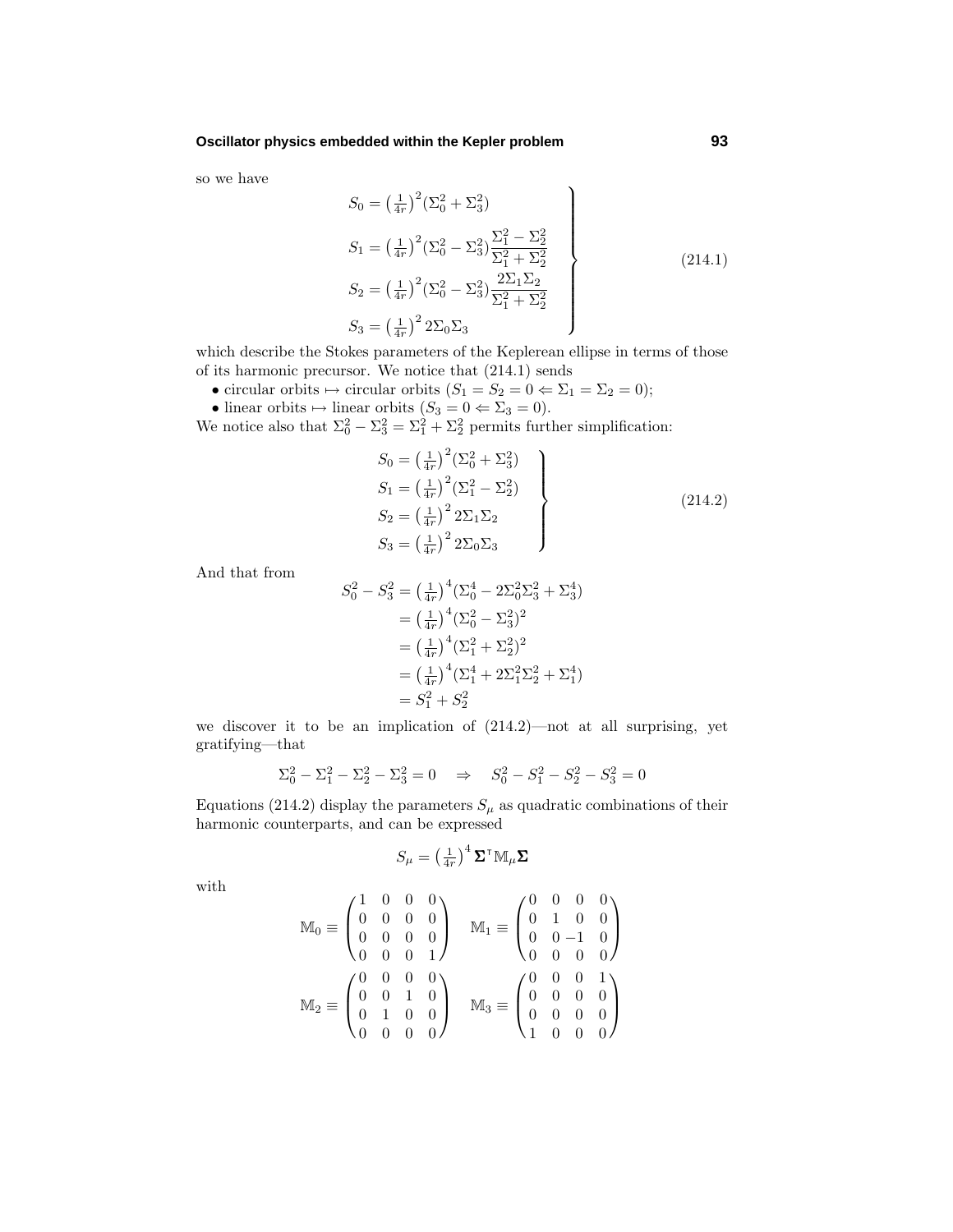What is surprising is that the matrices  $\mathbb{M}_{\mu}$  are, so far as I have been able to determine, quite devoid of algebraic interest; they would arise if one introduced

"red" Pauli matrices of the design 
$$
\begin{pmatrix} \bullet & 0 & 0 & \bullet \\ 0 & 0 & 0 & 0 \\ 0 & 0 & 0 & 0 \end{pmatrix}
$$
  
"green" Pauli matrices of the design 
$$
\begin{pmatrix} 0 & 0 & 0 & 0 \\ 0 & \bullet & \bullet & 0 \\ 0 & \bullet & \bullet & 0 \\ 0 & 0 & 0 & 0 \end{pmatrix}
$$

and then discarded half of each type, but I can think of no rationale for such a procedure.

Let (214.2) be notated

$$
S_0 = \tilde{\Sigma}_0^2 + \tilde{\Sigma}_3^2
$$
  
\n
$$
S_1 = \tilde{\Sigma}_1^2 - \tilde{\Sigma}_2^2
$$
  
\n
$$
S_2 = 2\tilde{\Sigma}_1 \tilde{\Sigma}_2
$$
  
\n
$$
S_3 = 2\tilde{\Sigma}_0 \tilde{\Sigma}_3
$$
\n
$$
(215)
$$

and look to the algebraic inversion problem. Eliminating  $\tilde{\Sigma}_3$  between the outer pair of equations, we obtain  $4\tilde{\Sigma}_0^4 - 4S_0\tilde{\Sigma}_0^2 + S_3^2 = 0$  giving

$$
\tilde{\Sigma}_0^2 = \frac{1}{2} \{ S_0 + \sqrt{S_0^2 - S_3^2} \}
$$
\n
$$
\tilde{\Sigma}_3^2 = S_0 - \tilde{\Sigma}_0^2
$$
\n
$$
= \frac{1}{2} \{ S_0 - \sqrt{S_0^2 - S_3^2} \}
$$
\n(216.1)

where sign ambiguity on the radical has been resolved in such a way as to ensure  $\tilde{\Sigma}_0^2 \ge \tilde{\Sigma}_3^2$ . Working similarly from the inner pair of equations, we obtain

$$
\tilde{\Sigma}_1^2 = \frac{1}{2} \{ \sqrt{S_1^2 + S_2^2} + S_1 \}
$$
\n
$$
\tilde{\Sigma}_2^2 = \tilde{\Sigma}_1^2 - S_1
$$
\n
$$
= \frac{1}{2} \{ \sqrt{S_1^2 + S_2^2} - S_1 \}
$$
\n(216.2)

where the sign ambituity has been resolved so as to achieve

$$
S_0^2 - S_3^2 = S_1^2 + S_2^2 \Rightarrow \tilde{\Sigma}_0^2 - \tilde{\Sigma}_1^2 - \tilde{\Sigma}_2^2 - \tilde{\Sigma}_3^2 = 0
$$

Final sign ambiguities would attend removal of the squares from  $\tilde{\Sigma}_1^2$ ,  $\tilde{\Sigma}_2^2$  and  $\tilde{\Sigma}_3^2$ , but I am content to omit that fussy discussion.

We note that inversion of  $(205)$ —which we are motivated now to renotate

$$
x = \tilde{\mu}^2 - \tilde{\nu}^2
$$

$$
y = 2\tilde{\mu}\tilde{\nu}
$$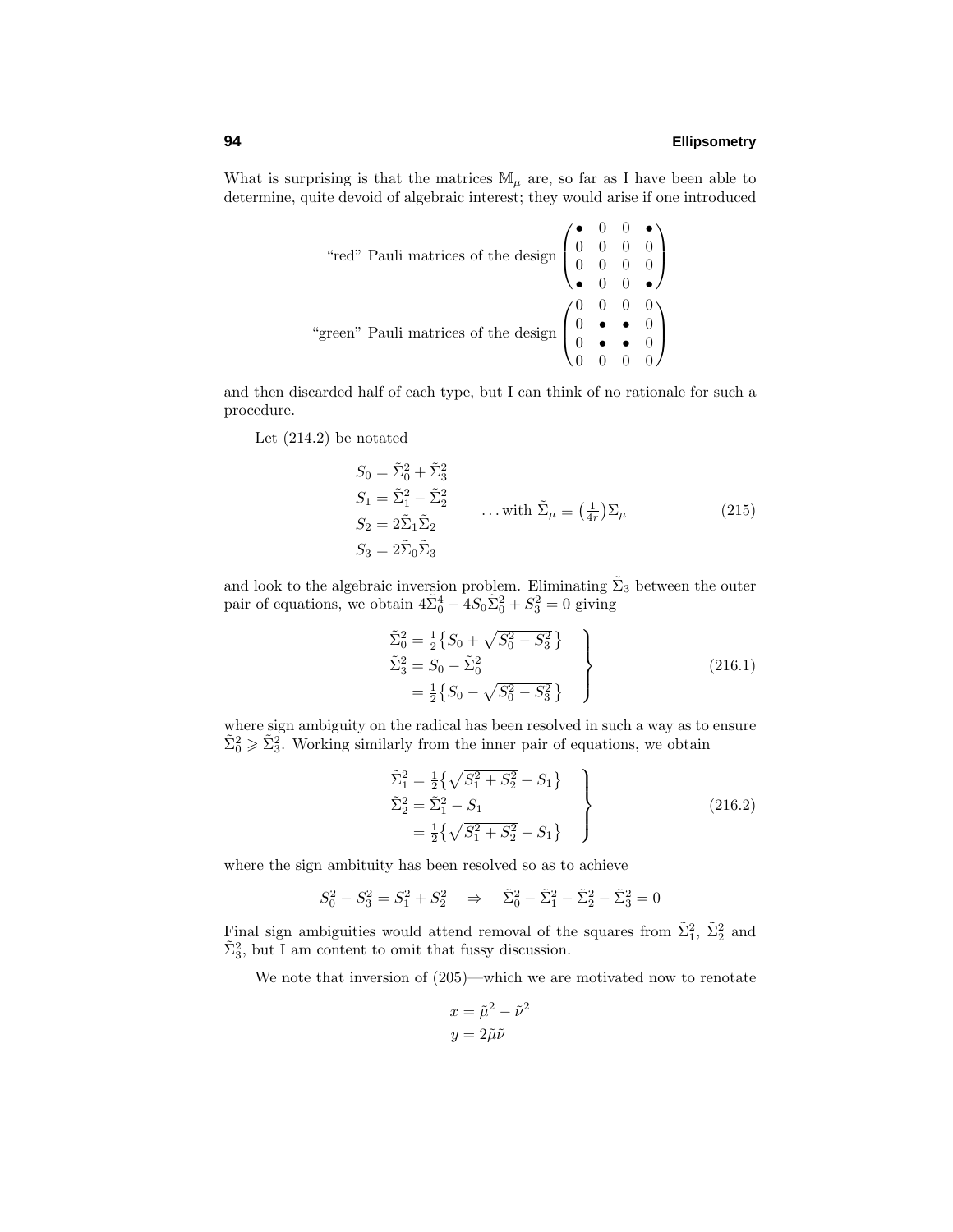#### **Canonical transformations generated by Stokes' observables 95**

—involves manipulations identical to those just sketched. We are brought to the remarkable conclusion that the transformation which sent centered ellipses to confocal ellipses replicates itself in Stokes space, where, however, it serves to describe the transformed figures of the ellipses.

We note also that (215) bears a striking formal similiarity to equations

$$
Q_0 = a_1^* a_1 + a_2^* a_2
$$
  
\n
$$
Q_1 = a_1^* a_1 - a_2^* a_2
$$
  
\n
$$
Q_2 = a_1^* a_2 + a_2^* a_1
$$
  
\n
$$
iQ_3 = a_1^* a_2 - a_2^* a_1
$$

which arose at  $(163)$  from the dynamics of isotropic oscillators, concerning which*...*

I would stress that the transformation which has been seen to carry oscillator orbits into Keplerean orbits (and vice versa) does not carry the temporal aspects of oscillator dynamics into those of Keplerean dynamics. This was made evident by the ticks in Figure 15, and arises from the circumstance that when we interpreted (207) as a Kepler-inspired invitation to do "oscillator physics" we

• demoted the Hamiltonian to the status of a constant  $(\frac{1}{2}m\omega^2)$ , and

• promoted a constant  $(2k/r)^{71}$  to the status of a Hamiltonian.

The kinematic consequences of this adjustment become clear when one looks back again to Figure 12; the parabolic transform of harmonic oscillation can, in notation developed there, be rendered

 $\tau = \theta_0$ 

while according to Kepler himself we should, for planetary motion, expect

$$
\tau = \theta_0 - e \sin \theta_0
$$

The point at issue can be phrased yet another way: if

•  $\mathcal{O}_{\text{Kepler}} \equiv \mathcal{C}_{\text{Kepler}}$  projected onto configuration space

•  $\mathcal{O}_{\text{oscillator}} \equiv \mathcal{C}_{\text{oscillator}}$  projected onto configuration space then we have achieved

$$
\textcircled{1}_{\text{Kepler}} \longleftrightarrow \textcircled{1}_{\text{parabolic association}} \longrightarrow \textcircled{1}_{\text{oscillator}}
$$

but the same cannot be said of  $\mathcal{C}_{\text{Kepler}}$  and  $\mathcal{C}_{\text{oscillator}}$ , which yield distinct hodographs when projected onto momentum space.

**17. "Mechanical Stokes parameters" as generators of canonical transformations**. Stokes' parameters  $S_\mu$  began life as optical "ellipse descriptors"—distinguished from others (and recommended) by the circumstance that they are accessible to direct measurement. In mechanical applications the latter (specifically optical) recommentation loses its force, but the "mechanical Stokes parameters" retain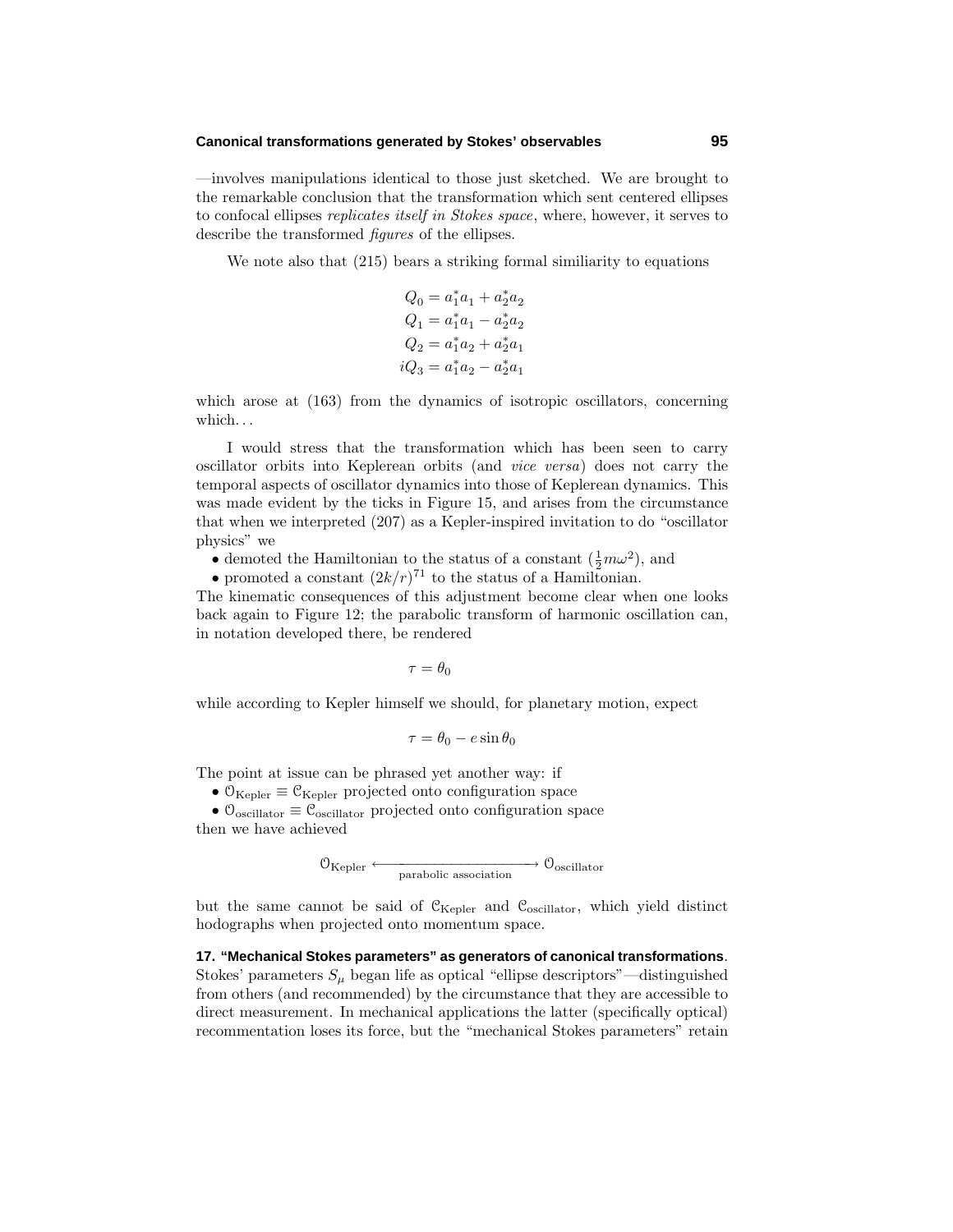their value as ellipse descriptors par excellance and acquire, in addition, a new (specifically mechanical) claim to our attention. It is the latter—adumbrated near the end of §12—which I propose now to explore.

We were led at (165) to the identification of

$$
L_0(x_1, x_2, p_1, p_2) = \frac{1}{4m\omega} (p_1^2 + m^2 \omega^2 x_1^2) + \frac{1}{4m\omega} (p_2^2 + m^2 \omega^2 x_2^2)
$$
  
\n
$$
= \frac{1}{2\omega} H_{\text{oscillator}}
$$
  
\n
$$
L_1(x_1, x_2, p_1, p_2) = \frac{1}{4m\omega} (p_1^2 + m^2 \omega^2 x_1^2) - \frac{1}{4m\omega} (p_2^2 + m^2 \omega^2 x_2^2)
$$
  
\n
$$
L_2(x_1, x_2, p_1, p_2) = \frac{1}{2m\omega} (p_1 p_2 + m^2 \omega^2 x_1 x_2)
$$
  
\n
$$
L_3(x_1, x_2, p_1, p_2) = \frac{1}{2} (x_1 p_2 - x_2 p_1)
$$
\n(217)

as a quartet of observables natural to the physics of isotropic oscillators, and at (185/6) to the identification of

$$
J_0(x_1, x_2, p_1, p_2) = \sqrt{-\frac{1}{2}mk^2/H_{\text{Kepler}}}
$$
  
\n
$$
H_{\text{Kepler}} = \frac{1}{2m}(p_1^2 + p_2^2) - k(x_1^2 + x_2^2)^{-\frac{1}{2}}
$$
  
\n
$$
J_1(x_1, x_2, p_1, p_2) = \sqrt{-\frac{m}{2H}} \left\{ +\frac{1}{m}p_2J_3 - kx_1(x_1^2 + x_2^2)^{-\frac{1}{2}} \right\}
$$
  
\n
$$
J_2(x_1, x_2, p_1, p_2) = \sqrt{-\frac{m}{2H}} \left\{ -\frac{1}{m}p_1J_3 - kx_2(x_1^2 + x_2^2)^{-\frac{1}{2}} \right\}
$$
  
\n
$$
J_3(x_1, x_2, p_1, p_2) = x_1p_2 - x_2p_1
$$
\n(218)

similarly natural to the Kepler problem. Though these quartets differ radically in design, they share some essential features. To discuss those, we introduce a generic notation

let 
$$
G_{\mu}
$$
 signify  $\begin{cases} L_{\mu} & \text{in the oscillatory case} \\ J_{\mu} & \text{in the Keplerean case} \end{cases}$ 

and notice first off that  $G_\mu$  bears the physical dimension of angular momentum or action. With the indispensable assistance of *Mathematica* one can easily establish—independently of all that has gone before—that

$$
G_0^2 - G_1^2 - G_2^2 - G_3^2 = 0 \tag{219}
$$

and that

$$
[G_i, G_j] = G_k \quad : \quad \{i, j, k\} \text{ cyclic on } \{1, 2, 3\} \tag{220}
$$

from which it follows that (for example)

$$
[G_1, G_0^2] = 2G_0[G_1, G_0]
$$
  
= 2G<sub>2</sub>[G<sub>1</sub>, G<sub>2</sub>] + 2G<sub>3</sub>[G<sub>1</sub>, G<sub>3</sub>]  
= 2(G<sub>2</sub>G<sub>3</sub> - G<sub>3</sub>G<sub>2</sub>)  
= 0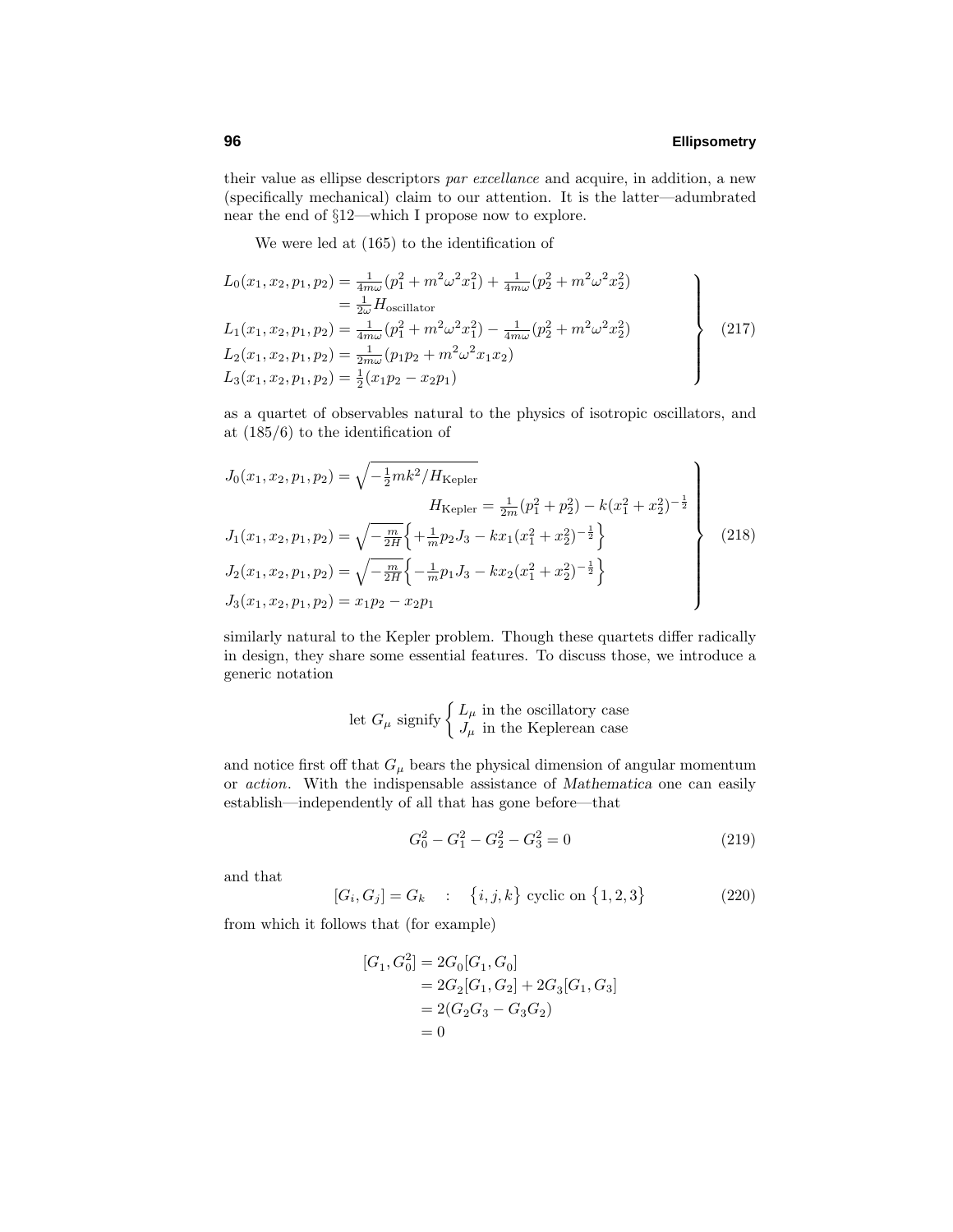### **Canonical transformations generated by Stokes' observables 97**

giving (as direct calculation would laboriously confirm)

$$
[G_i,G_0]=0\quad :\quad i=1,2,3
$$

This last statement amounts to an assertion that the  $G_{\mu}$  are (singly redundant) constants of the motion:

$$
[H, G_{\mu}] = 0
$$

Their constant numerical values can be read as a reference to the immobile figure of the orbital ellipse, that reference being direct<sup>75</sup>

$$
S_{\mu} = \frac{4}{m\omega} L_{\mu} \tag{221}
$$

in the oscillatory case, but indirect<sup>76</sup>

$$
S_0 = \frac{1}{m^2 k^2} J_0^2 (J_0^2 + J_3^2)
$$
  
\n
$$
S_1 = \frac{1}{m^2 k^2} J_0^2 (J_1^2 - J_2^2)
$$
  
\n
$$
S_2 = \frac{1}{m^2 k^2} J_0^2 (2J_1 J_2)
$$
  
\n
$$
S_3 = \frac{1}{m^2 k^2} J_0^2 (2J_0 J_3)
$$
\n(222)

in the Keplerean case. We verify that in both cases the  $S_\mu$  bear the physical dimension of  $(\text{length})^2$ . And in both cases one has

$$
S_0^2 - S_1^2 - S_2^2 - S_3^2 = 0 \tag{223}
$$

But the Poisson brackets  $[S_\mu, S_\nu]_{\text{oscillator}}$  and  $[S_\mu, S_\nu]_{\text{Kepler}}$  are readily shown to be distinct, even though those of  $L_\mu$  precisely mimic those of  $J_\mu$ ; the discussion, carried beyond this point, resolves therefore into cases*...* for which the following general remarks are intended to be preparatory:

If  $G(x_1, x_2, p_1, p_2)$  is an arbitrary observable and if the associated Lie derivative operator **D***<sup>G</sup>* is defined

$$
\mathbf{D}_G \equiv [G, \bullet] = \frac{\partial G}{\partial x_1} \frac{\partial}{\partial p_1} + \frac{\partial G}{\partial x_2} \frac{\partial}{\partial p_2} - \frac{\partial G}{\partial p_1} \frac{\partial}{\partial x_1} - \frac{\partial G}{\partial p_2} \frac{\partial}{\partial x_2}
$$
(224)

then

$$
\begin{pmatrix} x_1 \\ p_1 \\ x_2 \\ p_2 \end{pmatrix} \longrightarrow \begin{pmatrix} f_1(x_1, p_1, x_2, p_2; u) \\ g_1(x_1, p_1, x_2, p_2; u) \\ f_2(x_1, p_1, x_2, p_2; u) \\ g_2(x_1, p_1, x_2, p_2; u) \end{pmatrix} = e^{u \mathbf{D}_G} \begin{pmatrix} x_1 \\ p_1 \\ x_2 \\ p_2 \end{pmatrix}
$$
 (225)

describes the *u*-parameterized group of canonical transformations generated by the observable *G*, where the requirement that

 $[u][G] = \text{action}$ 

<sup>&</sup>lt;sup>75</sup> Use (163) in the final equation  $S_{\mu} = (2\hbar/m\omega)Q_{\mu}$  of §12.

 $76$  Use (186.3) in (201).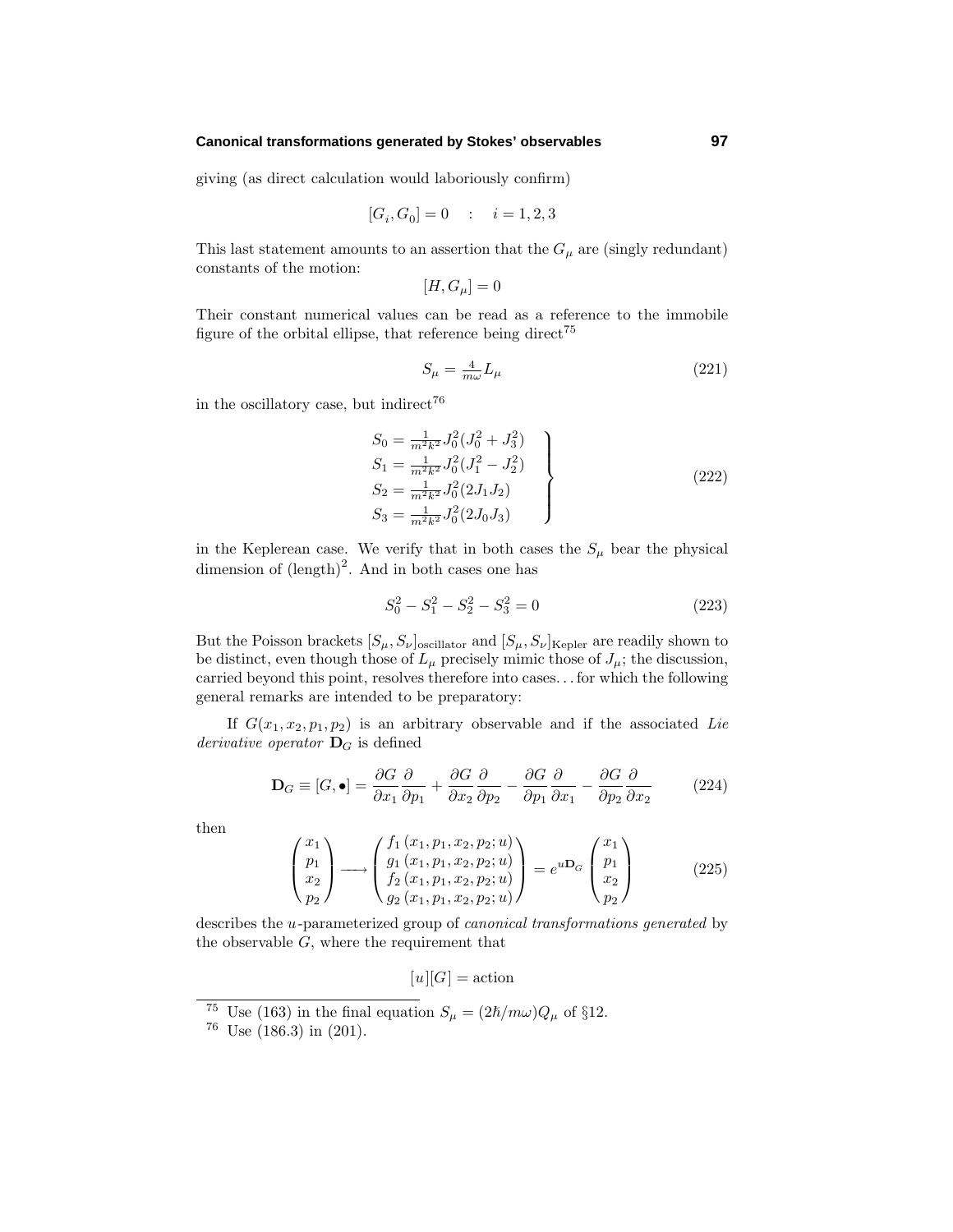From Jacobi's identity, written  $[A, [B, X]] - [B, [A, X]] = [[A, B], X]$ , we learn that

$$
\mathbf{D}_A \mathbf{D}_B - \mathbf{D}_B \mathbf{D}_A = \mathbf{D}_{[A,B]}
$$
 (226)

which sets up a very pretty association of the form

commutators ←→ Poisson brackets

In immediate consequence of (220) we therefore have

$$
\left\{\n\begin{aligned}\n\mathbf{D}_{G_1}\mathbf{D}_{G_2} - \mathbf{D}_{G_2}\mathbf{D}_{G_1} &= \mathbf{D}_{G_3} \\
\mathbf{D}_{G_2}\mathbf{D}_{G_3} - \mathbf{D}_{G_3}\mathbf{D}_{G_2} &= \mathbf{D}_{G_1} \\
\mathbf{D}_{G_3}\mathbf{D}_{G_1} - \mathbf{D}_{G_1}\mathbf{D}_{G_3} &= \mathbf{D}_{G_2}\n\end{aligned}\n\right\} \tag{227}
$$

In short: the Lie operators associated with the observables  $G_1$ ,  $G_2$  and  $G_3$ give rise to a commutator algebra which is identical to the Poisson bracket algebra satisfied by the *G*-observables themselves, and generate a canonical representation of the associated Lie group.

The transformation (225) lives, of course, in phase space, and when  $[H, G] = 0$  it serves to map dynamical flow lines onto dynamical flow lines. Such maps are, as Sophus Lie was the first to appreciate, most usefully studied in the infinitesimal limit:

$$
\begin{pmatrix} x_1 \\ p_1 \\ x_2 \\ p_2 \end{pmatrix} \longrightarrow \begin{pmatrix} x_1 \\ p_1 \\ x_2 \\ p_2 \end{pmatrix} + \begin{pmatrix} \delta x_1 \\ \delta p_1 \\ \delta x_2 \\ \delta p_2 \end{pmatrix} \quad \text{with} \quad \begin{pmatrix} \delta x_1 \\ \delta p_1 \\ \delta x_2 \\ \delta p_2 \end{pmatrix} = \begin{pmatrix} \delta u \cdot [G, x_1] \\ \delta u \cdot [G, p_1] \\ \delta u \cdot [G, x_2] \\ \delta u \cdot [G, p_2] \end{pmatrix} \quad (228.1)
$$

The induced adjustment in the value of an arbitrary observable  $A(x_1, p_1, x_2, p_2)$ becomes  $A \longrightarrow A + \delta A$  with

$$
\delta A = \frac{\partial A}{\partial x_1} \delta x_1 + \frac{\partial A}{\partial p_1} \delta p_1 + \frac{\partial A}{\partial x_2} \delta x_2 + \frac{\partial A}{\partial p_2} \delta p_2
$$
  
=  $\delta u \cdot \left\{ -\frac{\partial A}{\partial x_1} \frac{\partial G}{\partial p_1} + \frac{\partial A}{\partial p_1} \frac{\partial G}{\partial x_1} - \frac{\partial A}{\partial x_2} \frac{\partial G}{\partial p_2} + \frac{\partial A}{\partial p_2} \frac{\partial G}{\partial x_2} \right\}$   
=  $\delta u \cdot [G, A]$  (228.2)

from which (228.1) can be recovered as special cases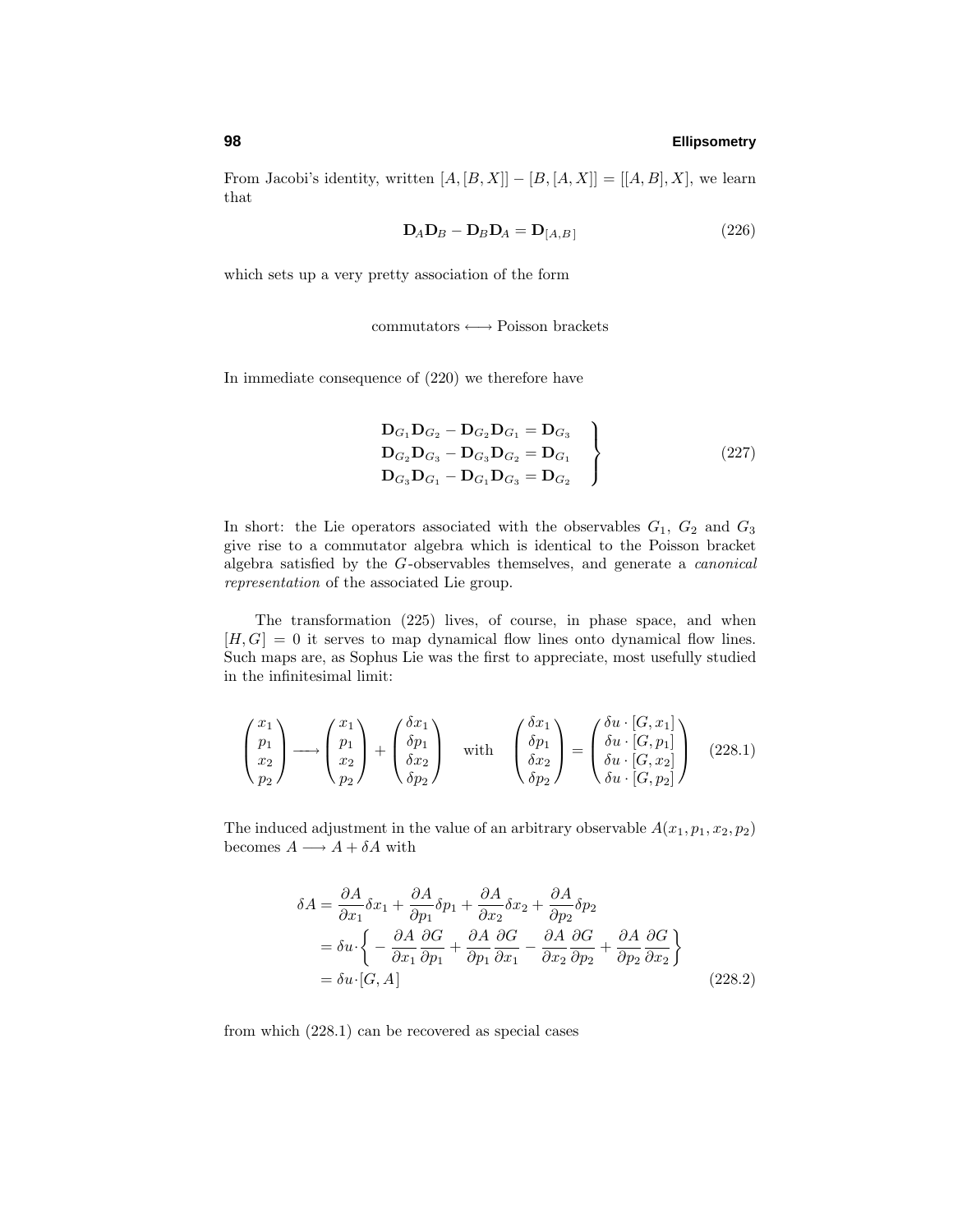# **Canonical transformations generated by Stokes' observables 99**

# canonical transform theory in the oscillatory case

Bringing (228) to (217) and drawing upon *Mathematica* for some computational assistance, we find more particularly that

$$
\begin{pmatrix}\n\delta x_1 \\
\delta p_1 \\
\delta x_2 \\
\delta p_2\n\end{pmatrix} = \delta u_0 \cdot \frac{1}{2} \begin{pmatrix}\n-\alpha^{-1}p_1 \\
+\alpha^{+1}x_1 \\
-\alpha^{-1}p_2 \\
+\alpha^{+1}x_2\n\end{pmatrix} \quad \text{if the generator is } L_0
$$
\n
$$
\begin{pmatrix}\n\delta x_1 \\
\delta p_1 \\
\delta x_2 \\
\delta p_2\n\end{pmatrix} = \delta u_1 \cdot \frac{1}{2} \begin{pmatrix}\n-\alpha^{-1}p_1 \\
+\alpha^{+1}x_1 \\
+\alpha^{-1}p_2 \\
-\alpha^{+1}x_2\n\end{pmatrix} \quad \text{if the generator is } L_1
$$
\n
$$
\begin{pmatrix}\n\delta x_1 \\
\delta x_2 \\
\delta x_2 \\
\delta p_2\n\end{pmatrix} = \delta u_2 \cdot \frac{1}{2} \begin{pmatrix}\n-\alpha^{-1}p_2 \\
+\alpha^{+1}x_2 \\
-\alpha^{-1}p_1 \\
+\alpha^{+1}x_1\n\end{pmatrix} \quad \text{if the generator is } L_2
$$
\n
$$
\begin{pmatrix}\n\delta x_1 \\
\delta p_1 \\
\delta x_2 \\
\delta x_2 \\
\delta p_2\n\end{pmatrix} = \delta u_3 \cdot \frac{1}{2} \begin{pmatrix}\n+ & x_2 \\
+ & p_2 \\
- & x_1 \\
- & p_1\n\end{pmatrix} \quad \text{if the generator is } L_3
$$
\n
$$
\begin{pmatrix}\n\delta x_1 \\
\delta p_2\n\end{pmatrix} = \delta u_3 \cdot \frac{1}{2} \begin{pmatrix}\n+ & x_2 \\
+ & p_2 \\
- & x_1 \\
- & p_1\n\end{pmatrix} \quad \text{if the generator is } L_3
$$

where  $\alpha \equiv m\omega$ . Drawing upon  $S_{\mu} \sim L_{\mu}$  and  $[L_1, L_2] = L_3$ , etc. we find that

$$
L_{0} \text{ induces } \begin{cases} dS_{0} = 0 \\ dS_{1} = 0 \\ dS_{2} = 0 \\ dS_{3} = 0 \end{cases}
$$
  
\n
$$
L_{1} \text{ induces } \begin{cases} dS_{0} = 0 \\ dS_{1} = 0 \\ dS_{2} = +\delta u_{1} \cdot S_{3} \\ dS_{3} = -\delta u_{1} \cdot S_{2} \\ dS_{4} = -\delta u_{2} \cdot S_{3} \end{cases}
$$
  
\n
$$
L_{2} \text{ induces } \begin{cases} dS_{0} = 0 \\ dS_{1} = -\delta u_{2} \cdot S_{3} \\ dS_{2} = 0 \\ dS_{3} = +\delta u_{2} \cdot S_{1} \end{cases}
$$
  
\n
$$
L_{3} \text{ induces } \begin{cases} dS_{0} = 0 \\ dS_{1} = +\delta u_{3} \cdot S_{2} \\ dS_{2} = -\delta u_{3} \cdot S_{1} \\ dS_{3} = 0 \end{cases}
$$
  
\n(230)

To summarize: *S*0, *S*1, *S*<sup>2</sup> and *S*<sup>3</sup> are constant (which is to say: surfaces of constant *S*<sup>0</sup> ditto *S*<sup>1</sup> ditto *S*<sup>2</sup> ditto *S*<sup>3</sup> are invariant) with respect to the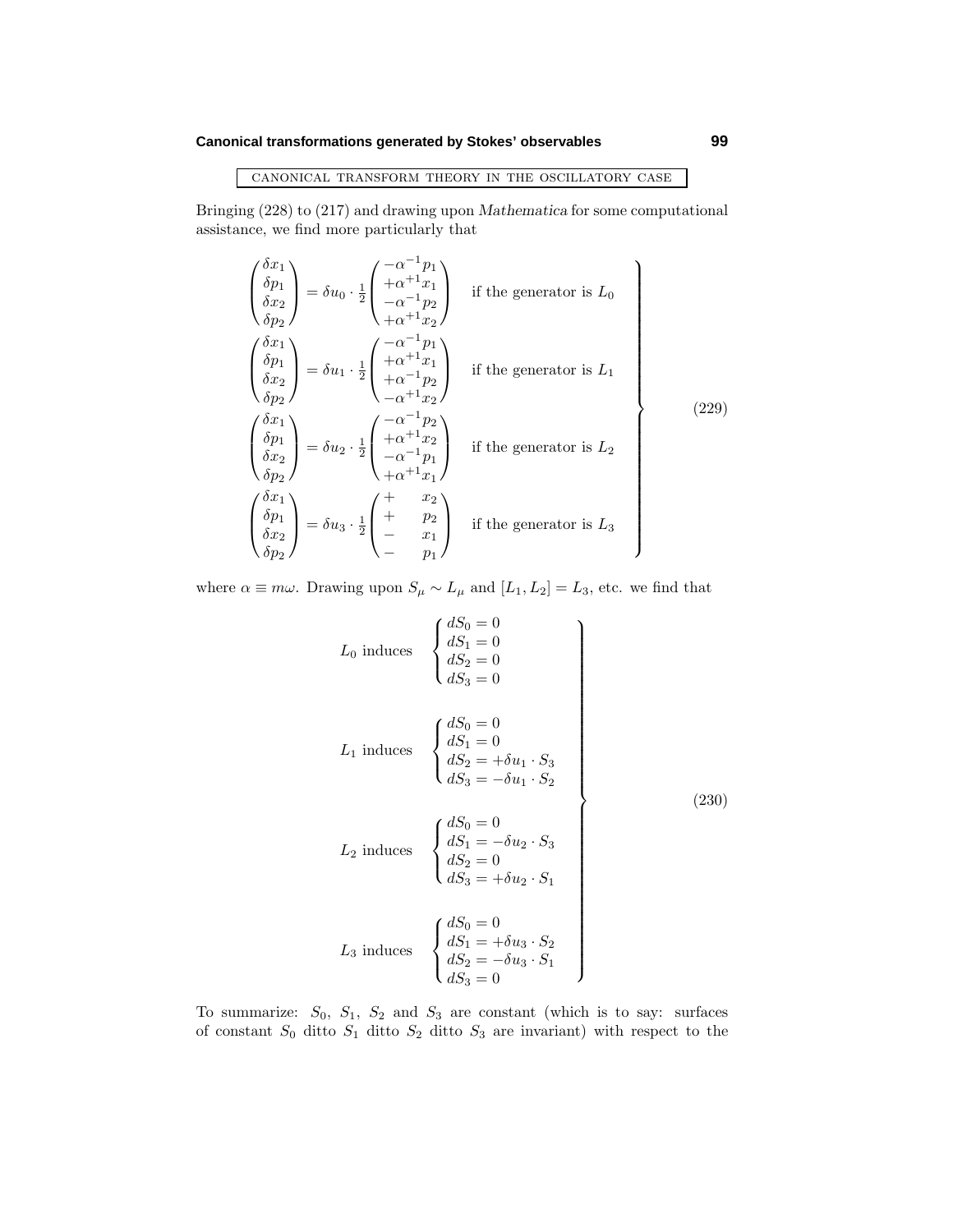canonical transformations generated by  $L_0$ , and reciprocally:  $S_0$  is constant with respect to the transformations generated by *L*1, *L*<sup>2</sup> and *L*3. With regard to the latter, the remainder of the story is told by the following equations:

$$
\begin{pmatrix}\ndS_1 \\
dS_2 \\
dS_3\n\end{pmatrix} = \delta u_1 \cdot \mathbb{L}_1 \begin{pmatrix} S_1 \\ S_2 \\ S_3 \end{pmatrix} \quad \text{with} \quad \mathbb{L}_1 \equiv \begin{pmatrix} 0 & 0 & 0 \\ 0 & 0 & +1 \\ 0 & -1 & 0 \end{pmatrix}
$$
\n
$$
\begin{pmatrix} dS_1 \\ dS_2 \\ dS_3 \end{pmatrix} = \delta u_2 \cdot \mathbb{L}_2 \begin{pmatrix} S_1 \\ S_2 \\ S_3 \end{pmatrix} \quad \text{with} \quad \mathbb{L}_2 \equiv \begin{pmatrix} 0 & 0 & -1 \\ 0 & 0 & 0 \\ +1 & 0 & 0 \end{pmatrix}
$$
\n
$$
\begin{pmatrix} dS_1 \\ dS_2 \\ dS_3 \end{pmatrix} = \delta u_3 \cdot \mathbb{L}_3 \begin{pmatrix} S_1 \\ S_2 \\ S_3 \end{pmatrix} \quad \text{with} \quad \mathbb{L}_3 \equiv \begin{pmatrix} 0 & +1 & 0 \\ -1 & 0 & 0 \\ 0 & 0 & 0 \end{pmatrix}
$$
\n(231)

which describe rotations about the respective axes of the "mechanical Poincaré sphere."77

The result just so easily achieved can be displayed in a variety of other ways. Proceeding, for example, from (159), we have

$$
dS_0 = 2X_1 \cdot dX_1 + 2X_2 \cdot dX_2
$$
  
\n
$$
dS_1 = 2X_1 \cdot dX_1 - 2X_2 \cdot dX_2
$$
  
\n
$$
dS_2 = 2X_2 \cos \delta \cdot dX_1 + 2X_1 \cos \delta \cdot dX_2 - 2X_1 X_2 \sin \delta \cdot d\delta
$$
  
\n
$$
dS_3 = 2X_2 \sin \delta \cdot dX_1 + 2X_1 \sin \delta \cdot dX_2 + 2X_1 X_2 \cos \delta \cdot d\delta
$$
\n(232)

Evidently the action of  $L_0$  entails  $dX_1 = dX_2 = d\delta = 0$ . In the remaining cases we have

$$
\begin{pmatrix}\n2\mathcal{X}_1 & -2\mathcal{X}_2 & 0 \\
2\mathcal{X}_2 \cos\delta & 2\mathcal{X}_1 \cos\delta & -2\mathcal{X}_1 \mathcal{X}_2 \sin\delta \\
2\mathcal{X}_2 \sin\delta & 2\mathcal{X}_1 \sin\delta & +2\mathcal{X}_1 \mathcal{X}_2 \cos\delta\n\end{pmatrix}\n\begin{pmatrix}\nd\mathcal{X}_1 \\
d\mathcal{X}_2 \\
d\delta\n\end{pmatrix} = \delta u_1 \cdot \begin{pmatrix}\n0 \\
+2\mathcal{X}_1 \mathcal{X}_2 \sin\delta \\
-2\mathcal{X}_1 \mathcal{X}_2 \cos\delta\n\end{pmatrix}
$$

etc., which by matrix inversion give

 $77$  Notice in connection with  $(231)$  that

$$
[L_1, [L_2, \begin{pmatrix} S_1 \\ S_2 \\ S_3 \end{pmatrix}]] = \mathbb{L}_2 \mathbb{L}_1 \begin{pmatrix} S_1 \\ S_2 \\ S_3 \end{pmatrix} \quad : \quad \text{order reversed on the right}
$$

and that  $\mathbb{L}_2\mathbb{L}_1 - \mathbb{L}_1\mathbb{L}_2 = \mathbb{L}_3$ , etc. involve "reversed commutators."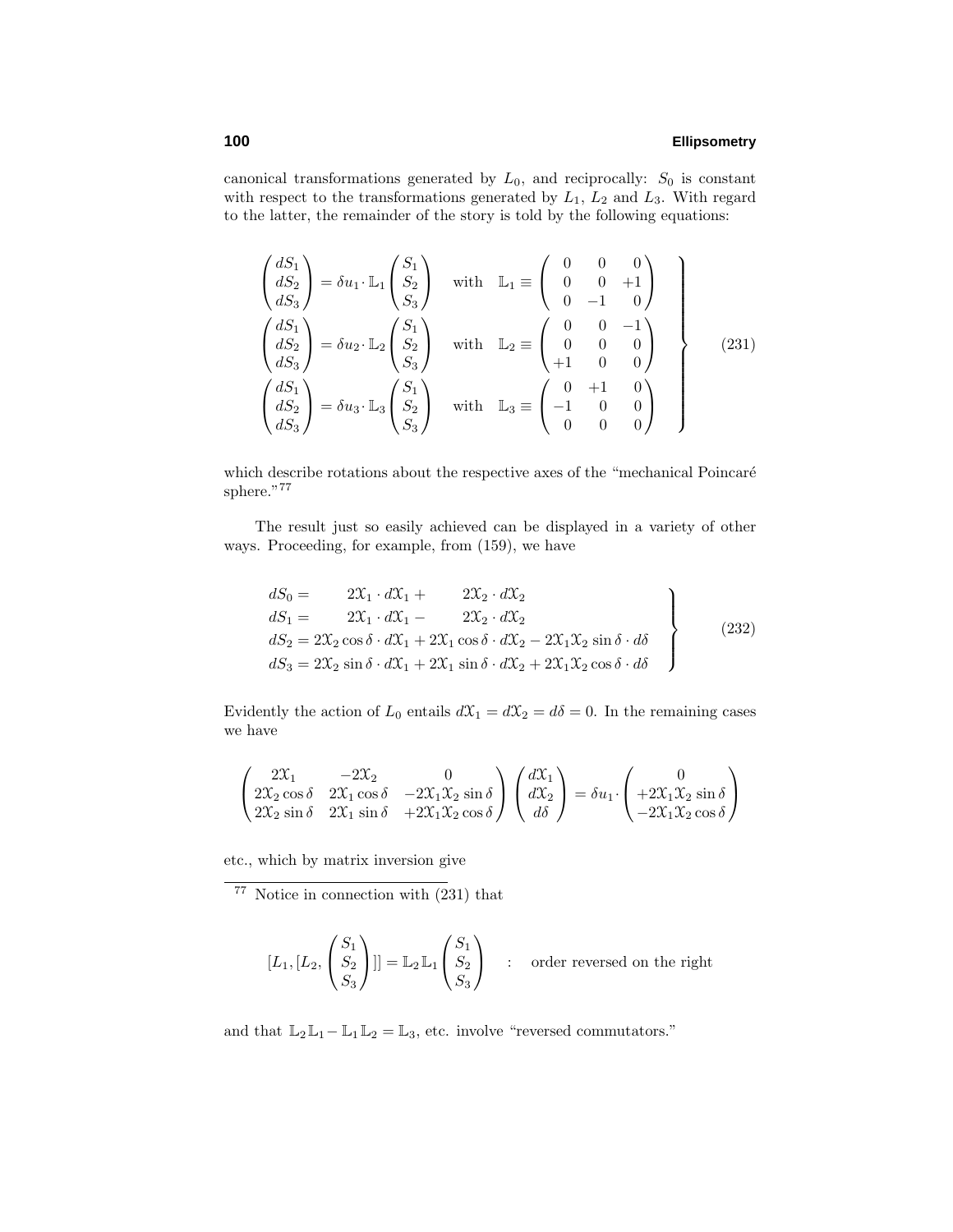$$
\begin{pmatrix}\n d\mathfrak{X}_1 \\
 d\mathfrak{X}_2 \\
 d\delta\n\end{pmatrix} = \begin{cases}\n \delta u_1 \cdot \begin{pmatrix} 0 \\
 0 \\
 -1 \end{pmatrix} \\
 \frac{1}{2}\delta u_2 \cdot \begin{pmatrix} -\mathfrak{X}_2 \sin \delta \\
 +\mathfrak{X}_1 \sin \delta \\
 (\mathfrak{X}_1 \mathfrak{X}_2)^{-1} (\mathfrak{X}_1^2 - \mathfrak{X}_2^2) \cos \delta\n\end{pmatrix} \\
 \frac{1}{2}\delta u_2 \cdot \begin{pmatrix} +\mathfrak{X}_2 \cos \delta \\
 -\mathfrak{X}_1 \cos \delta \\
 (\mathfrak{X}_1 \mathfrak{X}_2)^{-1} (\mathfrak{X}_1^2 - \mathfrak{X}_2^2) \sin \delta\n\end{pmatrix}\n\end{cases}
$$
\n(233)

Equations (229) expose the detailed mechanism by which the observables  $L_u(x_1, p_1, x_2, p_2)$  manage to generate within 4-dimensional phase space a representation of  $O(3)$  —a representation which becomes covert when projected onto 2-dimensional configuration space, where it assumes the form

orbital ellipse  $\longrightarrow$  orbital ellipse

but which (see again Figure 3) the "mechanical Stokes parameters" render explicit.

It is, from one point of view, remarkable that  $L_1$ ,  $L_2$  and  $L_3$  are such happy bedfellows as they have shown themselves to be, for while

$$
L_3(x_1, p_1, x_2, p_2) = \frac{1}{2}(\text{angular momentum})
$$

is, by Noether's theorem, reflective of the rotational symmetry of the system, the non-linear momentum-dependence of  $L_1$  and  $L_2$  is of such a nature as to render those conserved observables fundamentally "non-Noetherean."<br> $^{78}\,$  Notice also that while

• the flying  $\mathbf{E}(t)$ -vector presented by a monochromatic beam

• the position vector  $\mathbf{x}(t)$  of an oscillatory mass point move identically

$$
\mathbf{E}(t) = \begin{pmatrix} \mathcal{E}_1 \cos(\omega t + \delta_1) \\ \mathcal{E}_2 \cos(\omega t + \delta_2) \end{pmatrix}
$$

$$
\frac{\uparrow}{\frac{\text{compare}}{\downarrow}}
$$

$$
\mathbf{x}(t) = \begin{pmatrix} \mathcal{X}_1 \cos(\omega t + \delta_1) \\ \mathcal{X}_2 \cos(\omega t + \delta_2) \end{pmatrix}
$$

and therefore support the same Stokes formalism, only the latter moves in response to the laws of mechanics; only the latter permits Stokes' formalism to be associated with the Hamiltonian apparatus of canonical transform theory, which possesses no optical counterpart.<sup>79</sup>

<sup>78</sup> See the discussion on p. 18 in "Kepler problem by descent from the Euler problem"  $(1996)$ .

<sup>79</sup> "Hamiltonian optics" springs, of course, to mind, but does not fill the bill.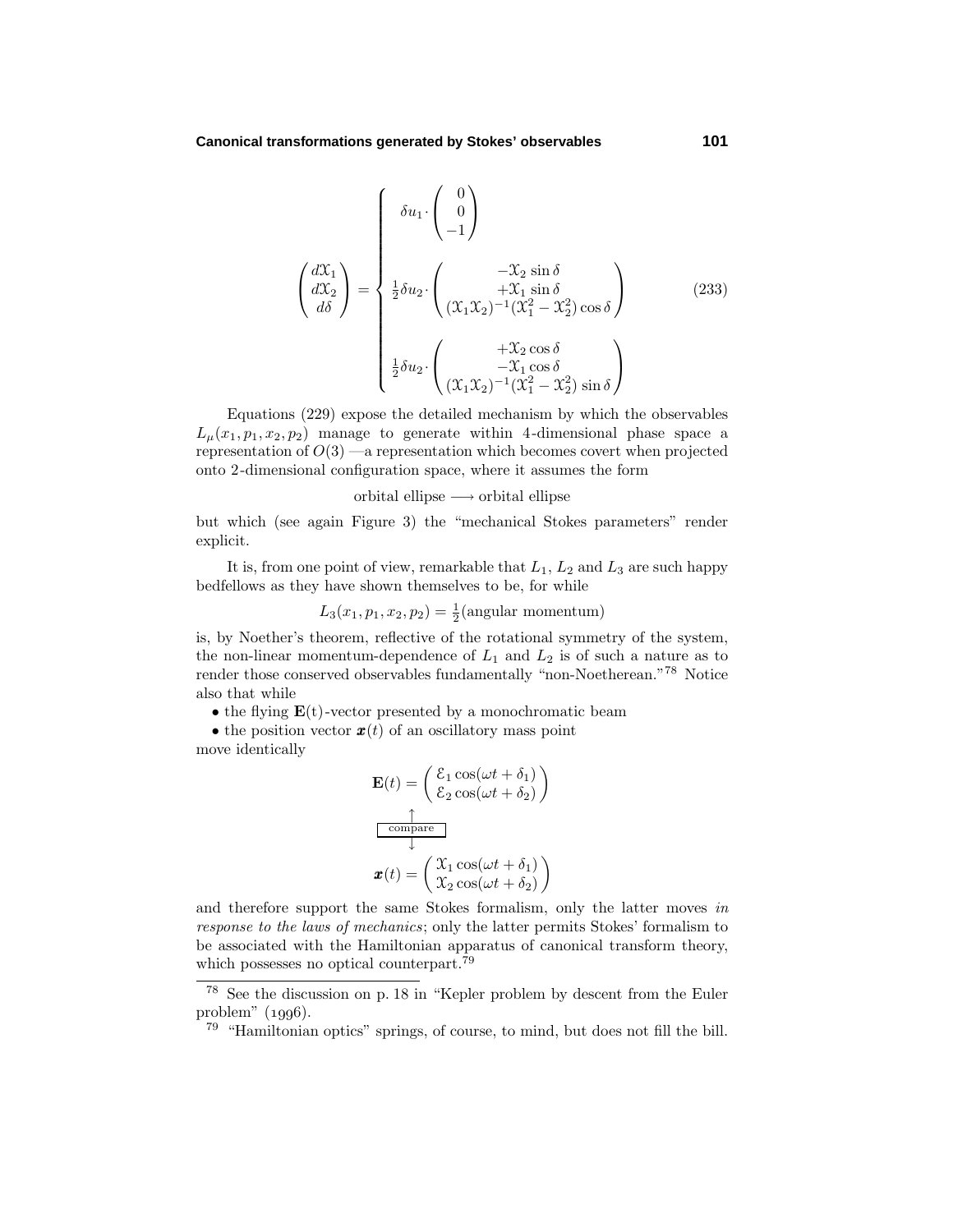canonical transform theory in the keplerean case

As has been already remarked, and as *Mathematica* would quickly confirm, the Keplerean observables  $J_{\mu}$  introduced at (218) mimic the algebraic and bracket properties (219) and (220) of their oscillatory counterparts  $L_{\mu}$ 

$$
[J_1, J_2] = J_3
$$
  
\n
$$
J_0^2 - J_1^2 - J_2^2 - J_3^2 = 0 \text{ and } [J_2, J_3] = J_1
$$
  
\n
$$
[J_3, J_1] = J_2
$$
  
\n
$$
\downarrow
$$
  
\n
$$
[J_0, J_1] = [J_0, J_2] = [J_0, J_3] = 0
$$
\n(234)

but their Cartesian descriptions are relatively complicated, and so also are the transformations which they generate; the Keplerean counterparts

$$
\begin{pmatrix}\n\delta x_1 \\
\delta p_1 \\
\delta x_2 \\
\delta p_2\n\end{pmatrix} = \delta u_\mu \cdot [J_\mu, \begin{pmatrix} x_1 \\ p_1 \\ x_2 \\ p_2 \end{pmatrix}]\n\tag{235}
$$

of  $(229)$  are in fact—except in the case  $J_3$ —so complicated that it would serve no useful purpose to write them out; I must be content merely to indicate how they might be obtained (how, that is to say, the results burbed out by *Mathematica* might most usefully be organized and understood). We proceed from the observation that the definitions (218) can be notated

$$
J_0 = k\sqrt{\frac{1}{2}m}(-H)^{-\frac{1}{2}}
$$
  
\n
$$
J_1 = \sqrt{\frac{1}{2}m}(-H)^{-\frac{1}{2}}B_1
$$
  
\n
$$
J_2 = \sqrt{\frac{1}{2}m}(-H)^{-\frac{1}{2}}B_2
$$
  
\n
$$
J_3 = x_1p_2 - x_2p_1
$$

and that  $[(-H)^{-\frac{1}{2}}B, z] = \frac{1}{2}(-H)^{-\frac{3}{2}}B \cdot [H, z] + (-H)^{-\frac{1}{2}} \cdot [B, z]$ , to which we bring the following computed information:

$$
[H, x_1] = -\frac{1}{m}p_1
$$
  
\n
$$
[H, p_1] = kx_1/r^3 : r \equiv \sqrt{x_1^2 + x_2^2}
$$
  
\n
$$
[H, x_2] = -\frac{1}{m}p_2
$$
  
\n
$$
[H, p_2] = kx_2/r^3
$$

$$
[B_1, x_1] = \frac{1}{m} x_2 p_2
$$
  
\n
$$
[B_1, p_1] = \frac{1}{m} p_2^2 - k x_2^2 / r^3
$$
  
\n
$$
[B_1, p_2] = \frac{1}{m} (x_2 p_1 - 2x_1 p_2)
$$
  
\n
$$
[B_2, p_1] = -\frac{1}{m} p_1 p_2 + k x_1 x_2 / r^3
$$
  
\n
$$
[B_2, p_1] = -\frac{1}{m} p_1 p_2 + k x_1 x_2 / r^3
$$
  
\n
$$
[B_2, p_2] = \frac{1}{m} x_1 p_1
$$
  
\n
$$
[B_2, p_2] = \frac{1}{m} p_1^2 - k x_1^2 / r^3
$$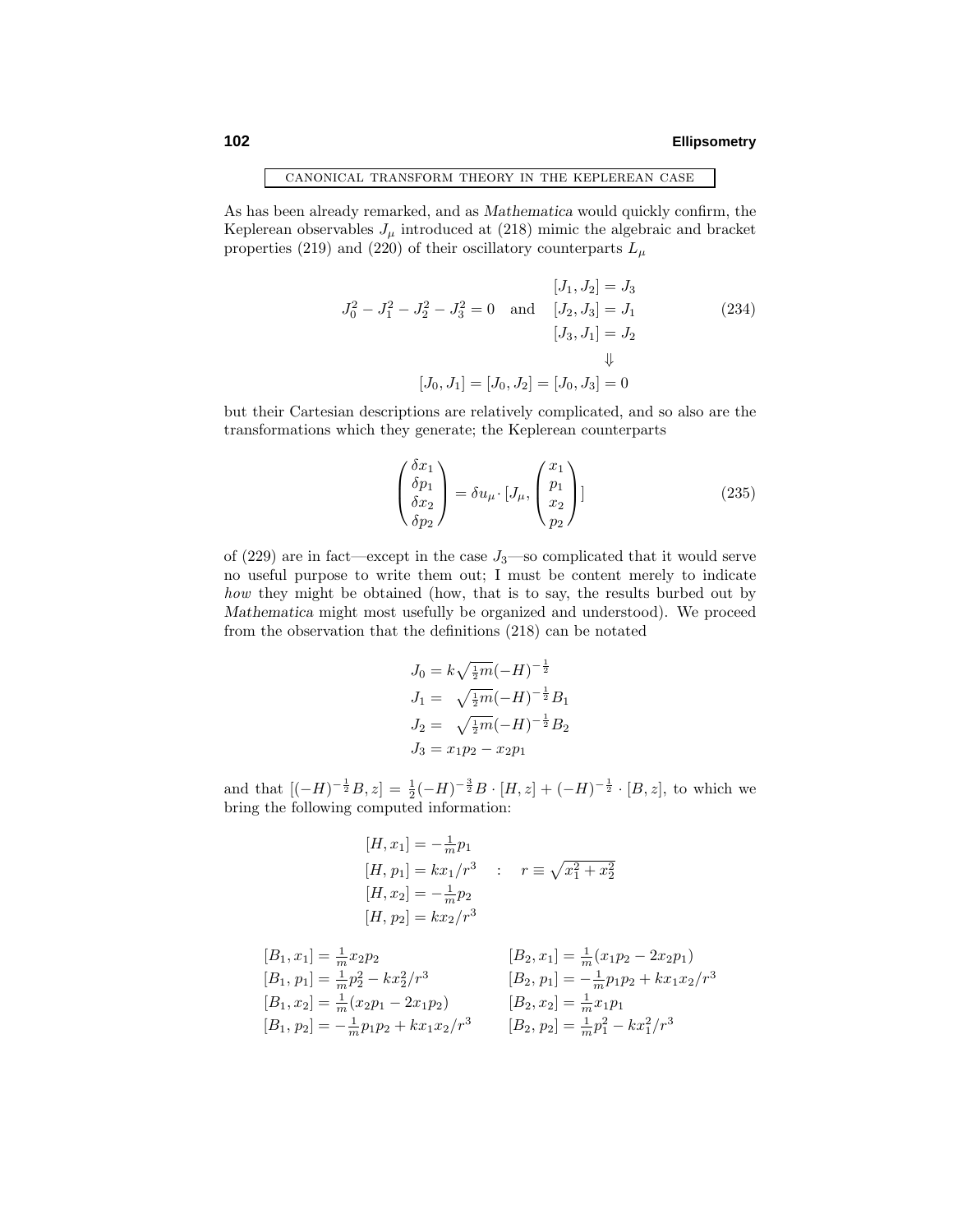### **Canonical transformations generated by Stokes' observables 103**

This data could be used to construct equations of the type (235) in the cases  $\mu = 0, 1$  and 2, but in the case  $\mu = 3$  the results are in simple and immediate:

$$
\begin{pmatrix}\n\delta x_1 \\
\delta p_1 \\
\delta x_2 \\
\delta p_2\n\end{pmatrix} = \delta u_3 \cdot [J_3, \begin{pmatrix} x_1 \\ p_1 \\ x_2 \\ p_2 \end{pmatrix}] = \begin{pmatrix} +x_2 \\ +p_2 \\ -x_1 \\ -p_1 \end{pmatrix}
$$

Complications beset the Keplerean theory also for this second reason: the equations (222) which describe the "mechanical Stokes observables" are more intricate than their oscillatory counterparts (221). But from (235) it follows readily that

$$
[J_0, S_\mu] = 0 \quad : \quad \mu = 0, 1, 2, 3
$$
\n
$$
[J_1, S_0] = -\frac{1}{m^2 k^2} J_0^2 \cdot 2 J_2 J_3
$$
\n
$$
[J_1, S_1] = -\frac{1}{m^2 k^2} J_0^2 \cdot 2 J_2 J_3
$$
\n
$$
[J_1, S_2] = +\frac{1}{m^2 k^2} J_0^2 \cdot 2 J_1 J_3
$$
\n
$$
[J_1, S_3] = -\frac{1}{m^2 k^2} J_0^2 \cdot 2 J_1 J_3
$$
\n
$$
[J_2, S_0] = +\frac{1}{m^2 k^2} J_0^2 \cdot 2 J_1 J_3
$$
\n
$$
[J_2, S_1] = -\frac{1}{m^2 k^2} J_0^2 \cdot 2 J_1 J_3
$$
\n
$$
[J_2, S_2] = -\frac{1}{m^2 k^2} J_0^2 \cdot 2 J_2 J_3
$$
\n
$$
[J_2, S_3] = +\frac{1}{m^2 k^2} J_0^2 \cdot 2 J_0 J_1
$$
\n
$$
[J_3, S_0] = 0
$$
\n
$$
[J_3, S_1] = +\frac{1}{m^2 k^2} J_0^2 \cdot 4 J_1 J_2
$$
\n
$$
[J_3, S_2] = -\frac{1}{m^2 k^2} J_0^2 \cdot 2 (J_1^2 - J_2^2)
$$
\n
$$
[J_3, S_3] = 0
$$

The pattern—such as it is—is disappointingly uninformative, but one fact at least is clear: the Stokes observables  $\{S_0, S_1, S_2, S_3\}$  respond more simply to  $J_{\mu}$ -generated canonical transformations

$$
\begin{pmatrix} \delta S_0 \\ \delta S_1 \\ \delta S_2 \\ \delta S_3 \end{pmatrix} = \delta u_\mu \cdot [J_\mu, \begin{pmatrix} S_0 \\ S_1 \\ S_2 \\ S_3 \end{pmatrix}]
$$

than do the phase coordinates  $\{x_1, p_1, x_2, p_2\}$  themselves. From (236) follow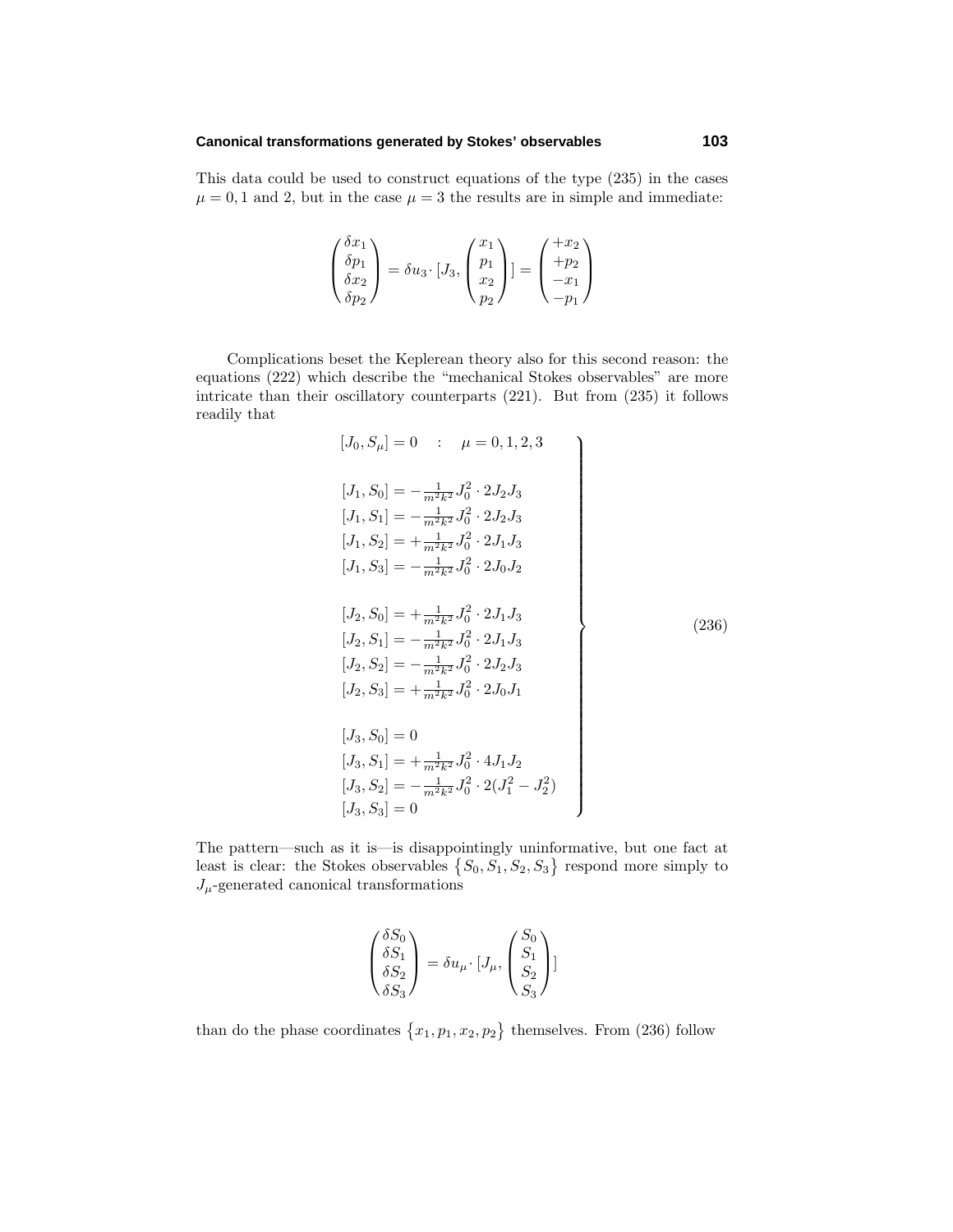finally the Stokes-Stokes brackets

$$
[S_0, S_1] = \left(\frac{1}{m^2 k^2} J_0^2\right)^2 \cdot 8 J_3 J_1 J_2 = +2 S_2 S_3 / J_0
$$
  
\n
$$
[S_0, S_2] = \left(\frac{1}{m^2 k^2} J_0^2\right)^2 \cdot 4 J_3 (J_2^2 - J_1^2) = -2 S_3 S_1 / J_0
$$
  
\n
$$
[S_0, S_3] = 0
$$
  
\n
$$
[S_1, S_2] = \left(\frac{1}{m^2 k^2} J_0^2\right)^2 \cdot 4 J_3 (J_1^2 + J_2^2)
$$
  
\n
$$
[S_2, S_3] = \left(\frac{1}{m^2 k^2} J_0^2\right)^2 \cdot 4 J_0 (J_1^2 - J_2^2)
$$
  
\n
$$
[S_3, S_1] = \left(\frac{1}{m^2 k^2} J_0^2\right)^2 \cdot 8 J_0 J_1 J_2
$$
\n(237)

I would ask no person actually to *compute* brackets of the types  $[J_\mu, S_\nu]$  and  $[S_\mu, S_\nu]$ , but *Mathematica* finds the assignment no cause for complaint, and has independently varified each of the statements (236/7).

Equations (237) are notable for the complexity of the expressions which appear on the right. Had those expressions been of the form  $\sum c_{\mu\nu}{}^{\alpha}S_{\alpha}$  then (237) would have opened a Lie-theoretic door, but the facts are otherwise. We conclude that in Kepler theory the Stokes observables (222) serve usefully to describe the orbital figure, but do not participate directly in the group theory of the problem, which remains the special province of observables  $J_{\mu}$  which are themselves but thinly disguised variants of **K** and *L*3. This is in stark contrast to the oscillatory situation, where  $S_{\mu} \sim J_{\mu}$  do "participate directly in the group theory." But in the latter context a different kind of crookedness intrudes: one still has  $S_3 \sim L_3$ , but in the absence of an oscillatory Runge-Lenz vector it becomes impossible to write  $S_{1,2} \sim \mathbf{K}$ . Though  $J_{\mu}^{\text{Kepler}}$  and  $J_{\mu}^{\text{oscillator}}$  share important properties, their dynamical roots are seemingly quite distinct.

**18. How Gibbs might have approached the isotropic oscillator problem**. Gibb's magically efficient treatment of the Kepler problem (summarized near the end of §14) was intended mainly to demonstrate the utility of his "vector analysis." The question arises: Can Gibbs' method be brought to bear also on other central force problems? A quick check shows that the argument which yielded the Runge-Lenz vector **K** as a natural vector-valued constant of integration works *only* in the Keplerean case  $\mathbf{F} = -k\frac{1}{r^3}\mathbf{x}$ . So the question becomes: Can a variant of Gibbs' method be devised which works with other central forces? Which works, in particular, in the oscillatory case  $\mathbf{F} = -k\mathbf{x}$ , which we (like Bertrand before us) have seen to be in several respects the Kepler problem's most natural companion?

Gibbs' argument makes essential use of the "cross product," and in that respect gains leverage from the circumstance that the orbital plane resides in 3-space. Let us agree, therefore, to work 3-dimensionally. How to proceed? I take my cue from a classic paper by D. M. Fradkin,  $80$  cited by Goldstein as a

<sup>&</sup>quot;Existence of the dynamic symmmetries  $O_4$  and  $SU_3$  for all classical central potential problems," Progress of Theoretical Physics **37**, 798 (1967).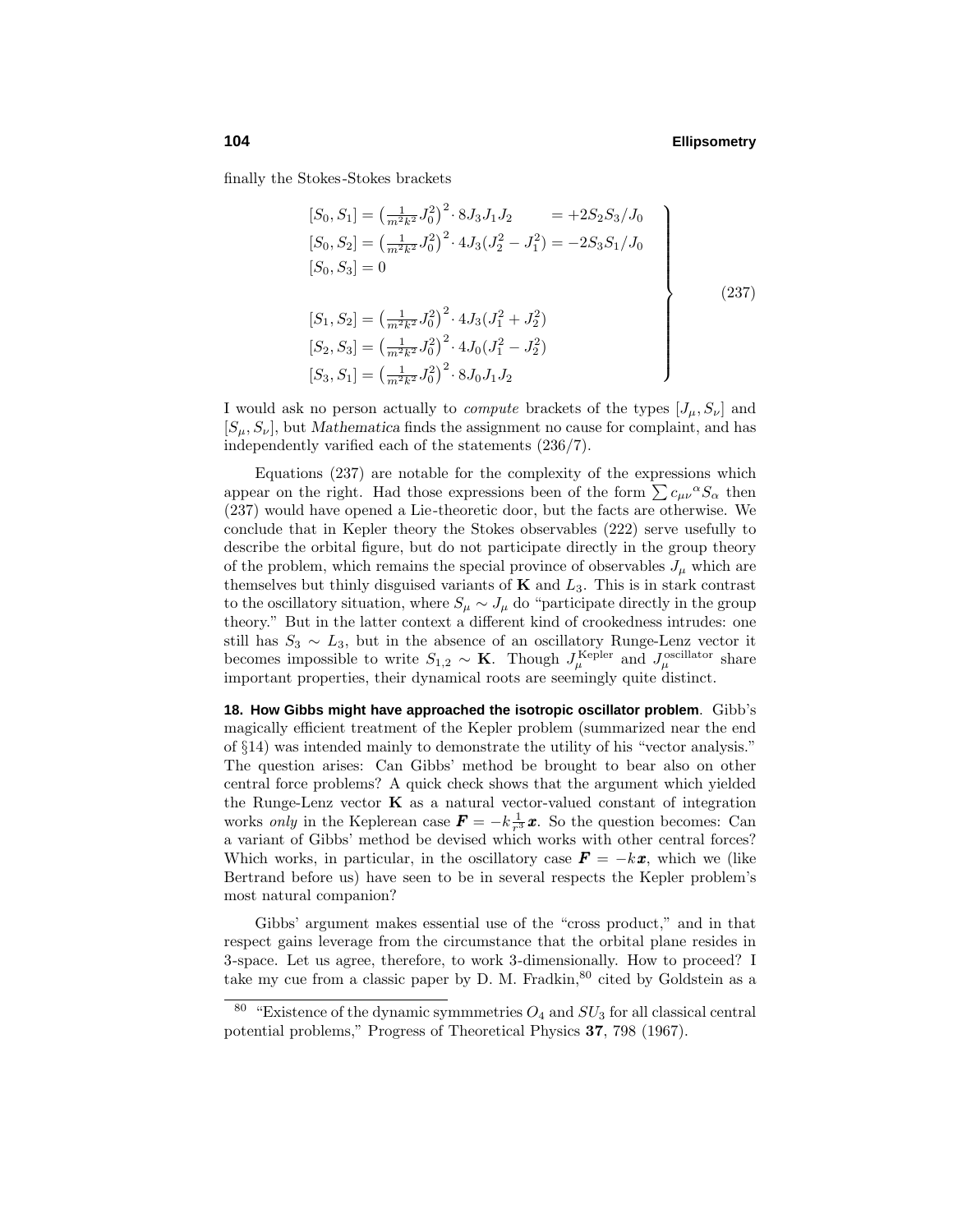### **How Gibbs might have approached the isotropic oscillator problem 105**

source for discussion of "generalized Runge-Lenz vectors," though the author's intention actually lay elsewhere, and was rather more grand.

Gibbs' Vector Analysis provides no index, but I am satisfied that such an index, if it existed, would contain no entry at the word "matrix." Neither the word, nor the notation, nor more than a hint of the idea are to be found within those famous pages.  $81$  In its stead one encounters the "dyadic," to the theory and applications of which he devotes the last third of his text. Given a pair of vectors **a** and **b**, Gibbs writes **ab** where Dirac writes  $|a|(b)$  and we might write *a* ⊗ *b* to describe the tensor (or "outer") product, which Gibbs calls a "dyad." He adopts the terminology

$$
dyadic = dyad + dyad + \cdots
$$

and other quaint locutions with which we need not concern ourselves. Dyadics are by nature operators, and acquire matrix-valued representations when referred to a basis

$$
|a)(b| = \sum \sum a_i b_j |i)(j| \quad \text{with} \quad a_i \equiv (i|a), \, b_j \equiv (b|j)
$$

Gibb's scheme was in many ways anticipatory of Dirac's (but much less elegantly rendered), and one does still encounter occasional modern proponents.<sup>82</sup> But I have progressed already far enough into the subject to say what I have to say, and feel no temptation to proceed farther.

Given the system  $m\ddot{x} = -kx$ , Gibbs might (I suggest, though in the concluding sections of his book—where he treats precisely this system—he evidently didn't) find it natural to introduce the dyadic

$$
\mathcal{K} \equiv \frac{1}{2m}\mathbf{p} \otimes \mathbf{p} + \frac{1}{2}k\mathbf{x} \otimes \mathbf{x} \tag{238.1}
$$

and to observe that

$$
\frac{d}{dt}\mathcal{K} = \frac{1}{2m}\dot{\mathbf{p}}\otimes\mathbf{p} + \frac{1}{2m}\mathbf{p}\otimes\dot{\mathbf{p}} + \frac{1}{2}k\dot{\mathbf{x}}\otimes\mathbf{x} + \frac{1}{2}k\mathbf{x}\otimes\dot{\mathbf{x}} \n= -\frac{k}{2m}\mathbf{x}\otimes\mathbf{p} - \frac{k}{2m}\mathbf{p}\otimes\mathbf{x} + \frac{k}{2m}\mathbf{p}\otimes\mathbf{x} + \frac{k}{2m}\mathbf{x}\otimes\mathbf{p} = 0
$$

 $81$  For reasons which are, I think, intelligible. Gibbs, the Yale Yankee, was at pains to separate himself from the "Quaternionic Wars" which had raged for more than sixty years on the other side of the Atlantic, and which had recently established a secure beachhead at Harvard (where his co-author had done his undergraduate work). Matrix theory derives from a memoir written by Arthur Cayley in 1858, and was cultivated at Harvard by Benjamin Pierce and his son Charles Sanders Pierce. I suspect that Gibbs found it all too easy to associate matrix theory (which Born and Heisenberg as late as 1925 considered esoteric) with the body of mathematics he sought to supplant.

<sup>82</sup> See, for example, Goldstein's §5-2.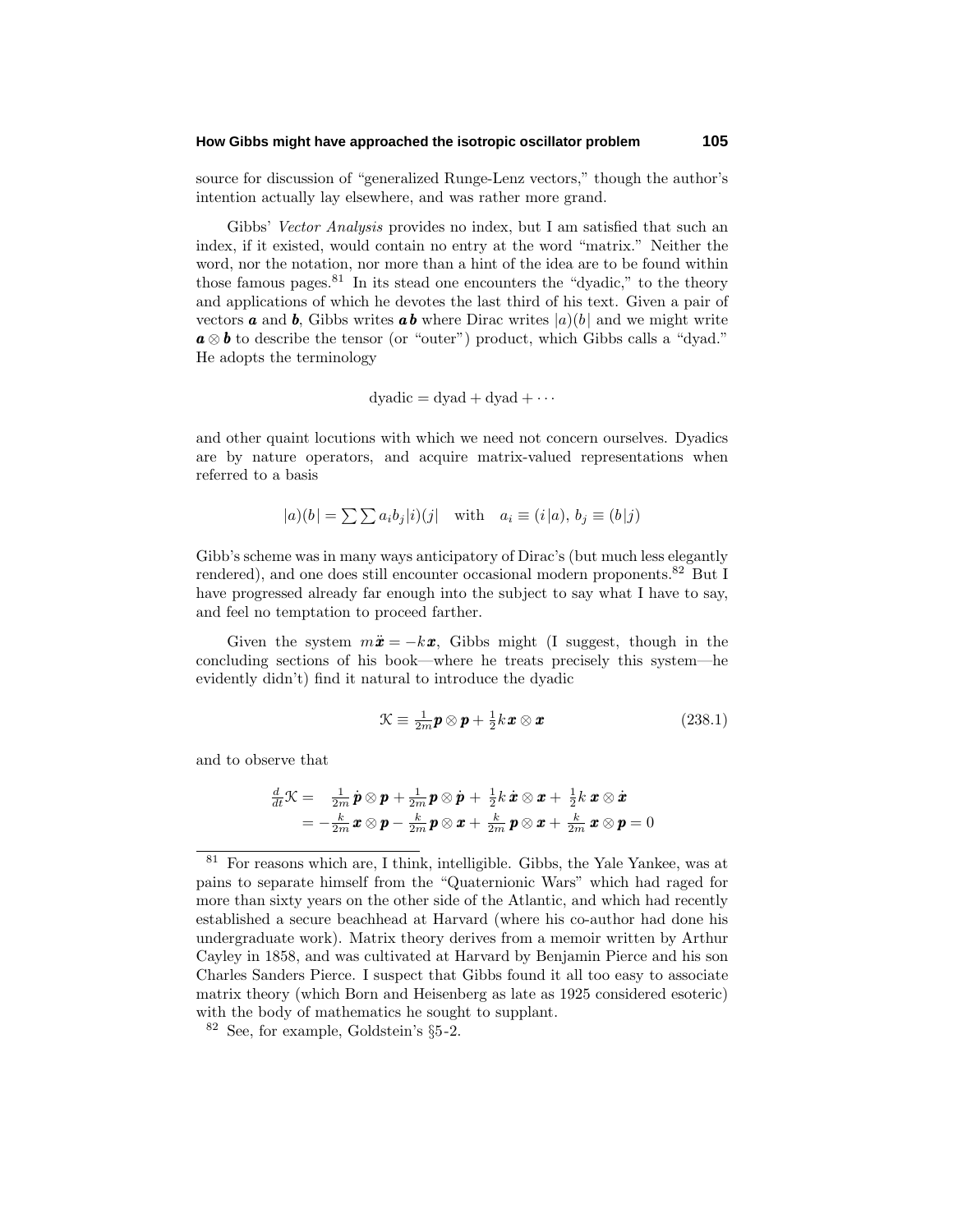according to which  $K$  is a dyadic-valued (non-Noetherean) constant of the motion. In matrix notation we have  $\dot{\mathbb{K}} = \mathbb{O}$  with

$$
\mathbb{K} \equiv \frac{1}{2m} \begin{pmatrix} p_1 p_1 & p_1 p_2 & p_1 p_3 \\ p_2 p_1 & p_2 p_2 & p_2 p_3 \\ p_3 p_1 & p_3 p_2 & p_3 p_3 \end{pmatrix} + \frac{1}{2} k \begin{pmatrix} x_1 x_1 & x_1 x_2 & x_1 x_3 \\ x_2 x_1 & x_2 x_2 & x_2 x_3 \\ x_3 x_1 & x_3 x_2 & x_3 x_3 \end{pmatrix}
$$
(238.2)

Whether one works from (238.1) or from (238.2), it follows as an immediate consequence of  $\mathbf{x} \cdot (\mathbf{x} \times \mathbf{p}) = \mathbf{p} \cdot (\mathbf{x} \times \mathbf{p}) = \mathbf{0}$  that

$$
\mathbb{K}\mathbf{L}=\mathbf{0} \tag{239}
$$

i.e., that the angular momentum vector  $\bf{L}$  is an *eigenvector* of  $\mathbb{K}$ , with null eigenvalue. From the manifest real symmetry of K we know it to be the case that

 $\bullet$  All eigenvalues of  $\mathbb K$  are necessarily real, and

• Eigenvectors associated with distinct eigenvalues are necessarily orthogonal. Let the K-spectrum be notated  $\{0, \lambda_1, \lambda_2\}$ . *Mathematica* provides complicated expressions for  $\lambda_{1,2}$  from which follow

tr K = 
$$
\lambda_1 + \lambda_2 = \frac{1}{2m} \mathbf{p} \cdot \mathbf{p} + \frac{1}{2} k \mathbf{x} \cdot \mathbf{x}
$$
  
\n=  $H$ : the oscillator Hamiltonian  
\ndet K =  $\lambda_1 \cdot \lambda_2 \cdot 0 = 0$   
\n $\lambda_1 \cdot \lambda_2 = \frac{k}{4m} \{ (\mathbf{p} \cdot \mathbf{p}) (\mathbf{x} \cdot \mathbf{x}) - (\mathbf{p} \cdot \mathbf{x})^2 \}$   
\n=  $\frac{k}{4m} (\mathbf{x} \times \mathbf{p}) \cdot (\mathbf{x} \times \mathbf{p})$   
\n=  $k\ell^2 / 4m$ 

To simplify progress beyond this point (i.e., to obtain expressions simple enough to comprehend) let us now suppose the orbit to lie in the  $\{x_1, x_2\}$ -plane; then  $x_3 = p_3 = 0$ , and we have

$$
\mathbb{K} = \frac{1}{2m} \begin{pmatrix} p_1 p_1 & p_1 p_2 & 0 \\ p_2 p_1 & p_2 p_2 & 0 \\ 0 & 0 & 0 \end{pmatrix} + \frac{1}{2} k \begin{pmatrix} x_1 x_1 & x_1 x_2 & 0 \\ x_2 x_1 & x_2 x_2 & 0 \\ 0 & 0 & 0 \end{pmatrix} \equiv \begin{pmatrix} H_1 & H_0 & 0 \\ H_0 & H_2 & 0 \\ 0 & 0 & 0 \end{pmatrix}
$$

$$
\mathbf{L} = \begin{pmatrix} 0 \\ 0 \\ x_1 p_2 - x_2 p_1 \end{pmatrix} \equiv \begin{pmatrix} 0 \\ 0 \\ \ell \end{pmatrix}
$$

Borrowing our methods now from §1, we observe that the eigenvalues of

$$
\mathbb{H} \equiv \begin{pmatrix} H_1 & H_0 \\ H_0 & H_2 \end{pmatrix} \tag{240}
$$

can be described

$$
\begin{aligned}\n\lambda_1 \\
\lambda_2\n\end{aligned}\n\bigg\} = \frac{1}{2}E \pm \sqrt{(\frac{1}{2}D)^2 + H_0^2} \quad \text{with} \quad \begin{cases}\nE \equiv H_1 + H_2 \\
D \equiv H_1 - H_2\n\end{cases} \\
= \frac{1}{2}E \pm \sqrt{(\frac{1}{2}E)^2 - (H_1H_2 - H_0^2)} \\
= \frac{1}{2}E \pm \sqrt{(\frac{1}{2}E)^2 - k\ell^2/4m}\n\end{aligned} \tag{241}
$$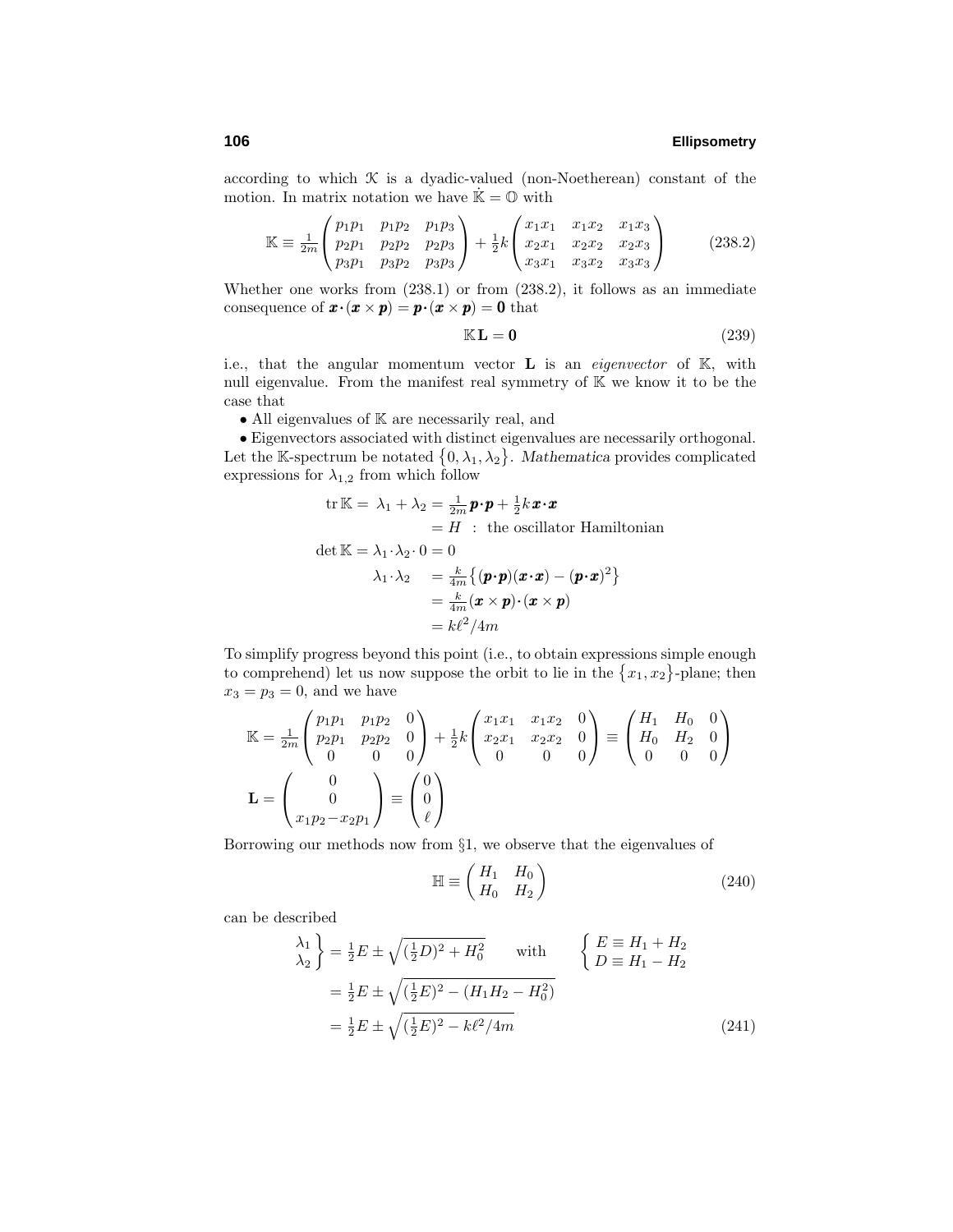### **How Gibbs might have approached the isotropic oscillator problem 107**

in terms of which we have  $^{83}$ 

$$
H_1 = \frac{\lambda_1 + \lambda_2}{2} + \frac{\lambda_1 - \lambda_2}{2} \cos 2\psi
$$
  
\n
$$
H_2 = \frac{\lambda_1 + \lambda_2}{2} - \frac{\lambda_1 - \lambda_2}{2} \cos 2\psi
$$
  
\n
$$
H_0 = \frac{\lambda_1 - \lambda_2}{2} \sin 2\psi
$$
\n(242)

and the normalized eigenvectors become very easy to describe:

$$
\mathbb{H}\left(\begin{array}{c}\cos\psi\\+\sin\psi\end{array}\right) = \lambda_1 \left(\begin{array}{c}\cos\psi\\+\sin\psi\end{array}\right) \quad \text{and} \quad \mathbb{H}\left(\begin{array}{c}-\sin\psi\\ \cos\psi\end{array}\right) = \lambda_2 \left(\begin{array}{c}-\sin\psi\\ \cos\psi\end{array}\right)
$$

In the latter connection we notice that

$$
\cos \psi = \sqrt{\frac{1}{2}(1 + \cos 2\psi)}
$$
  
\n
$$
\sin \psi = \sqrt{\frac{1}{2}(1 - \cos 2\psi)}
$$
  
\n
$$
\cos 2\psi = \frac{D}{\lambda_1 - \lambda_2} = \frac{D}{\sqrt{D^2 + 4H_0^2}} = \frac{D}{\sqrt{E^2 - k\ell^2/m}}
$$

Note also the striking simplifications which come about when  $\mathbb H$  is delivered to us in "already diagonalized" form:  $H_0 = 0$ .

Look now to the equations which describe dynamical flow in the phase space of a 2-dimensional isotropic oscillator

$$
x_1(t) = \mathcal{X}_1 \cos(\omega t + \delta_1)
$$
  
\n
$$
p_1(t) = -m\omega \mathcal{X}_1 \sin(\omega t + \delta_1)
$$
  
\n
$$
x_2(t) = \mathcal{X}_2 \cos(\omega t + \delta_2)
$$
  
\n
$$
p_2(t) = -m\omega \mathcal{X}_2 \sin(\omega t + \delta_2)
$$
\n(243)

By quick computation

$$
H_1 = \frac{1}{2}k \cdot \mathfrak{X}_1^2
$$
  
\n
$$
H_2 = \frac{1}{2}k \cdot \mathfrak{X}_2^2
$$
  
\n
$$
H_0 = \frac{1}{2}k \cdot \mathfrak{X}_1 \mathfrak{X}_2 \cos \delta \quad \text{where again:} \quad \delta \equiv \delta_2 - \delta_1
$$
  
\n
$$
\sqrt{H_1 H_2 - H_0^2} = \frac{1}{2}k \cdot \mathfrak{X}_1 \mathfrak{X}_2 \sin \delta
$$

and we have been led to the brink of a "reinvention" of the mechanical Stokes parameters (159):

$$
S_0 = \mathcal{X}_1^2 + \mathcal{X}_2^2 = \frac{2}{m\omega^2} \cdot (H_1 + H_2)
$$
  
\n
$$
S_1 = \mathcal{X}_1^2 - \mathcal{X}_2^2 = \frac{2}{m\omega^2} \cdot (H_1 - H_2)
$$
  
\n
$$
S_2 = 2\mathcal{X}_1 \mathcal{X}_2 \cos \delta = \frac{2}{m\omega^2} \cdot 2H_0
$$
  
\n
$$
S_3 = 2\mathcal{X}_1 \mathcal{X}_2 \sin \delta = \frac{2}{m\omega^2} \cdot 2\sqrt{H_1 H_2 - H_0^2}
$$
\n(244)

<sup>83</sup> See again Figure 1.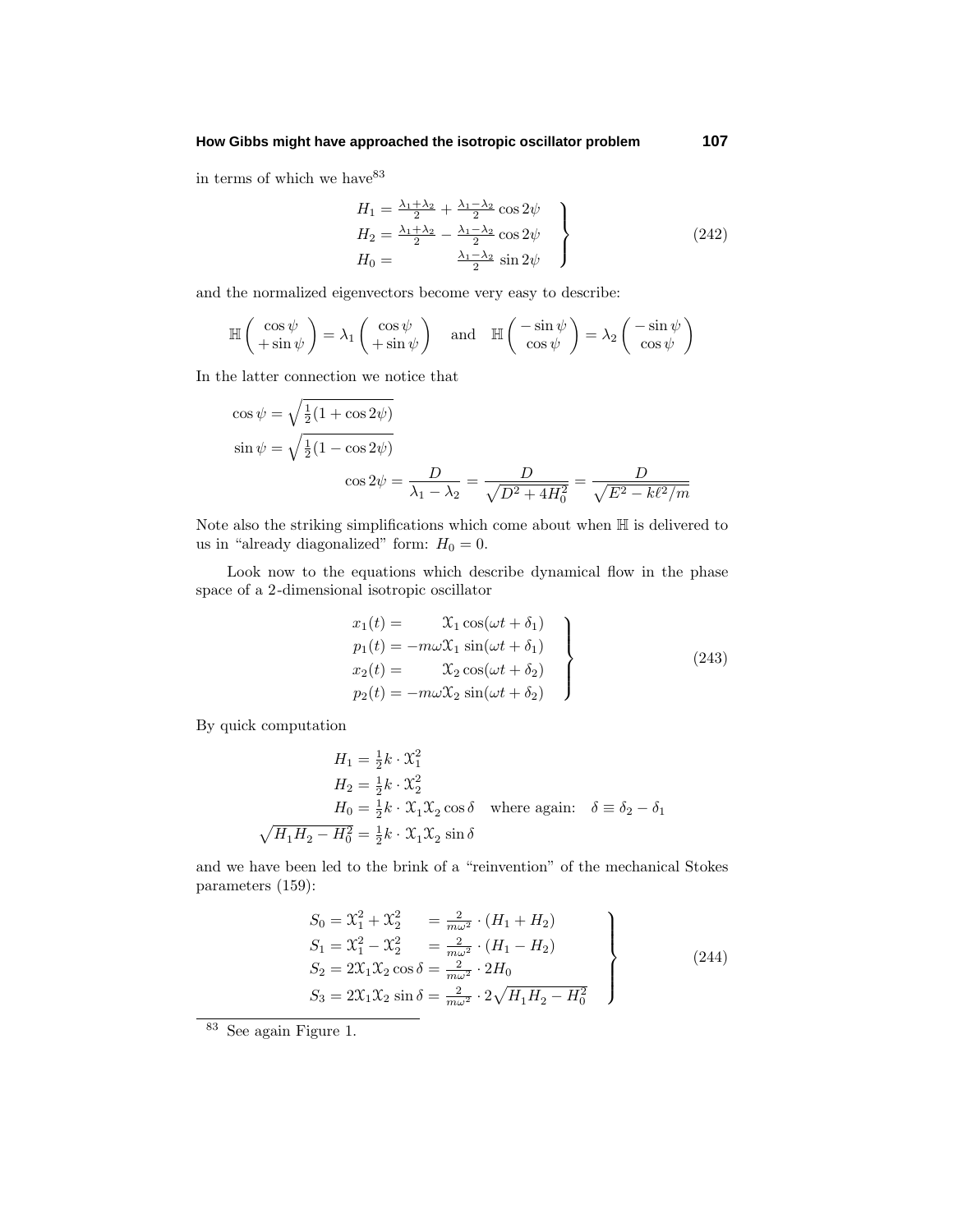But we learned already in §1 that if  $\sqrt{uv - w^2}$  is real then

$$
\begin{pmatrix} x_1 \\ x_2 \end{pmatrix}^\mathsf{T} \begin{pmatrix} u & w \\ w & v \end{pmatrix} \begin{pmatrix} x_1 \\ x_2 \end{pmatrix} = 1
$$

describes a centered ellipse of size

of which <sup>1</sup>

$$
S_0 = \mathcal{X}_1^2 + \mathcal{X}_2^2 = \frac{1}{uv - w^2} \cdot (u + v)
$$
  

$$
\frac{1}{uv - w^2} \cdot (u - v) = S_0 \cos 2\chi \cos 2\psi \equiv S_1
$$
  

$$
\frac{1}{uv - w^2} \cdot 2w = S_0 \cos 2\chi \sin 2\psi \equiv S_2
$$
  

$$
\frac{1}{uv - w^2} \cdot 2\sqrt{uv - w^2} = S_0 \sin 2\chi \equiv S_3
$$

serve, after the manner indicated in Figure 3, to describe the orientation and figure. Comparison with (244) leads us to set

$$
\frac{2}{m\omega^2}H_1 = \frac{u}{uv - w^2}
$$

$$
\frac{2}{m\omega^2}H_2 = \frac{v}{uv - w^2}
$$

$$
\frac{2}{m\omega^2}H_0 = \frac{w}{uv - w^2}
$$

or—which is by  $uv - w^2 = \left[ \left( \frac{2}{m\omega^2} \right)^2 (H_1 H_2 - H_0^2) \right]^{-1}$  the same—to write

$$
\begin{pmatrix} u & w \\ w & v \end{pmatrix} = \frac{m\omega^2}{2} \frac{1}{\det \mathbb{H}} \begin{pmatrix} H_1 & H_0 \\ H_0 & H_2 \end{pmatrix}
$$

and brings us to the conclusion that the elliptical orbit of the oscillator can be described

$$
\begin{pmatrix} x_1 \\ x_2 \end{pmatrix}^\mathsf{T} \begin{pmatrix} H_1 & H_0 \\ H_0 & H_2 \end{pmatrix} \begin{pmatrix} x_1 \\ x_2 \end{pmatrix} = \frac{2}{m\omega^2} \det \mathbb{H}
$$

In the 3-dimensional case

$$
\boldsymbol{x}^{\mathsf{T}}\mathbb{K}\,\boldsymbol{x} = \frac{2}{m\omega^2}(\text{product of non-zero eigenvalues of } \mathbb{K})\tag{245}
$$

serves to describe the orbit as a plane curve in 3-space.<sup>84</sup>

To summarize: the methods which led Gibbs $85$  so effortlessly/naturally to the "invention" of the Runge-Lenz vector  $\bf{K}$  and to the Keplerean orbit (191) fail when applied to the isotropic oscillator. But a closely related method, which makes use of material developed in the final (dyadic) chapters of Vector Analysis, can be devised. It emerges that the oscillatory counterpart of the conserved vector **K** is a conserved dyadic  $K$ , representable as a symmetric

<sup>84</sup> The truth of this proposition was known already to Fradkin, but his argument is unconvincing; he provides only the illustrative details of a very simple special case.

<sup>85</sup> See again pp. 77–78.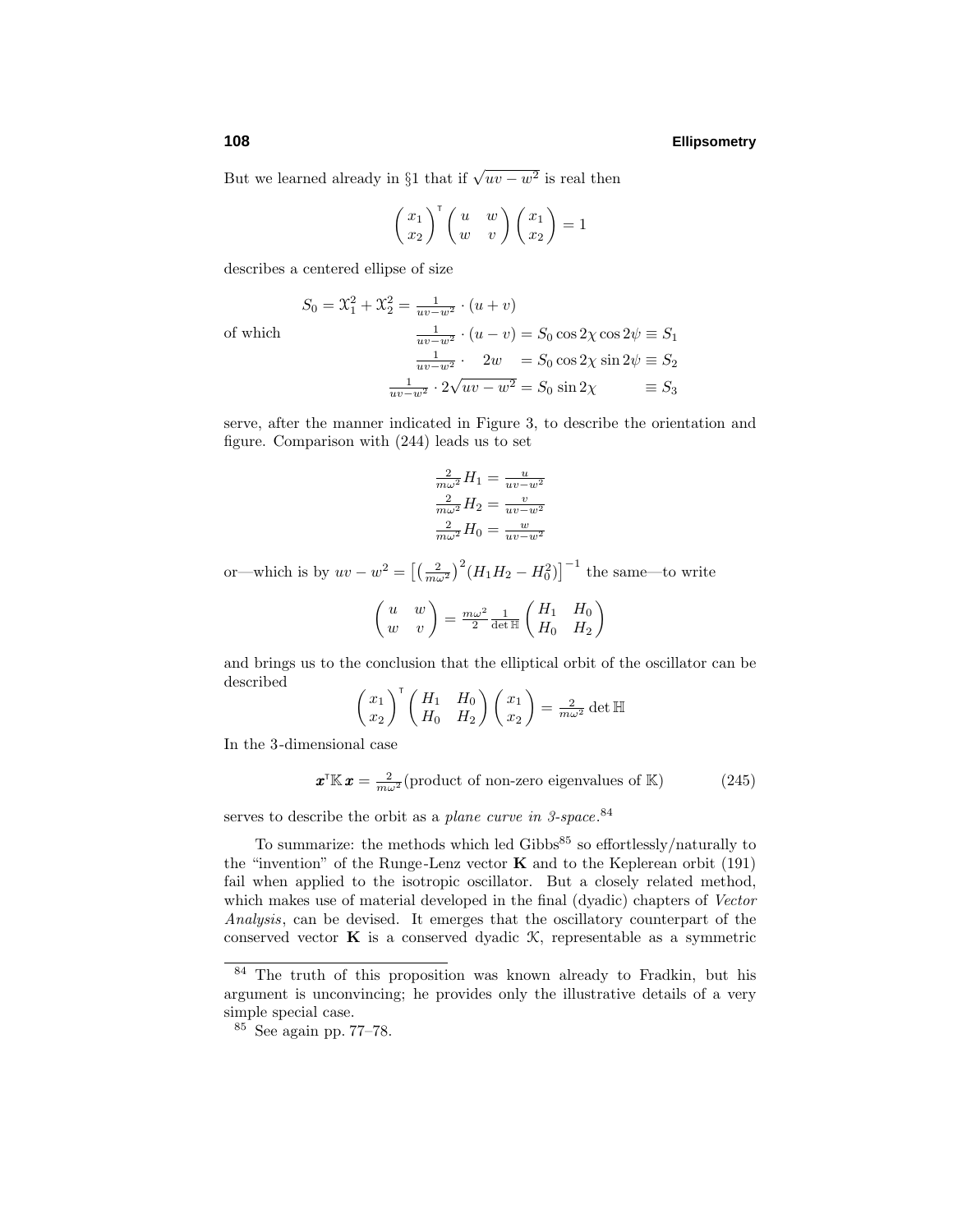matrix  $K$  of the specialized design  $(238.2)$ . One looks (most efficiently with the aid of Mohr's construction:  $(242)$  to the spectral properties of  $\mathcal{K}$ , as summarized in the "spectral resolution" which Gibbs (in clear anticipation of Dirac) might notate

$$
\mathcal{K} = \mathbf{K}_1 \lambda_1 \mathbf{K}_1 + \mathbf{K}_2 \lambda_2 \mathbf{K}_2 + \mathbf{L} \mathbf{0} \mathbf{L}
$$

The orthonormal eigenvectors  $\mathbf{K}_1$  and  $\mathbf{K}_2$  identify the principal axes of the orbital ellipse, and the eigenvalues assemble themselves (almost spontaneously) into Stokes parameters descriptive of the orbital figure.

The novelty of the preceding discussion resides entirely in the arrangement of the points of emphasis; we have simply poured old material (see again, for example, (163/165)) into a Gibbs-shaped bottle. It would be interesting on another occasion to devise a formalism which provides a unified account of the Kepler/oscillator problems, and to make make more explicit the details of their "parabolic interconvertability."

# PART III: APPLICATIONS TO QUANTUM MECHANICS

I have on two recent occasions—at length in "Reduced Kepler problem in elliptic coordinates"  $(1999)$ , and more succinctly in "Classical/quantum theory of 2-dimensional hydrogen"  $(1999)$ —discussed comparatively the quantum mechanics (spectrum and eigenfunctions) of the Kepler and isotropic oscillator problems, in terms which emphasize the "parabolic equivalence" of those two systems, and which are also in other ways consonant with the present discussion. I do not propose to repeat that material here. I inquire instead into the placement of the "orbital" concept within quantum mechanics—a concept which Bohr injected (borrowed from classical mechanics) and which Schrödinger (or so it is commonly imagined) effectively displaced—and into the emergence of Stokes parameters as natural descriptors of the "quantum orbits" presented by the two systems in which (quantum echo of Bertrand) we have special interest.

**19. "Orbits of the moments" for the isotropic quantum oscillator**. We look to the system

$$
\mathbf{H} = \frac{1}{2m}(\mathbf{p}_1^2 + \mathbf{p}_2^2) + \frac{1}{2}k(\mathbf{x}_1^2 + \mathbf{x}_2^2)
$$
 (246)

If **A** refers to a time-independent observable, and  $|\psi\rangle$  to the state of the system, then

 $\langle \mathbf{A} \rangle \equiv (\psi | \mathbf{A} | \psi)$  = expected average of many **A**-measurements

and—independently of whether one has elected to work in the Schrödinger picture or the Heisenberg picture—one has

$$
\frac{d}{dt}\langle \mathbf{A} \rangle = \frac{1}{i\hbar} \langle \mathbf{A} \mathbf{H} - \mathbf{H} \mathbf{A} \rangle \tag{247}
$$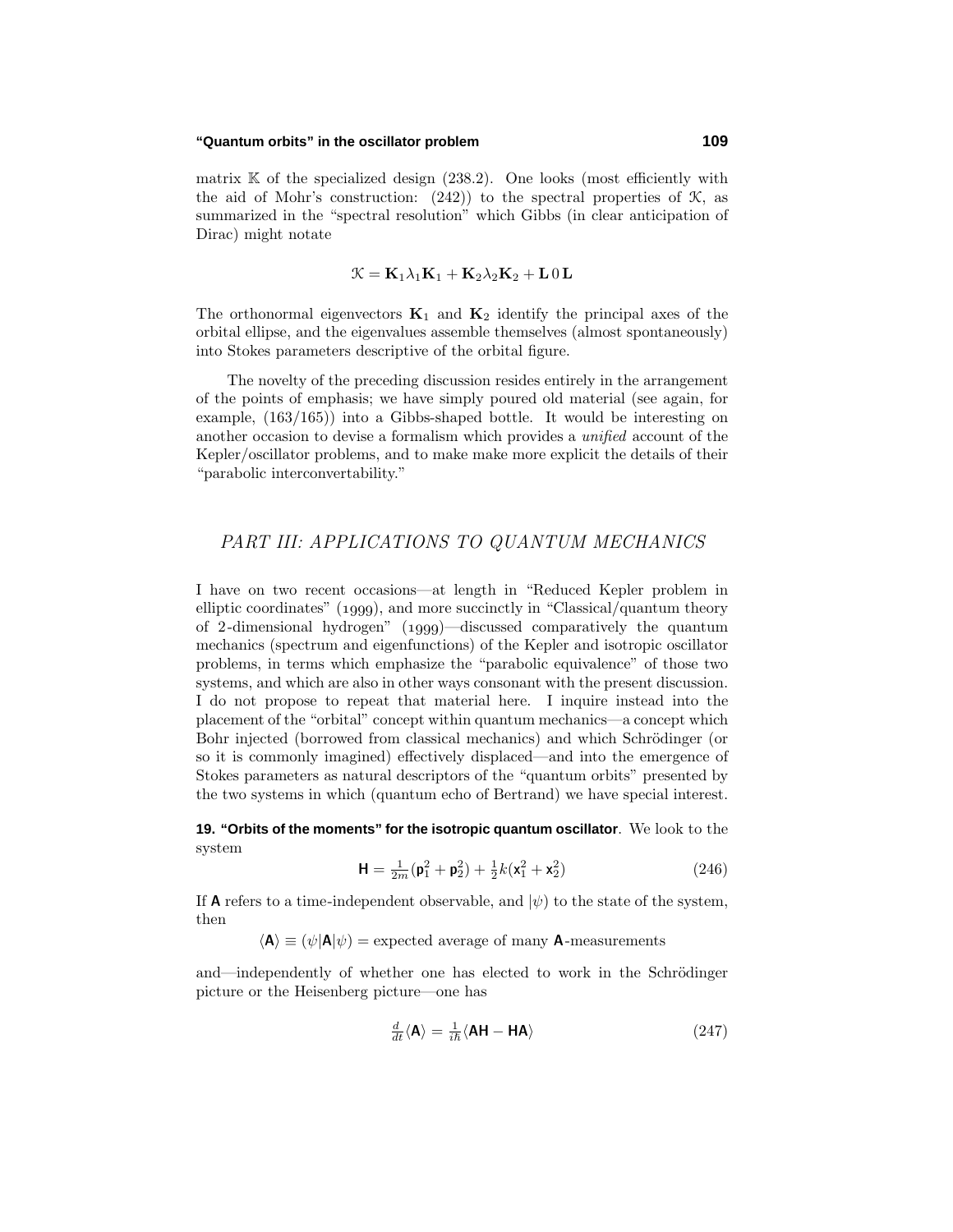The commutator on the right is especially easy to evaluate when **H** is of the quadratic design (246); as particular instances of (247) one has

*d*

$$
\begin{array}{l}\n\frac{d}{dt}\langle \mathbf{x}_1 \rangle = \frac{1}{m} \langle \mathbf{p}_1 \rangle \\
\frac{d}{dt}\langle \mathbf{p}_1 \rangle = -k \langle \mathbf{x}_1 \rangle \\
\frac{d}{dt}\langle \mathbf{x}_2 \rangle = \frac{1}{m} \langle \mathbf{p}_2 \rangle \\
\frac{d}{dt}\langle \mathbf{p}_2 \rangle = -k \langle \mathbf{x}_2 \rangle\n\end{array}
$$
\n(248)

Ehrenfest's theorem asserts<sup>86</sup> that the motion of the moments on the left is approximately classical in all cases, but in the oscillatory case (246) it is exactly classical for all states  $|\psi\rangle$ . This development is as remarkable as it is elementary, and merits several kinds of commentary.

If  $|\psi\rangle$  is an energy eigenstate<sup>87</sup>

$$
|\psi) = |E)e^{-\frac{i}{\hbar}Et}
$$

then (for separate reasons on right and left)

$$
\frac{d}{dt}\langle \mathbf{A} \rangle = \frac{1}{i\hbar} \langle \mathbf{A} \mathbf{H} - \mathbf{H} \mathbf{A} \rangle \quad \text{becomes} \quad 0 = 0
$$

which is, however, not so uninteresting as it might appear: the remark vividly underscores the force of the term "time-independent quantum mechanics," and demonstrates that to obtain motion rather than stasis in the observable output of that theory the wave function must present a non-trivial superposition of energy eigenstates:

$$
|\psi) = c_1|E_1)e^{-\frac{i}{\hbar}E_1t} + c_2|E_2)e^{-\frac{i}{\hbar}E_2t} \quad : \quad E_1 \neq E_2 \tag{249}
$$

Observable motion, in other words, is an attribute not of energy eigenstates but of wave packets. And in the instance (248) we have

$$
(E|\mathbf{x}_1|E) = (E|\mathbf{p}_1|E) = (E|\mathbf{x}_2|E) = (E|\mathbf{p}_2|E) = 0
$$
\n(250)

for all oscillator eigenstates.

The equations (248) are readily decoupled by differentiation; one finds that each of the first moments  $\langle x_1 \rangle$ ,  $\langle p_1 \rangle$ ,  $\langle x_2 \rangle$  and  $\langle p_2 \rangle$  moves in such a way as to satisfy

$$
\frac{d^2}{dt^2} \langle \bullet \rangle = -\omega^2 \langle \bullet \rangle \tag{251}
$$

with  $\omega^2 \equiv k/m$ . Whether we work from (248) or from (251), we are—precisely as in classical dynamics—led to solutions of the form

$$
\langle \mathbf{x}_1 \rangle_t = \langle \mathbf{x}_1 \rangle_0 \cos \omega t + \frac{1}{m\omega} \langle \mathbf{p}_1 \rangle_0 \sin \omega t \n\langle \mathbf{p}_1 \rangle_t = -m\omega \langle \mathbf{x}_1 \rangle_0 \sin \omega t + \langle \mathbf{p}_1 \rangle_0 \cos \omega t \n\langle \mathbf{x}_2 \rangle_t = \langle \mathbf{x}_2 \rangle_0 \cos \omega t + \frac{1}{m\omega} \langle \mathbf{p}_2 \rangle_0 \sin \omega t \n\langle \mathbf{p}_2 \rangle_t = -m\omega \langle \mathbf{x}_2 \rangle_0 \sin \omega t + \langle \mathbf{p}_2 \rangle_0 \cos \omega t
$$
\n(252)

 $86$  See "Status and some ramifications of Ehrenfest's theorem" (1998).

 $87$  I slip here into the Schrödinger picture, where I will find it convenient to remain.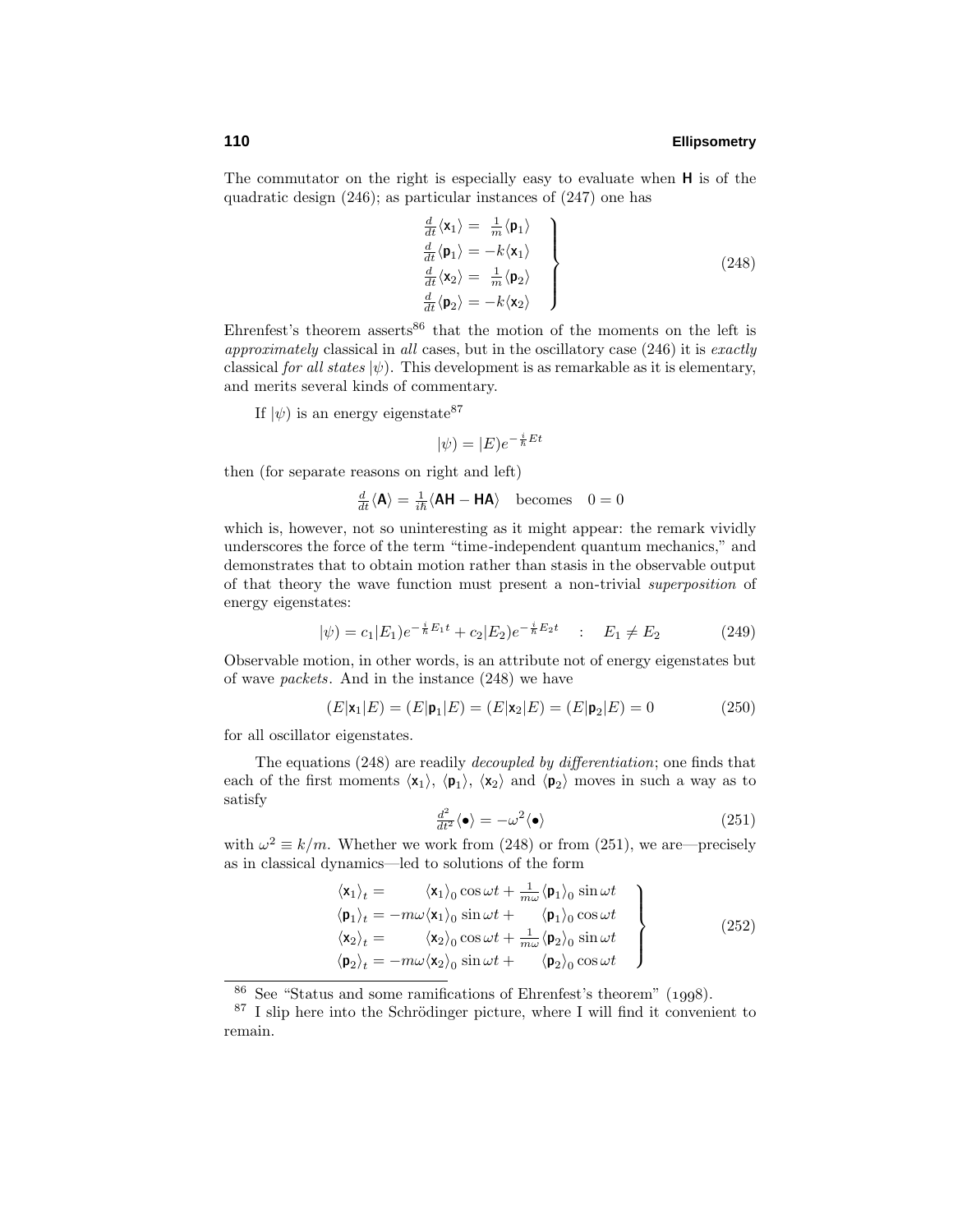But no longer are we free (as in classical dynamics we were) to assign values independently to  $\langle x_1 \rangle_0$ ,  $\langle p_1 \rangle_0$ ,  $\langle x_2 \rangle_0$  and  $\langle p_2 \rangle_0$ ; those—correlated!—numbers are implicit in the specification of  $|\psi|_0$ . The moving quartet

$$
\{\langle \mathbf{x}_1 \rangle_t, \langle \mathbf{p}_1 \rangle_t, \langle \mathbf{x}_2 \rangle_t, \langle \mathbf{p}_2 \rangle_t\}
$$

traces what we may agree to call a "quantum flow line" in phase space,  $88$  while

$$
\left\{\langle \mathbf{x}_1 \rangle_t, \langle \mathbf{x}_2 \rangle_t \right\}
$$

traces a "quantum orbit" in configuration space. It follows from what has been said that the latter curves are centered ellipses—curves describable by a set of "quantum Stokes parameters"  $S_\mu$ . The figure of such an ellipse is implicit in the specification of  $|\psi\rangle_0$ . We will not rest until we possess formulæ which

describe  $S_\mu$  directly in terms of  $|\psi\rangle_0$ 

But look now to the motion of the second moments  $\langle x_1^2 \rangle$ ,  $\langle p_1^2 \rangle$ ,  $\langle x_2^2 \rangle$  and  $\langle \mathbf{p}_2^2 \rangle$ , which in consequence of (250) are also *centered* second moments:

$$
\langle (\mathbf{x}_1 - \langle \mathbf{x}_1 \rangle)^2 \rangle = \langle \mathbf{x}_1^2 \rangle, \text{ etc.}
$$

Drawing upon  $[\mathbf{x}, \mathbf{p}] = i\hbar$  and the fundamental identity  $[\mathbf{AB}, \mathbf{C}] = \mathbf{A}[\mathbf{B}, \mathbf{C}] + [\mathbf{A}, \mathbf{B}]\mathbf{C}$ we find

$$
[\mathbf{x}^2, \mathbf{p}^2] = 2i\hbar(\mathbf{x}\mathbf{p} + \mathbf{p}\mathbf{x})\tag{253.1}
$$

to which (in order to achieve algebraic closure) we must adjoin

$$
[\mathbf{x}^2, \mathbf{x}\mathbf{p} + \mathbf{p}\mathbf{x}] = +4i\hbar\mathbf{x}^2
$$
 (253.2)

$$
[\mathbf{p}^2, \mathbf{x}\mathbf{p} + \mathbf{p}\mathbf{x}] = -4i\hbar \mathbf{p}^2
$$
 (253.3)

Returning with this information to (247) we obtain

$$
\frac{\frac{d}{dt}\langle \mathbf{x}^2 \rangle = +\frac{1}{2m} \cdot 2 \langle \mathbf{x} \mathbf{p} + \mathbf{x} \mathbf{p} \rangle \}
$$
\n
$$
\frac{\frac{d}{dt}\langle \mathbf{p}^2 \rangle = -\frac{1}{2}k \cdot 2 \langle \mathbf{x} \mathbf{p} + \mathbf{x} \mathbf{p} \rangle \}
$$
\n(253.4)

It follows (by way of a consistency check) that

$$
\frac{d}{dt}\langle \frac{1}{2m}\mathbf{p}^2 + \frac{1}{2}k\mathbf{x}^2 \rangle = 0
$$
\n(253.5)

<sup>&</sup>lt;sup>88</sup> Note, however, that, in consequence of (250), if  $|\psi\rangle$  is an energy eigenstate then we are back again to stasis: the "flow line" has become degenerate—a "stagnation point" at the origin. This remark pertains, I would emphasize, not just to the ground state, but to any energy eigenstate, however great may be the value of *E*.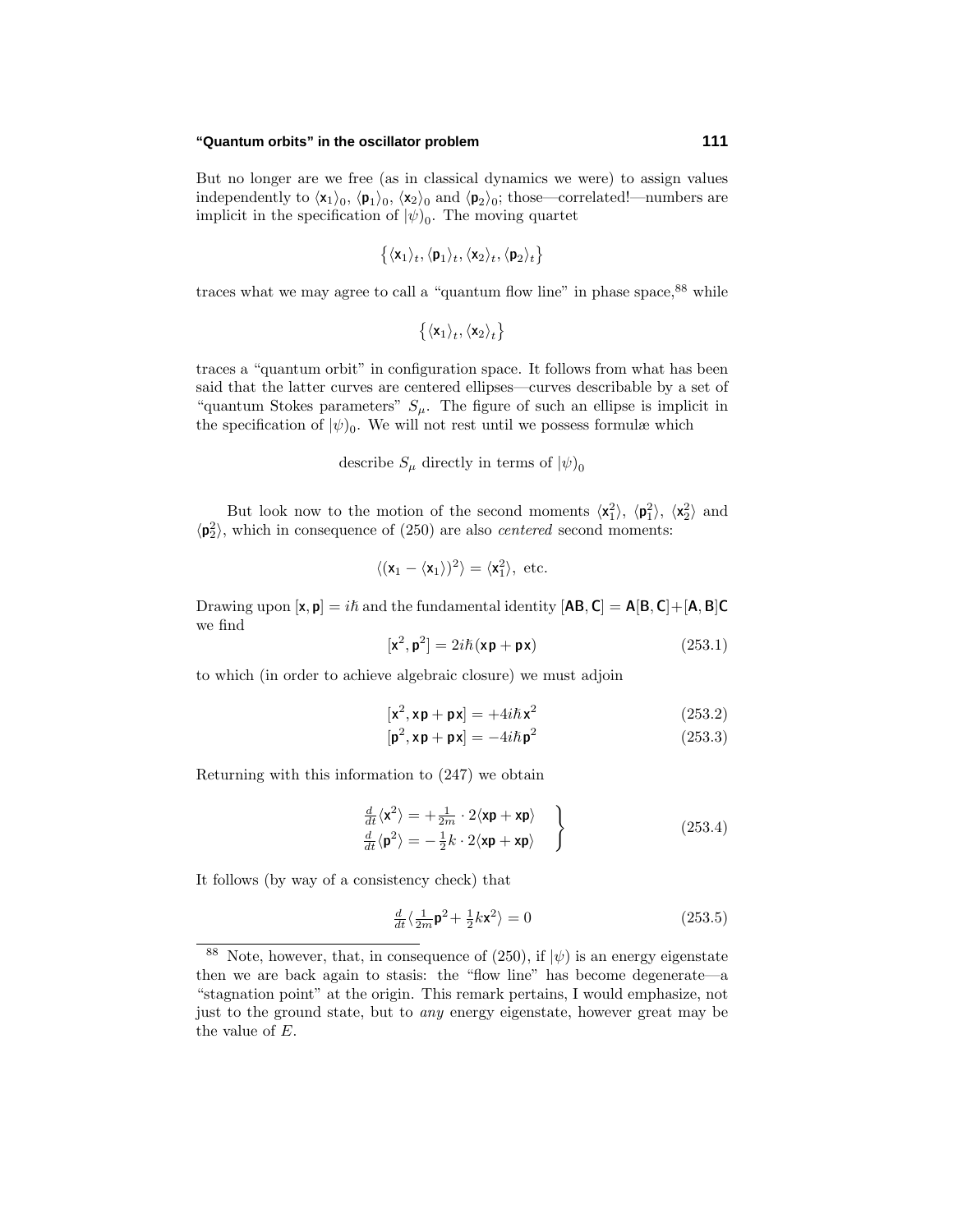and more interestingly that

$$
\frac{d}{dt}\langle \frac{1}{2m}\mathbf{p}^2 - \frac{1}{2}k\mathbf{x}^2 \rangle = -\omega^2 \langle \mathbf{x}\mathbf{p} + \mathbf{x}\mathbf{p} \rangle
$$
\n
$$
\frac{d}{dt}\langle \mathbf{x}\mathbf{p} + \mathbf{x}\mathbf{p} \rangle = 4\langle \frac{1}{2m}\mathbf{p}^2 - \frac{1}{2}k\mathbf{x}^2 \rangle
$$
\n(253.6)

It follows from this last pair of equations that both  $\frac{1}{2m} \mathbf{p}^2 - \frac{1}{2} k \mathbf{x}^2$  and  $\mathbf{x} \mathbf{p} + \mathbf{x} \mathbf{p}$ satisfy

$$
\frac{d^2}{dt^2} \langle \bullet \rangle = -(2\omega)^2 \langle \bullet \rangle \tag{253.7}
$$

which is to say: they oscillate with doubled frequency. Writing

$$
\mathbf{x}^2 = 2\frac{1}{k} \cdot \frac{1}{2} \Big[ \Big( \frac{1}{2m} \mathbf{p}^2 + \frac{1}{2} k \mathbf{x}^2 \Big) - \Big( \frac{1}{2m} \mathbf{p}^2 - \frac{1}{2} k \mathbf{x}^2 \Big) \Big]
$$
  
=  $\frac{1}{2} \Big( \mathbf{x}^2 + \frac{1}{km} \mathbf{p}^2 \Big) + \frac{1}{2} \Big( \mathbf{x}^2 - \frac{1}{km} \mathbf{p}^2 \Big)$   

$$
\mathbf{p}^2 = 2m \cdot \frac{1}{2} \Big[ \Big( \frac{1}{2m} \mathbf{p}^2 + \frac{1}{2} k \mathbf{x}^2 \Big) + \Big( \frac{1}{2m} \mathbf{p}^2 - \frac{1}{2} k \mathbf{x}^2 \Big) \Big]
$$
  
=  $\frac{1}{2} \Big( \mathbf{p}^2 + km \mathbf{x}^2 \Big) + \frac{1}{2} \Big( \mathbf{p}^2 - km \mathbf{x}^2 \Big)$ 

we are led to the conclusion that

$$
\langle \mathbf{x}^2 \rangle_t = \left\langle \frac{1}{2} \left( \mathbf{x}^2 + \frac{1}{km} \mathbf{p}^2 \right) \right\rangle_0 + \left\langle \frac{1}{2} \left( \mathbf{x}^2 - \frac{1}{km} \mathbf{p}^2 \right) \right\rangle_0 \cos 2\omega t + \frac{1}{2m\omega} \langle \mathbf{x} \mathbf{p} + \mathbf{p} \mathbf{x} \rangle_0 \sin 2\omega t \n\langle \mathbf{p}^2 \rangle_t = \left\langle \frac{1}{2} \left( \mathbf{p}^2 + km\mathbf{x}^2 \right) \right\rangle_0 + \left\langle \frac{1}{2} \left( \mathbf{p}^2 - km\mathbf{x}^2 \right) \right\rangle_0 \cos 2\omega t + \frac{m\omega}{2} \langle \mathbf{x} \mathbf{p} + \mathbf{p} \mathbf{x} \rangle_0 \sin 2\omega t \right]
$$
\n(253.8)

By way of commentary: classically we have

$$
x(t) = x_0 \cos \omega t + \frac{1}{m\omega} p_0 \sin \omega t
$$
  

$$
\Downarrow
$$
  

$$
x^2(t) = \frac{1}{2} (x_0^2 + \frac{1}{km} p_0^2) + \frac{1}{2} (x_0^2 - \frac{1}{km} p_0^2) \cos 2\omega t + \frac{1}{2m\omega} (2x_0 p_0) \sin 2\omega t
$$

and from (252) it follows that an identical statement pertains to the motion of  $\langle x \rangle_t^2$ . While the result just achieved does resemble (253.8), and does expose the elementary origin of frequency doubling, it must be borne in mind that

$$
\langle \mathbf{x}^2 \rangle \neq \langle \mathbf{x} \rangle^2, \text{ etc.}
$$

so (253.8) is not a corollary of (252), but stands on its own independent legs.

It is important to appreciate that the operators **x** and **p** which enter into the statements (253) are understood in each instance to wear the same subscripts (all  $_1$  else all  $_2$ ).<sup>89</sup> Systems with two degrees of freedom supply, however, also

<sup>&</sup>lt;sup>89</sup> The statements pertain with equal force therefore to the quantum theory of one-dimensional oscillators; see p. 13 of my Ehrenfest essay.<sup>86</sup>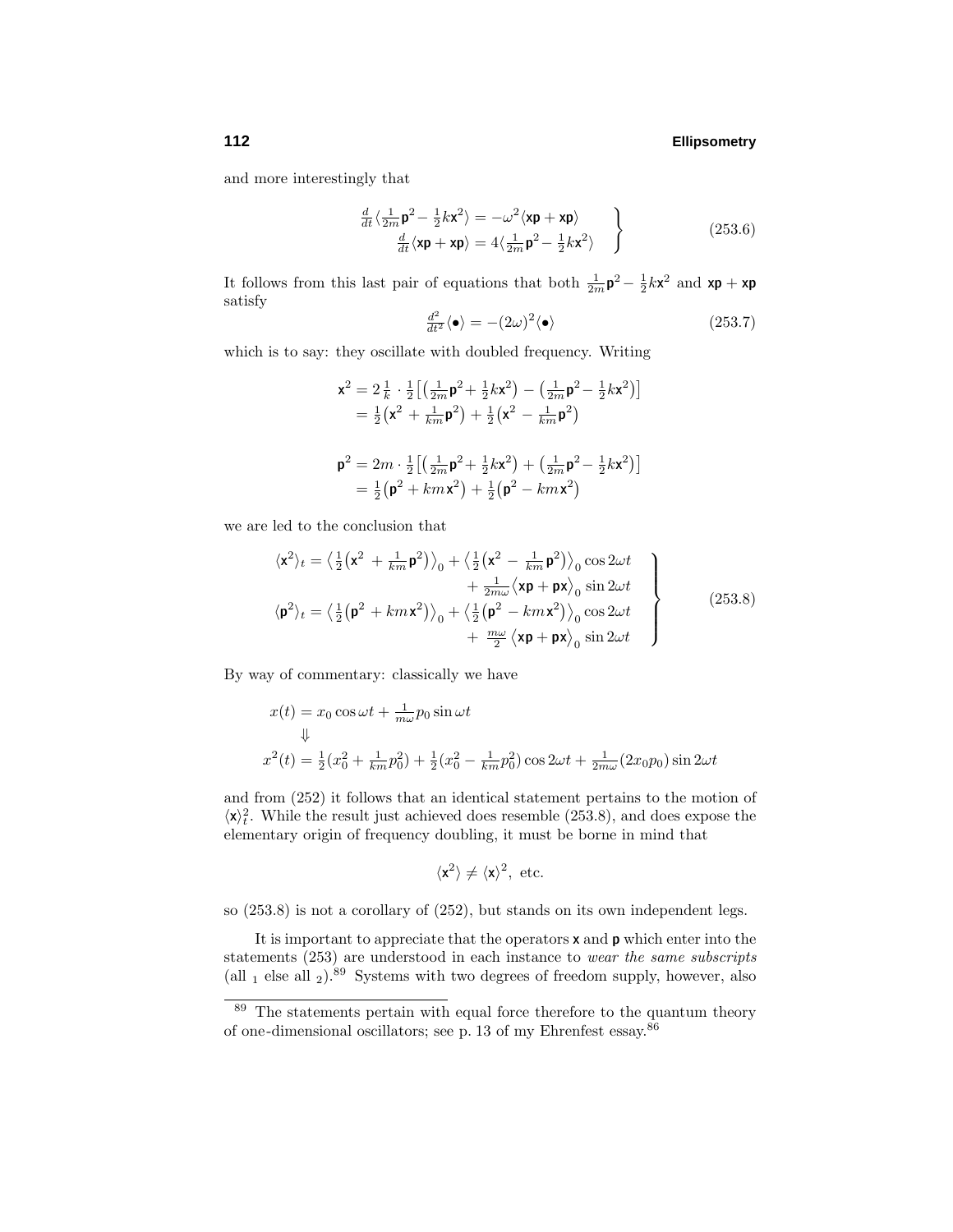a population of second moments of mixed design:  $\langle x_1x_2 \rangle$ ,  $\langle x_1p_2 \rangle$ ,  $\langle p_1x_2 \rangle$ ,  $\langle p_1p_2 \rangle$ . Working from (246) we have

$$
\begin{aligned}\n[\mathbf{x}_1 \mathbf{x}_2, \mathbf{H}] &= +i\hbar \cdot \frac{1}{m} (\mathbf{x}_1 \mathbf{p}_2 + \mathbf{p}_1 \mathbf{x}_2) \\
[\mathbf{x}_1 \mathbf{p}_2, \mathbf{H}] &= i\hbar \cdot \frac{1}{m} (\mathbf{p}_1 \mathbf{p}_2 - k m \mathbf{x}_1 \mathbf{x}_2) \\
[\mathbf{p}_1 \mathbf{x}_2, \mathbf{H}] &= i\hbar \cdot \frac{1}{m} (\mathbf{p}_1 \mathbf{p}_2 - k m \mathbf{x}_1 \mathbf{x}_2) \\
[\mathbf{p}_1 \mathbf{p}_2, \mathbf{H}] &= -i\hbar \cdot k (\mathbf{x}_1 \mathbf{p}_2 + \mathbf{p}_1 \mathbf{x}_2)\n\end{aligned}
$$
\n(254)

from which we conclude that

$$
\begin{bmatrix}\n\left[\left(\mathbf{x}_1 \mathbf{p}_2 + \mathbf{p}_1 \mathbf{x}_2\right), \mathbf{H}\right] = +i\hbar \cdot 2\frac{1}{m}(\mathbf{p}_1 \mathbf{p}_2 - km\mathbf{x}_1 \mathbf{x}_2) \\
\left[\frac{1}{m}(\mathbf{p}_1 \mathbf{p}_2 - km\mathbf{x}_1 \mathbf{x}_2), \mathbf{H}\right] = -i\hbar \cdot 2k \left(\mathbf{x}_1 \mathbf{p}_2 + \mathbf{p}_1 \mathbf{x}_2\right)\n\end{bmatrix}
$$
\n(255)

(therefore that the two operators in question are again solutions of (253.7)) and that  $\frac{1}{2m}$ **p**<sub>1</sub>**p**<sub>2</sub> -  $\frac{1}{2}k$ **x**<sub>1</sub>**x**<sub>2</sub> and **x**<sub>1</sub>**p**<sub>2</sub> - **x**<sub>2</sub>**p**<sub>1</sub> are constants of oscillator motion; indeed, we have in

$$
\left\{\n\begin{aligned}\n\mathbf{H}_1 &\equiv \frac{1}{2m} \mathbf{p}_1 \mathbf{p}_1 + \frac{1}{2} k \mathbf{x}_1 \mathbf{x}_1 \\
\mathbf{H}_2 &\equiv \frac{1}{2m} \mathbf{p}_2 \mathbf{p}_2 + \frac{1}{2} k \mathbf{x}_2 \mathbf{x}_2 \\
\mathbf{H}_0 &\equiv \frac{1}{2m} \mathbf{p}_1 \mathbf{p}_2 + \frac{1}{2} k \mathbf{x}_1 \mathbf{x}_2 \\
\mathbf{L} &\equiv \mathbf{x}_1 \mathbf{p}_2 - \mathbf{x}_2 \mathbf{p}_1\n\end{aligned}\n\right\}
$$
\n(256)

quantum analogs of precisely the observables to which (in §18) we were led by "Gibbs' construction," each of which commutes with the Hamiltonian (246) of the isotropic quantum oscillator.

Proceeding now in imitation of (217) we introduce conserved observables

$$
\begin{array}{l}\n\mathsf{L}_0 \equiv \frac{1}{2\omega} (\mathsf{H}_1 + \mathsf{H}_2) \sim \mathsf{H} \\
\mathsf{L}_1 \equiv \frac{1}{2\omega} (\mathsf{H}_1 - \mathsf{H}_2) \\
\mathsf{L}_2 \equiv \frac{1}{\omega} \mathsf{H}_0 \\
\mathsf{L}_3 \equiv \frac{1}{2} \mathsf{L}\n\end{array}\n\right\} \tag{257}
$$

(each of which bears the physical dimension of action) and observe that

$$
\mathbf{L}_0^2 - \mathbf{L}_1^2 - \mathbf{L}_2^2 - \mathbf{L}_3^2 = (\frac{1}{2}\hbar)^2 \mathbf{I}
$$
 (258.1)

$$
[L_1, L_2] = i\hbar L_3, \quad [L_2, L_3] = i\hbar L_1, \quad [L_3, L_1] = i\hbar L_2 \tag{258.2}
$$

and (therefore, redundantly with what we already know)

$$
[\mathsf{L}_0, \mathsf{L}_1] = [\mathsf{L}_0, \mathsf{L}_2] = [\mathsf{L}_0, \mathsf{L}_3] = \mathbf{0} \tag{258.3}
$$

These equations<sup>90</sup> mimic (219/220), but to establish precise contact with the related material presented in  $\S 2-8$  of Jauch & Rohrlich<sup>12</sup> we must make some

<sup>90</sup> Recall Dirac's association:

Poisson bracket  $\longleftrightarrow \frac{1}{i\hbar}$  commutator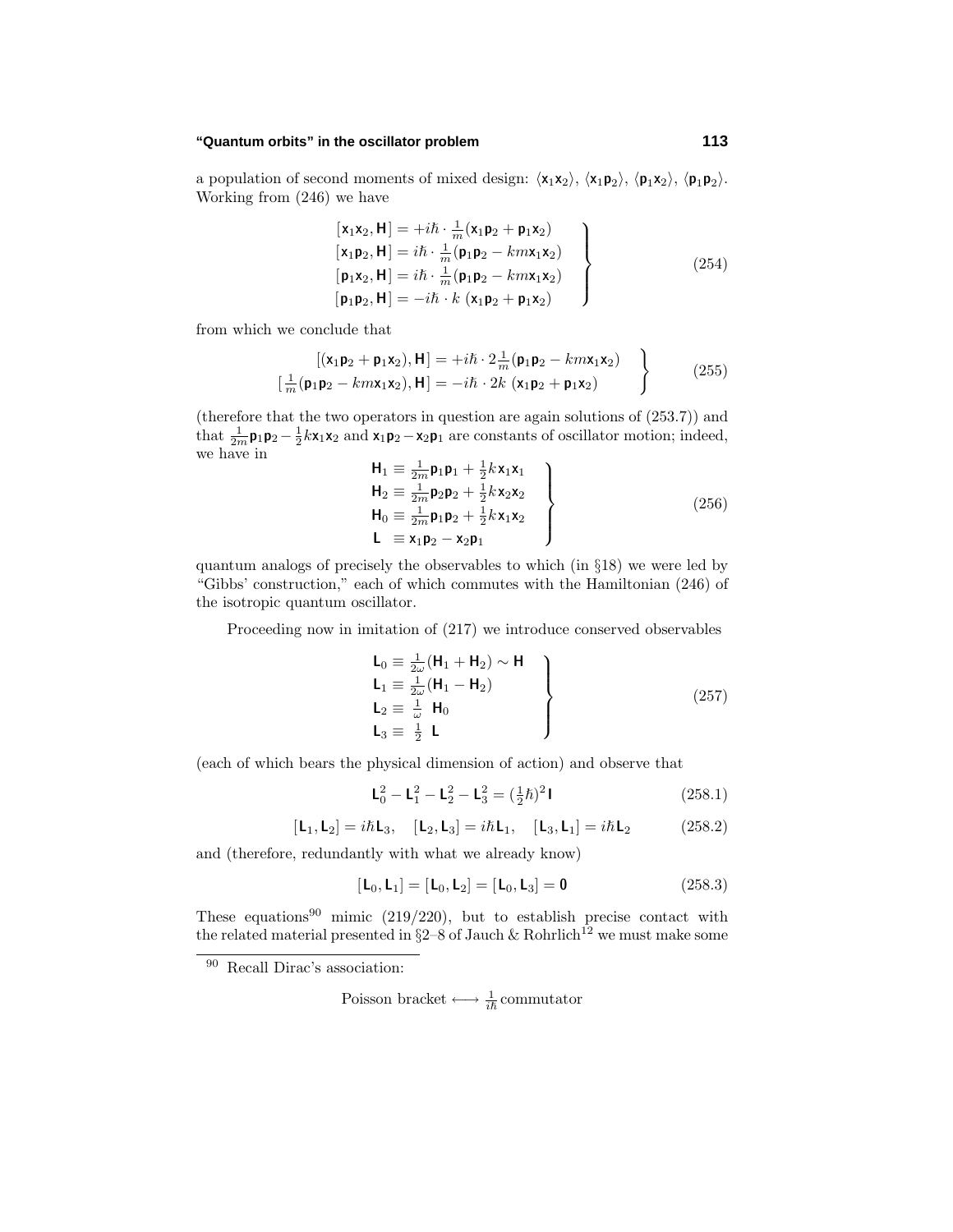slight adjustments. Let non-hermitian operators  $\mathbf{a}_1$ ,  $\mathbf{a}_2$ ,  $\mathbf{b}_1 \equiv \mathbf{a}_1^+$  and  $\mathbf{b}_2 \equiv \mathbf{a}_2^+$  be introduced in direct imitation (compare (151)) of (145); i.e., by constructions of the design

$$
\mathbf{a} \equiv \frac{1}{\sqrt{2}} \left\{ \sqrt{m\omega/\hbar} \cdot \mathbf{x} + i\sqrt{1/m\omega\hbar} \cdot \mathbf{p} \right\}
$$
  

$$
\mathbf{a}^+ \equiv \mathbf{b} \equiv \frac{1}{\sqrt{2}} \left\{ \sqrt{m\omega/\hbar} \cdot \mathbf{x} - i\sqrt{1/m\omega\hbar} \cdot \mathbf{p} \right\}
$$
 (259)

Such operators are dimensionless, satisfy (compare (146))

$$
[\mathbf{a}, \mathbf{b}] = \mathbf{I} \tag{260}
$$

and permit one to write

$$
\begin{aligned}\n\mathbf{L}_0 &= \frac{\hbar}{2} (\mathbf{b}_1 \mathbf{a}_1 + \mathbf{b}_2 \mathbf{a}_2) + \frac{\hbar}{2} \mathbf{I} \\
\mathbf{L}_1 &= \frac{\hbar}{2} (\mathbf{b}_1 \mathbf{a}_1 - \mathbf{b}_2 \mathbf{a}_2) \\
\mathbf{L}_2 &= \frac{\hbar}{2} (\mathbf{b}_1 \mathbf{a}_2 + \mathbf{b}_2 \mathbf{a}_1) \\
\mathbf{L}_3 &= i \frac{\hbar}{2} (\mathbf{b}_1 \mathbf{a}_2 - \mathbf{b}_2 \mathbf{a}_1)\n\end{aligned}
$$
\n(261)

If, with Jauch & Rohrlich, we introduce dimensionless observables

$$
\Sigma_0 \equiv \mathbf{b}_1 \mathbf{a}_1 + \mathbf{b}_2 \mathbf{a}_2 = \frac{2}{\hbar} \mathbf{L}_0 - \mathbf{I}
$$
\n
$$
\Sigma_1 \equiv \mathbf{b}_1 \mathbf{a}_1 - \mathbf{b}_2 \mathbf{a}_2 = \frac{2}{\hbar} \mathbf{L}_1
$$
\n
$$
\Sigma_2 \equiv \mathbf{b}_1 \mathbf{a}_2 + \mathbf{b}_2 \mathbf{a}_1 = \frac{2}{\hbar} \mathbf{L}_2
$$
\n
$$
\Sigma_3 \equiv i(\mathbf{b}_1 \mathbf{a}_2 - \mathbf{b}_2 \mathbf{a}_1) = \frac{2}{\hbar} \mathbf{L}_3
$$
\n(262)

then (258) become

$$
\Sigma_1^2 + \Sigma_2^2 + \Sigma_3^2 = (\Sigma_0 + I)^2 - I
$$
  
=  $\Sigma_0^2 + 2\Sigma_0$  (263.1)

$$
[\boldsymbol{\Sigma}_1,\boldsymbol{\Sigma}_2]=2i\boldsymbol{\Sigma}_3,\quad [\boldsymbol{\Sigma}_2,\boldsymbol{\Sigma}_3]=2i\boldsymbol{\Sigma}_1,\quad [\boldsymbol{\Sigma}_3,\boldsymbol{\Sigma}_1]=2i\boldsymbol{\Sigma}_2 \qquad \qquad (263.2)
$$

$$
[\Sigma_0, \Sigma_1] = [\Sigma_0, \Sigma_2] = [\Sigma_0, \Sigma_3] = \mathbf{0}
$$
\n(263.3)

which agree precisely with equations presented on p. 45 of Jauch & Rohrlich. Apart from a dimensional factor, my operators  $L_{\mu}$  and their "Stokes operators"  $\Sigma_{\mu}$  differ only with respect to management of the "zero-point energy term" (which they, who are concerned the oscillatory motion of a particle but with electromagnetic plane waves, are content to abandon). In view of our present interest in the geometrical design of particulate orbits it becomes most natural to work with "mechanical Stokes operators"  $S_\mu$  which bear the physical dimension of  $(\text{length})^2$ :

$$
\begin{aligned}\n\mathbf{S}_0 &\equiv \frac{1}{m\omega} \mathbf{L}_0 = \frac{\hbar}{2m\omega} \mathbf{\Sigma}_0 + \text{insignificant constant} \\
\mathbf{S}_1 &\equiv \frac{1}{m\omega} \mathbf{L}_1 = \frac{\hbar}{2m\omega} \mathbf{\Sigma}_1 \\
\mathbf{S}_2 &\equiv \frac{1}{m\omega} \mathbf{L}_2 = \frac{\hbar}{2m\omega} \mathbf{\Sigma}_2 \\
\mathbf{S}_3 &\equiv \frac{1}{m\omega} \mathbf{L}_3 = \frac{\hbar}{2m\omega} \mathbf{\Sigma}_3\n\end{aligned}
$$
\n(264)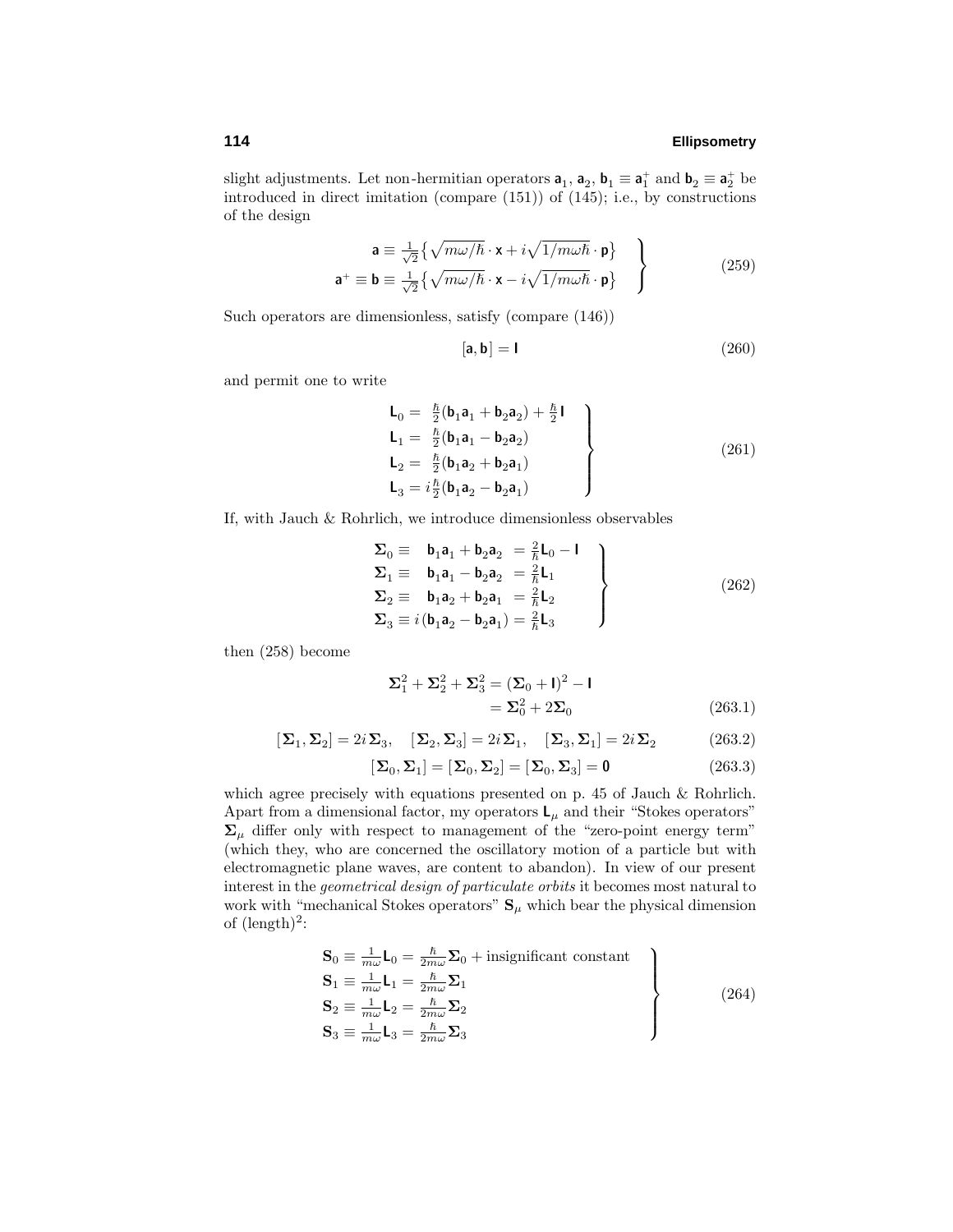It becomes natural to associate "quantum mechanical Stokes parameters"  $S_\mu$ with quantum states  $|\psi\rangle$  and mixtures  $\rho$ 

$$
S_{\mu} = \begin{cases} (\psi | \mathbf{S}_{\mu} | \psi) & \text{:} \quad \text{pure state} \\ \text{trace}(\boldsymbol{\rho} \mathbf{S}_{\mu}) & \text{:} \quad \text{mixed state} \end{cases} \tag{265}
$$

and to inquire into the status of the anticipated statement<sup>91</sup>

$$
S_0^2 \geqslant S_1^2 + S_2^2 + S_3^2 \tag{266}
$$

But before we can address such issues we must confront this prior question: What can the parameters  $S_\mu$  possibly mean in a context where (as emphasized in connection with (249)) the "orbit-tracing pencil"  $\{\langle x_1 \rangle_t, \langle x_2 \rangle_t\}$  hovers at the origin whenever  $|\psi\rangle$  is an energy eigenfunction? The question becomes: Why does the pencil hover, and what must we do to get it into motion*...*tracing the ellipses to which the Stokes parameters presumably refer?

Look again, in the interest of expository simplicity, to the one-dimensional oscillator: we have  $92$ 

$$
\mathbf{H}|n) = E_n|n) \quad \text{with} \quad \mathbf{H} = \hbar\omega(\mathbf{b}\mathbf{a} + \frac{1}{2}\mathbf{I})
$$

$$
E_n = (n + \frac{1}{2})\hbar\omega
$$

with

$$
|n\rangle = \frac{1}{\sqrt{n!}} \mathbf{b}^n |0\rangle \tag{267}
$$

where the ground state  $|0\rangle$  is defined by the conditions  $a|0\rangle = 0$  and  $(0|0\rangle = 1$ . If  $|\psi|_0 = \sum |n\rangle(n|\psi|_0)$  then

$$
|\psi\rangle_t = e^{-\frac{i}{\hbar}\frac{1}{2}\hbar\omega t} \sum |n\rangle e^{-\frac{i}{\hbar}n\hbar\omega t} (n|\psi\rangle_0 \tag{268}
$$

All harmonics of  $\omega$  are, in the general case, present in the motion of  $|\psi\rangle_t$ , and present therefore in the motion of

$$
\langle \mathbf{A} \rangle_t = \sum_{m,n} e^{i(m-n)\omega t} \rho(\psi|m)(m|\mathbf{A}|n)(n|\psi)_0 \tag{269}
$$

How, in this light, does it happen that harmonics are absent from the motion of  $\langle x \rangle_t$ ? The answer lies actually close at hand, for it is an implication of (259) that

$$
\mathbf{x} = \frac{1}{2} \sqrt{\frac{2\hbar}{m\omega}} (\mathbf{b} + \mathbf{a})
$$
\n(270)

 $\sum_{\text{amplitude of classical oscillator with energy } E = \hbar \omega$ 

<sup>&</sup>lt;sup>91</sup> Jauch & Rohrlich (who work in a different physical context) assert that the statement is true but "much harder to prove than the corresponding inequality in the classical case," and that equality can hold only if the state is pure. They supply, however, no supporting argument, and cite no reference.

 $92$  See, for example, QUANTUM MECHANICS (1967), Chapter 2, pp. 48 et seq.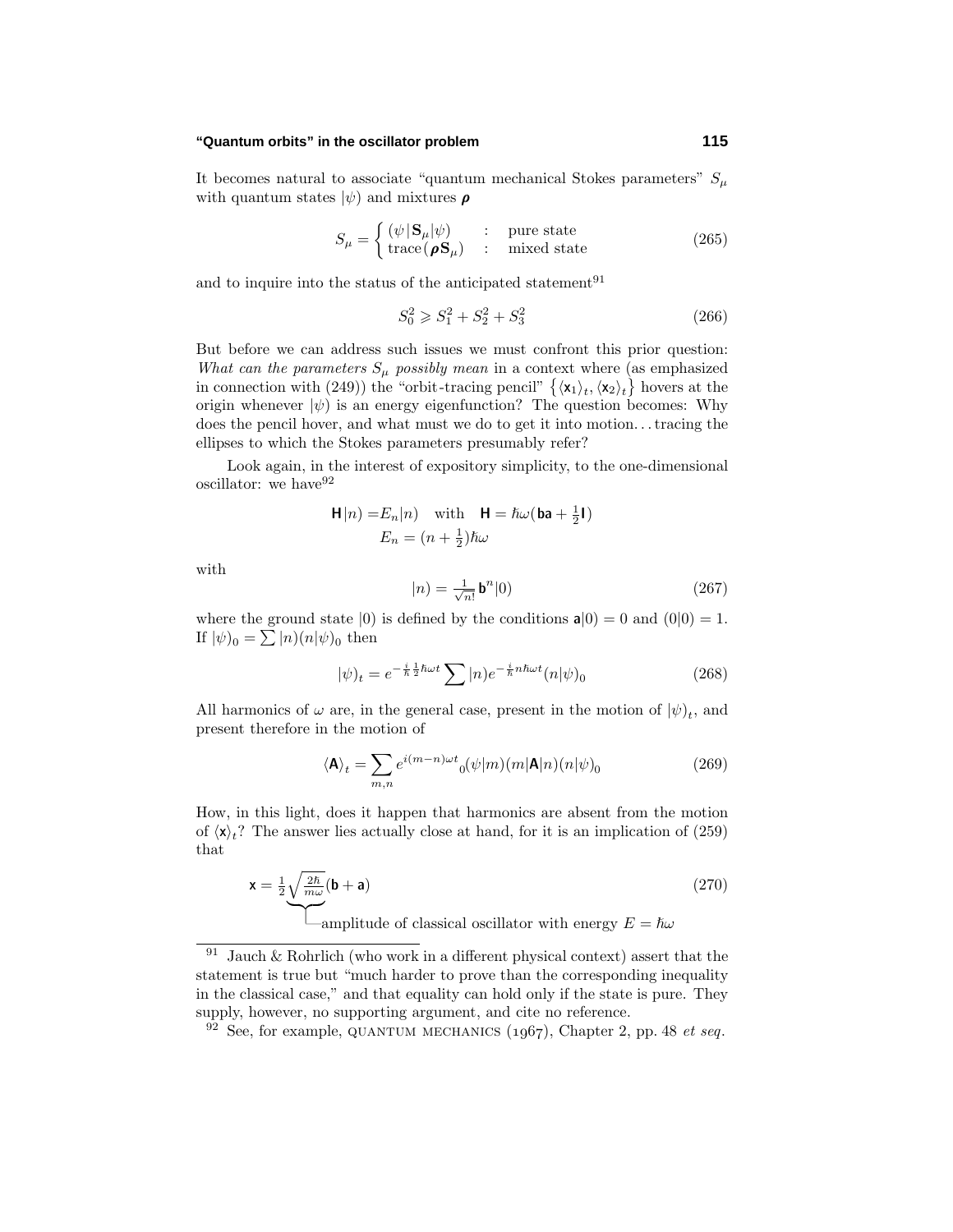and of (267) that

$$
(m|(b + a)|n) = \sqrt{n+1}(m|n+1) + \sqrt{m+1}(m+1|n)
$$
  
= 0 unless  $m - n = \pm 1$ 

The matrix  $\mathbb{X} \equiv ||(m|\mathbf{x}|n)||$  is therefore quite sparce:

$$
\mathbb{X} = \frac{1}{2} \sqrt{\frac{2\hbar}{m\omega}} \begin{pmatrix} 0 & \sqrt{1} & 0 & 0 & 0 & \cdots \\ \sqrt{1} & 0 & \sqrt{2} & 0 & 0 & \cdots \\ 0 & \sqrt{2} & 0 & \sqrt{3} & 0 & \cdots \\ 0 & 0 & \sqrt{3} & 0 & \sqrt{4} & \cdots \\ 0 & 0 & 0 & \sqrt{4} & 0 & \cdots \\ \vdots & \vdots & \vdots & \vdots & \vdots \end{pmatrix}
$$
(271)

From the design of  $X$  it follows that

$$
(\psi|\mathbf{x}|\psi) = \frac{1}{2}\sqrt{\frac{2\hbar}{m\omega}} \left\{ \sqrt{1}(\psi_0^*\psi_1 + \psi_1^*\psi_0) + \sqrt{2}(\psi_1^*\psi_2 + \psi_2^*\psi_1) + \cdots \right\}
$$
 (272)  
= 0 unless 
$$
\begin{pmatrix} \psi_0 \\ \psi_1 \\ \psi_2 \\ \psi_3 \\ \psi_4 \\ \vdots \end{pmatrix}
$$
 presents at least one pair of  
contiguous non-zero elements

The 0's on the principal diagonal of  $X$  reproduce the statements (compare  $(250)$ )

$$
\langle \mathbf{x} \rangle \equiv (\psi | \mathbf{x} | \psi) = 0
$$
 if  $|\psi)$  is an energy eigenstate

while the design of (272) accounts for the absence of harmonics in the motion of  $\langle \mathbf{x} \rangle_t$ : the  $e^{\frac{i}{\hbar}(m-n)\omega t}$ -factors evident in (269) are annihilated except in cases  $m - n = \pm 1$ . From

$$
\mathbb{X}^{2} = \frac{1}{4} \frac{2\hbar}{m\omega} \begin{pmatrix} 1 & 0 & \sqrt{1 \cdot 2} & 0 & 0 & \cdots \\ 0 & 1 + 2 & 0 & \sqrt{2 \cdot 3} & 0 & \cdots \\ \sqrt{1 \cdot 2} & 0 & 2 + 3 & 0 & \sqrt{3 \cdot 4} & \cdots \\ 0 & \sqrt{2 \cdot 3} & 0 & 3 + 4 & 0 & \cdots \\ 0 & 0 & \sqrt{3 \cdot 4} & 0 & 4 + 5 & \cdots \\ \vdots & \vdots & \vdots & \vdots & \vdots & \ddots \end{pmatrix}
$$
(273)

it becomes apparent that

$$
\langle \mathbf{x}^2 \rangle_t = \frac{1}{4} \frac{2\hbar}{m\omega} \Bigg\{ \sum_{0}^{\infty} (2n+1) \psi_n^* \psi_n + \sum_{0}^{\infty} \sqrt{(n+1)(n+2)} \Big[ e^{i2\omega t} \psi_n^* \psi_{n+2} + \text{conjugate} \Big] \Bigg\}
$$
(274)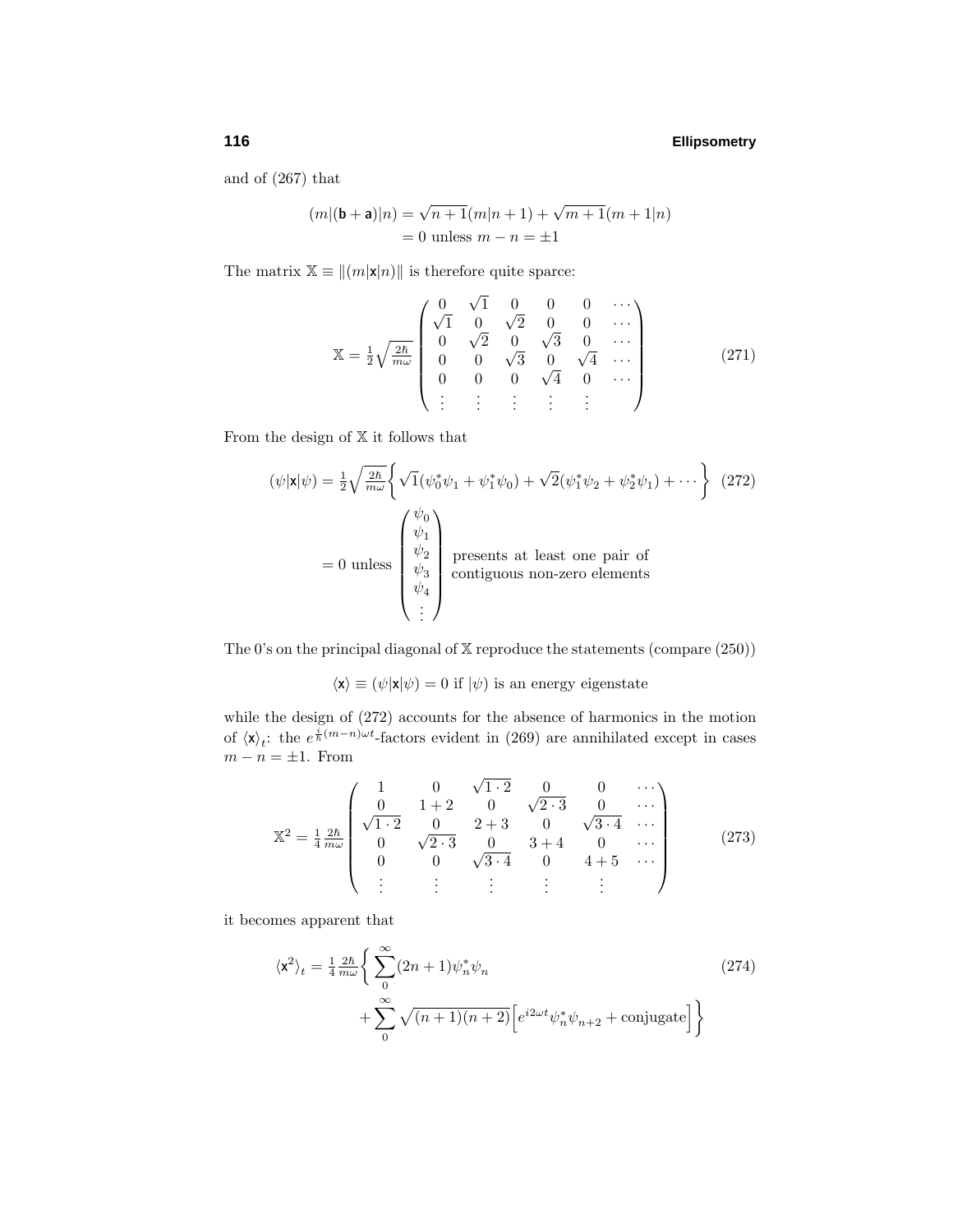This result shows in explicit detail how it comes about that

- $\langle x^2 \rangle_t$  possesses a DC component for every  $|\psi\rangle$ ;
- the oscillatory component of  $\langle x^2 \rangle_t$ —if present—buzzes at the first harmonic of the fundamental frequency *ω*;
- an oscillatory component will be present if and only if, when parsing the sequence  $\{\psi_0, \psi_1, \psi_2, \dots\}$ , one encounters  $\psi_n \psi_{n+2} \neq 0$  at least once.

From

$$
\mathbf{p}=i\sqrt{\tfrac{\hbar m\omega}{2}}(\mathbf{b}-\mathbf{a})
$$

one is led to similarly explicit descriptions of  $\mathbb{P} \equiv ||(m|\mathbf{p}|n)||$  and  $\mathbb{P}^2$ , whence of  $\langle \mathbf{p} \rangle_t$  and  $\langle \mathbf{p}^2 \rangle_t$ , but I will not pursue those details. As a check on the accuracy of results thus obtained one has

$$
\mathbb{H} = \frac{1}{2m} \{ \mathbb{P}^2 + m^2 \omega^2 \mathbb{X}^2 \} = \hbar \omega \begin{pmatrix} 0 + \frac{1}{2} & 0 & 0 & 0 & \cdots \\ 0 & 1 + \frac{1}{2} & 0 & 0 & \cdots \\ 0 & 0 & 2 + \frac{1}{2} & 0 & \cdots \\ 0 & 0 & 0 & 3 + \frac{1}{2} & \cdots \\ \vdots & \vdots & \vdots & \vdots & \ddots \end{pmatrix}
$$

We are in position now to look computationally into credentials of the proposition $93$  that

quantum mechanics  $\rightarrow$  classical as the quantum numbers become large

To that end, let us suppose that the non-zero elements of  $\{\psi_0, \psi_1, \psi_2, \dots\}$  are nested in the neighborhood of some large *n*

$$
\{0, 0, \dots, 0, 0, \underbrace{\psi_n, \psi_{n+1}, \dots, \psi_{n+k}}_{\text{nest}}, 0, 0, \dots\}
$$
 (275.1)

which in the simplest instance entails

$$
\frac{1}{\sqrt{k+1}}\{0,0,\ldots,0,0,1,1,\ldots,1,0,0,\ldots\}
$$
 (275.2)

Then

$$
\langle \mathbf{x} \rangle_0 = \frac{1}{2} \sqrt{\frac{2\hbar}{m\omega}} \frac{1}{k+1} \begin{pmatrix} 1 \\ 1 \\ 1 \\ \vdots \\ 1 \end{pmatrix}^{\mathrm{T}} \begin{pmatrix} 0 & \sqrt{n+1} & 0 & \cdots & 0 & 0 \\ \sqrt{n+1} & 0 & \sqrt{n+2} & \cdots & 0 & 0 \\ 0 & \sqrt{n+2} & 0 & \cdots & 0 & 0 \\ \vdots & \vdots & \vdots & \vdots & & \vdots & \vdots \\ 0 & 0 & 0 & \cdots & 0 & \sqrt{n+k} \\ 0 & 0 & 0 & \cdots & \sqrt{n+k} & 0 \end{pmatrix} \begin{pmatrix} 1 \\ 1 \\ 1 \\ \vdots \\ 1 \end{pmatrix}
$$

$$
= \frac{1}{2} \sqrt{\frac{2\hbar}{m\omega}} 2 \frac{1}{k+1} \sum_{j=1}^k \sqrt{n+j}
$$

<sup>93</sup> See, for example,  $\S15-4$  in L. E. Ballentine, *Quantum Mechanics* (1990).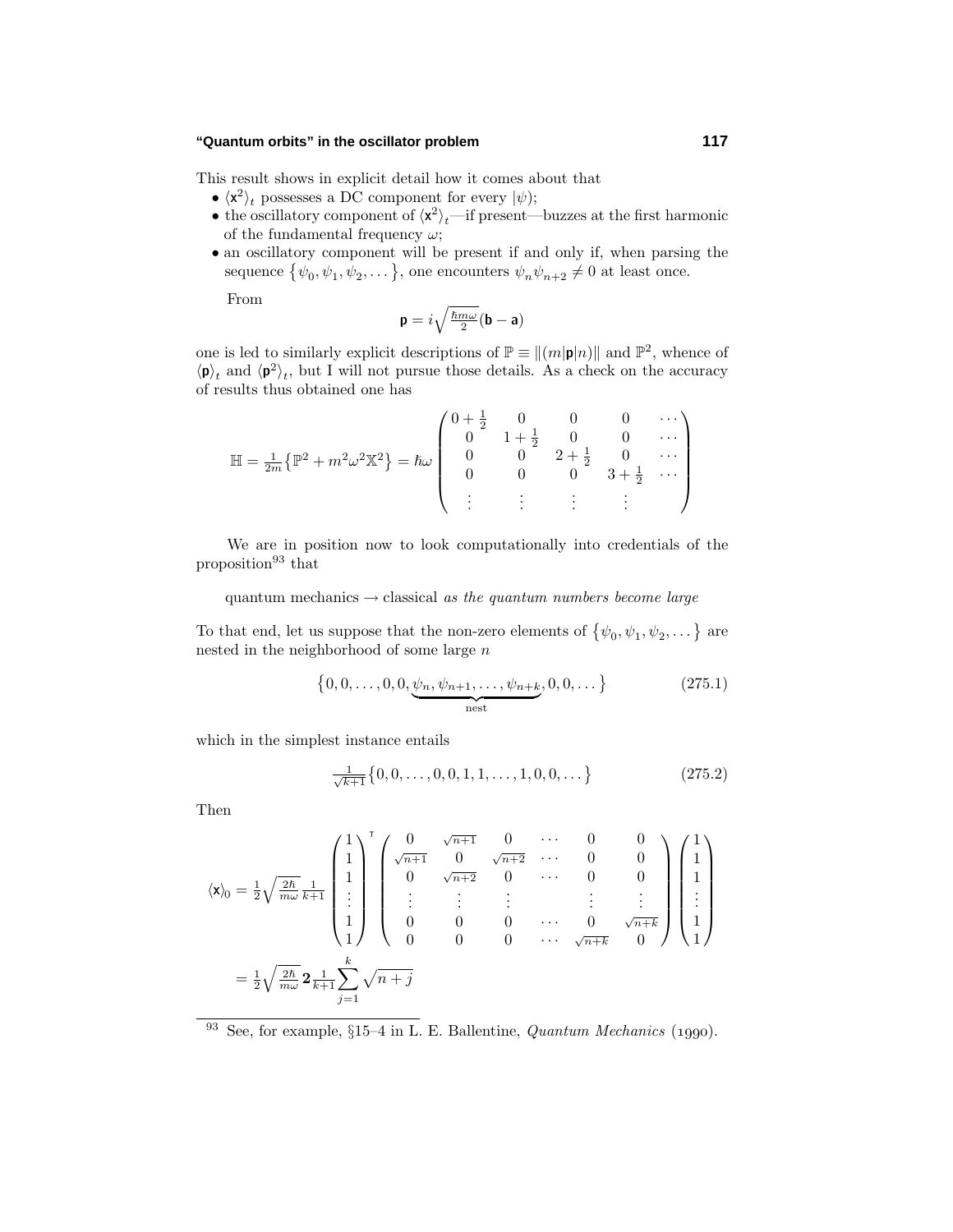$But<sup>94</sup>$ 

$$
\frac{1}{k+1} \sum_{j=1}^{k} \sqrt{n+j} = \sqrt{n} \frac{1}{k+1} \sum_{j=1}^{k} \left\{ 1 + \frac{1}{2n} j + \cdots \right\}
$$

$$
= \sqrt{n} \frac{k}{k+1} + \frac{k}{4\sqrt{n}} + \cdots
$$

$$
\sim \sqrt{n} \quad : \quad n \gg k \gg 1
$$

so we have

 $\langle x \rangle_0 \sim \sqrt{\frac{2}{m\omega^2} \hbar \omega n}$  = amplitude of classical oscillator with energy  $E = \hbar \omega n$ 

And if we "turn on the clock" the boldface **2** becomes  $e^{i\omega t} + e^{-i\omega t} = 2\cos\omega t$ giving

$$
\langle \mathbf{x} \rangle_t = \langle \mathbf{x} \rangle_0 \cos \omega t \tag{276}
$$

So for states  $|\psi\rangle$  of the design (275.2) the first moment moves "classically" (oscillates, with the anticipated amplitude). But the point of the discussion emerges only when one looks in this light to the second moment:

States of the nested design (275) render irrelevant all but a  $(k + 1) \times (k + 1)$ submatrix of  $\mathbb{X}^2$ , which lives far down the principal diagonal, and looks like this:

$$
\frac{1}{4} \frac{2\hbar}{m\omega} \begin{pmatrix}\n(n+0)+(n+1) & 0 & \sqrt{(n+1)(n+2)} & 0 & \cdots \\
0 & (n+1)+(n+2) & 0 & \sqrt{(n+2)(n+3)} & \cdots \\
0 & \sqrt{(n+2)(n+3)} & 0 & (n+2)+(n+3) & 0 \\
\vdots & \vdots & \vdots & \vdots & \vdots\n\end{pmatrix}
$$

The principal diagonal terminates with  $(n+k)+(n+k+1)$  and its next-nearest neighbors terminate with  $\sqrt{(n + k - 1)(n + k)}$ . It follows that

$$
\langle \mathbf{x}^2 \rangle_t = A + B \cos 2\omega t
$$

with

$$
A = \frac{1}{4} \frac{2\hbar}{m\omega} \frac{1}{k+1} \left\{ (k+1)2n + \sum_{j=0}^{k} (2j+1) \right\}
$$
  
\n
$$
= \frac{1}{4} \frac{2\hbar}{m\omega} 2n \left\{ 1 + \frac{k+1}{2n} \right\}
$$
  
\n
$$
B = \frac{1}{4} \frac{2\hbar}{m\omega} 2 \frac{1}{k+1} \sum_{j=2}^{k} \sqrt{(n+j-1)(n+j)}
$$
  
\n
$$
= \frac{1}{4} \frac{2\hbar}{m\omega} 2 \frac{1}{k+1} \sqrt{(n-1)n} \sum_{j=2}^{k} \left\{ 1 + \frac{1}{2} \left( \frac{1}{n-1} + \frac{1}{n} \right) j + \cdots \right\}
$$
  
\n
$$
= \frac{1}{4} \frac{2\hbar}{m\omega} 2n \sqrt{1 - \frac{1}{n}} \frac{k-1}{k+1} \left\{ 1 + \frac{1}{4} \left( \frac{1}{n-1} + \frac{1}{n} \right) (k+2) + \cdots \right\}
$$

<sup>&</sup>lt;sup>94</sup> We are reminded by *Mathematica* that  $\sum_{j=1}^{k} \sqrt{n+j}$  can be expressed in terms of the "generalized Riemann zeta function."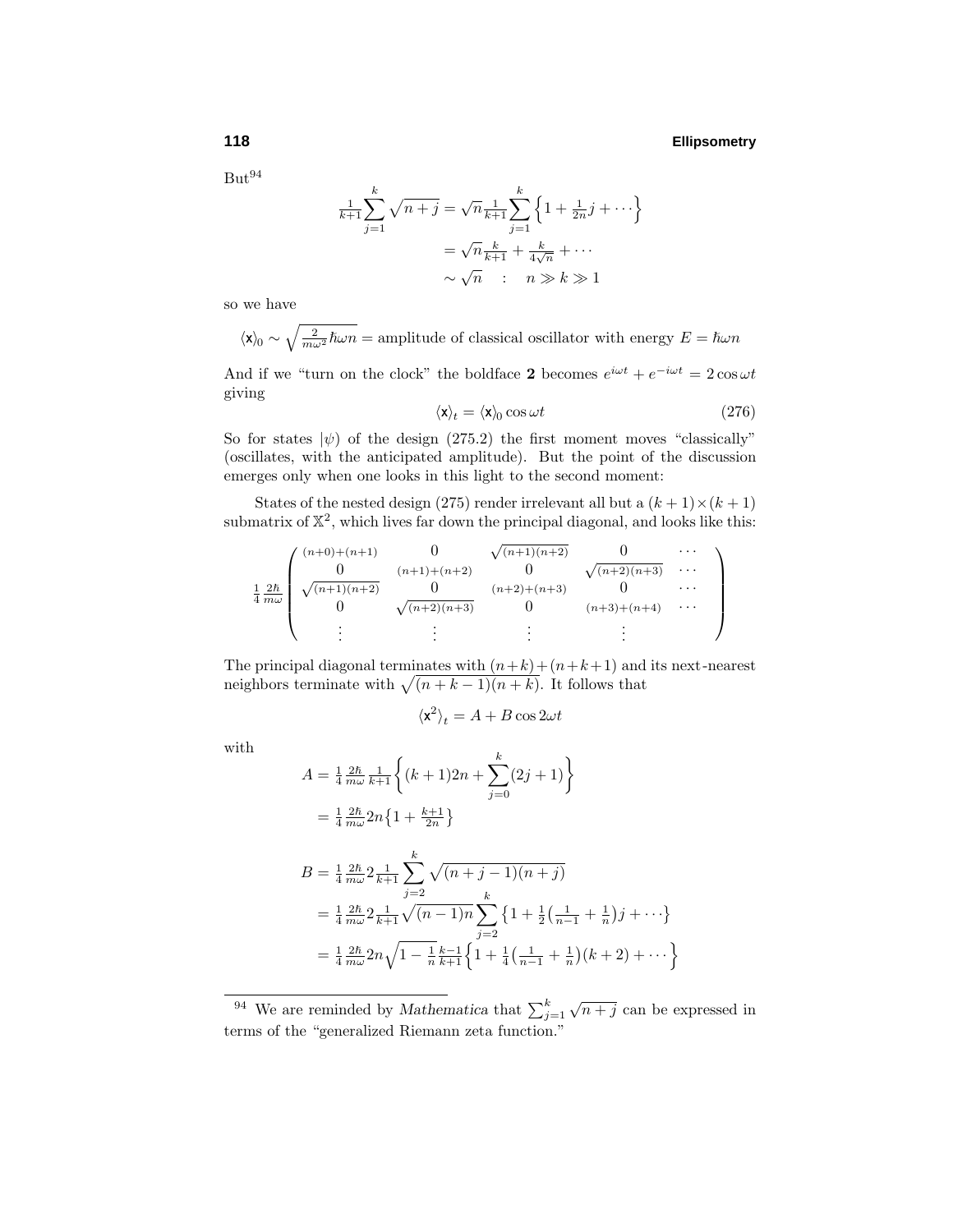For  $n \gg k \gg 0$  we therefore have

$$
A \sim B \sim \tfrac{\hbar}{m\omega}n = \tfrac{1}{2}\langle \mathbf{x} \rangle_0^2
$$

So for such states

$$
\langle \mathbf{x}^2 \rangle_t = \frac{1}{2} \langle \mathbf{x} \rangle_0^2 + \frac{1}{2} \langle \mathbf{x} \rangle_0^2 \cos 2\omega t \n= \langle \mathbf{x} \rangle_0^2 \cos^2 \omega t \n= \langle \mathbf{x} \rangle_t \cdot \langle \mathbf{x} \rangle_t
$$
\n(276)

It is, as I have emphasized elsewhere,  $86$  the onset of statements of the form

$$
\langle A^p \rangle = \langle A \rangle^p
$$
,  $\langle AB \rangle = \langle A \rangle \langle B \rangle$ , etc.

which announces that distributions have become sharply localized (centered moments have vanished) and we have penetrated the world of *classical* physics. Comments of several sorts are now in order.

How robust is the argument which gave (276)? Given the nested design (275), can one (consistently with normalization) assign values arbitrarily to the complex numbers  $\psi_j$ ; writing  $\psi_j = r_j e^{i\varphi_j}$ , can one place the point *r* anywhere on the surface of the unit  $(k + 1)$ -sphere? Certainly not, for alternating 0's would bring  $\langle \mathbf{x} \rangle_t$  to rest at the origin. Do such contrived exceptions perhaps comprise a "set of measure zero"? I suspect not, but*...*

If one were in possession of moments  $\langle x^p \rangle_0$  of all orders then one could reconstruct the numbers  $r_i$ , and it would become apparent in high order that the distribution is not exquisitely sharp, and the seeming classical mechanics is a low-order illusion. For  $p > k$  the non-zero diagonals in  $\mathbb{X}^p$  have moved so far away from the principal diagonal as to become invisible to the  $|\psi\rangle$  of (275), with the consequence that  $\langle \mathbf{x}^p \rangle_t$  has lost the time-dependence which classically it retains. To phrase the issue another way: if we possessed  $\langle \mathbf{x}^p \rangle_t = \langle \mathbf{x} \rangle_t^p$  then the motion of

$$
\langle \mathbf{x} \rangle_t
$$
 and  $p \equiv \frac{1}{m} \frac{d}{dt} \langle \mathbf{x} \rangle_t$ 

would present a replication of classical Hamiltonian mechanics—in seeming violation of the uncertainty principle.

The "large quantum number" model sketched above provides no answer to the question: How, in natural fact, would states of the specialized design (275) come spontaneously into being? And it ignores the fact that one cannot, by any standard account of the quantum theory of measurement, "watch" the motion to which  $\langle x \rangle_t$  refers, the relationship of which to the motion of the classical oscillators (which one manifestly  $can$  watch) remains therefore obscure.<sup>95</sup>

The theory sketched above hinges critically on the double presumption that (i) *n* is very large (formally:  $n \to \infty$ ) and (ii) *k*, though small, is yet not

<sup>&</sup>lt;sup>95</sup> Discerning critic though he was, Ehrenfest's paper was quite brief, and the point seems not to have concerned him.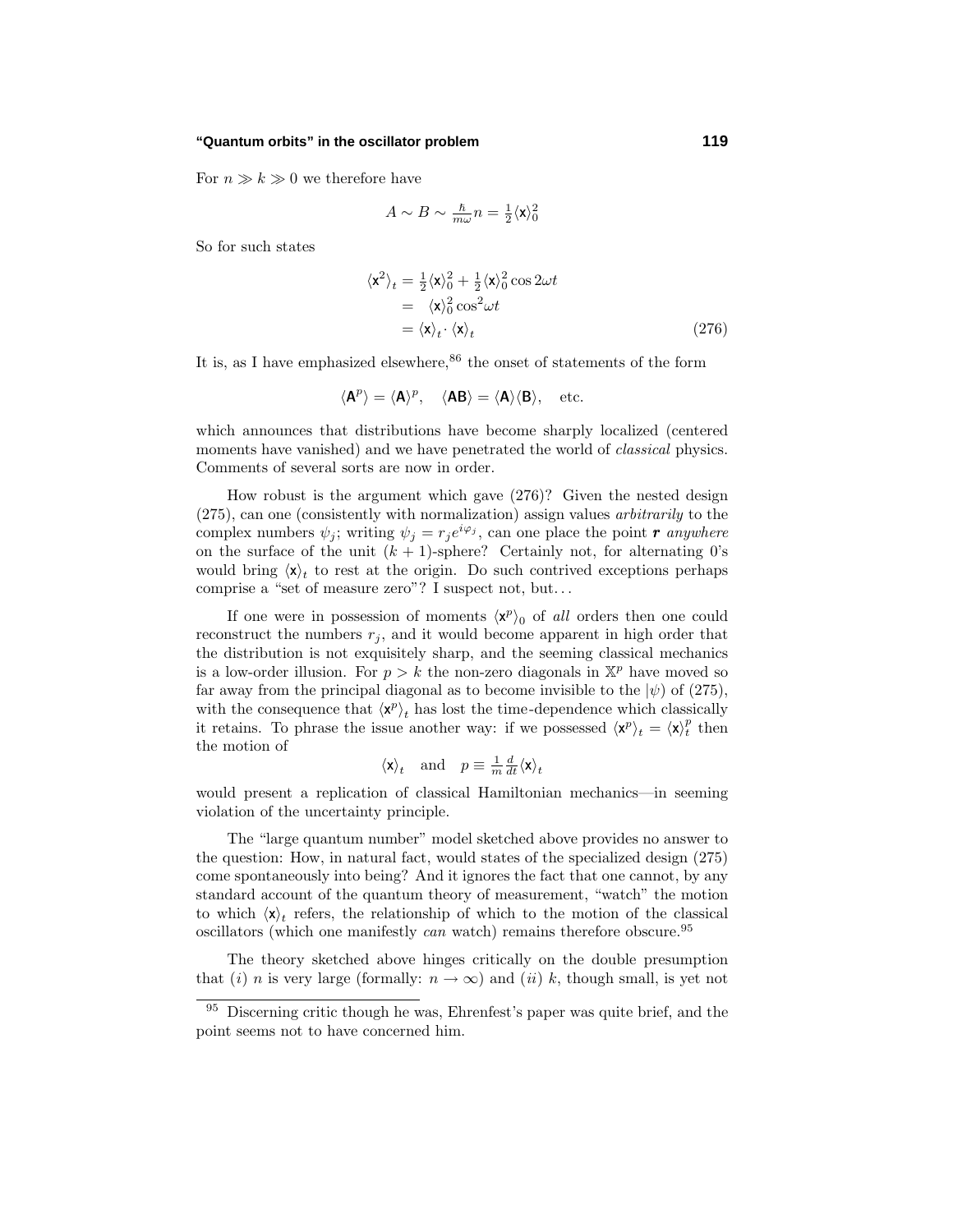too small. For if the "nest" is exquisitely narrow (i.e., if the state is an energy eigenstate, corresponding to the situation  $k = 0$ ) then  $\langle x \rangle$  is immobilized; to launch  $\langle x \rangle$  into motion the state vector  $|\psi\rangle_t$ —thought of as a "signal"—must have finite bandwidth, and the associated distribution  $|(n|\psi)|^2$  must be "coursegrained," a fat *δ* -function. This line of commentary places one in position to appreciate the fundamental distinction between the present program (where the objective is to expose the relationship between  $\langle \mathbf{x} \rangle_t$  and its classical counterpart  $x(t)$  and the more frequently encountered program<sup>96</sup> wherein one compares the static properties of  $P_n(x) \equiv |(x|n)|^2$  with those of the function

$$
Q_n(x) = \begin{cases} \frac{1}{\pi\sqrt{a^2 - x^2}} & \text{if } a \le x < +a, \text{ with } a \equiv \sqrt{\frac{2\hbar}{m\omega}(n + \frac{1}{2})} \\ 0 & \text{if } a \neq 0 \end{cases}
$$

 $=$  fraction of the time  $x(t) = a \cos \omega t$  spends in the neighborhood *dx* of *x*

The latter program culminates in figures of a sort which are which are frequently reproduced (see Figure 16) but seldom commented upon; I take this opportunity to draw attention to the following circumstances:

• the program is lopsided/skew insofar as it associates quantum statics with an implication of classical dynamics

• the program—which stands with one toe on a tacit "ergodic hypothesis" implicitly imputes a classical mechanism to quantum statistics

• the program would have us acknowledge the similarity of curves which are in fact *not* similar; which become similar only after  $P_n(x)$  has been subjected to some kind of "local averaging"

$$
P_n(x) \to \tilde{P}_n(x) = \int P_n(\xi) w(x - \xi) d\xi
$$

which the eye does spontaneously, but of which standard quantum theory provides no account.<sup>97</sup>

• the 2-dimensional analog of Figure 16 is disappointingly uninformative:  $Q(x_1, x_2)$  reflects the shape of the "bounding box," but is insensitive to relative phase (so is common to all elliptical orbits inscribed within a given bounding box), while only one product wave function fits within any given bounding box; in Stokes' terminology, the construction has things to say about  $S_0$  and  $S_1$ , but nothing about  $S_2$  or  $S_3$ .

In short: the line of argument which yielded Figure 16 provides yet further evidence that hints/anticipations of classical mechanics can be detected even deep within the quantum realm, but poses more questions than it resolves.

<sup>&</sup>lt;sup>96</sup> See, for example, Schiff's *Quantum Mechanics* ( $3<sup>rd</sup>$  edition 1968) Fig. 11; D. Griffiths' Introduction to Quantum Mechanics (1995) Fig. 2.5; QUANTUM MECHANICS  $(1967)$  Chapter 2, pp. 74 et seq.

 $97$  In this connection see J. L. Powel & B. Crasemann, Quantum Mechanics  $(1961), p. 137.$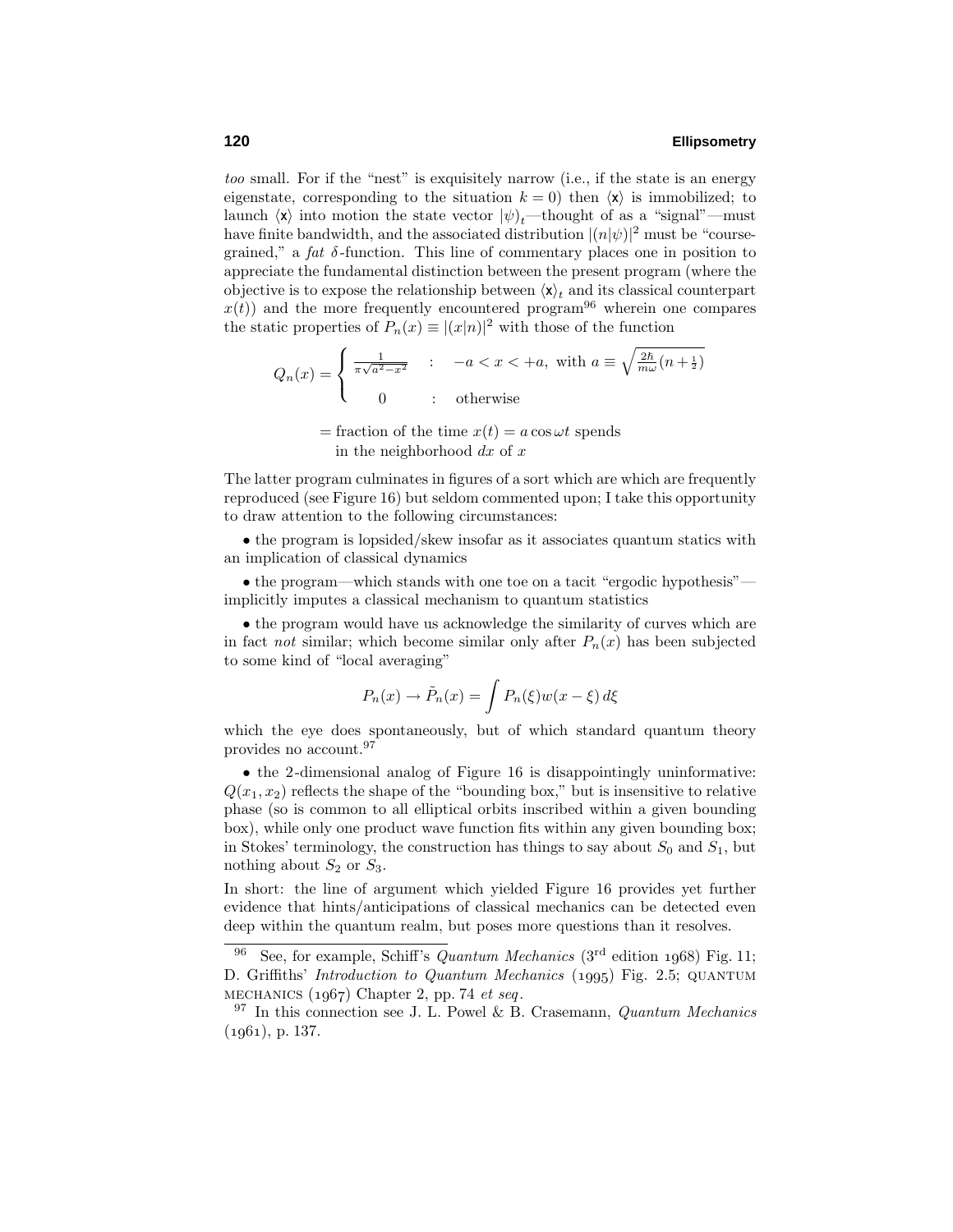

FIGURE 16: In terms of the dimensionless variable  $y \equiv \sqrt{m\omega/\hbar}x$ the oscillator eigenfunctions  $(x|n)$  can be described

$$
h_n(y) = \tfrac{1}{\sqrt{2^n n! \sqrt{\pi}}} \texttt{Hermitel}\{n,y\} \texttt{Exp}\hbox{[-}\tfrac{1}{2} y^2\}
$$

Superimposed in the figure are  $P_{24}(x)$  and the associated  $Q_{24}(y)$ .

Textbooks describe also an alternative—and for our purposes more informative—way to relate the quantum mechanics to the classical mechanics of an oscillator. The idea—which according to Schiff was original to Schrödinger himself (1926)—is to assign  $\psi(x,0)$  a design consistent with the statement

$$
|\psi(x,0)|^2 = \frac{1}{\sqrt{2\pi\epsilon}}e^{-\frac{1}{2\epsilon}(x-a)^2}
$$
  
= normalized Gaussian

and then to watch the motion of  $|\psi(x,t)|^2$ . This is standardly accomplished either by writing<br> $^{98}\,$ 

$$
\psi(x,t) = \sum c_n e^{-i(n+\frac{1}{2})\omega t} \psi_n(x)
$$

$$
c_n = \int \psi_n(x') \psi(x',0) dx'
$$

or by writing<sup>99</sup>

$$
\psi(x,t) = \int K(x,t;x',0)\psi(x',0) dx'
$$

<sup>98</sup> See, for example, Schiff pp. 74–76 for the details.

 $99$  See QUANTUM MECHANICS  $(1967)$  Chapter 2, p. 93.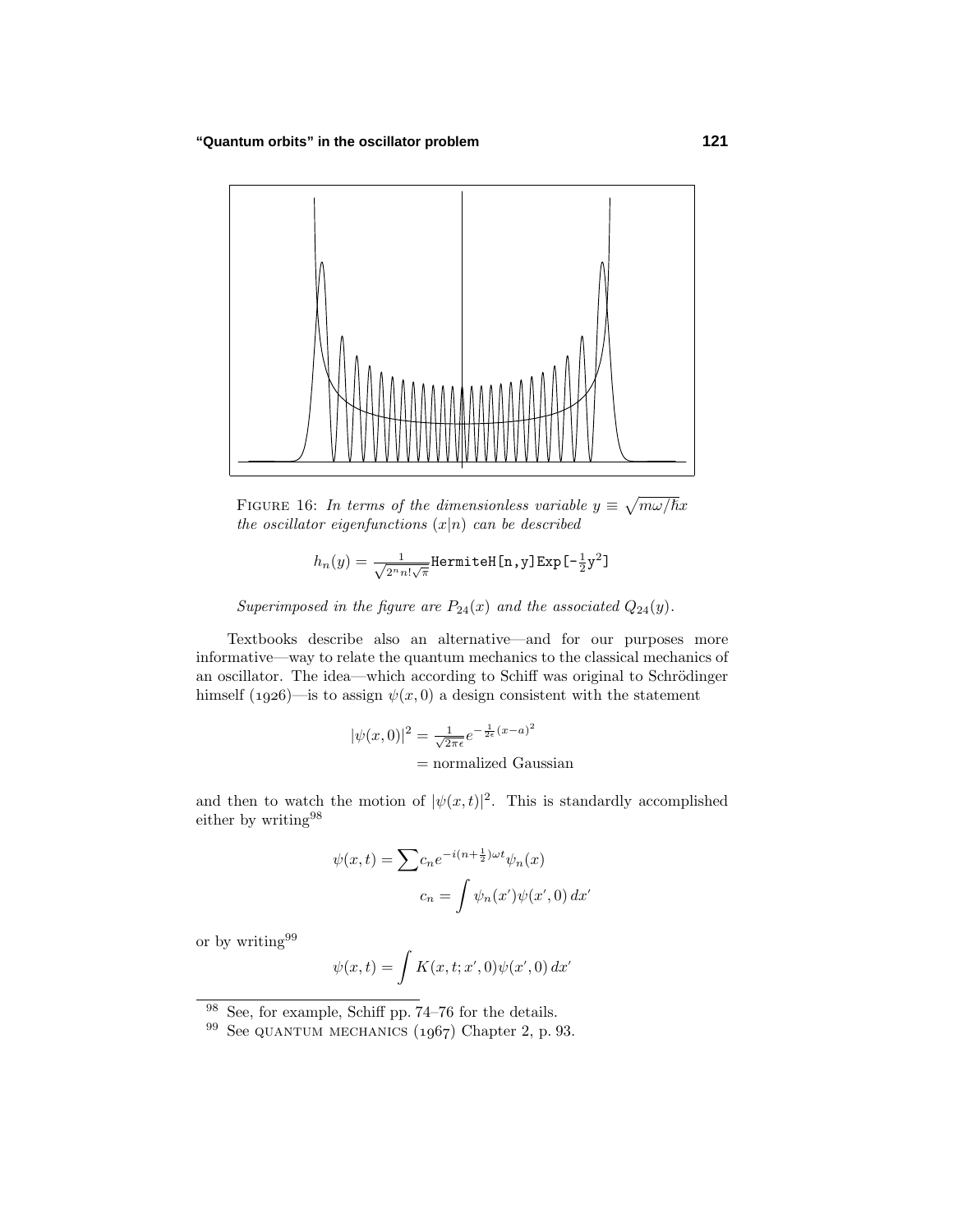with

$$
K(x, t; x', 0) = \sum \psi_n(x)\psi_n(x')e^{-i(n+\frac{1}{2})\omega t}
$$
  
=  $\sqrt{\frac{m\omega}{2\pi i\hbar \sin \omega t}} \exp \left\{-\frac{m\omega}{2i\hbar \sin \omega t} \left[ (x^2 + x'^2) \cos \omega t - 2xx' \right] \right\}$ 

I proceed here in language appropriate a third method (which, however, I will not attempt to develop in detail). The time-dependent Schrödinger equation of an oscillator reads

$$
-\varphi_{yy} + y^2 \varphi = 2i\varphi_u \tag{277}
$$

when written in dimensionless variables  $y = \sqrt{m\omega/\hbar} x$  and  $u = \omega t$ . To develop a general theory of "dispersionless oscillator wavepackets" one would proceed from the weakest assumption

$$
\varphi(y, u) = F(y - b \cos u)e^{if(y, u)}
$$
\n(278)

sufficient to insure that

$$
|\varphi(y, u)|^2 = F^2(y - b \cos u)
$$

oscillates rigidly/classically (with amplitude  $b$ , angular frequency  $\omega$ ); the plan might be to specify  $F(\bullet)$  arbitrarily, then require, as a condition on  $f(y, u)$ , that the  $\varphi$  of (278) satisfies (277). Here I must be content to observe that Schiff takes  $F = \sqrt{\text{displaced Gaussian}}$ , but not just any Gaussian: to avoid notational clutter he takes

$$
\varphi(y,0) = h_0(y-b) \quad : \quad \text{displaced ground state}
$$

$$
= \left(\frac{1}{\pi}\right)^{\frac{1}{4}} e^{-\frac{1}{2}(y-b)^2}
$$

and computes (as *Mathematica* confirms)  $c_n = b^n e^{-\frac{1}{4}b^2}/$  $\sqrt{2^n n!}$ , which is readily shown to entail

$$
\varphi(y, u) = Fe^{if} \quad \text{with} \quad \begin{cases} F = h_0(y - b \cos u) \\ f(y, u) = -\frac{1}{2}u - by \sin u + \frac{1}{4}b^2 \sin 2u \end{cases}
$$

which (by quick calculation) does in fact satisfy the Schrödinger equation  $(277)$ . The resulting probability density is the "sloshing Gaussian" shown in Figure 17. We note that the second harmonic is present in *f*, but absent from *F*. And that  $\varphi(y, u) \to h_0(y) \cdot e^{-\frac{1}{2}u}$  as  $b \downarrow 0$ : the ground state "buzzes with zero-point frequency" and  $|\varphi(y, u)|^2$  has become an immobilized Gaussian. As amplitude *b* increases, progressively larger quantum numbers *n* become prominent in the development

$$
\varphi(y, u) = \sum c_n e^{-i(n + \frac{1}{2})u} h_n(y) = h_0(y - b \cos u) \cdot e^{i(\text{phase function})}
$$

Schiff, in that connection, observes that (in Stirling approximation)

$$
\log c_n = n \left( \log b - \frac{1}{2} \log 2 \right) - \frac{1}{2} \log n! - \frac{1}{4} b^2
$$
  
\n
$$
\approx n \left( \log b - \frac{1}{2} \log 2 \right) - \frac{1}{2} \left\{ \log \sqrt{2\pi} + \left( n + \frac{1}{2} \right) \log n - n \right\} - \frac{1}{4} b^2
$$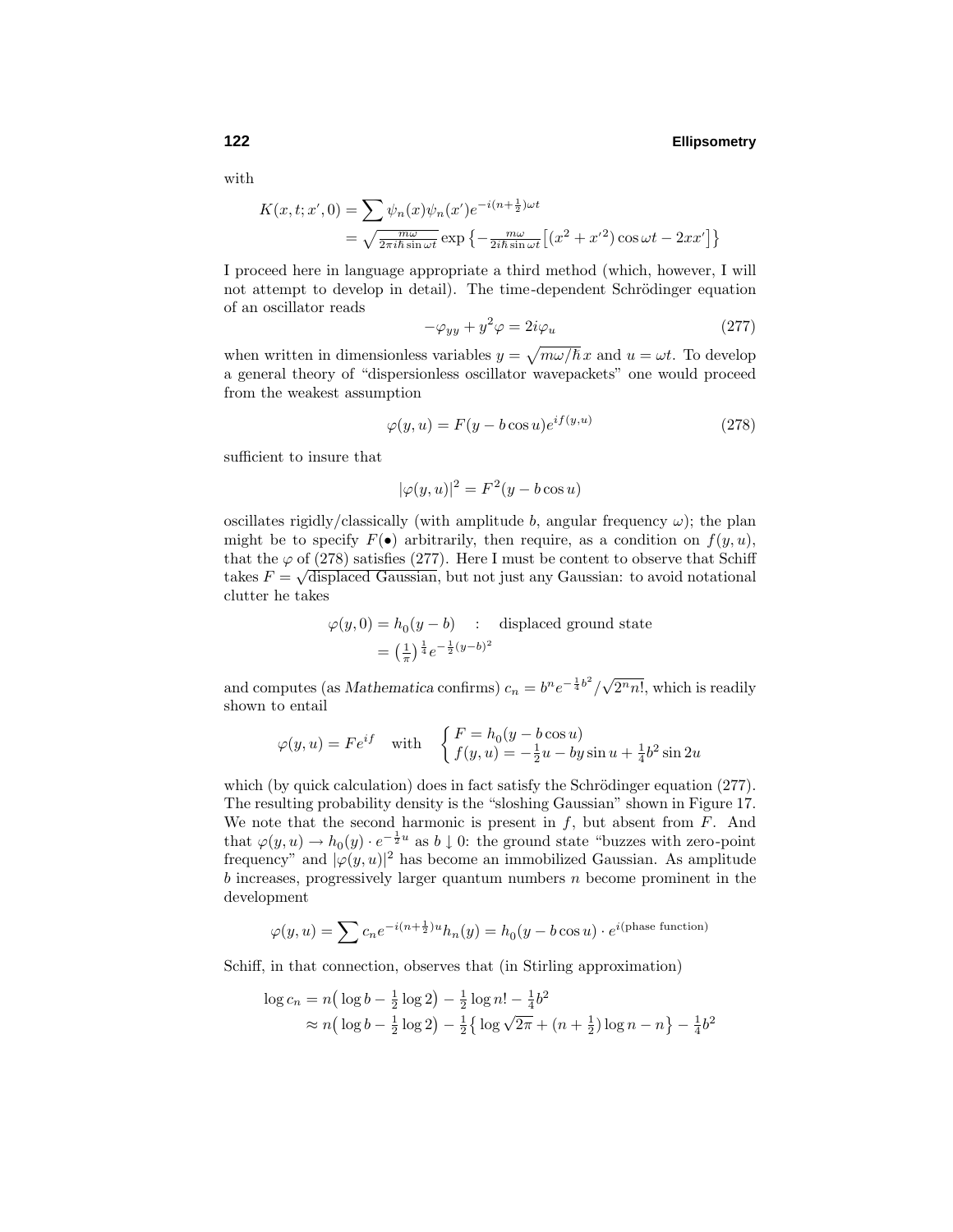

FIGURE 17: One frame from the animated graphic generated by

$$
h[n_-, y_-] := \frac{1}{\sqrt{2^n n! \sqrt{\pi}}} \text{HermiteH}[n, y] \text{ Exp}[-\frac{1}{2}y^2]
$$
\n
$$
g[y_-, u_-] := h[0, y - 3 \text{Cos}[u]]
$$
\n
$$
\text{Animate[Plot[g[y, u], {y, -6, +6}, PlotRange > {0, 0.6}],
$$
\n
$$
{u, 0, 2\pi}
$$

and set into sloshing motion by opening the Cell menu and clicking on Animate Selected Graphics.

becomes maximal at

$$
n_{\max}(b) = \frac{1}{2}b^2\left(1 - \frac{1}{b^2} + \cdots\right) \approx \frac{1}{2}(b^2 - 1)
$$
\n
$$
b \equiv \sqrt{\frac{m\omega}{h}} \cdot \text{(literal amplitude } a)
$$
\n(279.1)

This—gratifyingly if not surprisingly—is precisely the *n*-value which follows from writing  $E_n = \hbar \omega (n + \frac{1}{2}) = \frac{1}{2} m \omega^2 a^2$ . Expansion about  $n_{\text{max}}$  gives

$$
c_n \approx \left(\frac{1}{\pi b^2}\right)^{\frac{1}{4}} \exp\left\{-\frac{1}{2}\left[\frac{n-n_{\text{max}}}{b}\right]^2\right\} \tag{279.2}
$$

These results are illustrated in Figures 17 and 18.

It is clear (especially from the latter figure) that the preceding discussion has much in common with that which proceeded from (275). The general lesson, once again, it that to launch first moments into motion the quantum state must be of the form

$$
|\psi\rangle = |\text{eigenfunction}\rangle + \sum |\text{nest of neighboring eigenfunctions}\rangle
$$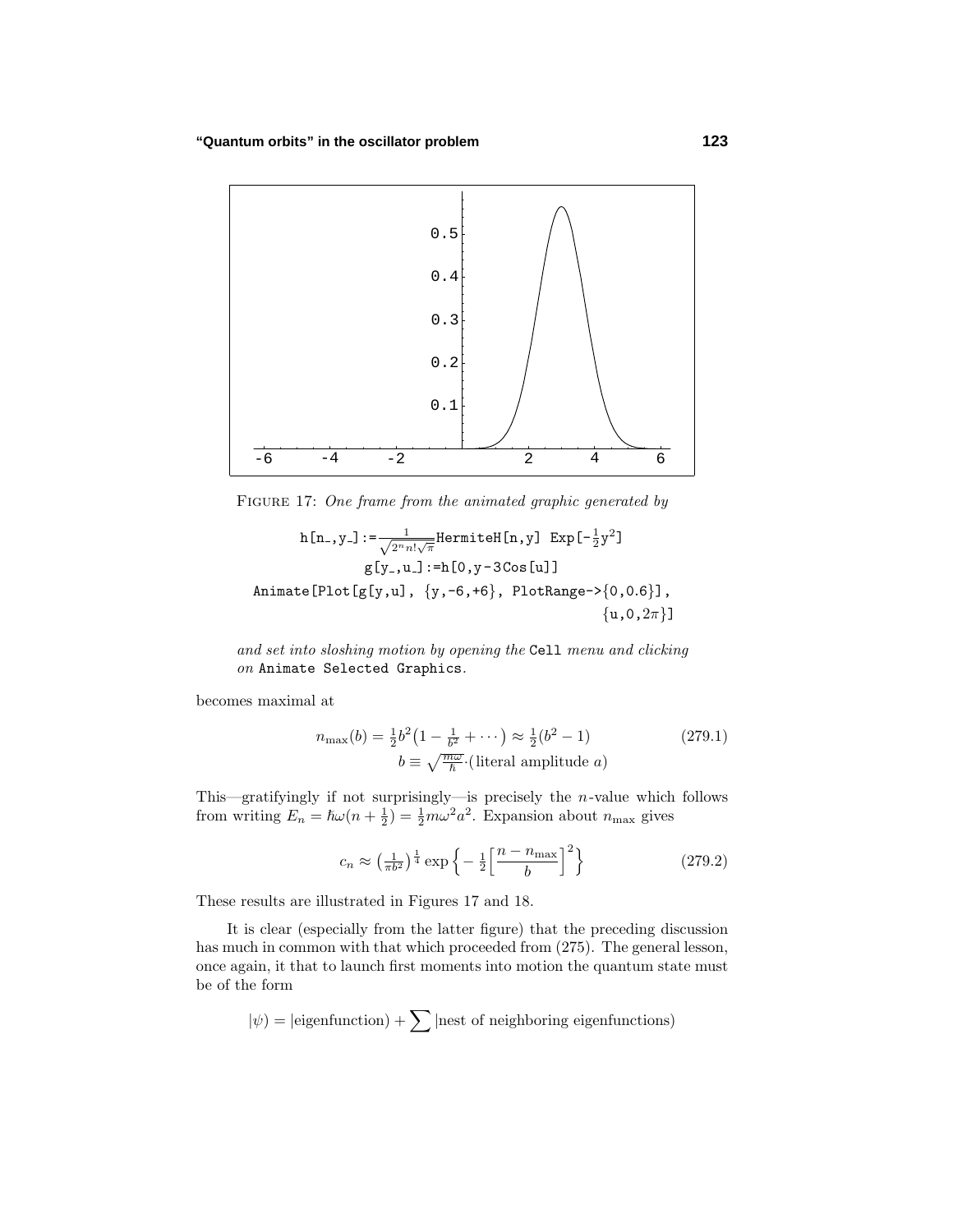

Figure 18: Graphs of

$$
c_n(b) = b^n e^{-\frac{1}{4}b^2} / \sqrt{2^n n!}
$$

in the cases  $b = 10, 20, 30$ . The peaks become shorter but fatter as *b* increases. The peaks are placed at

$$
n_{\text{max}}(b) \approx \frac{1}{2}(b^2 - 1) = \begin{cases} 49.5\\ 199.5\\ 449.5 \end{cases}
$$

respectively, and have

$$
sltitudes \approx \left(\frac{1}{\pi b^2}\right)^{\frac{1}{4}} = \begin{cases} 0.2375 \\ 0.1680 \\ 0.1371 \end{cases}
$$

The central peak is actually a superposition of the exact curve and its approximant (279.2); the fit is already spectacular at  $b = 20$ , and gets rapidly even better as the dimensionless amplitude *b* increases.

and that to successfully mimic classical physics the mean quantum number must be large. I elaborate upon the latter remark as it pertains to the "sloshing groundstate:" From the circumstance that

$$
\psi(x,t) = \psi_0(x - a\cos\omega t) \cdot e^{i(\text{phase function})}
$$

$$
\Downarrow
$$

$$
P(x,t) = |\psi_0(x - a\cos\omega t)|^2 \text{ moves "rigidly"}
$$

it follows that the centered moments of all orders are constant in time. In particular, one has

$$
\langle (\mathbf{x} - \langle \mathbf{x} \rangle_t)^2 \rangle_t = \langle \mathbf{x}^2 \rangle_t - \langle \mathbf{x} \rangle_t^2 = \text{constant}
$$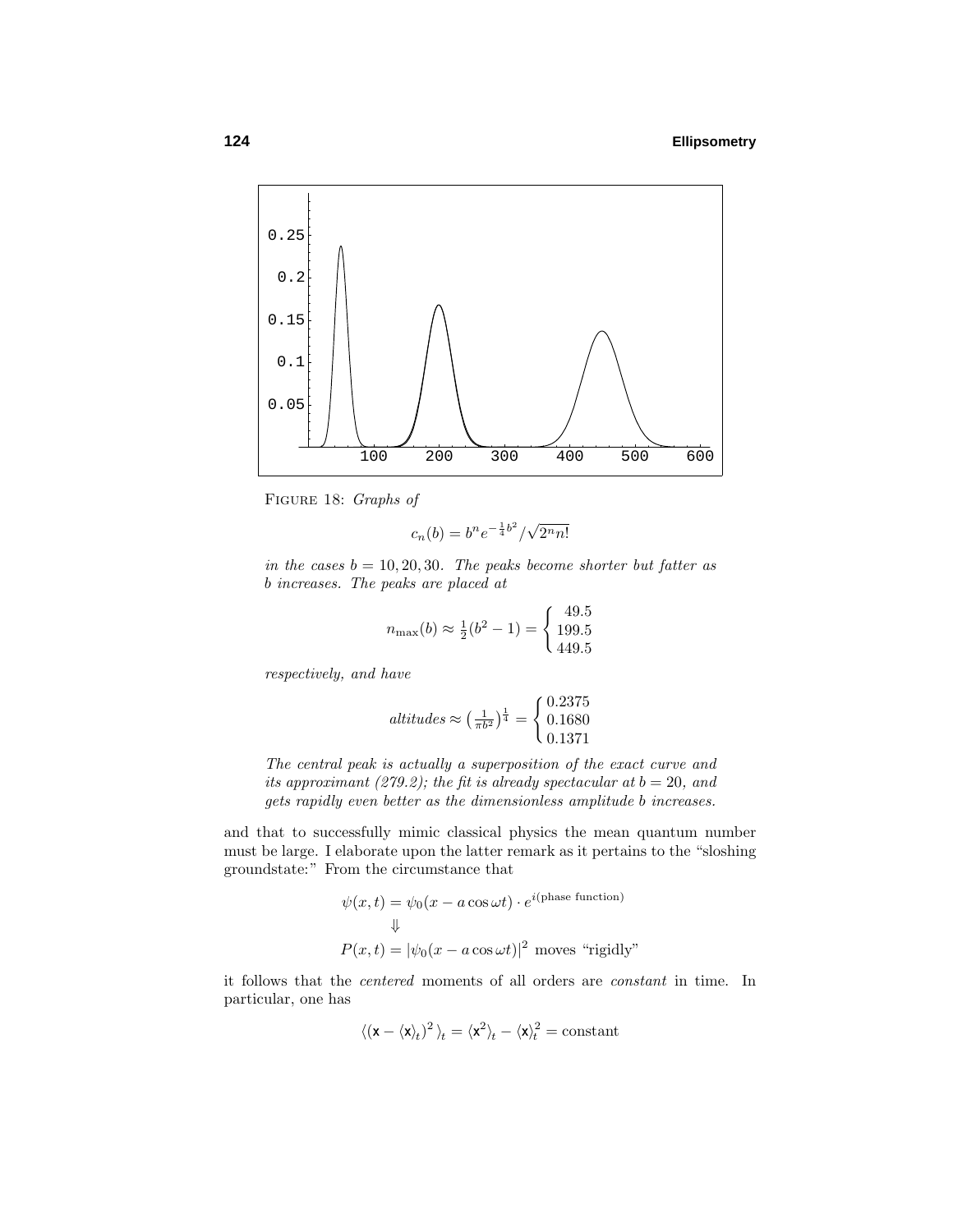From the specific Gaussian design of

$$
P(x,t) = \sqrt{\frac{m\omega}{\pi\hbar}} \exp\left\{\frac{m\omega}{\hbar}(x - a\cos\omega t)^2\right\}
$$
 (280)

it follows that "constant" $= \hbar/2m\omega$ . So the "sloshing groundstate" provides

$$
\langle \mathbf{x}^2 \rangle_t = \langle \mathbf{x} \rangle_t \cdot \langle \mathbf{x} \rangle_t + \frac{1}{2} (\text{zero-point amplitude})^2 \tag{281}
$$

and we penetrate the "classical realm" when circumstances  $(E \gg \hbar \omega)$ , or equivalently:  $a \gg \sqrt{\hbar/m\omega}$  permit neglect of the additive term.

All of which, though phrased in reference to the one-dimensional oscillator, pertains mutatis mutandis (and with very little mutatis) to the quantum physics of two-dimensional oscillators, and in particular to the isotropic oscillator. We retain the insight that if the first moments are to be launched into (necessarily elliptical) motion the state must present a superimposed "nest" of eigenstates, and in the "sloshing groundstate" (see the following figure)

$$
\varphi(y_1, y_2, u; b_1, b_2, \delta) = \varphi(y_1, u; b_1) \cdot \varphi(y_2, u + \delta; b_2)
$$
\n
$$
\varphi(y, u; b) = h_0(y - b \cos u)e^{i\left\{-\frac{1}{2}u - by\sin u + \frac{1}{4}b^2 \sin 2u\right\}}
$$
\n
$$
h_0(y) = \left(\frac{1}{\pi}\right)^{\frac{1}{4}} e^{-\frac{1}{2}y^2}
$$
\n(282)

possess an analytically tractable (yet representative?) instance of such a state. We know from first principles that the "mechanical Stokes operators"  $S_\mu$ introduced at (264) commute with the oscillator Hamiltonian  $H = 2m\omega^2$ **S**<sub>0</sub>, and therefore that the numbers  $S_{\mu} \equiv (\psi | \mathbf{S}_{\mu} | \psi)$  remain constant whenever  $|\psi\rangle$ moves as stipulated by the Schrödinger equation. We find ourselves in position now (at last!) to inquire in some detail into the question which motivated this entire discussion: What do the numbers  $S_\mu$  have to say about the design of the "quantum orbit" associated with the state  $|\psi\rangle$ ?

The operators **a** and **b** acquire the representations

$$
\mathbf{a} = \frac{1}{\sqrt{2}} \left( y + \frac{\partial}{\partial y} \right)
$$

$$
\mathbf{b} = \frac{1}{\sqrt{2}} \left( y - \frac{\partial}{\partial y} \right)
$$

in terms of which (262) become

$$
\Sigma_0 = \frac{1}{2} \left\{ \left( y - \frac{\partial}{\partial y} \right)_1 \left( y + \frac{\partial}{\partial y} \right)_1 + \left( y - \frac{\partial}{\partial y} \right)_2 \left( y + \frac{\partial}{\partial y} \right)_2 \right\}
$$
\n
$$
\Sigma_1 = \frac{1}{2} \left\{ \left( y - \frac{\partial}{\partial y} \right)_1 \left( y + \frac{\partial}{\partial y} \right)_1 - \left( y - \frac{\partial}{\partial y} \right)_2 \left( y + \frac{\partial}{\partial y} \right)_2 \right\}
$$
\n
$$
\Sigma_2 = \frac{1}{2} \left\{ \left( y - \frac{\partial}{\partial y} \right)_1 \left( y + \frac{\partial}{\partial y} \right)_2 + \left( y - \frac{\partial}{\partial y} \right)_2 \left( y + \frac{\partial}{\partial y} \right)_1 \right\}
$$
\n
$$
\Sigma_2 = i \frac{1}{2} \left\{ \left( y - \frac{\partial}{\partial y} \right)_1 \left( y + \frac{\partial}{\partial y} \right)_2 - \left( y - \frac{\partial}{\partial y} \right)_2 \left( y + \frac{\partial}{\partial y} \right)_1 \right\}
$$

Equivalent, but computationally more useful, are the statements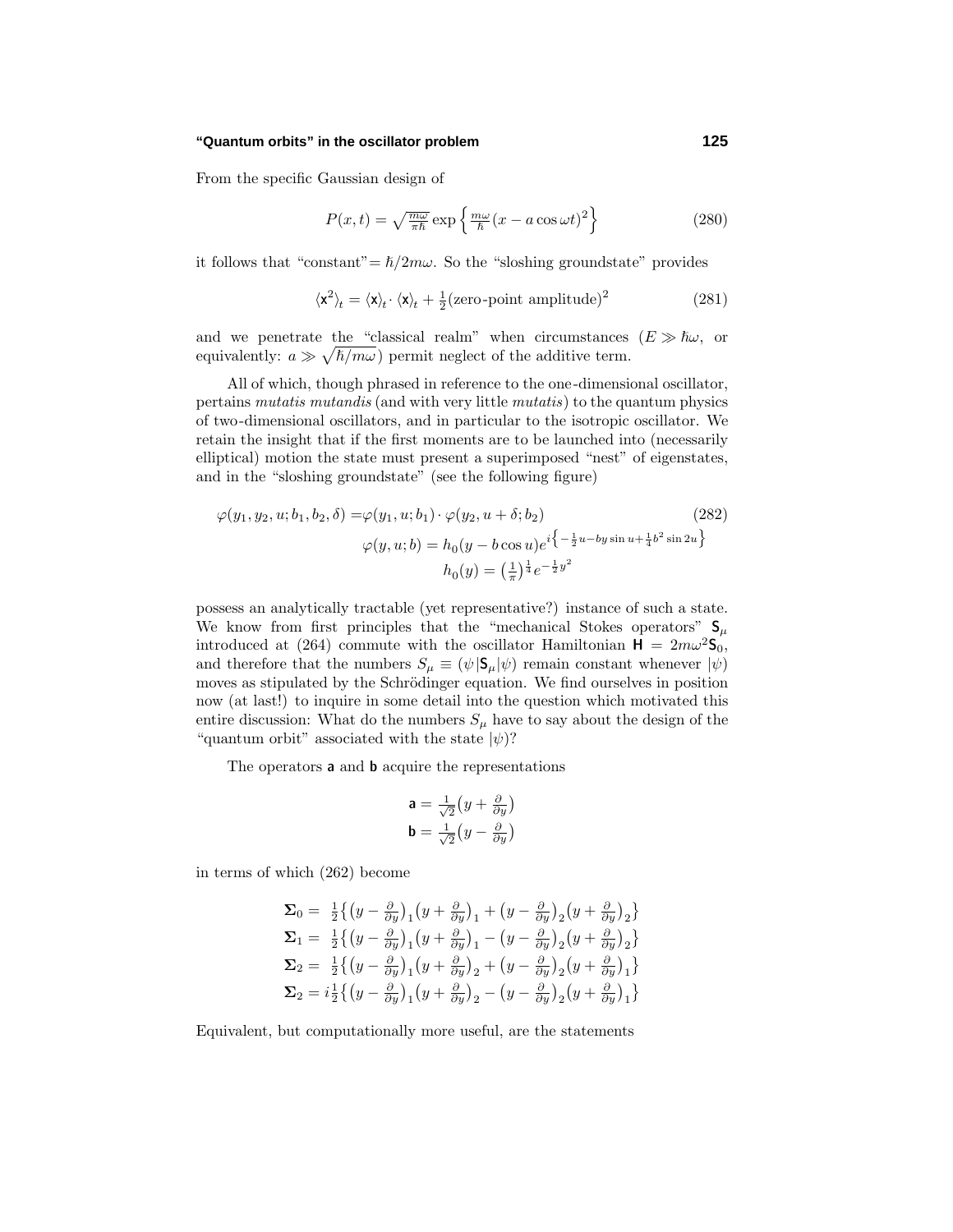

Figure 19: Representation of the isotropic analog of a "sloshing groundstate." A displaced copy of the groundstate moves rigidly/ classically along an elliptical orbit.

$$
\Sigma_0 = \frac{1}{2} \{ -\partial_1^2 + y_1^2 \} + \frac{1}{2} \{ -\partial_2^2 + y_2^2 \} - 1 \n\Sigma_1 = \frac{1}{2} \{ -\partial_1^2 + y_1^2 \} - \frac{1}{2} \{ -\partial_2^2 + y_2^2 \} \n\Sigma_2 = y_1 y_2 - \partial_1 \partial_2 \n\Sigma_3 = i \{ y_1 \partial_2 - y_2 \partial_1 \}
$$
\n(283)

In the one-dimensional case *Mathematica*, given  $\varphi = \varphi(y, u; b)$ , supplies

$$
\langle y \rangle = +b \cos u \qquad \langle -i\partial \rangle = -b \sin u
$$
  

$$
\langle y^2 \rangle = \frac{1}{2} + b^2 \cos^2 u \qquad \langle -\partial^2 \rangle = \frac{1}{2} + b^2 \sin^2 u
$$

whence  $\langle -\partial^2 + y^2 \rangle = 1 + b^2$ . Returning with this information to (283), and taking the wave function to be the sloshing groundstate (282), we obtain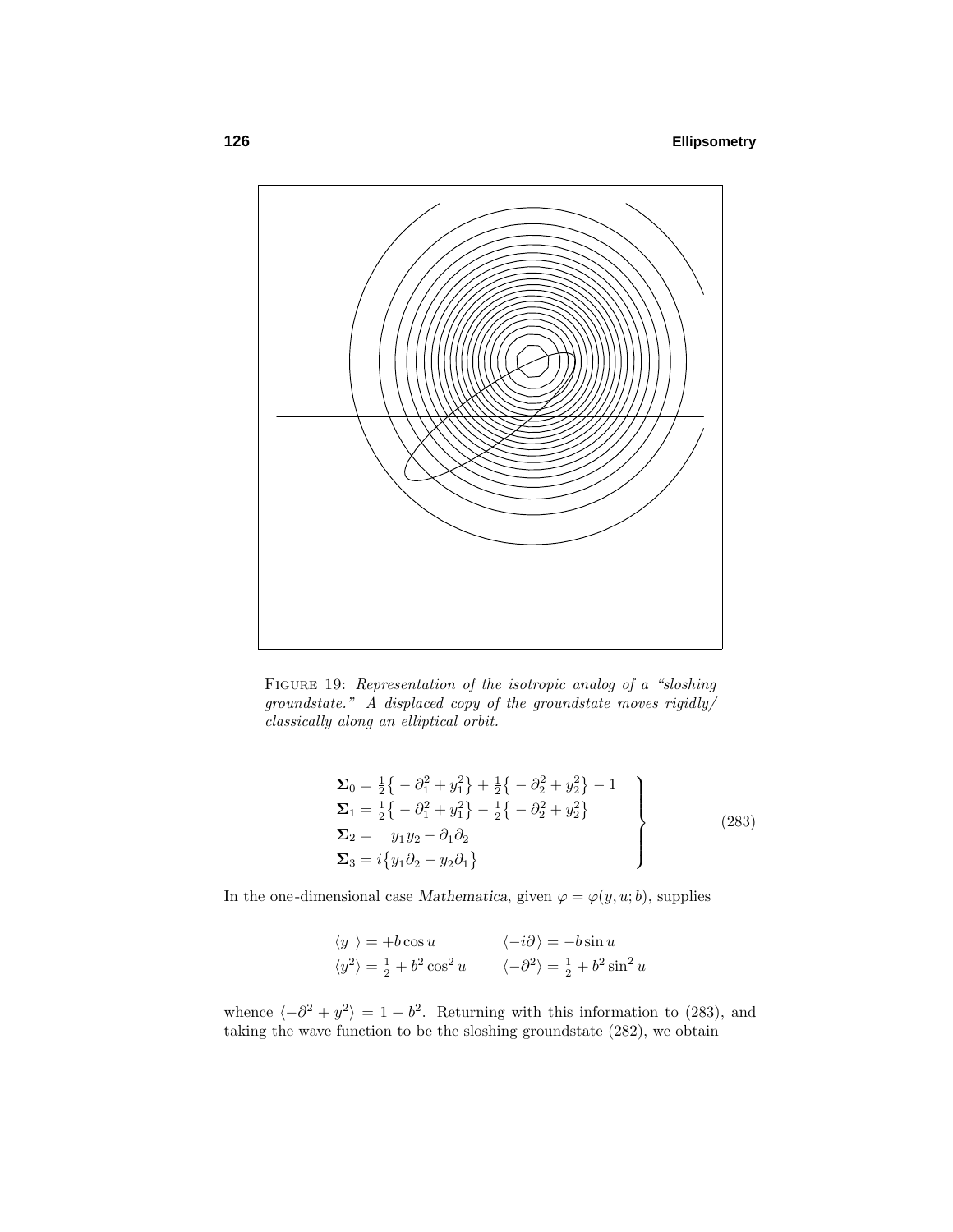$$
\Sigma_0 \equiv (\varphi | \mathbf{\Sigma}_0 | \varphi) = \frac{1}{2} (1 + b_1^2) + \frac{1}{2} (1 + b_2^2) - 1
$$
  
=  $\frac{1}{2} (b_1^2 + b_2^2)$  (284.0)

$$
= \frac{1}{2}(b_1^2 + b_2^2)
$$
\n
$$
\Sigma_1 \equiv (\varphi | \Sigma_1 | \varphi) = \frac{1}{2}(b_1^2 - b_2^2)
$$
\n(284.0)\n(284.1)

$$
\Sigma_2 \equiv (\varphi | \mathbf{\Sigma}_2 | \varphi) = b_1 b_2 \{ \cos u \cos(u + \delta) + \sin u \sin(u + \delta) \}
$$

$$
=b_1b_2\cos\delta\tag{284.2}
$$

$$
\Sigma_3 \equiv (\varphi | \mathbf{\Sigma}_2 | \varphi) = b_1 b_2 \sin \delta \tag{284.3}
$$

So if we introduce *Stokes operators* by means of the modified definitions<sup>100</sup>

$$
\mathbf{S}_{\mu} \equiv \frac{2\hbar}{m\omega} \mathbf{\Sigma}_{\mu} \quad : \quad \text{physical dimension of } (\text{length})^2 \tag{285}
$$

we have

$$
(\varphi|\mathbf{S}_0|\varphi) = a_1^2 + a_2^2
$$
  
\n
$$
(\varphi|\mathbf{S}_1|\varphi) = a_1^2 - a_2^2
$$
  
\n
$$
(\varphi|\mathbf{S}_2|\varphi) = 2a_1a_2\cos\delta
$$
  
\n
$$
(\varphi|\mathbf{S}_3|\varphi) = 2a_1a_2\sin\delta
$$
\n(286)

But these are precisely the Stokes parameters which in classical theory we would associate with the ellipse traced

$$
x_1(t) = a_1 \cos(\omega t)
$$
  

$$
x_2(t) = a_2 \cos(\omega t + \delta)
$$

by the center of the sloshing groundstate. Though any other result would have been perplexing, it remains nonetheless remarkable that we have been able to express those numbers as expectation values (and thus to realize—at least in this special case—an objective stated on p. 111). Manifestly

$$
(\varphi | \mathbf{S}_0 | \varphi)^2 - (\varphi | \mathbf{S}_1 | \varphi)^2 - (\varphi | \mathbf{S}_2 | \varphi)^2 - (\varphi | \mathbf{S}_2 | \varphi)^2 = 0
$$
 (287)

and we can on this basis assert that the sloshing groundstate is (in language borrowed from optics) "100% polarized:"

$$
\frac{\sqrt{(\varphi|\mathbf{S}_1|\varphi)^2 + (\varphi|\mathbf{S}_2|\varphi)^2 + (\varphi|\mathbf{S}_2|\varphi)^2}}{(\varphi|\mathbf{S}_0|\varphi)} = 1
$$
\n(288)

How robust are the results exposed by the sloshing groundstate? It is to gain insight into that question that we look now to the expectation values of

<sup>&</sup>lt;sup>100</sup> Note that the operators  $S_\mu$  differ not only notationally but also in small details from the operators  $S_\mu$  introduced at (264). We are in position now to appreciate the wisdom implicit in Jauch & Rohrlich's management of the "zero-point energy term."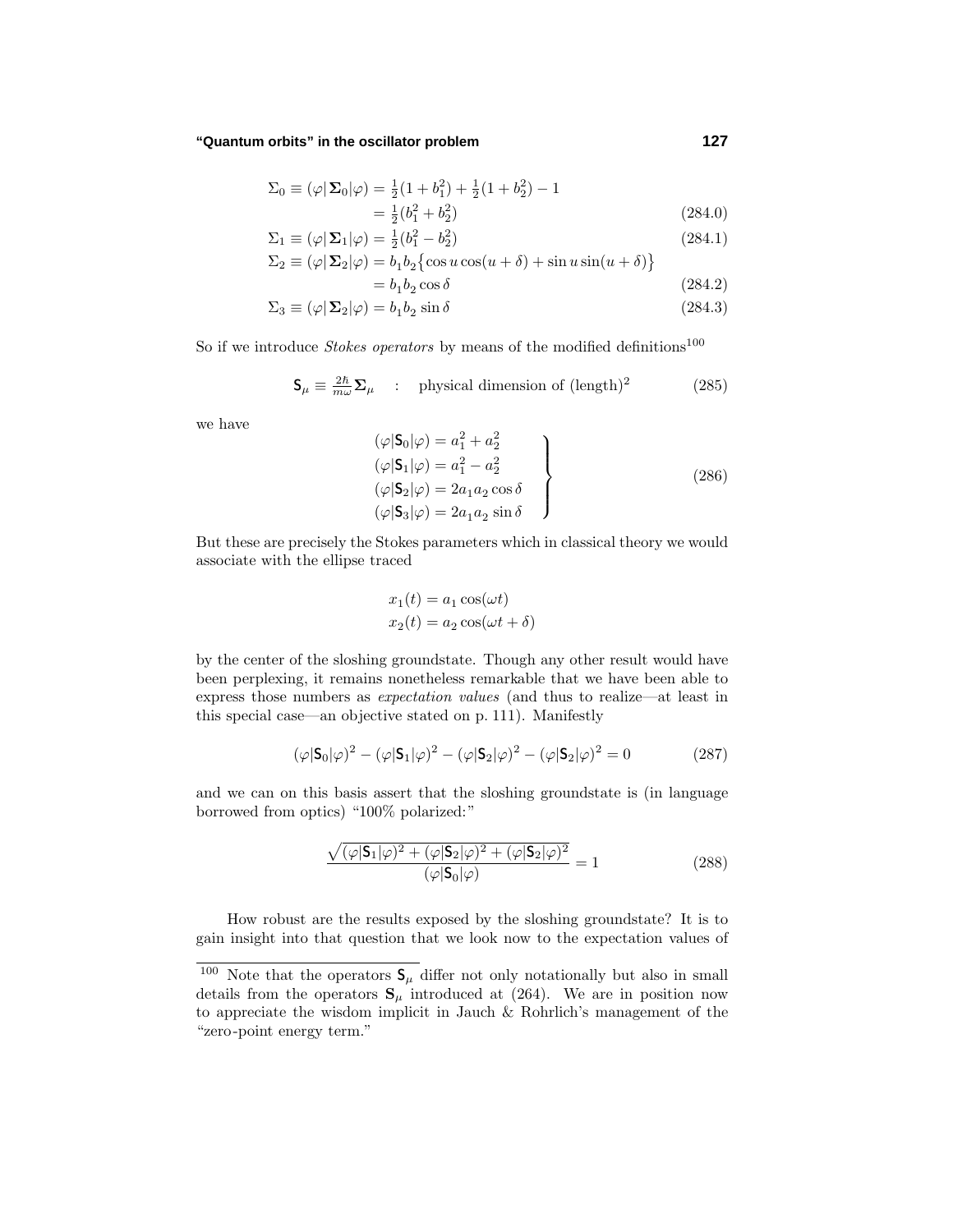**S**<sub>*μ*</sub> in cases where the state is an energy eigenstate:  $|n_1, n_2|e^{-\frac{i}{\hbar}(n_1+n_2+1)\omega t}$ . We work from (262) with the aid of

$$
\mathbf{a}_1|n_1, n_2) = \sqrt{n_1} |n_1 - 1, n_2\rangle, \quad \mathbf{a}_2|n_1, n_2) = \sqrt{n_2} |n_1, n_2 - 1\rangle
$$
  
\n
$$
\mathbf{b}_1|n_1, n_2) = \sqrt{n_1 + 1} |n_1 + 1, n_2\rangle, \quad \mathbf{b}_2|n_1, n_2) = \sqrt{n_2 + 1} |n_1, n_2 + 1\rangle
$$

and (to avoid the clutter of temporal factors which in the end disappear) agree to set  $t = 0$ . Quick calculation gives

$$
S_0 = \frac{2\hbar}{m\omega} (n_1, n_2 | \Sigma_0 | n_1, n_2) = \frac{2\hbar}{m\omega} (n_1 + n_2)
$$
  
\n
$$
S_1 = \frac{2\hbar}{m\omega} (n_1, n_2 | \Sigma_1 | n_1, n_2) = \frac{2\hbar}{m\omega} (n_1 - n_2)
$$
  
\n
$$
S_2 = \frac{2\hbar}{m\omega} (n_1, n_2 | \Sigma_2 | n_1, n_2) = 0
$$
  
\n
$$
S_3 = \frac{2\hbar}{m\omega} (n_1, n_2 | \Sigma_3 | n_1, n_2) = 0
$$
\n(289)

From  $S_0^2 \geq S_1^2 + 0^2 + 0^2$  we discover that oscillator eigenstates are, in general, only partially polarized, with

"degree of polarization" 
$$
P = \frac{\sqrt{(n_1 + n_2)^2 - 4n_1n_2}}{n_1 + n_2} = \frac{S_1}{S_0}
$$
 (290)

and become 100% polarized if and only if  $n_1n_2 = 0$ . We are brought thus back to a point first remarked in connection with Figure 16: the data written into specification of an eigenstate  $|n_1, n_2\rangle$  is sufficient to set the shape of the bounding box, but not to distinguish one from another of the ellipses thus circumscribed (see Figure 20). And since the first moments are immobilized there is, in fact, no well-defined quantum ellipse to be distinguished: all are latent. We are in position now to appreciate that when Jauch & Rohrlich, with mixed states in mind, assert $^{91}$  that

### $100\%$  polarization  $\Rightarrow$  system in a "pure" state

they do not intend the converse (which we have just seen to be generally false).

Enlarging now upon (289), we have

$$
(m_1, m_2 | \Sigma_0 | n_1, n_2) = (n_1 + n_2)(m_1, m_2 | n_1, n_2)
$$
\n(291.0)

$$
(m_1, m_2) \Sigma_1 | n_1, n_2) = (n_1 - n_2)(m_1, m_2 | n_1, n_2)
$$
\n(291.1)

$$
(m_1, m_2 | \mathbf{\Sigma}_2 | n_1, n_2) = \sqrt{(n_1 + 1)n_2} (m_1, m_2 | n_1 + 1, n_2 - 1)
$$

$$
+\sqrt{n_1(n_2+1)}(m_1, m_2|n_1-1, n_2+1) \quad (291.2)
$$

$$
(m_1, m_2 | \Sigma_3 | n_1, n_2) = i \{ \sqrt{(n_1 + 1)n_2} (m_1, m_2 | n_1 + 1, n_2 - 1) - \sqrt{n_1(n_2 + 1)} (m_1, m_2 | n_1 - 1, n_2 + 1) \} (291.3)
$$

The pair of equations describe diagonal matrices, while the second pair describe matrices which have non-zero elements only on the nearest-neighbor of the (doubly-indexed) diagonal. Writing

$$
|\psi) = \sum_{n_1, n_2} |n_1, n_2)(n_1, n_2|\psi)
$$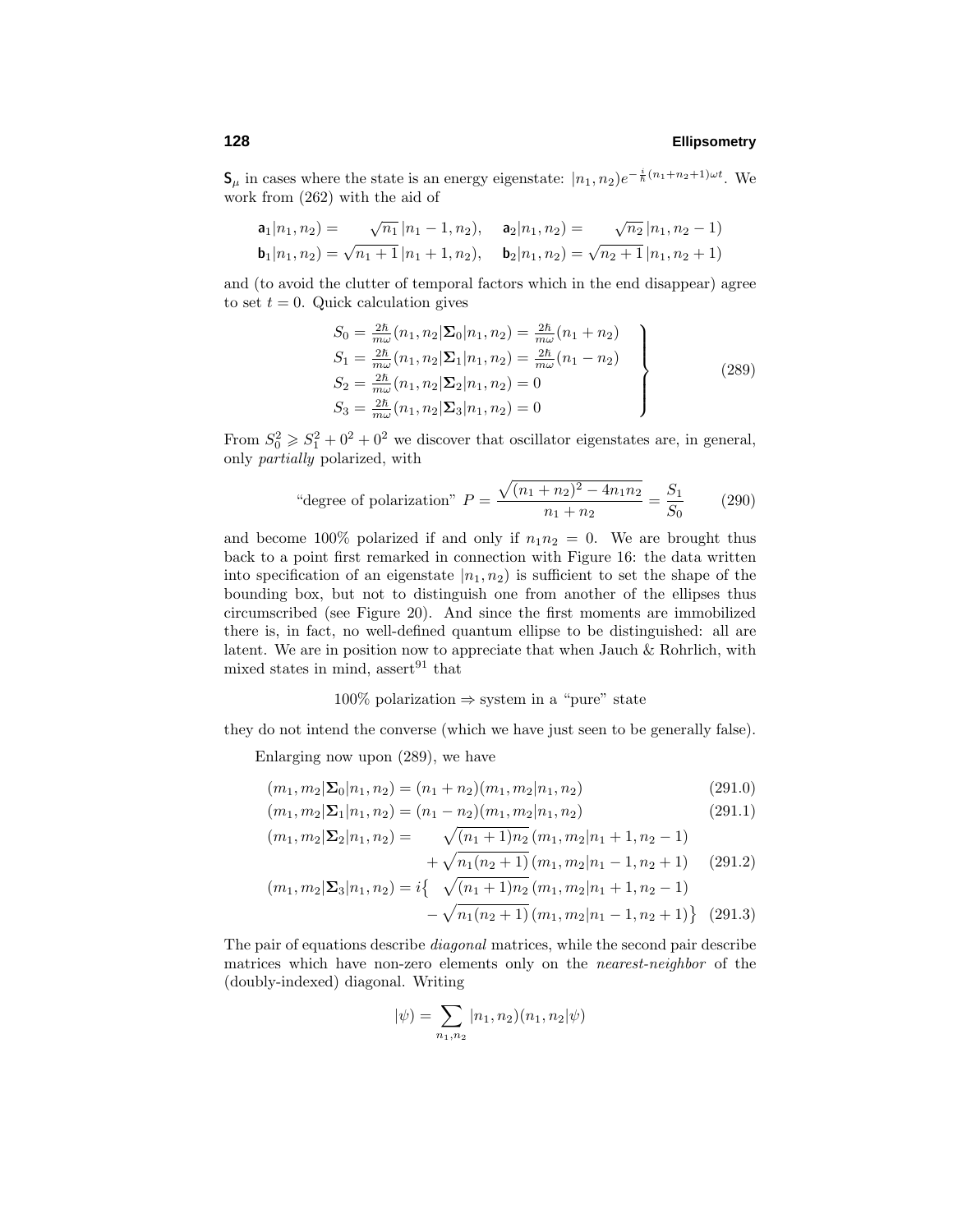

FIGURE 20: Classical orbits "latent" in the eigenstate  $|n_1, n_2|$ . One has

 $U \equiv$  energy – zero-point  $= \hslash \omega(n_1 + n_2) = \frac{1}{2} m \omega^2 S_0$ 

but—borrowing from §10 a notion more natural to optics—can also introduce an

$$
S \equiv \text{``internal entropy''}
$$
  
=  $-\log \left\{ \left[ \frac{1}{2} (1+P) \right]^{\frac{1}{2} (1+P)} \left[ \frac{1}{2} (1-P) \right]^{\frac{1}{2} (1-P)} \right\}$ 

Specification of *U* and *S* is equivalent to specification of the quantum numbers  $n_1$  and  $n_2$ . I will discuss on another occasion what insight might thus be gained.<sup>101</sup>

and using (291) to compute  $(\psi | \Sigma_{\mu} | \psi)$ , we are led the realization that just as the components of  $|\psi\rangle$  must be "nested" to set the first moments  $(\psi|\mathbf{x}_1|\psi)$  and  $(\psi | \mathbf{x}_2 | \psi)$  into (elliptical) motion, so must they be nested to lend non-zero values to  $S_2$  and  $S_3$ . And (setting aside the trivial case  $n_1n_2 = 0$ ) so, finally, must they be nested if we are to achieve the 100% polarization charactistic of the classical motion of isotropic oscillators.

**20. Transform properties of Stokes parameters**. Size and figure (eccentricity) are intrinsic properties of an ellipse, but position and orientation are relative relative (let us say) to a Cartesian frame which has been erected at (let us say)

 $101$  In the meantime, see  $\S 13$  in "Gaussian wavepackets" (1998).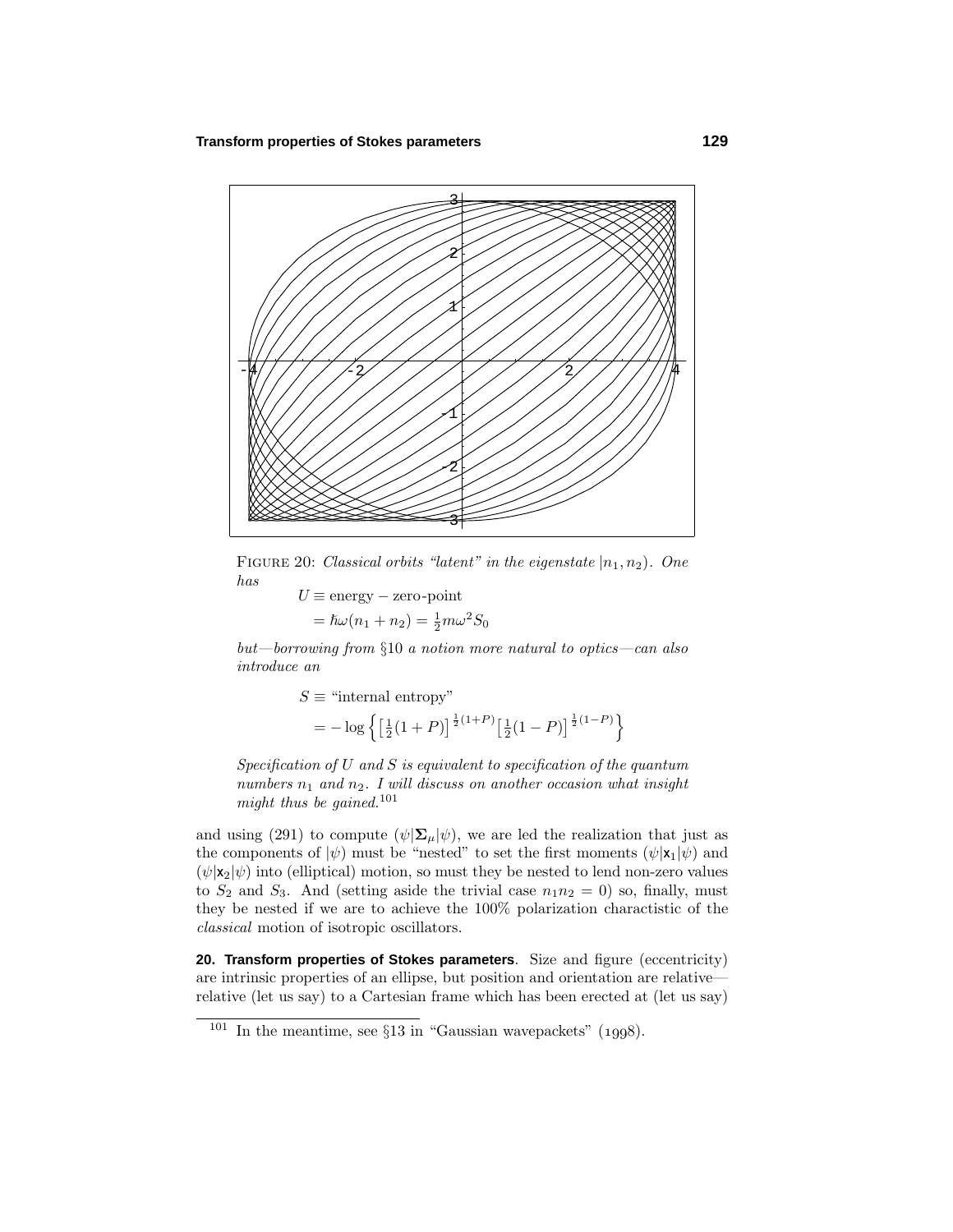the center of the ellipse in question. It follows that the values assumed by the Stokes parameters descriptive of the ellipse are, in some respects, contingent upon prior specification of the reference frame. Specifically, frame-rotation (see the following figure) entails

$$
\mathcal{X}_1^2 + \mathcal{X}_2^2 = \mathcal{X}_1'^2 + \mathcal{X}_2'^2 \qquad \text{isize-invariance, the upshot of Figure 2}
$$
\n
$$
\chi = \chi' \qquad \qquad \text{figure-invariance}
$$
\n
$$
\psi = \psi' + \theta
$$

from which, working from (20), we obtain

$$
S_0 = S'_0
$$
  
\n
$$
S_1 = S'_1 \cos 2\theta - S'_2 \sin 2\theta
$$
  
\n
$$
S_2 = S'_1 \sin 2\theta + S'_2 \cos 2\theta
$$
  
\n
$$
S_3 = S'_3
$$
\n(292)

In short (see again the lower portion of Figure 3): rotation of the reference frame induces rotation (through the doubled angle) about the 3-axis in Stokes space.

If one had not geometry but physics—classical oscillators or lightbeams in mind when one drew the ellipse in Figure 21 then it would be natural to write

$$
\mathcal{X}_1 \cos(\omega t + \delta_1) = \mathcal{X}_1' \cos(\omega t) \cdot \cos \theta - \mathcal{X}_2' \cos(\omega t + \delta') \cdot \sin \theta
$$
  

$$
\mathcal{X}_2 \cos(\omega t + \delta_2) = \mathcal{X}_1' \cos(\omega t) \cdot \sin \theta + \mathcal{X}_2' \cos(\omega t + \delta') \cdot \cos \theta
$$

and to develop the implied description of  $\mathfrak{X}_1$ ,  $\mathfrak{X}_2$  and  $\delta \equiv \delta_2 - \delta_1$  in terms of  $\mathcal{X}'_1$ ,  $\mathcal{X}'_2$  and  $\delta'$ . This was, in fact, done already in §2, where we were led to equations of disappointing complexity—equations which at (32) led us to our first anticipation of (292), and which, by reversal of our former procedure, might now be recovered directly from  $(292)$ . It is in that context that I consider now this question: What would be the state of affairs if we had quantum oscillators in mind?

The energy eigenvalues of an isotropic oscillator can be described

$$
E_n = (n+1)\hbar\omega \quad \text{with} \quad n = n_1 + n_2
$$

and are  $(n+1)$ -fold *degenerate*, the associated eigenstates being

$$
|n,0), |n-1,1), |n-2,2), \ldots, |2,n-2), |1,n-1), |0,n)
$$

The dimensionless space representation of the groundstate can, as previously remarked, be described

$$
h_{0,0}(y_1, y_2) \equiv (y_1, y_2 | 0, 0) = \left(\frac{1}{\pi}\right)^{\frac{2}{4}} e^{-\frac{1}{2}(y_1^2 + y_2^2)}
$$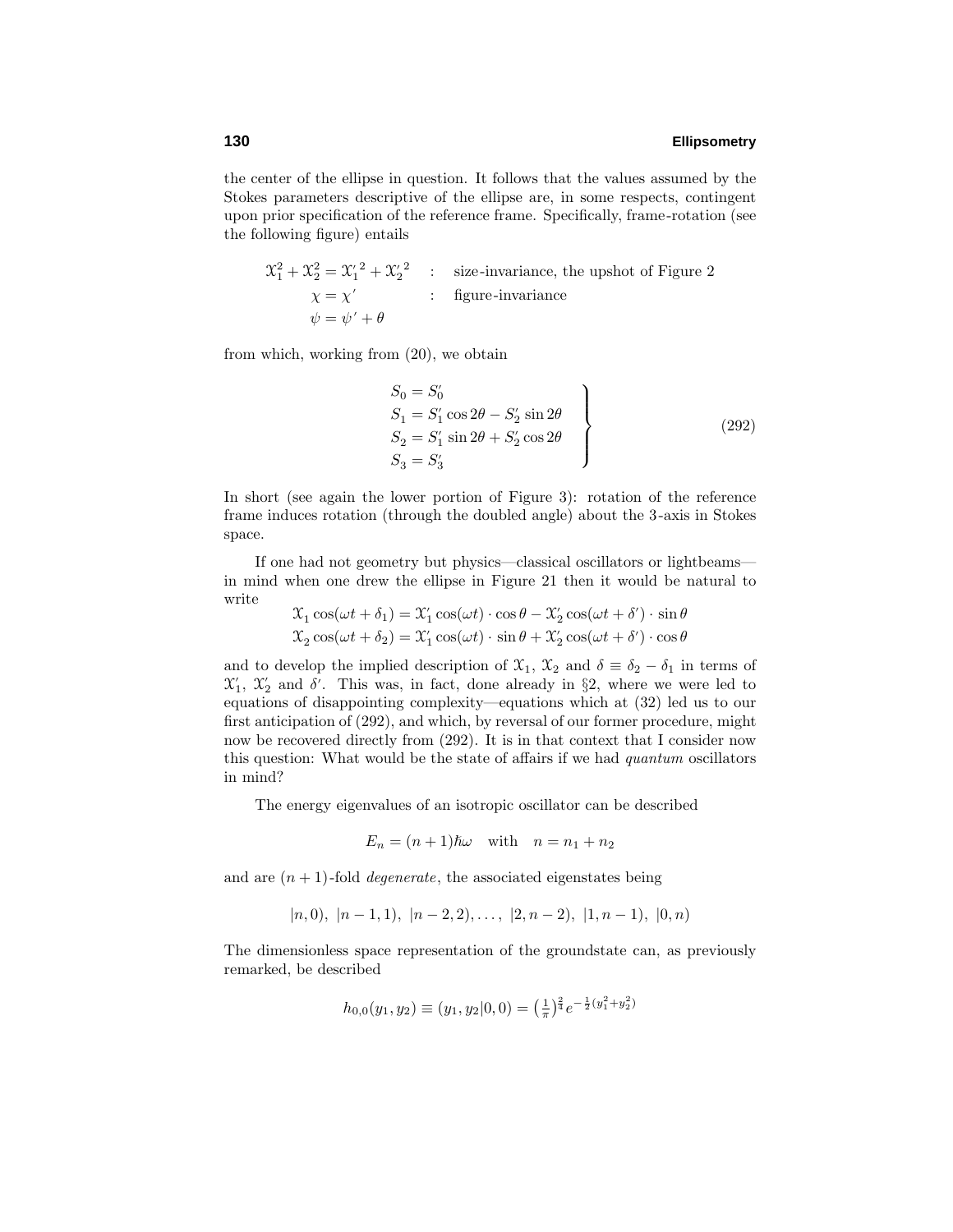

FIGURE 21: Modification of the upper portion of Figure 3, into which has been introduced a rotated copy of the original Cartesian frame:

$$
x_1 = x'_1 \cos \theta - x'_2 \sin \theta
$$
  

$$
x_2 = x'_1 \sin \theta + x'_2 \cos \theta
$$

and wavefunctions representative of the excited states become

$$
h_{n_1,n_2}(y_1,y_2) = (y_1, y_2 | \frac{1}{\sqrt{n_1! n_2!}} \mathbf{b}_1^{n_1} \mathbf{b}_2^{n_2} |0,0)
$$
  
= 
$$
\frac{1}{\sqrt{n_1! n_2!}} \left[ \frac{1}{\sqrt{2}} (y_1 - \frac{\partial}{\partial y_1}) \right]^{n_1} \left[ \frac{1}{\sqrt{2}} (y_2 - \frac{\partial}{\partial y_2}) \right]^{n_2} h_{0,0}(y_1, y_2)
$$

Rotation

$$
y_1 = y'_1 \cos \theta - y'_2 \sin \theta
$$
  
\n
$$
y_2 = y'_1 \sin \theta + y'_2 \cos \theta
$$
 induces  $\begin{aligned} \partial_1 &= \partial'_1 \cos \theta - \partial'_2 \sin \theta \\ \partial_2 &= \partial'_1 \sin \theta + \partial'_2 \cos \theta \end{aligned}$ 

whence

$$
\begin{aligned}\n\mathbf{b}_1 &= \mathbf{b}'_1 \cos \theta - \mathbf{b}'_2 \sin \theta \\
\mathbf{b}_2 &= \mathbf{b}'_1 \sin \theta + \mathbf{b}'_2 \cos \theta\n\end{aligned}
$$
\n(293)

We are led thus to statements of the form

$$
h_{1,0}(y'_1 \cos \theta - y'_2 \sin \theta, y'_1 \sin \theta + y'_2 \cos \theta)
$$
  
=  $\cos \theta \cdot h_{1,0}(y'_1, y'_2) - \sin \theta \cdot h_{0,1}(y'_1, y'_2)$   

$$
h_{0,1}(y'_1 \cos \theta - y'_2 \sin \theta, y'_1 \sin \theta + y'_2 \cos \theta)
$$
  
=  $\sin \theta \cdot h_{1,0}(y'_1, y'_2) + \cos \theta \cdot h_{0,1}(y'_1, y'_2)$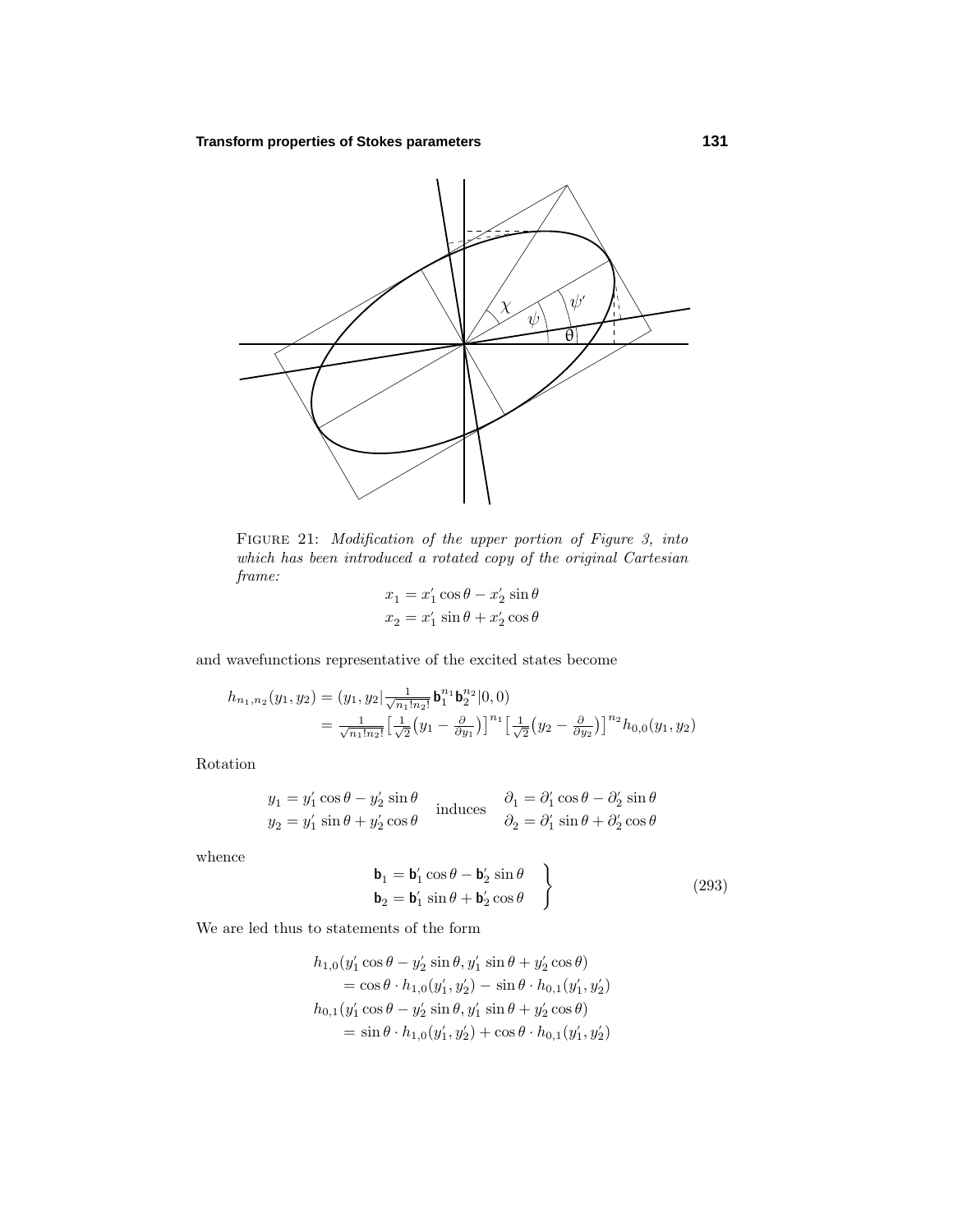which can be notated

$$
\begin{pmatrix} h_{1,0}(\mathbf{y}) \\ h_{0,1}(\mathbf{y}) \end{pmatrix} = \underbrace{\begin{pmatrix} \cos \theta & -\sin \theta \\ \sin \theta & \cos \theta \end{pmatrix}}_{\mathbb{R}(\theta;1)} \begin{pmatrix} h_{1,0}(\mathbf{y}') \\ h_{0,1}(\mathbf{y}') \end{pmatrix}
$$
\n(294.1)

and in next higher order becomes

$$
\begin{pmatrix} h_{2,0}(\mathbf{y}) \\ h_{1,1}(\mathbf{y}) \\ h_{0,2}(\mathbf{y}) \end{pmatrix} = \underbrace{\begin{pmatrix} \cos^2 \theta & -\sqrt{2} \sin \theta \cos \theta & \sin^2 \theta \\ \sqrt{2} \sin \theta \cos \theta & \cos^2 \theta - \sin^2 \theta & -\sqrt{2} \sin \theta \cos \theta \end{pmatrix}}_{\mathbb{R}(\theta; 2)} \begin{pmatrix} h_{2,0}(\mathbf{y}') \\ h_{1,1}(\mathbf{y}') \\ h_{0,2}(\mathbf{y}') \end{pmatrix}
$$
\n
$$
\mathbb{R}(\theta; 2) \tag{294.2}
$$

Equations (294) state allegations which *Mathematica* has explicitly confirmed. *Mathematica* reports also that  $\mathbb{R}(\theta; 2)$  shares these properties with  $\mathbb{R}(\theta; 1)$ :

- $\mathbb{R}(\theta; 2)$  is a rotation matrix:  $\mathbb{R}^{\mathsf{T}}(\theta; 2)\mathbb{R}(\theta; 2) = \mathbb{I};$
- $\mathbb{R}(\theta_1; 2)\mathbb{R}(\theta_2; 2) = \mathbb{R}(\theta_1 + \theta_2; 2)$ ; the matrices in question provide a  $3 \times 3$ representation of *O*(2).

From

$$
\frac{1}{\sqrt{(n-j)!j!}} \mathbf{b}_{1}^{n-j} \mathbf{b}_{2}^{j} = \frac{1}{\sqrt{(n-j)!j!}} (\mathbf{b}_{1}' \cos \theta - \mathbf{b}_{2}' \sin \theta)^{n-j} (\mathbf{b}_{1}' \sin \theta + \mathbf{b}_{2}' \cos \theta)^{j}
$$

$$
= \frac{1}{\sqrt{(n-j)!j!}} \sum_{p=0}^{n-j} {n-j \choose p} (\mathbf{b}_{1}' \cos \theta)^{p} (-\mathbf{b}_{2}' \sin \theta)^{n-j-p}
$$

$$
\cdot \sum_{q=0}^{j} {j \choose q} (\mathbf{b}_{1}' \sin \theta)^{q} (\mathbf{b}_{2}' \cos \theta)^{j-q}
$$

$$
= \sum_{k=0}^{n} \underbrace{R^{j}{}_{k}(\theta; n)}_{\text{elements of the } (n+1) \times (n+1)} \underbrace{\mathbf{b}_{2}^{n-k}}_{\text{numbers of the } (n+1) \times (n+1)} \text{ matrix } \mathbb{R}(\theta; n)
$$
(295)

we learn how to ascend to arbitrary order, but detailed description of the matrix elements  $R^i_{\ j}$  involves a degree of tedium into which I am not motivated to enter; the exercise would, in effect, reproduce the representation theory of  $O(2)$ . I return instead to the question which motivated this discussion.

Let  $|\psi\rangle$  refer to the state of an isotropic oscillator, and let  $|\psi\rangle = \mathbf{R}(\theta)|\psi\rangle$ be a rotated copy of that state. The question of immediate interest is this: How do the Stokes parameters  $(\psi' | \mathbf{\Sigma}_{\mu} | \psi')$  of  $|\psi' \rangle$  relate to those of  $|\psi \rangle$ ? We are in position to pursue two distinct approaches to the problem. We might write

$$
|\psi\rangle = \sum_{n} |\psi_n\rangle
$$
  

$$
|\psi_n\rangle = \sum_{p=0}^{n} |n-p, p\rangle (n-p, p|\psi\rangle \in n^{\text{th}} \text{ energy eigenspace}
$$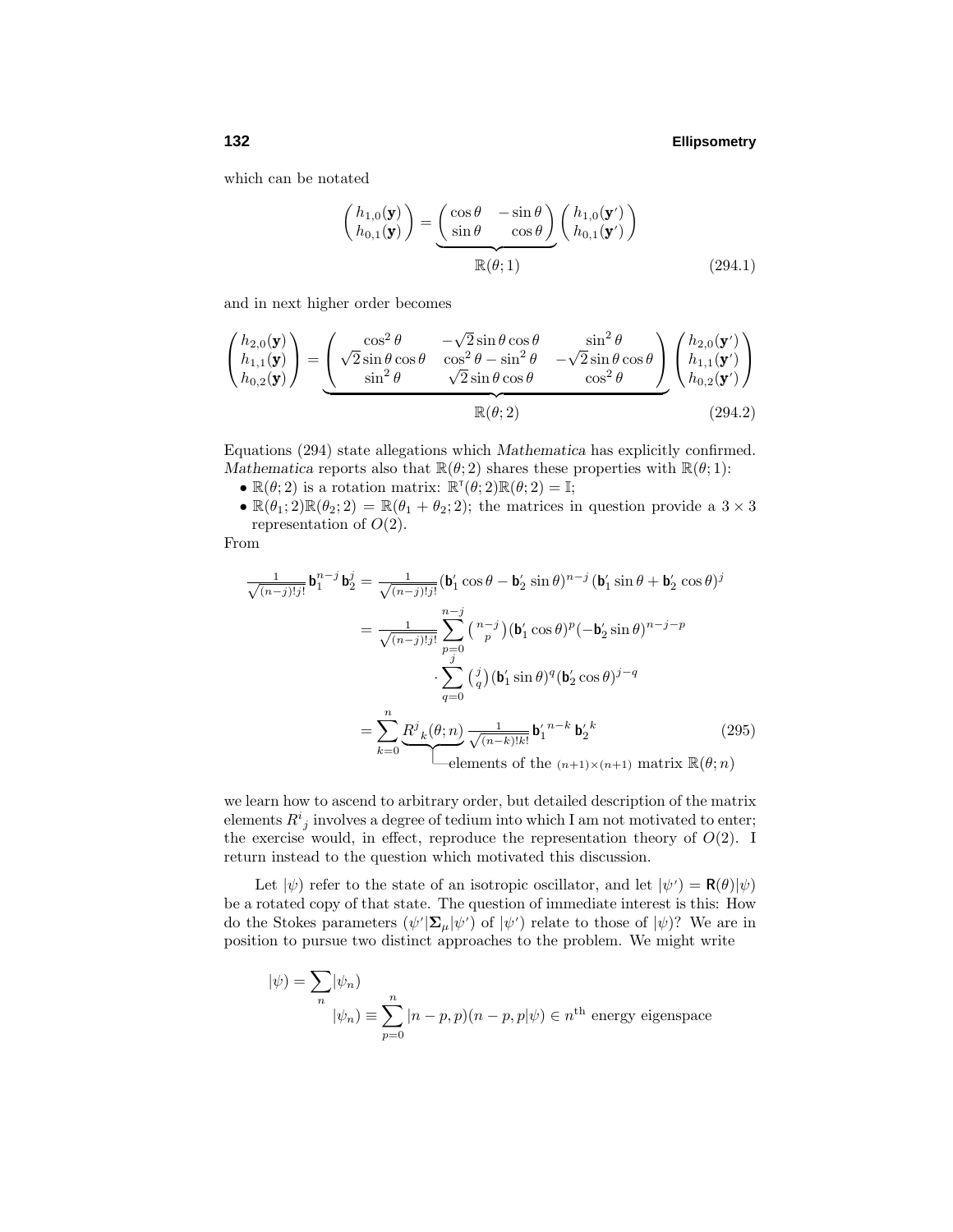# **Transform properties of Stokes parameters 133**

and exploit recently-acquired information about how  $\mathbf{R}(\theta)$  acts within each such eigenspace. This, however, would be the long way around the bush; it would be much simpler and more informative to write

$$
(\psi' | \mathbf{\Sigma}_{\mu} | \psi') = (\psi | \mathbf{R}^{\mathsf{T}}(\theta) \mathbf{\Sigma}_{\mu} \mathbf{R}(\theta) | \psi) = (\psi | \mathbf{\Sigma}_{\mu} | \psi)
$$

and to study the relationship of  $\Sigma^{\prime}_{\mu}$  to  $\Sigma_{\mu}$ ; this is a relatively simple matter, and can be pursued independently of any reference to the specific structure of the state vector  $|\psi\rangle$ . Bringing (293) and their adjoints to (262), we obtain

$$
\Sigma_0 = (\mathbf{b}'_1 \cos \theta - \mathbf{b}'_2 \sin \theta)(\mathbf{a}'_1 \cos \theta - \mathbf{a}'_2 \sin \theta)
$$
  
+ (\mathbf{b}'\_1 \sin \theta + \mathbf{b}'\_2 \cos \theta)(\mathbf{a}'\_1 \sin \theta + \mathbf{a}'\_2 \cos \theta)  
= \mathbf{b}'\_1 \mathbf{a}'\_1 + \mathbf{b}'\_2 \mathbf{a}'\_2  
= \Sigma'\_0 (296.0)

$$
\Sigma_1 = (\mathbf{b}'_1 \cos \theta - \mathbf{b}'_2 \sin \theta)(\mathbf{a}'_1 \cos \theta - \mathbf{a}'_2 \sin \theta)
$$
  
–  $(\mathbf{b}'_1 \sin \theta + \mathbf{b}'_2 \cos \theta)(\mathbf{a}'_1 \sin \theta + \mathbf{a}'_2 \cos \theta)$   
=  $(\mathbf{b}'_1 \mathbf{a}'_1 - \mathbf{b}'_2 \mathbf{a}'_2) \cos 2\theta - (\mathbf{b}'_1 \mathbf{a}'_2 + \mathbf{b}'_2 \mathbf{a}'_1) \sin 2\theta$   
=  $\Sigma_1' \cos 2\theta - \Sigma_2' \sin 2\theta$  (296.1)

$$
\Sigma_2 = (\mathbf{b}'_1 \cos \theta - \mathbf{b}'_2 \sin \theta)(\mathbf{a}'_1 \sin \theta + \mathbf{a}'_2 \cos \theta)
$$
  
+  $(\mathbf{b}'_1 \sin \theta + \mathbf{b}'_2 \cos \theta)(\mathbf{a}'_1 \cos \theta - \mathbf{a}'_2 \sin \theta)$   
=  $(\mathbf{b}'_1 \mathbf{a}'_1 - \mathbf{b}'_2 \mathbf{a}'_2) \sin 2\theta + (\mathbf{b}'_1 \mathbf{a}'_2 + \mathbf{b}'_2 \mathbf{a}'_1) \cos 2\theta$   
=  $\Sigma'_1 \sin 2\theta + \Sigma'_2 \cos 2\theta$  (296.2)

$$
\Sigma_3 = i(\mathbf{b}'_1 \cos \theta - \mathbf{b}'_2 \sin \theta)(\mathbf{a}'_1 \sin \theta + \mathbf{a}'_2 \cos \theta)
$$
  
\n
$$
- i(\mathbf{b}'_1 \sin \theta + \mathbf{b}'_2 \cos \theta)(\mathbf{a}'_1 \cos \theta - \mathbf{a}'_2 \sin \theta)
$$
  
\n
$$
= i(\mathbf{b}'_1 \mathbf{a}'_2 - \mathbf{b}'_2 \mathbf{a}'_1)
$$
  
\n
$$
= \Sigma'_3
$$
 (296.3)

From (296) we learn that the quantum mechanical Stokes parameters  $(\psi | \mathbf{\Sigma}_{\mu} | \psi)$ respond—for every  $|\psi\rangle$ —to frame-rotation in precise imitation of the equations (292) to which we were led geometrically/classically. This remark pertains even to states with which no precisely-drawn ellipse can be associated,<sup>102</sup> in which connection we notice that

polarization 
$$
P = \frac{\sqrt{\Sigma_1^2 + \Sigma_2^2 + \Sigma_3^2}}{\Sigma_0}
$$
 is a rotational invariant

An overt geometrical symmetry of the isotropic oscillator—the rotational symmetry, commonly expressed  $[H, L_3] = 0$ —has found expression in (296) as a

<sup>&</sup>lt;sup>102</sup> Included in this broad category are the eigenstates  $|n_1, n_2|$ , which were seen at  $(289/290)$  to be only partially polarized unless  $n_1n_2 = 0$ .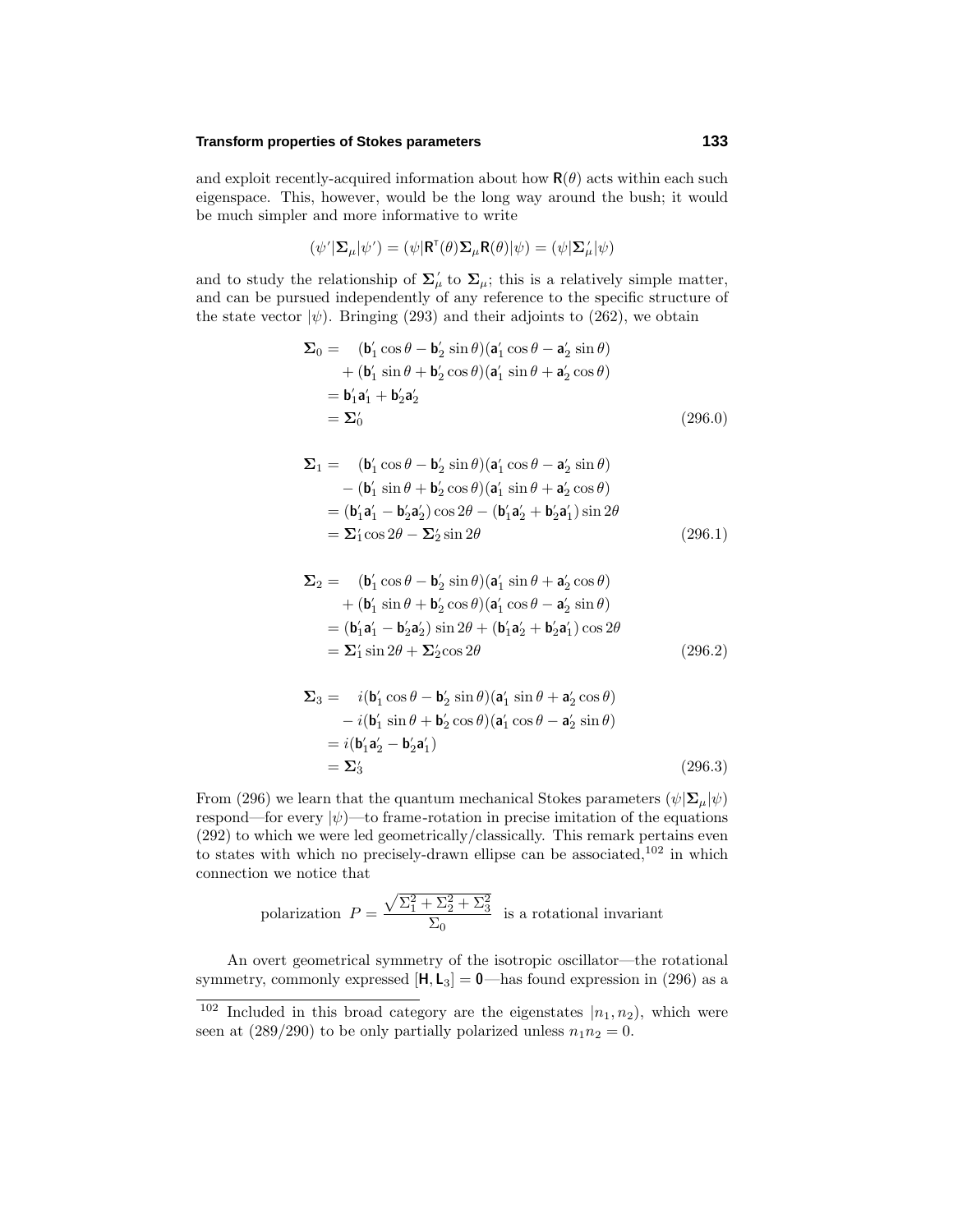symmetry (with respect to rotation about the  $S_3$ -axis) of the Poincaré sphere. But the symmetry group of the sphere is  $O(3)$ , not  $O(2)$ . The "extra symmetry" can be associated with "hidden symmetry" of the dynamical system, by the following line of argument:

The  $n<sup>th</sup>$  energy eigenspace  $\mathcal{H}_n$  of the 2-dimensional isotropic oscillator is, as has been remarked,  $(n + 1)$ -dimensional—big enough to support faithful representations of  $U(1)$ ,  $U(2)$ ,  $\dots$ ,  $U(n+1)$ . To say the same thing another way: if  $\{|n-j,j\, : j = 0,1,2,\ldots,n\}$  is an orthonormal basis in  $\mathcal{H}_n$  as previously described, and if  $\{|i\rangle : i = 0, 1, 2, \ldots, n\}$  is any other orthonormal basis, then the  $(n + 1) \times (n + 1)$  matrix U with elements  $U^i{}_j \equiv (i | n - j, j)$  is necessarily unitary. A total of  $(n+1)^2$  adjustable parameters enter into the specification of U, but only one ( $\theta$ ) into the design of the  $\mathbb{R}(\theta; n)$  to which U reduces by stark specialization.

Familiarly, the general element of  $U(2)$  can be described

$$
\mathbb{U} = e^{i\varphi} \cdot \mathbb{S}
$$
  

$$
\mathbb{S} \equiv \mathbb{S}(\alpha, \beta; 1) \equiv \begin{pmatrix} \alpha & \beta \\ -\beta^* & \alpha^* \end{pmatrix} : \text{ general element of } SU(2)
$$

where  $\varphi$  is real and  $\alpha, \beta$  are complex numbers subject to the unimodularity constraint  $\alpha^* \alpha + \beta^* \beta = 1$ . Suppose, in this light, we were in place of (292), to write

$$
\begin{aligned}\n\mathbf{b}_1 &= \alpha \mathbf{b}'_1 + \beta \mathbf{b}'_2 \\
\mathbf{b}_2 &= -\beta^* \mathbf{b}'_1 + \alpha^* \mathbf{b}'_2 \\
\downarrow \qquad \qquad \downarrow \\
\mathbf{a}_1 &= \alpha^* \mathbf{a}'_1 + \beta^* \mathbf{a}'_2 \\
\mathbf{a}_2 &= -\beta \mathbf{a}'_1 + \alpha \mathbf{a}'_2\n\end{aligned}
$$
\n(297)

We would then be in position to describe *any* adjustment of the form

orthonormal basis −→ orthonormal basis

within  $\mathcal{H}_1$ , and by equations of the form<sup>103</sup>

$$
\begin{pmatrix}\frac{1}{\sqrt{2101}}\mathbf{b}_1^2\mathbf{b}_2^0 \\ \frac{1}{\sqrt{1111}}\mathbf{b}_1^1\mathbf{b}_2^1 \\ \frac{1}{\sqrt{0121}}\mathbf{b}_1^0\mathbf{b}_2^2\end{pmatrix} = \underbrace{\begin{pmatrix}\alpha^2 & \sqrt{2}\alpha\beta & \beta^2 \\ -\sqrt{2}\alpha\beta^* & (\alpha^*\alpha-\beta^*\beta) & \sqrt{2}\beta\alpha^* \\ \beta^{*2} & -\sqrt{2}\alpha^*\beta^* & \alpha^{*2}\end{pmatrix}}_{\mathbb{S}(\alpha,\beta;2)}\begin{pmatrix}\frac{1}{\sqrt{2101}}\mathbf{b}_1^{\prime\,2}\mathbf{b}_2^{\prime\,0} \\ \frac{1}{\sqrt{1111}}\mathbf{b}_1^{\prime\,1}\mathbf{b}_2^{\prime\,1} \\ \frac{1}{\sqrt{0121}}\mathbf{b}_1^{\prime\,0}\mathbf{b}_2^{\prime\,2}\end{pmatrix}
$$

would set up "echos" of that adjustment within  $\mathcal{H}_2, \mathcal{H}_3, \ldots$  By computation (consigned to *Mathematica*) we discover that  $\mathcal{S}(\alpha,\beta;2)$  is unimodular

$$
\det \mathbb{S}(\alpha, \beta; 2) = (\alpha^* \alpha + \beta^* \beta)^3 = 1
$$

<sup>&</sup>lt;sup>103</sup> The following equation is an enlargement upon the essence of  $(294.2)$ , which can be recovered as a special case, and by generalization one is led to a similar enlargement upon (295).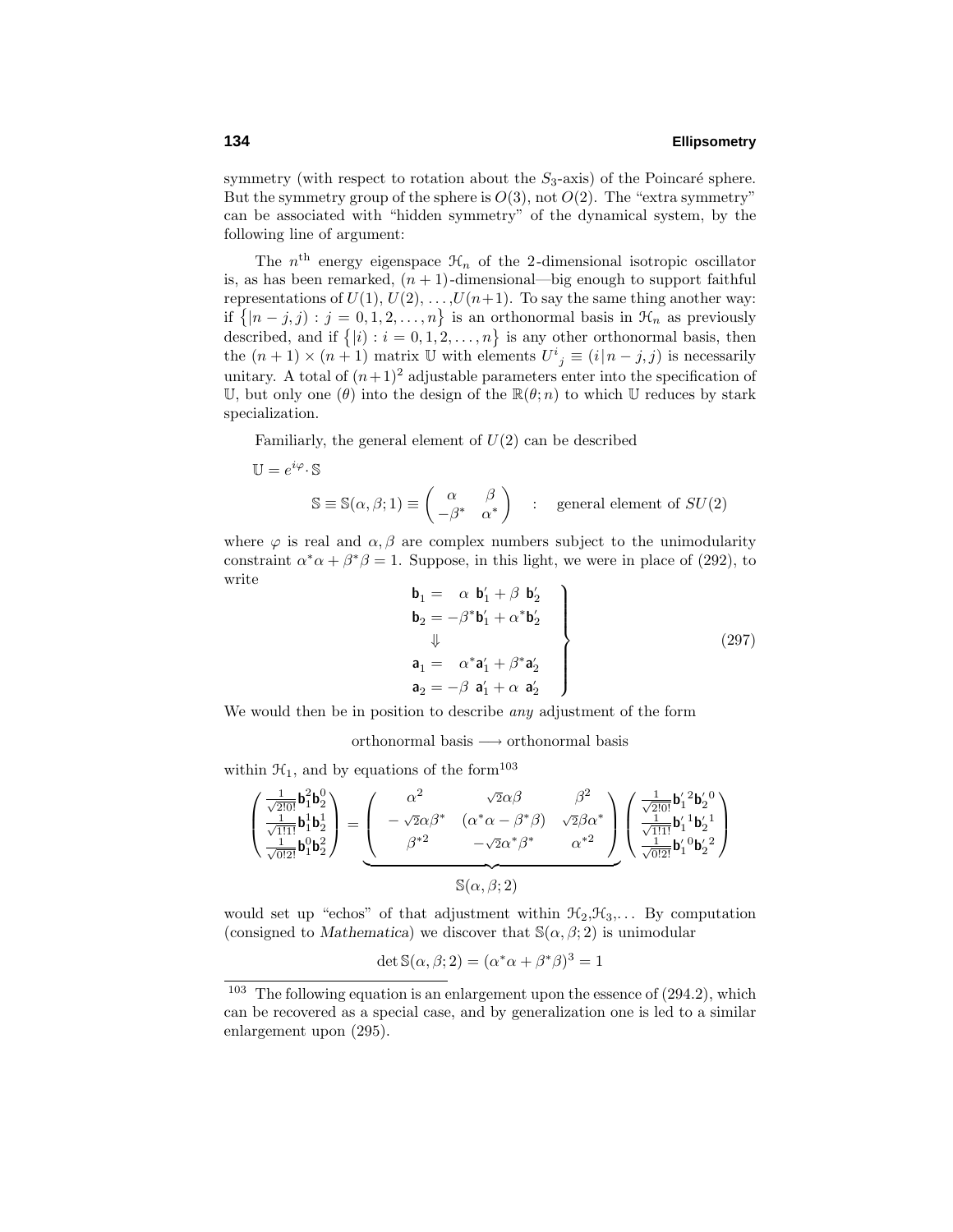## **Transform properties of Stokes parameters 135**

and unitary

$$
\mathbb{S}^{\dagger}(\alpha,\beta;2)\,\mathbb{S}(\alpha,\beta;2) = \mathbb{I}
$$

and, moreover, that such matrices compose by a rule

$$
\mathbb{S}(\alpha_1, \beta_1; 2) \, \mathbb{S}(\alpha_2, \beta_2; 2) = \mathbb{S}(\alpha_1 \alpha_2 - \beta_1 \beta_2^*, \alpha_1 \beta_2 + \beta_1 \alpha_2^*; 2)
$$

which precisely mimics that of  $\mathbb{S}(\alpha,\beta;1)$ :

$$
\mathbb{S}(\alpha_1, \beta_1; 1) \mathbb{S}(\alpha_2, \beta_2; 1) = \mathbb{S}(\alpha_1 \alpha_2 - \beta_1 \beta_2^*, \alpha_1 \beta_2 + \beta_1 \alpha_2^*; 1) \tag{298}
$$

We anticipate on this basis that the matrices  $\mathcal{S}(\alpha,\beta;n)$  could be shown to provide an  $(n + 1)$ -dimensional unimodular unitary representation of  $SU(2)$ . Finally, we introduce (297) into (262) and obtain an enlargement upon (296)

$$
\Sigma_0 = (\bar{\alpha}\alpha + \bar{\beta}\beta)\Sigma'_0 \n\Sigma_1 = + (\bar{\alpha}\alpha - \bar{\beta}\beta)\Sigma'_1 + (\alpha\bar{\beta} + \beta\bar{\alpha})\Sigma'_2 - i(\alpha\bar{\beta} - \beta\bar{\alpha})\Sigma'_3 \n\Sigma_2 = -(\alpha\beta + \bar{\alpha}\bar{\beta})\Sigma'_1 + \frac{1}{2}(\alpha^2 + \bar{\alpha}^2 - \beta^2 - \bar{\beta}^2)\Sigma'_2 - i\frac{1}{2}(\alpha^2 - \bar{\alpha}^2 + \beta^2 - \bar{\beta}^2)\Sigma'_3 \n\Sigma_3 = -i(\alpha\beta - \bar{\alpha}\bar{\beta})\Sigma'_1 + i\frac{1}{2}(\alpha^2 - \bar{\alpha}^2 - \beta^2 + \bar{\beta}^2)\Sigma'_2 + \frac{1}{2}(\alpha^2 + \bar{\alpha}^2 + \beta^2 + \bar{\beta}^2)\Sigma'_3
$$

which can be abbreviated

$$
\begin{pmatrix} \Sigma_0 \\ \Sigma_1 \\ \Sigma_2 \\ \Sigma_3 \end{pmatrix} = \begin{pmatrix} 1 & 0 & 0 & 0 \\ 0 & R_{-1}^1 & R_{-1}^1 & R_{-1}^1 \\ 0 & R_{-1}^2 & R_{-2}^2 & R_{-3}^2 \\ 0 & R_{-1}^3 & R_{-2}^3 & R_{-3}^3 \end{pmatrix} \begin{pmatrix} \Sigma_0' \\ \Sigma_1' \\ \Sigma_2' \\ \Sigma_3' \end{pmatrix}
$$
(299)

Computation shows the real  $3 \times 3$  matrix  $\mathbb{R}(\alpha, \beta) \equiv ||R^i{}_j(\alpha, \beta)||$  to be a proper rotation matrix, and to compose by the rule

$$
\mathbb{R}(\alpha_1, \beta_1) \mathbb{R}(\alpha_2, \beta_2) = \mathbb{R}(\alpha_1 \alpha_2 - \beta_1 \beta_2^*, \alpha_1 \beta_2 + \beta_1 \alpha_2^*)
$$

A little experimentation, inspired by remarks which assume importance in §3 of "Algebraic theory of spherical harmonics"  $(1996)$ , leads finally to the curious observation that  $\mathbb{R}(\alpha,\beta)$  can be described

$$
\mathbb{R}(\alpha, \beta) = \mathbb{C}^{\dagger} \mathbb{S}(\alpha, \beta; 2) \mathbb{C} \text{ with } \mathbb{C} \equiv \frac{1}{\sqrt{2}} \begin{pmatrix} 0 & i & 1 \\ -\sqrt{2}i & 0 & 0 \\ 0 & -i & 1 \end{pmatrix}
$$

We have been led back once again to the familiar association

 $SU(2) \longleftrightarrow O(3)$  i.e.  $\pm \mathbb{S}(\alpha, \beta; 1) \longleftrightarrow \mathbb{R}(\alpha, \beta)$ 

but now in a somewhat unfamiliar setting: we have found that when the respective components  $|\psi_n\rangle$  of the isotropic oscillator state

$$
|\psi) = \sum_{n} |\psi_n| \quad \text{with} \quad |\psi_n) \in \mathcal{H}_n
$$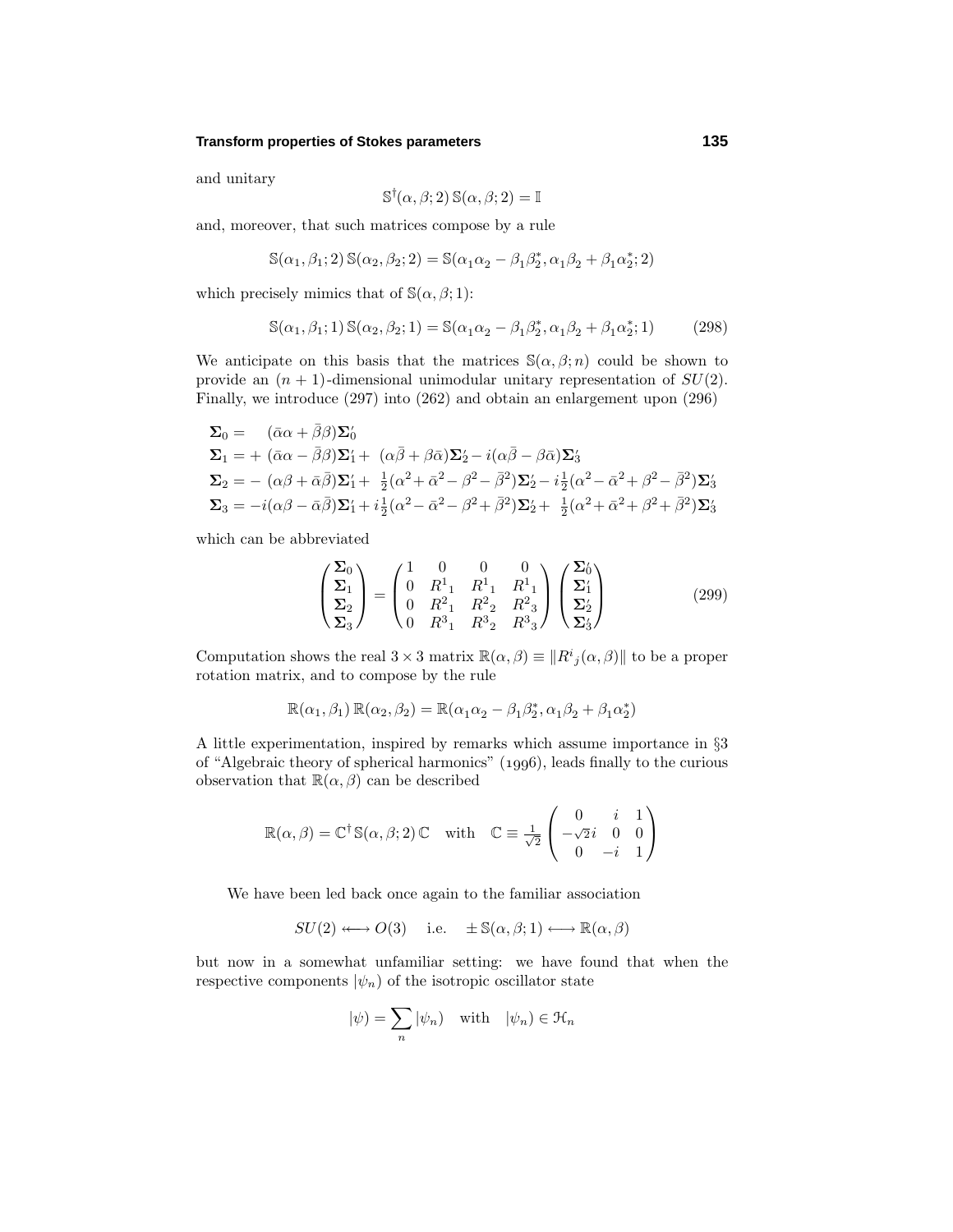are adjusted in concerted response to  $(vi)$  (which is to say: in representation of *SU*(2)) then the Stokes parameters  $(\psi | \Sigma_{\mu} | \psi)$  experience a rotation—namely, the rotation of which  $\{\alpha, \beta\}$  are the so-called "Cayley-Klein parameters." More interesting is the fact that although

angular momentum of isotropic oscillator  $=$  integer  $\cdot \hbar$ 

the theory as a whole provides an embodiment of the quantum theory of spin (spinor representations of the rotation group). It becomes plausible in this light to anticipate that ladder operators borrowed from oscillator theory can be made to support a systematic account of the quantum theory of angular momentum, and no surprise to discover that Julian Schwinger once proceeded down precisely that road;<sup>104</sup> a "hidden symmetry" has in this instance become the symmetry of principal interest, and has been pressed into fruitful service.

**21. Quantum mechanical Foucault pendulum and geometric phase**. Formally (and superficially), light beams and isotropic oscillators appear to have much in common. But to position oneself at **x** interpret the wavefunction  $\psi(\mathbf{x}, t)$ —whether of an oscillator or of *any* quantum system—as a "signal" one would have to suspend the quantum theory of measurement. One might be tempted to associate an ensemble of such wave functions with a "stream of photons," but the photon is a slippery beast, found to be the slipperier the more closely it is examined.<sup>105</sup> Nevertheless*...*the classical theory of monochromatic light beams gave us Pancharatnam's phase (§8), and it seems plausible that the classical/quantum mechanics of isotropic oscillators might support an analogous notion. That is the question I propose now to explore.

Of course, mention of "geometrical phase" in connection with a quantum mechanical problem brings first to mind "Berry's phase." David Griffiths has given a useful introductory account of that subject, $106$  but introduces that discussion with an account of the "Foucault pendulum problem" which derives some of its substantial interest from the circumstance that it has, in fact, *little* to do either with Berry's phase or with its classical analog ("Hannay's phase"). The latter (see the following figure) refer to the temporal phase shifts which typically result from adiabatic transport around loops drawn in parameter space (the space of parameters which enter into the design of the Hamiltonian), while the former refers to the *adjusted orbital orientation*—the "orbital phase" I will call it, to achieve a kind of terminological symmetry—which typically results from adiabatic transport around loops drawn in physical space. Temporal phase shifts may, indeed, result from "Foucault processes," but (in the presence of orbital adjustment become somewhat problematic to define, and in any event)

<sup>104</sup> "On angular momentum," U. S. Atomic Energy Commission Publication NYO-3071 (1952).

<sup>&</sup>lt;sup>105</sup> See Chapters 10–12 in L. Mandel & E. Wolf, *Optical Coherence* & *Quantum* Optics  $(1995)$ .

 $106$  Introduction to Quantum Mechanics (1994), §10.2.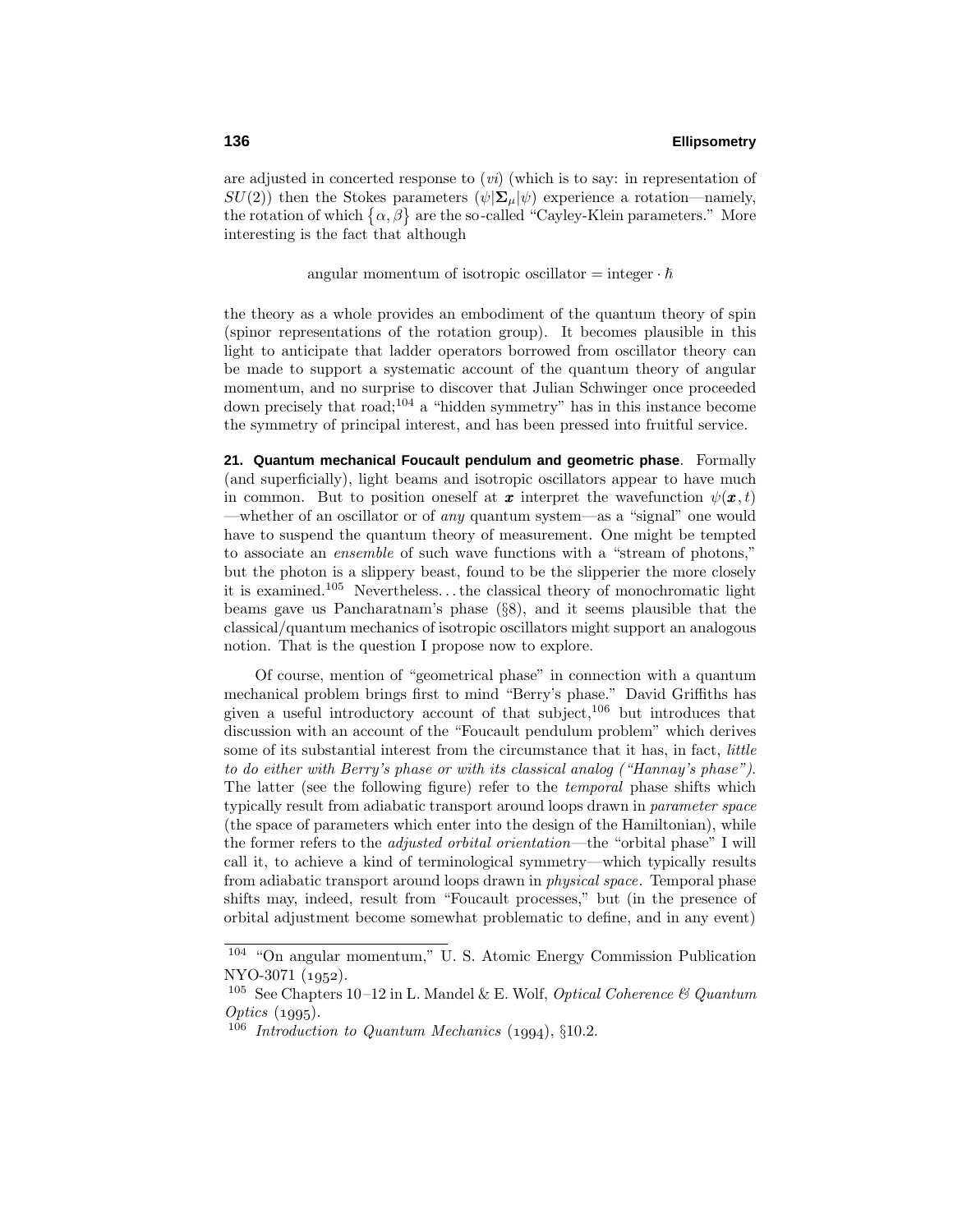# **Quantum mechanical Foucault pendulum and geometric phase 137**

comprise an aspect of the "Foucault problem" to which Foucault<sup>107</sup> himself paid no observational attention.

A word about Hannay's accomplishment before we get on with our main work: Hannay's objective<sup>108</sup> was to identify a direct classical analog of Berry's phase. In imitation of Berry's assumption (sufficient in itself to exclude isotropic oscillators, except in their ground states) that the quantum system under discussion is in a non-degenerate eigenstate, Hannay looks to classical systems with only a single cyclic degree of freedom (which—if for a different reason again excludes isotropic oscillators). With Berry, he contemplates loop-like adiabatic "excursions in the space of control parameters," and looks for the consequent adjustment in the temporal phase of the system (see the following figure). The possibility of an "orbital phase" Hannay was careful to exclude by initial presumption, the better to expose the effect of interest to him. On the other hand, "orbital phase" was precisely and exclusively the effect of interest to Foucault; "temporal phase" is a detail which Foucault was tacitly content to set aside (as also, in another connection but at about the same time, was Stokes), and concerning which Griffiths has, in fact, nothing to say.<sup>109</sup> Griffiths' allusion to "Hannay phase" is misguided; the value of his remarks lies elsewhere.

 $107$  Jean Bernard Léon Foucault ( $1819-1868$ )—son of a bookseller, small and frail—had been an indifferent student, but developed into an experimentalist of exceptional skill, and an influential popular expositor of science. In many respects his career reminds one of Michael Faraday. During the  $1840$ 's he, with his frequent collaborator Fizeau, did pioneering work in astrophotography. In the early  $1850$ 's they were both concerned with benchtop measurements of the speed of light (in air, water). The "Foucault pendulum" was a by-product of an attempt  $(1851)$  to place a conical pendulum at the heart of a telescope drive, and was followed a year later by the invention of the gyroscope; both permitted benchtop study of the earth's rotation, and stimulated the further development of theoretical mechanics. (The theory of the Foucault pendulum had been worked out already in 1838 by Poisson, who, however, considered the effect to be unobservably small.) Foucault also invented techniques for producing and testing telescope mirrors which have become classic.

<sup>108</sup> J. H. Hannay, "Angle variable holonomy in adiabatic excursion of an integrable Hamiltonian," J. Phys. A: Math. Gen. **18**, 221 (1985), reprinted at p. 426 in Shapere & Wilczek. Hannay was a colleague of Berry's at the University of Bristol. His work is couched in the language of Hamilton-Jacobi theory (action and angle variables), which has been recognized since early in the century (Lorentz, Einstein, Ehrenfest & Bergers; see Max Jammers, The Conceptual Development of Quantum Mechanics  $(1066)$ , §3.1) to be the language of choice for discussion of classical adiabatic approximation theory. Hannay's work was elaborated (in advance of publication) by Berry himself: "Classical adiabatic angles and quantal adiabatic phase," J. Phys. A: Math. Gen. **18**, 15 (1985), reprinted at p.436 in Shapere & Wilczek.

 $109$  *Relative* temporal phase lies, on the other hand, at the heart of the issue addressed by Pancharatnam.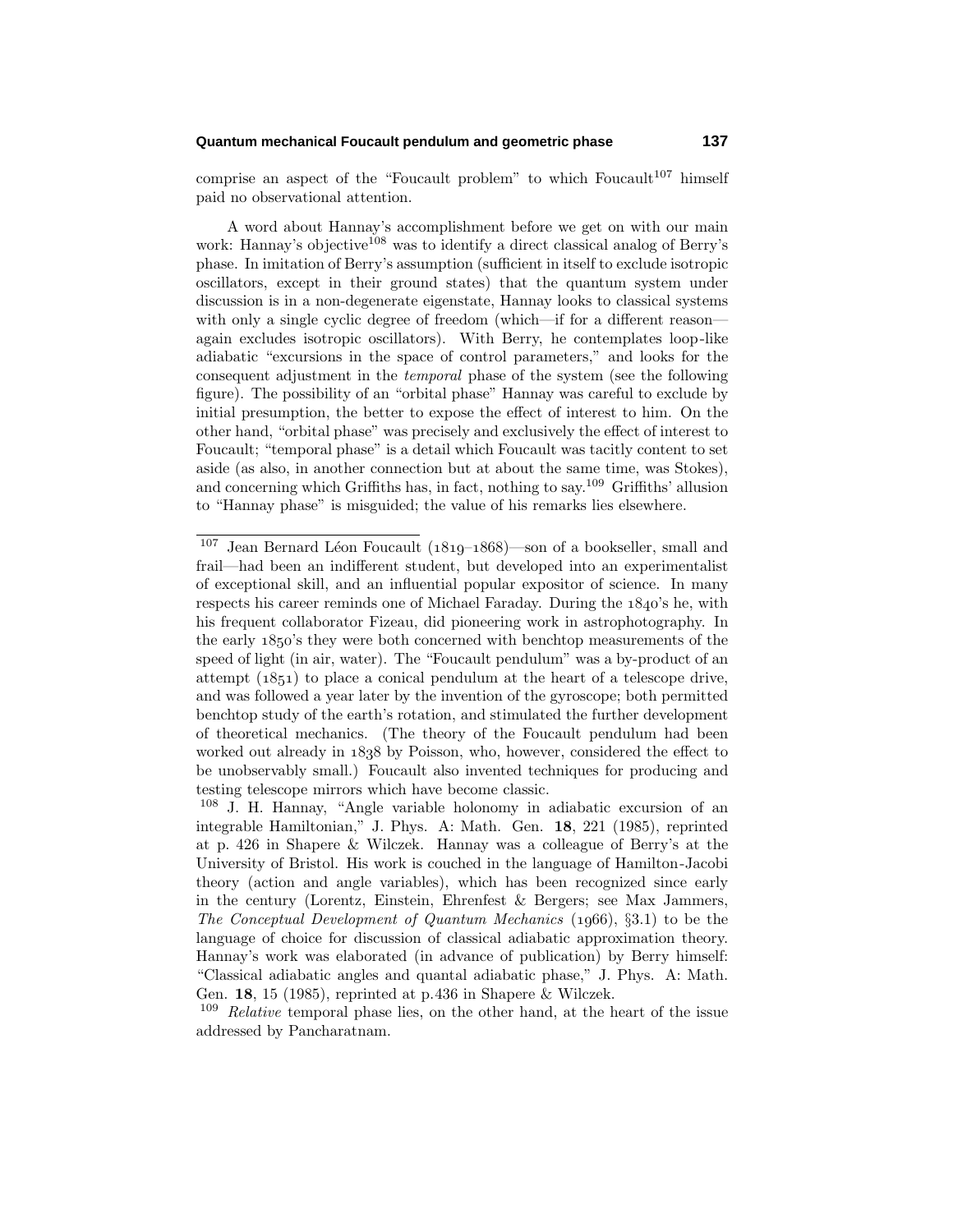

FIGURE 22: Hannay's problem. In upper left, a bead (more usefully: a population of beads) slides on a wire loop. At upper right, a copy of the system is adiabatically deformed, but returns ultimately to its original design. The problem: what is the phase of the population at lower right relative to that of the population (lower left) which has experienced no such adventure?

My objective in the following remarks is to proceed stepwise to a deepened statement of "Foucault's problem," and to indication of how Griffiths proposes to "geometrize" the problem. Let the earth's rotation be, for the moment, suspended. Picture Jean Foucault, as he

- makes a daguerreotype record of the orbit being traced by his pendulum;
- hikes—pendulum in hand—slowly and with exquisite care about the French countryside;
- returns to his Parisian laboratory, where he compares the orbit-at-return with the recorded orbit-at-departure.

(Griffiths, for his own mathematical convenience, would have Foucault hike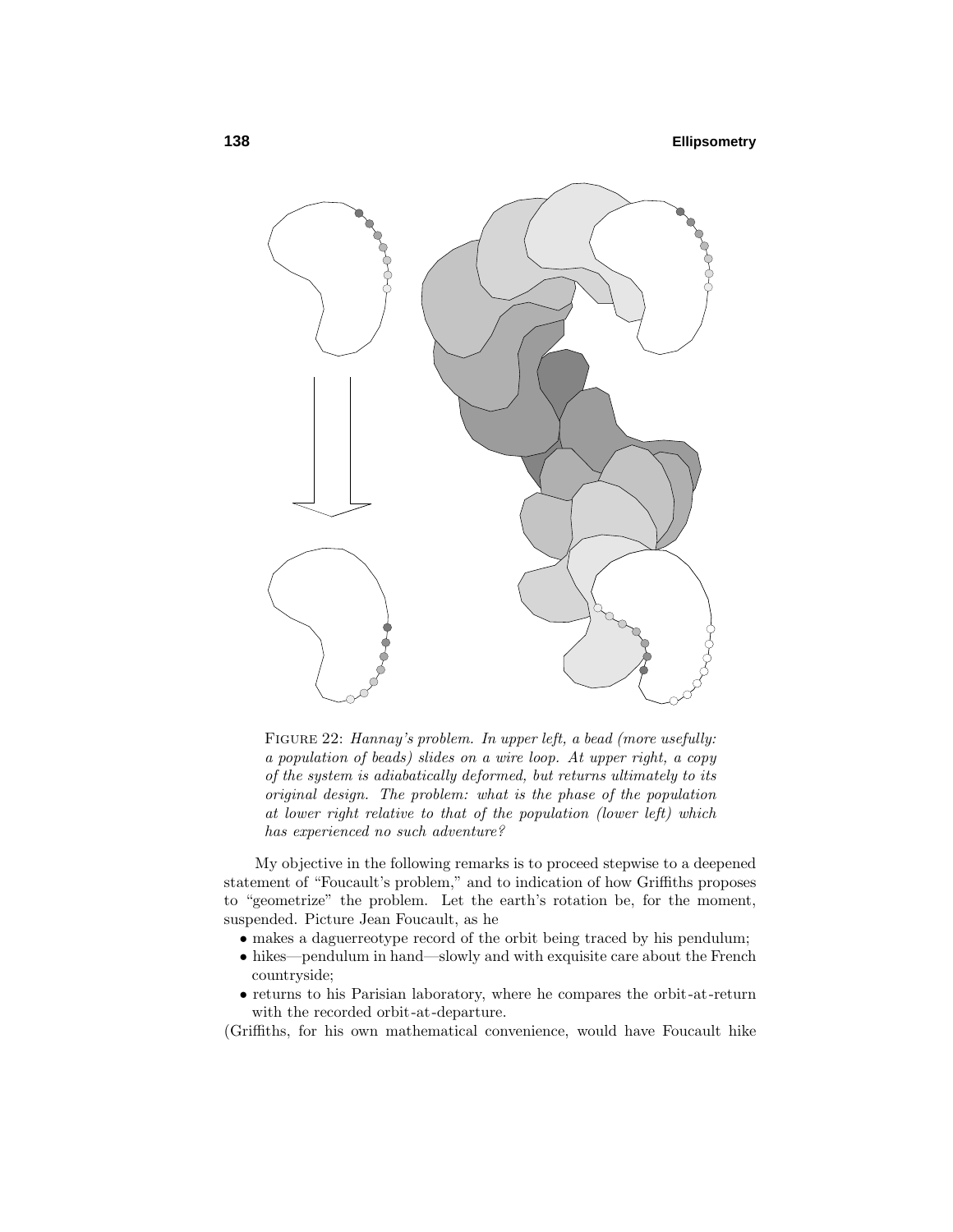#### **Quantum mechanical Foucault pendulum and geometric phase 139**

straight south from the North Pole to the equator, then along the equator to a point of different longitude, then return straight north to the pole, where he would compare the orbit of the pendulum in hand to the orbit which he had traced on the ice, prior to his departure. Foucault himself chose simply to sit in his laboratory, and let the rotating earth transport him along a circle of constant latitude; by this strategy he was able, with much reduced effort, to monitor the precession of his pendulum; i.e., to observe its temporal progress from initial to final orientation.) Foucault's conical pendulum is, by careful design, an isotropic oscillator, activated by gravity. If activated internally, by an isotropic spring, then gravity could be "turned off;" in hiking about the French countryside Foucault, if he sought to duplicate his former experiment, would then have to exercise care to keep the oscillatory plane always tangent to the (former) geosphere. We, a century and a half later, might contemplate doing a similar thing here in the laboratory with a *quantum* oscillator, tangently transported around a loop inscribed (not necessarily on a sphere, but) on an arbitrary surface (fender of an automobile). $110$ 

Griffiths, on the intuitively compelling evidence of a class of special cases (Figure 23), considers it to be self-evident that

$$
adiabatic transport \implies parallel transport \tag{300}
$$

and in support of that proposition advances what he calls a "purely geometrical interpretation" of the familiar Foucault precession formula—a formula which, as he correctly remarks, is "ordinarily obtained by appeal to Coriolis forces in the rotating reference frame."<sup>111</sup> But whatever may be the intuitive appeal of  $(300)$ , and its effectiveness in special cases, it stands at the moment as a bald assertion. We have acquired an obligation to inquire into the physical credentials of  $(300)$ . This Griffiths—in hot pursuit of Berry phase—does not linger to do; this I now undertake to do. On the right we encounter a mathematical notion which is secure but non-trivial,  $1^{12}$  and on the left a physical notion which, to a surprising degree, remains elusive; Griffiths (in his §10.1.2) works within a context so sharply defined as to permit him to speak of an "adiabatic theorem," but

<sup>110</sup> At a still higher level of abstraction—abandoning on the one hand the distinguishing physical features of isotropic oscillators and, on the other, the distinguishing geometrical features of loops inscribed on surfaces—we might imagine ourselves to be in possession of two identical physical systems in initally identical states, might take one of those systems on an adiabatic excursion, and ask: How do the states of the two systems compare when they are brought back together?

<sup>&</sup>lt;sup>111</sup> See, for example, J. B. Marion, *Classical Dynamics of Particles*  $\mathcal{C}$  *Systems*  $(2<sup>nd</sup>$  edition 1970), p. 355; or T. W. B. Kibble, *Classical Mechanics*  $(2<sup>nd</sup>$  edition ), §5.4.

<sup>&</sup>lt;sup>112</sup> I refer to the *Gauss-Bonnet theorem*, concerning which Gauss ( $1827$ ) wrote that "this theorem, if I mistake not, ought to be counted among the most elegant in the theory of curved surfaces."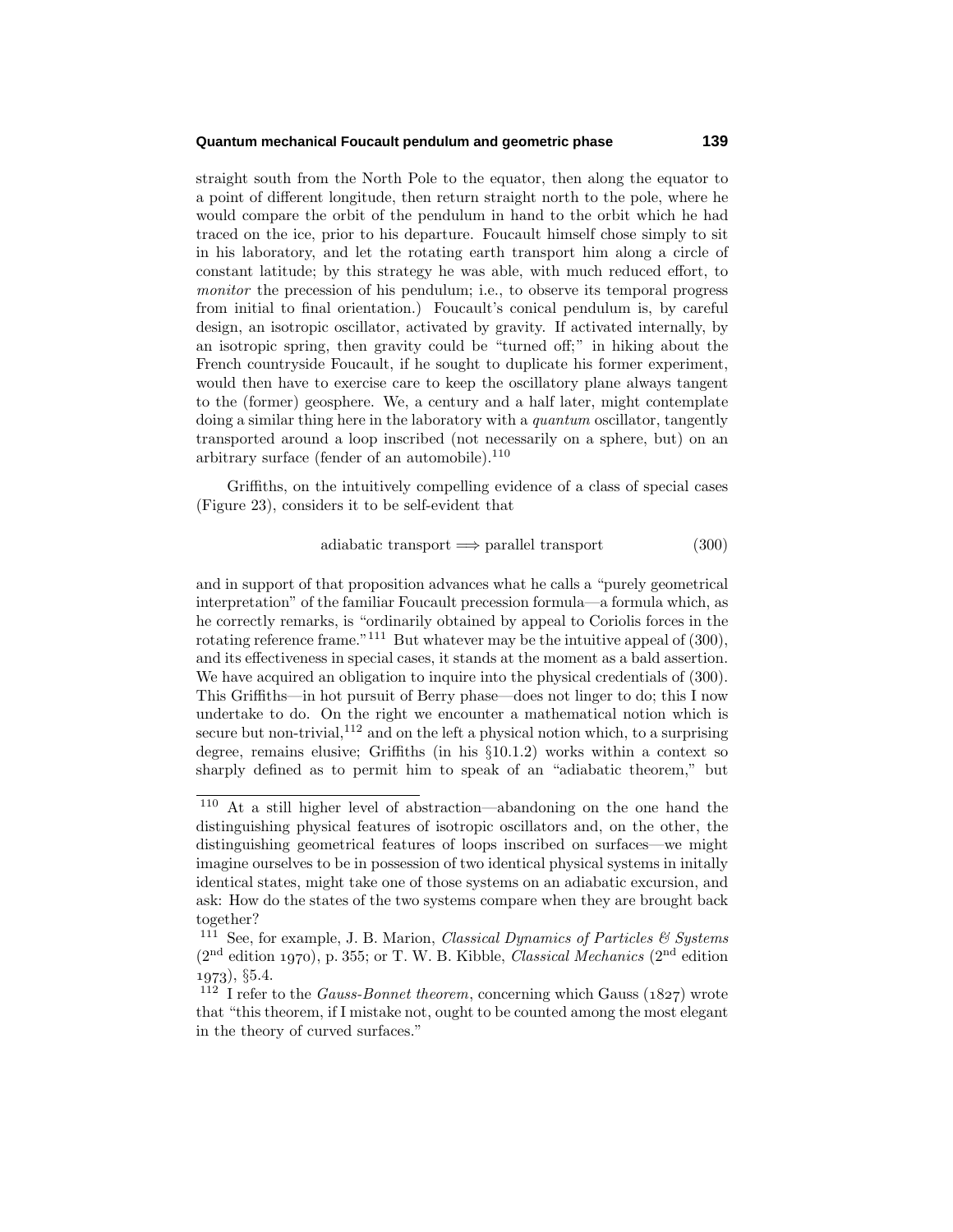

FIGURE 23: "Griffiths' tour:" a pendulum is transported very gently (which is to say: adiabatically)

- from North Pole to equator;
- from equatorial point to an equatorial point of different longitude (let  $\varphi$  denote the longitudinal difference);
- back to the North Pole
- of a non-rotating earth.

Hannay, citing the experience of V. I. Arnold, $113$  was careful to emphasize that while "...the adiabatic principle is well defined and widely realized physically, it appears to be surprisingly difficult to eliminate the mathematical loopholes which prevent the simple statement that it holds rigorously in the limit of slow change." Einstein, in recognition of this circumstance, prefered to speak of the "adiabatic hypothesis," the validity of which Hannay is prepared to "take for granted." It is in an effort to clarify aspects of the situation that I look now to the dynamical details of a couple of simple systems.

Look first to the system described in Figure 24. From

$$
X = R\cos\theta - y\sin\theta
$$
  
\n
$$
Y = R\sin\theta + y\cos\theta
$$
 (301)

we obtain

$$
\begin{aligned}\n\dot{X} &= -R\dot{\theta}\sin\theta - y\dot{\theta}\cos\theta - \dot{y}\sin\theta \\
\dot{Y} &= +R\dot{\theta}\cos\theta - y\dot{\theta}\sin\theta + \dot{y}\cos\theta\n\end{aligned}
$$
\n(302)

<sup>&</sup>lt;sup>113</sup> V. I. Arnold, *Mathematical Methods of Classical Mechanics* ( $2<sup>nd</sup>$  edition ), Chapter 10. It was, by the way, from Arnold that Hannay borrowed his figure.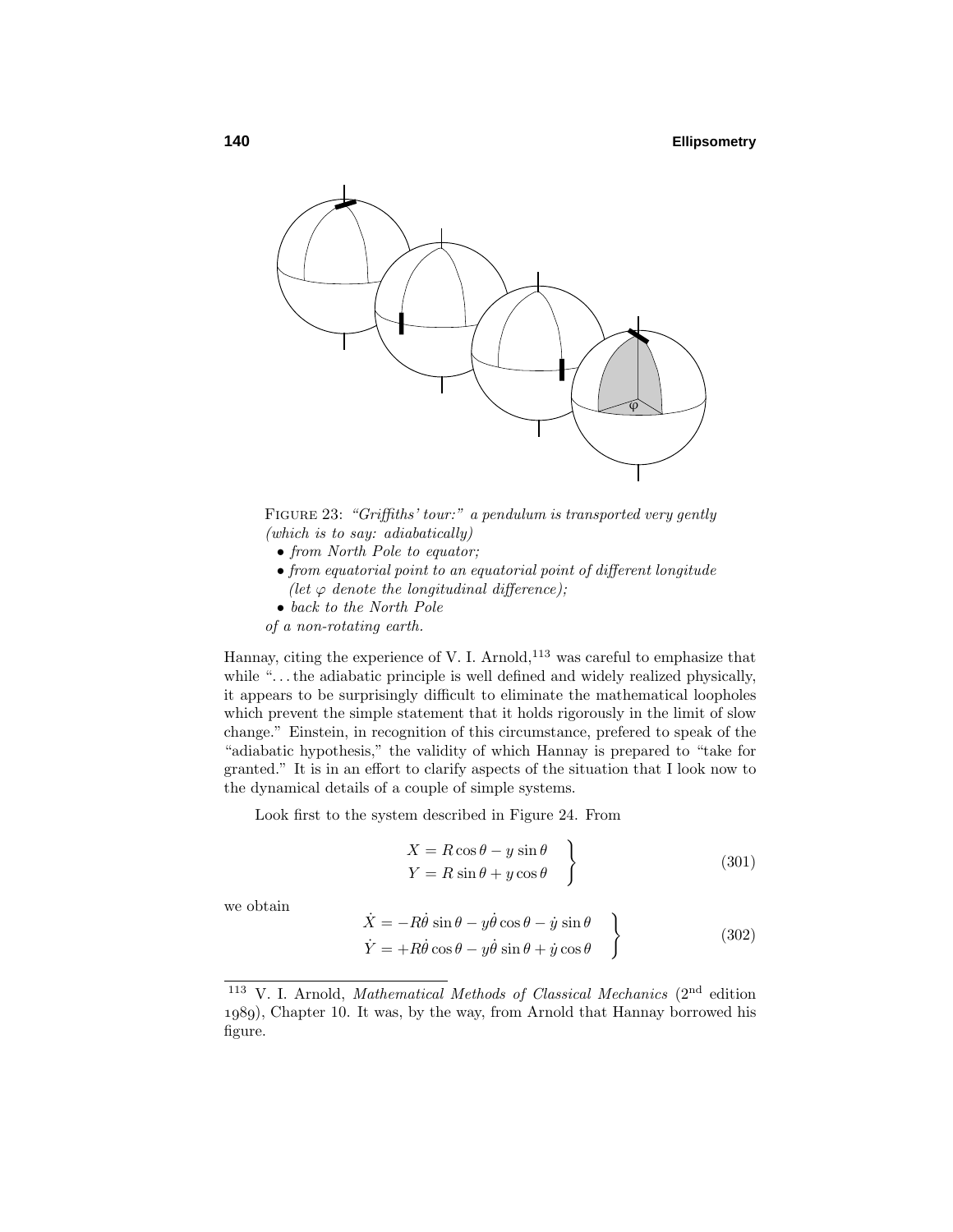

FIGURE 24: A particle of mass m is constrained to move on a line tangent to a circle. It is attached by a spring to the point of tangency, and that point moves under external control  $\theta(t)$ . The system has a single degree of freedom, which is taken to be

 $y \equiv distance from point to tangency to the mass point$ 

The radius *R* is held constant, though it could be promoted to the status of a control parameter.

giving

$$
\dot{X}^2 + \dot{Y}^2 = \dot{y}^2 + 2R\dot{y}\dot{\theta} + (R^2 + y^2)\dot{\theta}^2
$$
\n(303)

So the Lagrangian becomes

$$
L = \frac{1}{2}m(\dot{y}^2 - \omega^2 y^2) + \underbrace{\frac{1}{2}m\dot{\theta}^2 y^2}_{\text{centrifugal}} + \underbrace{mR\dot{\theta}\dot{y}}_{\text{Coriolis}} + \underbrace{\frac{1}{2}mR^2\dot{\theta}^2}_{\text{gauge}} \tag{304}
$$

and the equation of motion reads

$$
\ddot{y} + \omega^2(t)y = -R\ddot{\theta}(t) \quad \text{with} \quad \omega^2(t) \equiv \omega^2 - \dot{\theta}^2(t) \tag{305}
$$

Under conditions which permit the expression on the right to be neglected, this becomes the equation of a parametrically stimulated oscillator, concerning which a great deal has been written.<sup>114</sup> The effect of  $\dot{\theta}^2 < \omega^2$  is to "soften

<sup>114</sup> For an excellent review, see Chapter 5 of A. H. Nayfeh & D. T. Mook, Nonlinear Oscillations (1979)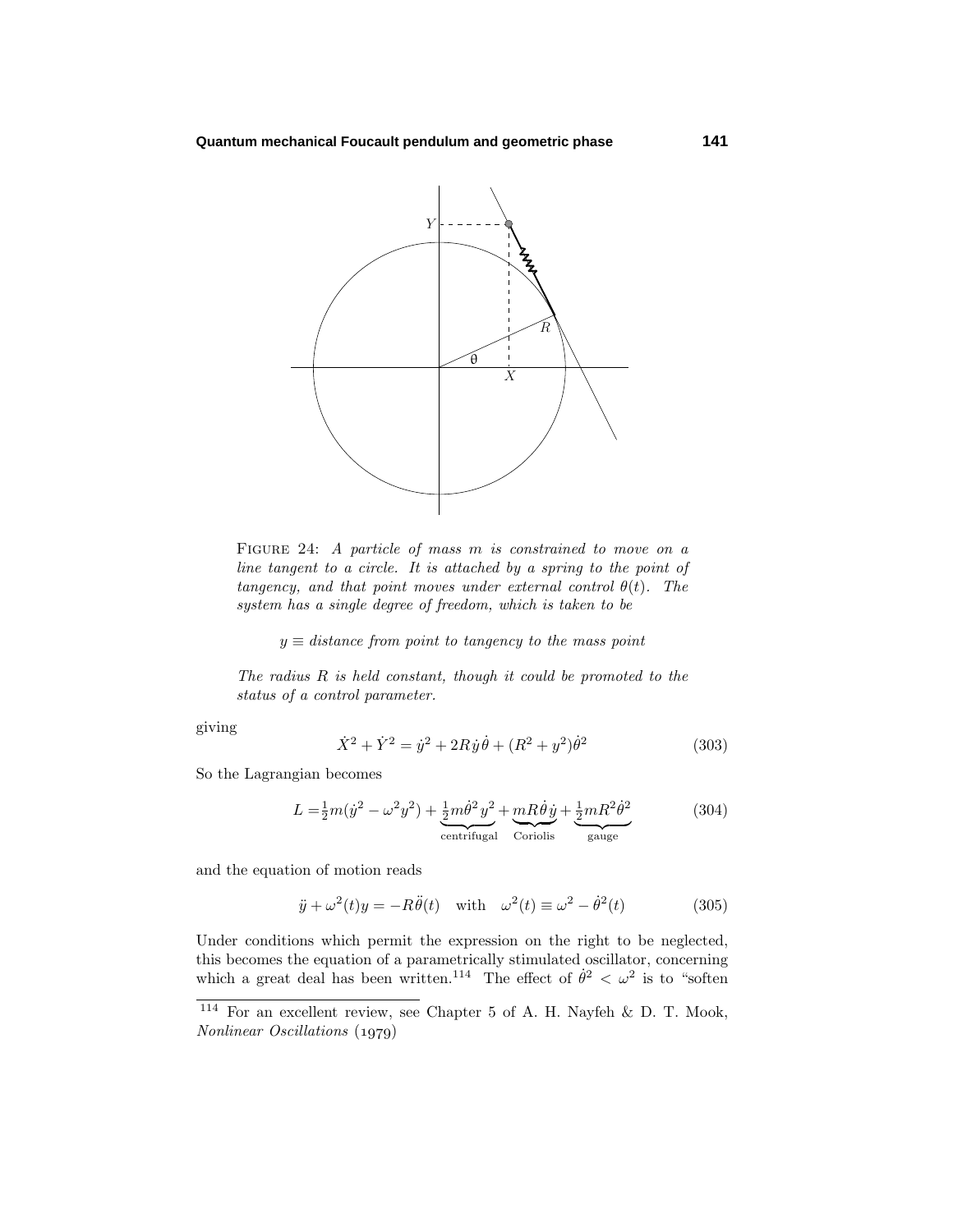the spring" (prolong the period). If  $\dot{\theta}^2 = \omega^2$  holds (not just momentarily but) constantly in time, then the motion of the particle is in effect (i.e., with respect to its non-inertial frame) "free," while if  $\dot{\theta}^2 > \omega^2$  the "effective spring" has become repulsive.<sup>115</sup> It seems clear, even in the absence of detailed discussion, that (because  $\dot{\theta}(t)$  enters squared into the construction of  $\omega^2(t)$ ) a transported oscillator, thought of as a "clock," always runs slow with respect to a stationary oscillator, but that the effect evaporates in the adiabatic limit. But if we promote *R* to the status of a control parameter then we have

$$
\dot{X}^2 + \dot{Y}^2 = \dot{y}^2 + 2R\dot{y}\dot{\theta} + (R^2 + y^2)\dot{\theta}^2 + \dot{R}^2 - 2\dot{R}\dot{\theta}y
$$

giving

$$
L = \frac{1}{2}m(\dot{y}^2 - \omega^2 y^2) + \underbrace{\frac{1}{2}m(\dot{\theta}^2 y^2 - 2 \dot{R} \dot{\theta} y)}_{\text{centrifugal}} + \underbrace{m R \dot{\theta} \dot{y}}_{\text{Coriolis}} + \underbrace{\frac{1}{2}m\big(R^2 \dot{\theta}^2 + \dot{R}^2\big)}_{\text{gauge}}
$$

whence  $\ddot{y} + \omega^2(t)y = -R(t)\ddot{\theta}(t)$  and it becomes possible to contemplate *loops* in parameter space; according to Hannay an effect then may survive, even in the adiabatic limit. Such an effect, if present, would, as I have several times emphasized, possess the character of a "temporal phase;" the system has too few dimensions to support the notion of "orbital phase."

While the system just considered—the "Foucault pendulum in flatland"—is of some independent interest, is has been presented as methodological warm-up for the discussion to which I now turn. The physical problem now before us is described in Figure 25. To obtain the  $\{x, y, z\}$ -frame from the  $\{X, Y, Z\}$ -frame one can proceed stepwise, as follows:

- $\bullet$  execute a righthanded  $\phi$ -rotation about the *Z*-axis;
- execute a lefthanded *θ*-rotation about the repositioned *Y*-axis;
- translate a distance *R* along the newly repositioned *X*-axis;
- adjust coordinate names:  $X''' \to z$ ,  $Y''' \to x$ ,  $Z''' \to y$ .

Thus—by a procedure reminiscent of that used to define Euler's angles—do we obtain

$$
\begin{pmatrix}\nX \\
Y \\
Z\n\end{pmatrix} = \begin{pmatrix}\n\cos\phi & \sin\phi & 0 \\
-\sin\phi & \cos\phi & 0 \\
0 & 0 & 1\n\end{pmatrix} \begin{pmatrix}\n\cos\theta & 0 & \sin\theta \\
0 & 1 & 0 \\
-\sin\theta & 0 & \cos\theta\n\end{pmatrix} \begin{pmatrix}\n0 & 0 & 1 \\
1 & 0 & 0 \\
0 & 1 & 0\n\end{pmatrix} \begin{pmatrix}\nx \\
y \\
z+R\n\end{pmatrix}
$$
\n
$$
= \begin{pmatrix}\n(R+z)\cos\theta\cos\phi - y\sin\theta\cos\phi - x\sin\phi \\
(R+z)\cos\theta\sin\phi - y\sin\theta\sin\phi + x\cos\phi \\
(R+z)\sin\theta + y\cos\theta\n\end{pmatrix}
$$

<sup>115</sup> For more detailed discussion of the physics of the situation, which proceeds from

$$
H = \frac{1}{2m} [p - A]^2 + \frac{1}{2} m (\omega^2 - \dot{\theta}^2) y^2
$$
  

$$
A \equiv mR\dot{\theta} : \text{ very like an electromagnetic potential}
$$

see CLASSICAL MECHANICS  $(1983)$ , pp. 413–418. Note that the existence of a Hamiltonian creates the possibility of quantum mechanical treatment.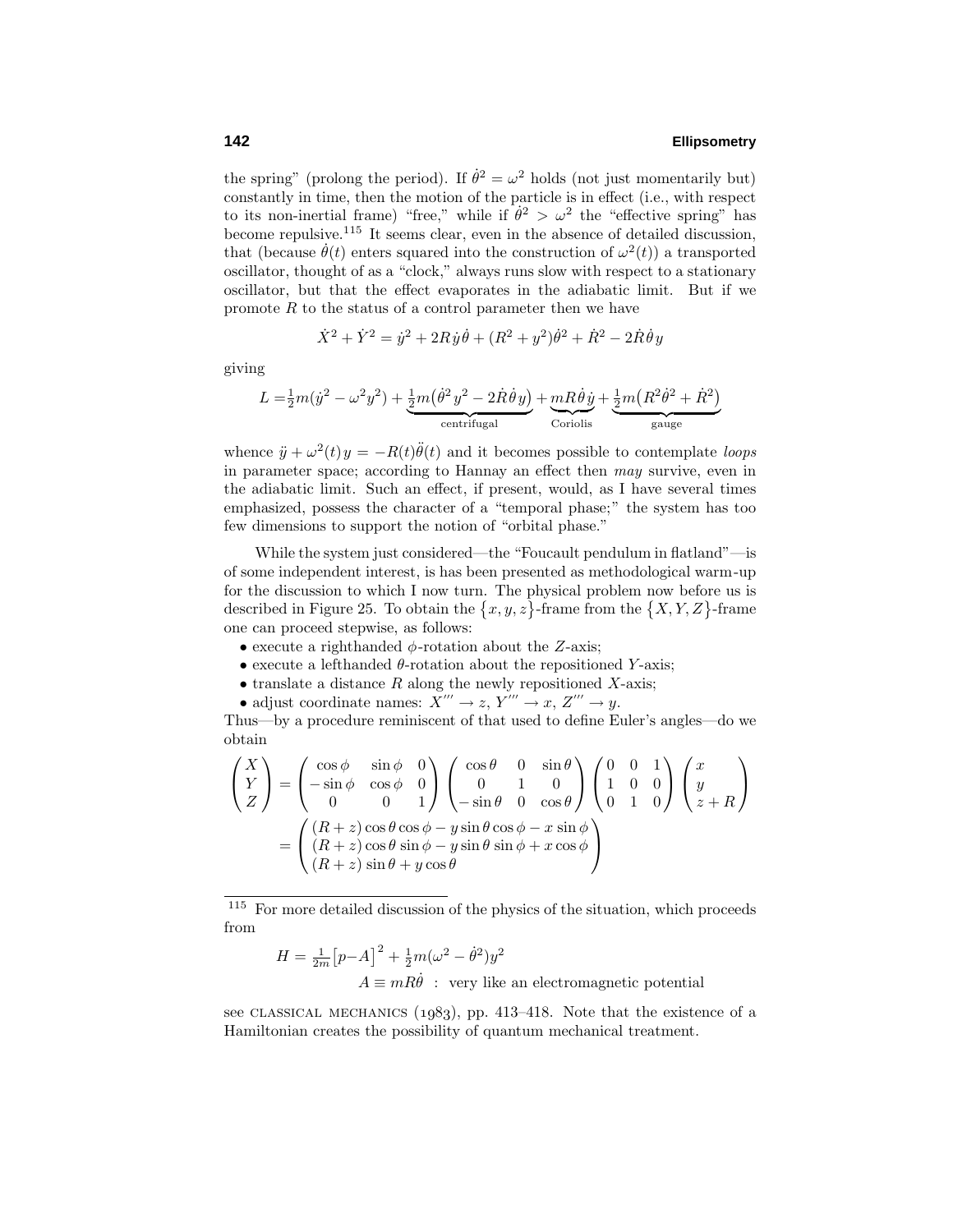

FIGURE 25: Go to non-polar point  $\{\phi, \theta\}$  on a sphere of radius R. Erect a Cartesian frame, so oriented that the *x*-axis points east, the *y*-axis points north, the *z*-axis points up. The plane  $z = 0$  is locally tangent to the sphere, and  $x = y = 0$  marks its point of tangency. Let a mass *m* be attached to the point of tangency by an isotropic spring. Launch *φ* and *θ* into slow motion, and require *m* to move subject to the constraint  $z(t)=0$ . We have interest in the adiabatic properties of the "generalized Foucault pendulum" thus defined.

which, it will be observed, positions the  $\{x, y, z\}$ -origin at  $\sqrt{ }$  $\mathcal{L}$ *R* cos *θ* cos *φ*  $R \cos \theta \sin \phi$  $R \sin \theta$  $\setminus$ —as expected/required—and gives back (301) at  $x = z = \phi = 0$ . Setting  $z = 0$  we find that points  $\{x, y\}$  on the tangent plane lie at points

$$
\begin{pmatrix} X \ Y \ Z \end{pmatrix} = \begin{pmatrix} R\cos\theta\cos\phi - y\sin\theta\cos\phi - x\sin\phi \\ R\cos\theta\sin\phi - y\sin\theta\sin\phi + x\cos\phi \\ R\sin\theta + y\cos\theta \end{pmatrix}
$$
(306)

in the enveloping 3-space.

To tickle out the significance of (306) we look to a graded series of special cases, and entrust the computational details—which can become exceedingly laborious—to *Mathematica*. If, in the simplest case,  $\phi$  and  $\theta$  are held constant then (306) gives

$$
\dot{X}^2 + \dot{Y}^2 + \dot{Z}^2 = \dot{x}^2 + \dot{y}^2
$$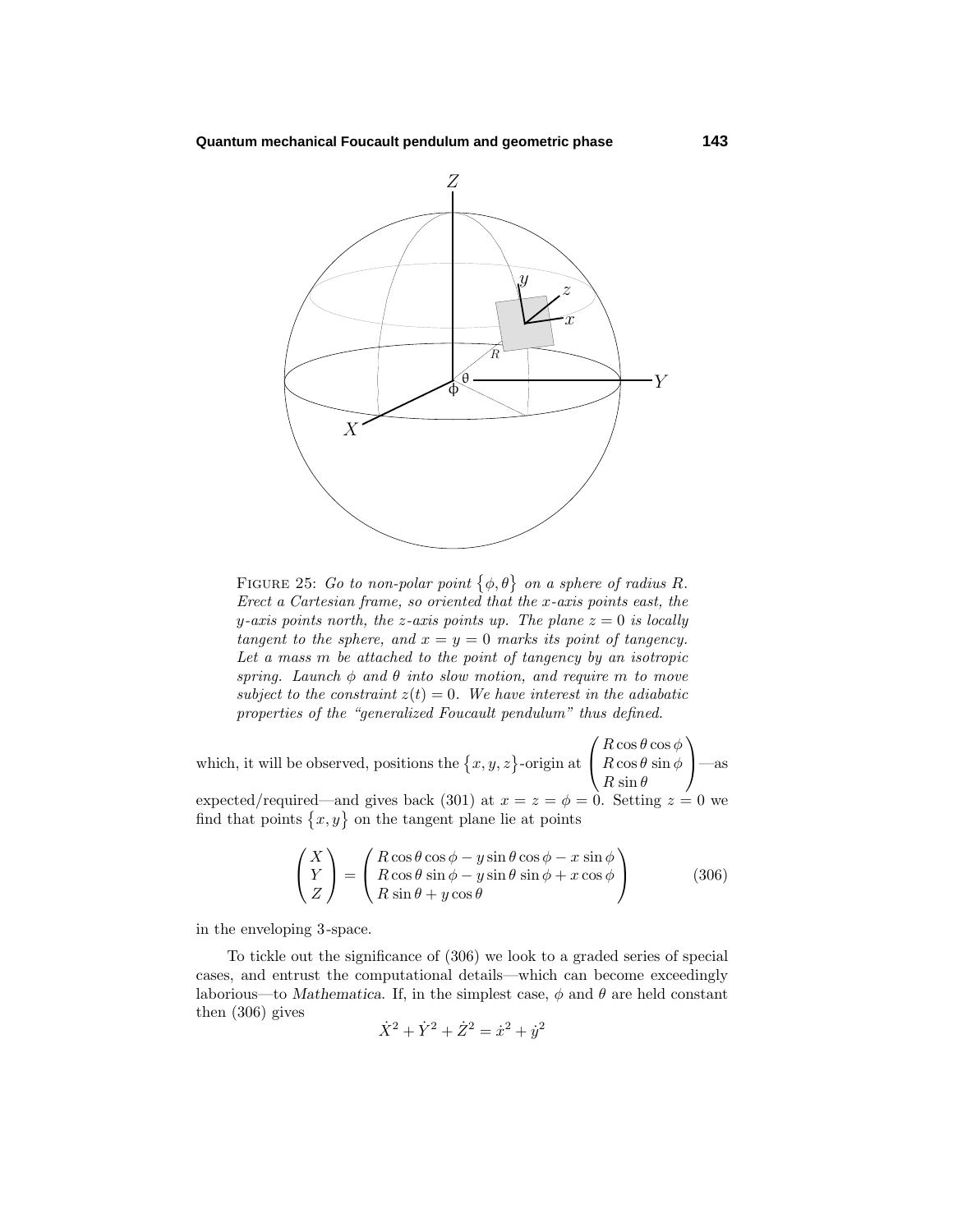whence  $L = \frac{1}{2}m(\dot{x}^2 + \dot{y}^2) - \frac{1}{2}m\omega^2(x^2 + y^2)$ , with all the familiar consequences. To develop physics associated with first and third legs of "Griffiths' tour" (Figure 23) we assign time-dependence to  $\theta$  and an arbitrary constant value to the longitude  $\phi$ ; then

$$
\dot{X}^2 + \dot{Y}^2 + \dot{Z}^2 = \dot{x}^2 + \dot{y}^2 + 2R\dot{\theta}\dot{y} + (R^2 + y^2)\dot{\theta}^2
$$
 (307.1)

gives

$$
L = \frac{1}{2}m(\dot{x}^2 - \omega^2 x^2) + \frac{1}{2}m(\dot{y}^2 - [\omega^2 - \dot{\theta}^2]y^2 + 2R\dot{\theta}\dot{y}) + \frac{1}{2}mR^2\dot{\theta}^2
$$

The resulting equations of motion

$$
\ddot{x} + \omega^2 x = 0
$$
  

$$
\ddot{y} + [\omega^2 - \dot{\theta}^2]y = -R\ddot{\theta}
$$
 (307.2)

are again uncoupled, and the latter equation reproduces (305). The second (equatorial) leg of Griffiths' tour leads us, on the other hand, to set  $\theta = 0$  and to assign the time-dependence to  $\phi$ ; then

$$
\dot{X}^2 + \dot{Y}^2 + \dot{Z}^2 = \dot{x}^2 + \dot{y}^2 + 2R\dot{\phi}\dot{x} + (R^2 + x^2)\dot{\phi}^2
$$
 (308.1)

gives

$$
L = \frac{1}{2}m(\dot{y}^2 - \omega^2 y^2) + \frac{1}{2}m(\dot{x}^2 - [\omega^2 - \dot{\phi}^2]x^2 + 2R\dot{\phi}\dot{x}) + \frac{1}{2}mR^2\dot{\phi}^2
$$
  
e  

$$
\ddot{x} + [\omega^2 - \dot{\phi}^2]x = -R\ddot{\phi}
$$

$$
\ddot{u} + \omega^2 u = 0
$$
(308.2)

whence

All three legs are geodesic, and all three have been seen to give rise to the same physics; namely, the physics to which we were led in discussion pursuant to Figure 24.

Preceeding remarks serve to substantiate Griffiths' intuition so far as it relates to tours of the specialized type illustrated in Figure 23, but their true significance lies deeper: since—by proper pre-positioning of the underlying spherical coordinate system (which, on a non-rotating earth, is certainly our option)—any geodesic can be taken to be "an equator" (alternatively: a great circle of constant longitude), we have in effect established that transport along any great circle leads to uncoupled equations of oscillator motion—equations which in the adiabatic limit retain no reference to the non-inertiality of the local Cartesian frame. This result serves to establish (300) for geodesic transport, and therefore for adiabatic transport along any spline curve with geodesic segments*...* which is (in the limit) to say: for any nice curve inscribed on the sphere.

It would, however, be inelegant to realize Foucault's "circle of constant latitude" as the limit of a sequence of "geodesic polygons" (order  $p \uparrow \infty$ ); there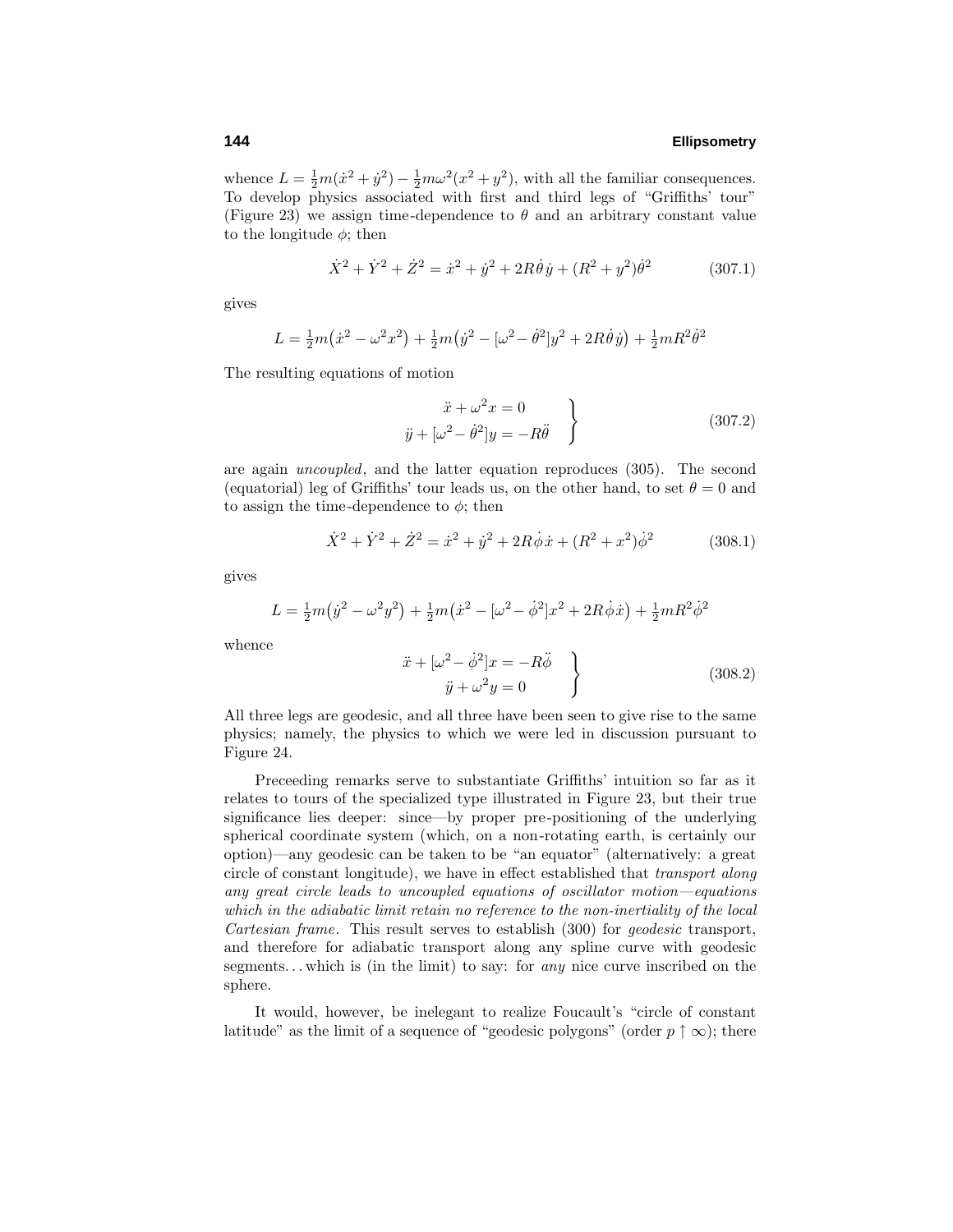## **Quantum mechanical Foucault pendulum and geometric phase 145**

are more efficient—and more instructive—ways to proceed: if we assign time-dependence to  $\phi$ , and a constant but now *non-zero* value to  $\theta$ , then by computation

$$
\dot{X}^2 + \dot{Y}^2 + \dot{Z}^2 = \dot{x}^2 + \dot{y}^2 + 2R\dot{\phi}\dot{x}\cos\theta
$$
  
+ 2(x\dot{y} - y\dot{x})\dot{\phi}\sin\theta  
+ \dot{\phi}^2(x^2 + \frac{1}{2}[1 - \cos 2\theta]y^2)  
- yR\dot{\phi}^2\sin 2\theta  
+ \frac{1}{2}R^2\dot{\phi}^2[1 + \cos 2\theta] (309)

which gives back (308.1) in the case  $\theta = 0$  and leads to *coupled* equations of motion

$$
\ddot{x} + \frac{d}{dt} \left[ -y\dot{\phi}\sin\theta + R\dot{\phi}\cos\theta \right] + (\omega^2 - \dot{\phi}^2)x - y\dot{\phi}\sin\theta = 0
$$
  

$$
\ddot{y} + \frac{d}{dt} \left[ +x\dot{\phi}\sin\theta \right] + (\omega^2 - \frac{1}{2}\left[1 - \cos 2\theta\right]\dot{\phi}^2)y + \dot{x}\dot{\phi}\sin\theta = -R\dot{\phi}^2\sin 2\theta
$$

which at  $\theta = 0$  give back (308.2). The case of physical interest to Foucault arises when  $\phi$  is constant; we then have

$$
\ddot{x} - 2\dot{y}\dot{\phi}\sin\theta + \left(\omega^2 - \dot{\phi}^2\right)x = 0
$$
  

$$
\ddot{y} + 2\dot{x}\dot{\phi}\sin\theta + \left(\omega^2 - \frac{1}{2}\left[1 - \cos 2\theta\right]\dot{\phi}^2\right)y = -R\dot{\phi}^2\sin 2\theta
$$
 (310)

which, in the approximation that  $\dot{\phi}$  is small, become

$$
\ddot{x} - 2\Omega \dot{y} + \omega^2 x \approx 0
$$
  
\n
$$
\ddot{y} + 2\Omega \dot{x} + \omega^2 y \approx 0
$$
\n(311)

where  $\Omega$  is the latitude-dependent constant defined  $\Omega(\theta) \equiv \dot{\phi} \sin \theta$ . These are precisely the equations which in most elementary texts<sup>111</sup> stand central to the analysis of Foucault's problem; the standard procedure is to write

$$
\ddot{z} + 2i\Omega \dot{z} + \omega^2 z = 0
$$

and to look for solutions of the form  $z(t) = Ae^{pt}$ . From  $p^2 + 2i\Omega p + \omega^2 = 0$ and to look for solutions of the form  $z(t) = A e^{t}$ . From  $p^2 + 2i\Omega p + \omega^2 = 0$ <br>one is led to  $p = -i\Omega \pm i\tilde{\omega}$  with  $\tilde{\omega} \equiv \sqrt{\omega^2 + \Omega^2} \approx \omega$ , and to a general solution which can (in that same adiabatic approximation) be deployed

$$
z(t) = \mathfrak{X}e^{-i\Omega t}\cos\omega t + i\mathfrak{Y}e^{-i\Omega t}\cos(\omega t + \delta)
$$

giving  $116$ 

$$
x(t) = \mathcal{X} \cos \Omega t \cos \omega t + \mathcal{Y} \sin \Omega t \cos(\omega t + \delta)
$$
  

$$
y(t) = -\mathcal{X} \sin \Omega t \cos \omega t + \mathcal{Y} \cos \Omega t \cos(\omega t + \delta)
$$
 (312)

<sup>116</sup> The following equation is (for reasons having mainly to do with some experimental conventions) usually encountered only in the "linearly polarized" form obtained (say) by setting  $y = 0$ , which Foucault accomplished by invention of the clever "burned string trick."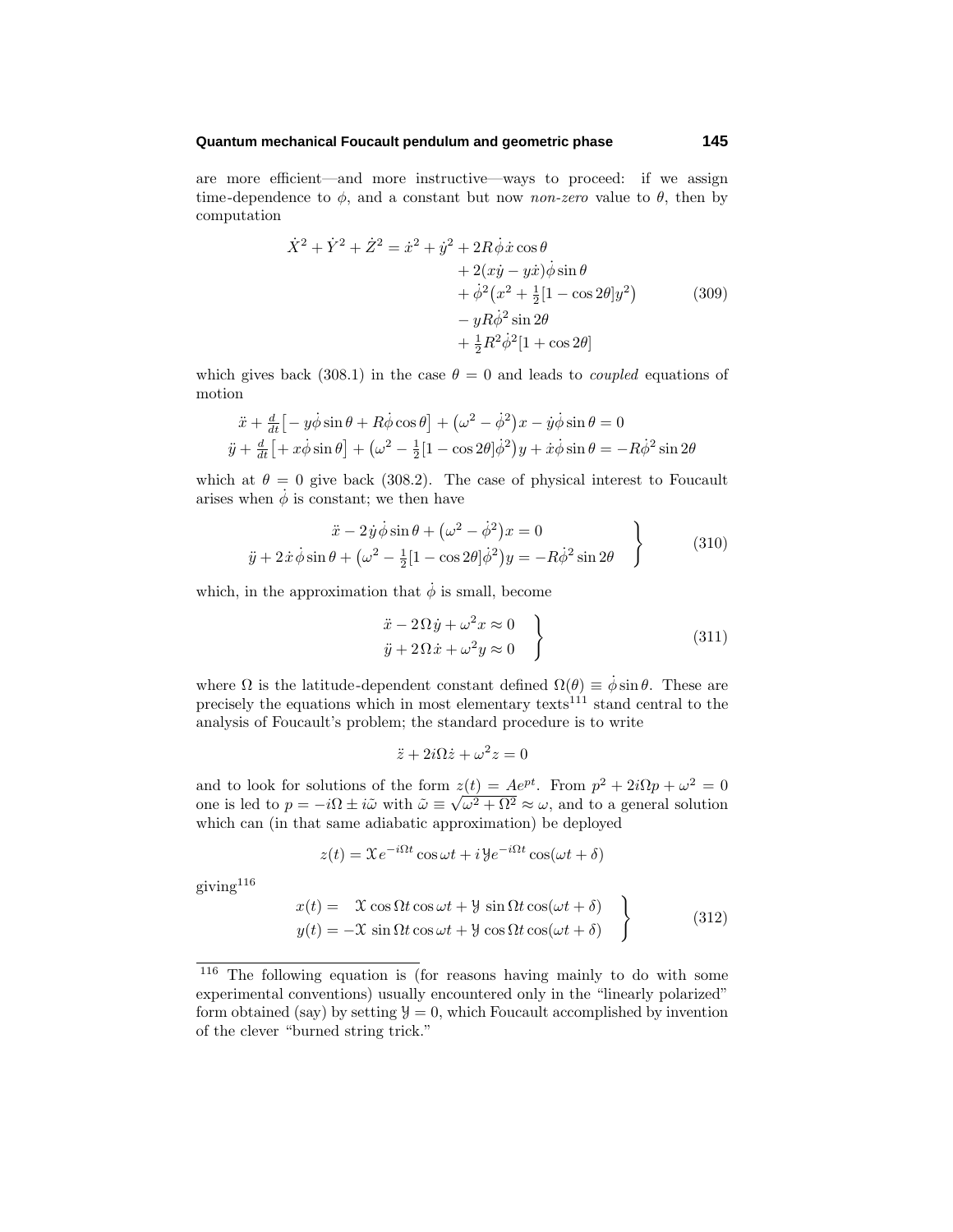

FIGURE 26: Curve traced by (314) in the case  $\mathfrak{X} = 2$ ,  $\mathfrak{Y} = 1$ ,  $\delta = \frac{\pi}{6}$ ,  $\Omega = \frac{1}{100}\omega$ . A dot marks the launch point. Note the sense of the precession.

Figure 26 shows a curve typical of those to which the preceding equations refer. Equations (311) could have been obtained from this adiabatic approximation

$$
L = \frac{1}{2}m\left\{ \left(\dot{x}^2 + \dot{y}^2\right) - \omega^2 \left(x^2 + y^2\right) \right\} + \underbrace{m\Omega\left(x\dot{y} - y\dot{x}\right)}_{\text{gyroscopic term}} \tag{313}
$$

to the true Lagrangian; note that it is the "gyroscopic term" which is responsible for the coupling (which is to say: for the precession).

The Foucault system described above completes one "trip around the world" in time  $\tau$  given by  $\dot{\phi}\tau = 2\pi$ , so we have

$$
d\text{iurnal precession} = \Omega \tau = 2\pi \sin \theta \tag{314}
$$

Curiously, this result is indepentent of the "earth's radius" *R*, and persists even in the limit  $R \downarrow 0$ .

Though we have already in hand the results we will need, I remark, before taking leave of this subject, that we are in position now to assign arbitrary time-dependence simultaneously to *both*  $\phi$  and  $\theta$ , and thus to transport our oscillator—whether slowly or briskly—along an arbitrary spherical curve. We would to led to a still more complicated variant of (309), and to correspondingly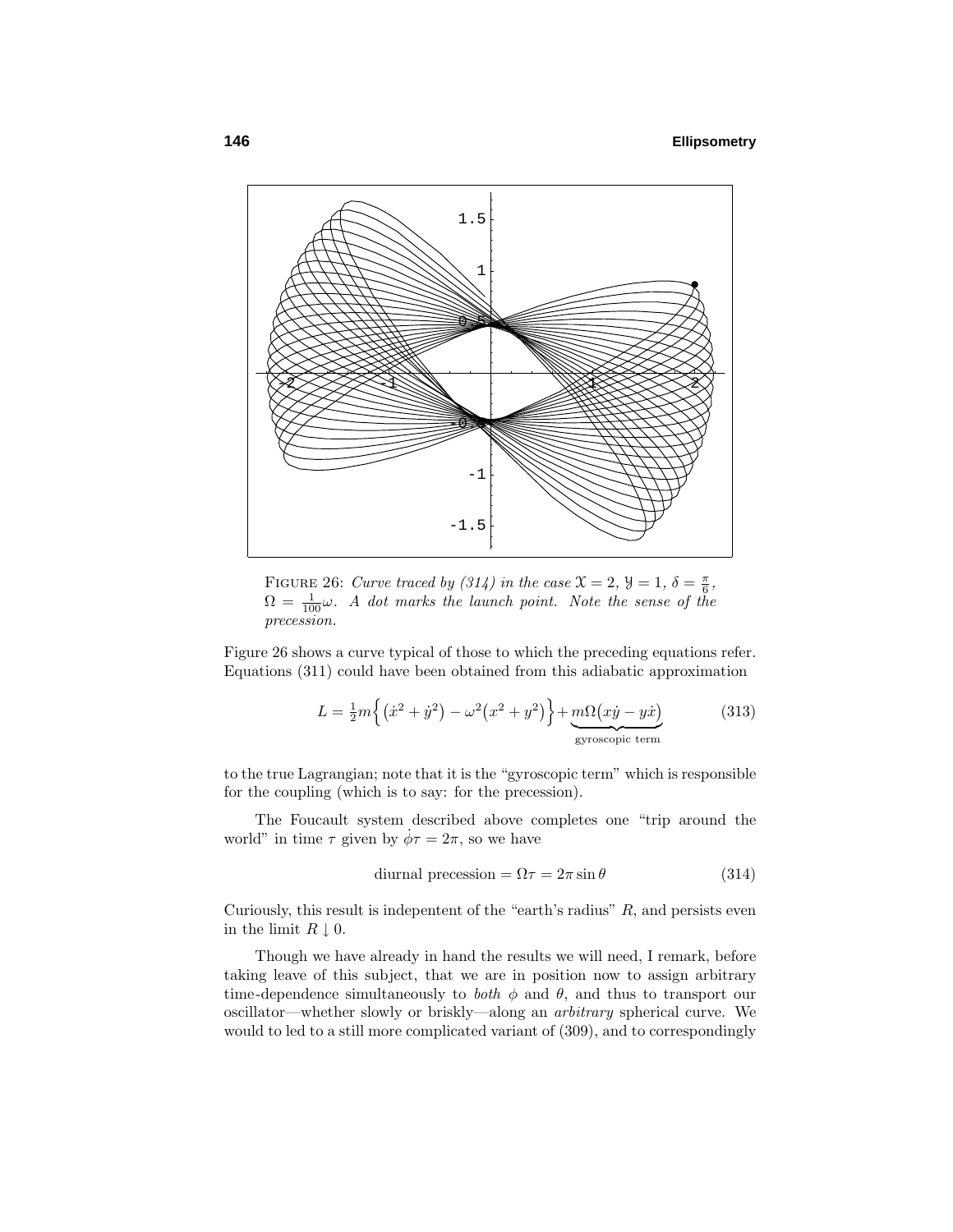## **Quantum mechanical Foucault pendulum and geometric phase 147**

more complicated equations of motion, which would simplify in the adiabatic limit but which we could not expect to be able to solve, except in favorable cases or numerically. Geometrical phase theory derives its interest in part from the fact that (as do conservation laws) it permits one nevertheless to say useful general things about the solutions.

I turn now from dynamics to geometry. It is elementary that the angles interior to a plane triangle sum to  $\pi$ , therefore that their complements  $\vartheta_i$  sum to  $2\pi$ . And (by a simple argument) that

sum of exterior angles  $= 2\pi$ 

since true for triangles, pertains also to simple  $p$ -gons ( $p \geq 2$ ). And that angular data supplies no information concerning the size of a plane figure. And that parallel transport around a plane triangle (as around any closed curve inscribed on the Euclidean plane) returns an arrow to its original position. These facts,



illustrated in the preceding diagrams, derive their present interest from the circumstance that, in the company of many others, they are special to the Euclidean plane. For example, for a spherical triangle (bounded, or course, by geodesics, which have become great circles) the sum of the interior angles exceeds  $\pi$ , by an amount proportional to the *area* of the triangle;<sup>117</sup> this classic fact

$$
area = R^2 \{ (sum of interior angles) - \pi \}
$$

is, for our purposes, most conveniently expressed

sum of exterior angles 
$$
= 2\pi - \frac{\text{area}}{R^2}
$$
 (315)  
 $= 2\pi - \Omega$ 

where  $\Omega$  is the spherical angle subtended at the center of the sphere. The

"angle excess" 
$$
\equiv
$$
 sum of interior angles  $-\pi$   
=  $2\pi -$  sum of exterior angles (316)  
=  $\Omega$ 

<sup>117</sup> Note that a "natural length" can be associated with figures inscribed on a sphere, but none with figures inscribed on the plane.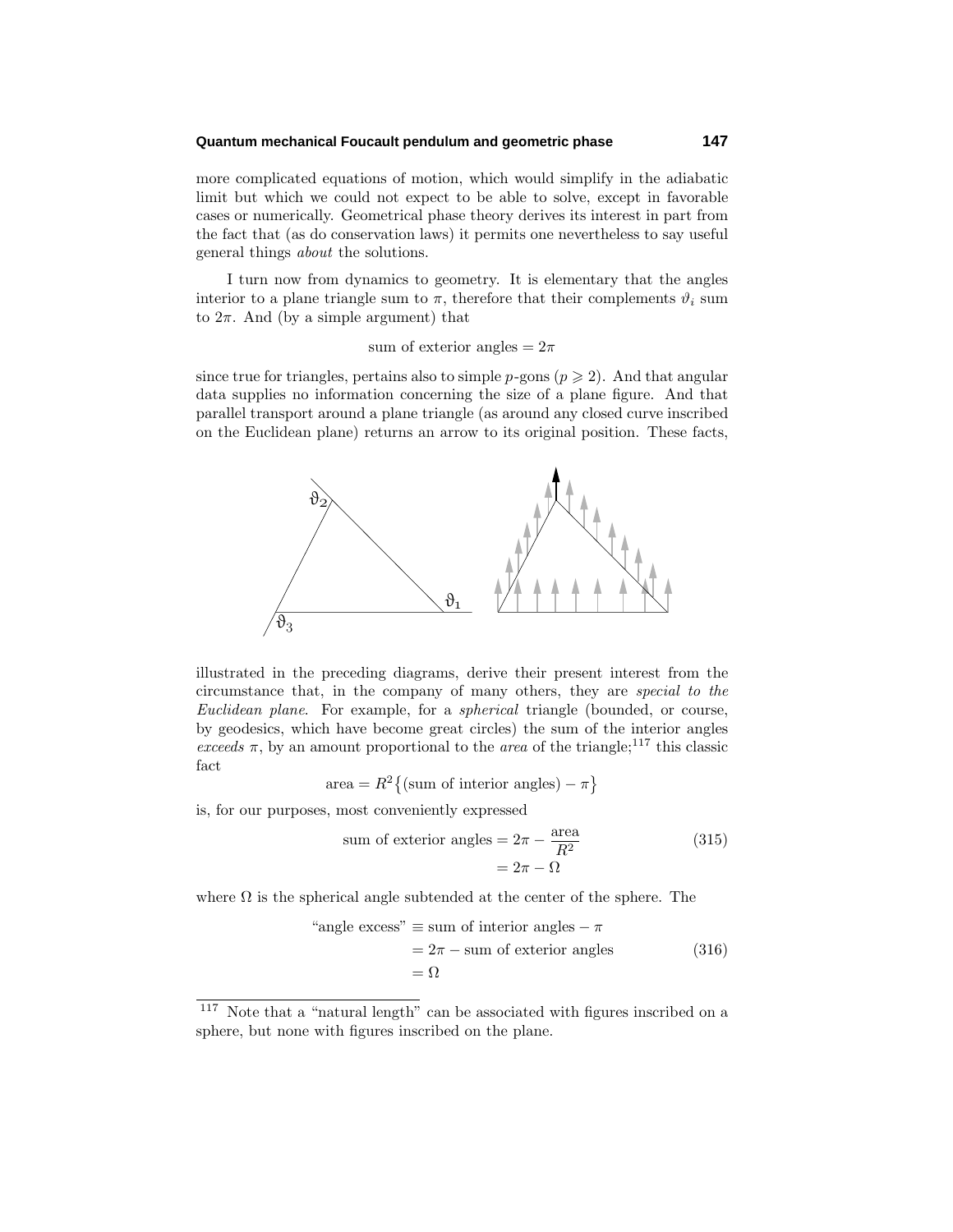## **148 Ellipsometry**



Figure 27: Parallel propagation around a spherical triangle brings about a

misalignment =  $2\pi - (\vartheta_1 + \vartheta_2 + \vartheta_3)$  $= \Omega$  : angular area

"Griffiths' tour" (Figure 23) entails  $\vartheta_2 = \vartheta_3 = \frac{1}{2\pi}$ , and therefore gives a misalignment =  $\pi - \vartheta_1 = \varphi$ .

becomes manifest also as the "angular misalignment" associated with parallel propagation around such a curve (see the preceding figure). Equation (316), by straightforward extension, pertains also to "spherical  $p$ -gons" ( $p \geq 2$ ), which in the case  $p = 2$  become "lunes;" the vertices of a lune are necessarily diametric, and the exterior angles necessarily equal:  $\vartheta_1 = \vartheta_2 \equiv \vartheta$ . Parallel propagation around a lune (which can be thought of as two "Griffiths' tours" joined base to base) brings about a misalignment given by  $2(\pi - \vartheta)$ .

The Gauss-Bonnet theorem<sup>118</sup> comes into play when one relaxes the requirement that the curves joining the vertices (if any) be geodesic, and permits one to relax also the presumption that the closed curve has been inscribed on a sphere; it is, as it relates to spheres, illustrated in Figure 28, and is for our purposes most usefully expressed

$$
\int_C \kappa_g \, ds + \Omega = 2\pi - (\vartheta_1 + \vartheta_2 + \dots + \vartheta_n) \tag{317}
$$

<sup>118</sup> For the stark essentials, see the Encyclopedic Dictionary of Mathematics  $(1993)$ , p. 1732. For an accessible account of the details, and many instructive applications, see John McCleary, Geometry from a Differentiable Viewpoint  $(1994)$ , Chapter 12.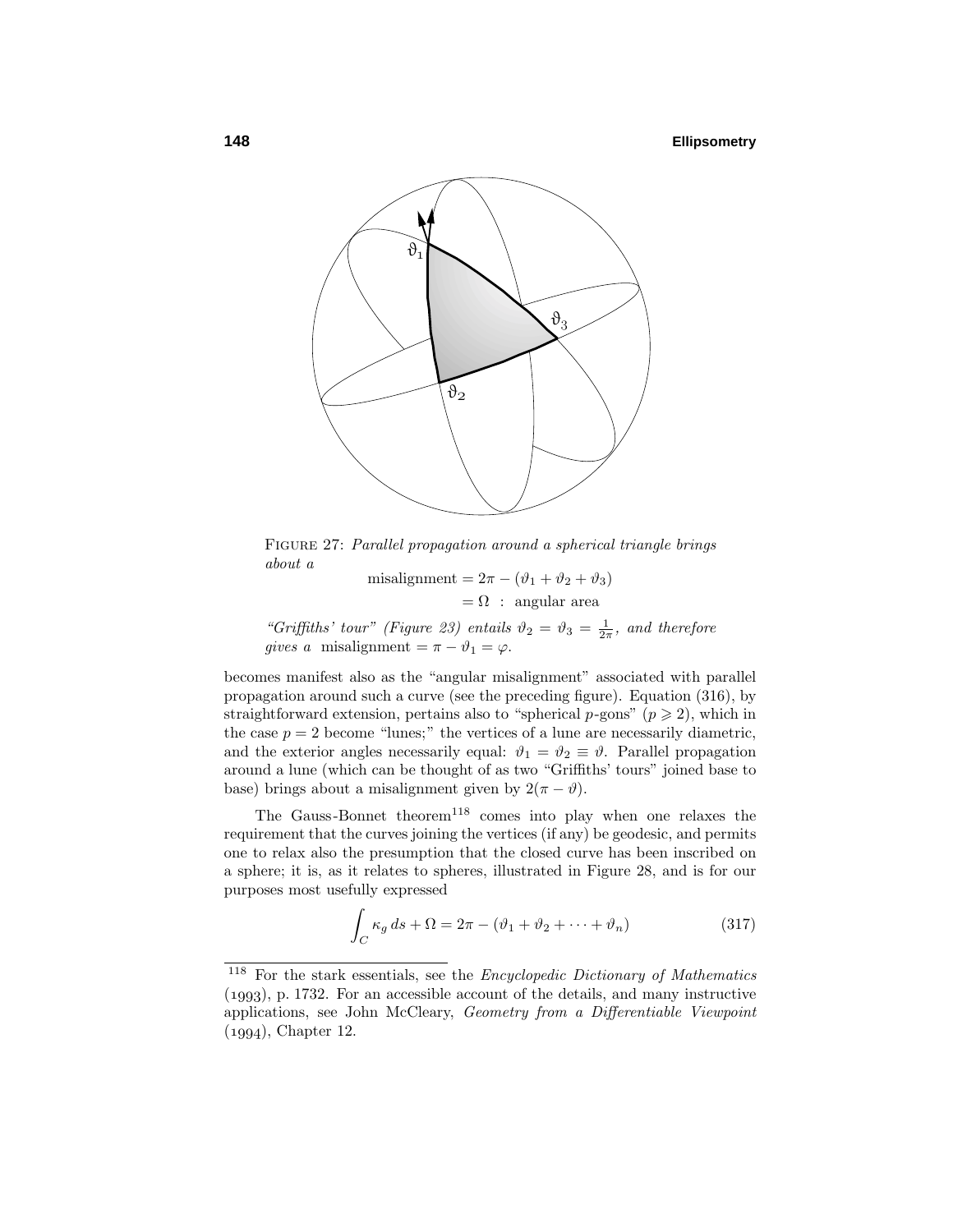

Figure 28: Gauss -Bonnet theorem, as it pertains to spheres. Arcs —which may but need not be geodesic—are joined head to tail (subtending exterior angles  $\vartheta_i$ ) in such a way as to yield a simple closed curve. Let *D* be the enclosed region, and  $C \equiv \partial D$  denote the bounding curve. The theorem asserts that

$$
\int_C \kappa_g ds + \iint_D K dS = 2\pi - (\vartheta_1 + \vartheta_2 + \dots + \vartheta_n)
$$

where  $\kappa_g$  is the "geodesic curvature" (for the intricate definition consult the literature; for our immediate purposes it is sufficient to know that along geodesics  $\kappa_g = 0$ ) and  $K = \frac{1}{R_1 R_2}$  refers to the "Gaussian curvature." On a sphere it is everywhere the case that  $K = 1/R^2$ , so

$$
\iint_D K \, dS = \Omega \quad : \quad spherical \,\, angle \,\, subtended \,\,by \,\,D
$$

For spherical triangles (bounded by geodesics, with interior angles *α*, *β* and *γ*) we recover Heron's formula

$$
0+\Omega=2\pi-([\pi-\alpha]+[\pi-\beta]+[\pi-\gamma])=(\alpha+\beta+\gamma-\pi)
$$

while for plane triangles  $0 + 0 = (\alpha + \beta + \gamma - \pi)$  gives

 $\alpha + \beta + \gamma = \pi$